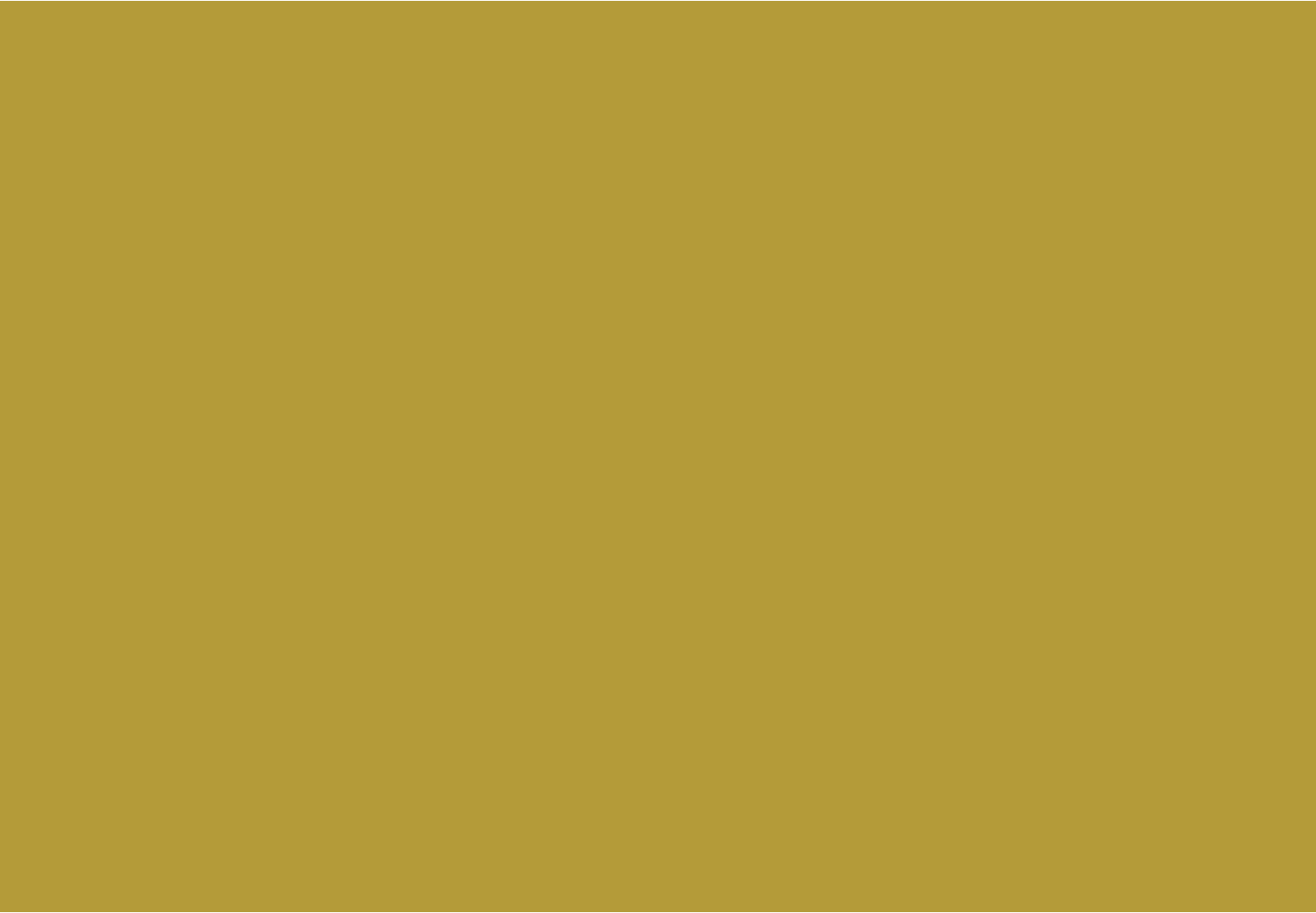UNITED NATIONS OFFICE ON DRUGS AND CRIME Vienna

# **Assistance for the Implementation of the ECOWAS Plan of Action against Trafficking in Persons**

# **TRAINING MANUAL**



UNITED NATIONS New York, 2006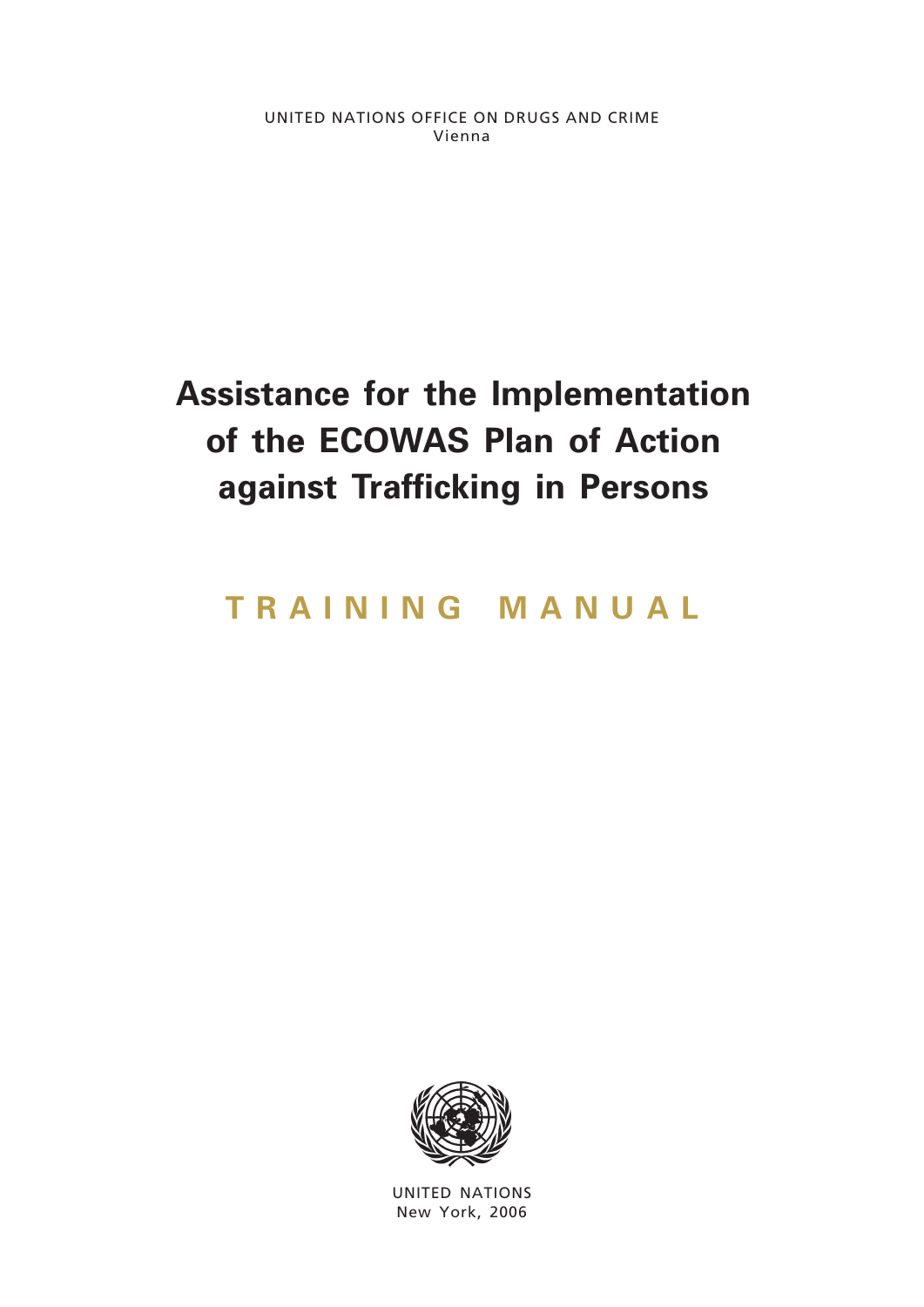This publication has not been formally edited.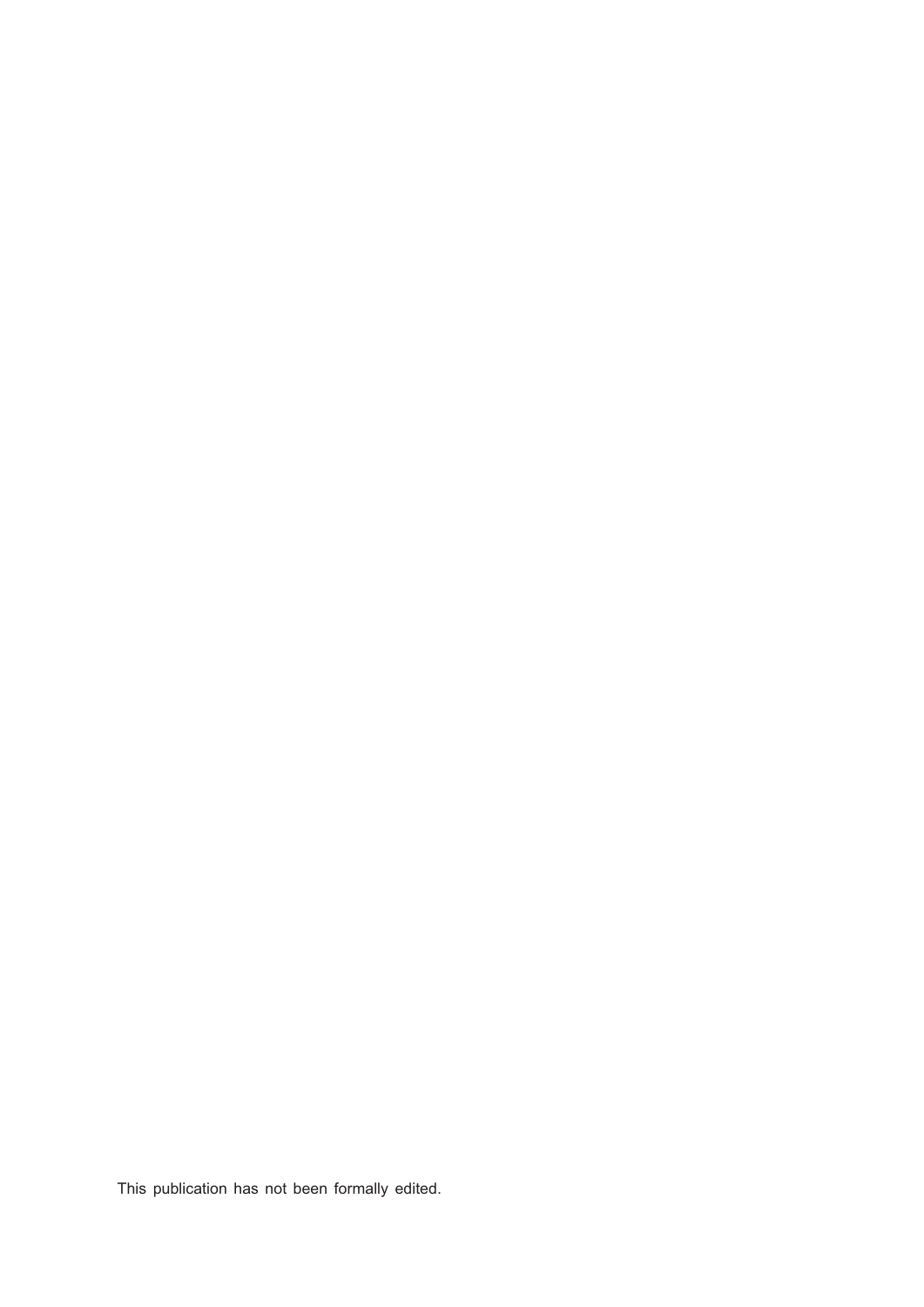

# **contents**

| Introduction                                                                                   | V    |
|------------------------------------------------------------------------------------------------|------|
| Background                                                                                     | ix   |
| Scope of the Manual                                                                            | xiii |
| <b>SECTION 1</b><br>What is trafficking in persons?                                            | 1    |
| <b>SECTION 2</b><br>The normative framework                                                    | 17   |
| <b>SECTION 3</b><br>Trafficking methodology                                                    | 29   |
| <b>SECTION 4</b><br>The investigative principles                                               | 45   |
| <b>SECTION 5</b><br>The victim, and the victim as a witness                                    | 59   |
| <b>SECTION 6</b><br>International cooperation                                                  | 77   |
| <b>ANNEX I</b><br>United Nations Convention against Transnational<br>Organized Crime           | 99   |
| <b>ANNEX II</b><br>ECOWAS Initial Plan of Action against Trafficking<br>in Persons (2002-2003) | 147  |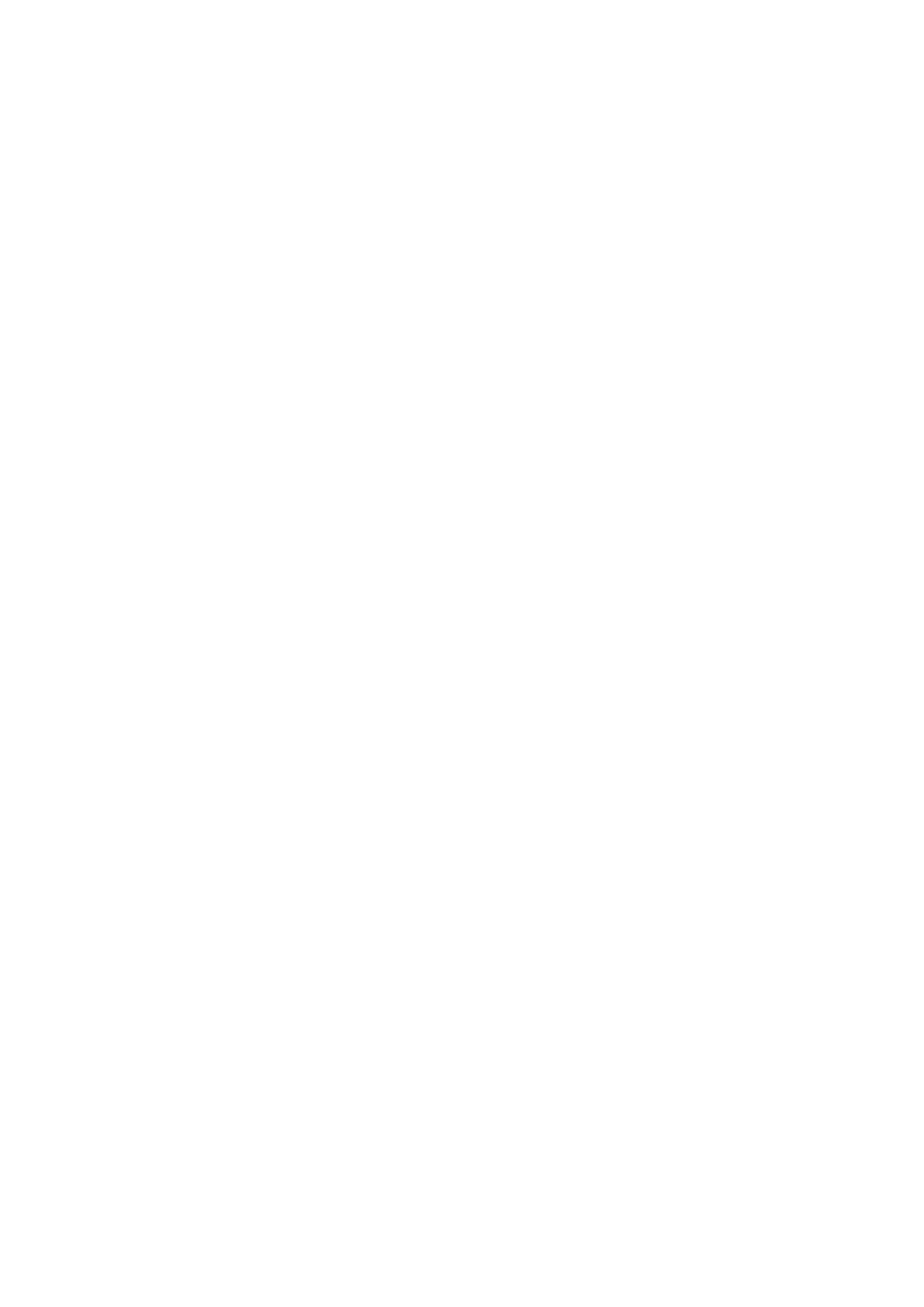

# **introduction**

Trafficking in Persons has become a major concern for all countries of Western Africa. The Meeting of ECOWAS Heads of States, in December 2001, adopted a Declaration and the ECOWAS Plan of Action against Trafficking in Persons (2002-2003). It directed the ECOWAS Executive Secretariat to prepare proposals for controlling trafficking in persons in the sub-region, with special consideration to the situation of trafficked children.

The UNODC project FS/RAF/04/R60 on the "Assistance for the Implementation of the ECOWAS Plan of Action against Trafficking in Persons" will strengthen the capacity of the ECOWAS Secretariat and its Member States in implementing the ECOWAS Plan of Action, particularly as it relates to assessment of existing national legislation and the drafting of new legislation in response to the United Nations Protocol to Prevent, Suppress and Punish Trafficking in Persons, especially Women and Children.

This Manual presents the definitions of trafficking in human beings and smuggling of migrants as well as general guidelines on investigation and prosecution of cases related to trafficking in human beings, with a focus on cooperation between ECOWAS Member States. This Manual is to be used as reference material and in training activities under the project.

# **How to use this Manual**

Every section of the Manual includes some tools to help you to better manage your study process. The tools make each section a manageable unit. They include learning objectives, activities, examples and discussion topics that help you apply the course concepts to your previous experience. Relevant legislation is enclosed at the beginning of each section for ease of reference. Please use the self-assessment questions at the end of each section to test your understanding of the material.

This Manual aims to facilitate an interactive relationship between the student and the course material. Below you will find some explanation for each component of the Manual cited above.



#### **Learning objectives**

This icon indicates the goal of the section in terms of content and structure.



#### **Activity**

Considering your own experience, you will be asked to reflect on some issues and answer some questions.



#### **Key terms**

Terms important for the learning process.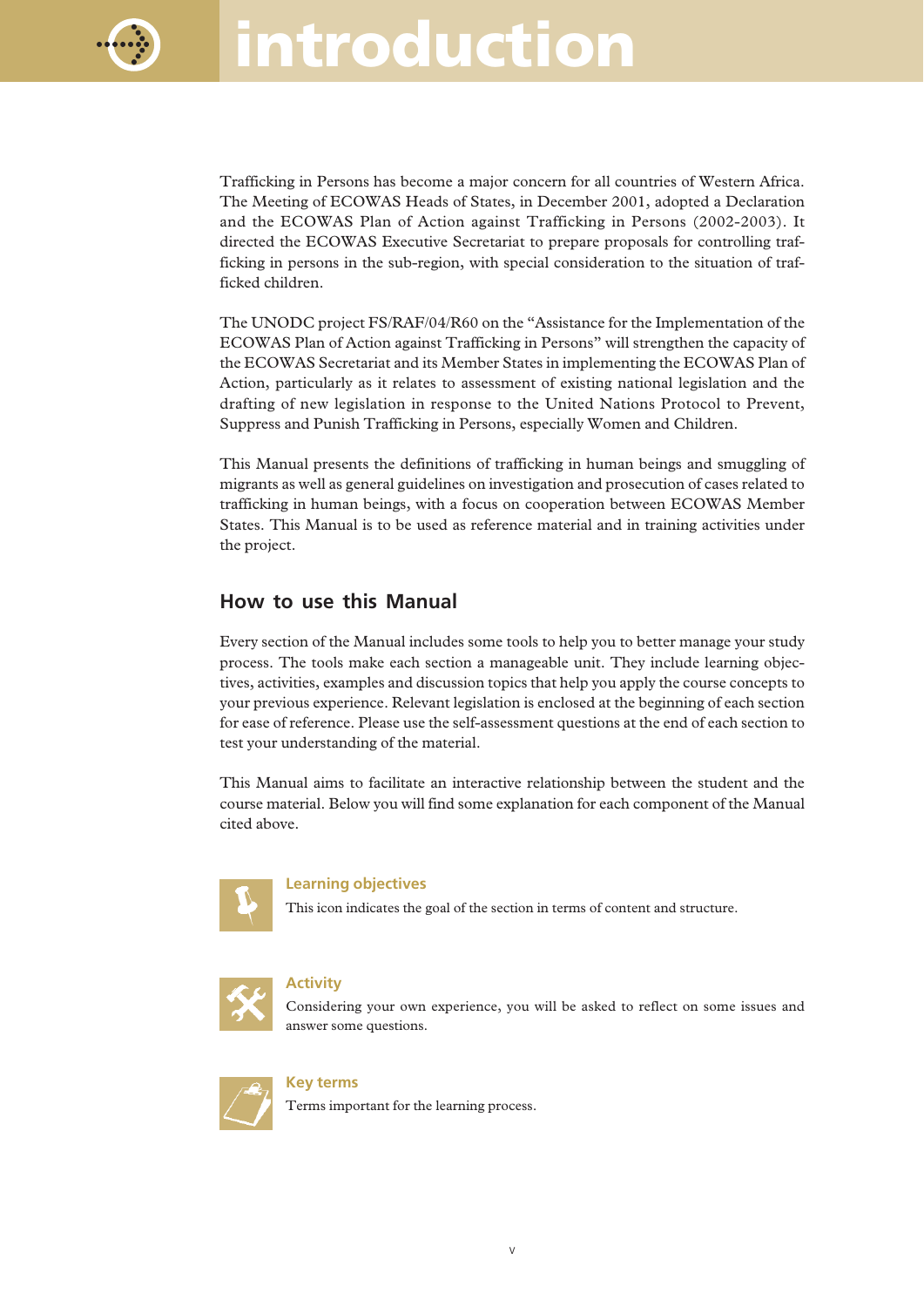

#### **Example**

Each example provides you with a specific situation to illustrate general principles or rules. Consider how the rules preceding the examples apply to them. Try to come up with more examples in your session and apply the various rules.



#### **Discussion**

This is one of the most important aspects of this Manual. In discussion you can critically examine the rules, structures, and specific situations presented in the Manual. You are encouraged to bring in your own experience to help you understand how the concepts work in practice and how the material applies to your own work. Discussions are also a time to analyse your (and your group's) understanding of the material.



#### **Legislation**

These sections mention relevant legislation, advice on legislation and recommendations on actions in the absence of legislation.



#### **Concluding remarks**

The concluding remarks at the end of each section highlight the most important ideas of the section; they can also serve as a guide to the basic structure of the phenomenon of human trafficking as a criminal activity.



#### **Self-assessment questions**

Questions about the overall section/session in order to help you to test your understanding of the Manual.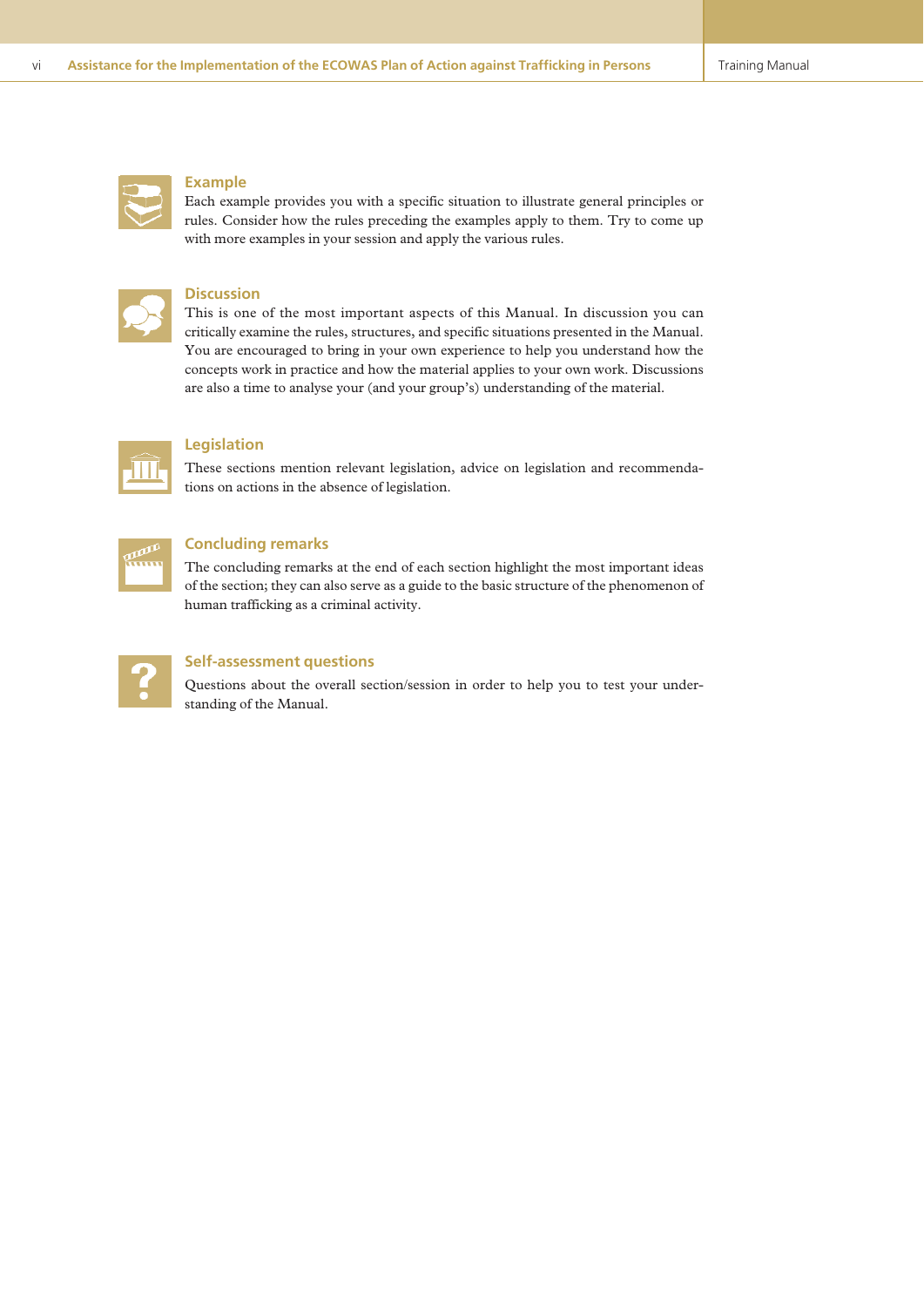

# **Abbreviations**

| <b>CIS</b>                   | Commonwealth of Independent States                           |  |  |
|------------------------------|--------------------------------------------------------------|--|--|
| <b>ECOWAS</b>                | <b>Economic Community of West African States</b>             |  |  |
| <b>ICMPD</b>                 | <b>International Centre for Migration Policy Development</b> |  |  |
| ICPO-Interpol                | International Criminal Police Organization-Interpol          |  |  |
| <b>IGO</b>                   | Inter-governmental organization                              |  |  |
| <b>INTERPOL</b>              | International Criminal Police Organization                   |  |  |
| <b>MLA</b>                   | Mutual Legal Assistance                                      |  |  |
| <b>MoU</b>                   | Memorandum of Understanding                                  |  |  |
| <b>NGO</b>                   | Non-governmental organization                                |  |  |
| <b>TOC Convention</b>        | Convention against Transnational Organized Crime             |  |  |
| <b>Travaux préparatoires</b> | Preparatory work                                             |  |  |
| <b>UNDP</b>                  | United Nations Development Programme                         |  |  |
| <b>UNODC</b>                 | United Nations Office on Drugs and Crime                     |  |  |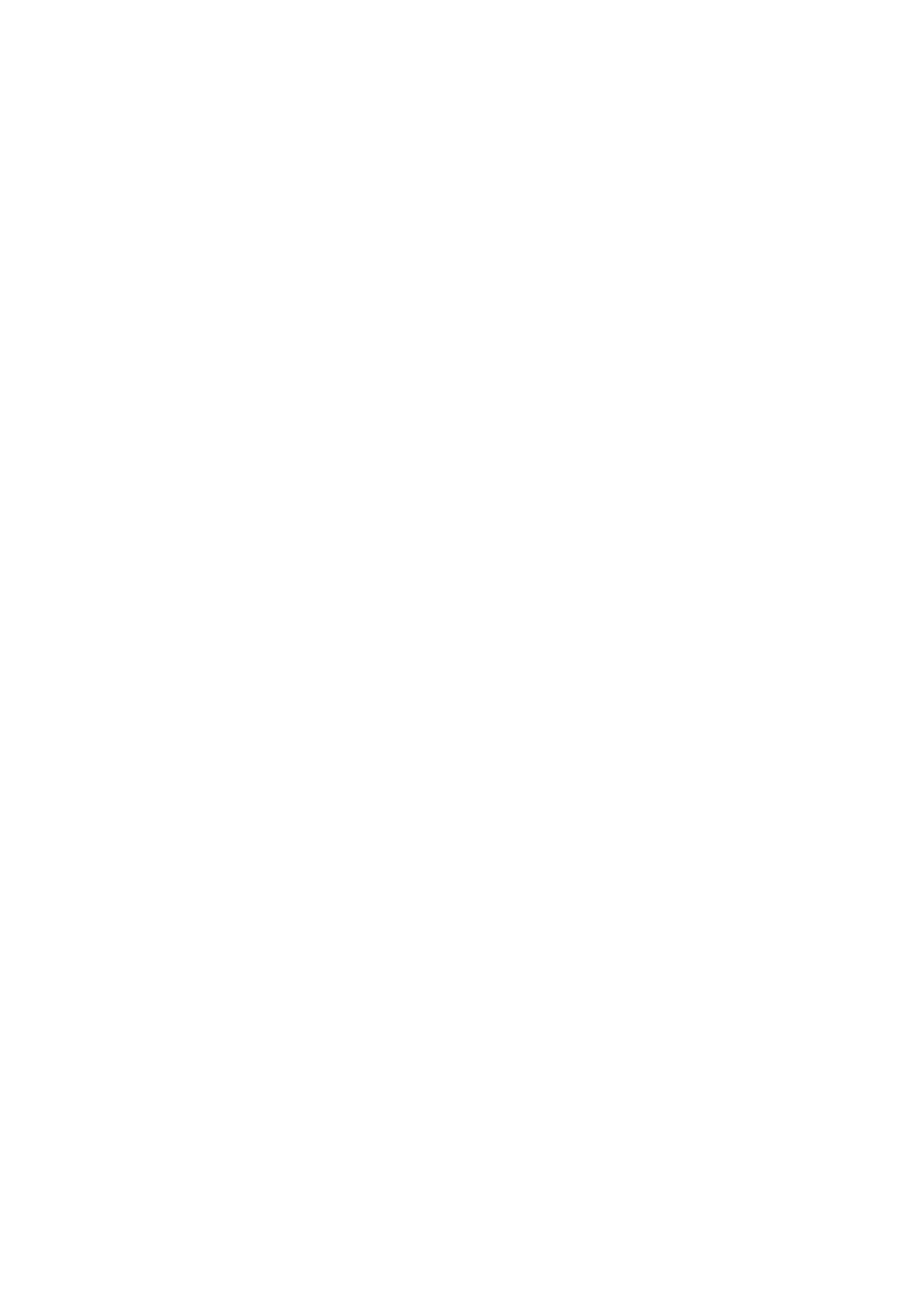

# **General background**

This Manual is partly based on two other manuals: UNDP Best Practice Law Enforcement Manual for Fighting against Trafficking of Human Beings, developed in Romania under UNDP project ROM/01/009; and the International Centre for Migration Policy Development (ICMPD) Manual, developed within the framework of the European Union Stability Pact.

UNODC wishes to sincerely thank UNDP Romania and ICMPD for their cooperation and the authorization to use parts of their manuals in the UNODC project activities.

# **Political background**

Western African States adopted a Plan of Action against Trafficking in Persons (2002-2003) within the framework of ECOWAS. The plan will be revised and updated in 2006, as part of a regional conference on trafficking in persons in West and Central Africa to be held in Abuja in June 2006. The existing Plan of Action includes the following objectives:

## *Legal framework and policy development*

1. States who have not yet done so, shall ratify forthwith and fully implement *ECOWAS Convention A/P1/7/92 on Mutual Assistance in Criminal Matters and ECOWAS Convention A/P1/8/94 on Extradition*.

2. States who have not yet done so, shall sign, ratify, and fully implement the *African Charter on the Rights and Welfare of the Child*.

3. States who have not yet done so, shall sign, ratify, and fully implement the *United Nations Convention against Transnational Organized Crime* and the *Protocol to Prevent, Suppress, and Punish Trafficking in Persons, especially Women and Children, supplementing the Convention*.

4. States shall adopt laws criminalizing trafficking in human beings in line with the *United Nations Convention against Transnational Organized Crime* and the *Protocol to Prevent, Suppress, and Punish Trafficking in Persons, especially Women and Children thereto.* 

5. States shall adopt and implement the laws and administrative structures needed to support the provisions of *United Nations Convention against Transnational Organized Crime* and the *Protocol to Prevent, Suppress, and Punish Trafficking in Persons, especially Women and Children, supplementing the Convention*, governing international cooperation and assistance in preventing, investigating and prosecuting cases of trafficking by organized criminal groups.

6. States shall adopt legal provisions for the protection of victims of trafficking, and ensure that their domestic legal systems contain measures that offer victims of trafficking in persons the possibility of obtaining compensation for damage suffered.

7. States shall ensure that their laws and administrative practices provide information to victims about the status of relevant criminal and other legal proceedings and an opportunity to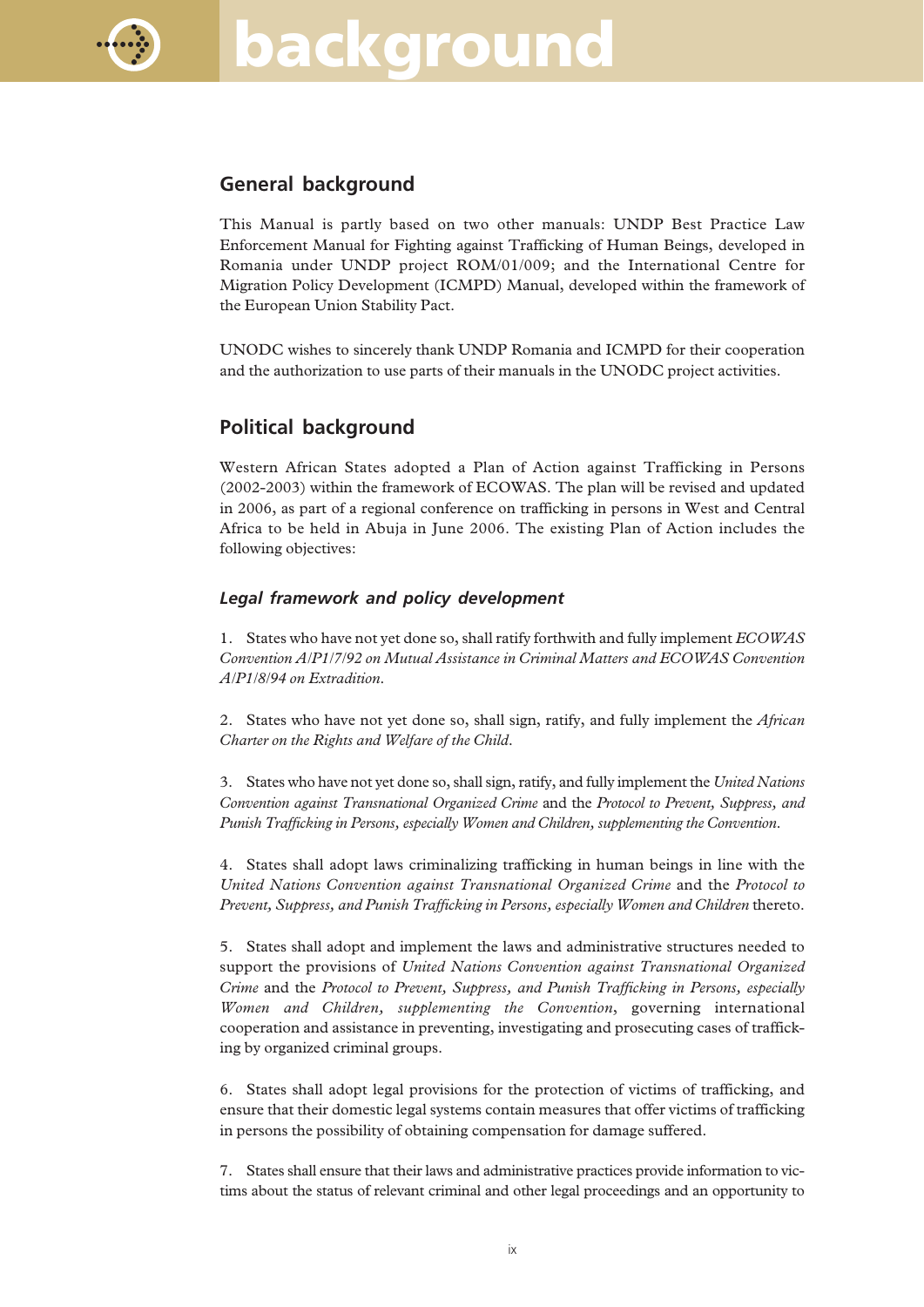voice their views and concerns in a manner not prejudicial to the rights of the defence and that the status of any such proceedings are considered prior to any repatriation of the victim.

8. States shall consider adopting legislative or other appropriate measures that permit victims of trafficking in persons to remain in their territory, temporarily or permanently, in appropriate cases; and shall give appropriate consideration to humanitarian and compassionate factors in the consideration of permitting victims of trafficking to remain in their territory.

9. States shall take responsibility for victims of trafficking in persons, who are their nationals, or persons with the right of permanent residence in their territory at the time of entry into the territory of the receiving State by facilitating and accepting, with due regard for the safety of such persons, the return of such persons without undue or unreasonable delay.

10. States shall take measures that permit the denial of entry into the country and/or the revocation of visas of persons wanted for the commission of crimes related to trafficking in persons.

11. States shall establish a National Task Force on Trafficking in Persons that will bring together relevant Ministries and Agencies in developing policy and taking action against trafficking in persons, and calling on Inter-Governmental Organizations, nongovernmental organizations, and other representatives of civil society, as necessary.

12. The National Task Force designated by each State shall develop recommendations for a national plan of action against trafficking in persons. The National Task Force should also monitor and report through their government to the ECOWAS Secretariat on the progress of the implementation of this Initial Plan of Action.

13. A Unit for the coordination of the efforts to combat trafficking in persons shall be established within the ECOWAS Secretariat. Pending the establishment of this Unit, the Legal Department of the ECOWAS Executive Secretariat shall coordinate and monitor the implementation of this Plan of Action and follow-up on other related developments in Member States in the fight against trafficking in persons.

#### *Protection and support of victims of trafficking in persons*

1. States, in cooperation with NGOs and other representatives of civil society as appropriate, shall take measures to create or develop the capacity of the reception centres where victims of trafficking in persons can be sheltered. These centres shall provide physical security, basic material assistance, medical care, and counselling and information to victims of trafficking, particularly on legal assistance, and reporting and filing complaints, taking into account the special needs and legal status of children.

2. States shall encourage victims of trafficking to testify in the investigation and prosecution of cases of trafficking in persons, by giving due consideration to the safety and security of victims and witnesses at all stages of legal proceedings, permitting them to remain in their territory.

3. ECOWAS shall establish a fund for victims of trafficking. The fund shall be used in particular to provide support to States for the repatriation of victims of trafficking.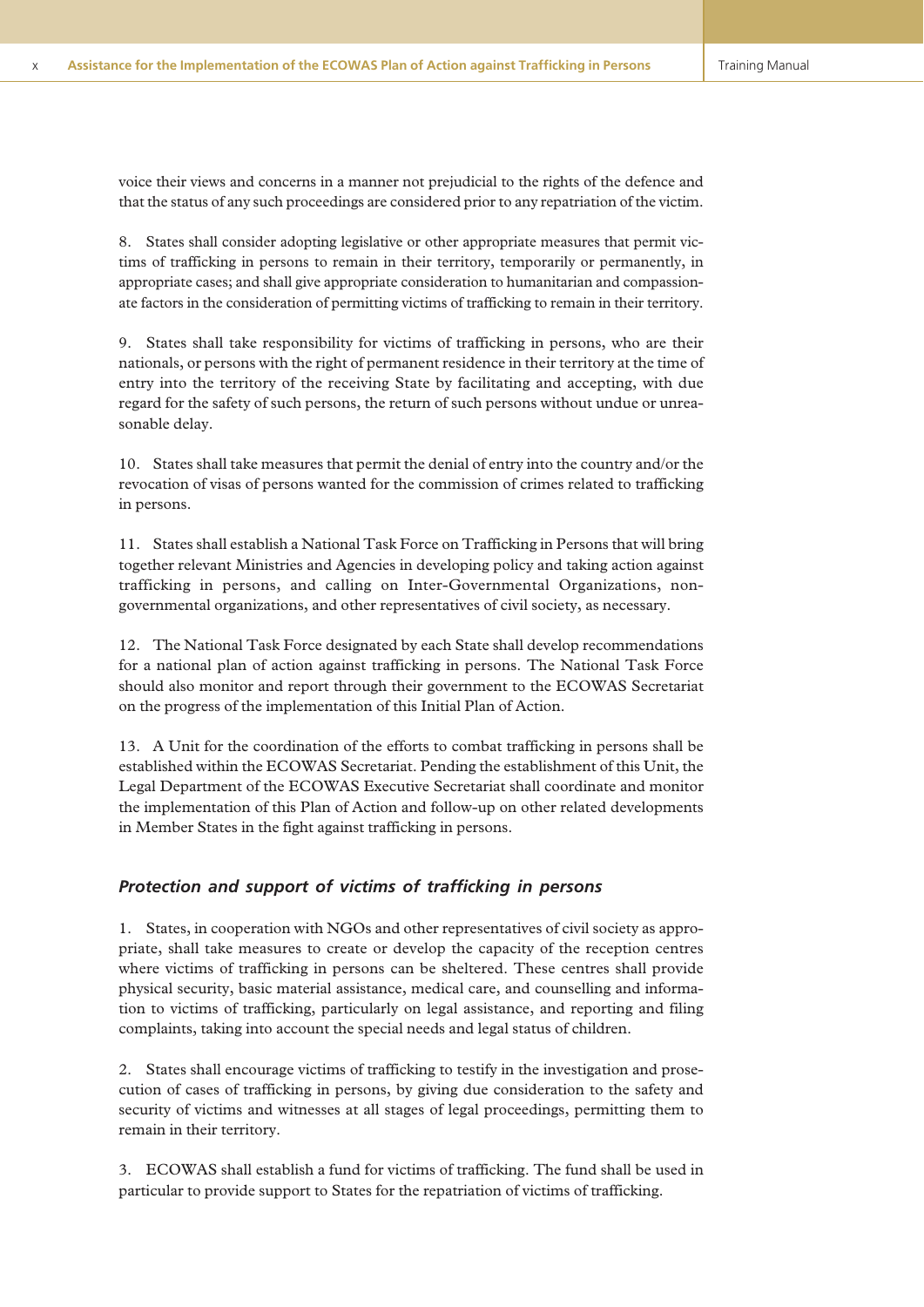$\left($   $\right)$ 

#### *Prevention and awareness raising*

1. States, in partnership with NGOs, other civil society groups, and public and private media, shall develop and disseminate public awareness materials focusing on *(a)* raising public understanding that trafficking in persons is a crime, and *(b)* discouraging the demand that leads to trafficking, particularly by addressing those who might exploit victims of trafficking, for example as child domestics or farm labourers.

2. States, in partnership with NGOs, other civil society groups, and public and private media, shall develop and implement public awareness campaigns aimed at potential victims of trafficking, using both traditional channels of information as well as the mass media. Such materials and activities should aim to raise the awareness of potential victims to the types of enticements and recruitment methods used by traffickers. Awareness campaigns should reflect local cultures and traditions and offer information in local languages. Initially, such campaigns should target vulnerable groups, particularly children likely to be trafficked within the sub-region for labour exploitation, and women and children likely to be trafficked for sexual exploitation internationally.

3. States, NGOs and other civil society groups, in consultation with ECOWAS, shall prepare information materials concerning the practice and risks of trafficking in persons. Such materials shall, where appropriate, be disseminated to visa applicants, and distributed to any other part of the travelling public at international borders and on public transportation and carriers.

#### *Collection, exchange and analysis of information*

1. States shall establish direct channels of communication between their border control agencies. They shall initiate or expand efforts to gather and analyse data on trafficking in persons, including on the means and methods used, on the situation, magnitude, nature, and economics of trafficking in persons, particularly of women and children. States shall share such information, as appropriate, within ECOWAS, and with law enforcement agencies and other agencies of countries of origin, transit and destination, as well as with the United Nations Office on Drugs and Crime and other relevant international organizations.

2. States with shared borders shall establish joint border patrols trained in the prevention of trafficking in persons. The ECOWAS Unit for the coordination of the efforts to combat trafficking in persons should facilitate, upon request, such coordination efforts.

#### *Specialization and training*

1. States shall create special units, within existing law enforcement structures, with a specific mandate to develop and effectively target operational activities to combat trafficking of persons. States shall also consider the establishment of joint investigation units.

2. States shall provide and strengthen training for law enforcement personnel, customs and immigration officials, prosecutors and judges, and other relevant officials, on the prevention of trafficking in persons. The training should focus on the methods used in preventing such trafficking, prosecuting the traffickers, and protecting the rights of victims, including protecting the victims from the traffickers. This training should also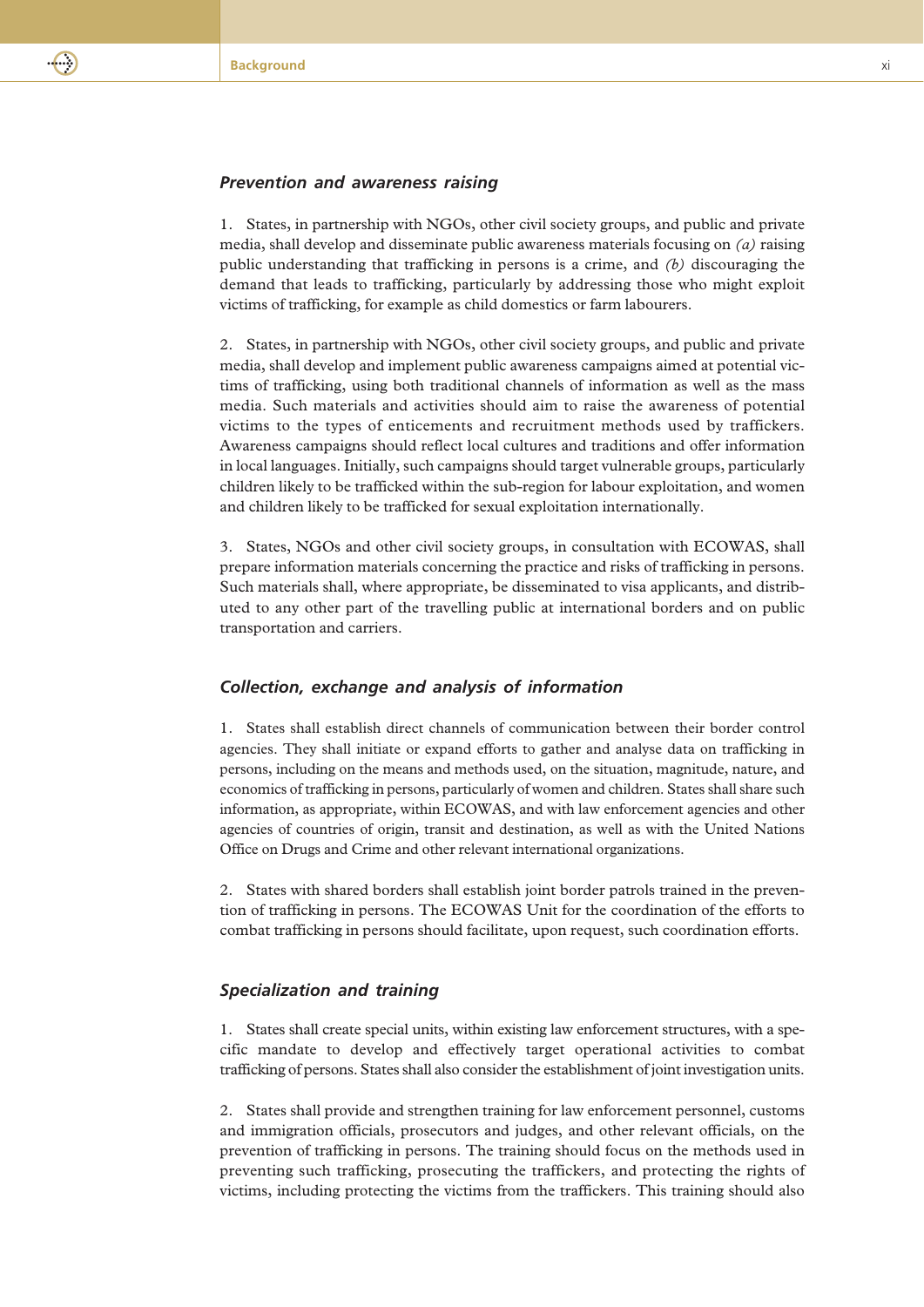take into account the need to consider human rights and child- and gender-sensitive issues, and it should encourage cooperation with non-governmental organizations and other elements of civil society

3. States shall prepare training materials concerning trafficking in persons for embassy and consulate staff who deal with immigration and visa services. Materials will be developed in consultation with the ECOWAS Unit for the coordination of the efforts to combat trafficking in persons.

#### *Travel and identity documents*

1. States shall establish procedures to verify whether a person who is the victim of trafficking in persons is a national or has the right of permanent residence in the State of origin, and to provide such travel documents or other authorization as may be necessary to enable a victim of trafficking in persons who is without proper documentation to travel to and re-enter its territory, on the request of a receiving State.

2. States, at the request of another State, when presented with suspected cases of trafficking in persons, shall verify, within a reasonable time, the validity of travel and identity documents issued or purported to have been issued in their name and suspected of being used for trafficking of persons.

3. States shall take such measures as may be necessary, within available means: *(a)* to ensure that the birth certificates, and travel and identity documents they issue are of such quality that they cannot easily be misused and cannot readily be falsified or unlawfully altered, replicated, or issued; and *(b)* to ensure the integrity and security of travel or identity documents they issue, and to prevent their unlawful creation, issuance, and use. In this regard, States shall implement Decision C/DEC.1 /5/2000 signed in Abuja on 29 May 2000 relating to the Adoption of an ECOWAS Passport.

4. States shall encourage commercial carriers to take precautions against their means of transport being used in the trafficking of persons, and require, where appropriate and without prejudice to applicable international conventions, such carriers to ascertain that all passengers are in possession of travel documents required for entry into the receiving State. States shall further adopt provisions requiring that all documents for minors travelling alone be held for them by the carrier until they have reached their destination.

#### *Monitoring and evaluation of the initial plan of action*

1. States, through their Task Force on Trafficking in Persons, shall coordinate and monitor the ongoing implementation of this Initial Plan of Action at the national level and report, on a bi-annual basis, to the ECOWAS Secretariat.

2. The ECOWAS Secretariat shall coordinate and monitor the implementation of this Initial Plan of Action and report on the progress achieved every six months to the Ministerial Meeting of the Mediation and Security Council.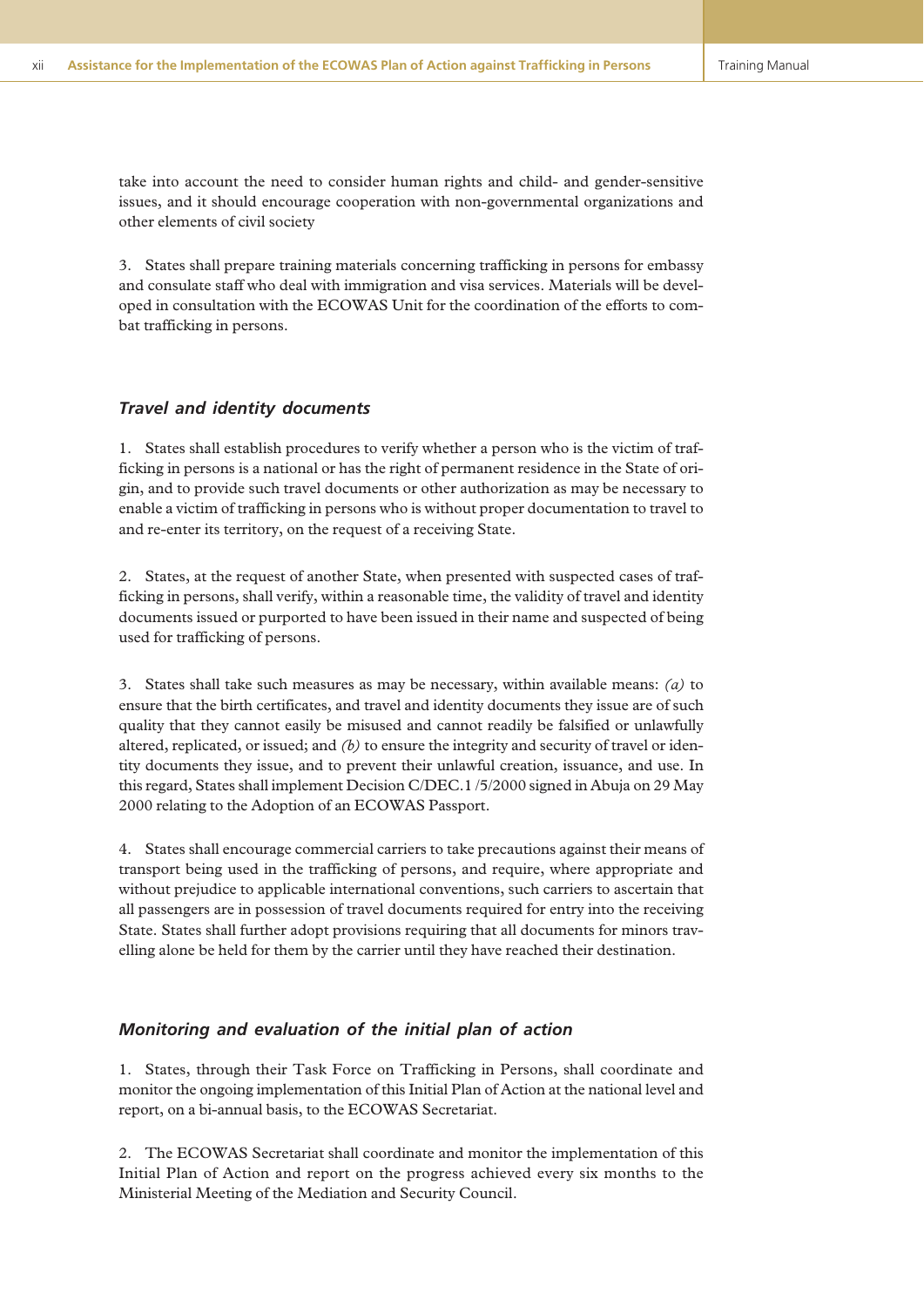3. The ECOWAS Secretariat shall organize an Expert Group Meeting for 2003\* that shall evaluate the implementation of this Initial Action Plan, and make recommendations for further actions to be taken against trafficking in persons.

This Manual looks at trafficking in human beings as a criminal phenomenon.<sup>1</sup> Also, human trafficking is often (but not necessarily) a transnational phenomenon. The development of joint international cooperation is one of the critical strategies for combating trafficking as a form of (transnational) crime. This manual allows the investigative and prosecutorial efforts to reflect the international characteristics of the crime of trafficking. Moreover, the Manual gives a common understanding of human trafficking as a crime to help members of the judiciary and the law enforcement to understand the methodologies utilized by colleagues in other ECOWAS Member States.

# **Target audience**

This Manual targets the practising members of the judiciary and the law enforcement in the ECOWAS Member States. The problem of trafficking in human beings as a crime and the measures used to combat it have a very large scope. Because of the limited nature of the activities under the UNODC project 'Assistance for the Implementation of the ECOWAS Plan of Action against Trafficking in Persons', the Manual is not able to cover every issue related to trafficking. Moreover, because of the diversity of legislation, procedures, and investigative and prosecutorial practices in the ECOWAS Member States, the guidelines are, in many instances, limited to broad principles and general summaries of best practices.

# **Range of experience**

The Manual is written for a readership that, while experienced in their particular judicial or investigative fields, has no specific knowledge of trafficking crime. Because of the anticipated level of knowledge about human trafficking of the readership, the Manual includes guidelines at a level that the more experienced members of the judiciary or law enforcement may find simplistic. This is not the intention of the Manual and the more experienced readers are kindly asked to take this into account.

# **Assumption of legal and ethical compliance**

The Manual includes a range of guidelines that are normally strictly regulated by law. Both legal and ethical compliance with national and international law is a prerequisite for public and victims' confidence in the criminal justice system. To a large extent, this confidence determines the success of the criminal justice system to combat human trafficking.

<sup>\*</sup>Due to the delay in the implementation of the associated UNODC project, this meeting will be held in 2006. 1 Many other equally important perspectives—e.g. trafficking as an issue of economic development, as a gender or migration issue—do not directly fall under the scope of this Manual. Nevertheless, their importance in understanding human trafficking cannot be underestimated.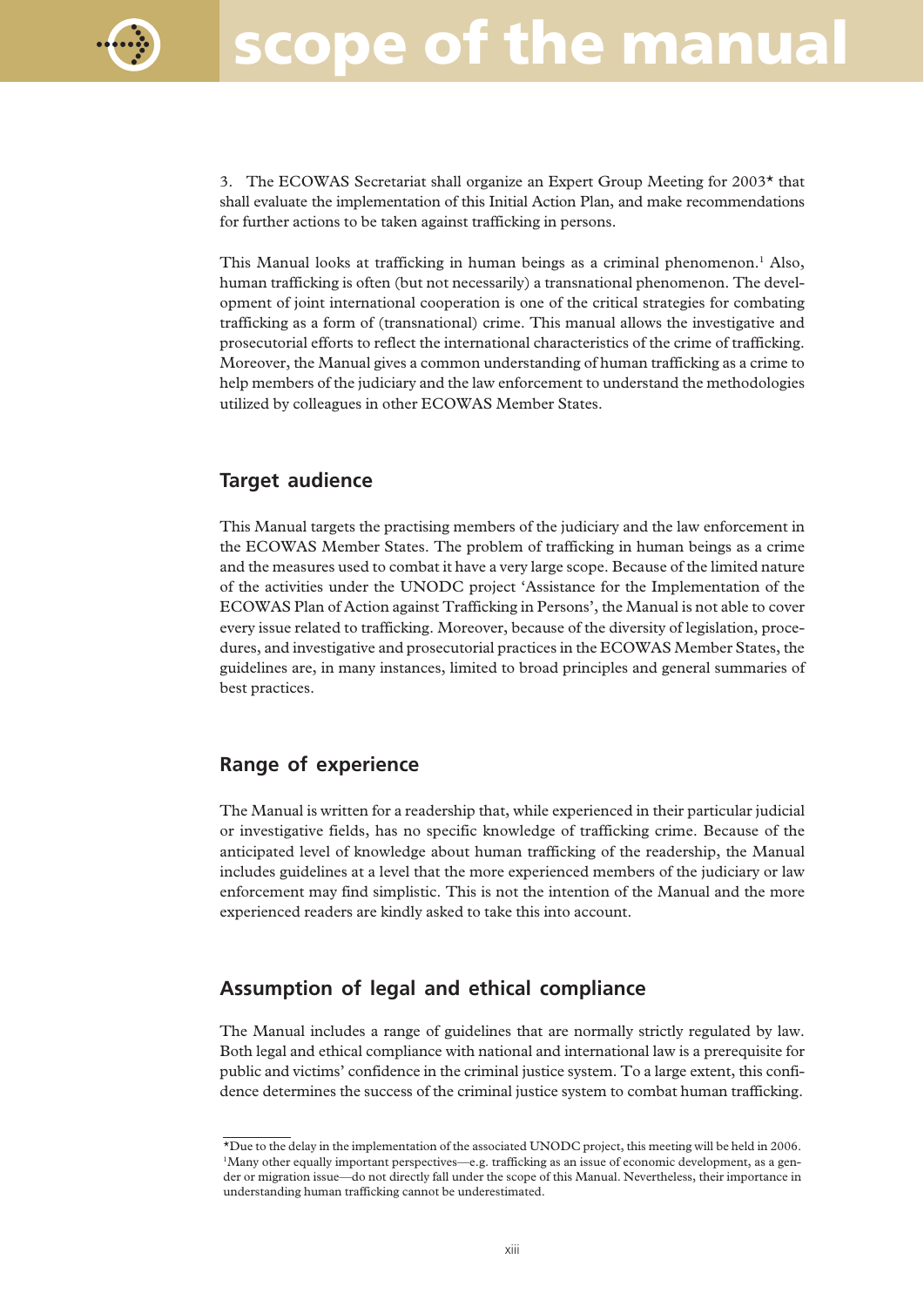#### **Key terms**

*Use of terms:*

**Protocol to Prevent, Suppress and Punish Trafficking in Persons, especially Women and Children**

#### **Article 3**

!

*Use of terms*

**For the purposes of this Protocol:** 

*(a)* **"Trafficking in persons" shall mean the recruitment, transportation, transfer, harbouring or receipt of persons, by means of the threat or use of force or other forms of coercion, of abduction, of fraud, of deception, of the abuse of power or of a position of vulnerability or of the giving or receiving of payments or benefits to achieve the consent of a person having control over another person, for the purpose of exploitation. Exploitation shall include, at a minimum, the exploitation of the prostitution of others or other forms of sexual exploitation, forced labour or services, slavery or practices similar to slavery, servitude or the removal of organs.**

#### **Protocol against the Smuggling of Migrants by Land, Sea and Air**

#### **Article 3**

!

*Use of terms*

**For the purposes of this Protocol:** 

*(a)* **"Smuggling of migrants" shall mean the procurement, in order to obtain, directly or indirectly, a financial or other material benefit, of the illegal entry of a person into a State Party of which the person is not a national or a permanent resident.**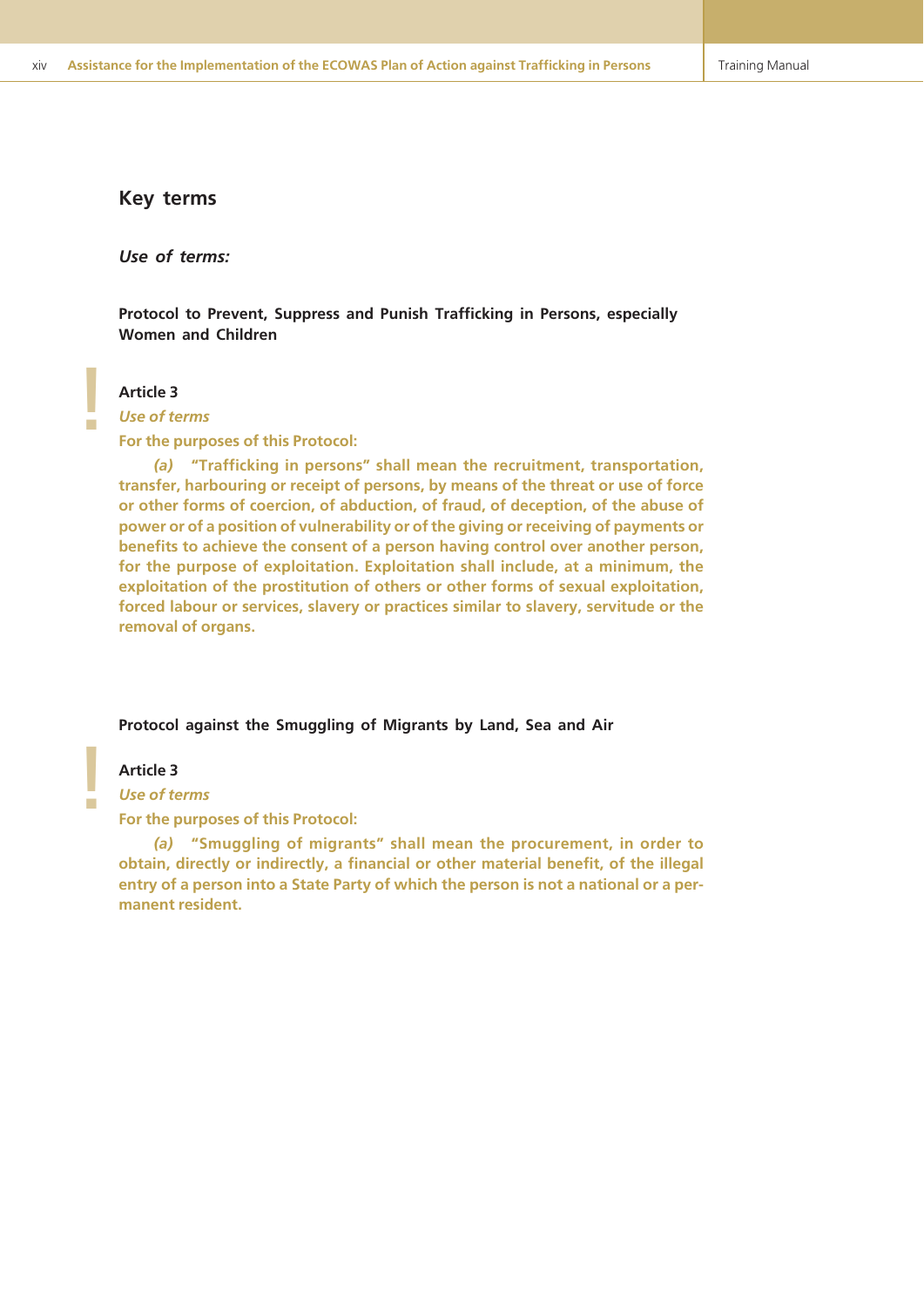

# **WHAT IS TRAFFICKING IN PERSONS?**

# **Learning objectives**

At the end of this section you will be able to:

- Understand the concept of human trafficking;
- Define the chain of crimes (act of trafficking, means of trafficking, purpose of trafficking) that make up human trafficking;
- Make a distinction between human trafficking and smuggling of migrants.

## **Defining trafficking in persons**

There are many definitions of trafficking in human beings. The United Nations Convention on Transnational Organized Crime included a Protocol to Prevent, Suppress and Punish Trafficking in Persons, especially Women and Children (hereafter the Trafficking Protocol) in order to create an internationally agreed upon definition of how to deal with the trafficking in human beings

The Trafficking Protocol provides the first clear, internationally agreed upon definition of trafficking.

The "Protocol to Prevent, Suppress and Punish Trafficking in Persons, especially Women and Children" defines the key elements of trafficking in persons as:

- The act of recruitment, transportation, transfer, harbouring, or receipt of persons;
- By means of the threat or use of force, coercion, abduction, fraud, deception, abuse of power or vulnerability, or giving payments or benefits to a person in control of the victim;
- For the purpose of exploitation, which includes exploiting the prostitution of others, sexual exploitation, forced labor, slavery or similar practices, and the removal of organs. (Protocol Art. 3*(a)*)

Consent of the victim is irrelevant where illicit means are established, but criminal law defences are preserved. (Protocol Art. 3*(b)*, Convention Art. 11(6))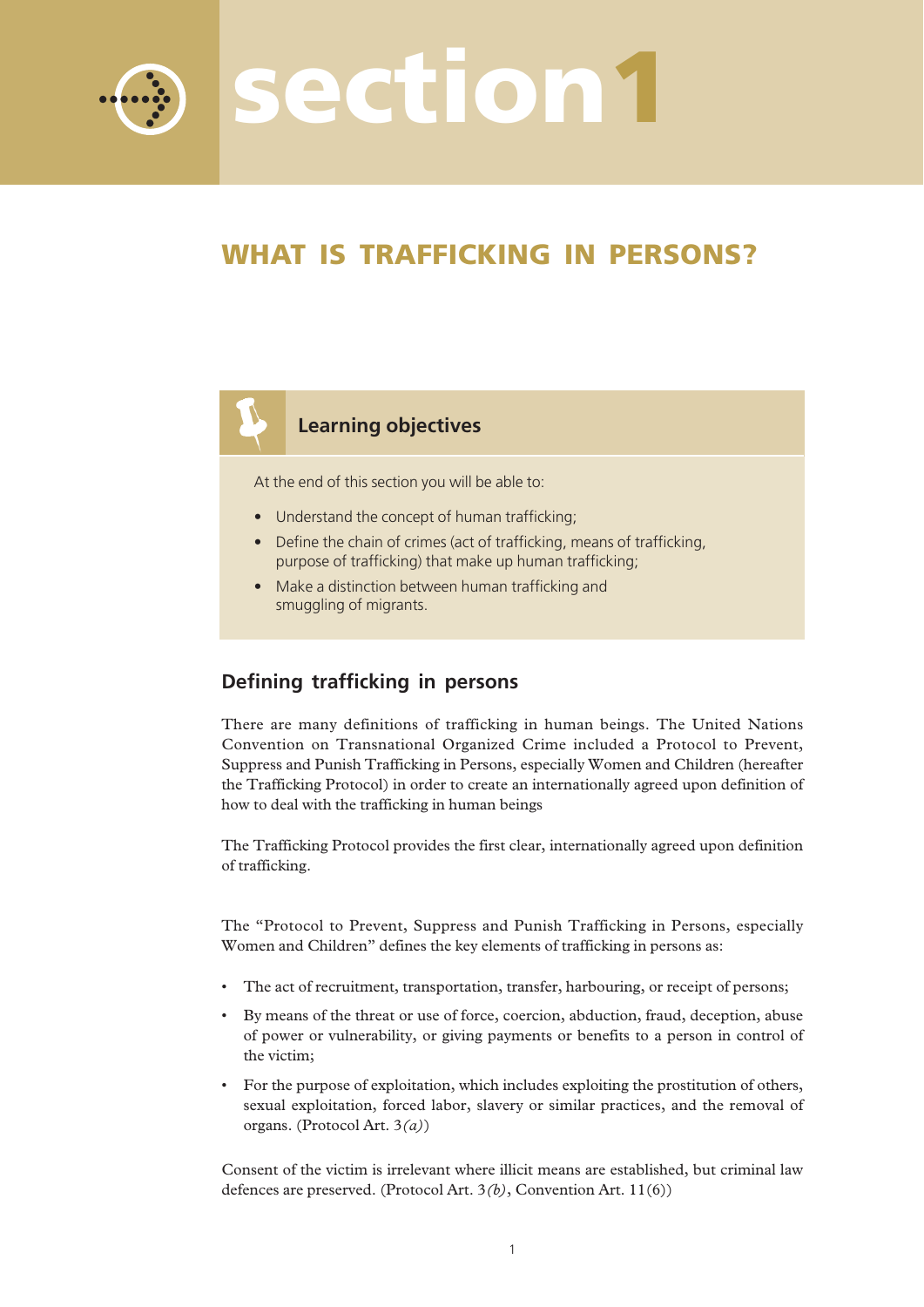**In other words, the definition is broken down into three lists of elements:**

**• The acts of trafficking;** 

!

- **The means of trafficking; and**
- **The purpose of trafficking (forms of exploitation).**

This definition of human trafficking is a key element of the Protocol. By providing an internationally agreed definition, the Protocol standardizes the approaches to fight human trafficking. The definition can help ensure that legislative, enforcement and administrative measures at the national level are consistent from country to country. Moreover, it provides a common basis for statistical and research purposes.



As the definition is adopted at the national level, the focus of all investigative and prosecutorial effort should be placed upon presenting sustainable evidence that supports these three elements.

While the new definition is crucial to an international response to trafficking in persons, it is important to remember that it is not an exhaustive definition, and that the Protocol is limited in scope. The Protocol is intended to "prevent and combat" trafficking in persons and to facilitate international cooperation against such trafficking. It applies to the "prevention, investigation and prosecution" of Protocol offences, where these are "transnational in nature" and involve an "organized criminal group" as defined by the Convention.

Hence, the definition of trafficking in persons in the Protocol is essential to the fight against this crime, but it is not, and should not be, the only tool available. It is crucial that national legislation addresses the issue, in compliance with the Protocol and other international law. The task does not end there: without implementation and enforcement of the national legislation, the law does not have any influence. The target groups of this Manual are those people who can indeed make a difference in putting this definition into practise. The next section examines the practical meaning of human trafficking.



## **Activity**

- Is there a specific law/provision on human trafficking in your country?
- Is the law or the provision in compliance with the definition in the Trafficking Protocol?
- If not, what kind of national legislative amendments would be needed?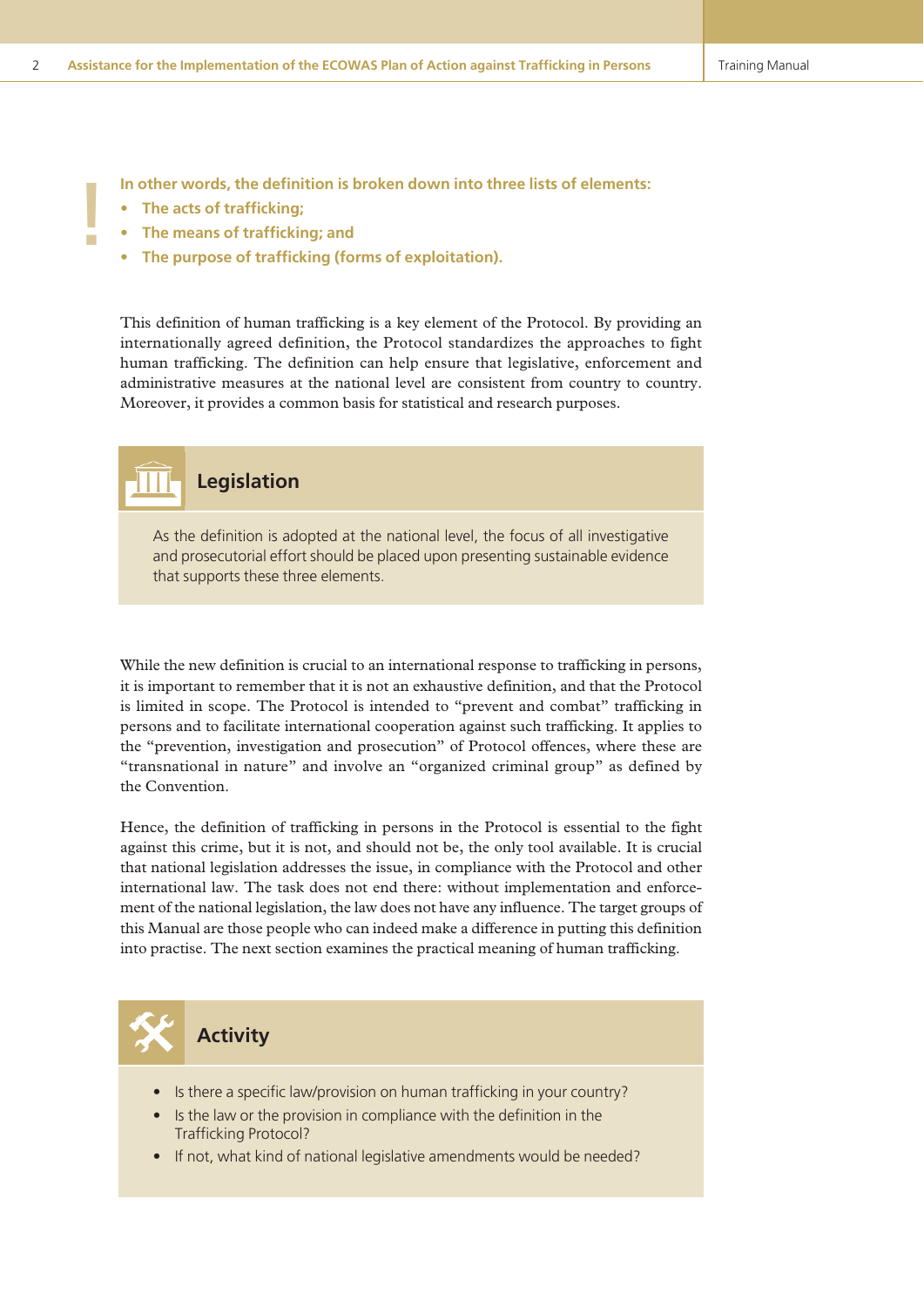#### *What does human trafficking entail?*

The act of trafficking, i.e. recruitment, transportation, transfer, harbouring, or receipt of persons, is often only one of many crimes committed against trafficked persons. Often, trafficked persons are subjected to threats, physical and sexual violence or forced confinement; their passports or other documents are confiscated by traffickers or they are forced to work without any payment. These are the means to commit the trafficking act. The purpose of trafficking is always exploitation. Exploitation can take place in various forms and the list in article 3 is not exhaustive. According to the UNODC database on human trafficking flows, the most common form of exploitation globally is for sexual purposes. Other forms include forced or compulsory labour, marriage, adoption and removal of organs.

In a number of cases, corrupt state officials are also involved in trafficking through issuing fraudulent travel documents, forging birth certificates etc. These acts constitute criminal offences in most countries. Investigation and prosecution can include these additional criminal acts to address the full range of crimes in a trafficking case.

Investigation and prosecution of individual acts as mentioned above can be particularly useful in situations and in countries where:

- A distinct criminal offence of trafficking does not yet exist;
- Penalties for trafficking do not sufficiently reflect the nature of the crime and do not have any deterrent effect; or
- In cases where the existing evidence is not sufficient in order to prosecute the suspect for trafficking, but may be sufficient enough to prosecute such cases as bodily injury or sexual assault/rape.

It is important to emphasize, however, that where domestic anti-human trafficking legislation is in place, such offences should not replace investigation or prosecution for trafficking, but should be invoked along with those charges.

# **Example**

A Provincial Court in Austria, Europe, sentenced a trafficker to eight years in prison. The court found him not only guilty of trafficking, but also of other criminal offences, including bodily injury, rape, forced abortion, forgery of documents and damage to property.

The witness statements by the two victims contributed significantly to the outcome of the proceedings. The two women had been expelled from the country, but then travelled back to Austria in order to testify at the main hearing. The cooperation between the court and the involved victim support NGOs in Austria (Intervention Centre for Trafficked Women) and in the country of origin made this possible.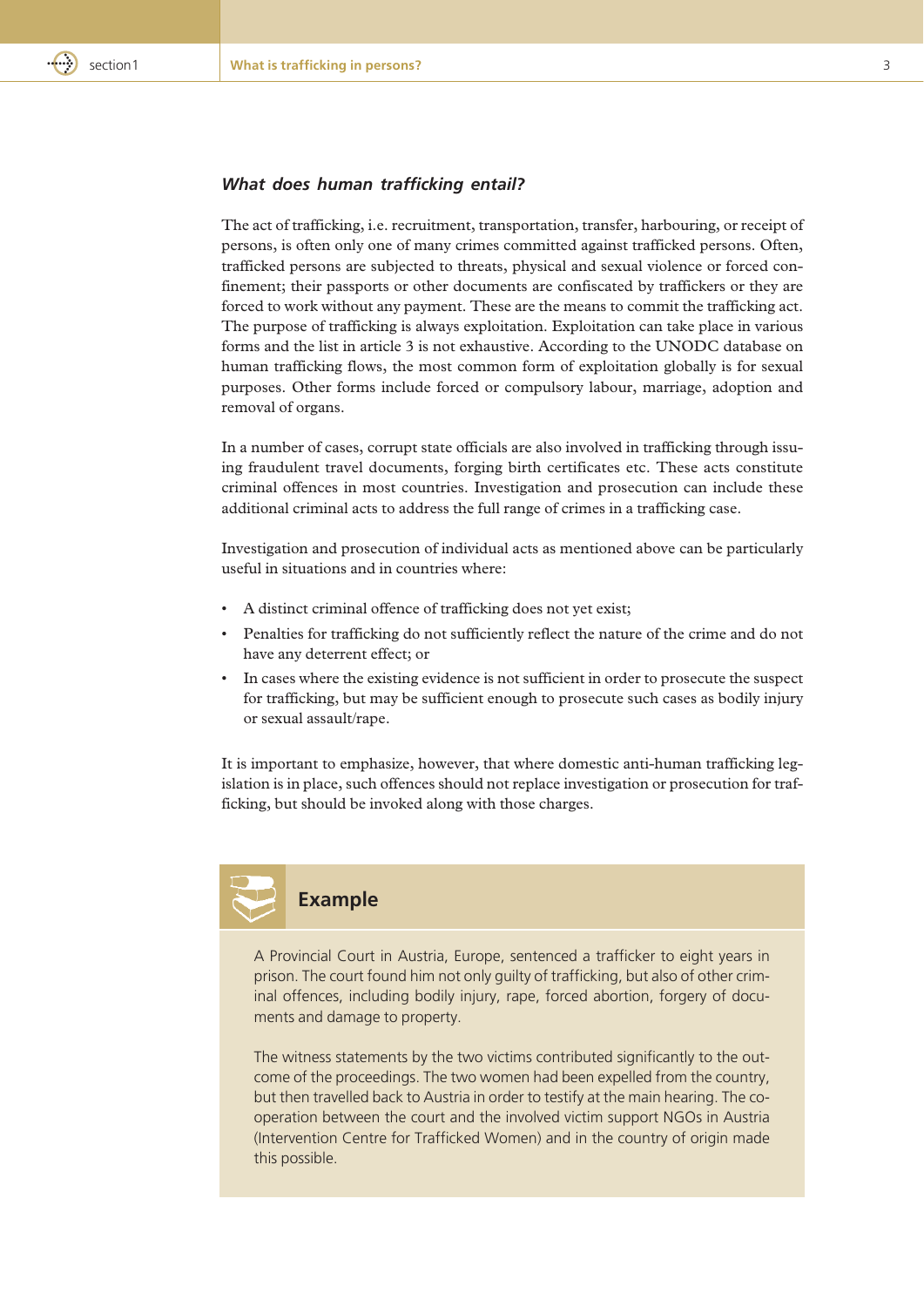#### *Other applicable provisions of criminal law*

Hence, in order to ensure that the legal consequences reflect the gravity of the harm inflicted upon the trafficked person, States could, in addition to prosecuting traffickers under the offence of trafficking in human beings, invoke other applicable provisions of criminal law. These other applicable provisions can be particularly useful in situations and in countries where there is no national legislation on human trafficking as such or where national provisions do not reflect the gravity of the crime. These other applicable provisions are useful also in cases where the existing evidence is not sufficient for the prosecution of trafficking, but may be sufficient to prosecute for example sexual assault or rape.

Such offences include but are not limited to the following:

- Slavery;
- Slavery-like practices;
- Involuntary servitude;
- Forced or compulsory labour;
- Debt bondage;
- Forced marriage;
- Forced abortion;
- Forced pregnancy;
- Torture;
- Cruel, inhumane or degrading treatment;
- Rape;
- Sexual assault;
- Assault;
- Bodily injury;
- Murder;
- Kidnapping;
- Unlawful confinement;
- Labour exploitation;
- Withholding identity papers;
- Corruption.



## Discuss different types of crimes that take place in connection to human trafficking in your country or the subregion. Are there provisions in the criminal law of your country that account for these criminal acts? On the basis of the legislation in your country, how would you investigate/prosecute these criminal acts?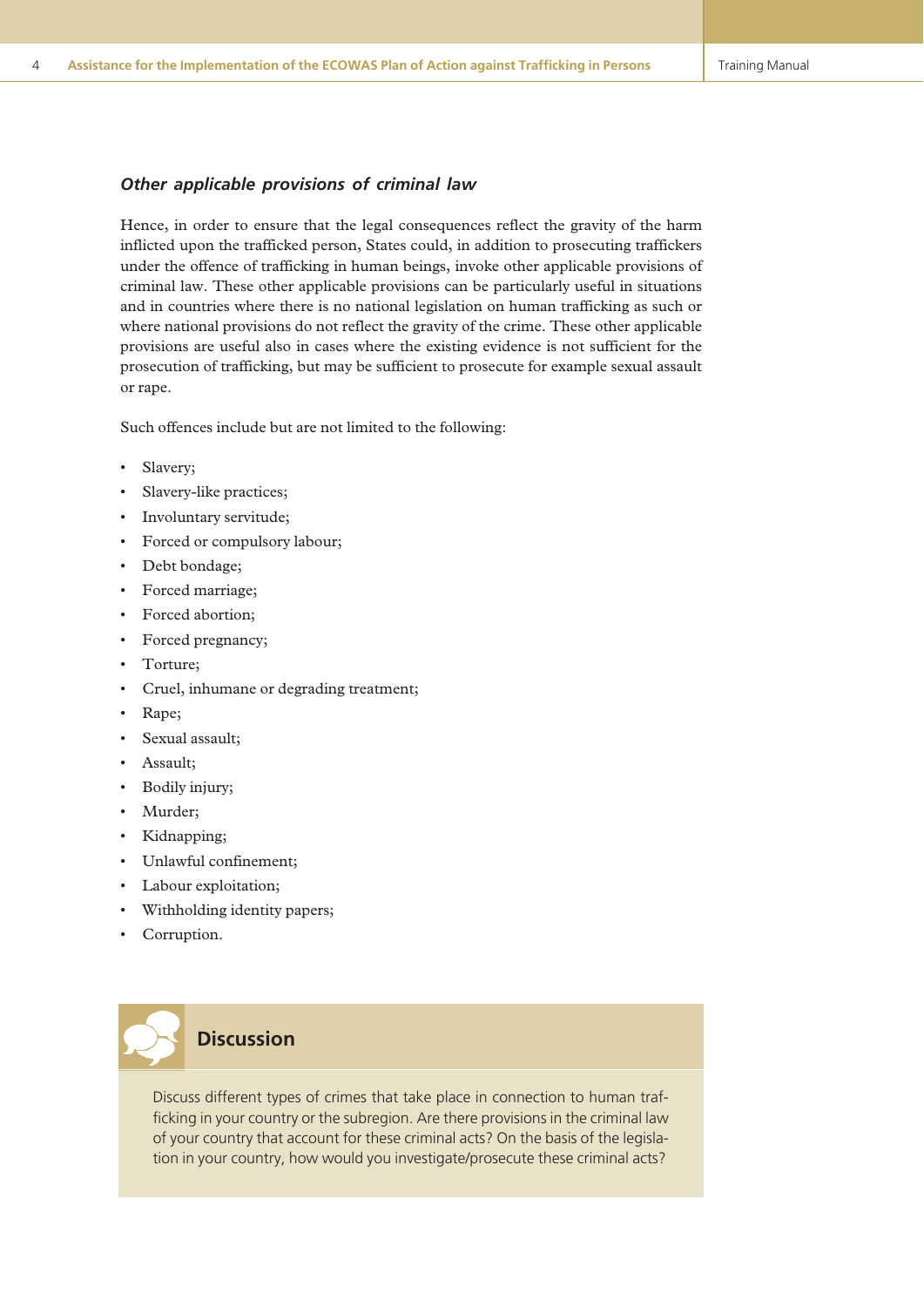#### *The issue of consent*

The question of the victim's consent to smuggling or trafficking is one of the key issues in developing a response to trafficking. The language of article 3*(b)* of the Trafficking Protocol is a compromise on the question of consent.

#### **Article 3**

*Use of terms* 

!

**For the purposes of this Protocol:**

*(b)* **The consent of a victim of trafficking in persons to the intended exploitation set forth in subparagraph** *(a)* **of this article shall be irrelevant where any of the means set forth in subparagraph** *(a)* **have been used.**

In many trafficking cases there is initial consent or cooperation between victims and traffickers. This is followed by more coercive, abusive and exploitive circumstances. Different countries had various opinions on how to address the issue of consent in the definition of trafficking. Some States argued that any victim consent should be irrelevant. This ensures that the traffickers do not use the victim's initial consent as a defence against charges of later exploitation to which the victim did not consent. Other States felt that some element of consent was needed to limit the scope of the offence, to distinguish trafficking from legitimate activities and for constitutional reasons.

To resolve the issue, paragraph *(b)* of the definition clarifies that consent becomes irrelevant whenever any of the means of trafficking are used.<sup>2</sup>

In other words, consent of the victim could still be used as a defence in domestic law, but it is nullified as soon as such things as threats, coercion, or the use of force are established. The issue of consent is complex in that both consent and coercion take many forms. The following examples illustrate the question of consent.

**Example**

Victoria left her farming village in Burkina Faso when she was promised a job as a waitress in Gabon. Seeking a way to earn money to support her child and a way to escape bad family conditions, she agreed to leave when a relative referred her to a "recruiter", a woman who then arranged her transport to Ghana. In Ghana, away from her family and friends, her documents were taken from her and she was sold to the first of a series of pimps. Over the next year she was re-sold several times, forced into prostitution, paid nothing, and brutally beaten. Ultimately she was transported into Gabon, where the police picked her up.

2 Trafficking in persons consists of means of the threat or use of force, coercion, abduction, fraud, deception, abuse of power or vulnerability, or giving payments or benefits to a person in control of the victim.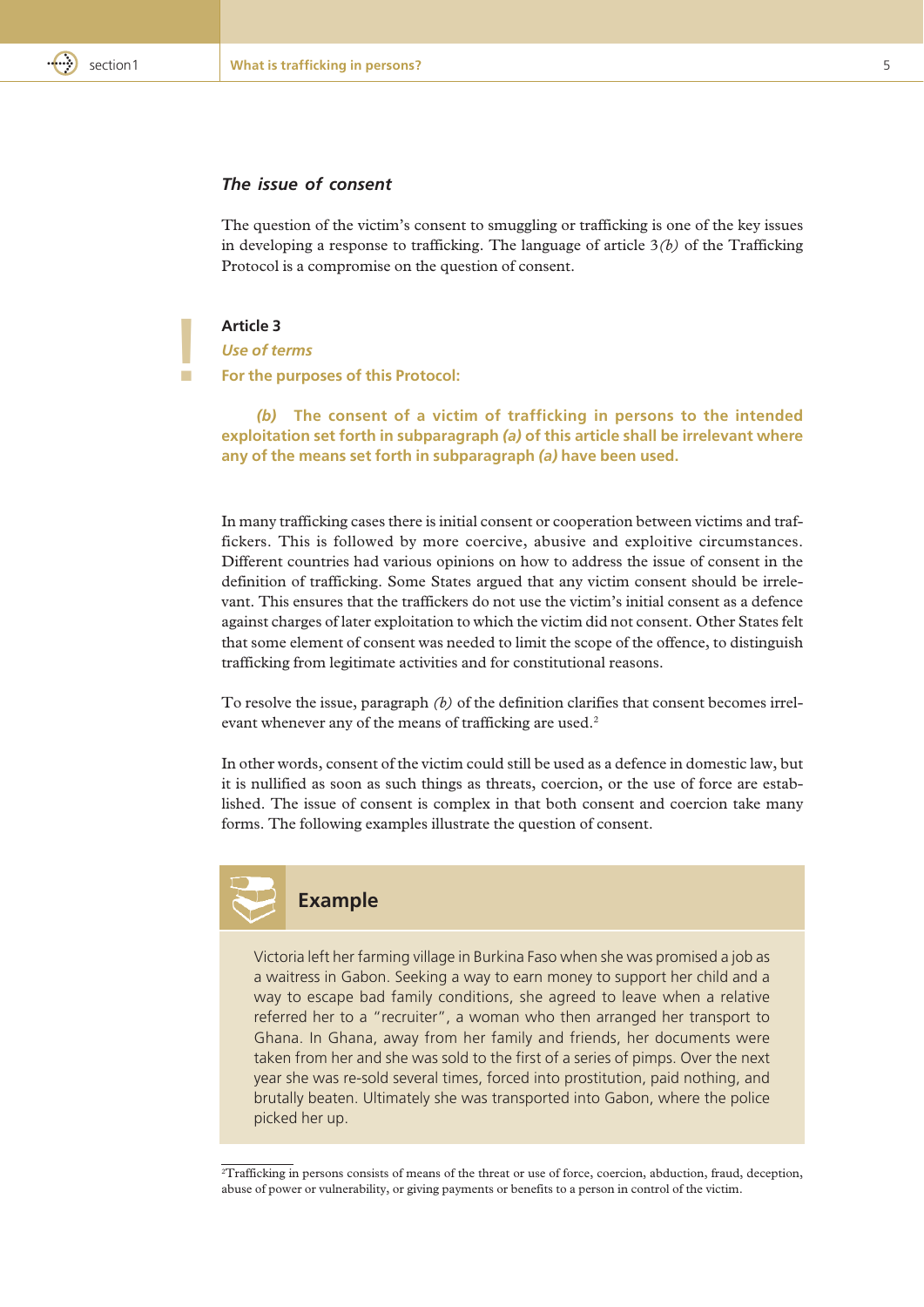Victoria's story is common in that she did consent to be taken in this case, to Gabon for a job as a waitress. In many trafficking cases, the false offer includes the promise of a valid work and residency permit. Sometimes the victim will agree to being smuggled into a country illegally in order to find work. Victims clearly do not consent to the subsequent brutal exploitation. It is not possible under international law to consent to torture and abuse.



### **Example**

A "recruiter" brought a young Nigerian woman to Italy. This young woman understood that she would be a prostitute and had given consent to be illegally transported into the country. However, upon arrival she found that she was required to repay an enormous sum to the trafficker. Also, in keeping with traditional Nigerian "magical" practice, the traffickers made a sachet of her blood, hair, and nail clippings that gave them extreme psychological power over her. Italian police report that freed Nigerian women often refuse to give statements until their "magical" sachets are recovered. While some Nigerian prostitutes have purchased their freedom, others fall into enslavement, are paid nothing, and are regularly brutalized.

The fact that the victim knew in advance that she was going to engage in prostitution does not mitigate the criminality of the trafficker—the element of exploitation remains. The gravity of it is not diminished because the victim was aware of the nature of the work but not of the working conditions.

It is not just trafficking of women into prostitution that leads from consent to enslavement. There are also cases of men recruited to work in construction who consented to what they believed were legitimate temporary jobs only to find themselves locked in to the work site, paid nothing, and physically abused.



### **Example**

On 26 September 2003, Nigerian police rescued 116 male children and young adults from slave camps inside Nigeria. The rescued victims were only some of those enslaved in child-slave camps discovered in the western Nigerian states. The victims of Beninese nationality were camped in the bush without any shelter and forced to sleep outside on the bare ground. They were used to crush granite and stones at quarry sites in the camps. The children's parents had allegedly released them to labour traffickers, many in hope of a better future for their children. Some of the children had been working in the quarries for up to four years.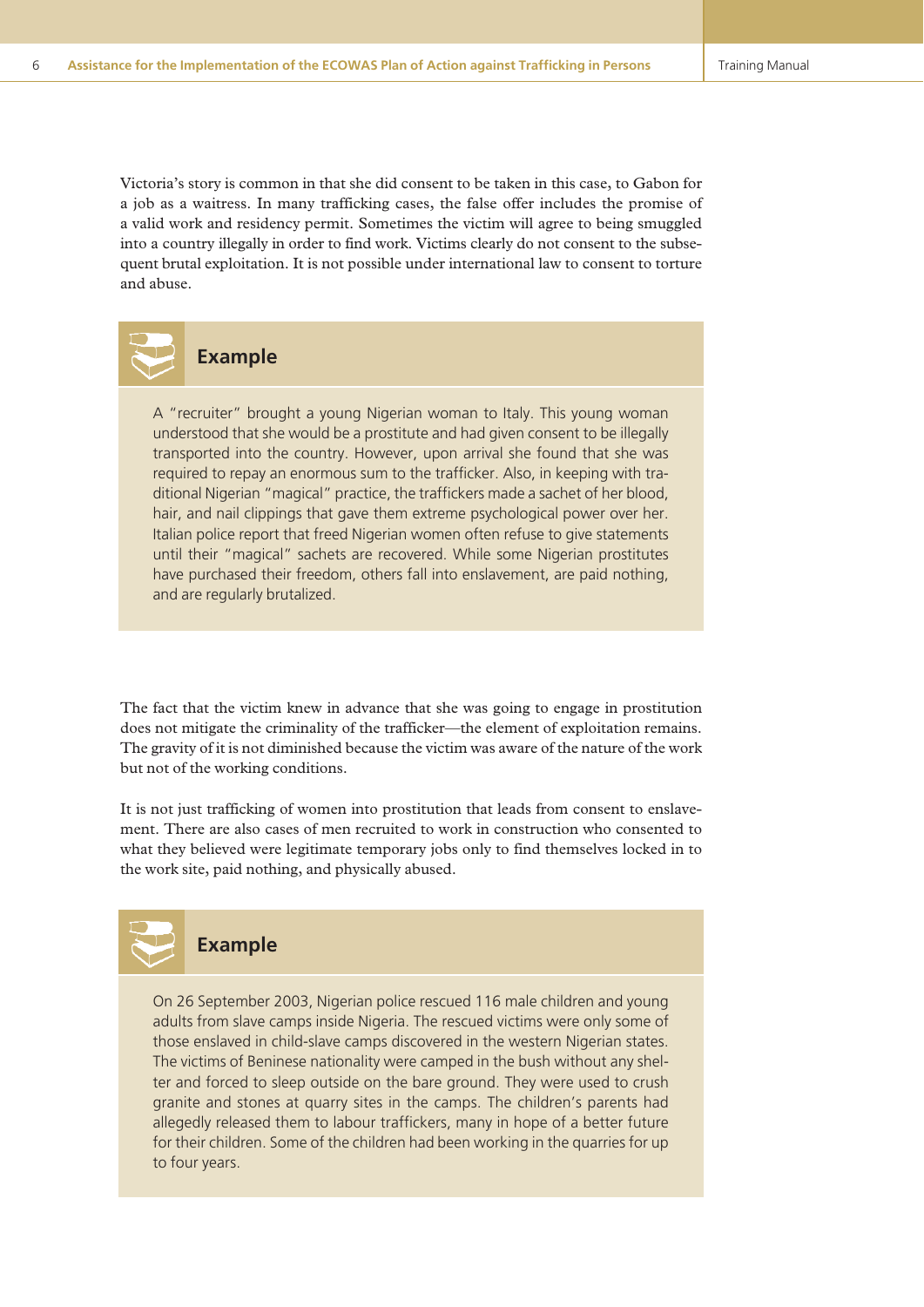It is important to note that a child under the age of 18 cannot give his or her consent even if none of the means of trafficking are used. In other words, even if a child is not threatened, no force is used against him or her, and s/he is not coerced, abducted or deceived, a child cannot give a consent to the act of trafficking for the purpose of exploitation. Moreover, even the custodian of the child cannot give a consent to the trafficking act for the purpose of exploitation.

This is why the young boys, who were rescued from Nigerian granite quarries and repatriated, were victims of human trafficking even if they gave their consent to working in the quarry and they were not deceived as to the working conditions. The boys had been recruited, transported across international borders—the act of trafficking—to the granite quarries and exploited for labour purposes—purpose of trafficking. Even if none of the means were utilized, the boys solely because of their age were victims of trafficking.

## **Smuggling of migrants**

This Manual addresses the subject of trafficking in human beings. Nevertheless, it is vitally important to be able to make the distinction between trafficking in human beings and people smuggling.

In order to address the smuggling of migrants, the United Nations Convention on Transnational Organized Crime also included a separate Protocol against Smuggling of Migrants by Land, Sea and Air (hereafter, the Smuggling Protocol). The purpose of the Smuggling Protocol is, "to prevent and combat the smuggling of migrants as well as promote cooperation among States Parties, while protecting the rights of smuggled victims." The Smuggling Protocol defines smuggling as follows:

#### **Article 3**

!

#### **Use of terms**

*For the purposes of this Protocol:*

*(a)* **"Smuggling of migrants" shall mean the procurement, in order to obtain, directly or indirectly, a financial or other material benefit, of the illegal entry of a person into a State Party of which the person is not a national or a permanent resident.**

In other words, the definition is broken into three elements:

- Procurement of illegal entry;
- For financial or other material gain;
- Across a border into another State.

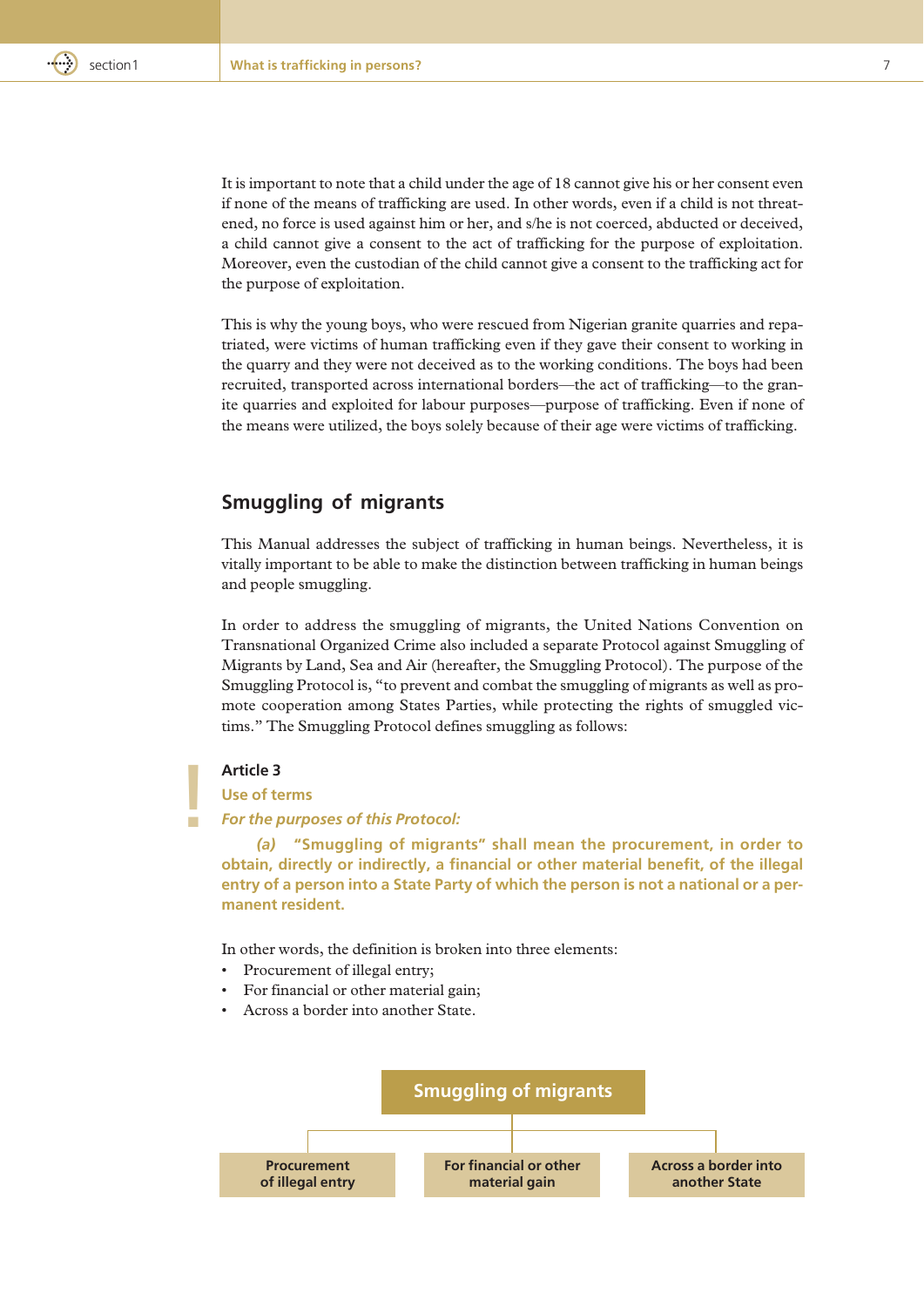## **Difference between trafficking in human beings and smuggling of migrants**

By this definition, many of the activities of the traffickers (such as the use of fraudulent travel documents) are also smuggling. However, trafficking goes beyond simply the "procurement of illegal entry" into a State.



In other words, trafficking in persons is often smuggling *plus* coercion or deception at the beginning of the process and exploitation at the end.

This means that it is often difficult to know whether a particular case falls under the definition of smuggling of migrants or trafficking in human beings. Consequently, in investigation and prosecution it is sometimes necessary to rely on measures against smuggling until the investigators or prosecutors discover the additional elements of trafficking. For this reason it is important that law enforcement personnel as well as judiciary who work in trafficking are familiar with both concepts. The provisions of the two Protocols that concern border controls and travel documents are the same, which demonstrates that smuggling and trafficking in persons share some activities.

The definition of smuggling of migrants and the definition of trafficking in persons also recognize that while victims of trafficking in persons should be treated as victims of criminal activity, migrants who were not exploited are not necessarily victims of crime. It is important to note that trafficked victims are victims of crime regardless of their possible illegal entry into and stay in the country. Law enforcement and judiciary must treat the victims accordingly. The Smuggling Protocol provides some provisions on protection and support for migrants, but these provisions are not as extensive as those for victims of trafficking in persons.<sup>3</sup>

#### *Differences between trafficking and smuggling*

Hence, while there are many similar components within the two types of crime, there are three important differences:

<sup>&</sup>lt;sup>3</sup>It should be stressed that the intention in the Smuggling Protocol is to create criminal offences applicable to the *smugglers*. Smugglers are those who smuggle others for gain. The intention of the Smuggling Protocol is not to criminalize the migrants, i.e. those who procure only their own illegal entry. Neither does it intend to criminalize those who procure the illegal entry of others for reasons other than gain, such as individuals smuggling family members or charitable organizations assisting in the movement of refugees or asylum-claimants.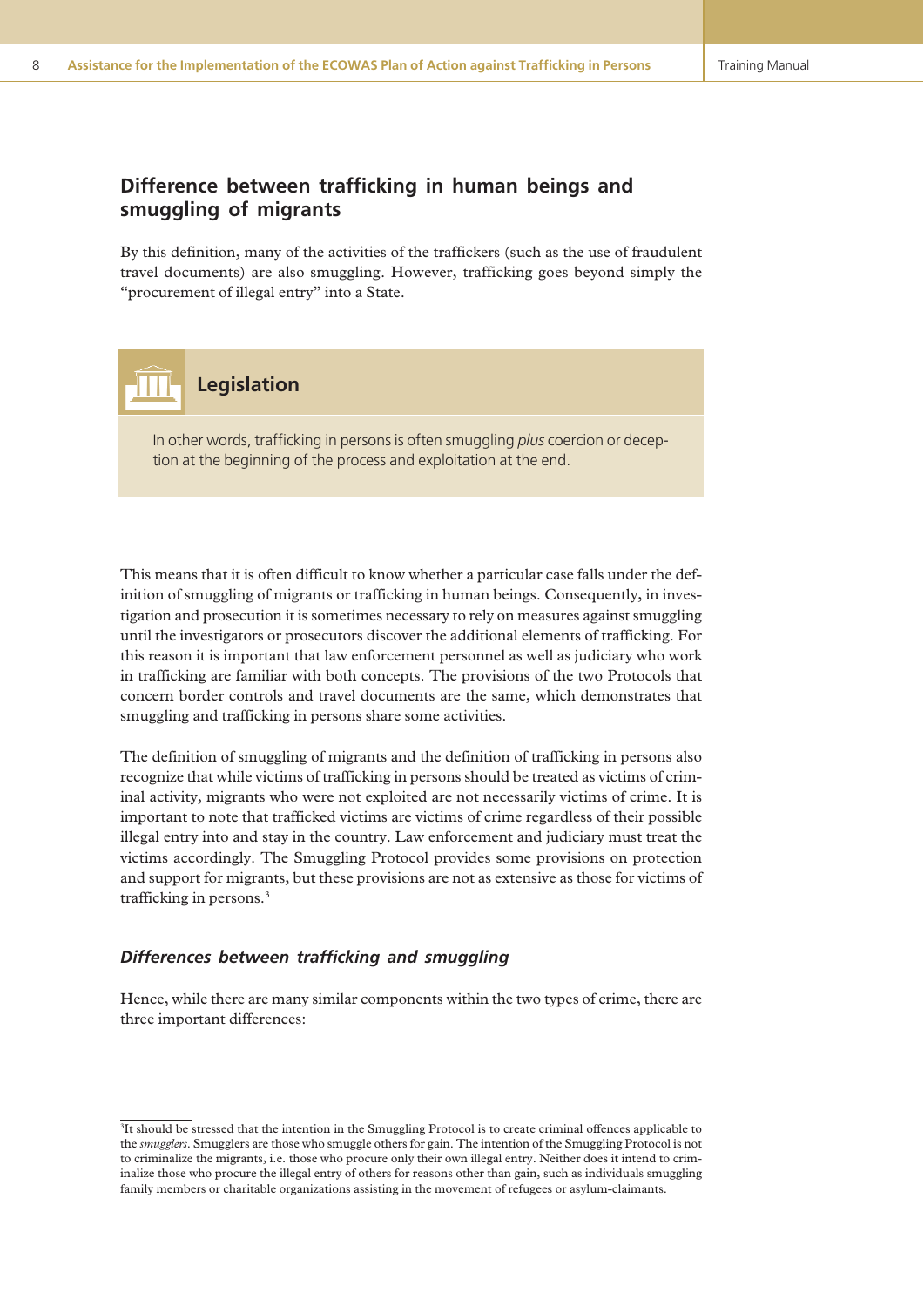#### **Consent**

The smuggling of migrants, while often undertaken in dangerous or degrading conditions, involves migrants who have consented to the smuggling. Trafficking victims, on the other hand, have either never consented or, if they initially consented, that consent has been rendered meaningless by the coercive, deceptive or abusive actions of the traffickers.

#### **Exploitation**

Smuggling ends with the migrants' arrival at their destination, whereas trafficking involves the ongoing exploitation of the victims in some manner to generate illicit profits for the traffickers. From a practical standpoint, victims of trafficking also tend to be affected more severely and in greater need of protection from re-victimization and other forms of further abuse than are smuggled migrants.

#### **Transnationality**

Finally, smuggling is always transnational, whereas trafficking may not be. Trafficking can occur regardless of whether victims are taken to another country or only moved from one place to another within the same country.

Many victims of trafficking in persons initially consent to be smuggled from one country to another. This causes some overlap between the phenomena and definitions of trafficking and smuggling that may be confusing. Smuggling and trafficking both involve moving human beings for profit, but in smuggling the relationship between migrants and offenders (the smugglers) usually ends upon arrival in the destination country. The criminal profits from the process of smuggling the migrant alone. In cases of trafficking, some subsequent exploitation for profit, such as coerced labour or sexual exploitation, is also involved.

# **Self-assessment questions**

These questions address the overall section in order to help you to test your understanding of the material.

- What are the trafficking acts according to the Trafficking Protocol?
- What are the means of trafficking according to the Trafficking Protocol?
- What are the purposes of trafficking according to the Trafficking Protocol?
- What does the Trafficking Protocol stipulate with regard to consent to trafficking?
- What are the three main differences between trafficking and smuggling?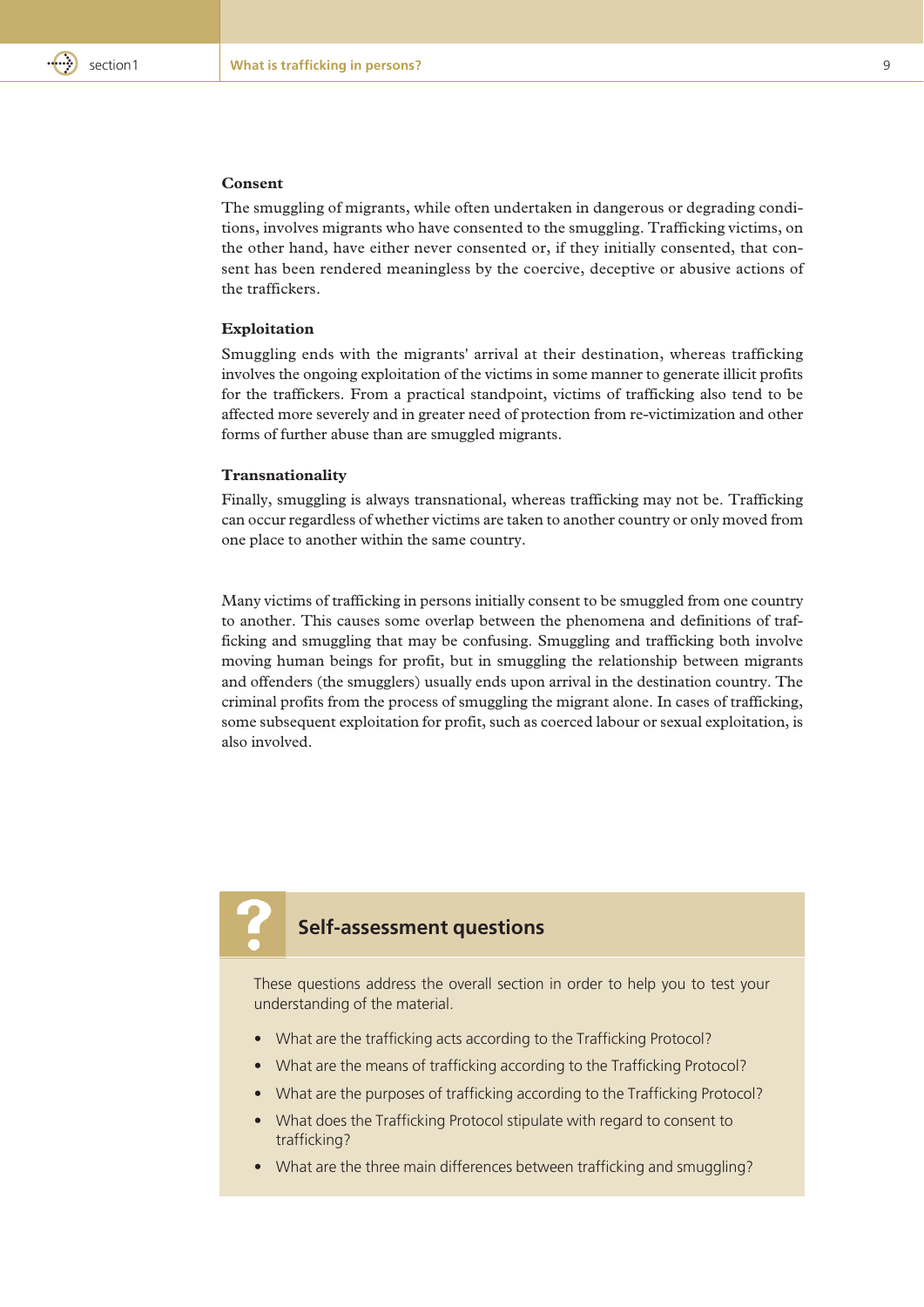## **Case studies**

The following case studies are based on hypothetical examples that have been created to generate consideration of the distinction between human trafficking and smuggling of migrants within the context of articles 3 of both Trafficking and Smuggling Protocols. It is important to remember that there is no exact right or wrong answer to any of the problems and that the goal of the problem scenarios is to encourage discussion.

#### *Case study one—South-East Asia*

Nok is a 20-year-old woman from South-East Asia. She is widowed and supports her two small children by selling vegetables. One day, her friend Patnaree approaches her. Patnaree says she can find Nok a job as a domestic worker in Thailand where she can make 10 times her current monthly earnings. Patnaree also promises to make all her travel arrangements and to pay for her trip if Nok agrees to repay her once she starts her new job in Thailand.

Deciding that the extra income will benefit her family, Nok leaves her children in the care of her mother and begins her journey by bus in the company of Patnaree. Nok has no passport, but Patnaree assures her that she will not need one since she has friends at the border. Some miles before the border, they leave the bus and wait at a roadside cafe until they are joined by a truck driver called Than. He and Patnaree clearly know each other and Nok is surprised to see Patnaree pay Than a significant sum of money before they both get into the truck with him and continue their journey to the border. They cross the border without any problems, as Patnaree promised. It is the only time Nok knowingly crosses a border on her trip to Thailand

The truck driver Than is friendly, but asks that Nok travel in the truck's closed rear compartment so as to avoid problems at the next border. It is dark, hot, and very uncomfortable in the back of the truck, but Nok agrees since she has no passport and can only rely on his advice and goodwill and Patnaree's friendship. That night, however, after a full day's travel, Than stops the truck on a lonely rural road, unlocks the rear compartment, and rapes her by the roadside while Patnaree remains in the cab of the truck and ignores Nok's pleas for help. After the assault, Nok is then forced back into the compartment of the truck, which is again locked behind her.

It is a long trip, and Nok's journey in the rear compartment of the truck comes to an end in an empty field beside a wide river where Patnaree and the driver Than meet four Thai men. They all clearly know each other and one of the four men hands a large roll of cash bills to Patnaree. She then arranges to meet Than again the following week at the same time and place.

The four men then take Nok and Patnaree across the river. Nok is told that she is now in Thailand. She is ordered to get in the back of a truck that is waiting at the side of the river. Nok sees that there are other young women already seated inside, and all of them appear to be very frightened. Nok herself is afraid, no longer believing that she is to be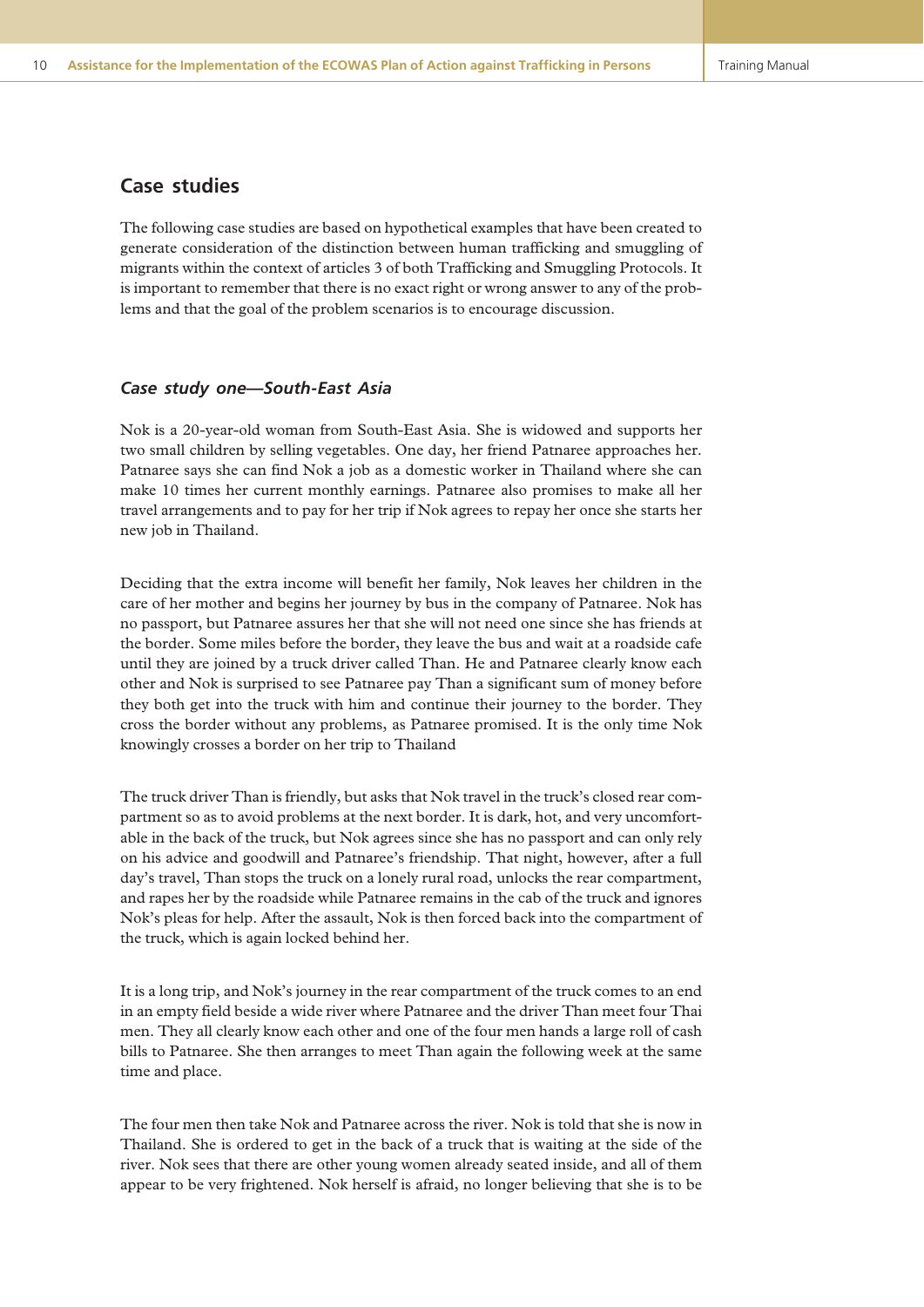given the job she was promised, and when she refuses to get into the vehicle one of the men threatens her with a gun. The four men and Patnaree travel together in the cab of the vehicle.

Nok and the other women are taken to a private house in an urban area of a major city. Nok sees Patnaree enter the house together with the four Thai men but does not see her again. One of the four men tells her that Patnaree has returned home.

Over a period of several weeks, the four men repeatedly physically and sexually abuse the women. They do not allow them to leave the premises. One man tells Nok that if she escapes, the police will put her in prison for being in Thailand without a passport and that she will never see her children again. He also threatens to locate and traffic her children if she even tries to escape.

Other men also visit the house, and Nok is forced to have sex with them, for which her four captors receive payment. She is not allowed to retain any of the money and is not allowed to leave the building.

One night, the house is the target of a police raid. Finding Nok without the proper documentation allowing her to be in Thailand, she is arrested and summarily deported.



#### **Case study one4**

Please note that, as will always be the situation in real life cases, cases can only be considered in the light of the information available.

On the basis of the Trafficking and Smuggling Protocols, can it be stated that this case is one of human trafficking and not people smuggling?

Are the three elements of trafficking there?

In this case, what is the act of trafficking? What are the means used to commit the trafficking act? What is the goal of the whole process?

<sup>4</sup> The available information indicates a clear relationship between the friend and recruiter, Patnaree, the truck driver, Than, and the four Thai men.

Within the terms of Article 3 of the Trafficking Protocol, this is a case of human trafficking because the evidence shows that Patnaree recruits (act) Nok and deceives her (means) as to the true objective of the arrangements. Patnaree then participates in the transfer (act) of Nok—through the services of Than, for which he is paid by Patnaree—to the four men in Thailand who then detain and exploit her as a prostitute in their brothel in Thailand (exploitative purpose). All the parties know each other, which indicates an organized network and prior conspiracy between them.

It is apparent that the intention is to exploit her as a prostitute for financial gain and coerce her by threats of reprisals against her and her children if she refuses to comply.

The point to note is that it is evident that the intention of the network is to exploit Nok after the two borders have been crossed and that Nok had entered into a debt bond with Patnaree before they left for Thailand.

It is also worth noting the additional offences that are committed by Patnaree (facilitation of illegal immigration); Than (rape and facilitation of illegal immigration); and the four Thai males (rape, unlawful detention, pimping and facilitation of illegal immigration).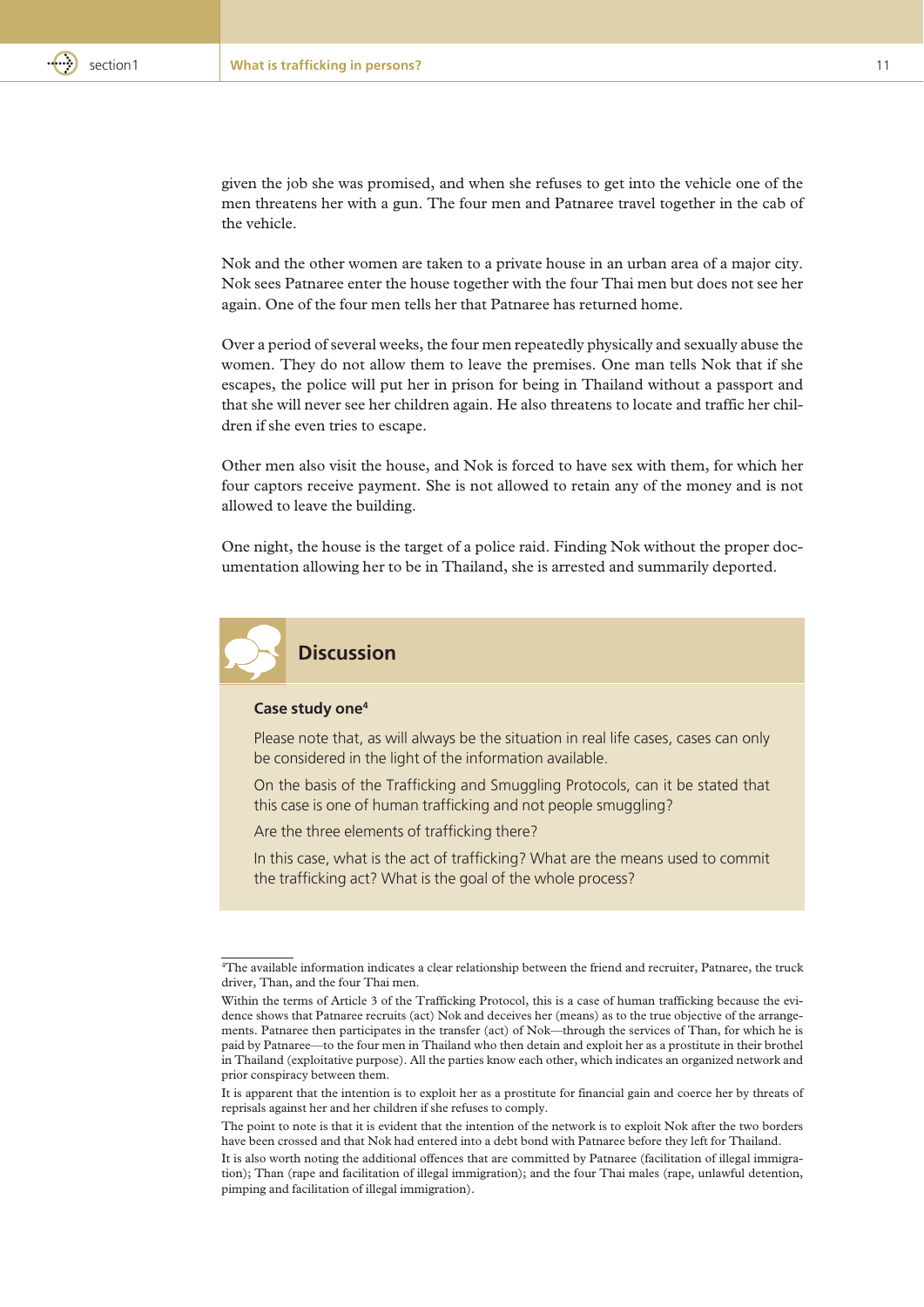#### *Case study two—Europe*

Gina is a 24-year-old sex worker in a south-eastern European city. Lately, business seems to be slowing down, and Gina assumes that it is because she is getting older, combined with the fact that the younger sex workers are stealing her clients. She begins to hear rumours that a number of older women from the same city and area have been making a lot of money abroad so when a local agent named Rudi approaches her about working in Italy, she readily agrees.

Rudi is very helpful. He tells Gina that she will travel to Italy via a boat crossing of the Adriatic Sea and that he will arrange for her to work in the brothels of Milan. He tells her that she will be able to choose her own working hours and earn significant amounts of money for herself after she has re-paid her debt to him. Rudi's total costs for travel and forged documents amount to about €700 but he does not tell this to Gina. Rudi arranges to have someone to meet Gina upon her arrival in Italy.

When she voices concern that she cannot speak Italian, Rudi assures her that many Balkan females arrive in Italy without speaking any Italian but learn it quickly and end up marrying wealthy men. Gina knows that she will not be able to do sex work forever, and is looking for a way to secure her future.

She agrees to reimburse Rudi in the amount of  $\epsilon$ 10,000 for travel, documentation costs, and his expenses and effort. He assures her that she can earn the money to repay him in six months time, by which time she must repay the full amount.

Gina crosses the Adriatic and then travels to Milan concealed in the back of a lorry. The journey takes almost three days. As Rudi promised, someone is waiting for Gina in Milan and collects her from the lorry driver. He is an Italian man named Carlo. A 40-year-old woman named Elisabeth, who acts as the "madam" who controls the activities of the prostitutes, accompanies him. They take her to a private house in a wealthy area of Milan where she recuperates after her long journey.

The next day, at about 10 o'clock in the morning, Carlo and Elisabeth escort Gina to a high-class brothel where she begins to work off her debt. The work is not what Gina expected based on Rudi's promises. She is forced to work very long hours, often beginning at 10 a.m. and finishing at 5 or 6 o'clock the next morning. She must provide all forms of sexual services to the clients, including sexual intercourse without condom protection. When Gina refuses to provide this type of service, Carlo threatens to injure her severely if she does not do as she is told. Carlo takes all of her earnings and only allows her a small allowance for food and cigarettes. He tells Gina that he will continue to take all of her earnings until she has earned enough to repay Rudi and to pay Carlo for all his brothel costs and profit level.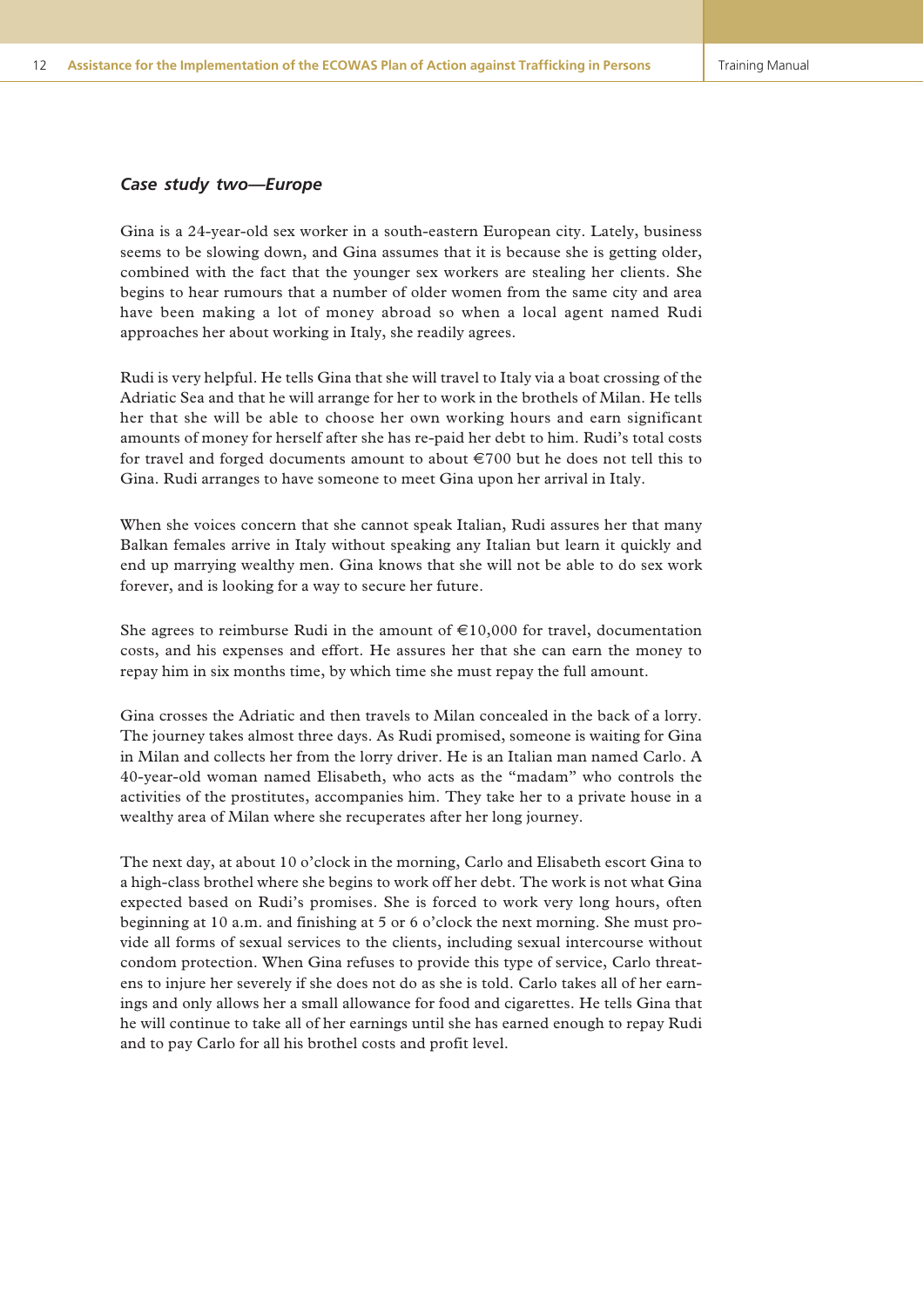

#### **Case study two5**

Please note that, as will always be the situation in real life cases, cases can only be considered in the light of the information available.

On the basis of the Trafficking and Smuggling Protocols, can it be stated that this is a case of human trafficking and not people smuggling?

Are the elements of trafficking present?

In this case, what is the trafficking act? What are the means used to commit the trafficking act? What is the goal of the whole process?

Gina consented to prostitution. What does the Protocol stipulate about the meaning of consent?

#### *Case study three—Africa*

Akpan is a 12-year-old boy from a rural area in Calabar, Nigeria. His mother Femi is a widow with six children. Because of the harmful widowhood practices rites, caring for the children has become an increasingly difficult task. As the eldest boy in the family, Akpan feels responsible for his siblings, and would like to help his mother feed them. Before his father's death, he would occasionally do odd jobs for neighbours, but these days no one has anything with which to pay him.

One day, Akpan's mother meets a man called Nelson who is looking for strong boys to work on farms in Gabon. When Femi told him that she had a 12-year-old son who was looking for work, Nelson offered her the equivalent of US\$ 10 for his services, promising that her son would have food and accommodation at his place of employment. To Femi, US\$ 10 is a significant amount of money that enables her to feed her other children for some time. The added benefit of one less mouth to feed while Akpan was away encouraged her to agree to the deal.

<sup>5</sup> This is a case of human trafficking notwithstanding the fact that Gina consented to prostitution. Gina is transported into Italy because Rudi recruits (act) Gina by deception (means), both in relation to the conditions under which she will work and as to the costs of her illegal entry into Italy. Carlo exploits her as a prostitute in Milan and takes possession of all of her earnings in order that both he and Rudi can make significant profits from the exploitation of Gina (exploitative purpose).

Carlo coerces her through threats of violence.

The scenario clearly shows a network connection between Rudi, Carlo and Elisabeth and an intention upon their part to coercively exploit Gina as a prostitute for as long as it is possible to do so after she has been illegally smuggled into Italy.

It is also worthy of note that it makes no difference that Gina was already a prostitute before the arrangements were made between her and Rudi or that she was fully aware before she left home that the plan was that she would act as a prostitute in Milan.

The deception that was practised against her was in relation to the costs incurred by Rudi in relation to getting her to Milan and the conditions under which she would have to work and the fact that she was not able to retain any of her earnings.

As with case study one, note the additional offences of facilitation of illegal immigration and pimping committed by Rudi and Carlo.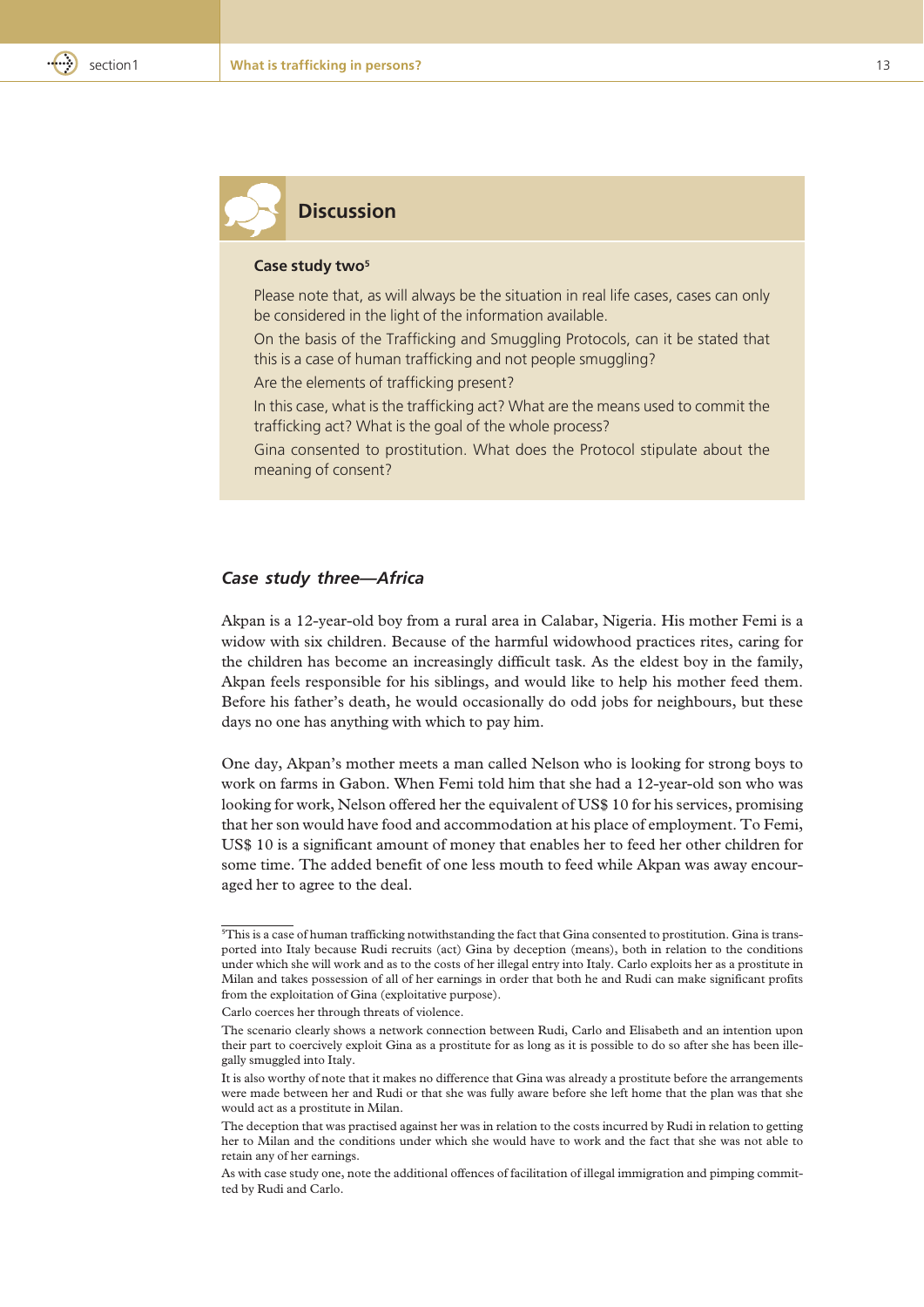Although Akpan was sad to leave his family, he was pleased to be able to help his family in this way. Akpan and four other boys who Nelson had also recruited travelled together to the Gabonese border on foot and by lorry. At the border, Nelson smuggled the boys into Gabon. He led them along the edges of several large sugar cane farms, occasionally negotiating with men he found there. After a few days journey, a man named Malam Sule paid Nelson the equivalent of US\$ 50 and Nelson left the boys.

Malam Sule supervised a large number of workers; some of these were boys Akpan's age. He made sure that they all worked very hard in the fields. Their workday started before the sun rose and ended after it set. They were given no payment for their work, but were fed two meals a day, one in the morning and one in the evening. At night, the boys all slept in a small room with a hard dirt floor, without mats or mattresses, although each had a thin wool blanket.

After many months, Akpan grew tired of his poor living conditions and felt very homesick. He had no idea how to return home to his family, but he decided to leave the farm anyway, telling no one of his intention to do so. Shortly after leaving the farm, the police apprehended him as an illegal alien.



#### **Case study three6**

Please note that, as will always be the situation in real life cases, cases can only be considered in the light of the information available.

On the basis of the Trafficking and Smuggling Protocols, can it be stated that this is a case of human trafficking and not people smuggling?

Are the elements of trafficking present?

In this case, what is the trafficking act? What are the means used to commit the act? What is the goal of the whole process?

What does the Protocol stipulate about the meaning of consent? Remember that Akpan is 12-years-old.

<sup>6</sup> Akpan is illegally smuggled across the Nigerian-Gabonese border by Nelson. Nevertheless, this is a human trafficking case because Nelson recruits (act) Akpan by exploiting the vulnerability of Femi (means) and by giving payment to Femi (means) to secure her consent for the transfer (act) of Akpan to Gabon with the intention of selling him to farmers for exploitation as a child laborer (exploitative purpose) for which he will receive payment. Nelson's relationship with Akpan remains in place after the illegal crossing of the Gabonese border until such time as he can arrange the sale of the boy to a local farmer. Malan Sule commits the same offence because he receives Akpan (act) with the intention of exploiting him (exploitative purpose) as a child slave labourer. It is important to note here that it is not necessary under the terms of Article 3 of the Trafficking Protocol to demonstrate any means on the part of Malam Sule or Nelson because Akpan is a child. Under the terms of Article 3*(c)* no means need to be present to commit a trafficking crime through the acts of recruitment, transportation, transfer, harbouring or receipt of a child. The scenario clearly shows that the treatment of Akpan comes within the definition of forced labour under the terms of Article 3.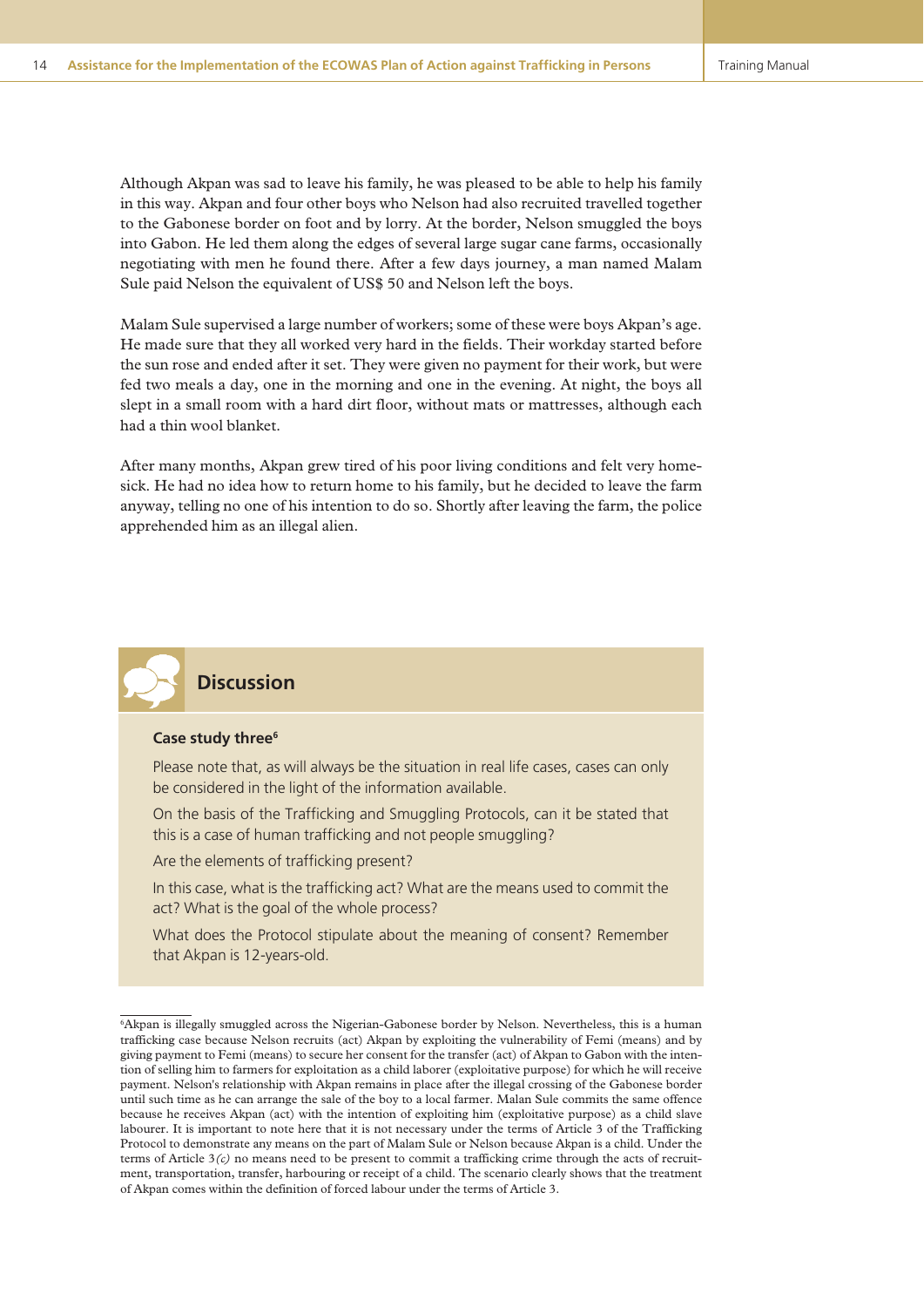Pablo, Chico and Raoul are three Ecuadorian men aged 18 to 21. They grew up together in the same rural village in central Ecuador and have been friends for many years. All three are unemployed and there is no prospect of work in their village or in the surrounding towns. Frustrated by the lack of employment and shortage of money, Pablo in particular is desperate to earn some money. His mother suffers from detached retinas and is becoming increasingly blind. She needs a US\$ 5,000 medical treatment to save her vision.

Manolo, Pablo's friend who has recently been deported as an illegal immigrant from the United States, tells him of a criminal network based in the capital, La Paz, that can get the three men across the borders of Central America and Mexico and into the United States. There they will be able to earn substantial wages working as agricultural labourers in the large fruit and vegetable farms of Southern California. Manolo says that the working hours are very long and the work is extremely arduous. They will be paid much less than the minimum legal wage in the United States, but that at least they will have work and some money. Finally, if Pablo, Chico and Raoul want to get to the United States, the criminals in La Paz will want US\$ 1,000 each in advance.

Pablo speaks to Chico and Raoul about his plan to get to the United States but they both turn him down, as they cannot raise the US\$ 1,000. Pablo speaks with his mother and explains to her that if she can lend him the money from her small amount of life savings, he will be able to get to the United States and earn enough money to send home to her to pay for the surgery. His mother is skeptical and anxious for his safety but agrees to loan him the money.

Manolo accompanies Pablo to La Paz and introduces him to members of the criminal network. Pablo pays the US\$ 1,000 and, after a delay of two days, they conceal him and four other men in a secret compartment in the back of a long-distance truck. The journey takes four days during which time they are allowed out of the compartment for very short periods and are given only a small amount of food and water.

Eventually, the criminals take Pablo and the other men out of the truck in an empty desert area. They then walk for about an hour during the night until the criminals stop and inform them that they have now successfully illegally crossed into the United States. The criminals indicate the direction of the nearest major road and tell the men that they will be able to follow the road for a number of miles until they come to the agricultural area where they can get work with the local farmers. They then leave the scene.

Pablo sets out alone and eventually arrives at a large farm where he can see a number of Latin American males working in the fields picking vegetable and fruit crops. He approaches them and they direct him to the farm foreman who takes him on as a crop-picker.

The foreman tells Pablo that the pay is just two dollars an hour for a sixteen-hour working day, seven days a week and that he will stay in a communal hut with the other workers. Accommodation costs US\$ 10 per week. He will also have to pay for his own food. Nonetheless, Pablo agrees and accepts the job offer.

After he has been working for just over two weeks, the U.S. Border Patrol and Immigration services raids the farm and Pablo and the other farm labourers are arrested as illegal aliens. Pablo is deported back to Ecuador.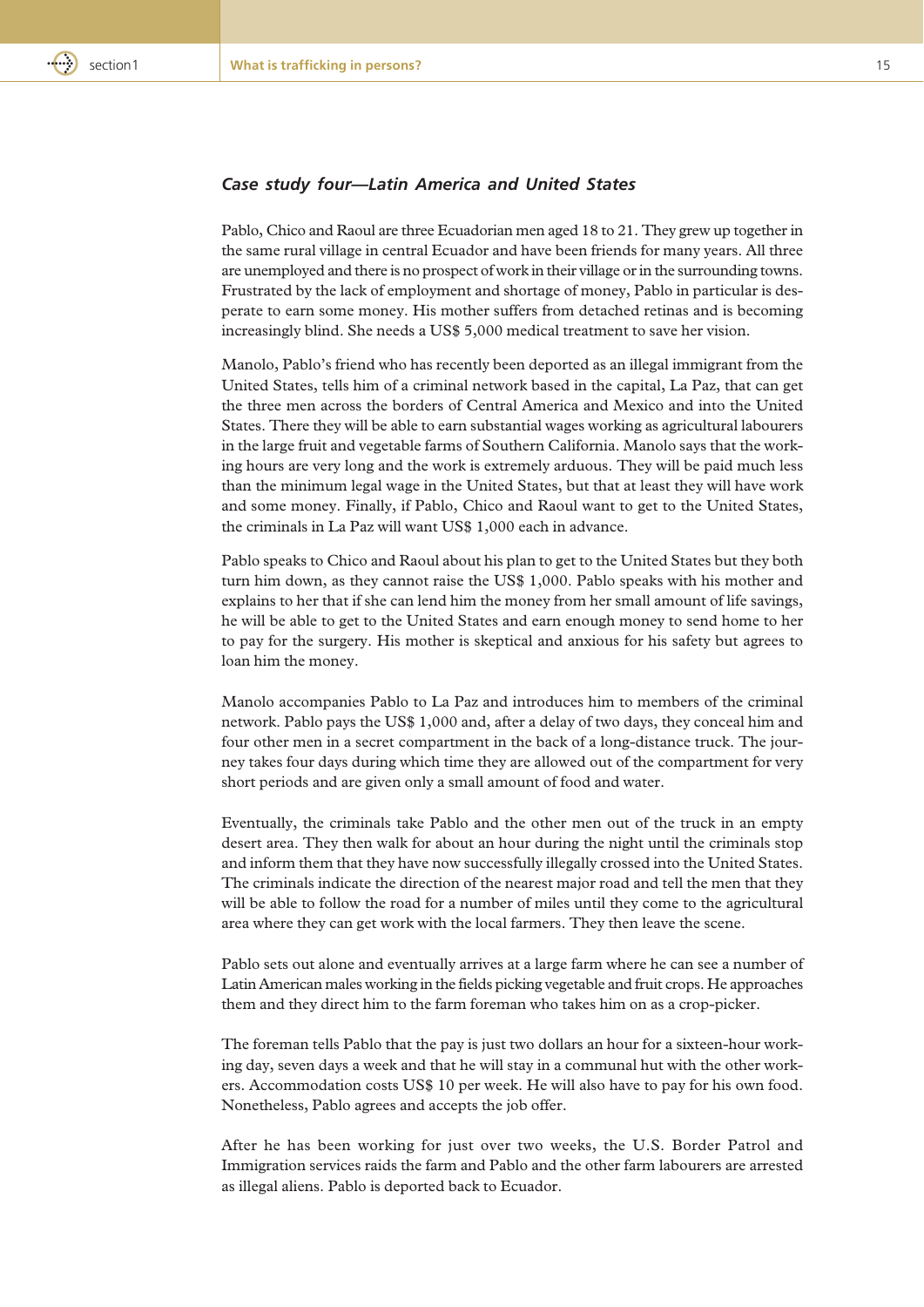

# **Discussion**

#### **Case Study Four7**

Please note that, as will always be the situation in real life cases, cases can only be considered in the light of the information available.

On the basis of the Trafficking and Smuggling Protocols, can it be stated that this is a case of human trafficking and not people smuggling?

Are the three elements of trafficking present?

What is the act in the current case? What are the means used to commit the act? What is the goal of the whole process?

<sup>7</sup> This is a case of people smuggling because there is no evidence of a relationship between the criminal network based in La Paz and the exploitation of Pablo within the farming community of Southern California.

The smugglers transfer Pablo but none of the specified means are present; Pablo is not forced or deceived and there is no connection to an exploitative purpose.

Pablo is clearly smuggled illegally across the border of the United States by the criminal network but this is the service that he has paid them US\$ 1,000 in advance for and the criminal smugglers have no further interest in Pablo's future after the illegal entry has been achieved. They immediately leave him to his own devices in the Southern California desert

Pablo is exploited in labour practices that are similar to slavery because he is required to work 16 hours a day for less than the statutory minimum legal wage but this exploitation occurs as a separate crime and is not linked to the criminal network that smuggled Pablo into California.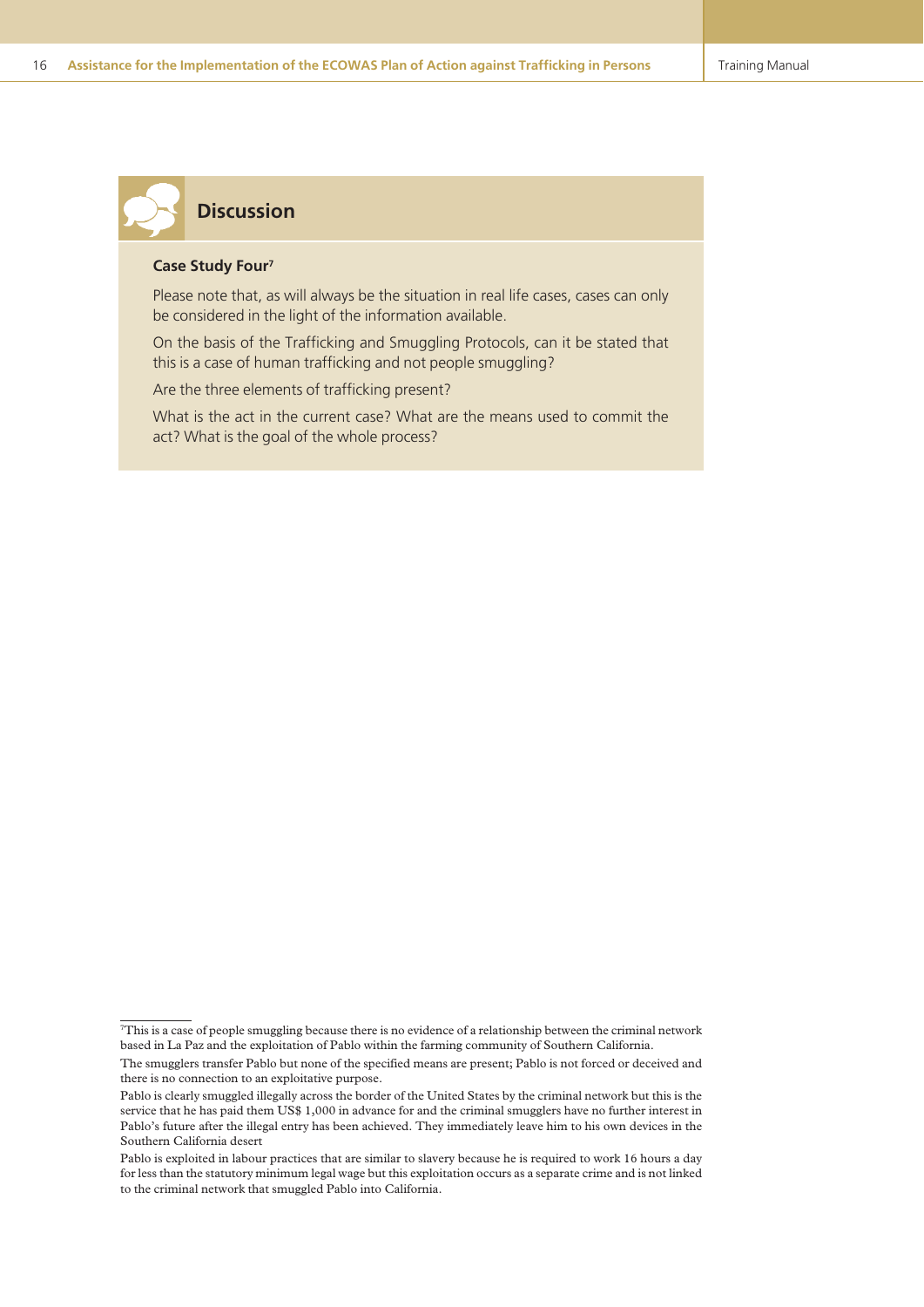

# **THE NORMATIVE FRAMEWORK**

# **Learning objectives**

At the end of this section you will be able to:

- Determine whether or not your country has signed or ratified the Convention against Transnational Organized Crime (TOC), the Trafficking or the Smuggling Protocols;
- Define the relationship of the Trafficking Protocol to the Convention against Transnational Organized Crime;
- Define the purpose of the Convention against Transnational Organized Crime;
- Define the purpose of the Trafficking Protocol.

**Ratification status of the Convention against Transnational Organized Crime and the supplementing Trafficking and Smuggling Protocols in the ECOWAS Member States as of 1 February 2006**

| <b>COUNTRY</b>      | <b>TOC</b>            | <b>TRAFFICKING</b>    | <b>SMUGGLING</b>      |
|---------------------|-----------------------|-----------------------|-----------------------|
|                     | <b>CONVENTION</b>     | <b>PROTOCOL</b>       | <b>PROTOCOL</b>       |
| <b>Benin</b>        | Signed 13 Dec. 2000   | Signed 13 Dec. 2000   | Signed 17 May 2002    |
|                     | Ratified 30 Aug. 2004 | Ratified 30 Aug. 2004 | Ratified 30 Aug. 2004 |
| <b>Burkina Faso</b> | Signed 15 Dec. 2000   | Signed 15 Dec. 2000   | Signed 15 Dec. 2000   |
|                     | Ratified 15 May 2002  | Ratified 15 May 2002  | Ratified 15 May 2002  |
| Cape Verde          | Signed 13 Dec. 2000   | Signed 13 Dec. 2000   | Signed 13 Dec. 2000   |
|                     | Ratified 15 July 2004 | Ratified 15 July 2004 | Ratified 15 July 2004 |
| Côte d'Ivoire       | Signed 15 Dec. 2000   | Not signed            | Not signed            |
| Gambia              | Signed 14 Dec. 2000   | Signed 14 Dec. 2000   | Signed 14 Dec. 2000   |
|                     | Ratified 5 May 2003   | Ratified 5 May 2003   | Ratified 5 May 2003   |
| Ghana               | Not signed            | Not signed            | Not signed            |
| Guinea              | Accession 9 Nov. 2004 | Accession 9 Nov. 2004 | Accession 9 Nov. 2004 |
| Guinea Bissau       | Signed 14 Dec. 2000   | Signed 14 Dec. 2000   | Signed 14 Dec. 2000   |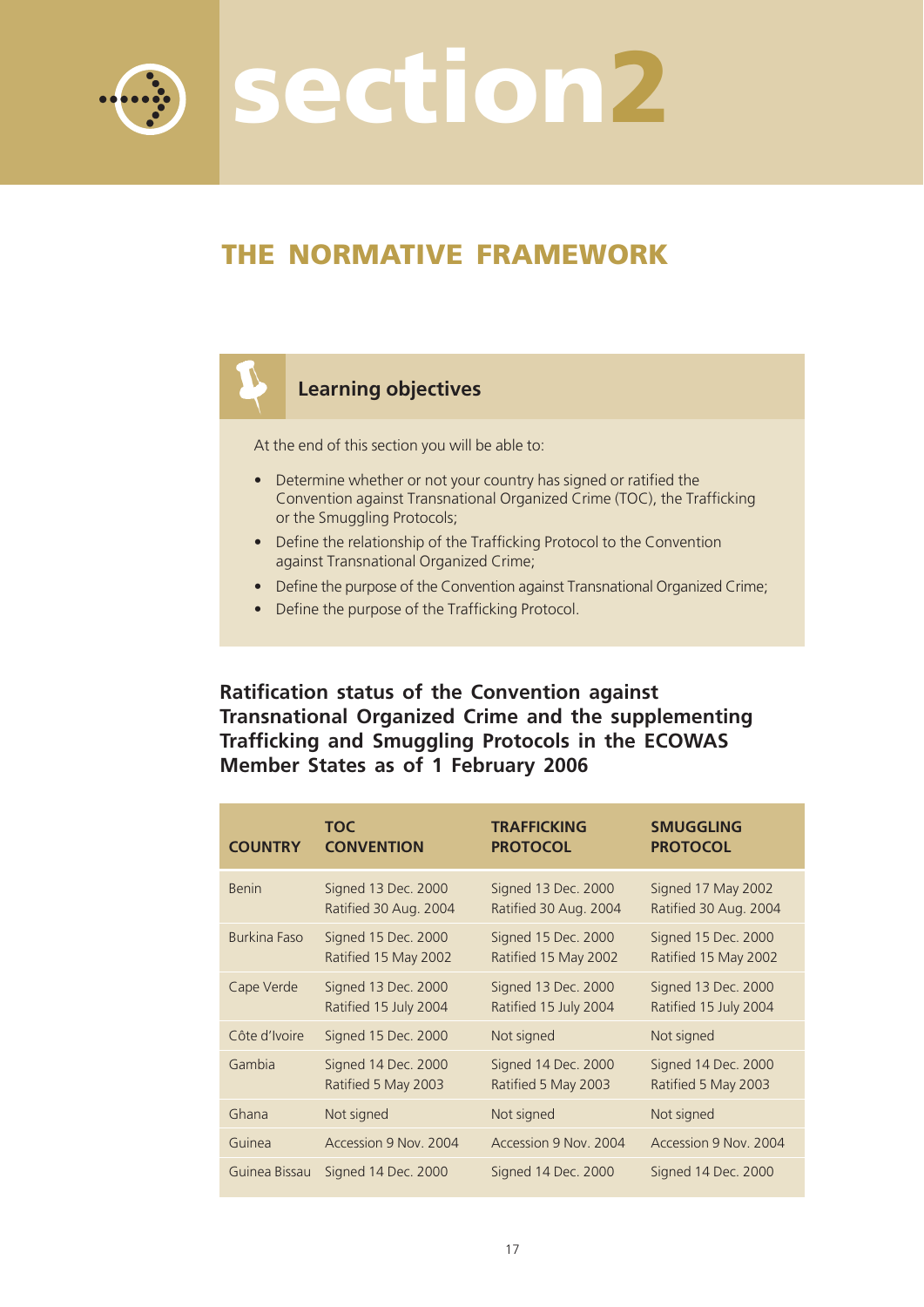| <b>COUNTRY</b> | <b>TOC</b>                                    | <b>TRAFFICKING</b>                            | <b>SMUGGLING</b>        |
|----------------|-----------------------------------------------|-----------------------------------------------|-------------------------|
|                | <b>CONVENTION</b>                             | <b>PROTOCOL</b>                               | <b>PROTOCOL</b>         |
| Liberia        | Accession 22 Sept. 2004                       | Accession 22 Sept. 2004                       | Accession 22 Sept. 2004 |
| Mali           | Signed 15 Dec. 2000                           | Signed 15 Dec. 2000                           | Signed 15 Dec. 2000     |
|                | Ratified 12 April 2002                        | Ratified 12 April 2002                        | Ratified 12 April 2002  |
| Niger          | Signed 21 Aug. 2001<br>Ratified 30 Sept. 2004 | Signed 21 Aug. 2001<br>Ratified 30 Sept. 2004 | Not signed              |
| Nigeria        | Signed 13 Dec. 2000                           | Signed 13 Dec. 2000                           | Signed 13 Dec. 2000     |
|                | Ratified 28 June 2001                         | Ratified 28 June 2001                         | Ratified 27 Sept 2001   |
| Senegal        | Signed 13 Dec. 2000                           | Signed 13 Dec. 2000                           | Signed 13 Dec. 2000     |
|                | Ratified 27 Oct. 2003                         | Ratified 27 Oct. 2003                         | Ratified 27 Oct. 2003   |
| Sierra Leone   | <b>Signed 27 Nov. 2001</b>                    | <b>Signed 27 Nov. 2001</b>                    | Signed 27 Nov. 2001     |
| Togo           | Signed 12 Dec. 2000<br>Ratified 2 July 2004   | Signed 12 Dec. 2000                           | Signed 12 Dec. 2000     |

# **Convention against Transnational Organized Crime (TOC)**

The growing concern about organized criminal groups and operations that cross national borders led an increasing number of countries to consider and adopt new laws, measures and strategies to deal with the problem. The United Nations Convention against Transnational Organized Crime (hereafter, the TOC Convention) was negotiated and adopted in 20008 in this context. The Convention entered into force in September 2003.9

The TOC Convention is the international community's response to the need for a truly global approach to the problem of human trafficking. Its purpose is to promote cooperation both for the prevention of and the effective fight against transnational organized crime (Art. 1). It seeks to enlarge the number of countries that take effective measures against transnational crime and seeks to forge and strengthen the controllers' crossborder links. It respects the differences and specificities of the diverse legal traditions and cultures, while at the same time it promotes a common language that helps to remove some of the existing barriers to effective transnational collaboration.



combat transnational organized crime more effectively" (article 1).

<sup>&</sup>lt;sup>8</sup>Once the Convention and its supplementing Protocols were adopted, they were opened for signature. After a country has signed a Convention, it needs to ratify it.

<sup>9</sup> According to the Convention, article 38, it entered into force on the 90th day of the 40th ratification.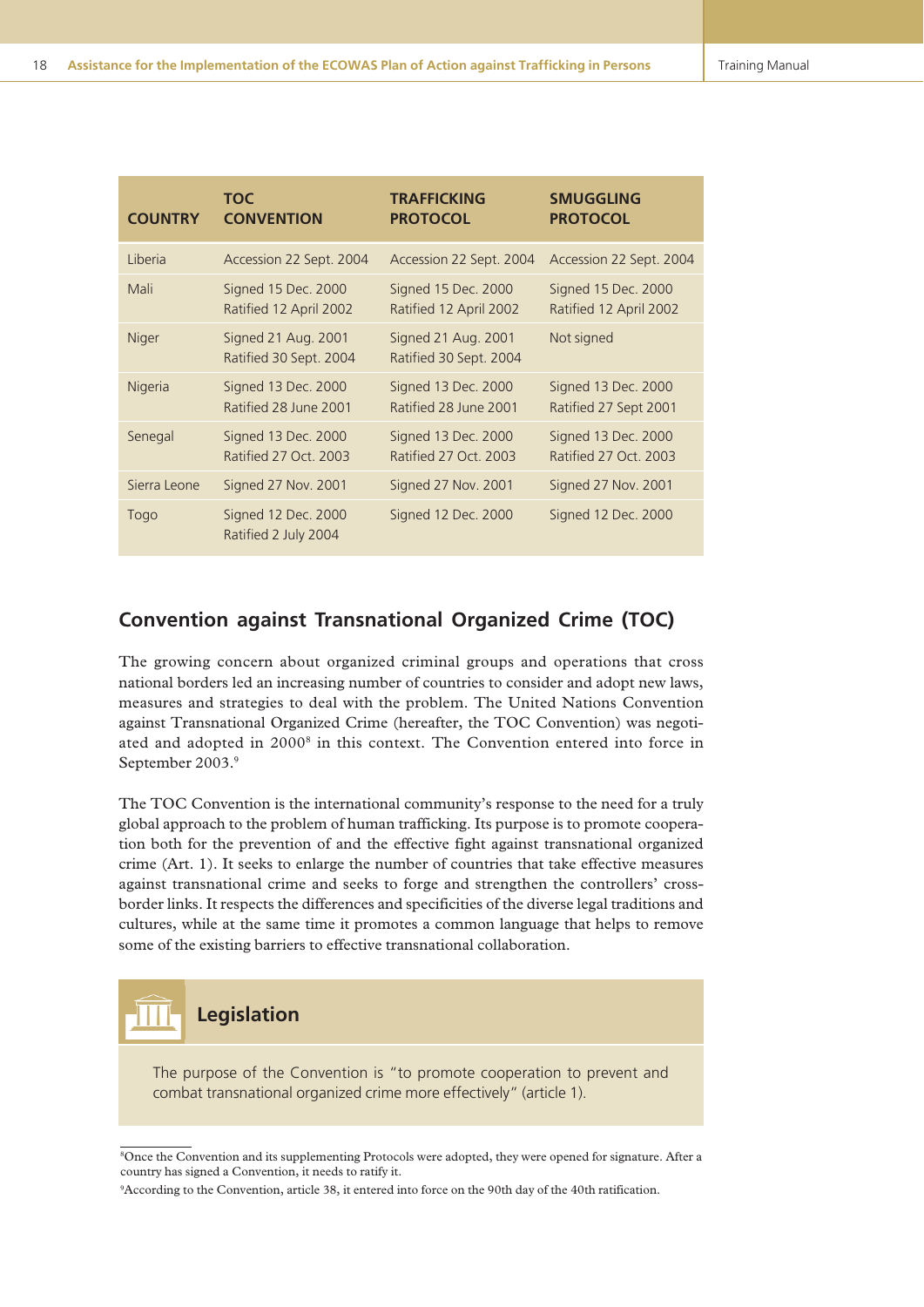### *Relationship between the Convention and Protocols10*

The Convention against Transnational Organized Crime and the Trafficking and Smuggling Protocols were drafted as a group. The Protocols supplement the Convention. The Trafficking Protocol entered into force in December 2003. The Smuggling Protocol entered into force in January 2004. General provisions against transnational organized crime (e.g. extradition and mutual legal assistance) are included in the parent Convention. Elements specific to the subject matter of the Protocols are included in each of the Protocols themselves (e.g. protocol offences and provisions relating to travel and identity documents).

The Protocols are not intended as independent treaties, so each country is required to be a State Party to the parent Convention in order to become a Party to any of the Protocols. This ensures that to any case that arises under a Protocol, all of the general provisions of the Convention are also available and applicable. Many specific provisions are drafted on this basis; the Convention contains general requirements for mutual legal assistance and other forms of international cooperation. Requirements to render specific assistance such as the verification of travel documents are found only in the appropriate Protocols, for example.

# **Legislation**

General provisions of the Convention on, for example, extradition and mutual legal assistance are applicable to the Trafficking Protocol.

Article 1 of the Trafficking Protocol and article 37 of the Convention establish the following basic principles governing the relationship between the two instruments:

**No country can be a Party to any Protocol unless it is also a Party to the Convention.11** The language permits simultaneous ratification or accession, but it should not be possible for a country to be subject to any Protocol obligation unless it is also subject to the obligations of the Convention.

**The Convention and the Protocol must be interpreted together.12** In interpreting the instruments, all relevant instruments should be considered, and provisions that use similar or parallel language should be given generally similar meaning. In interpreting the Protocol, the purpose of that Protocol must also be considered, which may modify meanings applied to the Convention in some cases.<sup>13</sup>

<sup>&</sup>lt;sup>10</sup>Convention Article 37, Protocol Article 1.

 $11$ Convention Art. 37 (2).

<sup>&</sup>lt;sup>12</sup>Convention Art. 37 (4) and Protocol Art. 1 (1).

<sup>&</sup>lt;sup>13</sup>Convention Art. 37 (4).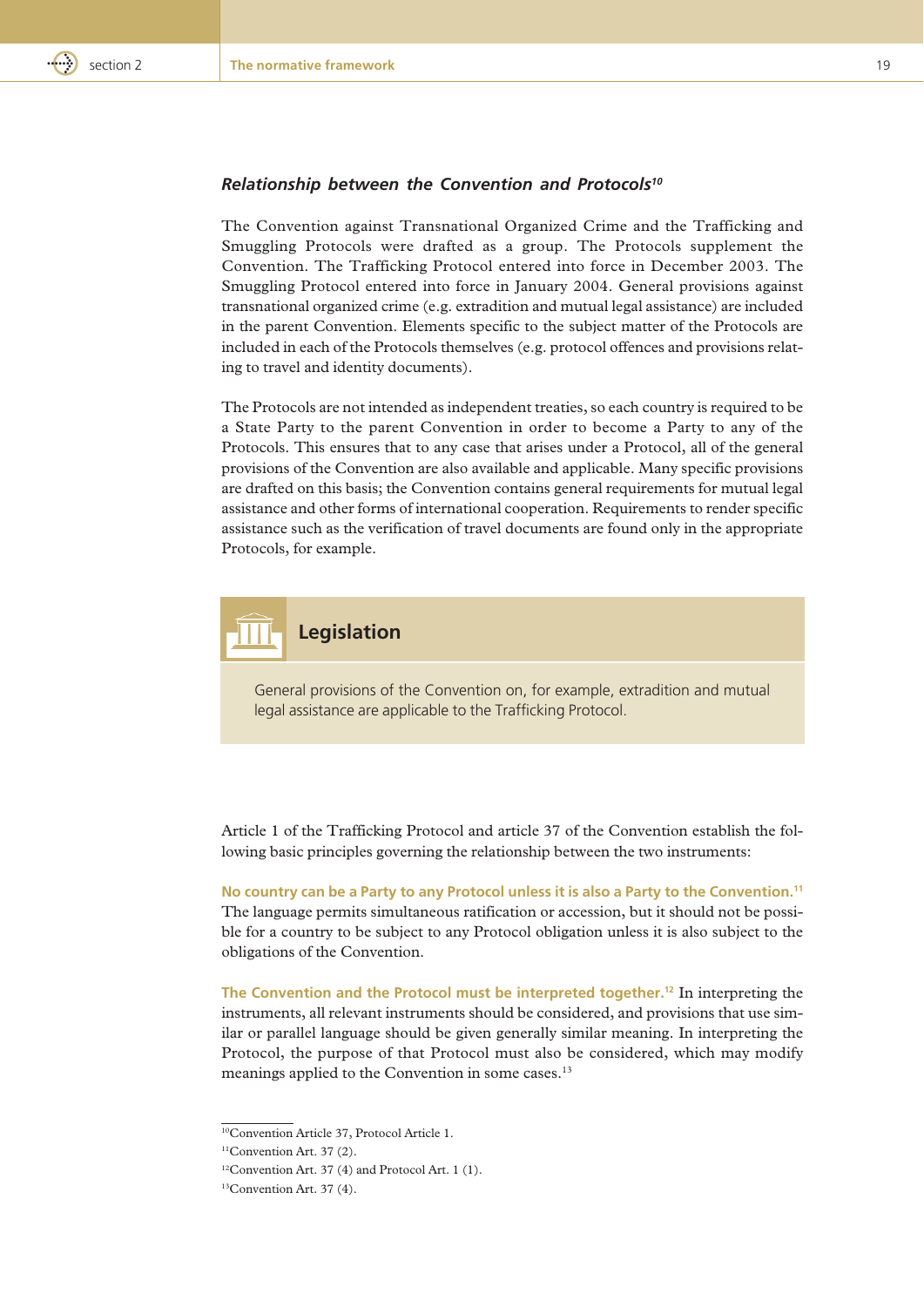**The provisions of the Convention apply to the Protocol, mutatis mutandis.14** The meaning of "mutatis mutandis" is defined in the agreed notes for the travaux préparatoires as, "with such modifications as circumstances require" or "with the necessary modifications".15 This means that in applying Convention provisions to the Protocol, minor modifications of interpretation or application can be made to take account of the circumstances that arise under the Protocol, but that modifications should not be made unless necessary, and then only to the extent that is needed. This general rule does not apply where the drafters have specifically excluded it.<sup>16</sup>

**Protocol offences shall also be regarded as offences established in accordance with the Convention.17** This is a critical link between the Protocol and Convention. It ensures that any offence or offences established by each country in order to criminalize trafficking in human beings as required by Protocol Article 5 will automatically be included within the scope of the basic Convention provisions governing forms of international cooperation such as extradition (Convention Article 16) and mutual legal assistance (Convention Article 18).18 Establishing a similar link may be an important element of national legislation.



Give an example of a general provision included in the Convention against Transnational Organized Crime that has effect on international cooperation between the ECOWAS Member States.

What is the ratification status of the Convention and the two Protocols in the ECOWAS Member States? What implications does this have on international cooperation between the ECOWAS Member States?

#### *Scope of application of the Convention against Transnational Organized Crime*

The Convention against Transnational Organized Crime applies to the prevention, investigation and prosecution of the four offences established by the Convention:

- 1. Participation in an organized criminal group (article 5);
- 2. Laundering of proceeds of crime (article 6);
- 3. Corruption (article 8);
- 4. Obstruction of justice (article 23);

 $14$ Protocol Art. 1 (2).

<sup>&</sup>lt;sup>15</sup>On the meaning of mutatis mutandis, see Interpretative Notes A/55/383/Add. 1, para. 62.

<sup>&</sup>lt;sup>16</sup>Article 11 (6) of the Protocol, for example, states that: "without prejudice to article 27 of the Convention, States Parties shall consider strengthening cooperation among border control agencies by, inter alia, establishing and maintaining direct channels of communication."

 $17$ Protocol Art. 1 (3).

<sup>&</sup>lt;sup>18</sup>In most cases, drafters used the phrase "offences covered by this Convention" to make this link. See for example Convention Article 18 (1), which sets the scope of the obligation to extradite offenders.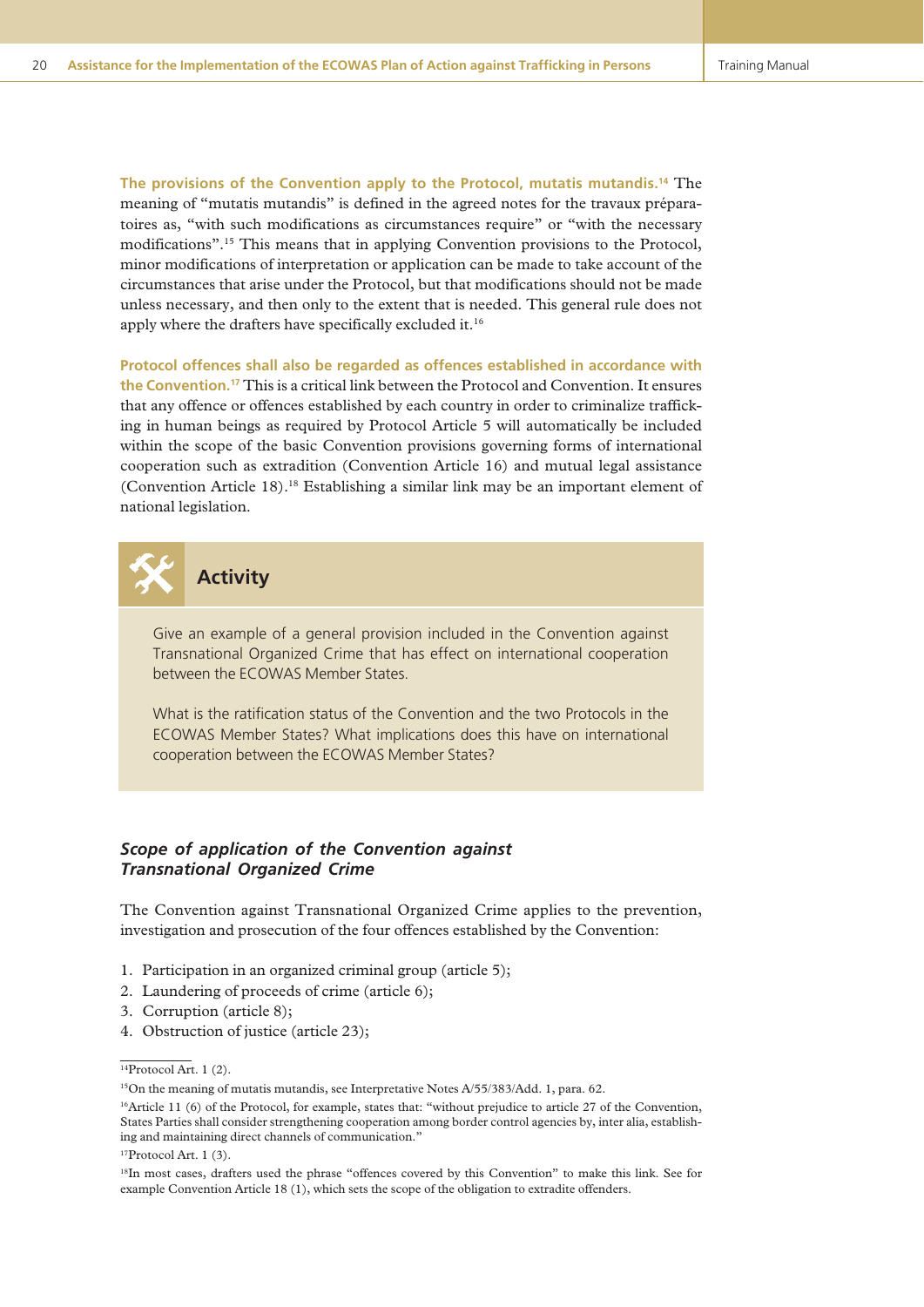Furthermore, the Convention applies to

- 5. Other "serious crimes" according to article  $2<sub>1</sub><sup>19</sup>$  and
- 6. Offences established by the Protocols, including human trafficking and the smuggling of migrants.20



### *Transnationality and organized criminal groups*

Hence, the Convention and the Protocols are interlinked and must be interpreted together.21 Generally, the Convention provisions limit the application of the Protocol to cases where at least one of the offences involved has:

- some element of transnationality; and
- some degree of involvement of an "organized criminal group".

These limits also apply to the Convention itself and all of the other Protocols.<sup>22</sup>

<sup>19&</sup>quot;Serious crimes" according to Convention Article 2 *(b)* are criminal offences punishable under domestic law by a maximum deprivation of liberty of four years or more.

<sup>20</sup>Convention Article 3, Article 1 of the Protocols.

<sup>21</sup>Protocol Article 4, and Convention Articles 2 and 3, which apply to the Protocol, mutatis mutandis, govern the range of activities and circumstances in which the Protocol will apply, as well as exclusions to its application.

<sup>&</sup>lt;sup>22</sup>In addition to this, Protocol Article 4 then further limits the Protocol itself to matters relating to trafficking in persons.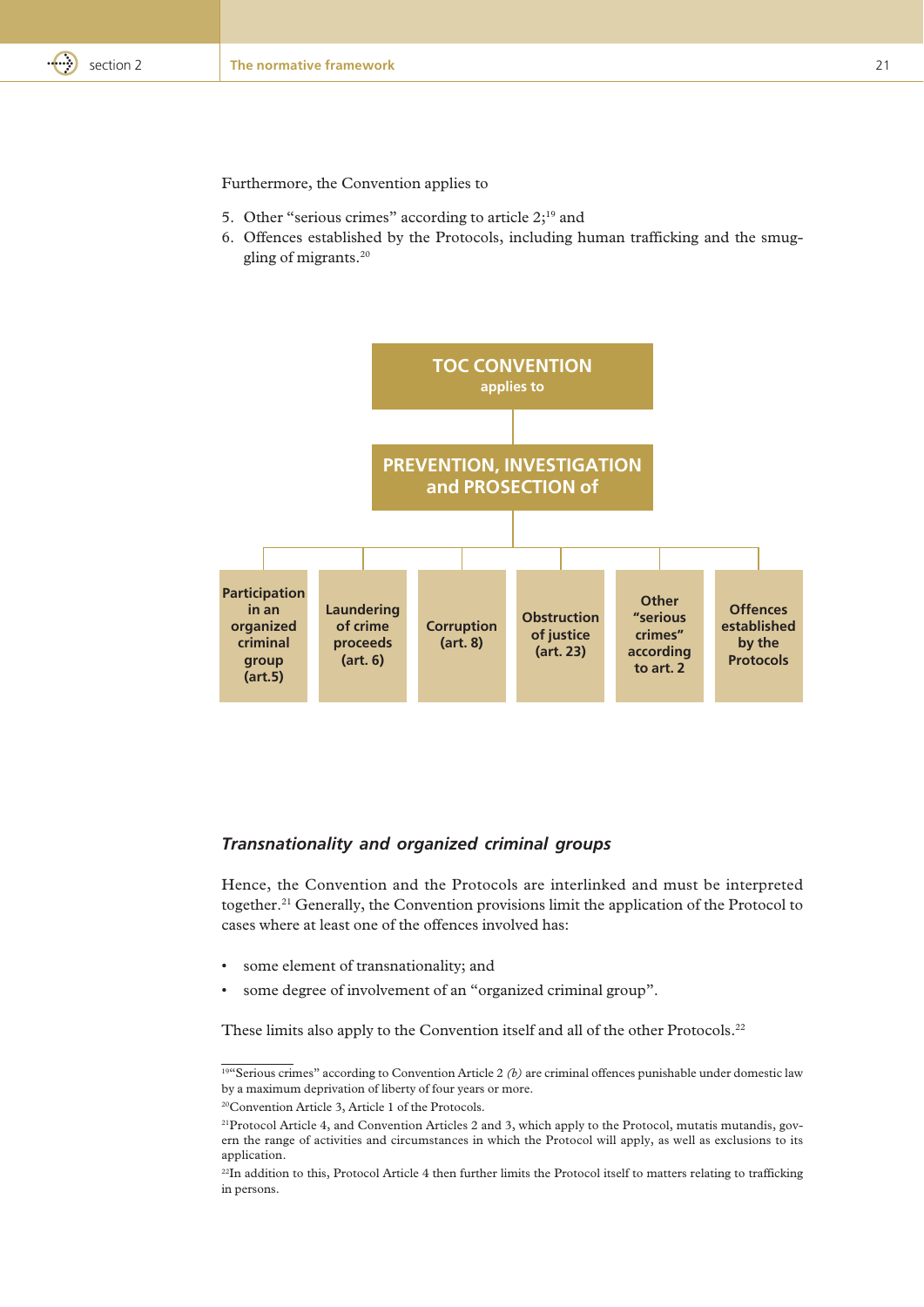

# **Key terms**

An offence "is transnational in nature" if it meets one of the following conditions:23

- It is committed in more than one State;
- It is committed in one State but a substantial part of its preparation, planning, direction or control takes place in another State;
- It is committed in one State but involves an organized criminal group that engages in criminal activities in more than one State; or
- It is committed in one State but has substantial effects in another State;

The term "organized criminal group" is defined as:<sup>24</sup>

- A structured group of three or more persons;
- Existing for a period of time;
- Acting in concert with the aim of committing one or more serious crimes<sup>25</sup> or offences established in accordance with the Convention (including any applicable Protocols); and
- For the purpose of any financial or other material benefit.

Thus, the Convention against Transnational Organized Crime limits the application of the Trafficking Protocol. This illustrates that it is important to ensure that any legislation that implements the Convention and the Protocols is drafted in a consistent and coordinated manner. For example, one can easily imagine a single case in which investigators encounter human trafficking (Trafficking Protocol), money laundering (TOC Convention) and the smuggling of migrants (Smuggling Protocol), and in which the extradition of offenders is sought (TOC Convention). It will be important to ensure that the countries involved handle all of these forms of cooperation in a consistent manner.



<sup>23</sup>See Convention Art. 3, para.(2).

<sup>24</sup>See Convention Art. 2, subpara.*(a)*.

<sup>&</sup>lt;sup>25</sup>Note that the term "serious crime" is also defined by Convention Art.2, subpara.(b). "Serious crimes" are criminal offences punishable under domestic law by a maximum deprivation of liberty of four years or more.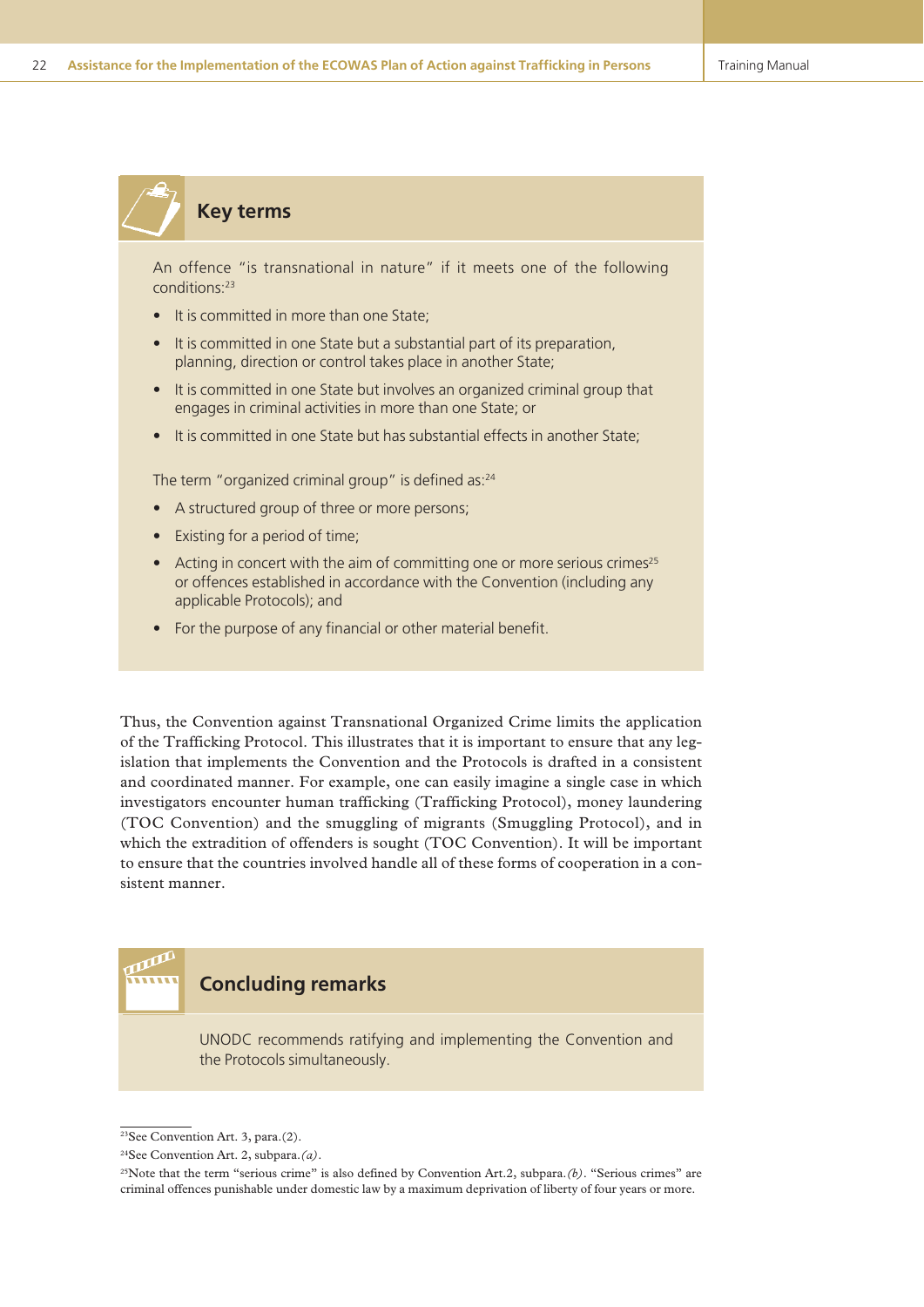**Discussion**

Discuss the benefits of ratifying and implementing the TOC Convention and the Trafficking and Smuggling Protocols simultaneously. What would the benefits be in a trafficking case?

### *Involvement of transnationality and organized crime in domestic legislation*

Hence, the Convention only applies, "where the offence is transnational in nature and involves an organized criminal group." However, the Convention specifically provides that elements of transnationality or organized crime should not be incorporated into domestic offence provisions.<sup>26</sup> While States Parties should have to establish some degree of transnationality and organized crime when requesting cooperation or assistance from other States Parties, their prosecutors should not have to prove either element in order to obtain a conviction for trafficking in persons or any other offence established by the Convention or its Protocols. In other words, some degree of transnationality and organized crime is a prerequisite only when requesting mutual legal assistance or other forms of international cooperation.



In cases of trafficking in persons, domestic offences should apply even where transnationality and the involvement of organized criminal groups do not exist or cannot be proven.

### *Basic principles of criminalization established by the Convention*

It is important to bear in mind that the Trafficking and Smuggling Protocols must be read in conjunction with the Convention. The Convention establishes several general principles of criminalization that apply to its Protocols.27

 $26$ Convention Art. 34(2).

<sup>&</sup>lt;sup>27</sup>It may also be important in some legal systems to ensure that criminal offences under the Convention and the other Protocols are coherent to support the investigation and prosecution of organized criminal groups and their members for any offence, or combination of offences, established by the instruments. In many cases, for example, organized criminal groups involved in illicit firearms trafficking will also be engaged in smuggling or trafficking human beings or narcotic drugs or other commodities, or in other crimes such as money-laundering. National legislatures will wish to ensure that the formulation of the relevant criminal offences under the Convention and its Protocols will support coordinated efforts to investigate and prosecute all of these activities together, where appropriate.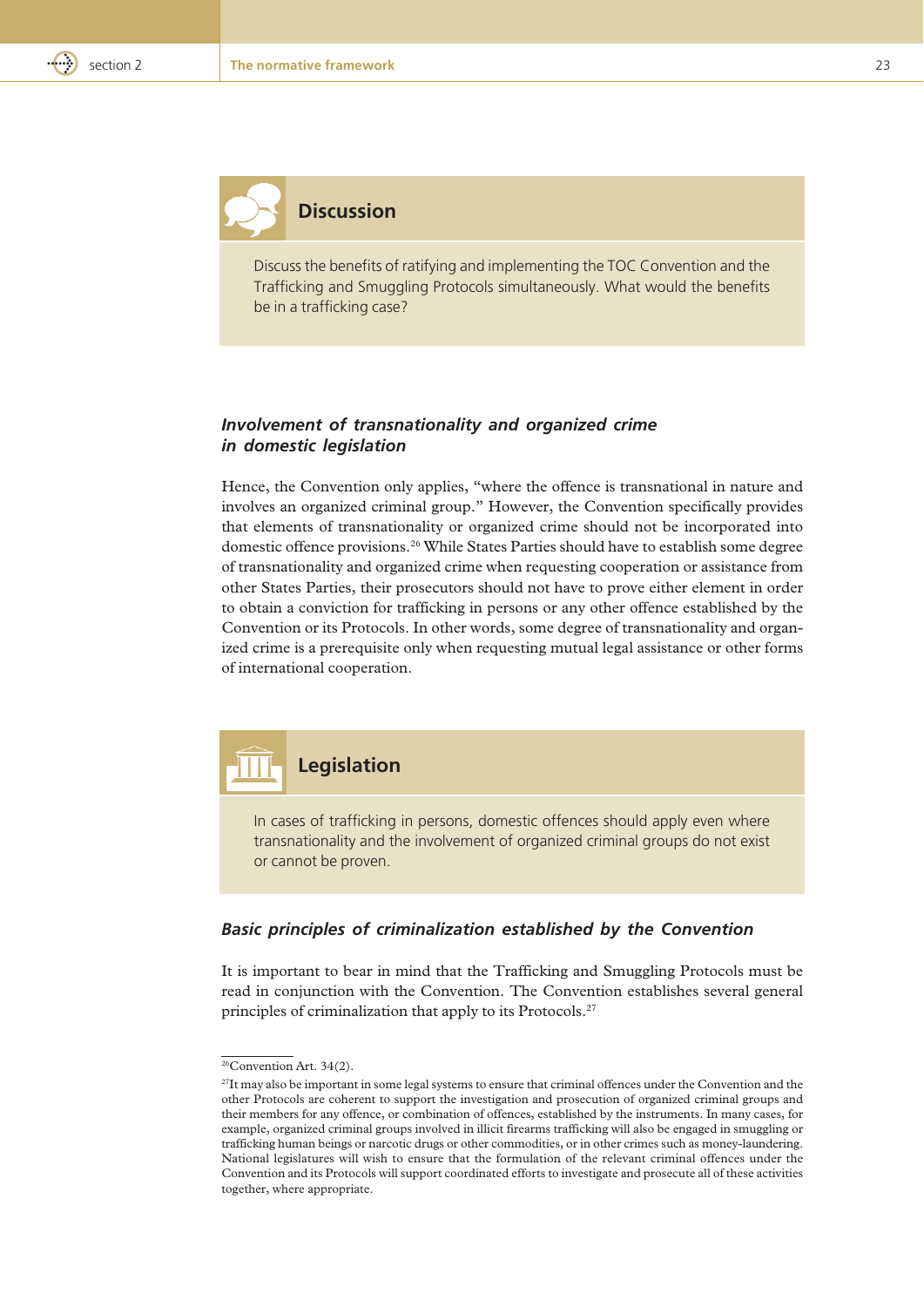The following principles from the Convention should be particularly taken into account:

**1. Minimum standard.** Domestic crimes such as the crime of human trafficking may be broader in scope or more severe than those required by the Protocol, as long as all conduct specified by the Protocol is made a crime.<sup>28</sup>

**2. Offences must be "criminal" offences (except for legal persons).** Each of the offence provisions in the Convention and the Protocol state that offences must be established as offences in criminal law. This principle applies unless the accused is a legal person in which case the offence may be a criminal, civil or administrative offence.<sup>29</sup>

**3. Sanctions.** Sanctions adopted within domestic law must take into account, and should be proportionate to the gravity of the offences.<sup>30</sup>

**4. Non-inclusion of transnationality in domestic offences.** As noted, the element of transnationality is one of the criteria for applying the Convention and Protocols (Convention Article 3) and has to be established before requesting international assistance, but transnationality should not have to be proven in a domestic prosecution. For this reason, transnationality is not required as an element of domestic offences. The exception to this principle is any offence that expressly requires transnationality as an element of the offence.<sup>31</sup>

**5. Non-Inclusion of "organized criminal group" in domestic offences.** As with transnationality, the involvement of an "organized criminal group" has to be established to invoke the obligations for international cooperation but should not have to be proven as an element of a domestic prosecution. Thus, the Protocol offences should apply equally, regardless of whether the offence was committed by an individual, or was committed by individuals associated with an organized criminal group, and regardless of whether this can be proven or not.<sup>32</sup>

**6. Jurisdiction.** The Convention requires States Parties to establish jurisdiction to investigate, prosecute and punish all offences established by the Convention and any Protocols to which the country in question is a State Party.

Jurisdiction must be established over all offences committed within the territorial jurisdiction of the country, including its marine vessels and aircraft. This is called the *principle of territorial jurisdiction*.

If the national legislation prohibits the extradition of its own nationals, jurisdiction must also be established over offences committed by such nationals anywhere in the world. This allows the country to meet its Convention obligation to prosecute offenders who cannot be extradited on request because of their nationality. Jurisdiction established over offences committed by nationals of the State is called the *active personality jurisdiction.*

 $28$ Convention Art. 34(3).

<sup>29</sup>Convention Art.5, 6, 8 and 23. *Liability of legal persons.* Liability for offences must be established both for "natural" or biological persons, and for "legal" persons, such as corporations. Convention Art.10.

<sup>&</sup>lt;sup>30</sup>Convention Art. 11(1).

<sup>&</sup>lt;sup>31</sup>Convention Art. 34(2) and agreed notes for the travaux préparatoires A/55/383/Add.1, para.59. 32Ibid.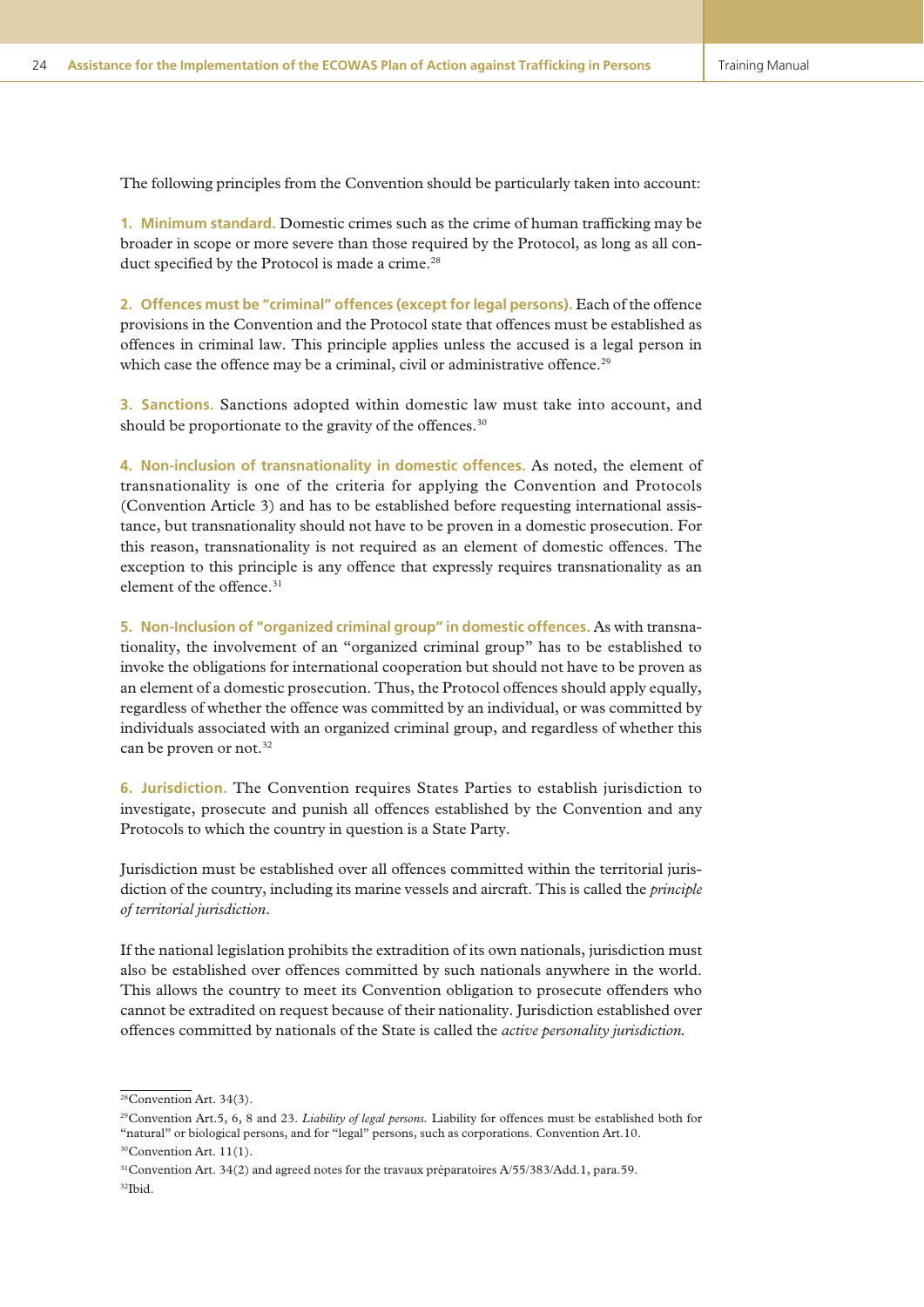The Convention also encourages, but does not require, the establishment of jurisdiction in other circumstances, such as all cases where the nationals of a State are either victims or offenders.33 Jurisdiction established over offences committed against nationals of the State is called the *passive personality jurisdiction.*

# **Purposes of the Protocol**

Section 1 of the Manual presents trafficking as defined in the Trafficking Protocol. The following gives a short overview of the purposes of the Trafficking Protocol, including the requirement to criminalize human trafficking.

Article 2 of the Protocol establishes the three basic purposes:

- Prevention and combating of trafficking;
- Protection and support of victims of trafficking; and
- Promotion of cooperation between States Parties.



The language of article 2 *(a)* requires "particular attention" to trafficking in women and children, though it maintains the basic principle that any human being, regardless of age or gender, could become a victim and that all forms of trafficking should be covered by the Protocol. In addition to general rules, more specific provisions may be needed in some areas to take into account the problems of women and children who are victimized.

The purposes of the Trafficking Protocol are reflected in the structure of the Protocol.



<sup>33</sup>Convention Art.15, para.(1) (mandatory jurisdiction); Art.15, para.(2) (optional jurisdiction); and Art.16, para.(10) (obligation to prosecute where no extradition due to nationality of offender). See also the discussion of jurisdictional issues in chapter 9 of the Legislative Guide to the Convention.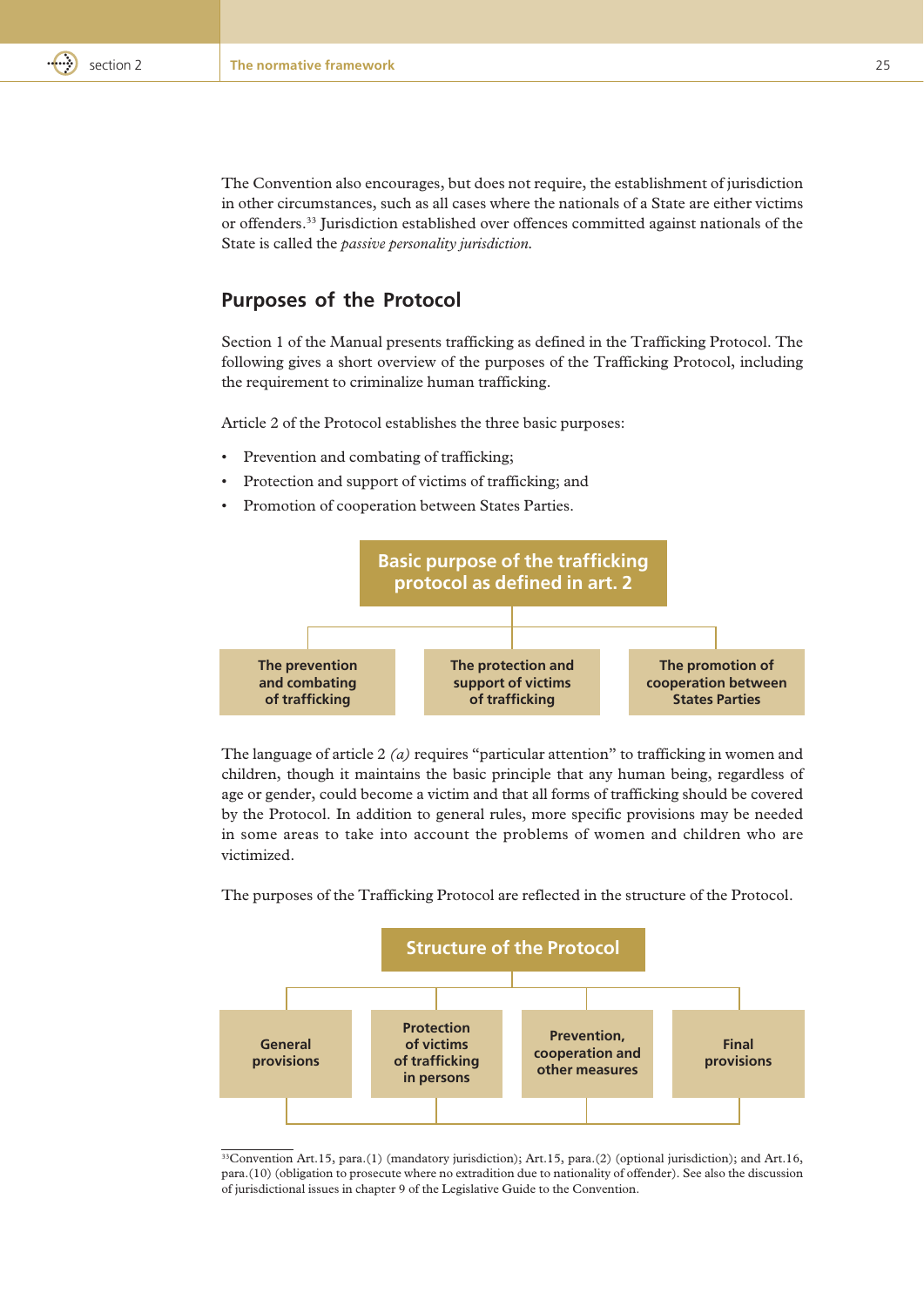# **Criminalization**

The general provisions address the relationship between the Trafficking Protocol and the Convention, define the terms of the Protocol and Convention, and oblige State Parties to criminalize the offence of human trafficking. The relationship between the Trafficking Protocol and the Convention as well as the definition of the terms "trafficking in persons" and "smuggling of migrants" have already been discussed above. Let us shortly discuss the requirement to criminalize human trafficking.

### **Article 5**

!

#### *Criminalization*

**1. Each State Party shall adopt such legislative and other measures as may be necessary to establish as criminal offences the conduct set forth in article 3 of the Protocol, when committed intentionally.**

**2. Each State Party shall also adopt such legislative and other measures as may be necessary to establish as criminal offences:** 

*(a)* **Subject to the basic concepts of its legal system, attempting to commit an offence;**

- *(b)* **Participating as an accomplice;**
- *(c)* **Organizing or directing other persons to commit an offence.**

Hence, the Trafficking Protocol requires States to criminalize human trafficking as defined in article 3. In other words, it is not sufficient to criminalize some of the underlying offences to human trafficking but human trafficking itself needs to be criminalized. In addition to the criminalization of the trafficking crime, the Trafficking Protocol requires to criminalize also:

- Attempt to commit the trafficking crime;
- Participation as an accomplice; and
- Organizing or directing others to commit trafficking.

However, the concept of attempt does not exist in the criminal justice systems of some countries. Thus, the framers of the Protocol included the language "subject to the basic concepts of its legal system" to create a general obligation on States Parties to criminalize attempts while not making it fully mandatory for countries where it would be effectively impossible.



Has your country criminalized human trafficking? If not, which underlying offences to human trafficking are criminalized?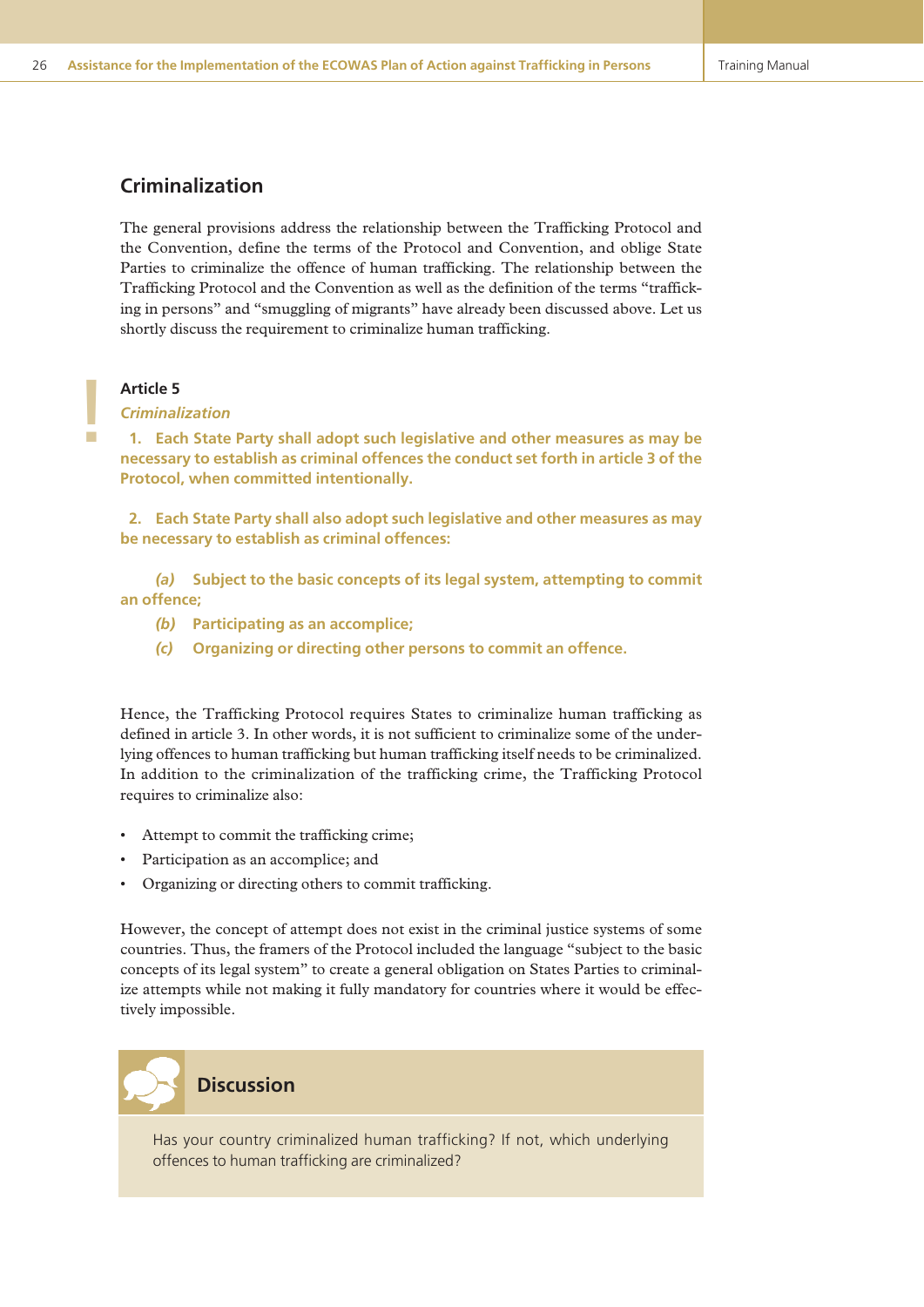# **Self-assessment questions**

- When did the Convention enter into force?
- What is the purpose of the Convention?
- Has your country ratified the Convention?
- What is the scope of the application of the Convention?
- What are the four offences the Convention establishes?
- What does "transnational in nature" mean according to the TOC Convention?
- What is the definition of an "organized criminal group"?
- When did the Trafficking Protocol enter into force?
- When did the Smuggling Protocol enter into force?
- What are the purposes of the Trafficking Protocol?
- What kind of status does the Trafficking Protocol give to women and children?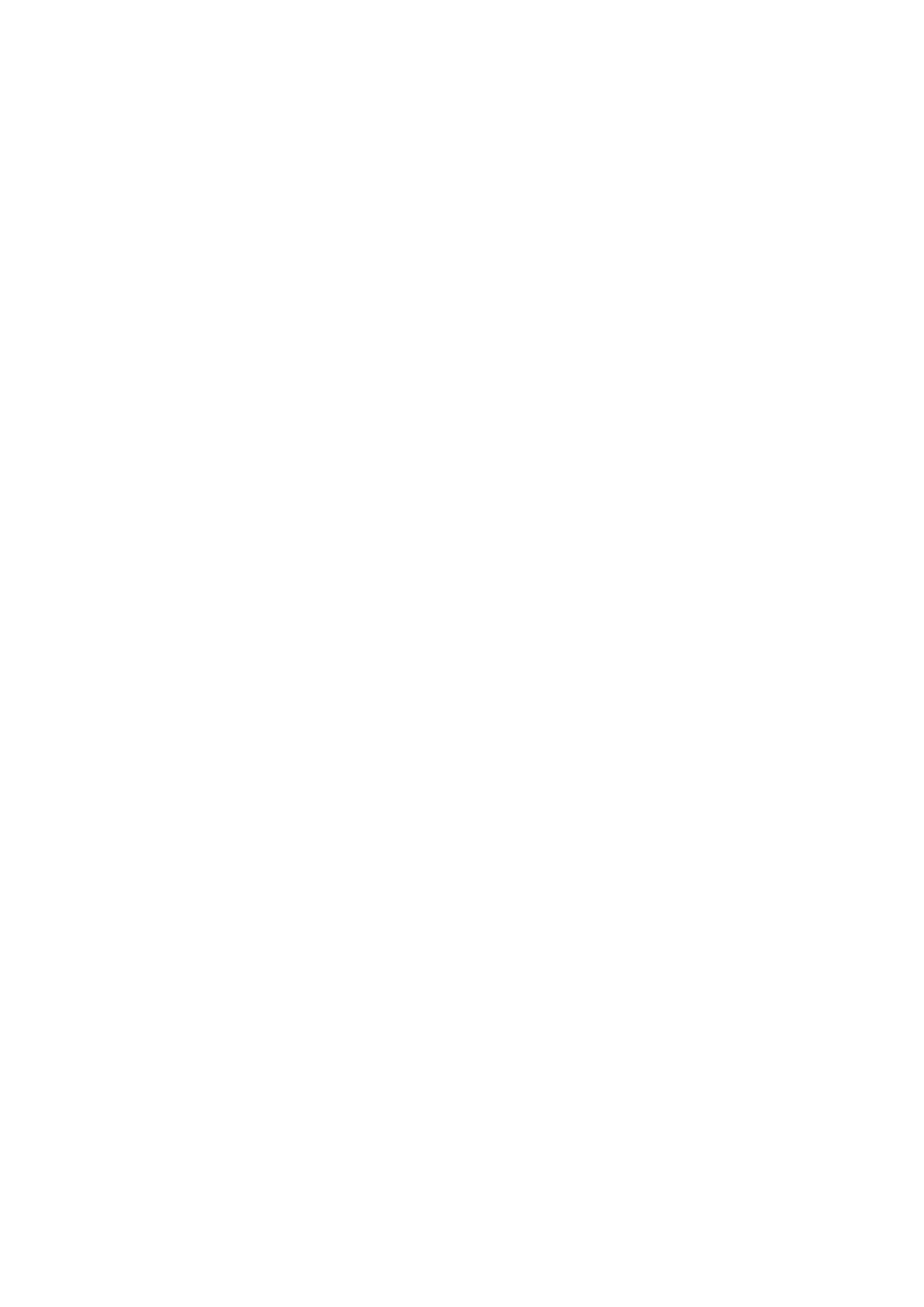

# **TRAFFICKING METHODOLOGY**

# **Learning objectives**

At the end of this section you will be able to:

- Understand human trafficking as a process;
- Identify, in terms of stability and the future, the strategic risks for a State that are generated by the development of organized human trafficking;
- Define and identify the trafficking methodology;
- Define two critical concepts in trafficking and the lessons learned to rectify the situation.

# **Global scope of trafficking in persons**

Because human trafficking is a form of organized crime, accurate information about trafficking levels is difficult to obtain. Despite the increasing number of reports, reliable estimates of worldwide trafficking in persons are limited.<sup>34</sup> If figures on such trafficking are given, they are usually based on published estimates of the level of trafficking and in most cases there is no explanation of how these figures were calculated.

Until the adoption of the Trafficking Protocol, there was no international definition to serve as the basis for research. The covert nature of the activity makes it difficult and even dangerous to gather information from victims or offenders. Specific cases generate much of the hard information that is available. This information is useful for illustrating the nature of trafficking but may not be representative of trends or patterns.

For this lack of reliable information and in order to systematically collect and collate open-source information, a global database on trends in trafficking in human beings was established under the Global Programme against Trafficking in Human Beings of UNODC. A broad range of sources is scrutinized for information on trends in such trafficking and the routes used, characteristics of victims and offenders and criminal justice responses.

<sup>&</sup>lt;sup>34</sup>Different sources suggest global totals of between 700,000 and 4 million people trafficked each year. The United Nations suggests that profits of human trafficking total to approximately US\$ 9 billion annually. Once again what we do not know is much greater than what we do know, but the pattern is clear: trafficking in persons is extensive and growing.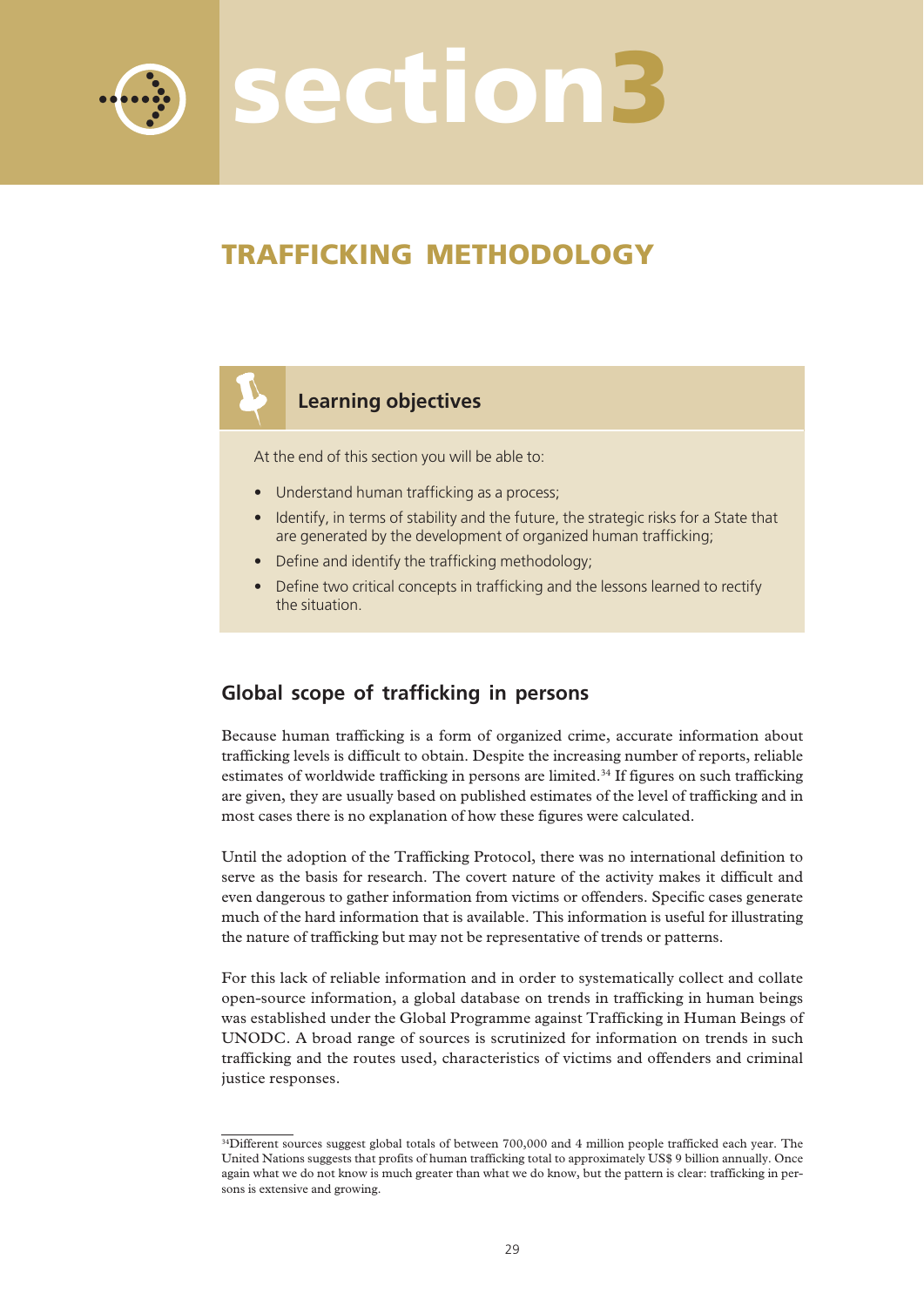In the database, countries are categorized as origin, transit and/or destination. Countries of origin are source countries for victims of trafficking. When comparing the data globally, some regional characteristics can be found. Considering the global inequalities in affluence, it is not surprising that Africa, Asia and the CIS Member States were the main regions where victims of trafficking were recruited. It should also not come as a surprise that developed countries found themselves at the end of the trafficking route. However, less obvious were the results concerning Central and Eastern-Europe, indicating that this is the major transit region. Interesting also was the fact that Asia figured equally as a region of origin and of destination. 35

According to the database, women are reported to be the largest group of victims of trafficking. Children are reported to be the second largest group of victims $36$  and men are mentioned only in 4 per cent of cases. Information is also collected on the type of exploitation suffered by the victims in the country of destination after their recruitment and transportation. Sexual exploitation is the most common form of exploitation, followed by forced labour.<sup>37</sup>



#### **Sexual exploitation and forced labour among women, men and children**

<sup>&</sup>lt;sup>35</sup>Kristiina Kangaspunta, "Mapping the Inhuman Trade: Preliminary Findings of the Database on Trafficking in Human Beings", *Forum on Crime and Society,* vol. 3, Nos. 1-2 (2003).

<sup>36</sup>A worrying trend is the low age of some victims of trafficking crime in many locations. In sexual exploitation, this development mirrors client demand. For example, trafficked children are increasingly involved in prostitution because the clients hold the belief that sex with children reduces the risk of contracting sexually transmitted diseases. This belief has been proven false.

<sup>&</sup>lt;sup>37</sup>Kristiina Kangaspunta, "Mapping the Inhuman Trade: Preliminary Findings of the Database on Trafficking in Human Beings", *Forum on Crime and Society,* vol. 3, Nos. 1-2 (2003).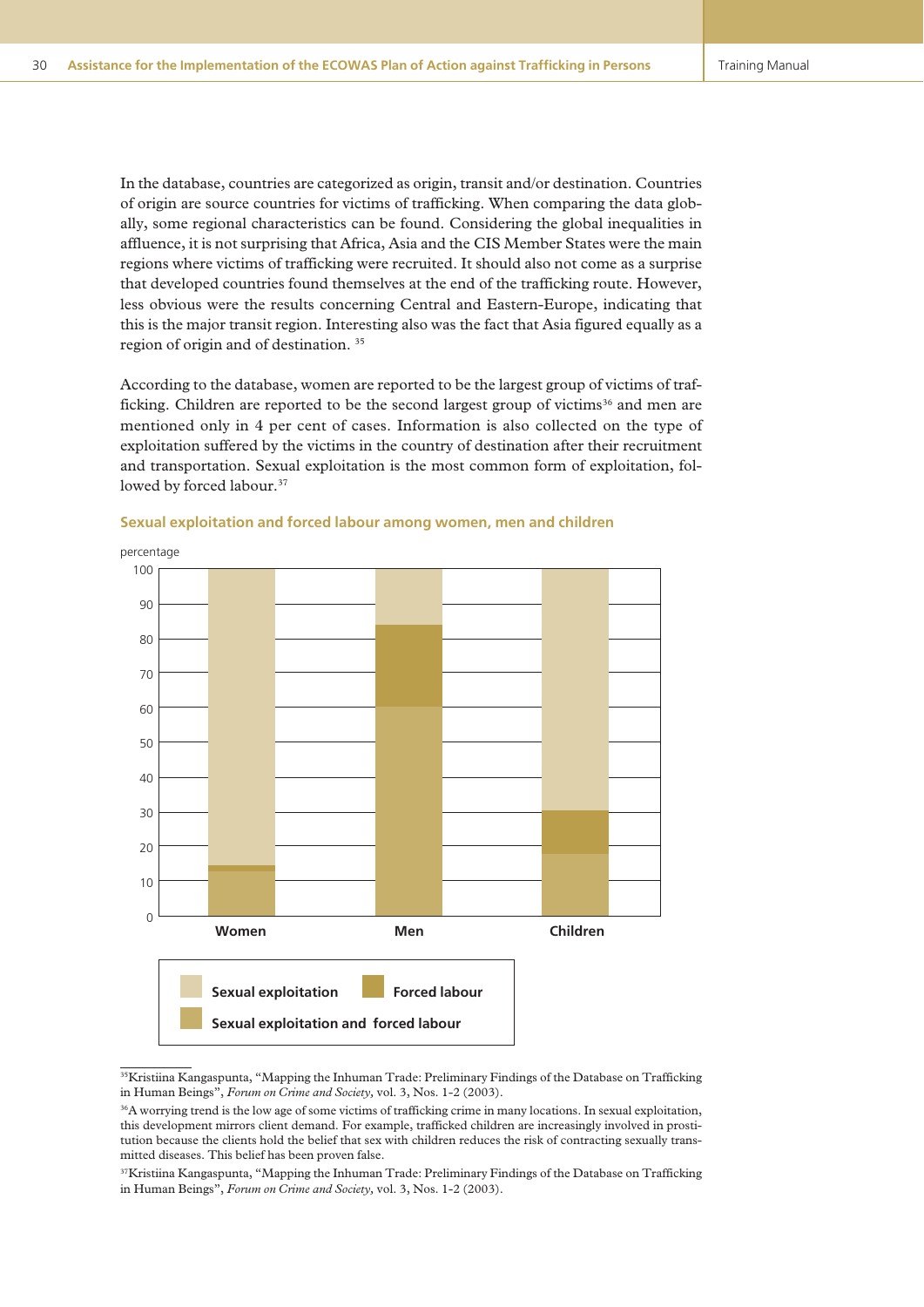Victims are typically recruited from poorer countries, transported through countries that provided geographically expedient and relatively safe routes and faced exploitation in more affluent parts of the world. However, it is important to note that this state of affairs is constantly changing as former origin or transit countries improve their circumstances and become countries of destination.

### **Human trafficking trends in the ECOWAS region**

According to the UNODC global database on trends in trafficking in human beings, the ECOWAS region is diverse. Nevertheless, some general trends can be observed.

The majority of the ECOWAS countries are countries of origin for victims. In particular Benin, Ghana, Sierra Leone and, in particular Nigeria are major countries of origin. Furthermore, many ECOWAS countries are used by traffickers as countries of transit.

Côte D'Ivoire and Nigeria are characterized as very important countries of destination, while Benin, Burkina Faso, Ghana, Togo and recently Liberia can be regarded as less important but still noticeable recipient countries.

The victims are mainly trafficked within the Western African region but also to the European Union as well as North Africa. Further destinations, such as Asia and America, are rare. Hence, as for the destination, the trafficking trend in the ECOWAS region follows a geographic pattern: victims are being transported into neighbouring countries, and often stay within the Western African region.

Forced labour is the most important form of exploitation of trafficking in the ECOWAS region when victims are trafficked within the African continent. In the case of victims destined to the European Union, sexual exploitation is the main purpose of human trafficking.

### **Trafficking in persons as a process**

Trafficking and smuggling cases often share common qualities and even the definitive distinctions between them do not always clarify each case. Often both trafficked and smuggled individuals leave a country of origin willingly, though possibly under different pretences. They may be exposed to similar cases of danger or discomfort during long journeys.

However, upon arrival in the destination country, smuggled individuals are usually free to apply for asylum or look for work in the informal sector. Trafficked persons are caught in a situation of debt bondage and/or forced into slavery-like practices in the sex or labour market. Exploitation usually occurs over an extended period of time during which interdependency may develop between the trafficked persons and the (organized crime) group(s) that traffic them. This interdependency often leads to further networking, extended exploitation, and possible recruitment for criminal purposes.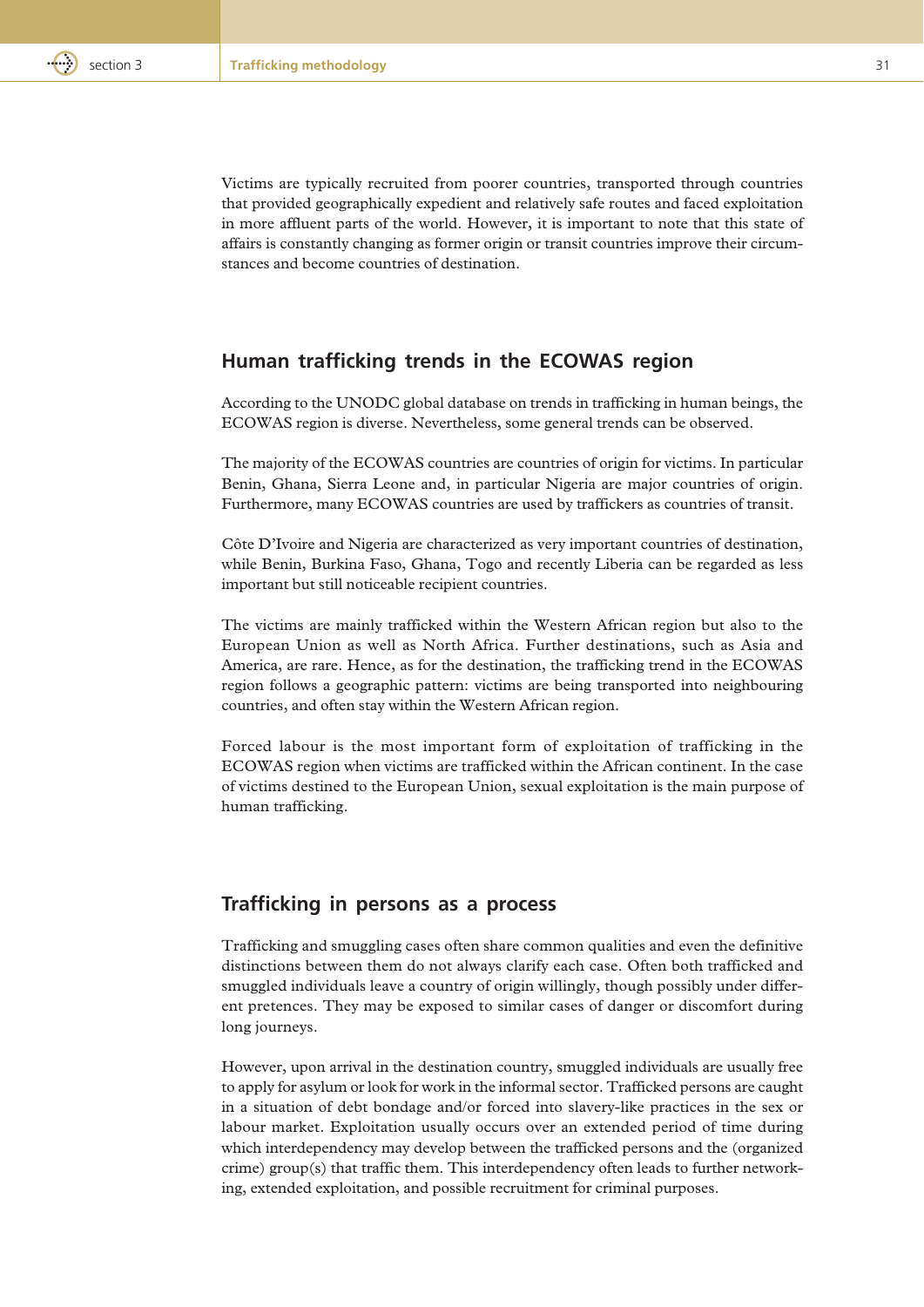One can view the trafficking of human beings as a process rather than a single offence:

1. The process of trafficking begins with the abduction or recruitment of a person and continues with the transportation. In case of transnational trafficking, the process continues with the entry of the individual into another country.

2. This is followed by the exploitation phase during which the victim is forced into sexual or labour servitude. This often includes violence against the victim.

3. A further phase may occur that does not involve the victim but rather the offender. Depending upon the size and sophistication of the trafficking operation, the criminal (organization) may find it necessary to launder the criminal proceeds. There may be further links to other criminal offences such as the smuggling of migrants, weapons or drugs.

During this process, the criminals involved, in direct furtherance of the trafficking activity, may perpetrate instrumental criminal activities. The violence associated with maintaining control over victims is an example of these crimes. Other crimes, such as corruption, money laundering, and tax evasion, are secondary, and occur as a result of the trafficking activity. It is important to note that internal trafficking occurs as well and possibly to an even greater extent in many countries than transnational trafficking.

### *Different phases in trafficking*

A typology helps to further understand the nature of the offences related to the trafficking process. The underlying offences in human trafficking are conducted either against individual victim(s) or against the State. For example, in a rape case, the victim is an individual. In document forgery, on the other hand, it is the State that is violated against, not necessarily an individual victim.

Human trafficking can also be characterized in terms of the phase of the trafficking process, i.e.:

- 1. Recruitment;
- 2. Transportation and illegal entry of the trafficked person;
- 3. The exploitation phase;
- 4. The subsequent phase of profit laundering.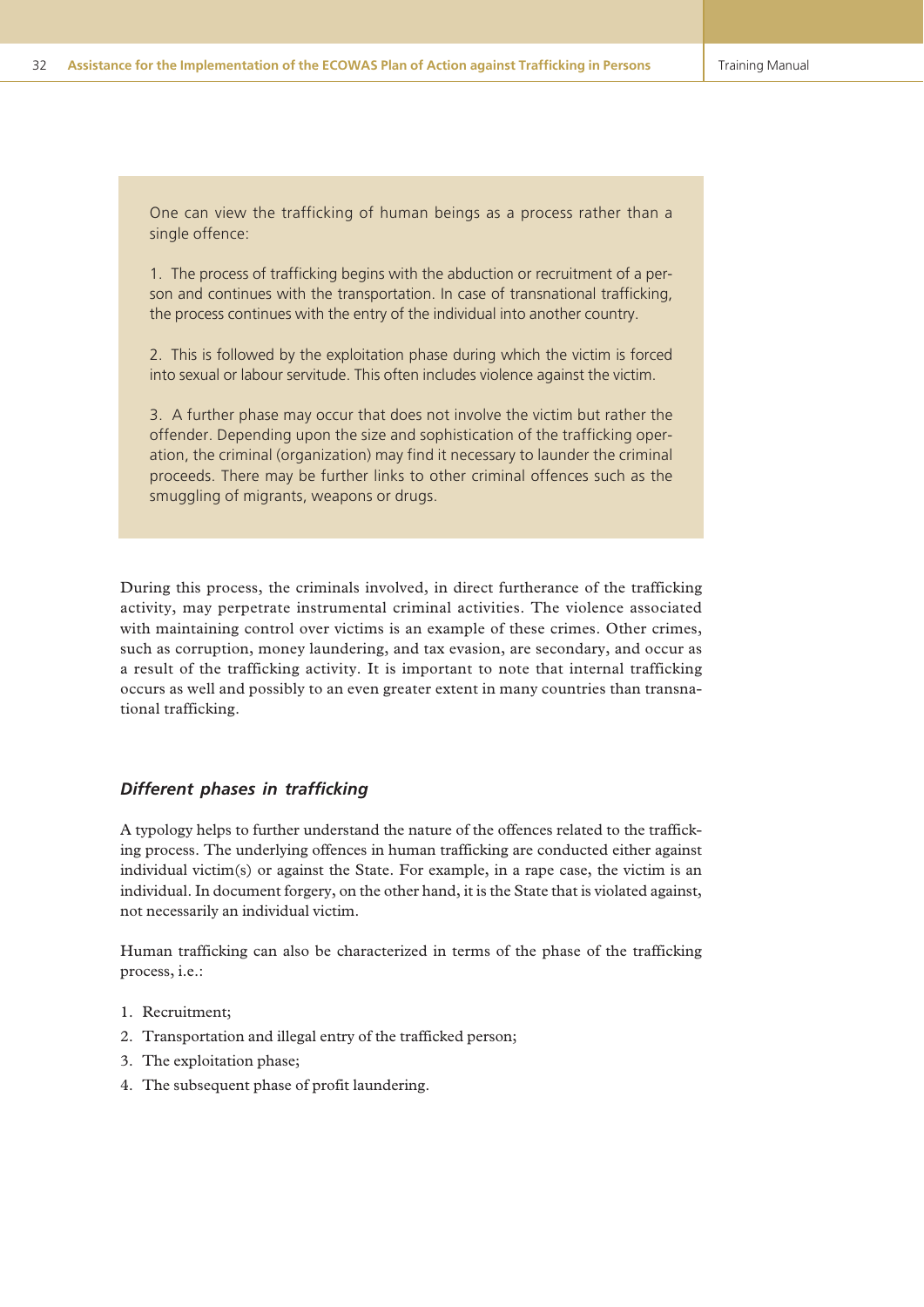### **The three phases of the trafficking process**



The above chart includes the three stages of the trafficking process. The numbers and types of general trafficking offences are often dependent upon the sophistication of the smuggling and trafficking operation and the criminal groups involved. These operations can be as simple as the smuggling and subsequent trafficking of an individual by another individual over a border without proper documentation or with legal documents, e.g. tourist visas, or they can be as sophisticated as operations that move large numbers of persons using forged documents and that generate huge profits that must be subsequently laundered.

Trafficking may involve offences against the State such as abuse of immigration laws, document forgery, corruption of government officials, money laundering and tax evasion by the traffickers. Other violations are directed against the victims: unlawful coercion or threat, extortion, aggravated and/or sexual assault, rape or even death. The following table shows various offences perpetrated at different stages of the trafficking process.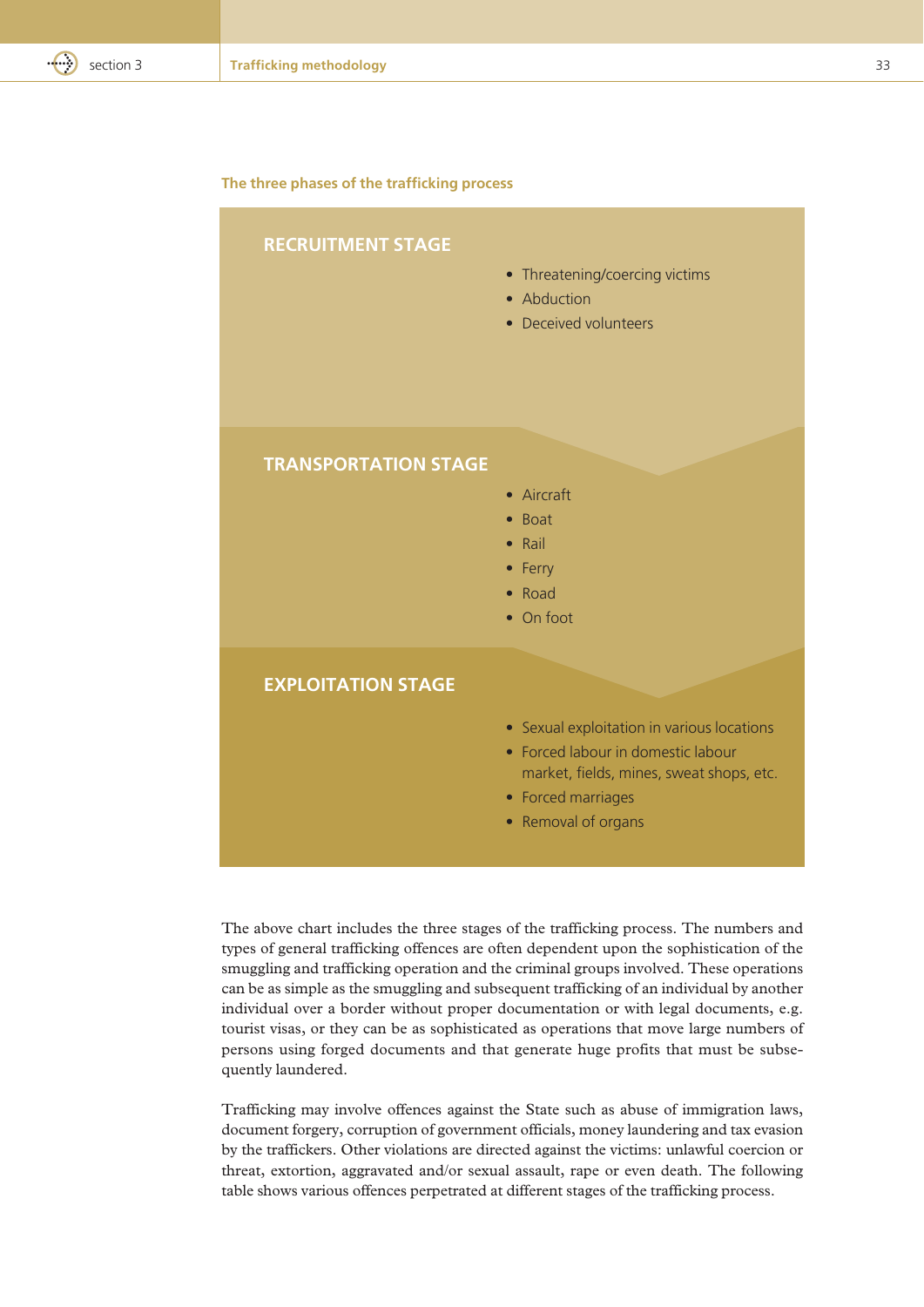| <b>RECRUITMENT</b>  | <b>TRANSPORTATION/</b><br><b>ENTRY</b> | <b>EXPLOITATION</b> | <b>CRIMINAL</b><br><b>PROCEEDS</b> |
|---------------------|----------------------------------------|---------------------|------------------------------------|
| Document forgery    | Document forgery                       | Unlawful coercion   | Money<br>laundering                |
| Fraudulent promises | Immigration law abuse                  | Threat              | Tax evasion                        |
| Kidnapping          | Corruption of officials                | Extortion           | Corruption of<br>officials/bribery |
|                     | Damage to property                     | False imprisonment  |                                    |
|                     | Withholding documents                  | Kidnapping          |                                    |
|                     |                                        | Procurement         |                                    |
|                     |                                        | Document theft      |                                    |
|                     |                                        | Sexual assault      |                                    |
|                     |                                        | Assault             |                                    |
|                     |                                        | Rape                |                                    |
|                     |                                        | Death               |                                    |
|                     |                                        | Forced abortion     |                                    |
|                     |                                        | Torture             |                                    |

Violence is seldom exercised during the recruitment phase, except in cases where victims have been kidnapped. During this stage, fraudulent promises are often made to secure the willingness of the victim to leave. It is during the transportation phase and, much more commonly during the exploitation phase after entrance into the destination country, that victims suffer threats and violence. In cases of both labour and sexual exploitation, threats or actual violence are often used to maintain control over and to prevent the escape of the victim.

### *Interdependence between human trafficking and other forms of organized crime*

So far this discussion has examined the offences perpetrated by the traffickers in furtherance of the trafficking scheme. However, the networks that smuggle and traffic human beings, as well as the victims themselves, have been linked to other (organized) criminal activities. Criminal groups have been known to make use of existing contacts, routes, corrupt government officials and networks in order to expand their operations. Interestingly, according to research carried out by UNODC, there is a correlation between the organized crime index and prevalence of human trafficking.

This correlation or interlinkage seems to be two-fold: vertical and horizontal.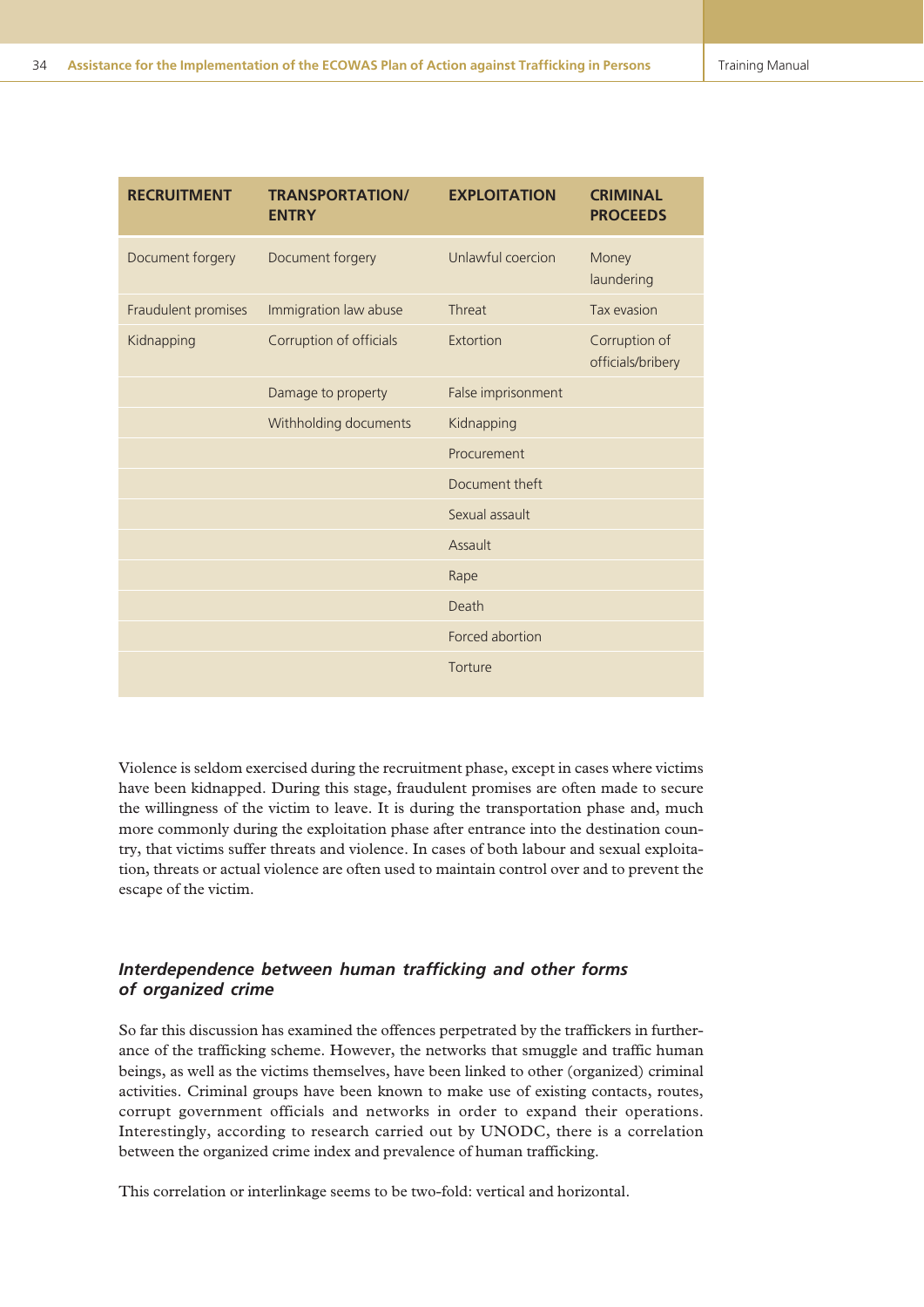#### **Vertical inter-linkage**

First, trafficking processes seem to consist of chains of individual offences, which are in close relationship with each other. These detected offences relating to trafficking include corruption of officials, document forgery and immigration law abuse.

#### **Horizontal inter-linkage**

Second, connections are in place between different criminal activities by the same criminal organization. A criminal organization may develop "horizontal interdependencies" by establishing connections among different activities. The criminal organization is thus able to diversify and expand its markets.

Intelligence sources at Interpol reveal that trafficking in human beings supplements more traditional criminal activities such as drug trafficking, vehicle theft, trafficking in arms, and money laundering. Traffickers have been linked to, for example, money lending, extortion for protection money, and physical violence. Furthermore, traffickers have been known to coerce their victims into prostitution (prostitution being a criminal offence in some countries), into selling drugs, organized begging, and pick pocketing. Organized crime remains profit oriented—the form the exploitation takes depends on the profits.

#### $\overline{\mathbf{m}}$ **Concluding remarks**

Human trafficking is a form of organized crime.



œ

Discuss and indicate whether the "victim" in crimes listed in the table above is the State, or the individual who has been trafficked.

# **Strategic risks**

Once organized human trafficking has gained a foothold within a State it undergoes rapid growth and poses the following strategic risks to the stability and future of that State:

#### *Destabilization of existing sex and labour markets*

As trafficked victims are removed from or introduced into illegal sex and labour markets, the potential for violent turf wars increases as the traffickers confront local criminal elements for the control of these lucrative forms of human exploitation.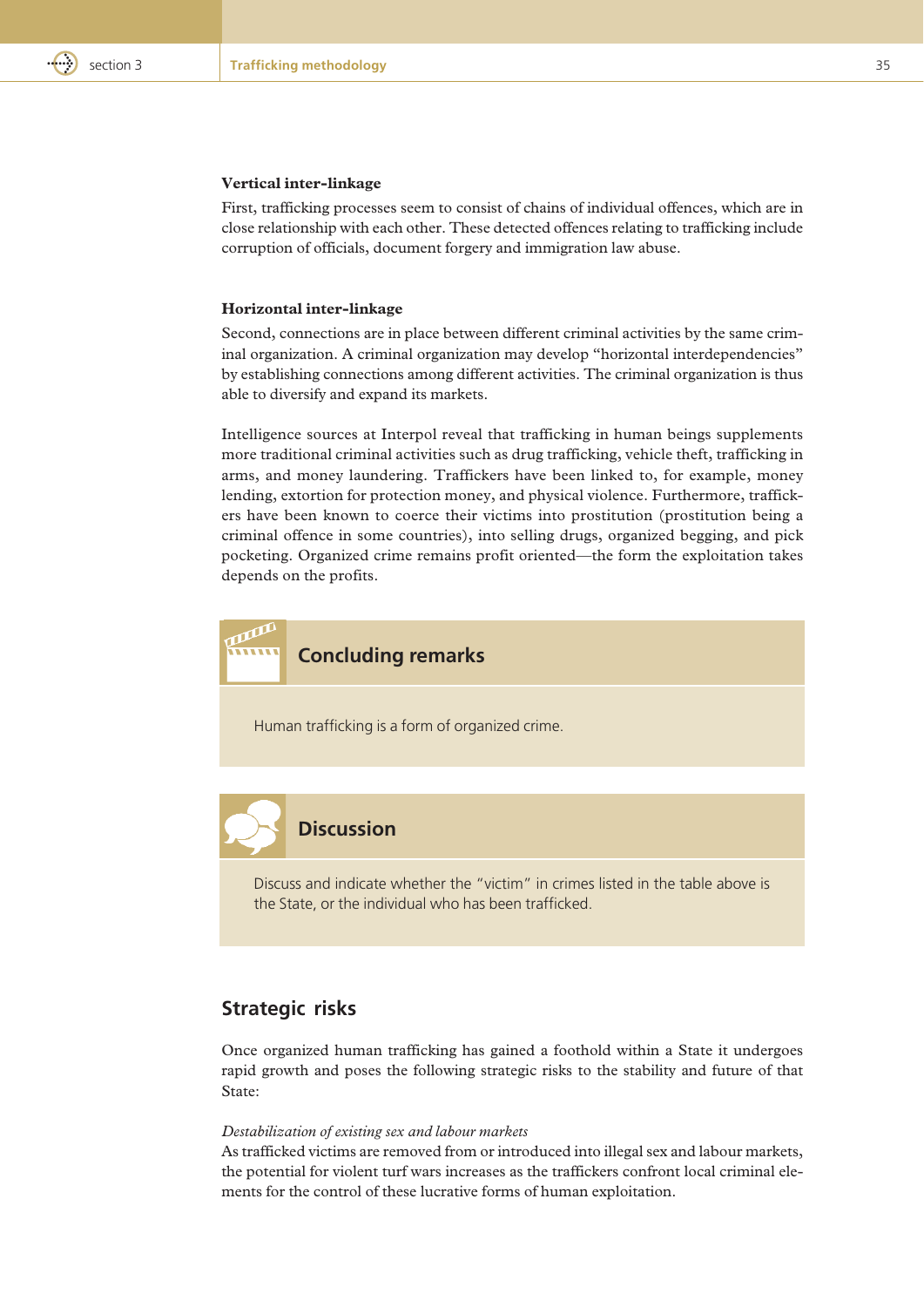#### *Growth and diversification of organized crime*

Organized trafficking crime does not occur in isolation. Once established, the trafficking networks quickly diversify and develop mutually beneficial affiliations with existing organized criminal organizations that operate in other spheres, such as terrorism, drugs and weapons trafficking as well as smuggling of migrants.

#### *Economic destabilization through growth of money-laundering*

The financial profitability of organized prostitution quickly leads to sophisticated forms of internal and external money laundering which may trigger economic destabilization.

#### *Demographic destabilization*

Trafficking of human beings on a significant scale can destabilize populations at the micro and macro level, whether in respect of the number of victims being trafficked out of an origin country or in respect to the number of particular ethnic or national groups that are being trafficked into a specific area or market in the destination country.

#### *Growth of public sector corruption*

Human trafficking and corruption are clearly connected phenomena. The multi-layered nature of human trafficking creates numerous opportunities for corruption of public officials of various agencies. The ready supply of cash provides the means to undermine the entire counter-trafficking effort within the criminal justice system. Indeed, such is the capacity of corruption that human trafficking crime and its connection to corruption can be said to threaten the capability of the criminal justice system and the confidence of the general public in it.

#### *Destabilization of economic inward investment*

This threat may occur as a cumulative product of one or more of the other strategic risks. For example, where the presence of organized trafficking crime has led to endemic money-laundering and public sector corruption to the extent that it undermines confidence in the basic economic fabric, human trafficking may have a negative impact upon the investment strategies of global companies.



In your country, what are the consequences of human trafficking?

Have there been turf wars between rivaling criminal organizations in your country?

To your knowledge, are traffickers in your country involved in other types of criminal activities?

Have you dealt with cases of money-laundering or corruption?

Can you make connections between these cases and human trafficking?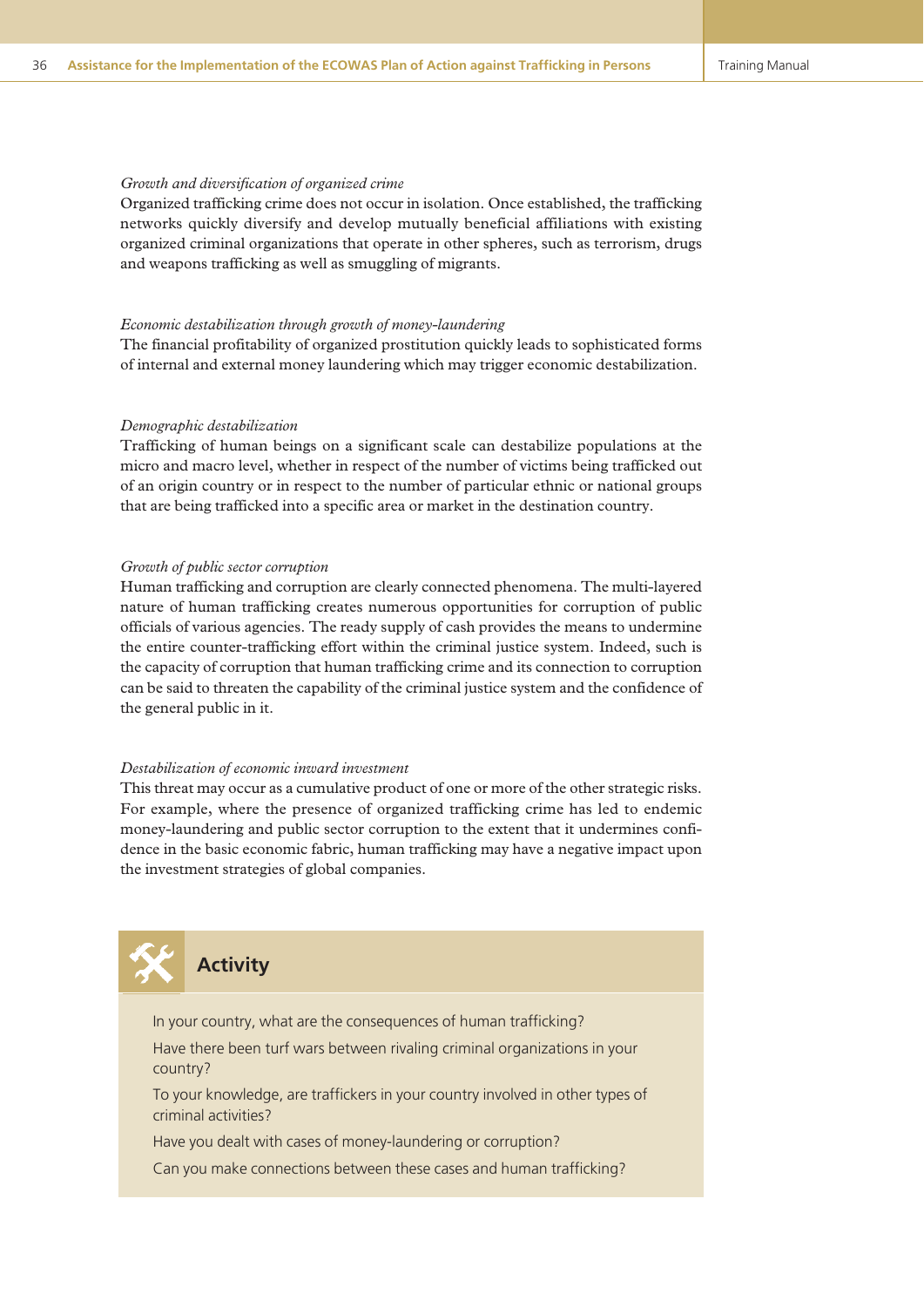# **The critical concepts**

The broad and serious range of threats posed by human trafficking crime demands a rapid, vigorous and professional counter-trafficking response at both the national and international level. Trafficking crime is an extremely complex, organized and international criminal phenomenon that requires highly professional, skilful and well-informed investigators, prosecutors and judges to combat it.

From the counter-trafficking standpoint, two vitally important factors exacerbate the problems confronting investigators, prosecutors and judges combating trafficking.

First, because of the modus operandi employed by the traffickers, criminal justice practitioners have to anticipate that **victims of trafficking crime are unlikely to be available either as complainants or witnesses.**

This is contrary to the day-to-day experience where the victim of a crime is prepared to cooperate with the law enforcement officers and prosecutors. In trafficking cases, because of threats of reprisals to themselves or to their loved ones, the victims are rarely prepared to come forward, let alone provide detailed statements and live court testimony. This situation creates uniquely difficult problems for the investigator and the prosecutor who are consequently deprived of cooperation from the basic source of information about the crime—the victim.

### **Lesson learned**

Victim-assistance initiatives taken by a number of States are starting to show an increase in the number of victims that are prepared to cooperate with the criminal justice system.

The increasing involvement of the NGO sector in the provision of shelter accommodation and specialist assistance to trafficked victims has the potential to improve the preparedness of victims to become witnesses provided that the criminal justice system develop proper procedures as how to cooperate with the shelter providers.

The NGO sector plays an important role in providing accommodation and assistance to victims of trafficking. This may also improve victims' readiness to bear witness against their traffickers. According to the Trafficking Protocol, criminal justice systems are required, where appropriate, to cooperate with non-governmental organizations in matters that relate to the prevention of trafficking and the provision of assistance to victims.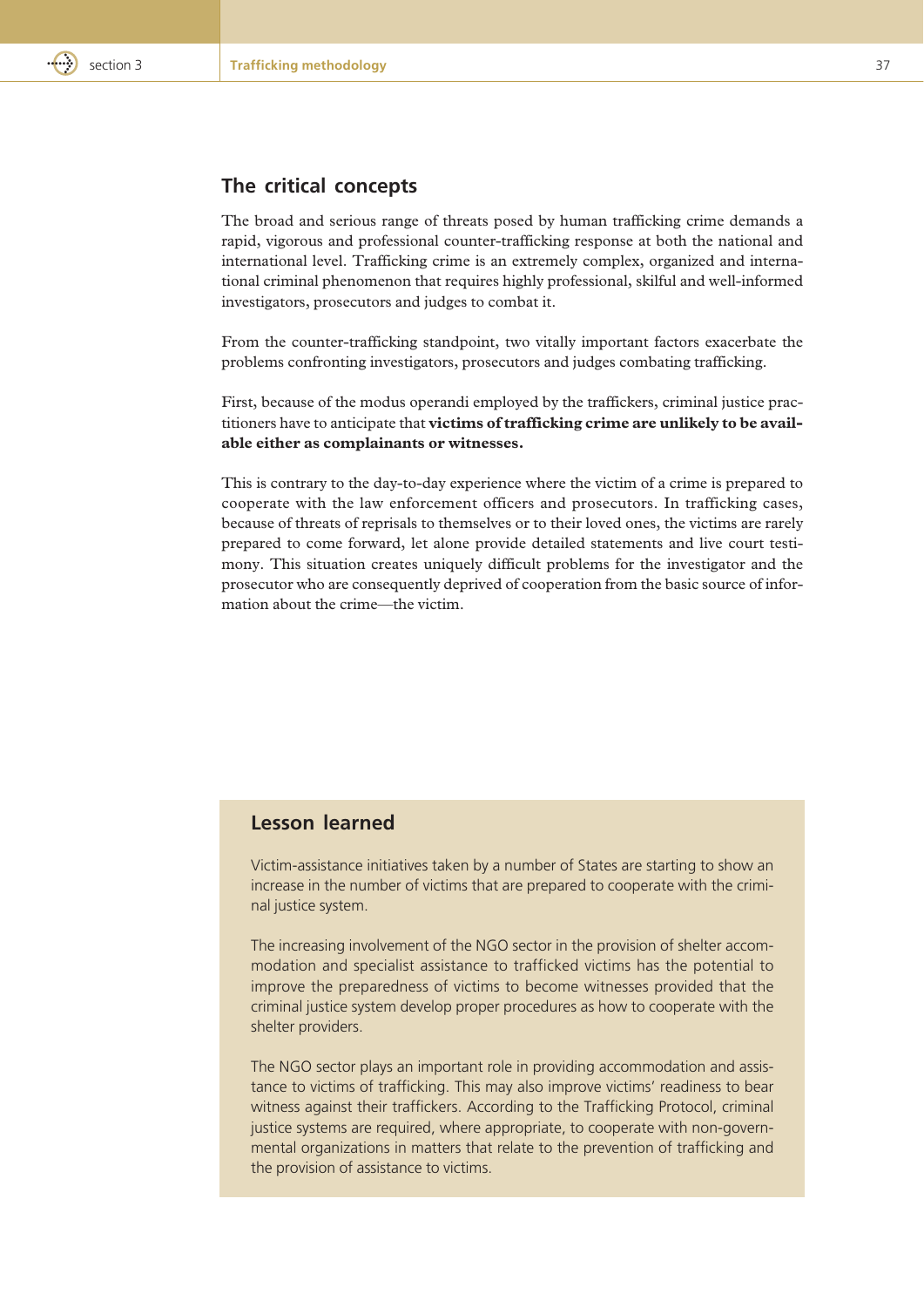

In your country, are there NGOs that could participate in the protection of and assistance to victims?

Secondly, because of the structure and international scale of organized human trafficking, criminal justice practitioners must live with the fact that **it may never be possible to successfully investigate, prosecute and convict the key players in any given network.**

Once again, this is outside of the normal, day-to-day experience where the primary subjects of investigation, prosecution and trial of an organized criminal network are usually at the organizational leaders. However, it is likely that these key individuals deliberately avoid spending time within those jurisdictions that pose a prosecutorial threat to them. These tasks are likely to be delegated to lower level players in the network.

It is vital that action continues to be taken against those intermediate and lower level players who themselves are an indispensable component part of successful trafficking networks.

# **Lesson learned**

The development of international cooperation provides the means by which the major players can be investigated, apprehended, prosecuted and tried, irrespective of where they base themselves.

International cooperation is an important tool to investigate, prosecute and convict the key players in any given network. Some guidelines for international cooperation in the fight against human trafficking are set out in section 6.

> **Important factors that exacerbate the problems confronting investigators, prosecutors and judges combating trafficking**

**The victims of trafficking are unlikely to be available either as complainants or witnesses**

**It may never be possible to successfully investigate, prosecute and convict the key players in any given network**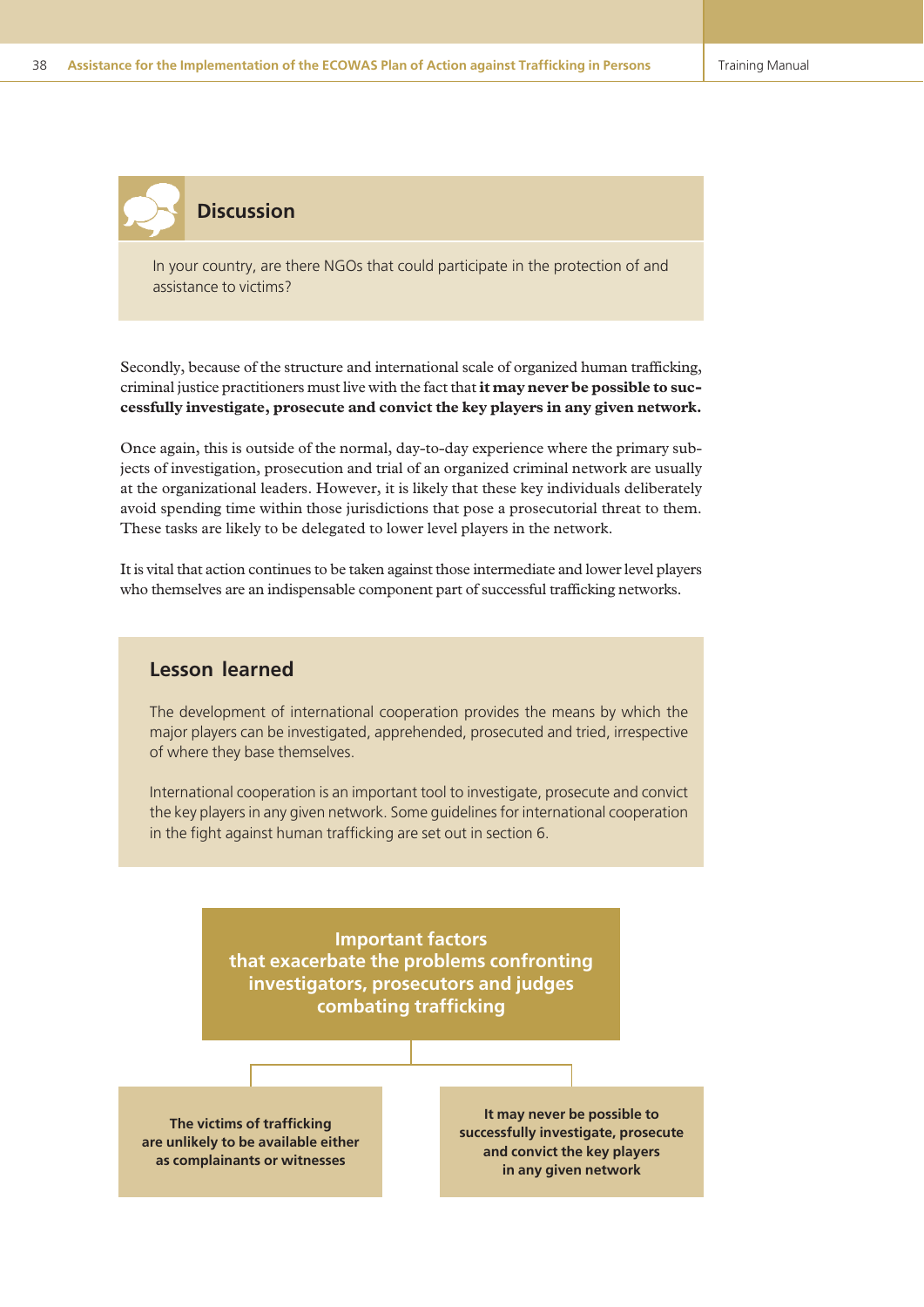# **Trafficking methodology—supply and demand**

As with all forms of organized criminal activity, trafficking in human beings is all about money and profit. Three principal factors behind human trafficking can be stated:

- Within the origin countries, a seemingly endless supply of victims remains available for exploitation. There are various root causes that make people willing to leave their homes;
- Within the destination countries, constantly growing sex and forced labour markets maintain a seemingly endless demand for the services of the victims;
- Organized criminal networks have taken control of this economic "supply and demand" situation to traffic and exploit the victims in order to generate enormous profits for themselves.

Trafficking in human beings is a complex phenomenon within which a number of socioeconomic factors interact to create these fundamental principles.

### *Who are the victims?*

Globally, the vast majority of victims come from countries characterized by economic hardship where poverty and lack of opportunity in terms of education and employment predominate. The existence of conflict situations, unrest or instability exacerbates this situation.

In the Western African context, there is high demand for cheap and submissive child labourers. The supply is created through poverty, and inadequate employment and educational opportunities in particular in rural areas. Large family sizes and the ignorance of parents regarding the implications of releasing their children to traffickers compound the problem. Traffickers further abuse the traditional practice of child fosterage, i.e. sending children to live with wealthier relations and friends.

Moreover, the vulnerable position of women in many societies and their lack of opportunity contribute to the growth of trafficking for sexual exploitation. In many societies there is greater willingness of girls to sacrifice themselves in order to assist their families. Hence, trafficking is also a gender issue.

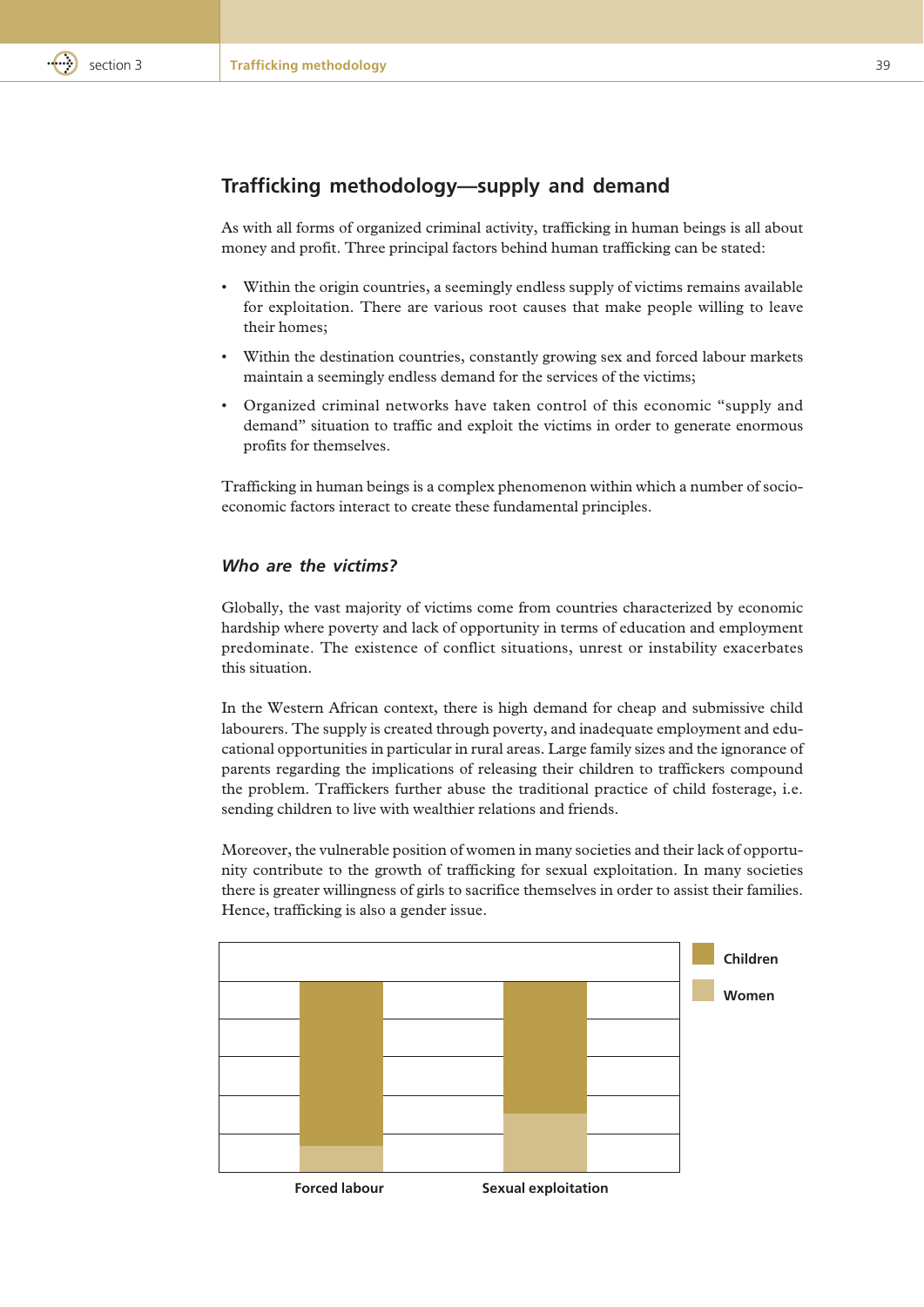According to the UNODC global database on trends in trafficking in human beings, in most ECOWAS countries, children are the most affected as victims for forced labour and to a lesser extent for sexual exploitation. Women are the second largest group of victims, in particular for the purpose of sexual exploitation. The proportion of trafficked men in the ECOWAS region is not known.

### *Who are the traffickers?*

Trafficking is mainly controlled and exploited by organized criminal groups. The potentially high profits and minimal risk of detection and punishment make human trafficking a tempting enterprise in many countries of the world. While the profitability from human trafficking may match that of narcotics trafficking, the penalties imposed—if convicted—are not comparable. Conviction for human trafficking is likely to attract a minimal sentence which itself acts as a magnet to organized criminals.

Human trafficking is not exclusively under the control of major criminal networks. The groups can be fairly small and operate in loose connection with each other when it is mutually beneficial to do so. These groups may specialize in different phases of the trafficking process: recruitment, transportation, exploitation and laundering of proceeds of crime.

In larger organized criminal groups, the different phases of the trafficking process and different types of crimes may be diversified among different subgroups. These groups are specialized and know very little, if anything at all, about the organization. Some lower subgroups do not seem to be aware of the fact that they form a part of an organized criminal structure. Indeed some of the subgroups do not seem to form a part of the structure itself but knowingly or unknowingly participate in the organized crime activity chain.

Such diversification of tasks naturally minimizes the law enforcement risk and gives the misleading impression that there is no organization behind trafficking. On the other hand, the diversification also constitutes a point where law enforcement interventions might significantly impact the whole organized cime activity chain.

Trafficking groups and networks may consist of ethnically or nationally homogeneous groups trafficking in victims from the same background. They are equally likely to develop into mixed groups where the perpetrators and the victims are made up of a number of different national and ethnic backgrounds.

### *What are the crimes?*

Trafficking crime involves victims. The victims of this phenomenon are likely to suffer the most serious human rights abuses. The most serious abuses associated with trafficking include abduction, sexual and physical violence, rape/sexual assault, torture and slavery. Some victims are murdered and even those that are rescued are unlikely ever to recover from the psychological damage that they have suffered.

Trafficking also includes the pivotal crimes of abuse of immigration laws, illegal border crossings and the production and possession of forged documentation.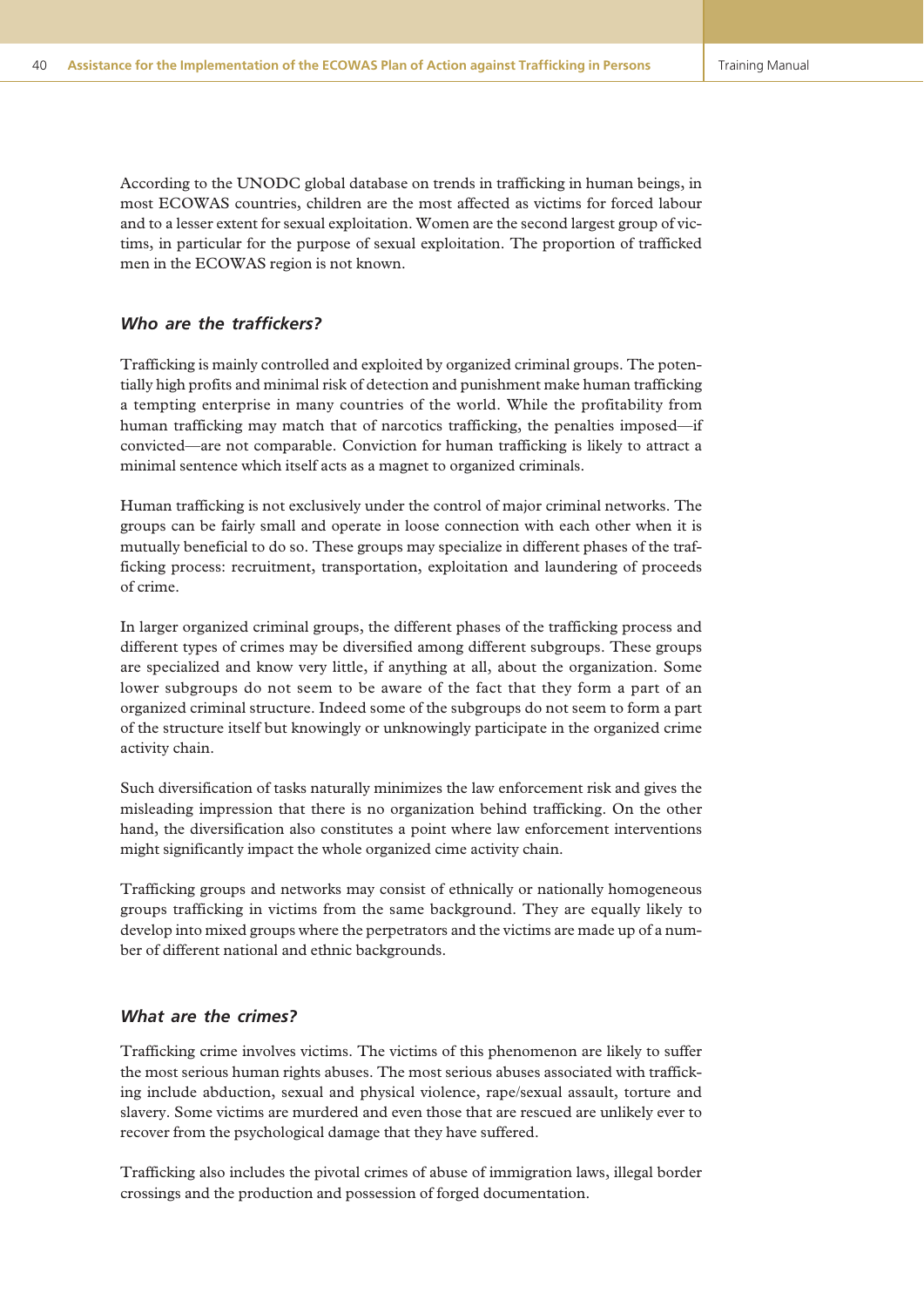The following are some offences associated with human trafficking:

- Slavery;
- Slavery-like practices;
- Involuntary servitude;
- Forced or compulsory labour;
- Debt bondage;
- Forced marriage;
- Forced abortion;
- Forced pregnancy;
- Torture;
- Cruel, inhuman or degrading treatment;
- Rape;
- Sexual assault;
- Assault;
- Bodily injury;
- Murder;
- Kidnapping;
- Unlawful confinement;
- Labour exploitation;
- Withholding of identity papers, and
- Corruption.

### *What is the modus operandi?*

The modus operandi of criminal groups vary widely across the global spectrum. In general, the modus operandi involves vulnerable victims who are transported from one location to another for the purposes of lucrative exploitation to the benefit of organized criminals.

International experience shows that the following general points can be set out:

#### **The recruitment stage**

For trafficking to work, the traffickers have to either force or convince the victims to leave their familiar surroundings and to travel with them. This can be achieved in a number of ways. Some victims are abducted by force, sometimes after having been drugged. Many leave of their own free will after entering into an agreement with the recruiter. Often the victim meets the recruiter through personal contacts, recruitment agencies or newspaper advertisements.

Some of these "voluntary" victims are completely deceived as to the true nature of the traffic, believing instead that they are offered normal jobs in the destination country. Others know what work they will do, for example, in the commercial sex industry, but are deceived as to the working and living conditions, the financial arrangements and levels of personal freedom.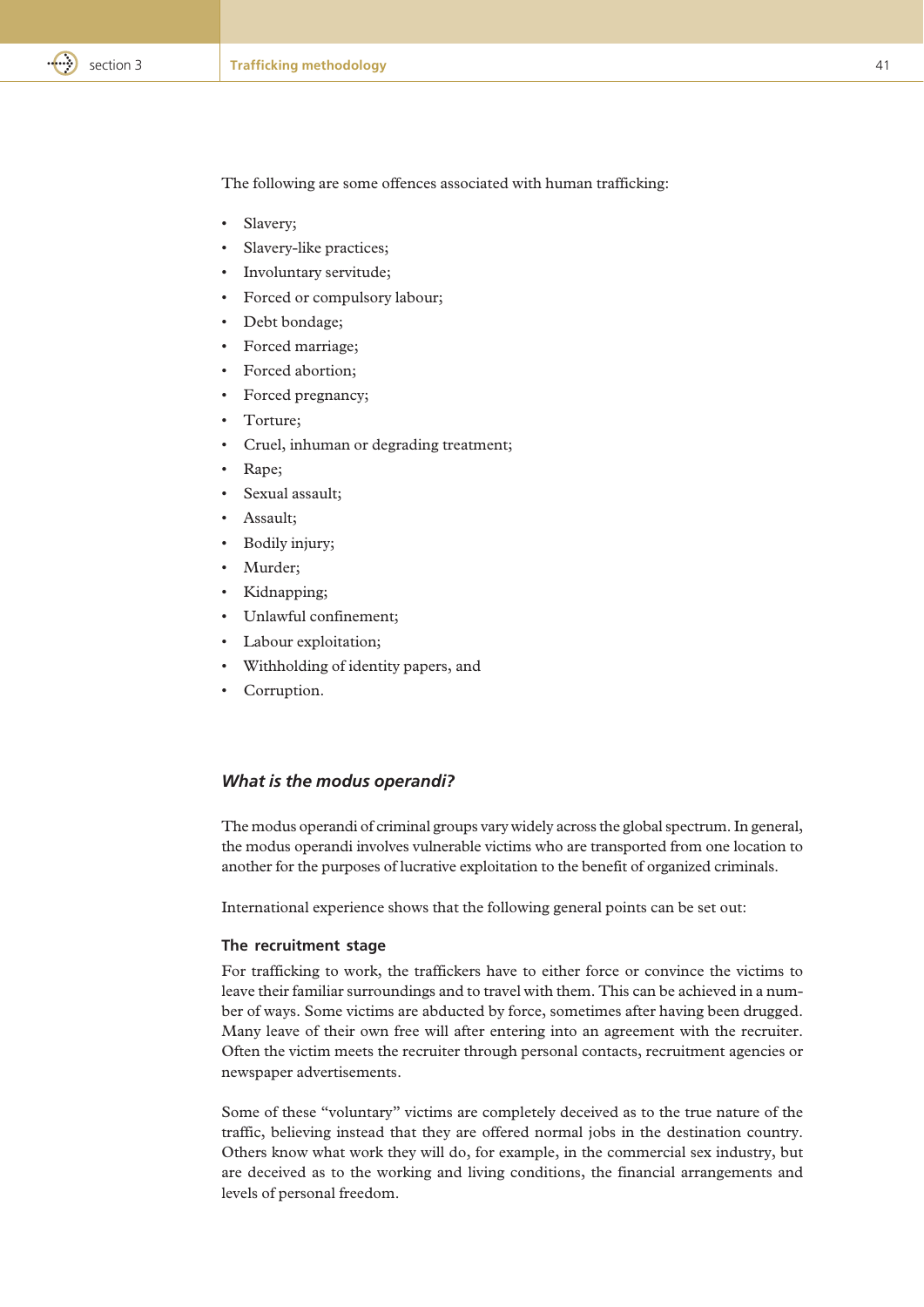Victims frequently agree to pay back a sum of money for items such as travel documentation, travel costs and infrastructure costs. This creates the "debt-bondage" arrangement within which the victim can never earn sufficient money to clear her original debt to the trafficker. The original debt is likely to rise incrementally because of hidden infrastructure costs in the destination country such as advertising or premises rental costs, or for liability. These hidden costs are often not disclosed to the victim at the recruitment stage.

#### **Transportation/entry stage**

Transportation routes and methods depend upon geographical circumstances. Victims are trafficked by aircraft, boat, rail, ferry and road or simply on foot in order to reach the destination country. The route may include a transit country or it may be direct between the origin and destination locations. The crossing of borders may be done overtly or covertly, legally or illegally. Traffickers often produce false documentation for the victims and accompany them on the transportation stage to ensure their security.

### **Exploitation stage**

The level of exploitation depends upon conditions within the local sex or forced labour industry and the level of law enforcement supervision. In the sexual exploitation industry, victims may engage in the provision of prostitution services either in the street in red light areas, in brothels, in erotic or lap-dancing clubs, hostess bars, escort agencies, sauna and massage parlours, private addresses etc. In the forced labour market, victims may engage in work in the domestic labour market, farms, fields, mines, sweat shops, factories etc. Victims may also be trafficked for the purpose of removing their organs, forced marriages or adoption.

Often, victims are required to work long hours. In the sex industry, victims are often required to provide whatever sexual service the clients require. In order to ensure the compliance of the victims, various control mechanisms may be employed by the traffickers.

The most common are:

- Immediate physical and/or sexual abuse;
- Seizure and retention of travel and identity documents;
- Detention and constant supervision in the "safe houses" maintained by traffickers without the possibility of normal social contact with others;
- Constant moving of locations and personnel to prevent the victims from establishing any form of relationship with other victims or gaining detailed knowledge of the trafficking operation;
- Placing them in fear of seeking police assistance, with threats of exposure;
- The use or threats of physical and sexual violence towards them or their loved ones in their country of origin.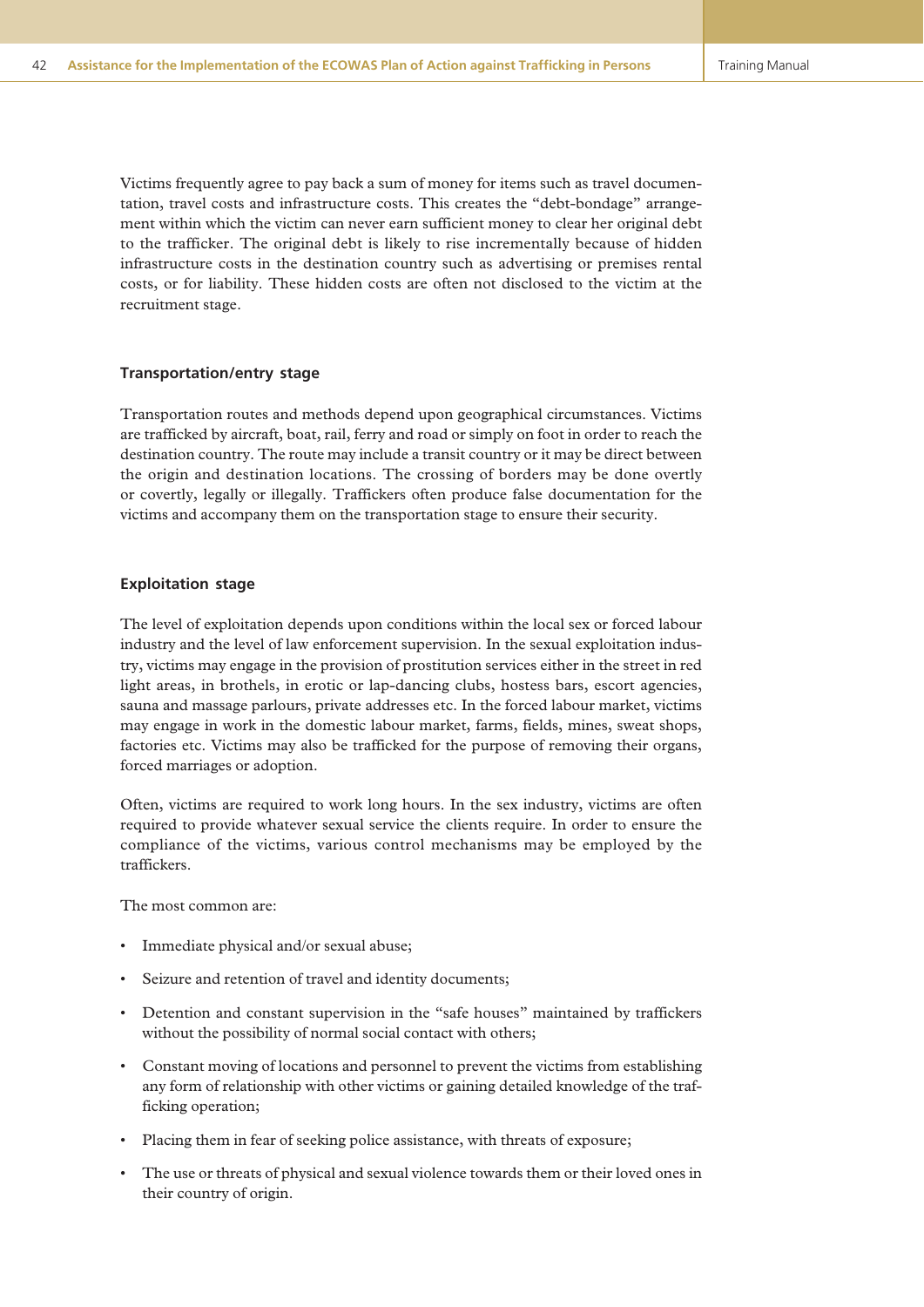# **Self-assessment questions**

- What are the different phases of trafficking?
- What are the likely consequences for the victims of trafficking?
- What are the strategic risks for the stability and the future of the state?
- Why are victims of trafficking unlikely to be available as complainants or witnesses?
- Why is it that it may never be possible to successfully investigate and prosecute the key players in any given network?
- What are some principal root causes of trafficking?
- What are some of the underlying offences in human trafficking?
- What are the main stages of the modus operandi in the trafficking crime activity?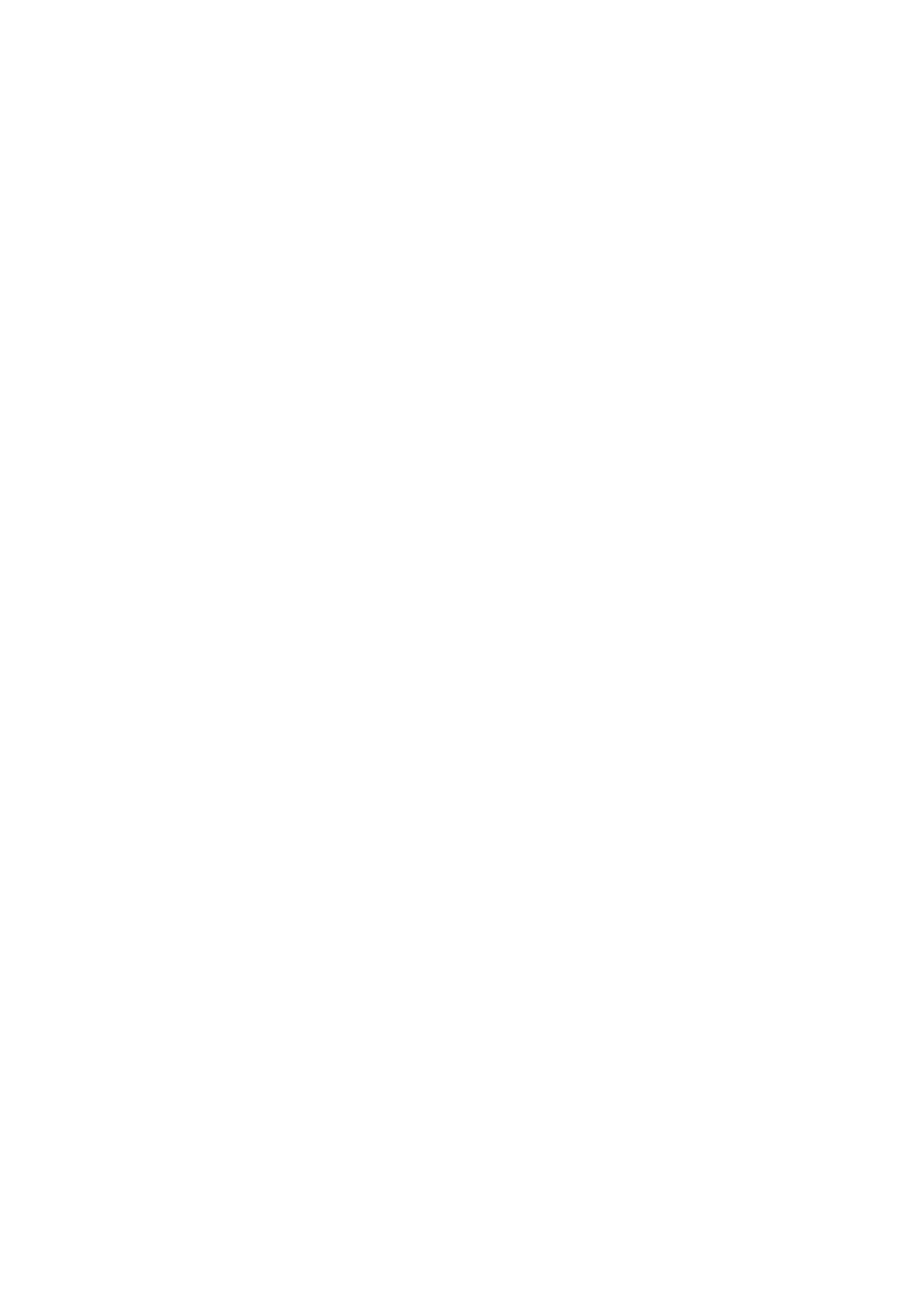

# **THE INVESTIGATIVE PRINCIPLES**

# **Learning objectives**

At the end of this section you will be able to:

- Identify the geographical, structural and commercial components of the trafficking activity and see how to use these in the investigative activity;
- Identify and prioritize the overall objectives of the investigative process;
- Identify the duties imposed upon the investigator by best practice principles of the humanitarian treatment of trafficked victims;
- Define and identify the investigative options, their features and their benefits;
- Define and identify the parallel financial investigative principles.

# **General investigative principles**

The investigative options must reflect the geographical, structural and commercial components that make up the crime of human trafficking.

Geographically and structurally, these options can be expressed as follows:

- Country of origin—recruitment and export
- Country of transit—transportation
- Country of destination—reception and exploitation

Within these three divisions, the commercial characteristics inherent in this type of crime mean that the traffickers are compelled to become involved in one or more of the following activities at any or all of the three phases shown above, irrespective of the nature of the planned exploitation:

- Advertising—as part of the recruitment or exploitation process
- Renting of premises—"safe houses", brothels, factory or sweat shop premises etc.
- Transportation—identity and travel documents—transit process
- Communications—organizing the recruitment and exploitation
- Financial transactions —applicable to all of the above
	- Advertising
	- Renting of premises
	- Transportation
	- Communication
	- Other financial transactions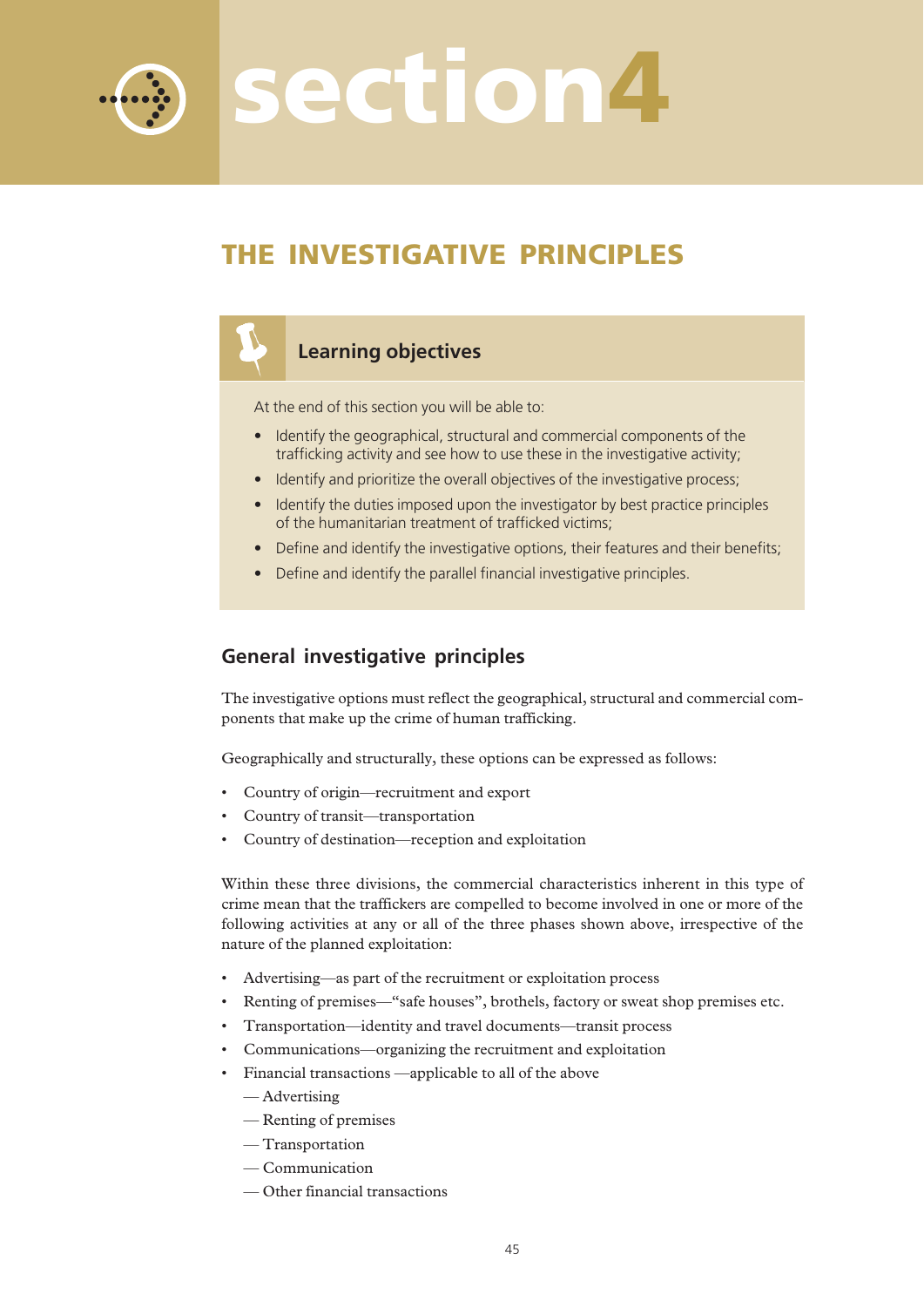

Considering your experience, list the evidential opportunities for the investigator that come from the commercial components of trafficking.

The evidence that is created within these commercial imperatives is the traffickers' "Achilles Heel". Trafficking for the purpose of any form of exploitation can only function by utilizing these processes to some degree. All the components—geographical, structural and commercial—create evidential opportunity for the investigator. This rule is particularly applicable in cases of sexual exploitation.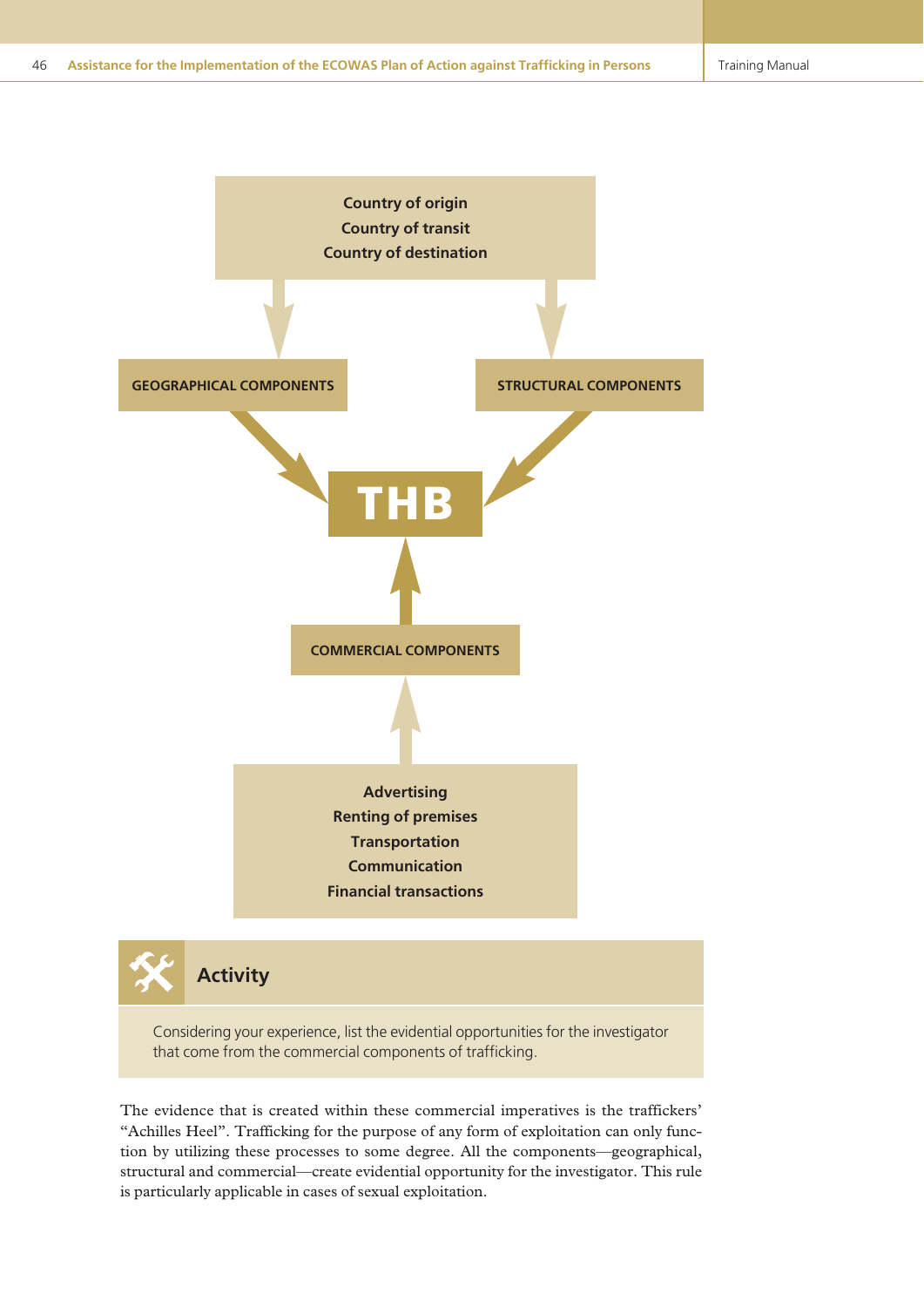#### *Prostitution*

This applies to prostitution in all its known forms—street walking, private apartment or private house brothels, sauna and massage parlours, hostess or lap-dancing bars and escort or "call-girl" agencies.

#### *Forced labour*

This applies to forced labour in all its known forms—sweatshops, factories, fields, farms, mines, markets, domestic labour market etc.

### *Personal contact*

This includes personal contact not only with the victims and associated employees<sup>38</sup> but also with recruiters such as employment or tourist agencies, professionals such as advertising agents, leasing agents, port and airline officials, telephone company employees and bank officials.

#### *Documentary records*

The personal contacts above also result in the creation of independent documentary records that can be retrieved, analysed and adduced in evidence such as leasing agreements, travel tickets and identity documents, entry landing cards, itemized telephone bills and bank deposits and transfer documents.

Evidential material will come into being at any one of the three stages in the trafficking process. This chapter provides guidance to enable investigators to fully exploit these evidential opportunities and thereby secure the following objectives:

- Rescue of the victims
- Apprehension and conviction of the traffickers
- Confiscation of the traffickers' criminal assets

#### aac  $\overline{\mathbf{m}}$ **Concluding remarks**

Hence, the overall objectives of the investigative process are:

- Rescue of the victims
- Apprehension and conviction of the traffickers
- Confiscation of the traffickers' criminal assets

# **The investigative options**

In effect, there are three counter-trafficking investigative options:

- Re-active investigation—victim-led;
- Pro-active investigation—intelligence generated, police-led;
- Disruptive investigation—a multi-agency alternative option.

<sup>&</sup>lt;sup>38</sup>Such as, in sexual exploitation sauna, hotel or bar receptionists.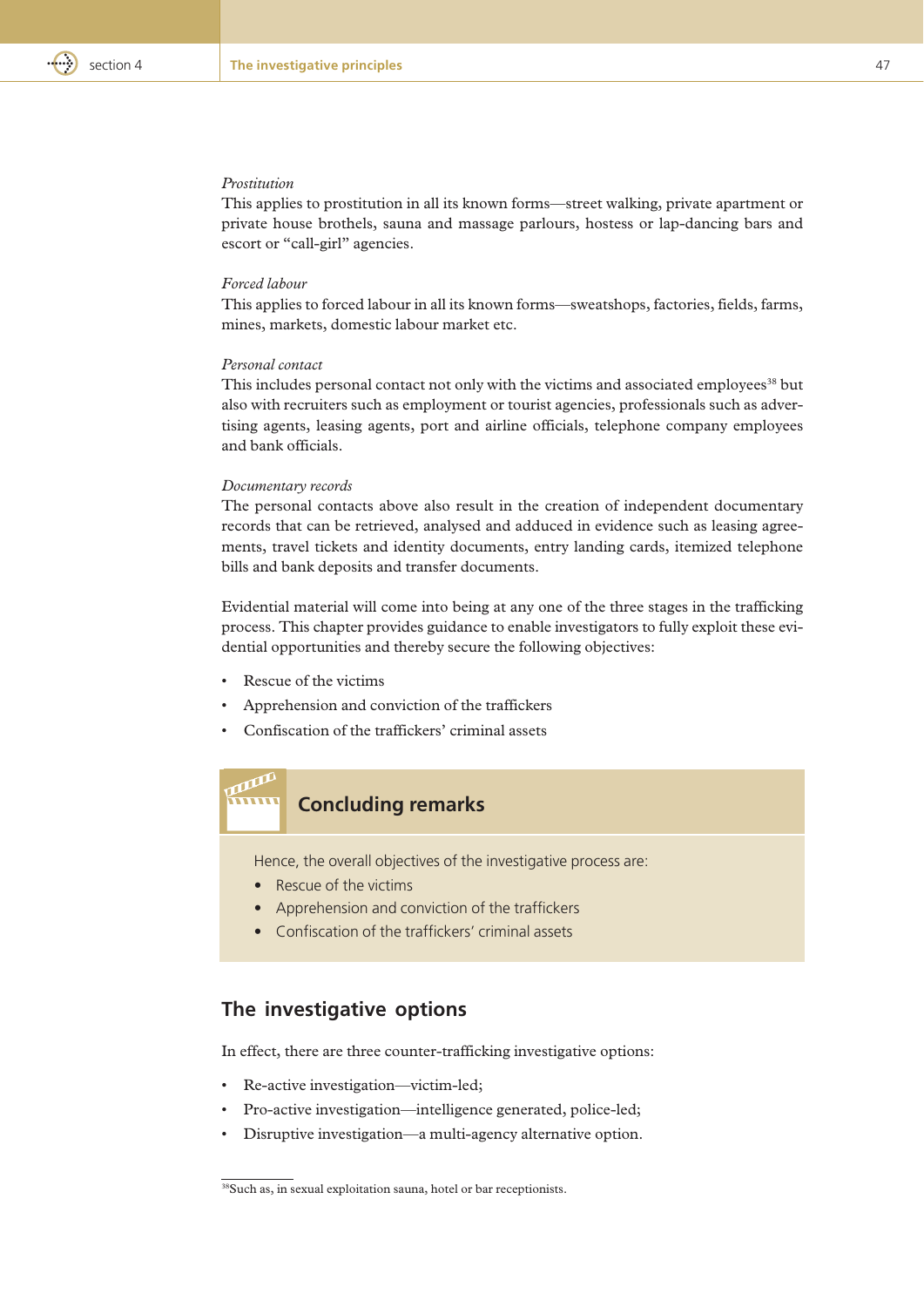#### *Re-active victim-led investigative option*

This Manual addresses the subject of victims from the perspective of the unequivocal humanitarian and legal duty of law enforcement officers and members of the judiciary to treat the victims of trafficking in accordance with their fundamental rights.

This humanitarian approach is based on the principle that

• Genuine trafficked victims should be treated as victims of serious crime and must not be re-victimized and criminalized by law enforcement agencies.

Law enforcement agencies must be particularly careful to avoid re-victimizing or criminalizing victims of trafficking. This is a highly complex and sensitive issue that hinges on the ability of law enforcement officers to determine who are genuine trafficked victims and who are smuggled migrants. Both phenomena include a range of similar offences, such as potential illegal border crossing, possession of forged documents etc.

The point at which law enforcement officials make the determination of whether a case is trafficking or smuggling is central to the issue of re-victimization and criminalization of victims. Again, it is crucial for law enforcement to be able to distinguish between trafficking and smuggling.

The safety of the victims and their families and loved ones is the paramount consideration and the direct responsibility of the investigator at all times.



Notwithstanding that the only effective response to trafficking victims is a multi-agency one, the responsibility of victim safety at the investigation stage resides and remains with the law enforcement investigator. It cannot be abrogated or delegated to other agencies.

The investigator has a clear duty to conduct a continuous process of risk assessment in respect of the safety and welfare of the victims and their families at every stage of the investigative and judicial process and beyond.

Safety and the possibility of reprisals against the victims and their families is always a feature of trafficking crime. It is never possible to completely eradicate the risk factors. However, the duty of the investigator is to ensure that the risks in each case are assessed from the outset and that the assessment process is continuously reviewed and updated. Moreover, the duty of care does not end with the conclusion of the trial process in cases where the victims have testified.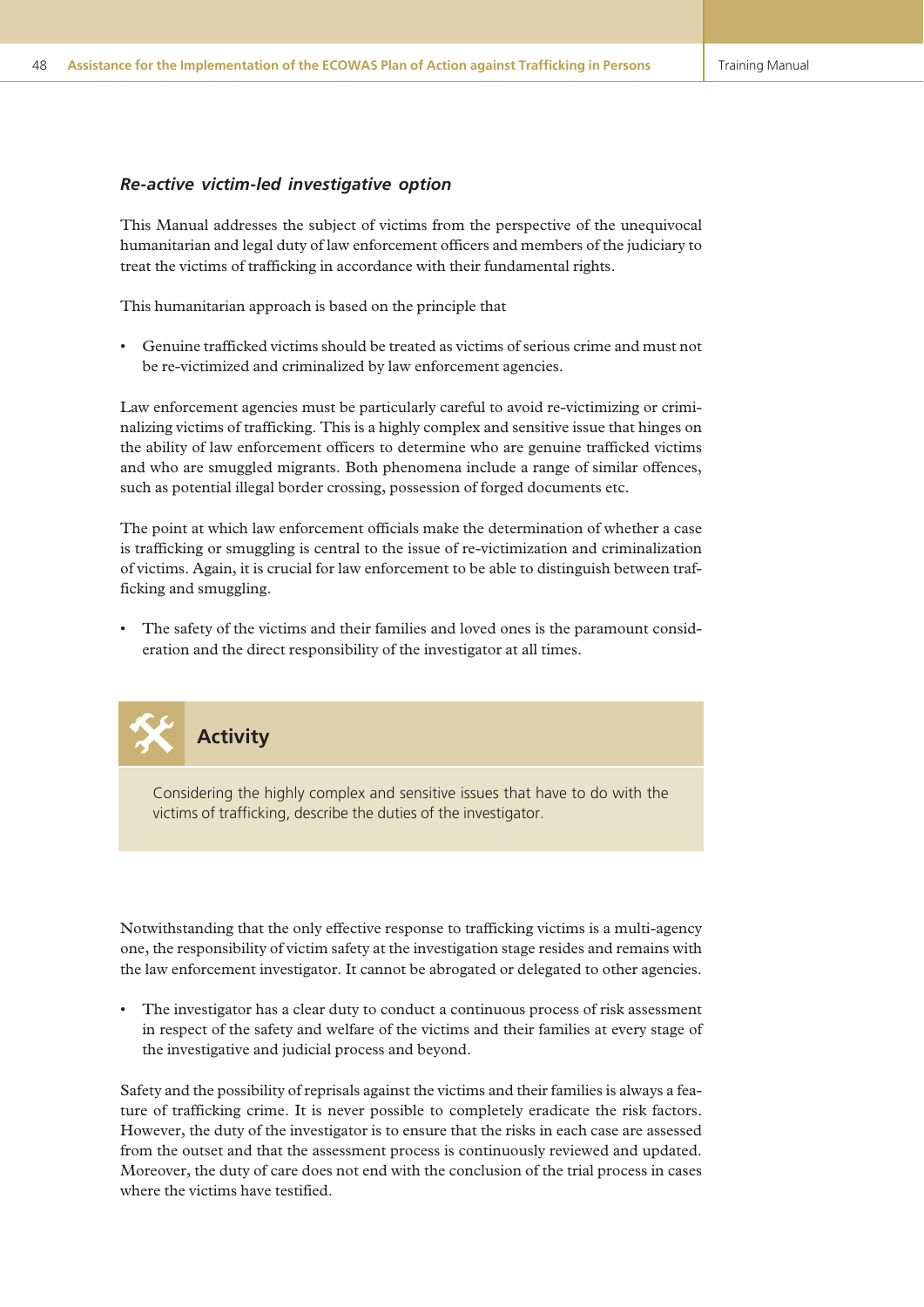The investigator has a clear duty to be open and honest at all times with the victims so that they are made fully aware of the issues, responsibilities and potential consequences and risks attached to any decision that they may be called upon to make.

Cooperation with law enforcement officers always involves an element of risk for the victims of trafficking and possibly for their families. The critical point is that the victims are made fully aware of all of the issues and risks attached to any decision they are asked to make by the investigator so that they can reach a fully informed decision. Traffickers constantly deceive victims; the situation should never arise whereby trafficked victims can justifiably claim that they were deceived for a second time by law enforcement officers.

The investigator has a clear duty to ensure that the victims are made fully aware of all available support measures and services that exist to help them overcome their ordeal and that the victims are enabled to establish initial contact with those services.

Trafficked victims may never recover from the physical, sexual and psychological damage that they have suffered. Nevertheless, it is vital that they have access to the full range of support and care services that exist to aid them in the recovery process. It is not the role of the investigator to provide this care and support; the NGO sector provides these services and is better equipped to do so than law enforcement officers.

The critical point is that it is the duty of the investigator to ensure that the victims are fully informed of the help that is available to them and that they are enabled to get in touch with the relevant organizations. To facilitate this duty, investigators should develop a network of liaison contacts with the relevant governmental and non-governmental organizations that provide such support services.



Make a good list for your network of liaison contacts in your country with relevant governmental and non-governmental organizations that provide support services for trafficked victims.

### *Pro-active investigative option*

For the purposes of this manual, the pro-active option in the context of trafficking in women and children for sexual exploitation means:

• The investigation, arrest and successful prosecution of traffickers without relying on the cooperation and testimony of the victims.

It is important to note that while the pro-active option is most effective in the investigation of trafficking for sexual exploitation, it can also be effectively deployed against trafficking for other forms of exploitation. Obviously, given that labour exploitation or domestic slavery is less visible than sexual exploitation, the tactical options are more limited, but many of the component parts of the option are still applicable.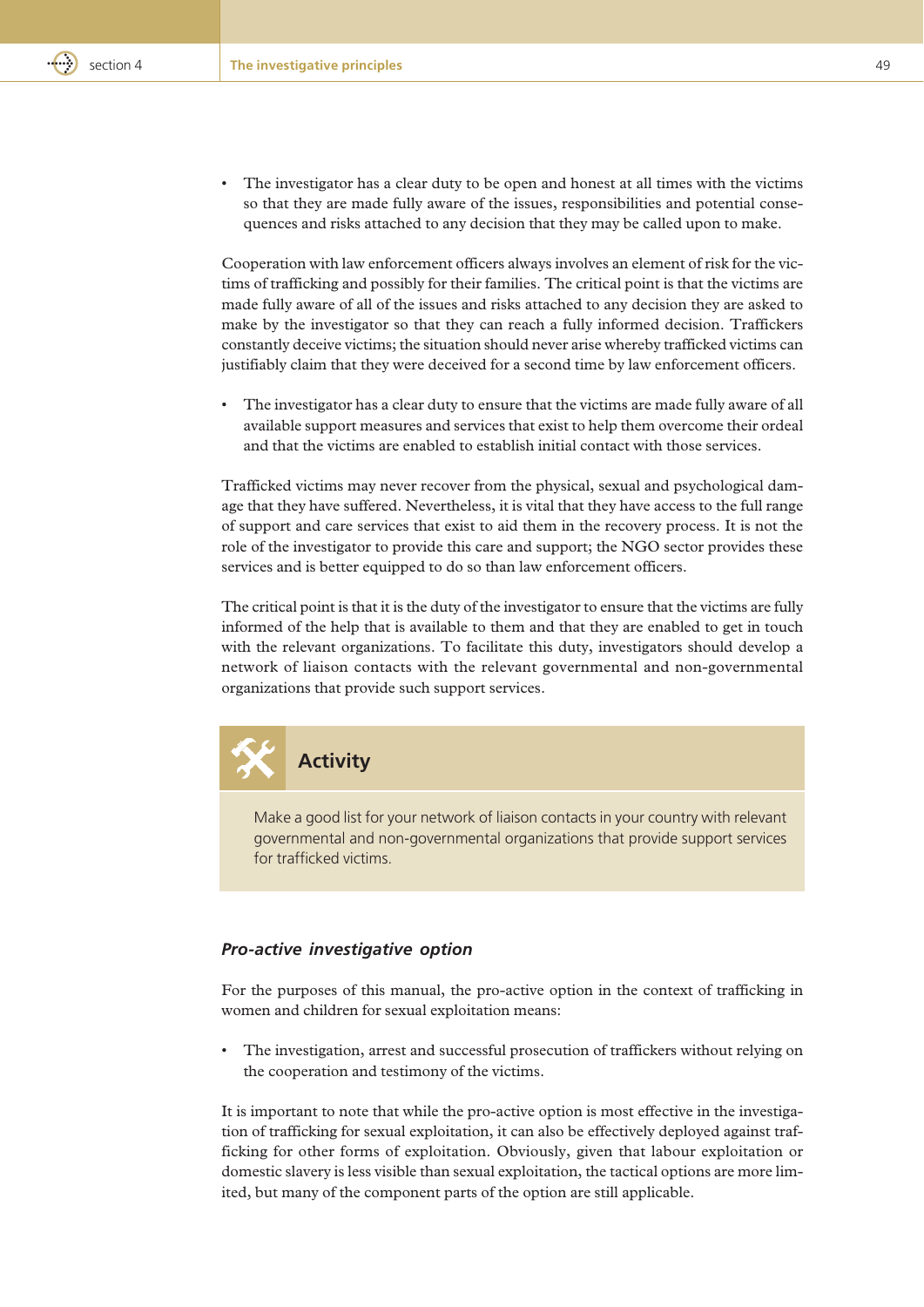By using a combination of intelligence gathering, human and technical surveillance, undercover deployments and standard investigative techniques, law enforcement can identify the traffickers and prosecute them for the offences that are most appropriate both to the circumstances of the case and the country within which the investigation is being conducted.

• In pro-active investigations, a combination of intelligence gathering, human and technical surveillance, undercover deployments and standard investigative techniques are used.

The use of this option is simply an acknowledgement on the part of law enforcement agencies of the real and often insuperable difficulties confronting the victims of trafficking crime who may wish to testify against their exploiters but who are prevented from doing so for fear of reprisals against themselves or their loved ones.

The pro-active option provides the means whereby law enforcement agencies can take steps to combat the traffickers without the complaint and evidence of the victims.

It is not intended to exclude the victims from the prosecution process; the testimony of the victim will always remain the prime source of quality evidence. This option simply acknowledges the current reality that such testimony is not often forthcoming.

The pro-active option may not be readily applicable to all jurisdictions because the issue arises in some countries as to whether law enforcement agencies can proactively investigate a crime and prosecute the perpetrator(s) for it without the complaint and testimony of the victim. And yet the majority of law enforcement agencies include anti-drug and anti-terrorist squads in their configuration and their work is almost always intelligenceled and rarely dependent upon the personal complaint of a victim of drug deal or terrorist atrocity.



Describe and discuss how the pro-active option is applicable in your country's jurisdiction.

Terrorism and drug trafficking crimes receive a major proportion of law enforcement resources because of the threat they pose to the safety and well-being of civil society as a whole. The investigative action taken to combat them is a critical part of the duty of law enforcement agencies to protect the public. Law enforcement must target their investigative resources to combat areas of criminality that reflect the concerns of civil society.

Pro-active operations can be resource intensive, take time and be expensive. However, given the gravity of the human impact upon the victims of trafficking and the strategic risks that it poses to economic and civil society, the expenditure of the resources can be justified and should be committed.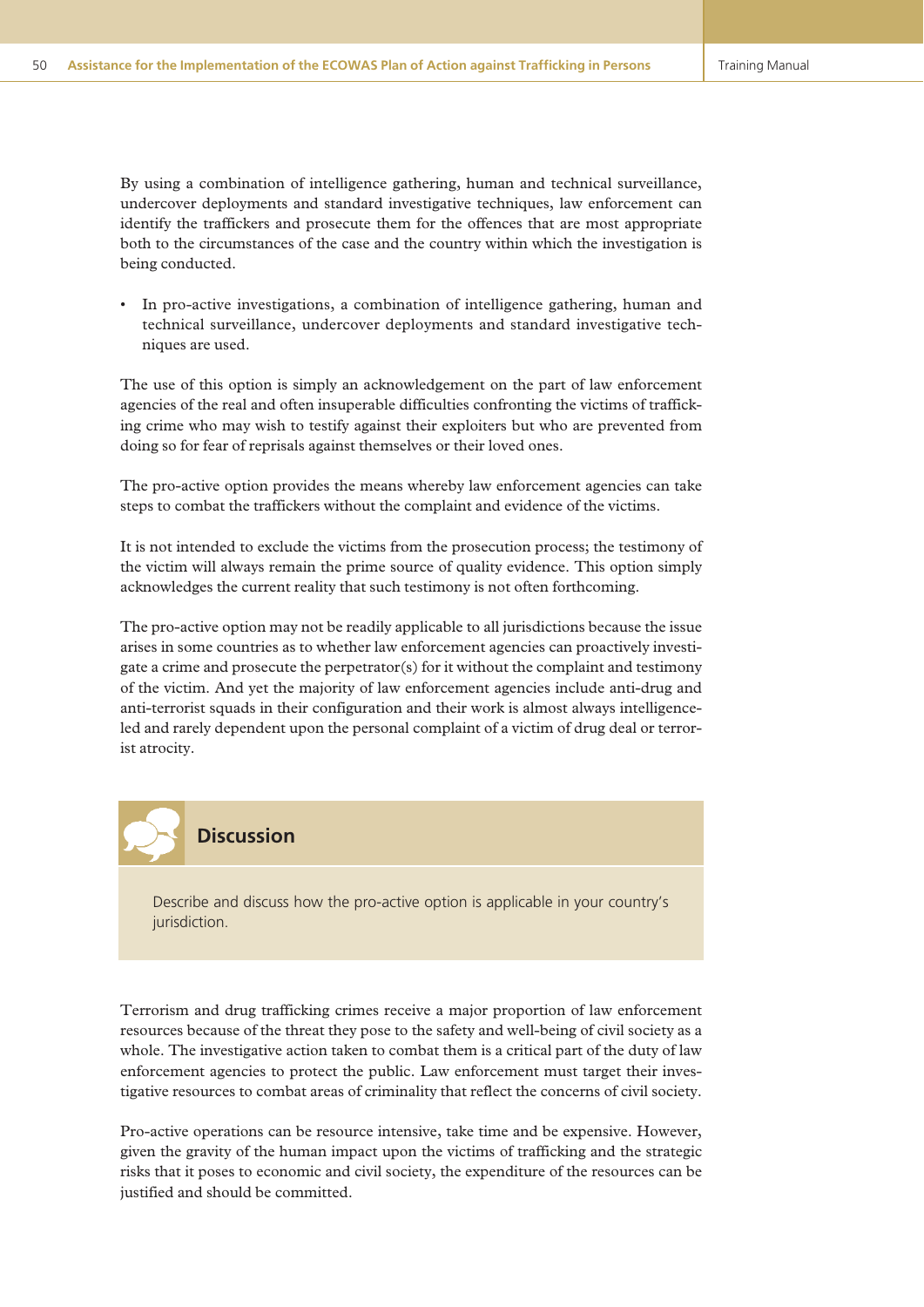• Trafficking in human beings can and should be considered in the same vein as terrorism and drug-related crime and subject to the same investigative options.

Experience has shown that pro-active investigation is an effective weapon and that it should be considered wherever possible. Traffickers are particularly vulnerable to proactive, intelligence-led investigation.

### *Disruptive investigative option*

The use of the disruptive option may be appropriate for a variety of reasons:

- Where the level of risk to the victims demands an immediate response that precludes the pro-active option but may require an immediate intervention and disruption thereafter;
- Where the pro-active option is not viable for operational reasons, such as where geographical and/or topographical features make surveillance on target premises impracticable, or where it is impossible to achieve undercover penetration of the network;
- Where legislative, procedural or resource implications preclude the use of proactive tactics;
- Where the disruptive option provides a faster response to specific complaints from local residents or other interested groups.

Irrespective of why the disruptive option is more appropriate, two key points should be noted:

- Disruption may temporarily relieve the situation—it does not provide a solution and only displaces the problem to another location;
- The key to success with the disruptive option is the use of creative and innovative multi-agency tactics to create so many daily problems as to make it virtually impossible for the traffickers to continue to operate in their current format and location.

# **The Achilles' heel of the traffickers**



Considering the commercial aspects of human trafficking, list the potential sources of information and discuss the main weaknesses of the trafficking process.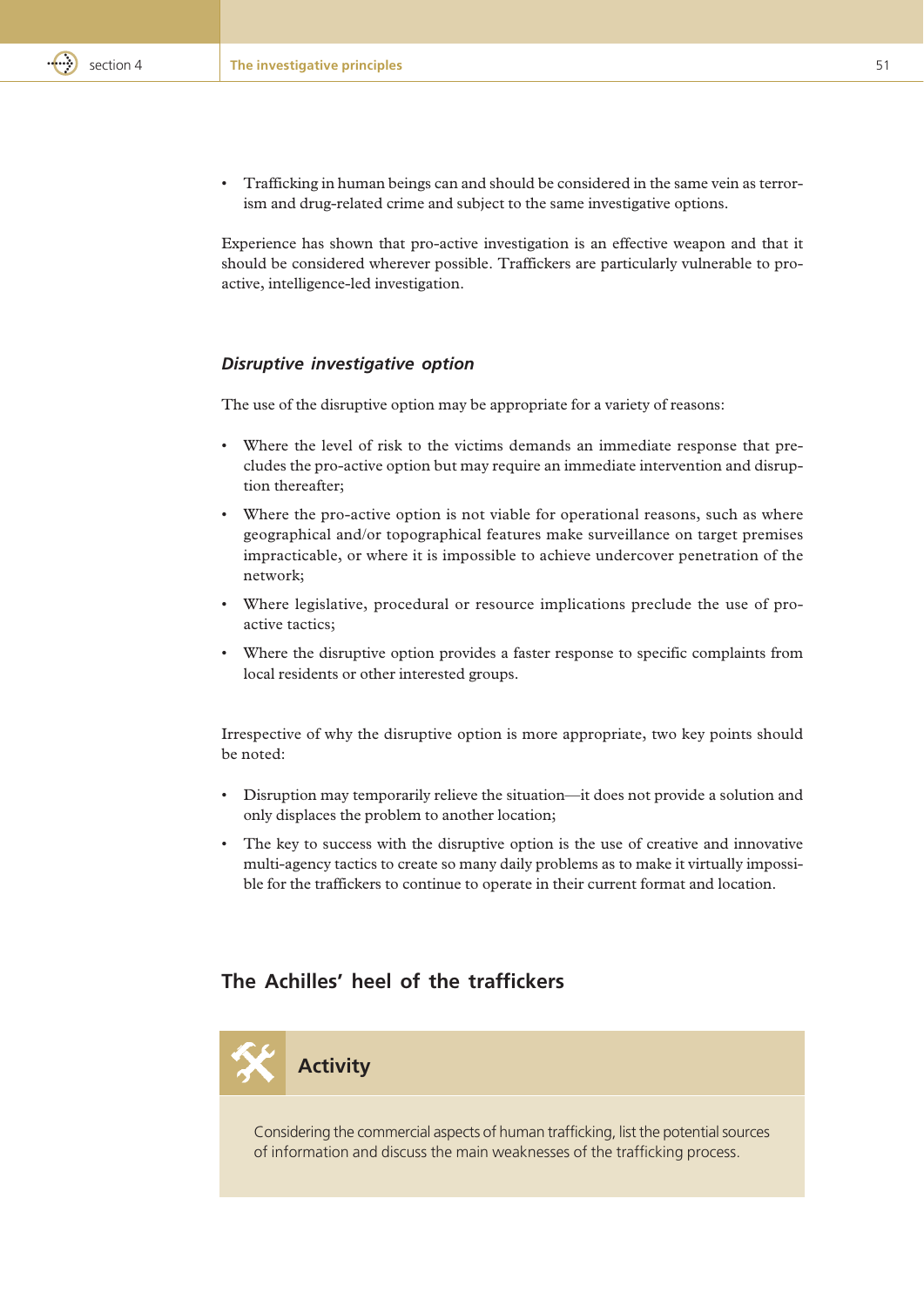Experience and best practice show that the pro-active option is a very effective method to combat traffickers who exploit their victims in the sex industry. Consider the crime from the same commercial perspective as the traffickers: traffickers regard human beings as commercial commodities that are to be recruited, transported and exploited for profit—it is a criminal business that is ultimately all about profit and money. The traffickers may vary their modus operandi, alter the routes, switch their identities and use a range of other tactics to maximize their profits and avoid detection. But there is one feature of the crime of trafficking in particular for the purposes of sexual exploitation that they cannot disassociate themselves from if their business is to be profitable: that is the need to market the product.

As with all commercial activity requiring the sale of goods—in this case the goods sold are human beings—it cannot operate without marketing those goods by advertising their availability to potential buyers. This commercial imperative creates the Achilles' heel of all traffickers that they are unable to escape. There is no commercial point in trafficking new victims into a country unless the clients are made aware of their arrival and availability. This can only be achieved by some form of advertising, irrespective of whether the marketing and advertising is simply by word of mouth on the street or a sophisticated Internet advertisement site.

What this means in terms of law enforcement is that:

- Provided an investigator knows where to look, prostitution or forced labour premises can be identified and located;
- If the clients can locate the prostitutes or the forced labour force, so can the investigators. If you can locate prostitution, sweat shops, mines, factories, farms etc. where exploitation takes place, you can locate the traffickers.

These points are more applicable to trafficking for sexual exploitation. In other forms of exploitation there is less likely to be any element of marketing or advertising of the availability of the victims of labour exploitation or domestic servitude. Nonetheless, while the exploitation may be less visible, the products of the forced labour, such as agricultural produce or clothing, may well be marketed or advertised and this may create an investigative opportunity if intelligence is available to indicate slave labour exploitation. Resources should be dedicated for pro-active investigations of human trafficking.



# **Dual investigative focus**

Within those countries that already have specific counter-trafficking law, a dual investigative focus is effective. Pro-active investigation of the underlying offences in human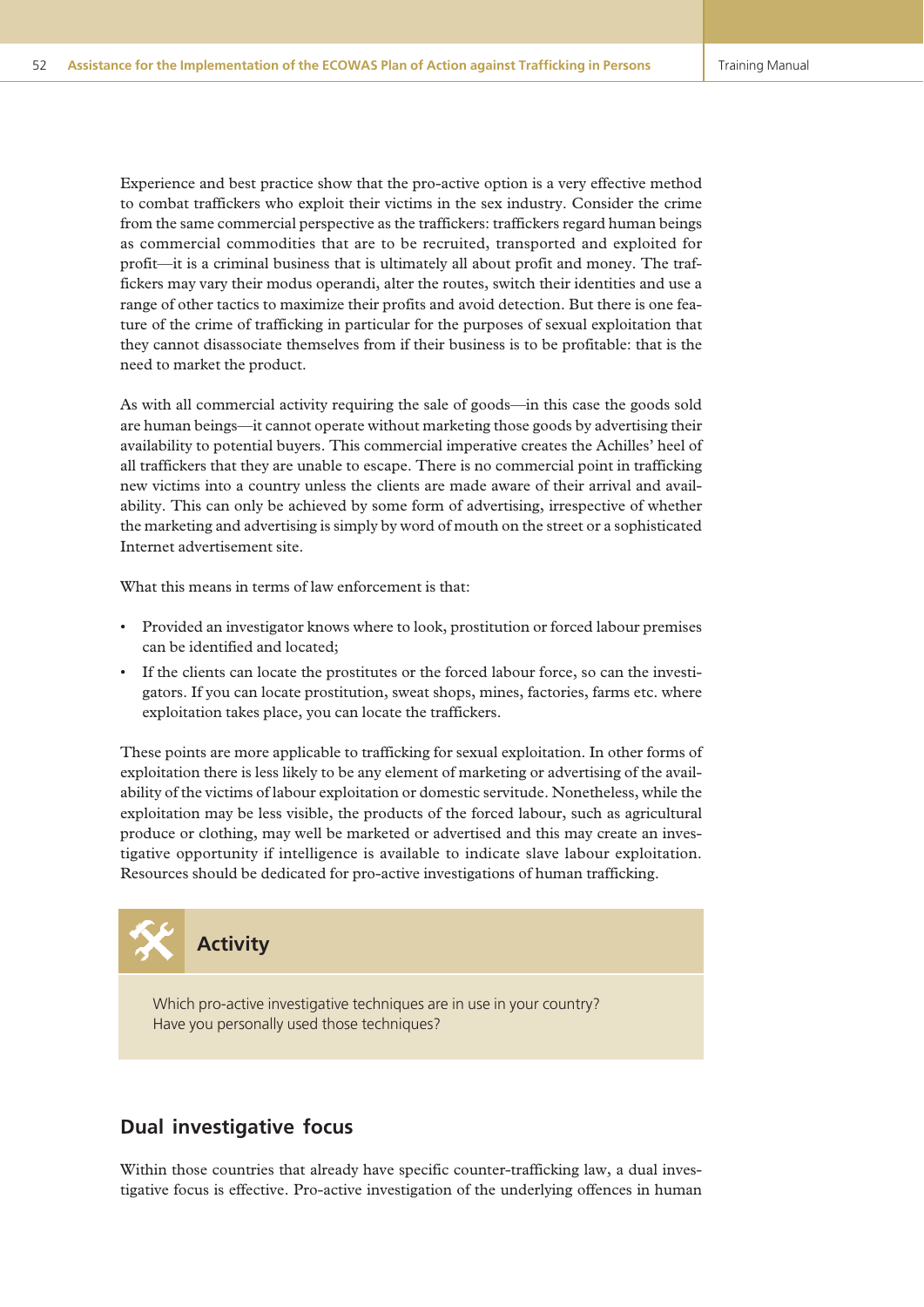trafficking simultaneously with pro-active investigation of human trafficking itself does not represent duplication of efforts. Rather, it is complementary to the pro-active investigation of human trafficking as such. This dual investigative focus is recommended especially in cases where it is not clear whether the offence amounts to smuggling of migrants or to trafficking in people.

In cases where a trafficker cannot be convicted of the trafficking offence, the trafficker might still be convicted of smuggling of migrants. Thus, the dual investigative focus may underpin the prosecution of the traffickers for both crimes. The same investigative tactics can be deployed to adduce the evidence that can then be utilized in the prosecution of traffickers for human trafficking and related as well as underlying offences.



# **Example**

### **The Al Capone theory**

While the intention of any investigative effort is to convict the trafficker for the crime of trafficking, it is important not to forget the lessons of the Al Capone case in Chicago.

This notorious gangster who had been linked to multiple murders, extortion and racketeering over many years had successfully evaded police efforts to convict him. He was eventually removed from circulation for 11 years for tax evasion.

Hence, if it is not possible to convict the trafficker for the crime of trafficking, it may be possible to convict him or her for other associated crimes that come to light during the course of the pro-active investigation into the trafficking activity. This option should always be pursued. The main objective is to remove the trafficker from circulation so that he or she cannot continue to exploit vulnerable victims.



Give examples of the underlying offences within the crime of human trafficking.

# **Selection of the best location**

Clearly, traffickers are likely to commit a range of associated, underlying offences such as physical and sexual abuse of the victims, the facilitation of illegal immigration, production and possession of forged documents, etc. These offences may be committed in any of the three locations of origin, transit, and destination. However, it is necessary to consider in which location the investigative effort is most likely to come up with the best evidence and to prove effective and fruitful in terms of successful prosecution.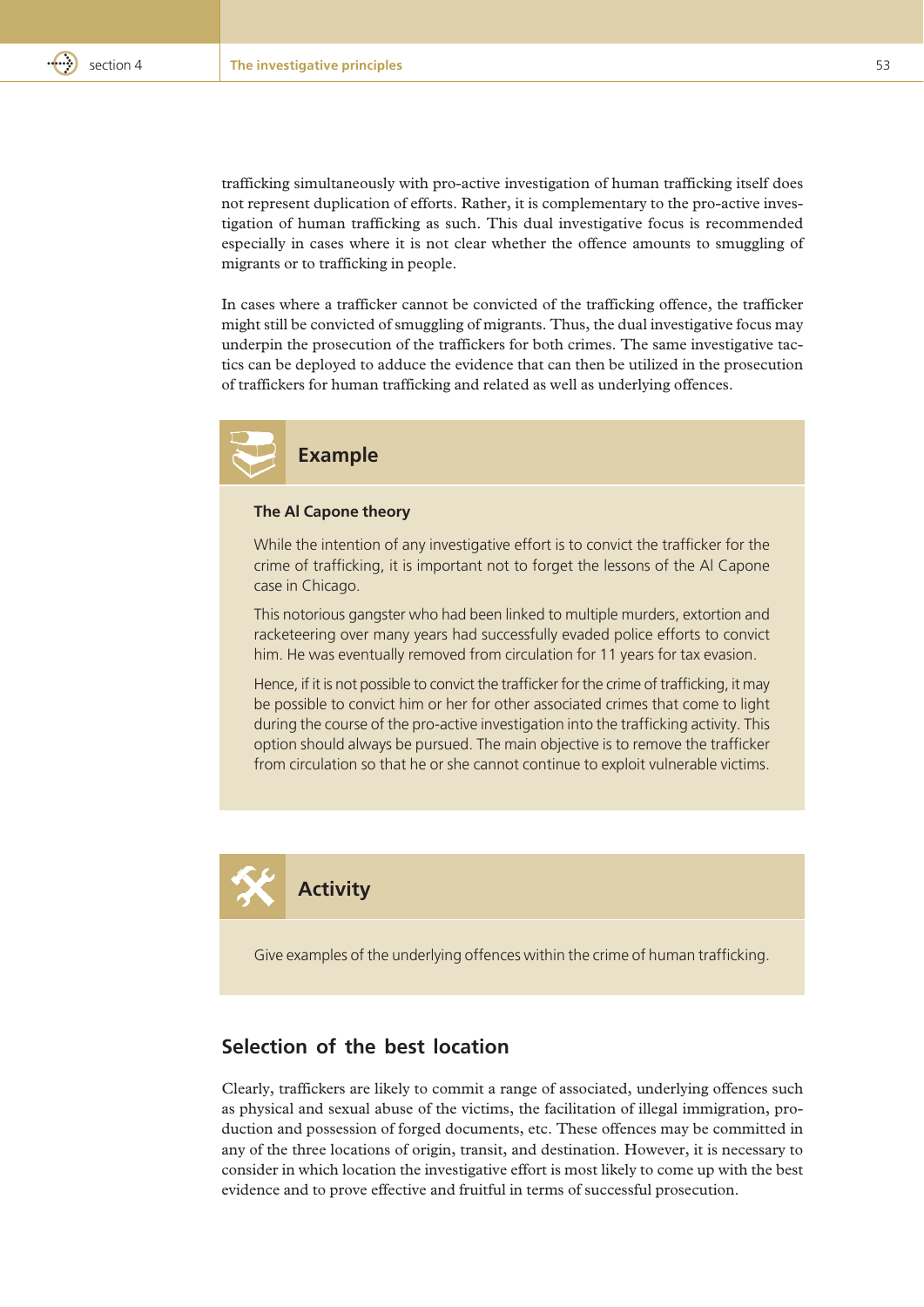

In which location is the investigative effort most likely to find the best evidence and to prove effective in terms of successful prosecution? Why?

The logical answer is within the countries of destination.

Firstly, traffickers are clever, cunning criminals who go to great lengths to conceal their criminality. During the origin and transit stages of trafficking and the associated offences, the crime is more difficult to identify and investigate because it is not of itself easily visible because the exploitation phase has not yet begun.

However, it is more difficult to conceal the marketing and supply of the prostitution services, for the commercial reasons stated above, in the country of destination. The sexual exploitation, forced labour and the profits derived from the exploitation have to be managed, controlled and laundered at the source by the traffickers. The traffickers are most vulnerable to effective investigation while they perform these functions in the destination countries.

Secondly, it is more difficult to obtain a conviction for committing, attempting to commit or conspiring to commit trafficking crime, or many of the other associated offences, at the origin and transit stages. This may be impossible without the cooperation and testimony of the victim because the exploitation has not yet occurred in the majority of cases. Yet again, the victim is unlikely to know much detail of the trafficking activity or of what is eventually intended for him or her. In addition, as stated earlier, victims are often not willing to provide testimony.

For these reasons, the destination countries offer the best potential for collecting quality evidence against the traffickers. However, that does not mean that the investigative effort should only be focused in the countries of destination. When specific legislation is in force it may be possible to utilize pro-active methods to attain evidence of trafficking activity such as "recruiting" and "transfer" before the trafficker and victim pass beyond the national border. This allows for prosecution in the origin country's jurisdiction for the full trafficking offence. However, the best chance of gaining the highest quality evidence upon which to base a trafficking prosecution is likely to exist in the destination countries where the traffickers are at their most vulnerable to investigation.

# **Joint international pro-active operations**

The most effective manner to achieve successful prosecution is through a coordinated, pro-active investigation in each of the three stages of origin, transit and destination. Investigative experience shows that the best way to deliver this objective is the use of joint international pro-active investigative operations.

To successfully combat any form of transnational crime, including human trafficking, it is essential that law enforcement agencies and judiciaries cooperate with each other.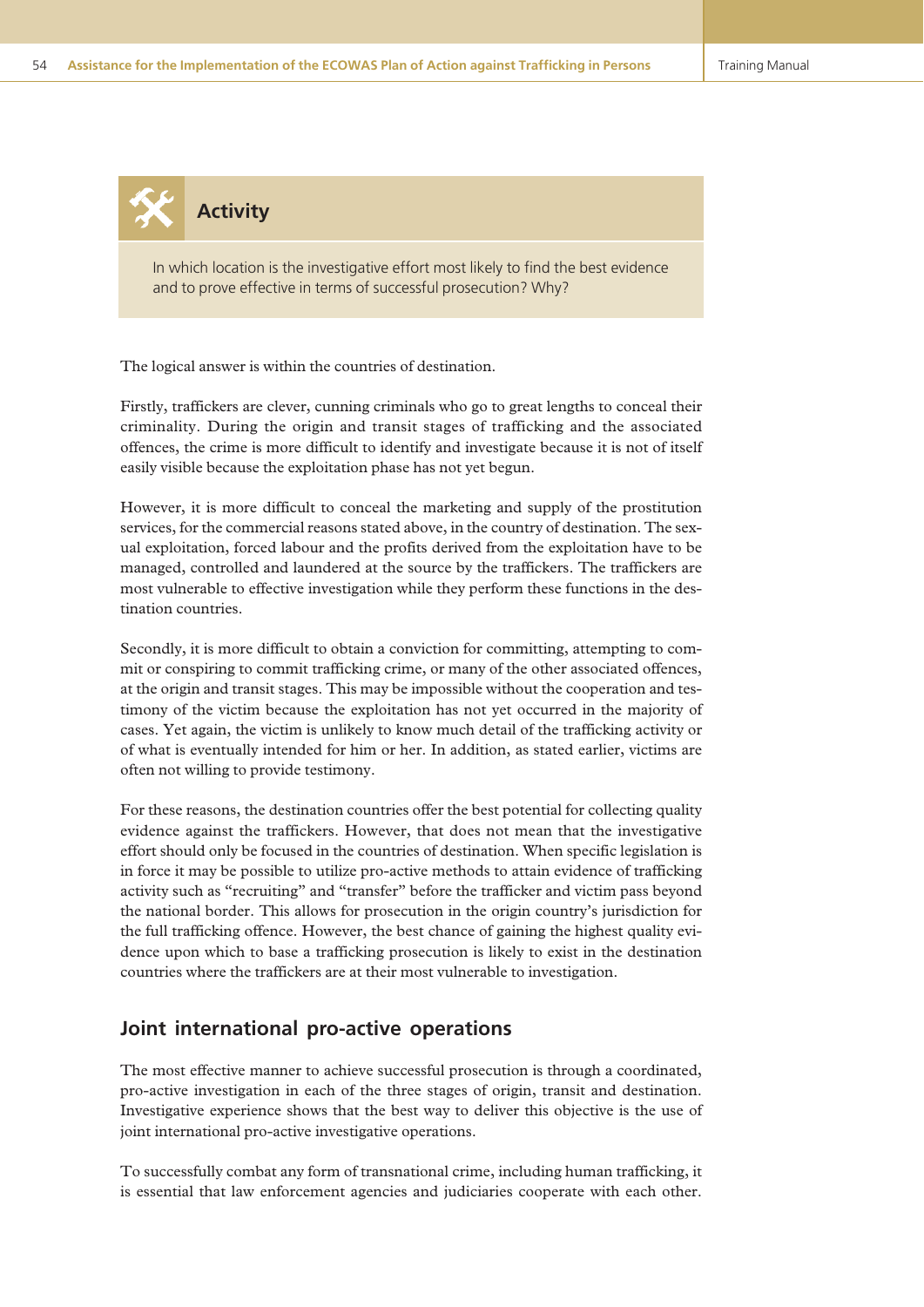Traffickers commit the crime of transnational human trafficking in more than one jurisdiction. Joint investigations reflect this situation. Indeed, joint operations allow for the collection of evidence in each of the jurisdictions where the crime is committed. While traffickers are more vulnerable in the countries of destination, they also tend to be surveillance conscious and more cautious in their activities. Traffickers are often less concerned to conceal and protect themselves from investigation in the countries of origin or transit; they feel safer.

Joint international operations mean that investigators in the origin, transit and destination countries can use these evidential opportunities and gather valuable corroborative evidence of the recruitment, transportation and exploitation phases. Hence, joint operations increase the ability of criminal justice systems to combat human trafficking: they allow the investigators to agree in advance the overall strategy to bring the traffickers to justice. The overall strategy includes the agreement as to where the main investigative effort is to be focused, decisions as to the methods of coordination, the tactics to be employed to collect the evidence, the offences to be targeted and the best location for the prosecution.

The key to successful joint investigations is close coordination from the outset. Informal contacts between the law enforcement agencies often contribute to efficient collaboration and help to identify an investigative counterpart that does not pose a security risk to the operation or to the victims involved and that has the capacity and ability to conduct the type of investigations proposed. Prior to joint investigations and in accordance with the national law, consultations need to take place between the investigators and the prosecutors. The purpose of these consultations is to review the available material, identify the operational objectives and to ensure that all the legislative and procedural points have been considered.

# **Parallel financial investigation**

It would be difficult to overstate the critical role of financial investigation in the successful investigation of human trafficking. There are two principal reasons for this:

- The crime itself is all about money; the initial investment to create the infrastructure and deliver the personnel for exploitation, the on-going management of the proceeds of the exploitation and, finally, the laundering and movement of the profits.
- Trafficking is a crime that takes time to establish and develop—therefore it becomes a lifestyle crime. Such lifestyle topics such as the mode of travel, expenditure on luxury items such as cars and jewellery, leisure activities such as restaurants and casinos etc., all require means and methods of purchase.

As with any law enforcement guidance that is prepared on a multi-national basis, diversity of legislation, procedure and resources is an issue. This is the case with financial investigation. Clearly, to implement the recommendations in this section, adequate legislation and trained financial investigators make the use of the tactics more effective. The golden rule is: follow the money and you will find the trafficker.

The pro-active financial investigation can be applied both during the pre-arrest and post-arrest investigative phase. Where it is applied during the pre-arrest phase, the use must be considered against the risk of disclosure of the operation. However, most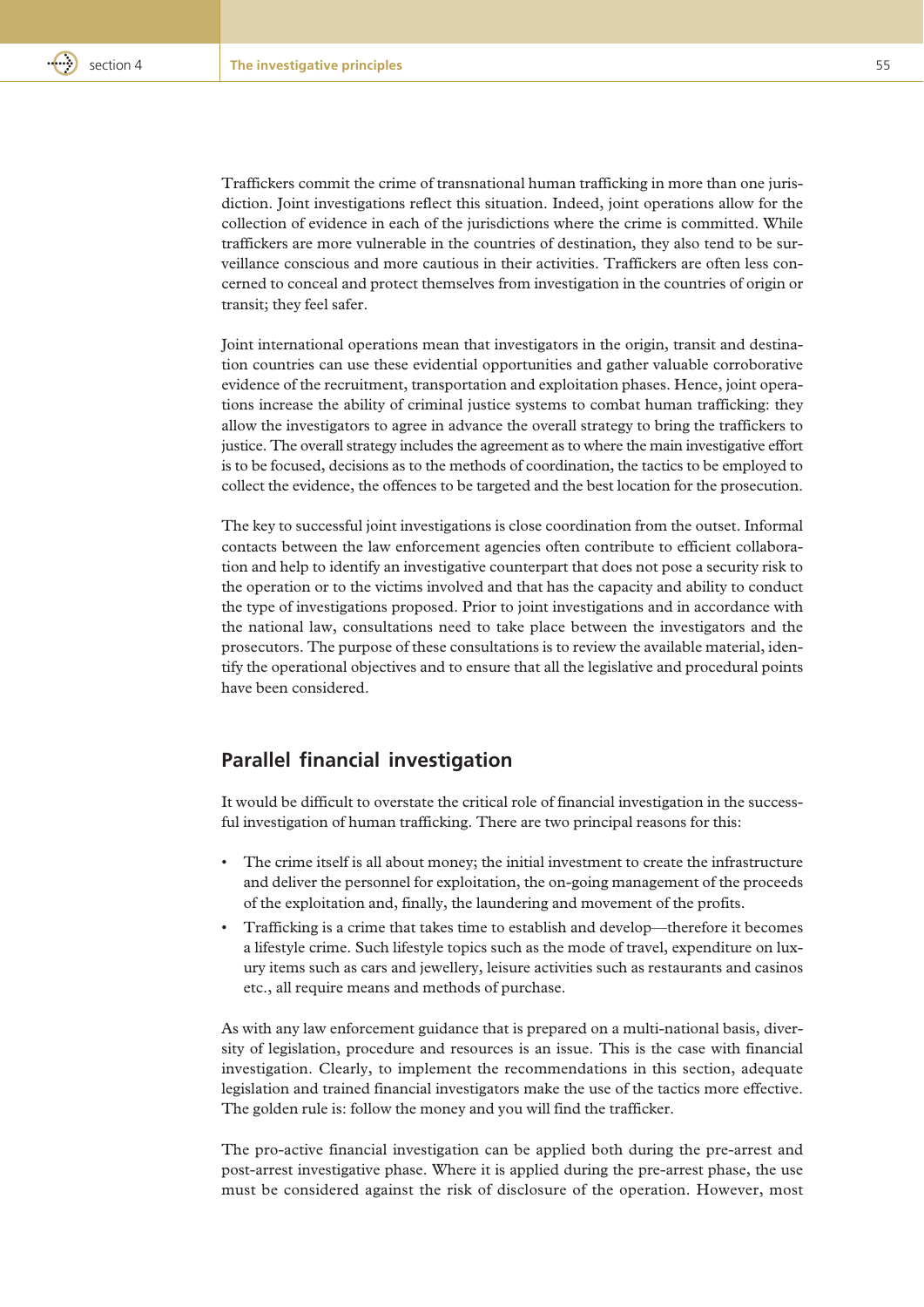versions of assets confiscation legislation contain punitive provisions for any individual or institution that discloses the fact of a financial enquiry to the account holder. This reduces the security risks that are always attached to pro-active enquiries in the prearrest phase.

### *Pro-active use and coordination during the pre-arrest phase*



Financial investigation during the pre-arrest phase is of particular value for two main reasons:

• The investigation of financial transactions and the analysis of the results will often provide important information that can be used to ensure that the operation progresses in the most efficient manner.

For example, investigation of the purchase of travel tickets might reveal details of future travel arrangements which can then become the focus of surveillance activity at the exit and entry points; analysis of credit card expenditure may reveal details of the airline, hotel, restaurant or casino most regularly used by the trafficker in any of the country locations of origin, transit and destination. This intelligence can again be used in the allocation of surveillance resources.

• As far as is possible in the circumstances of the case, pre-arrest financial investigation is designed to identify the amount and location of the criminal assets derived from the crime.

Provided that this has been achieved, it is then possible to:

• Coordinate the arrest phase with the financial sequestration procedures in order to arrive at the optimum position of synchronized arrest of the traffickers and sequestration of their assets.

There are yet two further benefits to be gained from the parallel financial investigation of traffickers:

• Investigators get double value from the same evidence.

Firstly, the evidence of large-scale financial gain and expenditure, far in excess of any legitimate source of income, supports the prosecution case in a way that is almost impossible for the trafficker to rebut. Secondly, the same financial evidence forms the basis of the post conviction assets confiscation proceedings.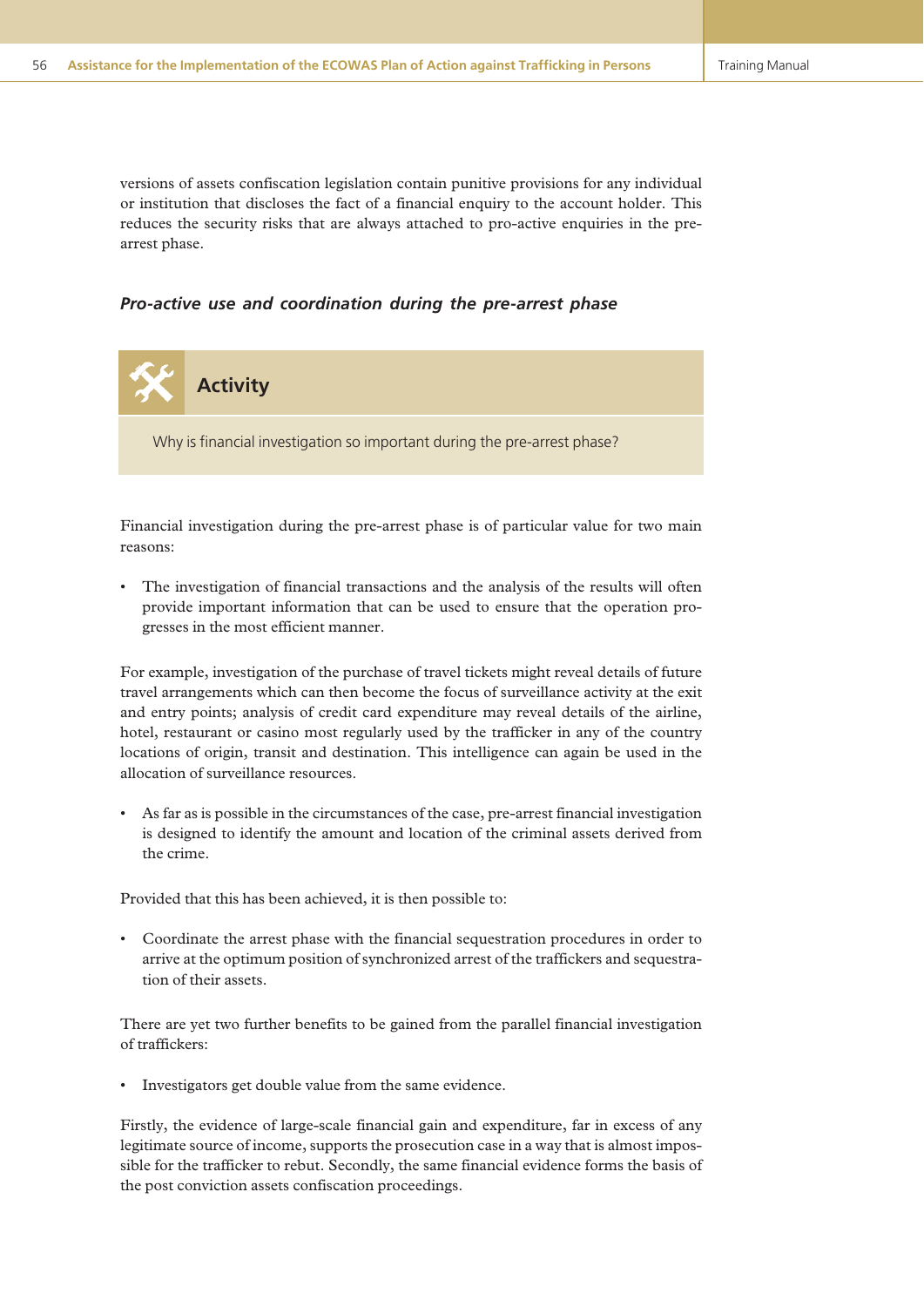The ability of law enforcement agencies to identify, investigate, sequestrate and confiscate the assets derived from trafficking sends a powerful and symbolic message to the criminals.

This is particularly important in the current climate where trafficking is perceived as a "high profit/low risk" crime and where traffickers regard the short prison sentences as simply a business risk. The situation is immediately transformed once the successful financial investigation means that the equation reads "no profit/short term of imprisonment."

This Manual cannot consider every variation of assets confiscation law that exists. As a rule, legislation on the subject is extremely complex and requires specialist investigators to use it to its full potential. The lesson to be learned here is that financial investigation should be a part of the counter-trafficking response. Early liaison should be established with the office that carries out functions on financial investigation.

## **Key terms** • *General investigative principles*—geographical, structural and commercial components of trafficking • *Core components of trafficking as a commercial activity*—advertising, rentals, transportation, communications, financial transactions • *Reactive victim-led investigative option*—investigation that is based solely upon the complaint of the victim and which generates specific duties imposed by the best practice humanitarian principles • *Pro-active investigative option*—acceptance of reality and exploitation of the Achilles' heel of traffickers based upon intelligence-led police activity that is not dependent upon the testimony of a victim • *Investigative focus*—identification and selection of most effective investiga-

- tive strategy
- *Parallel financial investigation*—simultaneous, coordinated investigation of the money route to reinforce the exploitation of the Achilles' heel of the traffickers—dual evidential benefits
- *Disruptive investigative option*—intervention that is required if the level of risk to the victim is high and demands an immediate response that precludes the pro-active option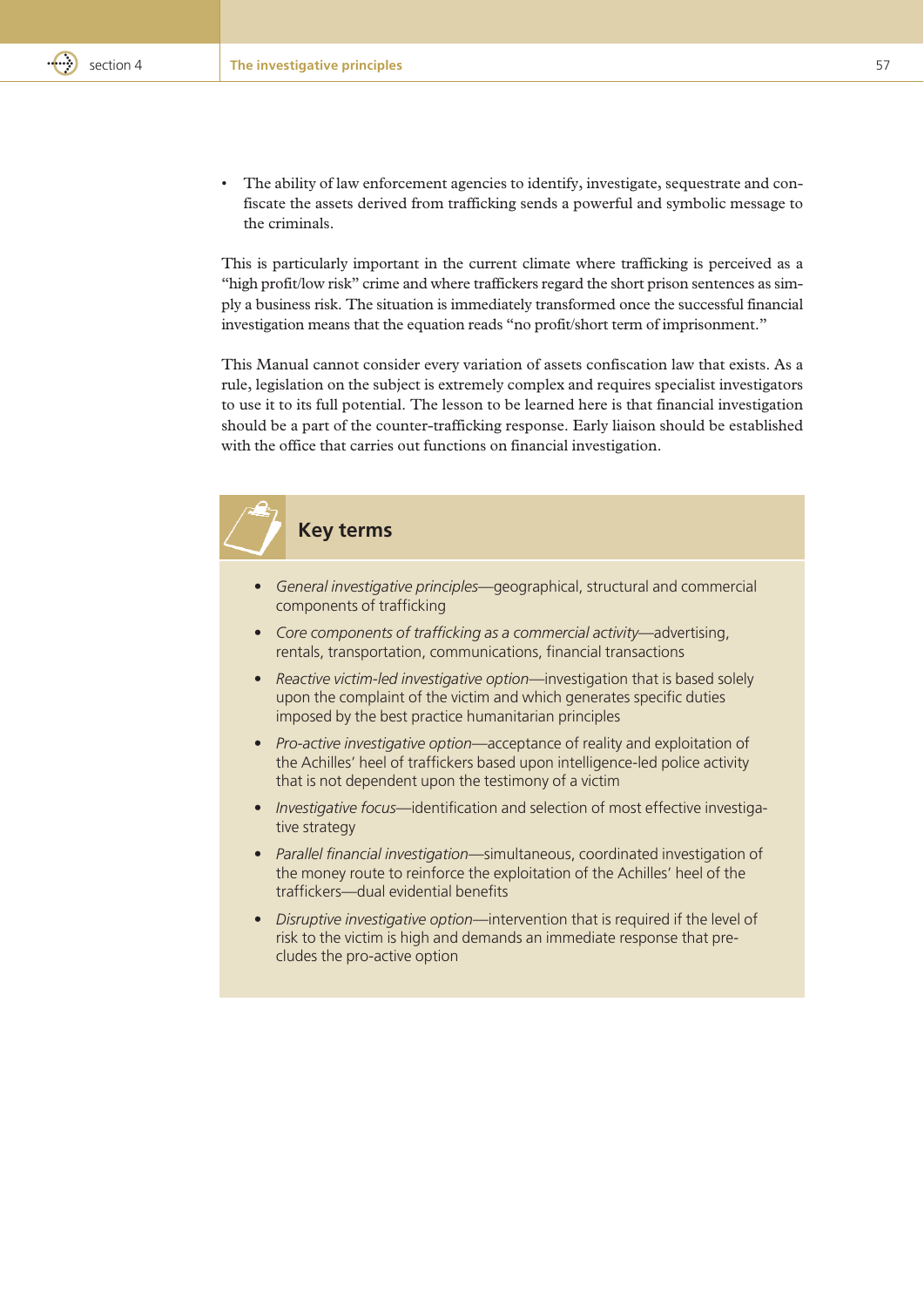

## **Self-assessment questions**

- Which are the structural, geographical and commercial components of the human trafficking for sexual exploitation crime?
- What are the overall objectives of the investigative process?
- What is the Achilles' heel of traffickers?
- What are the three investigative options?
- What are the best practice principles in the reactive victim led investigation?
- What are the advantages of pro-active investigation compared with the reactive investigation?
- Why are joint international operations beneficial?
- What are the benefits of financial investigations?
- When is the disruptive investigative option the most appropriate option? What are the limitations of the disruptive investigative option?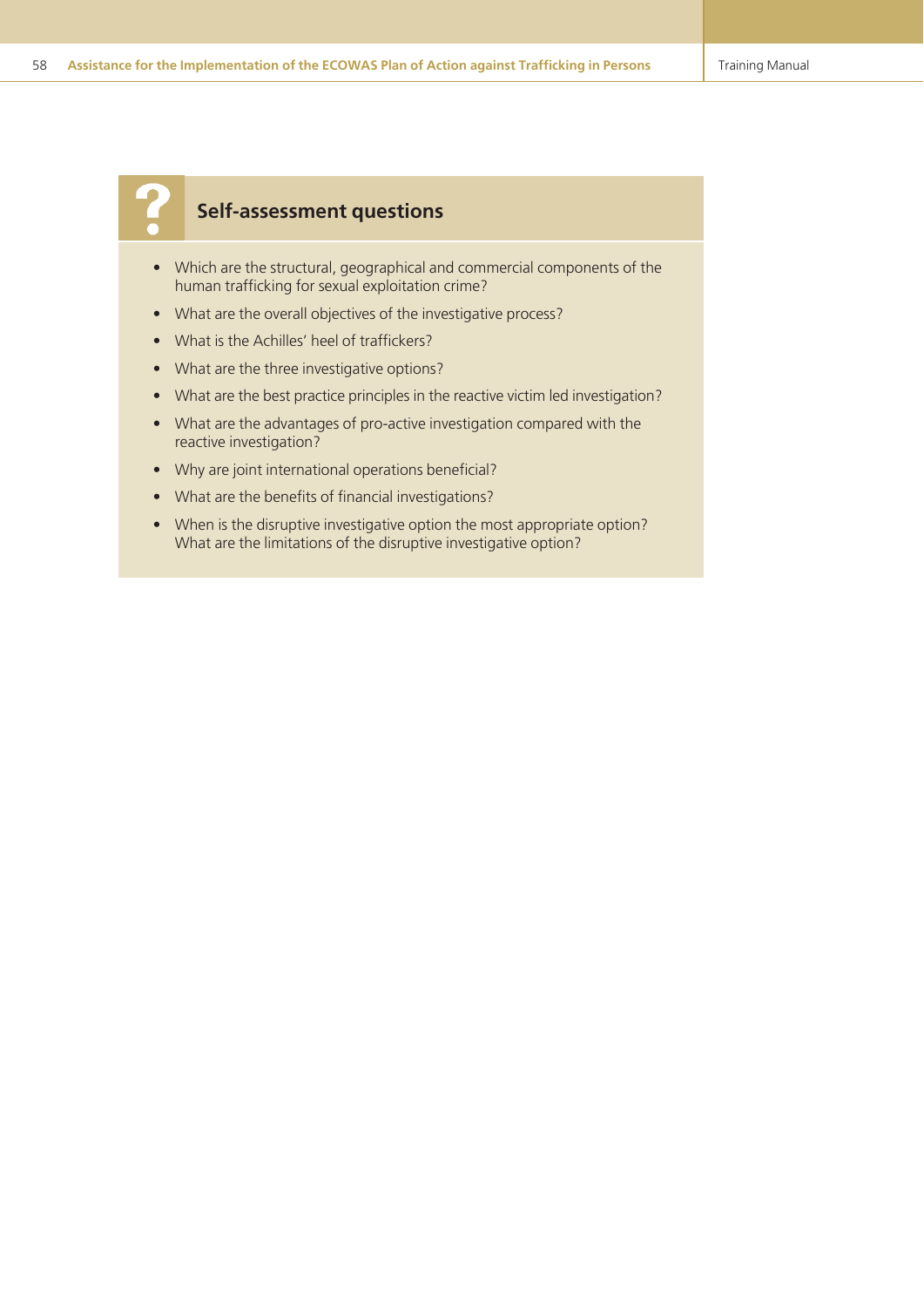

## **THE VICTIM, AND THE VICTIM AS A WITNESS**



## **Learning objectives**

At the end of this section you will be able to:

- Understand the meaning of re-victimization;
- Understand what the consequences of trafficking can be for the victim;
- Understand why special attention should be given to protection and assistance for victims in human trafficking cases;
- Understand why victim support agencies, primarily NGOs, have an important role to play in combating human trafficking;
- Know the international provisions of victim protection and assistance in human trafficking cases.



Consider how difficult it would be for you to tell about the most difficult experience in your life in front of strangers.

## **Re-victimization**

Trafficking in human beings for a variety of exploitative purposes is an international organized criminal phenomenon that has grave consequences for the safety, welfare and human rights of its victims. Human trafficking is a "high profit/low risk" criminal activity that destroys the quality of life, and sometimes the life itself, of its victims. It is no exaggeration that this crime is modern-day slavery. Bear in mind the human factor when dealing with victims of the crime of human trafficking.

Trafficked victims are potentially the most valuable assets of the counter-trafficking response. Because of the central role they play and, more importantly, for humanitarian reasons, particular consideration must be given to the risk that victims will have to face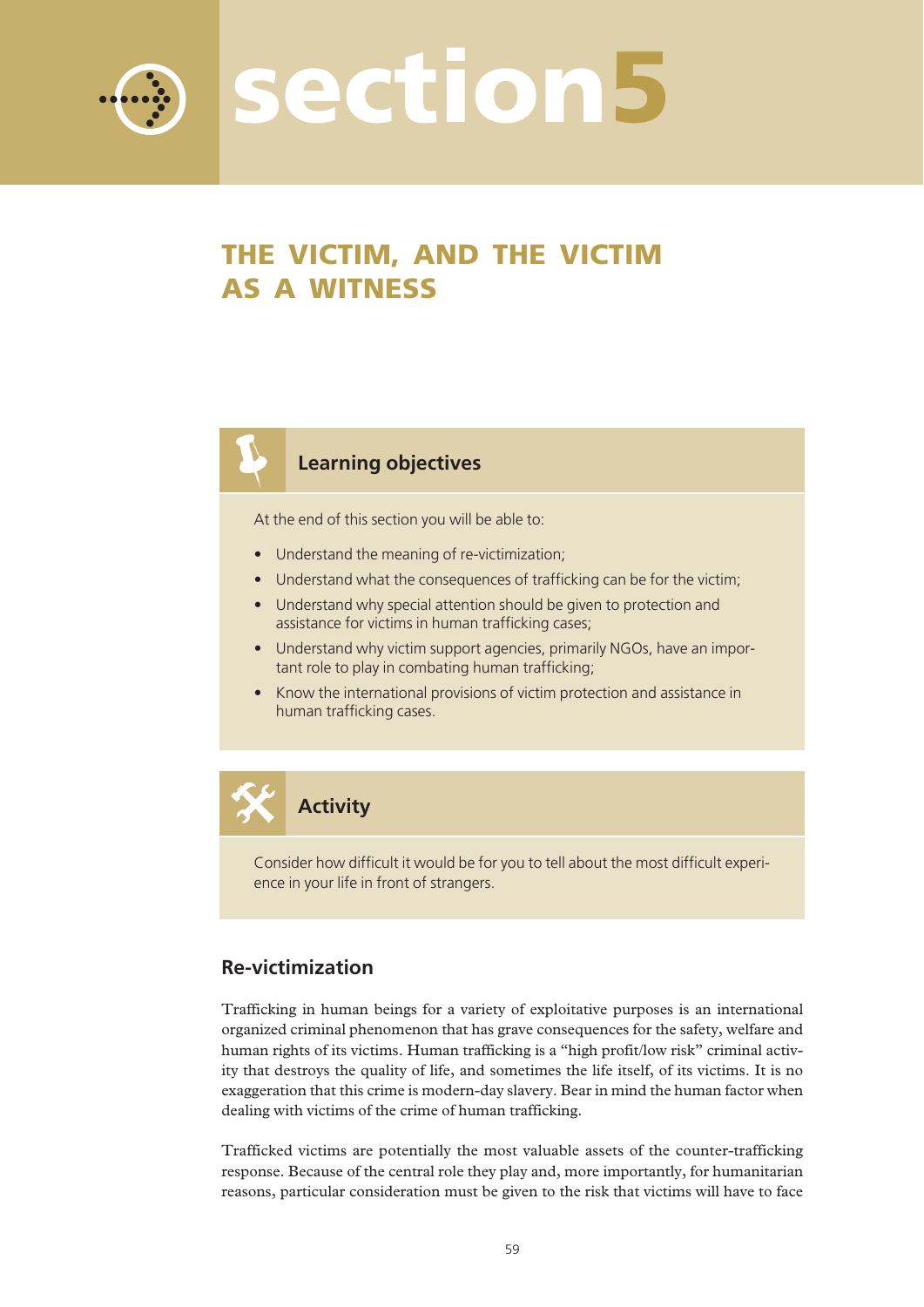their traffickers during court proceedings. Obviously, such a confrontation can threaten the physical safety of victims and in many cases cause re-victimization, or psychological distress that compounds the trauma and mental stress that the victim has already experienced. This generally makes the victim's recovery process much more difficult and makes the victim less likely to be able to be able to cooperate with law enforcement. As a result, the confrontation can undermine the ability of the victim to participate actively in court proceedings. There are different strategies to avoid such confrontation through protection of and assistance to victims and witnesses of trafficking.

During the hearing, the risk of intimidation and re-victimization is at its greatest. After the hearing, the risk of retaliation on the part of the trafficker remains. Many jurisdictions have adopted laws and practices that seek to minimize these risks. In trafficking cases, it is indispensable to find solutions that allow the victim to testify without being confronted with the offender. It is important to find these solutions within the framework of national legislation and with the available technical equipment or resources.

There are several interests of the victim at stake that have to be taken into account:

- Security risks: If the victim shows up at the courthouse, s/he can be attacked when entering or followed when leaving the premises. Even within the courthouse s/he can be attacked or threatened by the perpetrators.
- Re-victimization: Excessive questioning can result in a mental overstrain or psychological distress. This can cause secondary victimization, particularly when questions show disrespect to the victim.
- Moral stress: Reporting personal experiences in public, particularly when the victim's intimate life is involved, will often result in feelings of shame or guilt.

There are a variety of measures to cope with these issues, which work best in combination with one another. However, all efforts to protect the victim against confrontation with the defendant have to take into account that, from a legal point of view, the rights of the defendant to a fair trial, including the right to examine or have examined witnesses against him, limit these efforts. The principles of fair trial require that, in appropriate cases, the interests of the defence are balanced against those of witnesses or victims called upon to testify. Indeed, the necessity to take the rights of the victim into account and, moreover, to balance these rights against the rights of the defendant require special consideration, particularly when it comes to victims of violence, to severely traumatized or highly vulnerable victims. The Trafficking Protocol includes provisions on protection of victims which are discussed below.



Do you personally know a victim of trafficking? What is his or her story?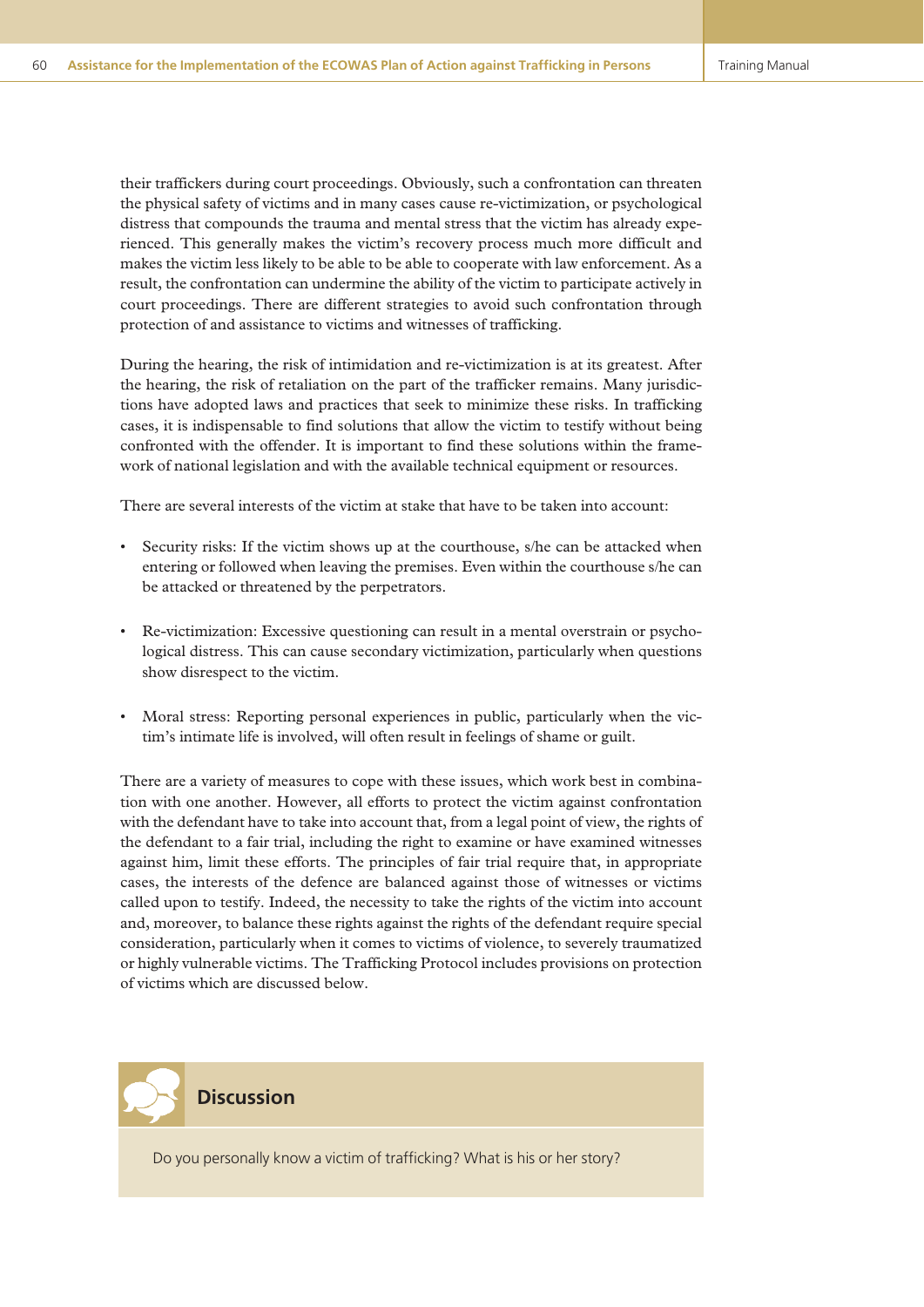

#### **Trauma**

Even without re-victimization, victims of trafficking often suffer from post-traumatic disorder or trauma. The following example includes some symptoms of trauma.



A 36-year-old woman from a Western African country is a victim of human trafficking. Over a period of many years she is sexually exploited and victimized by domestic violence. She has to tolerate this situation without any emotional contact with others for years (numbing).

When the prosecution accuses her trafficker, her situation changes. She goes through many hours of interrogation by the police, judge and prosecutor. She has the opportunity to stay in a shelter for female rape victims for a couple of months. Sadly, her contact to her home country and family are lost.

During this time, she develops sleep disturbances with nightmares (intrusion).

In the daytime she lacks concentration, which severely harms her ability to communicate with her legal defender properly. She experiences flashbacks with memories of traumatic events in her past. She avoids personal relationships, especially with men (avoidance).

She feels guilty about what happened. Finally, she visits a physician, because she experiences panic attacks and irregular heartbeat (hyper arousal).

These symptoms of trauma persist in the victim in various ways for a long time after he or she has escaped from the traffickers. Law enforcement and victim assistance agencies must be aware of the effects of trauma and the process through which the victim recovers.

Often, victims of trafficking who have lived in the bonds of violent relationships for a long time are not able to cast off these bonds the moment the police intervene. Violent relationships leave strong and lasting effects on the emotions and mental state of the victim. This makes it difficult for the victim to free him or herself from the relationship. When living under the permanent threat of violence, victims start to identify with the person(s) controlling them and to take their views. When a person experiences violence for a long time, that person loses self-esteem and stops valuing their own needs and desires. Because of the often violent situation, victims of trafficking become disoriented and lose control over their lives; they tend to forget their situation and who they are. The victims remain fearful for a long time after leaving the perpetrators. This fear prevails as the strongest emotion in the subsequent life of the victim. For a victim of trafficking who has lived under life-threatening violence for some time, freeing him or herself from these bonds will take a long time. The process is paved by setbacks and doubt.

During an initial intervention phase, therefore, victims are often simply not able to judge what is in their best interest. For this reason it would be asking too much of the victim to expect her or him to decide about measures of protection or law enforcement. During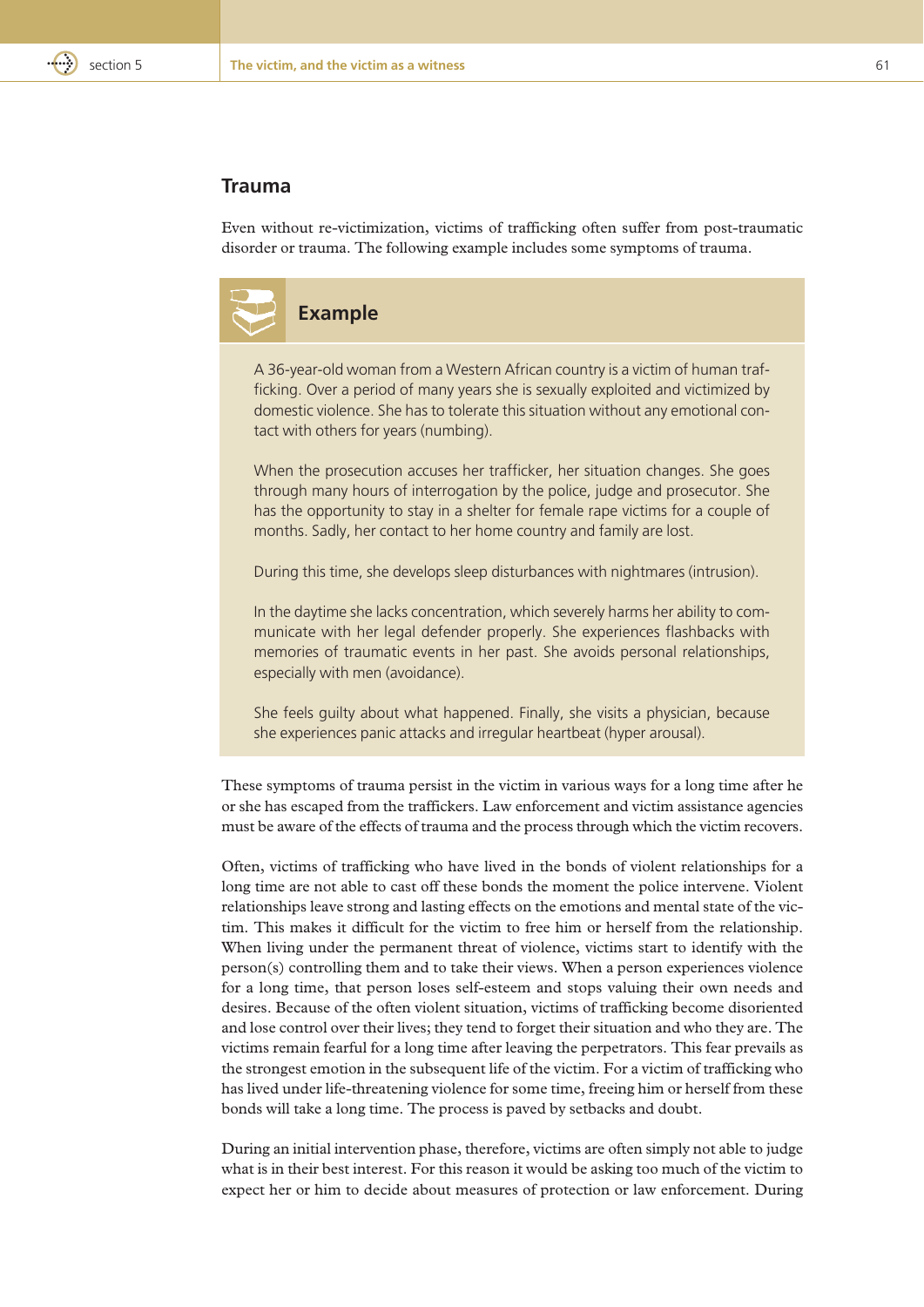this initial period, law enforcement authorities have to make decisions about such measures without asking the victim about his or her preference. It should be kept in mind that any mental overstrain risks the danger of revictimization. Indeed, during the initial phase it is important to restore the victim's basic feelings of orientation, security and control. This can only succeed within a very simple and transparent framework of action that does not leave complex decisions to the victim. To establish control over the victim, traffickers deprive the victim of physical, mental, moral, social and economic resources. Only after the victim has experienced assistance and empowerment for some time will he or she be in a position to autonomously decide about his or her future life. Thus interventions have to be planned in two phases. In the first phase, state authorities have to carry all the responsibility to protect the victim and to safeguard his or her rights and interests.



What are the results or effects of the interrogation or cross-examination on the trafficked victim? Discuss. Have you come across victims of crime who suffer from post-traumatic stress disorder or trauma?

## **Relevant articles to this section**

#### **Article 6**

!

*Assistance to and protection of victims of trafficking in persons*

**1. In appropriate cases and to the extent possible under its domestic law, each State Party shall protect the privacy and identity of victims of trafficking in persons, including, inter alia, by making legal proceedings relating to such trafficking confidential.**

**2. Each State Party shall ensure that its domestic, legal or administrative system contains measures that provide to victims of trafficking in persons, in appropriate cases:**

*(a)* **Information on relevant court and administrative proceedings.**

*(b)* **Assistance to enable their views and concerns to be presented and considered at appropriate stages of criminal proceedings against offenders, in a manner not prejudicial to the rights of the defence.**

**3. Each State Party shall consider implementing measures to provide for the physical, psychological and social recovery of victims of trafficking in persons, including, in appropriate cases, in cooperation with non-governmental organizations, other relevant organizations and other elements of civil society, and, in particular, the provision of**

*(a)* **Appropriate housing;**

*(b)* **Counselling and information, in particular as regards their legal rights, in a language that the victims of trafficking in persons can understand;**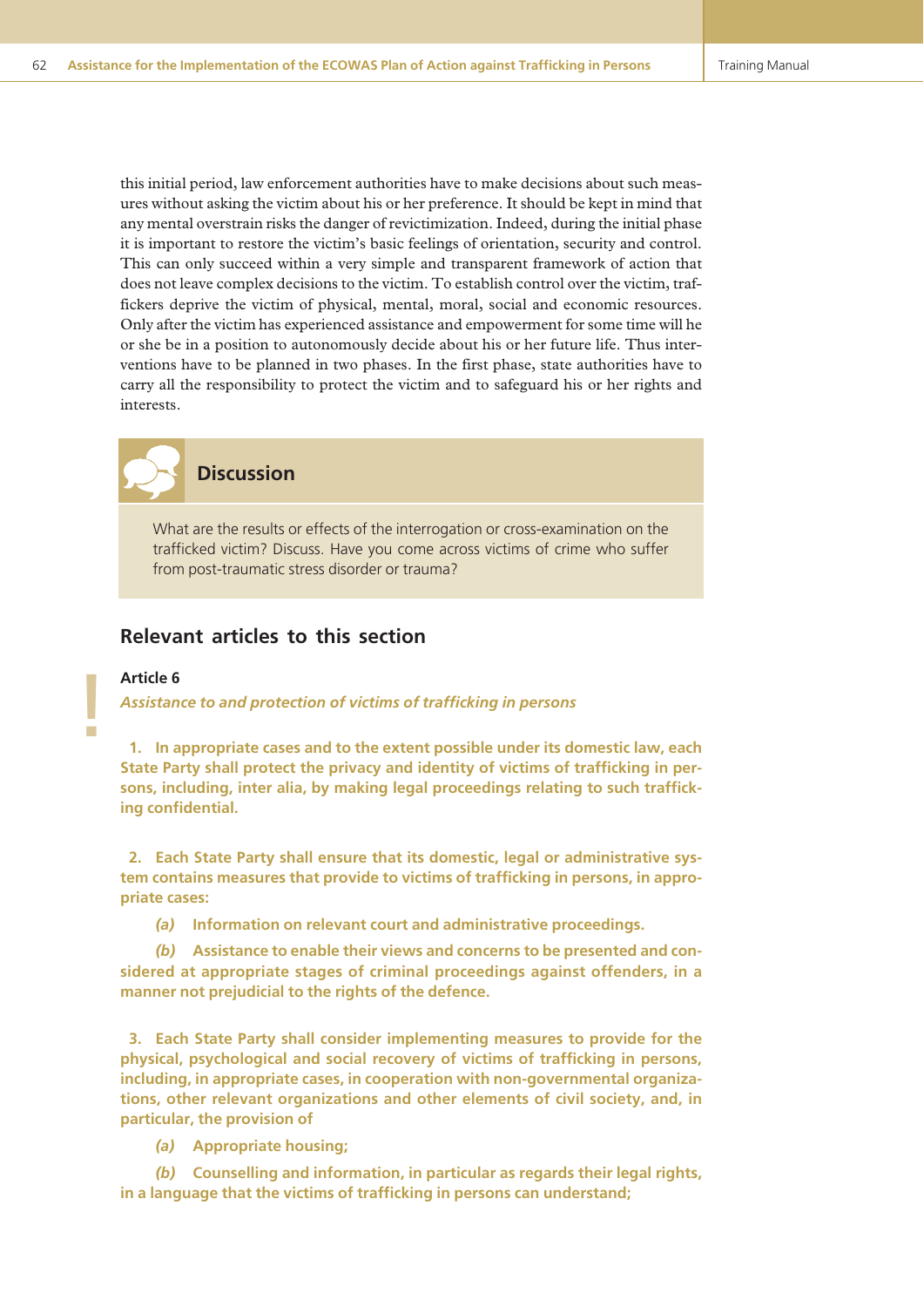- *(c)* **Medical, psychological and material assistance; and**
- *(d)* **Employment, educational and training opportunities.**

**4. Each State Party shall take into account, in applying the provisions of this article, the age, gender and special needs of victims of trafficking in persons, in particular the special needs of children, including appropriate housing, education and care.**

**5. Each State Party shall endeavor to provide for the physical safety of victims of trafficking in persons while they are within its territory.**

**6. Each State Party shall ensure that its domestic legal system contains measures that offer victims of trafficking in persons the possibility of obtaining compensation for damage suffered.**

#### **Article 7**

#### *Status of victims of trafficking in persons in receiving States*

**1. In addition to taking measures pursuant to article 6 of this Protocol, each State Party shall consider adopting legislative or other appropriate measures that permit victims of trafficking in persons to remain in its territory, temporarily or permanently, in appropriate cases.**

**2. In implementing the provision contained in paragraph 1 of this article, each State Party shall give appropriate consideration to humanitarian and compassionate factors.**

#### **Article 8**

#### *Repatriation of victims of trafficking in persons*

**1. The State Party of which a victim of trafficking in persons is a national or in which the person had the right of permanent residence at the time of entry into the territory of the receiving State Party shall facilitate and accept, with due regard for the safety of that person, the return of that person without undue or unreasonable delay.**

**2. When a State Party returns a victim of trafficking in persons to a State Party of which that person is a national or in which he or she had, at the time of entry into the territory of the receiving State Party, the right of permanent residence, such return shall be with due regard for the safety of that person and for the status of any legal proceedings related to the fact that the person is a victim of trafficking and shall preferably be voluntary.**

**3. At the request of a receiving State Party, a requested State Party shall, without undue or unreasonable delay, verify whether a person who is a victim of trafficking in persons is its national or had the right of permanent residence in its territory at the time of entry into the territory of the receiving State Party.**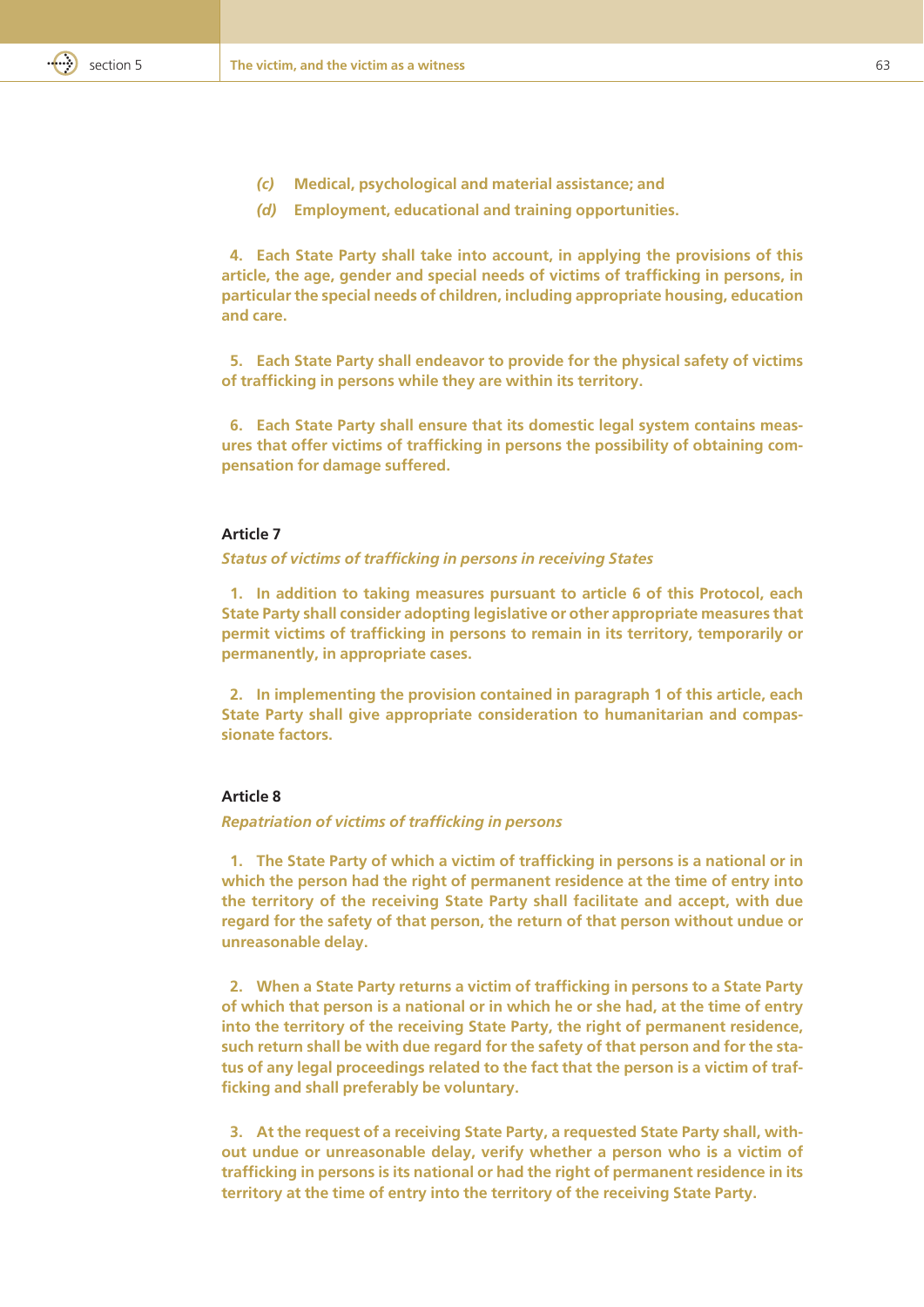**4. In order to facilitate the return of a victim of trafficking in persons who is without proper documentation, the State Party of which that person is a national or in which he or she had the right of permanent residence at the time of entry into the territory of the receiving State Party shall agree to issue, at the request of the receiving State Party, such travel documents or other authorization as may be necessary to enable the person to travel to and re-enter its territory.**

**5. This article shall be without prejudice to any right afforded to victims of trafficking in persons by any domestic law of the receiving State Party.**

**6. This article shall be without prejudice to any applicable bilateral or multilateral agreement or arrangement that governs, in whole or in part, the return of victims of trafficking in persons.**

### **Legal provision on protection of victims**

It is Articles 6, 7 and 8 of the Protocol which include measures that must or may be taken into account in respect of trafficking victims. These Protocol Articles should be read and implemented in conjunction with Convention Articles 24 and 25, which make provisions for victims and witnesses that apply to all cases covered by the Convention.

Essentially, the intention of Protocol Articles 6, 7 and 8 is to supplement the general rules of the Convention for dealing with witnesses and victims. In other words, the provisions in the Trafficking Protocol provide for additional assistance and support specifically established for victims of trafficking. Thus, where the Trafficking Protocol applies, victims are covered by both Protocol Articles 6, 7, and 8, and by Convention Article 25. Convention Article 24 covers victims to the extent that they are also witnesses.

Generally the Protocol provisions in Articles 6, 7 and 8 can be divided into two categories:

- Mandatory procedural requirements and basic safeguards, and;
- Discretionary requirements that provide assistance and support for victims.

The discretionary, optional nature of the social obligations reflects concerns about the high costs and difficulties in delivering social assistance to victims (or indeed, the general population) in many developing countries.

The various obligations apply equally to any State Party in which the victims are located, whether a country of origin, transit or destination.<sup>39</sup>



<sup>&</sup>lt;sup>39</sup>See agreed notes for the travaux préparatoires, A/55/383/Add.1, para.71.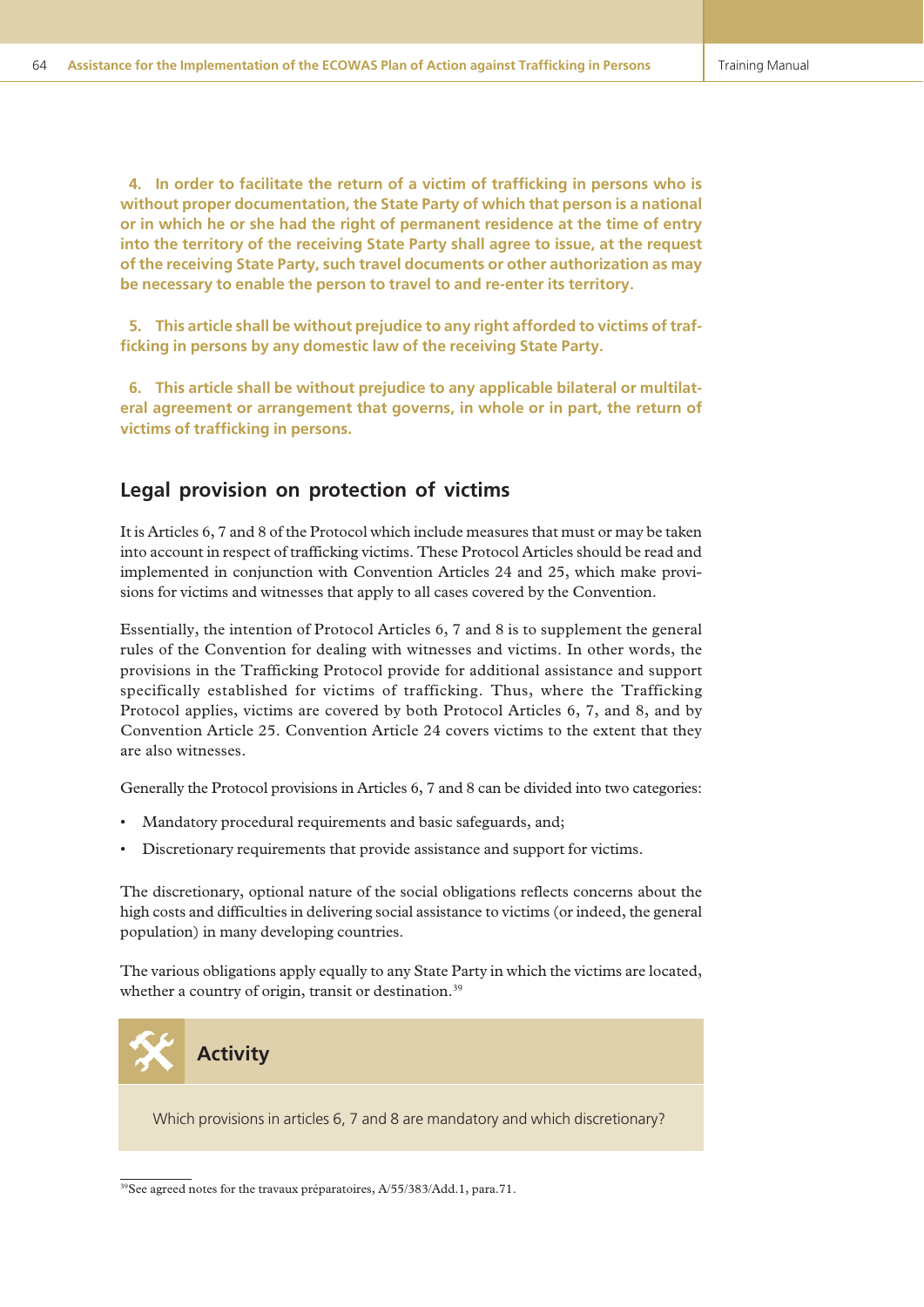Generally, the Trafficking Protocol provisions that set out procedural requirements and basic safeguards are mandatory, while requirements to provide assistance and support for victims incorporate some element of discretion.

#### *Protection of victims' identity and/or privacy*

Article 6(1) of the Trafficking Protocol requires that measures be taken to protect the privacy and identity of victims. Such protection includes the confidentiality of legal proceedings to the extent that this is possible under domestic law. Procedural laws may require amendment to ensure that courts have the authority to shield the identities or otherwise protect the privacy of victims in appropriate cases. This may include various means of keeping the proceedings confidential, for example:

- By excluding members of the public or media representatives, or;
- By imposing limits on the publication of specific information, such as details which would permit identification of the victim.

Measures to protect the identity of the victim include presenting evidence anonymously. However, giving evidence anonymously does not protect the victim's identity when it is easy for the offenders to recognize who s/he is. In these cases, it should be considered whether to conduct the interview only in the presence of the (investigative) judge, the public prosecutor, an interpreter, a person (often preferably a woman) from the victim support agency, and the legal counsel of the victim.

If the interview is conducted without the presence of the defendant or his or her counsel, the outcome has to be submitted in a written version to the defendant and his counsel following the testimony. This allows them to ask for additional questions, which is the right of the defendant to confront the victim-witness. If such additional questions are proposed again, the victim will have to be asked to testify, for example, on camera. The documentation can then be introduced in the trial, national laws permitting. If it is not necessary, or not possible, to render anonymity to the victim, the best way to organize the testimony of the victim is by video-taping his or her statements. In this case, the defence counsel may be allowed to be present at the hearing on camera. If this would pose a risk to the safety of the victim or to the process of his or her recovery, the defendant and his counsel shall be given the opportunity to take notice of the outcome of the interview later on and ask for supplementary questions to be forwarded to the victim during a second hearing on camera. $40$ 

To conclude, it is crucial to bear in mind that denying information to the defence must be reconciled with the defendant's rights, including the right to confront witnesses and the right to the disclosure of any information that might be exculpatory or assist the

<sup>&</sup>lt;sup>40</sup>To safeguard the interests of the victim, a very strong tool is to take evidence with closed-circuit television. This allows the victim to be visually and acoustically present at court hearings without entering the courthouse. The victim can stay in a friendly and comfortable atmosphere while his or her rights are exercised in court by his or her legal counsel. Such a solution needs timely preparation and requires adequate equipment. If this equipment is available, it is a highly appropriate way to meet the legitimate interests of both the defendant and the victim. On one hand, the defendant's counsel can exercise the defendant's right to confront the victim. On the other hand, this is done at a secure distance, limiting the risk of intimidation. Even under these circumstances the public should be excluded from the hearings if the victim is asked to report on matters of intimacy or sexual violence. The right of the victim to have his or her privacy respected outweighs the interest of the public to monitor court proceedings during the statement of the victim. This is even more the case when the victim is present in court.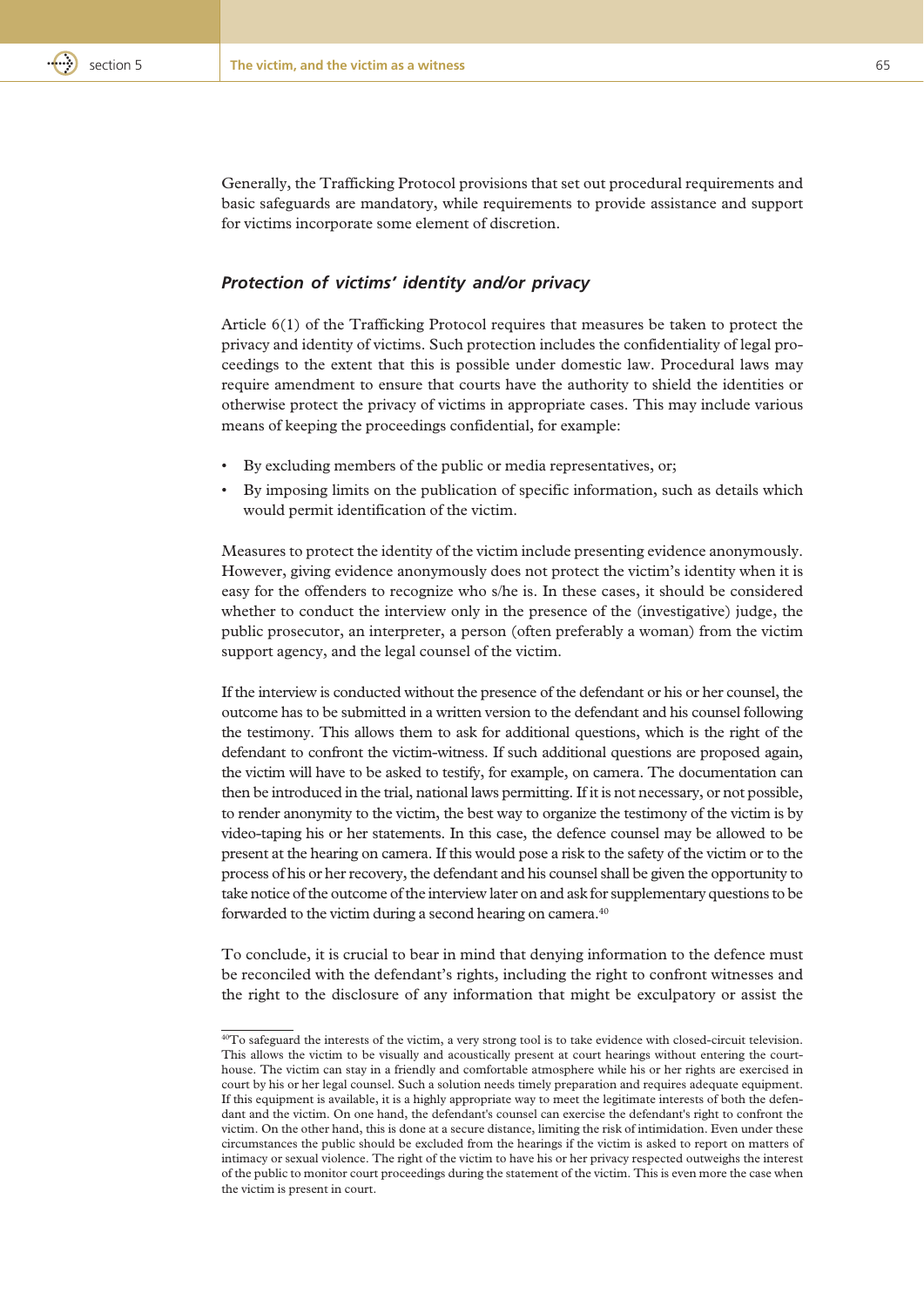defence. Excluding the media or public from legal proceedings limits the effectiveness of openness and transparency as a safeguard to ensure the propriety of the proceedings. It may infringe the rights of the media to free expression. One option is to permit exclusion, but to create a preference for open proceedings and to require the courts to find some justification before ordering them closed.

The victim is not to be questioned about his or her personal history. The defence counsel may try to undermine the trustworthiness of the victim by showing that he or she is not a person who can be trusted because of his or her personal history. Although this might be in the interest of the defendant, to question the personality of the victim adds to the disrespect shown against him or her, intensifies his or her feelings of guilt and the inclination to blame him- or herself and, therefore, can cause secondary victimization. This conflict of interest clearly has to be solved in favour of the victim.

Therefore, it is important not to allow questions that refer to the personality or the personal history of the victim. Most of all, in particular in cases of sexual exploitation, it is irrelevant what sexual experiences the victim had before the crimes happened and whether or not he or she has worked in the sex industry before. It is important to keep in mind that a person who decides to work in the sex industry is still entitled to our full respect and to the full range of human rights. Therefore, it is of no relevance whether a person has worked as a prostitute or not before they came into contact with the traffickers.

#### *Participation of victims in proceedings*

The obligation to provide victims with information and an opportunity to present their views and concerns is mandatory according to the Trafficking Protocol.41 Factors such as age, gender and special needs are to be taken into account when fulfilling this obligation.

A supportive person of the victim's choice should accompany the victim of trafficking in the courtroom. If the victim of trafficking is a female, she may find it particularly encouraging to be accompanied by another woman. Usually this is the woman who takes care of the victim at the support agency, possibly an NGO.

Administrative measures that require officials to provide victims with information and to furnish any practical assistance needed can fulfil this obligation. Ideally, prosecutors and judges should not deny information or exclude participation of victims on any basis other than prejudice to the rights of the defence. One possible means to enable the participation of the victim is the idea of a victim statement about the impact of the offence. This is a process that is separate and distinct from calling upon a victim to provide evidence of guilt.

Judges and prosecutors who deal with human trafficking cases should be aware of this option. Cooperation between the criminal justice system as a whole and civil society, including non-governmental organizations, is crucial in this situation.

<sup>&</sup>lt;sup>41</sup>Protocol Article 6, paragraph (2). The basic obligation to ensure that victims are permitted an opportunity to participate is set out in Convention article 25, paragraph (3).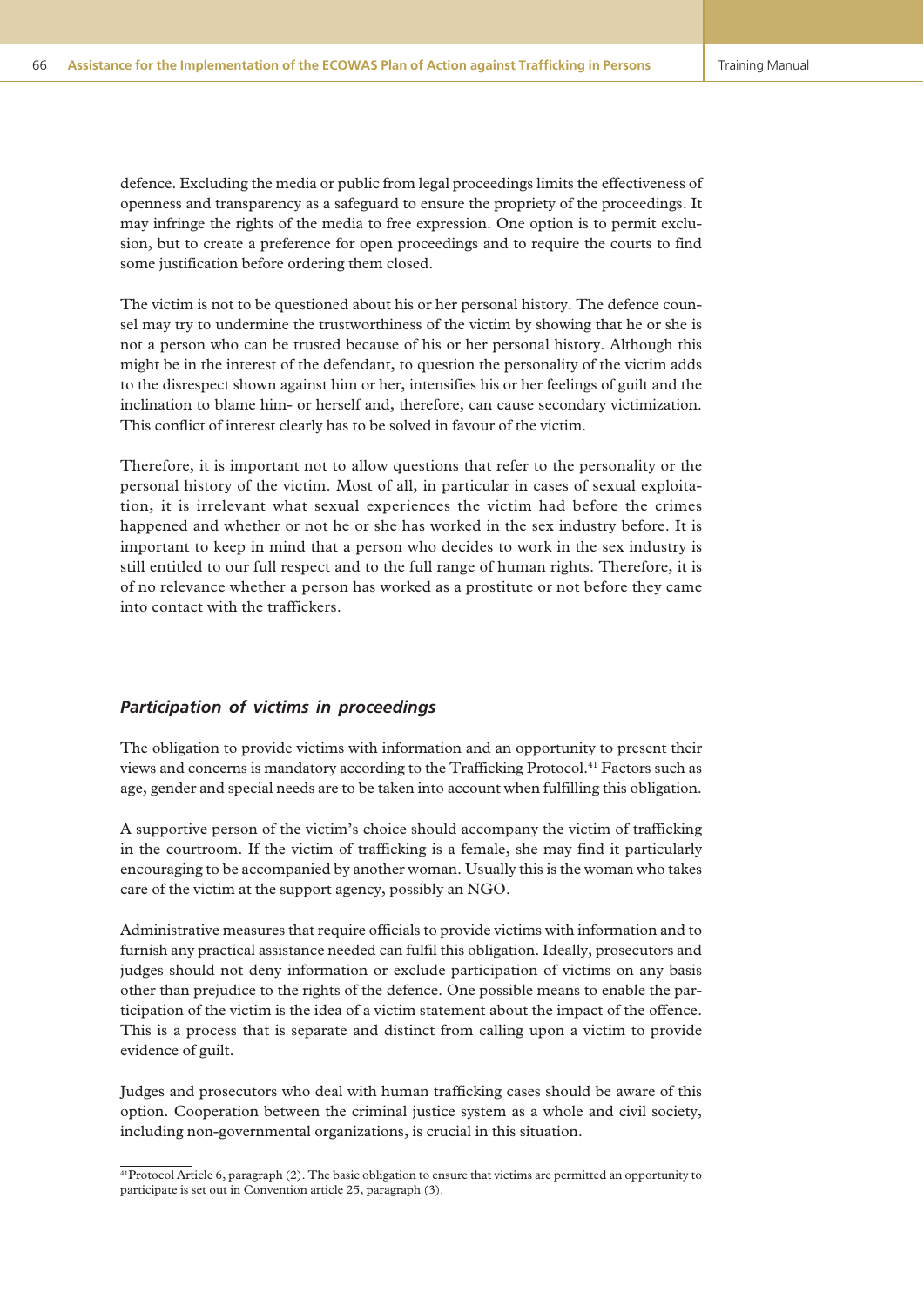In order to avoid intimidation and retaliation, the Trafficking Protocol requires governments to "endeavour to provide" for the safety of trafficking victims.<sup>42</sup> The Convention obligation is to take any measures that are appropriate within the means of the State Party concerned. According to the Trafficking Protocol, practical steps are required to "endeavour" to protect safety. If the victim is asked to attend the court hearings, the protection measures have to start as soon as he or she approaches the court building. The police should accompany the victim until he or she has left the courthouse and has returned to a safe place. Additionally, the victim should be protected at the courthouse by providing, where possible, separate waiting facilities. This ensures that he or she does not come into contact with the offenders or their friends or family members.

Essentially the same provisions as may be needed to ensure the protection of witnesses in organized crime cases may need to be considered. In severe cases, even relocation of the victim or issuance of new identity documents may be appropriate. Cooperation between prosecutors, judges and law enforcement officers is crucial here.

#### **Witness/victim protection programmes**

In many countries, police have designed witness-protection programmes primarily targeted at securing persons who, because of their insider's knowledge and their contribution to the prosecution of members of criminal organizations, form an imminent threat to organized crime groups. Hence, these groups can be expected to make considerable efforts to eliminate these witnesses. Because of the danger to the witness, these programmes often involve creating a new identity for the witness and transferring him or her to another country. Usually these measures are also extended to close family members of the witness.

For several reasons, these programmes cannot simply be applied to the protection of victims of trafficking. Firstly, they are extremely expensive. Secondly, to ask the victim and her family to adopt a new identity and to give up all social contacts places them under considerable additional strain and will very often seem disproportionate to the benefits obtained. Thirdly, the police are not the adequate institution to provide the support in the psychological recovery process that victims of trafficking require.

Therefore, the protection of victims of trafficking calls for tailor-made solutions that are implemented in the closest possible cooperation between the police, victim support agencies, including NGOs, prosecutors and judges. The aim of these programmes will be to empower the victim and to enable him or her to overcome victimization. Ultimately the victim will live his or her life in safety without depending on protection measures of state institutions for the rest of his or her life. Therefore, the final goal of such a programme should be safety, not protection, meaning that the victim is in a position to look after his or her security needs in autonomy.

<sup>42</sup>Protocol Article 6, subparagraph (5). Convention Articles 24 and 25 both refer to the dangers represented by "intimidation and retaliation" for those who cooperate with authorities, whereas Protocol Article 9, subparagraph (1)*(b)* also refers to protection from the risk of "revictimization", a significant problem in trafficking cases.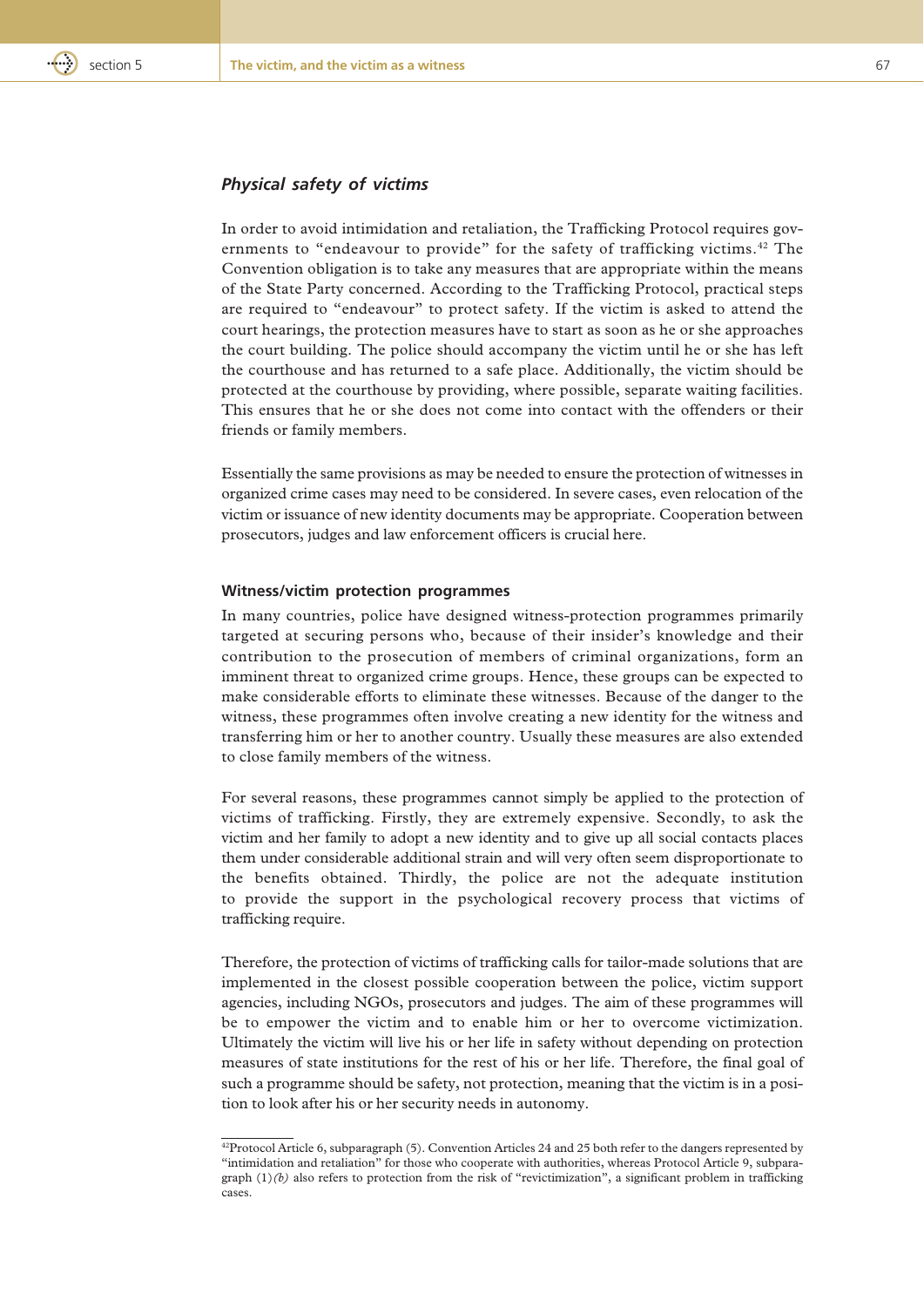#### **Pre-trial detention**

Pre-trial detention of defendants can serve many purposes:

- To protect the victim against acts of retaliation or intimidation;
- To secure the presence of the defendants;
- To prevent the defendants from agreeing on their stories, from destroying material evidence or from influencing witnesses.

Thus, prosecutors and judges may find it advisable to put suspects of human trafficking cases in pre-trial detention. This means that proceedings must be accelerated in order to keep the detention as short as possible. It is in the interest of the victim to conduct proceedings without any undue delay and to finish them within a reasonable period of time. Very often the victim will not give evidence until s/he is confident that the offenders are kept in detention and therefore do not threaten his or her safety or that of her family.

It is essential that a victim be given advance notice of the defendant's release should the defendant be released before the court hearings or during the trial phase. This notice can be given directly or, preferably, by way of the victim support organization, including NGOs, so that necessary measures for victim protection can be considered. Sometimes prosecutors or judges may overlook the security implications of their actions, but the risk of harm to the victim should the trafficker be released without warning is significant. The agency administering the warning to the victim—either the courts or the support organization—must be responsible to provide advance notice.

#### *Possibility of obtaining compensation*

The possibility of obtaining compensation is a mandatory requirement of the Trafficking Protocol.43 The Trafficking Protocol does not specify any potential source of compensation, which means that any measure offering the possibility to obtain compensation, including the following, would suffice to meet the Protocol requirement:

- Provisions allowing victims to sue offenders or others under statutory or commonlaw torts for civil damages;
- Provisions allowing criminal courts to award criminal damages (i.e., to order that compensation be paid by offenders to victims), or to impose orders for compensation or restitution against persons convicted of offences; and
- Provisions establishing dedicated funds or schemes whereby victims can claim compensation from the State for injuries or damages suffered as the result of a criminal offence.



<sup>43</sup>Protocl Article 6, subparagraph (6). See also TOC Convention Art.25(2).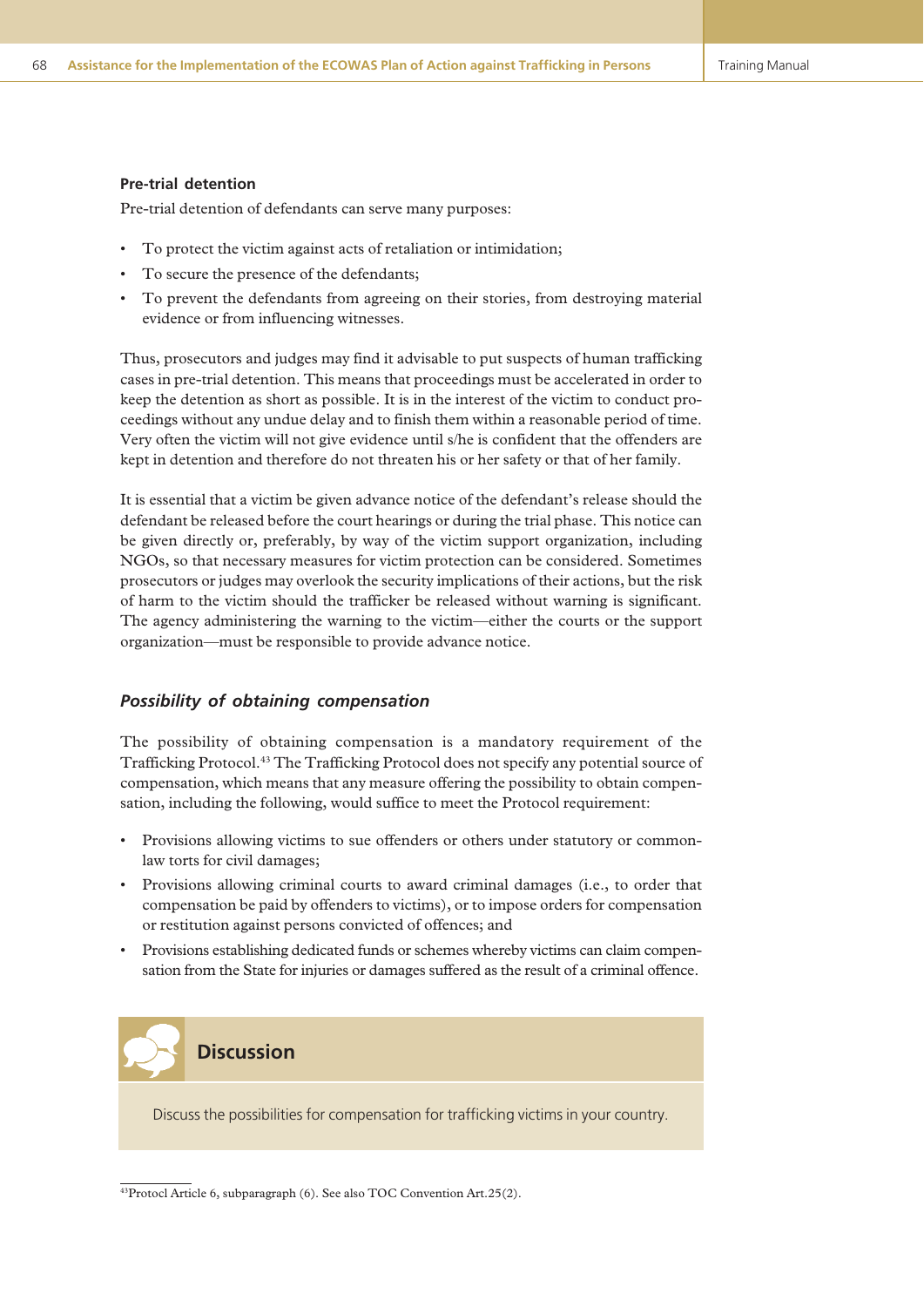#### *Status and repatriation of victims*



What are the laws/regulations/rules governing repatriation in your country?

States are not obliged to adopt legislation governing status and repatriation, but legislators may find it advisable to adopt legislative guidance for officials responsible for repatriation.

The Convention and Trafficking, as well as Smuggling, Protocols are primarily criminal justice instruments, and apart from criminal proceedings against offenders there are no formal judicial or administrative proceedings in which the status of trafficking victims as such can be determined.

Hence, it would be recommended to amend immigration legislation, criminal law statutes and other relevant legislation to incorporate the definition of "trafficking in persons." This would allow for those who claim to be victims an opportunity to do so in appropriate proceedings, including proceedings to deport them as illegal immigrants and proceedings in which they are prosecuted for criminal offences alleged to have been committed while they are victims.

Legislative provisions could be adopted that require officials or tribunals responsible for matters relating to illegal immigration and deportation not to order or carry out orders of deportation under certain conditions:

- Periods where a victim may be or was required in criminal proceedings against alleged traffickers;
- Periods where a victim may be or was required in criminal proceedings in relation to other offences covered by the Convention;
- Periods where a victim may be or was required in civil proceedings against alleged offenders.

Alternatively, legislation could direct such officials or tribunals to verify whether any relevant proceedings were ongoing and if so, to take the status of such proceedings into consideration before deporting a victim. The right of victims to present their views and concerns at the appropriate stages of court proceedings may require the deferral of deportations until that stage has been reached.

Any repatriation of victims must be with "due regard…for the safety of that person…". This requirement applies to victims who have not been witnesses. It also applies to countries to which the victim is repatriated as a national or permanent resident, even when the victim has not testified or has done so in another country.

A State Party to which one of its nationals or permanent residents is to be repatriated is to issue any necessary travel or identity documents upon request. This is primarily an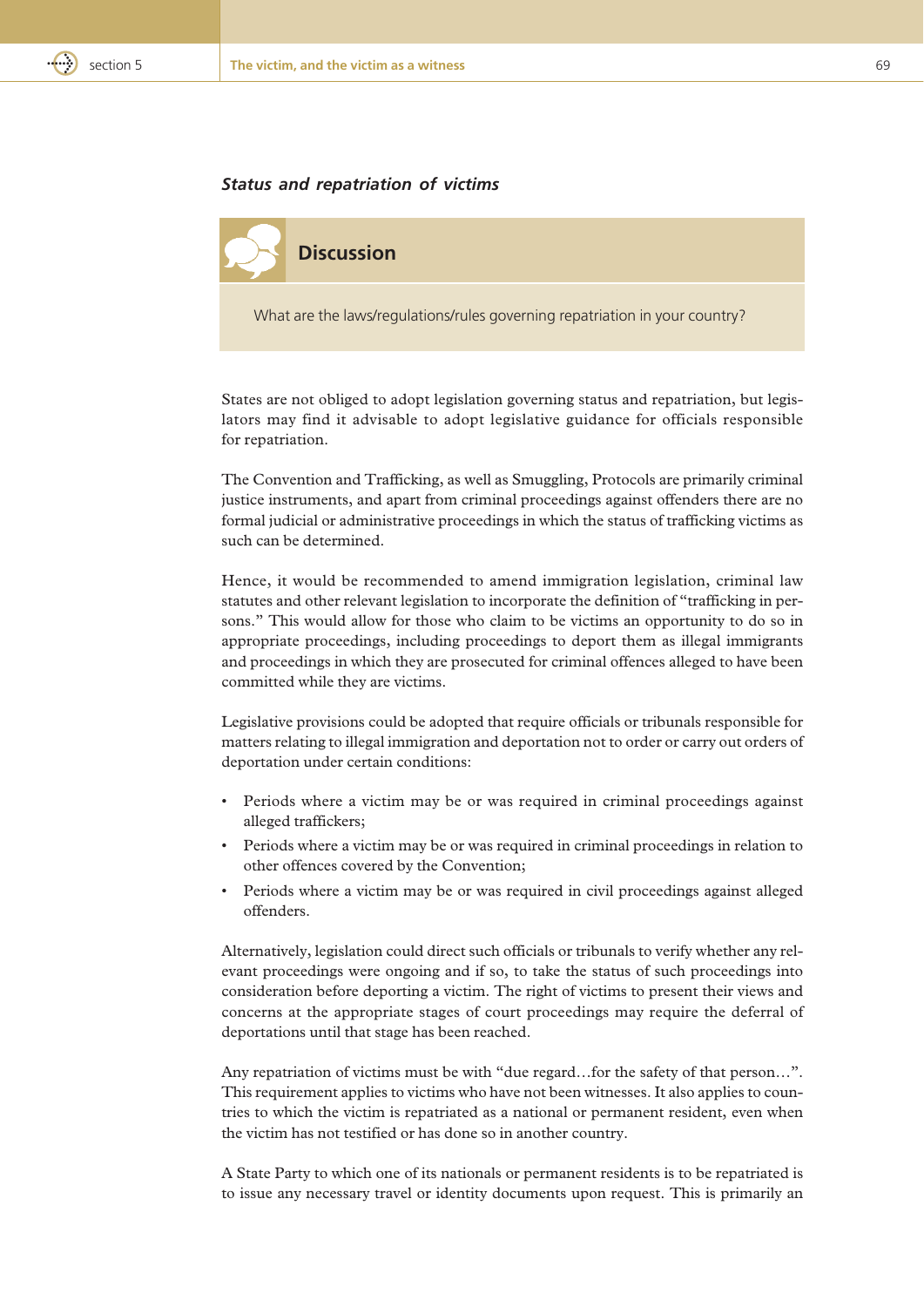administrative obligation, but may require legislation to ensure that the appropriate officials or agencies are both able and obliged to issue the documents.

#### *Social assistance and support of victims*

Article 6(3) of the Trafficking Protocol contains an extensive list of support measures intended to reduce the suffering and harm caused to victims and to assist in their recovery and rehabilitation. As noted above, these benefits are not obligatory because of their high costs and the fact that they apply equally to all States Parties in which victims are found, regardless of the level of socio-economic development or availability of resources.

There are several practical reasons to reduce the negative effects on victims, aside from the humanitarian objectives discussed above. First, providing support, shelter and protection for victims increases the likelihood that they are willing to cooperate with and assist investigators and prosecutors. Cooperation of victims as witnesses is a critical factor in a crime where the victims are almost always witnesses and intimidation by traffickers is repeatedly cited as a major obstacle to prosecution.

More generally, addressing the social, educational, psychological and other needs of victims as soon as they are discovered may ultimately prove less costly than dealing with them at a later stage. This is a particularly compelling justification where child victims are concerned, as children and adolescents harmed by trafficking may later become offenders. Prosecutors and judges who deal with trafficking cases should ensure that the necessary resources are allocated and officials assigned and instructed to deal with victims.

A significant problem in trafficking cases is that offenders often control victims by convincing them that they will be arrested and prosecuted or deported if they approach authorities to complain or ask for help. Victims tend to approach NGOs that offer shelters, counselling, and other services rather than State-based agencies in such cases. The viability of NGOs in this role depends on their status as independent from the State and in ensuring that potential victims are aware of this status. Thus while some degree of regulation of NGOs (e.g., to establish basic security requirements and safety standards) may be needed, legislators should consider the implications and may wish to use as much restraint as possible in developing and applying such regulations.

While the Trafficking Protocol makes some provision for the assistance and support of victims, there is no specific requirement or process established whereby the status of victims as such could be established. Government officials should consider establishing some process or processes whereby victims or others acting on their behalf can seek such status in cases where steps are taken to provide assistance to victims. Generally, these might involve any or all of the following:

• Allowing courts that deal with trafficking cases to certify as such any victims who are identified during the proceedings, whether or not they actually participate in those proceedings;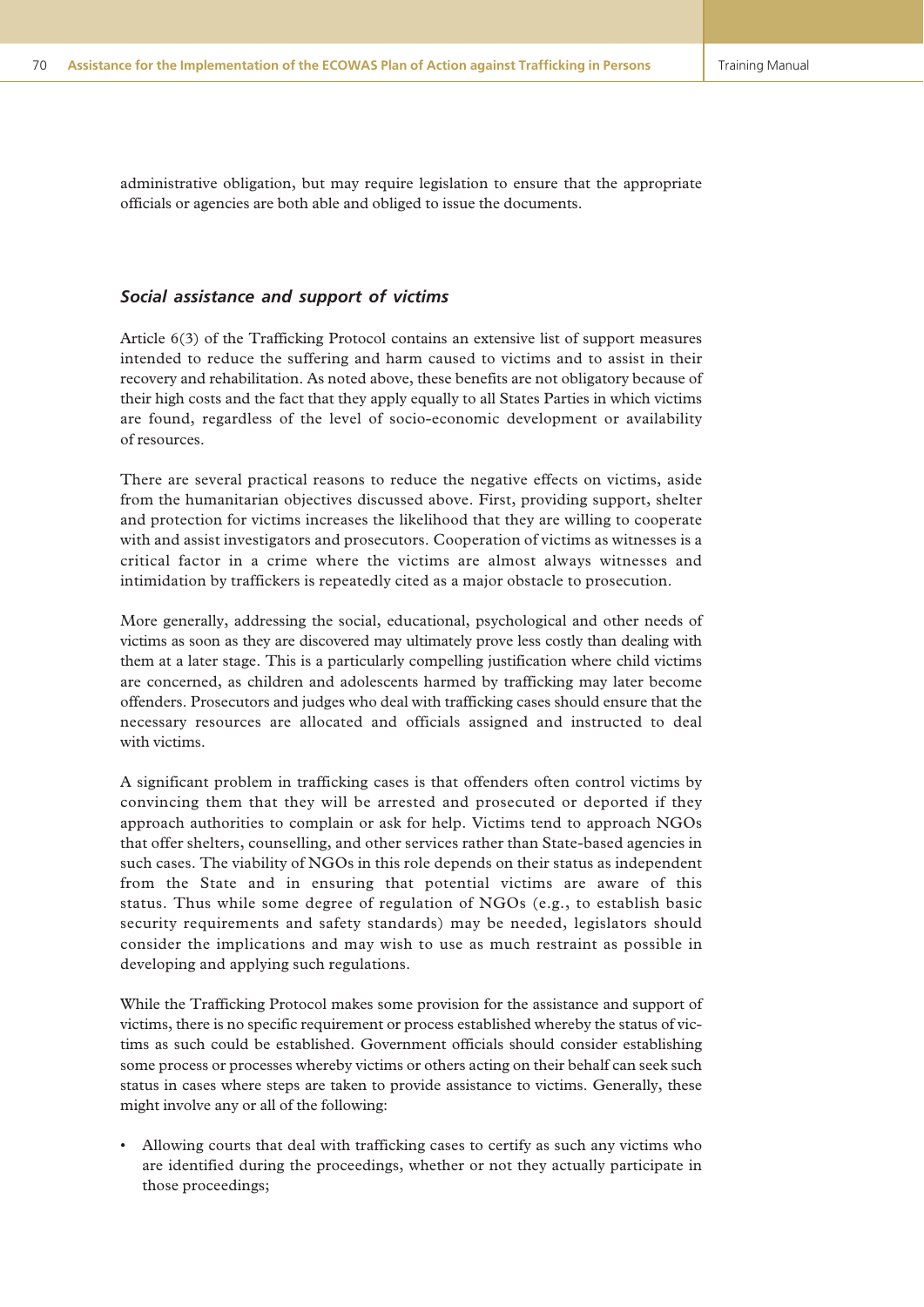- Allowing a judicial or administrative determination to be made based on the application of law-enforcement, border-control or other official who encounters victims in the course of investigations or prosecutions; and/or<sup>44</sup>
- Allowing a judicial or administrative determination to be made based on the application of the alleged victim personally or some representative, such as an NGO representative.45

## **The role of victim support agencies during investigation, prosecution and trial**

In order to protect the rights of the victim and, as a consequence, to encourage the cooperation of the victim during criminal proceedings, it is essential that there is close cooperation and communication between law enforcement authorities, the judiciary and victim support agencies, primarily NGOs. The law enforcement officers and prosecutors have to know whom to contact in case that they have a reason to believe that a person is a victim of trafficking. They must also know that this contact reliably offers the victim professional support and empowerment.

This certainty should also work in the opposite direction. When a victim support agency identifies a potential victim of trafficking, the agency should feel confident that the police are informed and able to handle the case appropriately. In this instance the police must take into account that the potential victim may be in imminent danger by virtue of his or her attempt to escape from the traffickers through the contact with the NGO.

Therefore, even when national legislation does not provide for the formal recognition and funding of support agencies, cooperation should be established on a more informal basis, such as a memorandum of understanding or another kind of agreement. It is of great importance that the specialized staffs of NGOs or public social services are allowed to accompany the victim in court proceedings and to interact with the judiciary system in their supportive and intermediary role.

#### *Status of victim support agencies*

Law enforcement authorities and victim support agencies, particularly when they are local NGOs, have little in common. They differ in power, in resources, in most aspects of internal organization, in working methods, in flexibility and often also in the way they perceive social problems. The first step toward good cooperation is not to ignore but to become fully aware of these differences and their implications. NGOs should recognize that simple, strict and uniform routines are a method to secure equal treatment of similar cases of many actors over a long time period and that hierarchy is an indispensable element of a system that provides security.

Authorities in turn have to understand that NGOs, in spite of their limited resources and lack of power, want to be treated as partners with equal rights when it comes to

<sup>&</sup>lt;sup>44</sup>Such a process would be particularly important in obtaining the cooperation of victims, as it would enable assurances of safety to be given prior to any prosecution of the offenders.

<sup>&</sup>lt;sup>45</sup>This may require a separate legislative provision from the preceding in order to require some extrinsic evidence of victimization in cases where the application is not brought or supported by law enforcement.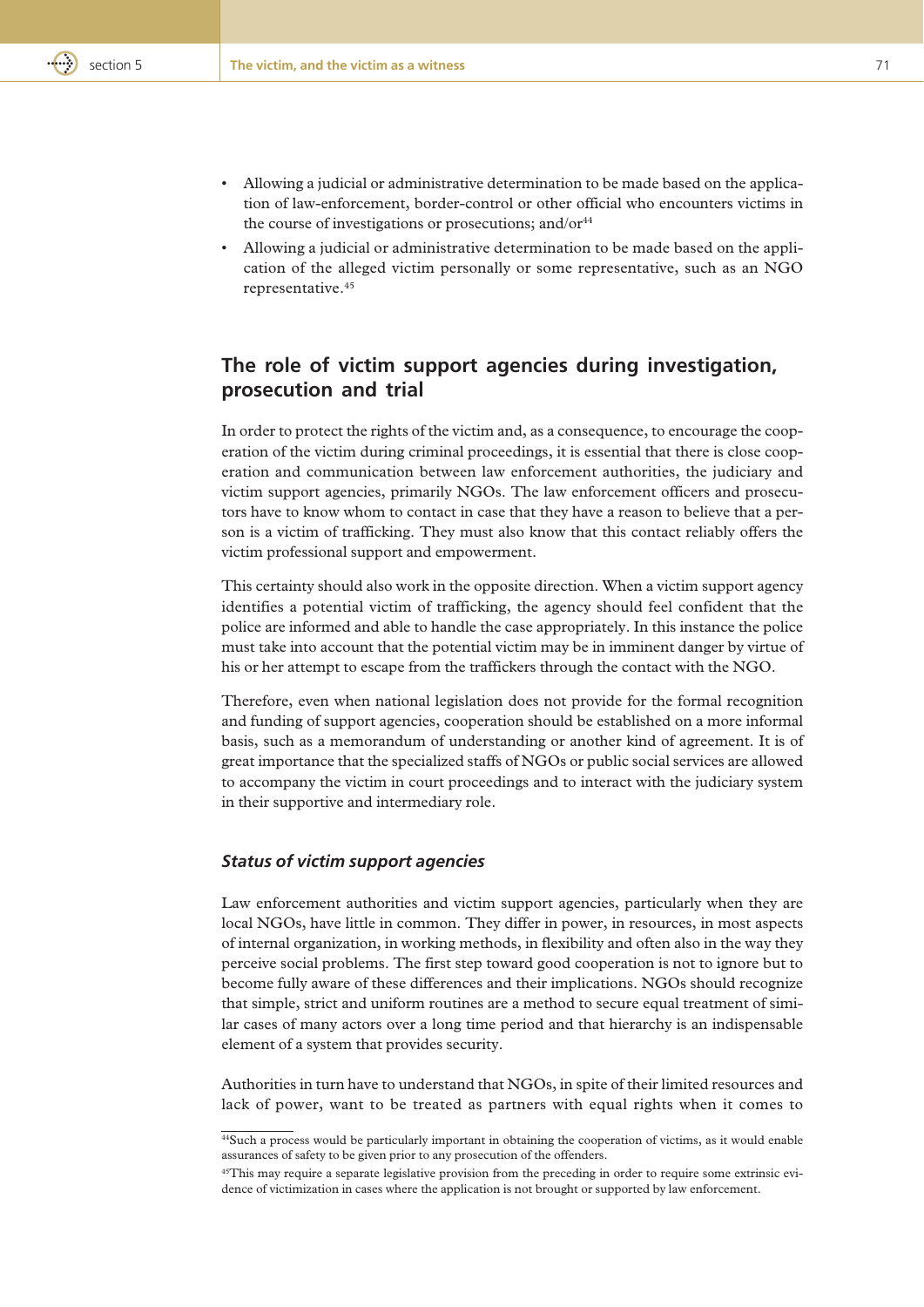cooperation. An effective cooperation between the judiciary and victim support agencies will need as a basis:

- A common understanding of the problem,
- Agreed aims of the cooperation,
- A clear understanding of the distinct roles of the actors, and
- Respect and a sufficient understanding of the other actors and the way they work.

Means to foster the basis for cooperation include:

- The establishment of a "coordination group" or a "task force" meeting regularly, including law enforcement authorities, judges, prosecutors and victim support agencies, including NGOs;
- The organization of joint trainings involving the professional groups mentioned above;
- The joint elaboration of common strategies and procedures;
- The signing of a Memorandum of Understanding (MoU) between the organizations represented in the "coordination group" or a similar body, which spells out in detail the roles and functions of all actors at the different stages of the proceedings; the MoU can set out the options and conditions for victims who decide to testify or cooperate by other means; the representation of the judiciary in the group deciding on such a MoU must be able to guarantee that the agreed conditions of victims' cooperation are valid and reliable throughout the entire proceedings;
- The establishment of specialized law enforcement units, prosecutors and judges;
- The ability of NGOs to understand the work of the judiciary and to cooperate improves when their staff includes members with a legal background who can function as intermediaries between NGOs and the judiciary.

State actors in particular have to keep in mind that victim support agencies are not created to help the State but the victim. Full solidarity and confidentiality in favour of the victim are basic principles of the entire work of victim support agencies, just as impartiality and transparency are principles governing public authorities and especially the judiciary. Victim support agencies should not, therefore, be required to perform any kind of monitoring of the victim as they are not performing law enforcement functions.

#### *Functions of victim-assistance*

The functions of victim-assistance during the court proceedings include:

• Measures to give the victim mental and social support in order to reassure and empower the victim (very often this will include cross-cultural aspects that are far beyond being only a matter of language); accompaniment during court investigation hearings and trial to ensure that attendance is not more inconvenient than necessary;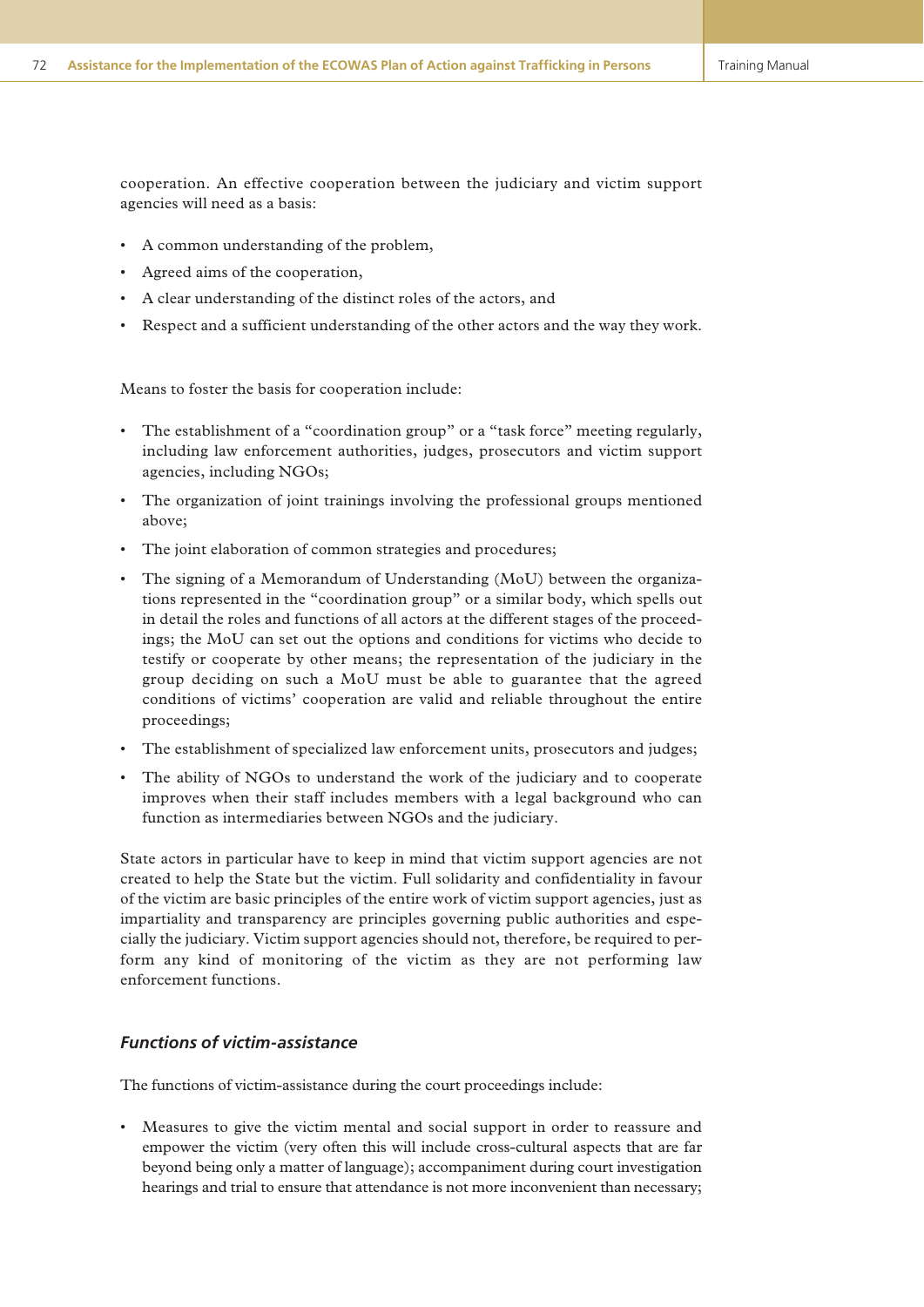- Often victim shelters that are organized by an NGO are the primary resource of victim protection and it is left to the support agency to mobilize additional protection measures by the police, if necessary;
- Measures to protect the privacy of the victim, primarily to protect the victim against harmful media coverage;
- Provision of information to the victim about the criminal justice process and the role of the victim, including the rights of victims in court proceedings;
- Assistance to the victim in learning about developments and the status of proceedings, such as the arrest or release of offenders, the filing of charges, the schedule of court proceedings, and the outcome of the trial;
- Assistance to the victim in making use of available mechanisms to express his or her concerns and interests and to see to it that they are taken into consideration. It is an important function of the victim support agency to encourage and enhance an active participation of the victim during court proceedings;
- Assistance with filing claims for compensation or receiving other financial assistance, unless the victim receives legal advice from a lawyer;
- Information and assistance in the court room.

Providing victims with information about the criminal justice process and their rights empowers the victims. Information can relieve victims' anxiety about the unknown, prepare them for what to expect and enable them to participate actively in court proceedings. Thus the provision of information should include instructions on how victims are entitled to participate in the proceedings and how to make their views and concerns known.

If the victim has to attend the trial in the courtroom, preparations must be done well in advance. The victim should be informed of who will be present in the courtroom, what the roles and functions of the different actors are and what the course of proceedings will be. It will improve the victim's preparation to visit the courtroom before the proceedings, either during another proceeding or when the courtroom is available, and to explain to the victim who will be seated in what place.



Discuss how these different measures can be implemented in your home country. How can you foster cooperation between NGOs and the criminal justice system?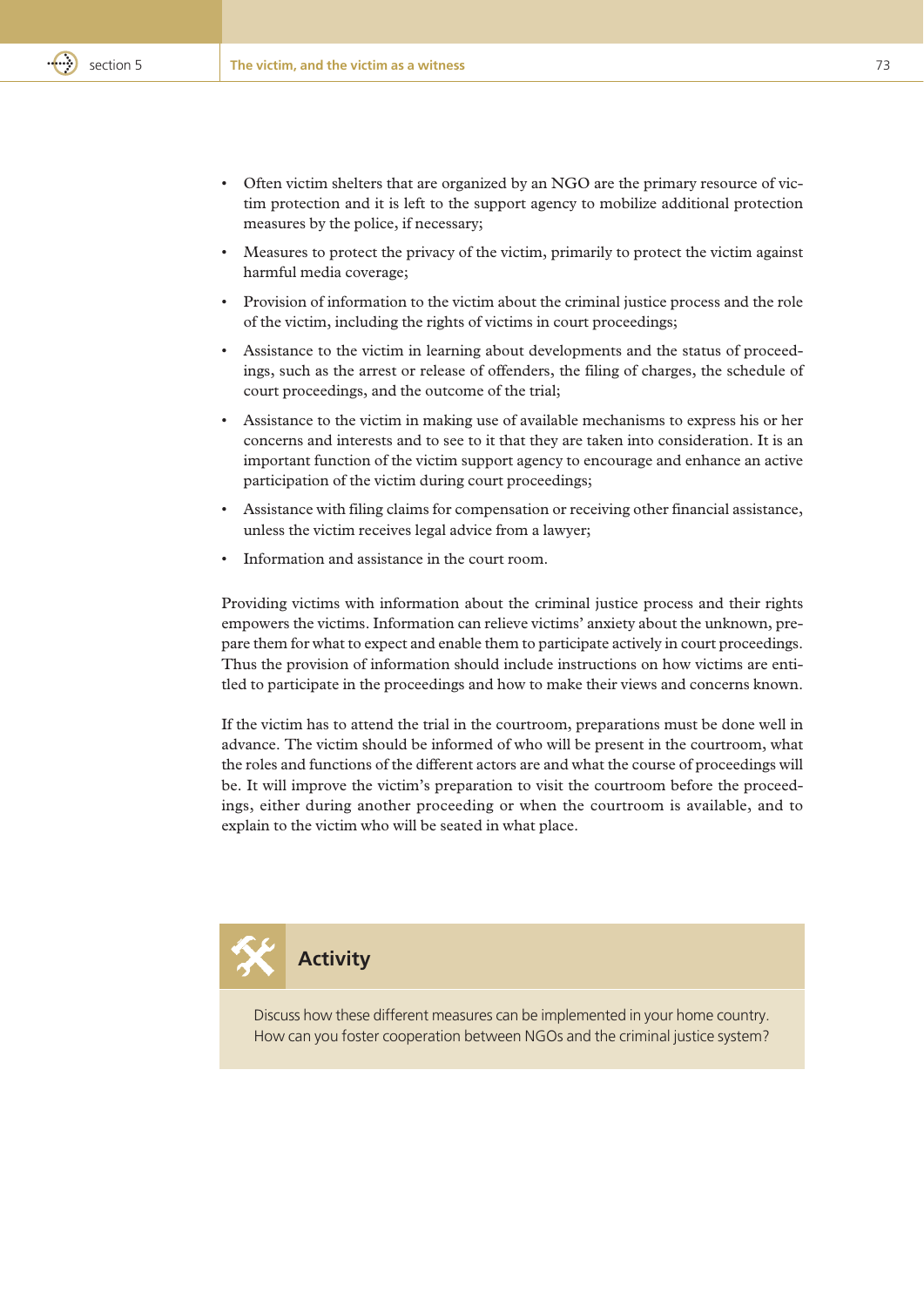

## **Example**

#### **Sarah's story**

One day while shopping in the local market, Sarah, a 17-year-old Nigerian girl, met a man who claimed to represent a programme that sponsored Nigerian girls to study in Europe. He was very friendly, seemed to have good credentials, and gave her many details about the programme. She thought it was an opportunity she could not pass up and, despite her father's concerns, decided to go with the man to what she thought was a school in Italy. He promised her that it would be easy to learn Italian and that there would be other young international students in the house where she would live. Sarah was eventually taken to Italy, via Hungary and Austria.

The man took away her passport and forced her to remain in the buildings where they stayed along the way. She was not allowed to contact her family on the entire trip. The journey took over a month, but the man continually reassured Sarah that he was only finalizing arrangements for her arrival in Italy. But when they finally reached their destination they were not at a school but at a brothel. The man sold Sarah to the madam for US\$ 10,000. She was forced to work as a prostitute for one and a half years under threat of violence if she did not meet her required daily earnings. She had to turn over all of her earnings to the madam.

One night, while working on the street, the police demanded to see Sarah's papers. The madam had not given her the correct visa so she was detained and told she would be deported on the next flight out to Nigeria. The police made no effort to find out if Sarah was a victim of trafficking, nor did they offer her any support or protection against potential harm from her traffickers. This is a common experience for prostitutes detained without proper visas. Because of an agreement of readmission between the Nigerian and Italian governments, the Italian police are authorized to deport Nigerian nationals within 48 hours if their visas have expired or they do not have valid identity papers.

When she reached Nigeria, Sarah was again detained, interviewed and fingerprinted. She underwent a mandatory HIV/AIDS test and the authorities sent her on her way. The police did not check to see if she was a victim of trafficking nor did they provide her or her family with any support or protection. Soon, the man who had arranged her travel to Italy heard of her return and began threatening to kill Sarah and her family if she did not repay the debt she owed him. Sarah's family had no means by which to repay the debt. Because of the severity of the threats and the danger to her family, Sarah felt she had no choice but to agree to return with the man to Europe. She thought it was her only chance of earning the money the agent demanded.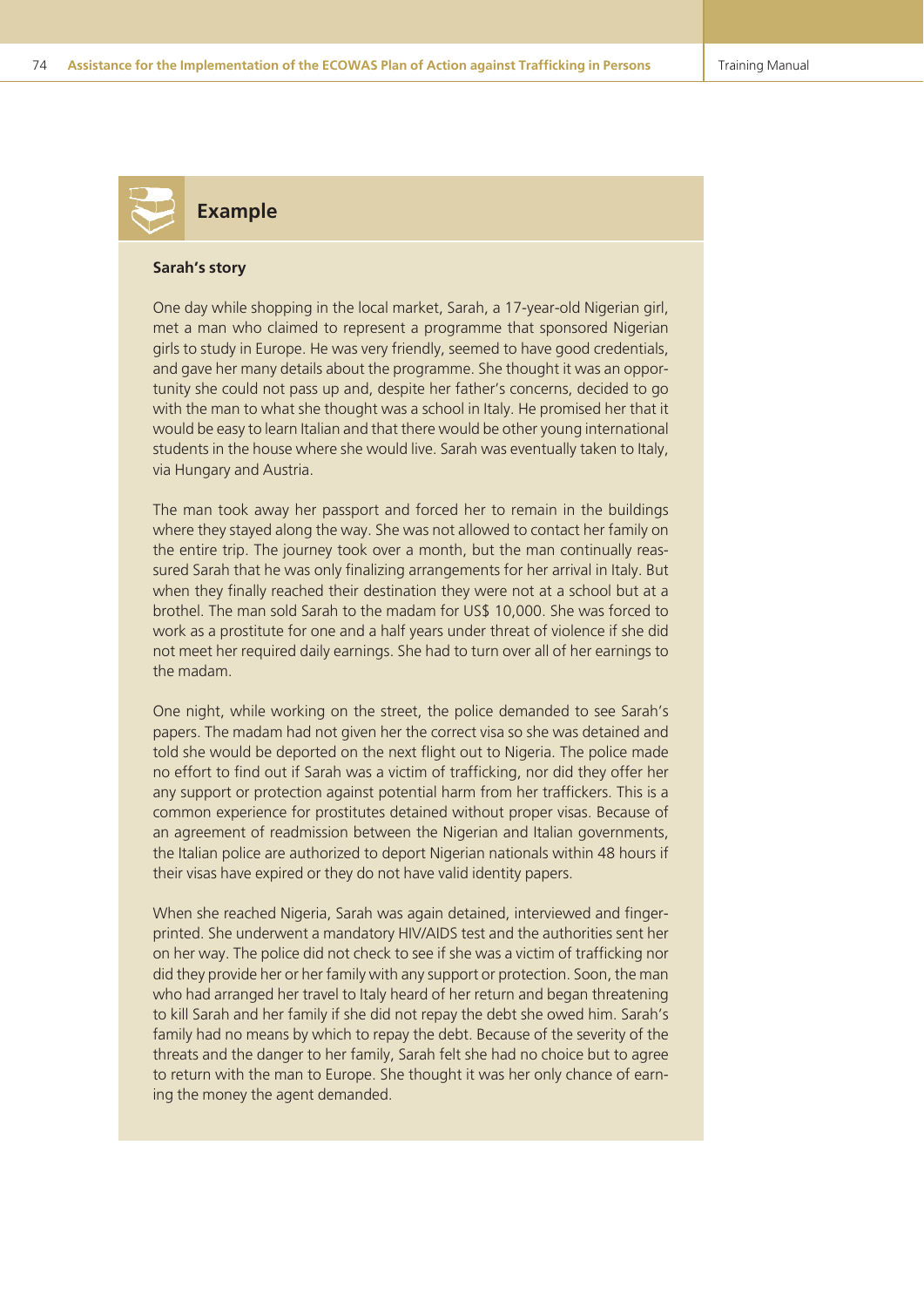# **Discussion**

In the light of Protocol Articles 6, 7 and 8, what kind of protection and assistance would Sarah need and deserve? In your country, who could give such protection and assistance? How could re-trafficking be prevented?

## **Self-assessment questions**

- What are some consequences of trauma for an individual victim?
- Why is the empowerment of the victim beneficial in bringing perpetrators of trafficking to justice?
- What are the potential measures to protect a victim's identity and/or privacy?
- How can the physical safety of victims be protected?
- What are the different methods to provide compensation?
- Why should the criminal justice system cooperate with victim support agencies, including NGOs?
- What are some ways to foster this cooperation between the criminal justice system and victim support agencies?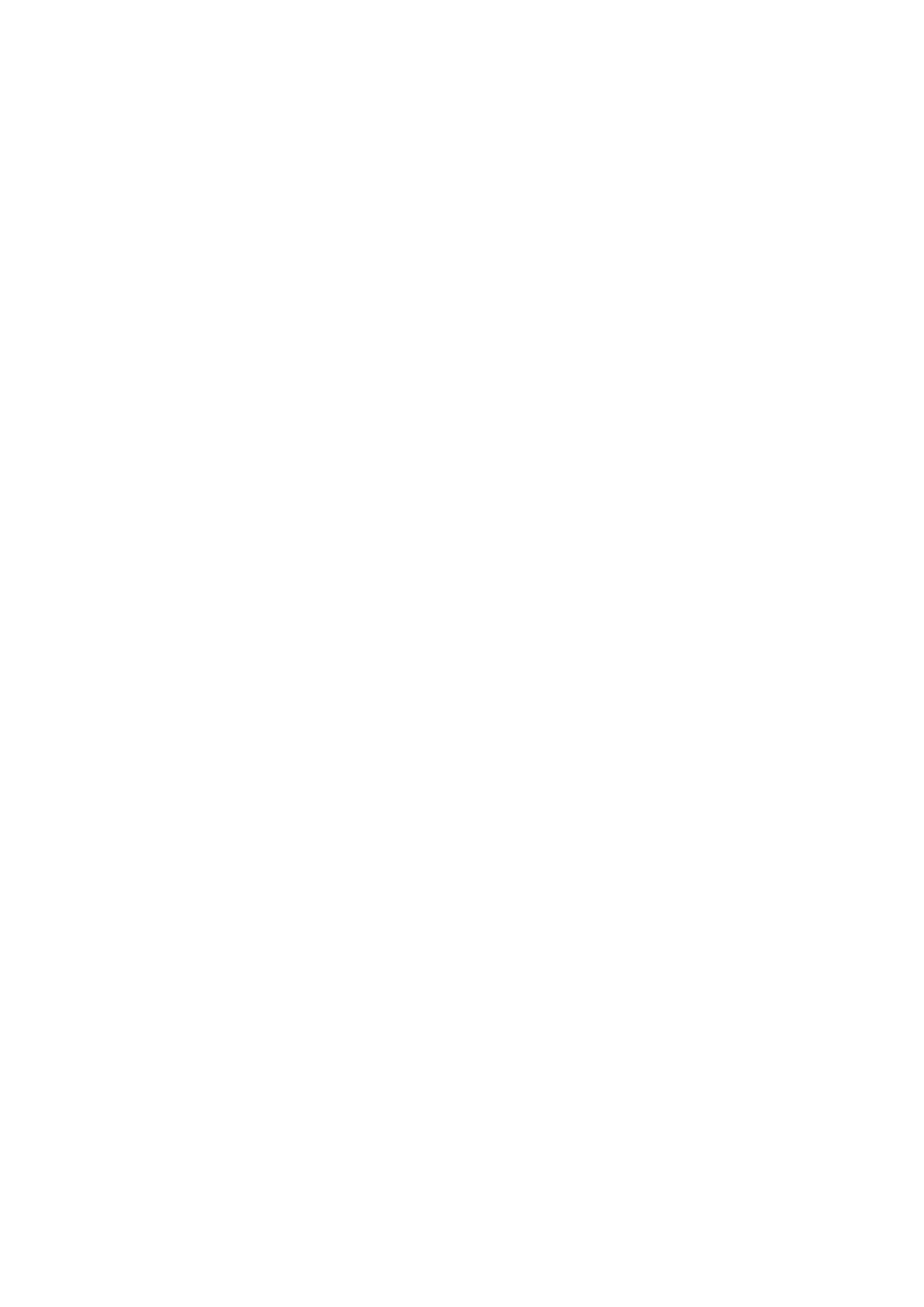

## **INTERNATIONAL COOPERATION**

## **Learning objectives**

At the end of this section you will be able to:

- Understand what type of information sharing the Convention against Transnational Organized Crime and the Trafficking Protocol encourage;
- Know the obligations of State Parties regarding repatriation of victims;
- Explain the type of border measures required to combat human trafficking;
- Understand why cooperation with non-governmental organizations and other actors of the civil society is needed;
- Know what mutual legal assistance entails;
- Know the alternative to formal mutual legal assistance;
- Understand how the effectiveness of mutual legal assistance can be enhanced;
- Understand the basic principles regarding preparation of requests for mutual legal assistance.

## **Relevant articles to this section**

#### **Article 10**

!

#### *Information exchange and training*

**1. Law enforcement, immigration or other relevant authorities of States Parties shall, as appropriate, cooperate with one another by exchanging information, in accordance with their domestic law, to enable them to determine:**

*(a)* **Whether individuals crossing or attempting to cross an international border with travel documents belonging to other persons or without travel documents are perpetrators or victims of trafficking in persons;**

*(b)* **The types of travel document that individuals have used or attempted to use to cross an international border for the purpose of trafficking in persons; and**

*(c)* **The means and methods used by organized criminal groups for the purpose of trafficking in persons, including the recruitment and transportation of victims, routes and links between and among individuals and groups engaged in such trafficking, and possible measures for detecting them.**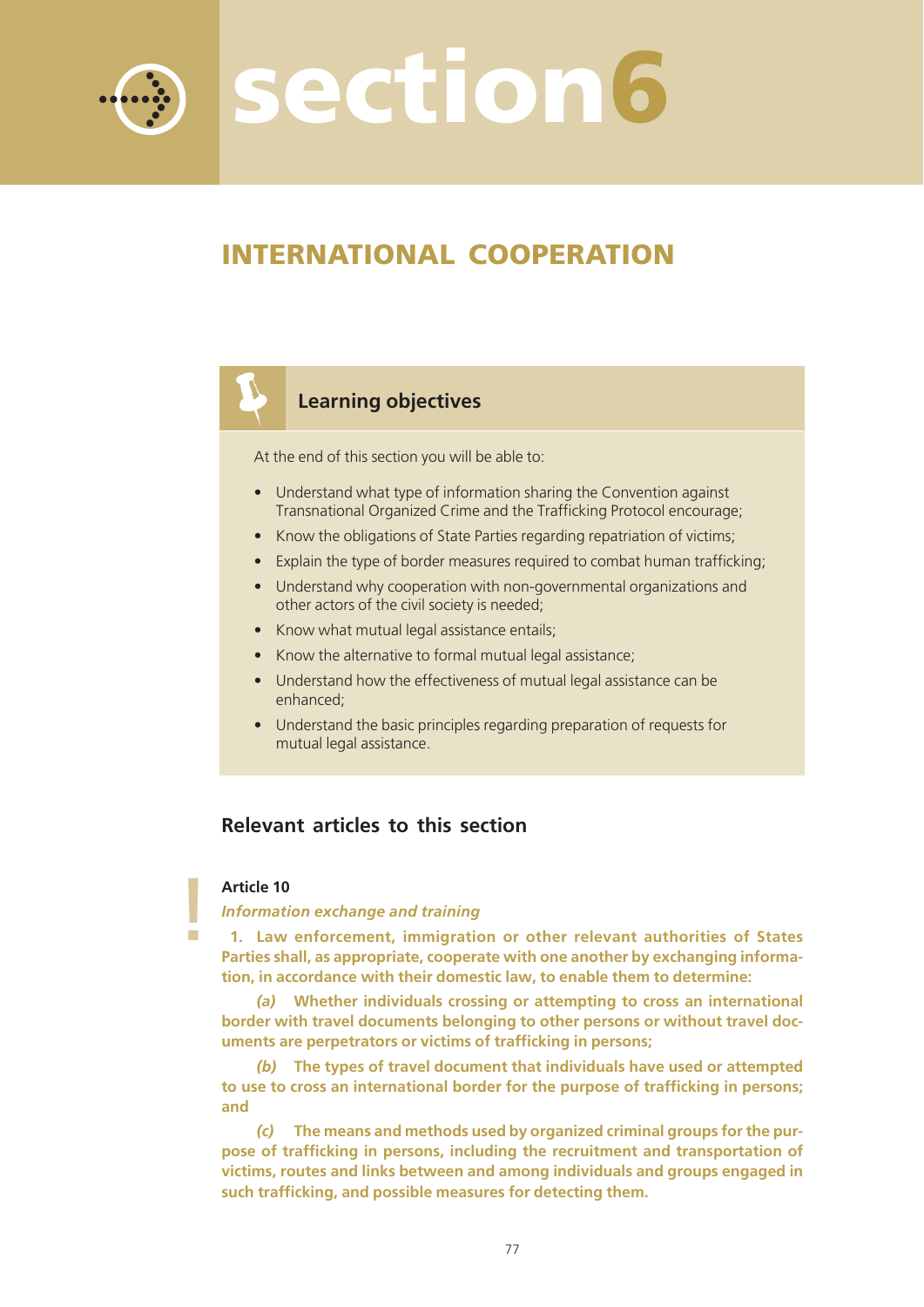**2. States Parties shall provide or strengthen training for law enforcement, immigration and other relevant officials in the prevention of trafficking in persons. The training should focus on methods used in preventing such trafficking, prosecuting the traffickers and protecting the rights of the victims, including protecting the victims from the traffickers. The training should also take into account the need to consider human rights and child- and gender-sensitive issues and it should encourage cooperation with non-governmental organizations, other relevant organizations and other elements of civil society.**

**3. A State Party that receives information shall comply with any request by the State Party that transmitted the information that places restrictions on its use.**

#### **Article 8**

#### *Repatriation of victims of trafficking in persons*

**1. The State Party of which a victim of trafficking in persons is a national or in which the person had the right of permanent residence at the time of entry into the territory of the receiving State Party shall facilitate and accept, with due regard for the safety of that person, the return of that person without undue or unreasonable delay.**

**2. When a State Party returns a victim of trafficking in persons to a State Party of which that person is a national or in which he or she had, at the time of entry into the territory of the receiving State Party, the right of permanent residence, such return shall be with due regard for the safety of that person and for the status of any legal proceedings related to the fact that the person is a victim of trafficking and shall preferably be voluntary.**

**3. At the request of a receiving State Party, a requested State Party shall, without undue or unreasonable delay, verify whether a person who is a victim of trafficking in persons is its national or had the right of permanent residence in its territory at the time of entry into the territory of the receiving State Party.**

**4. In order to facilitate the return of a victim of trafficking in persons who is without proper documentation, the State Party of which that person is a national or in which he or she had the right of permanent residence at the time of entry into the territory of the receiving State Party shall agree to issue, at the request of the receiving State Party, such travel documents or other authorization as may be necessary to enable the person to travel to and re-enter its territory.**

**5. This article shall be without prejudice to any right afforded to victims of trafficking in persons by any domestic law of the receiving State Party.**

**6. This article shall be without prejudice to any applicable bilateral or multilateral agreement or arrangement that governs, in whole or in part, the return of victims of trafficking in persons.**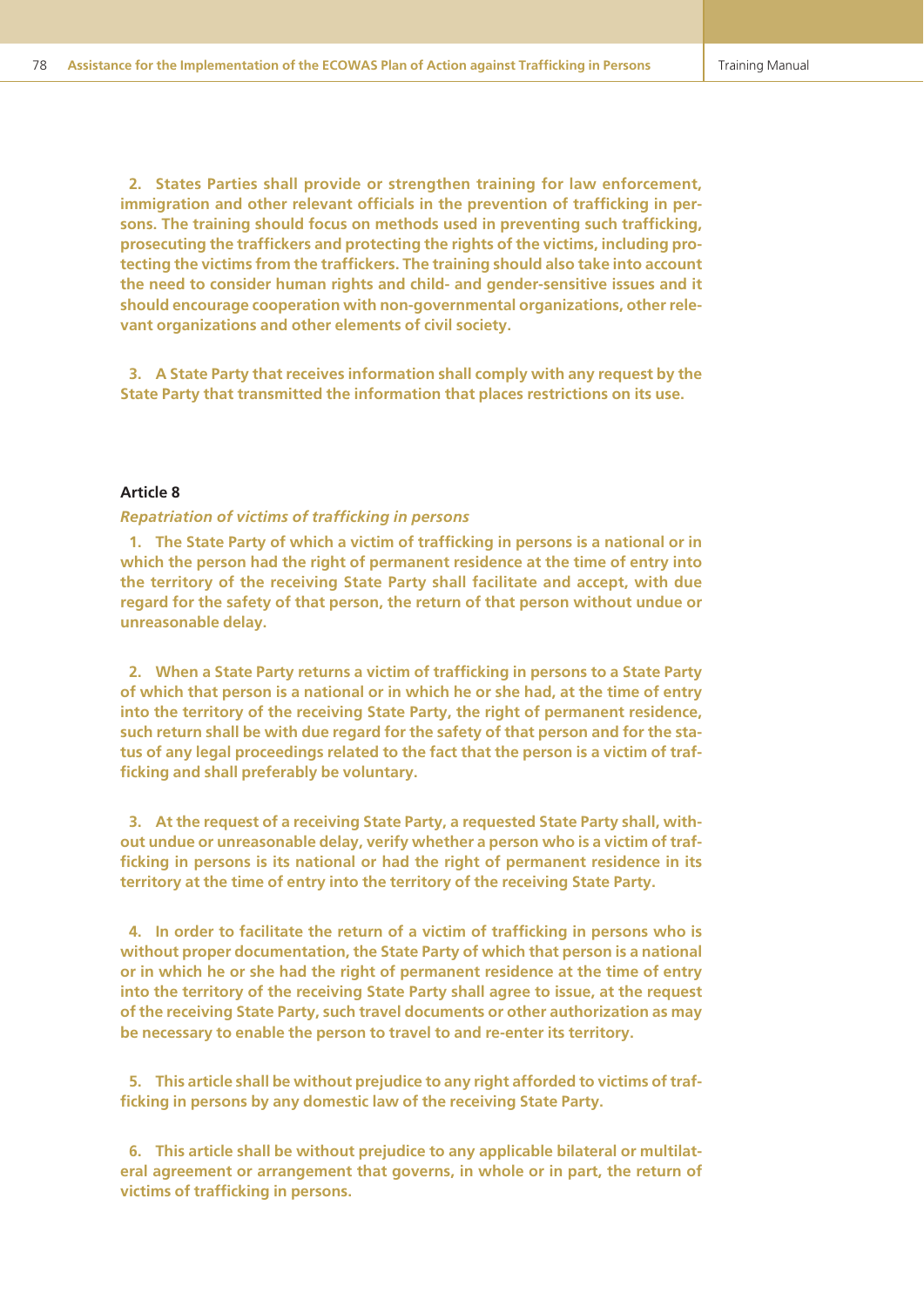#### **Article 11**

#### *Border measures*

**1. Without prejudice to international commitments in relation to the free movement of people, States Parties shall strengthen, to the extent possible, such border controls as may be necessary to prevent and detect trafficking in persons.**

**2. Each State Party shall adopt legislative or other appropriate measures to prevent, to the extent possible, means of transport operated by commercial carriers from being used in the commission of offences established in accordance with article 5 of this Protocol.**

**3. Where appropriate, and without prejudice to applicable international conventions, such measures shall include establishing the obligation of commercial carriers, including any transportation company or the owner or operator of any means of transport, to ascertain that all passengers are in possession of the travel documents required for entry into the receiving State.**

**4. Each State Party shall take the necessary measures, in accordance with its domestic law, to provide for sanctions in cases of violation of the obligation set forth in paragraph 3 of this article.** 

**5. Each State Party shall consider taking measures that permit, in accordance with its domestic law, the denial of entry or revocation of visas of persons implicated in the commission of offences established in accordance with this Protocol.**

**6. Without prejudice to article 27 of the Convention, States Parties shall consider strengthening cooperation among border control agencies by, inter alia, establishing and maintaining direct channels of communication.**

#### **Article 12**

#### *Security and control of documents*

**Each State Party shall take such measures as may be necessary, within available means:** 

*(a)* **To ensure that travel or identity documents issued by it are of such quality that they cannot easily be misused and cannot readily be falsified or unlawfully altered, replicated or issued; and**

*(b)* **To ensure the integrity and security of travel and identity documents issued by or on behalf of the State Party and to prevent their unlawful creation, issuance and use.**

#### **Article 13**

#### *Legitimacy and validity of documents*

**At the request of another State Party, a State Party shall, in accordance with its domestic law, verify within a reasonable time the legitimacy and validity of travel or identity documents issued or purported to have been issued in its name and suspected of being used for trafficking in persons.**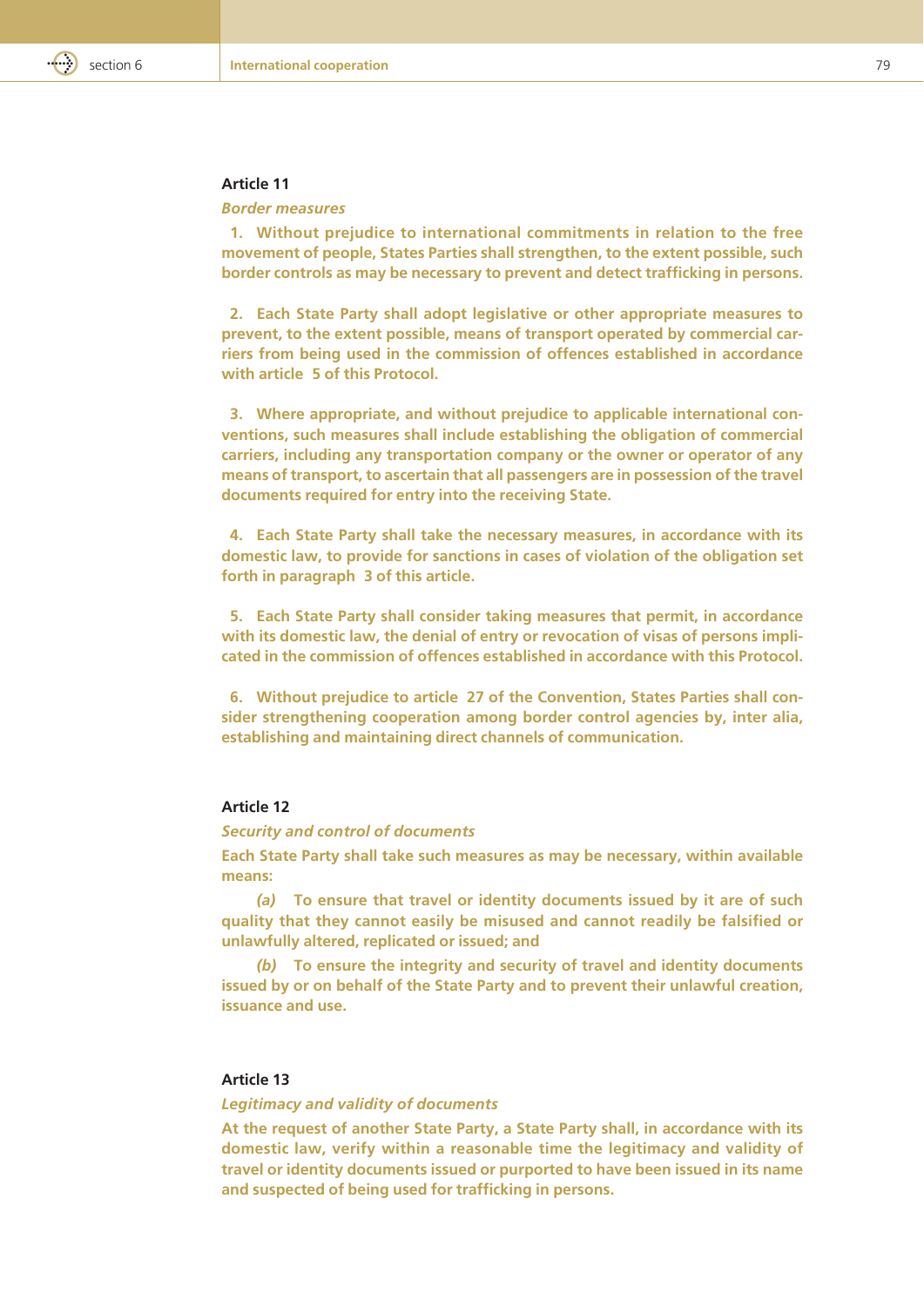#### **Legal provisions on cooperation**

Unlike the Convention against Transnational Organized Crime, there is no single Article of the Trafficking Protocol that deals with cooperation between States Parties as a general subject. Instead, various Articles set out a series of specific obligations to cooperate with other States Parties with respect to specific subject matter and, in two cases, obligations to cooperate with entities who are not States Parties to the Protocol. As with other Protocol requirements, the Protocol provisions must be read and applied together with the corresponding Convention Articles. For example, apart from the specific obligation to assist in verifying travel or identity documents under the Trafficking Protocol Article 13, there are no mutual legal assistance requirements in the Protocol because Convention Article 18 already covers these comprehensively.

#### *Information-sharing (Article 10)*

Protocol Article 10 requires the sharing of information about a range of relevant matters, including the identification of possible victims and/or traffickers in transit and information about the various means used by offenders, including the misuse of travel or identity documents.

The sharing of information raises some concerns about confidentiality. The obligation to share is limited to such sharing as is in accordance with domestic law. States that receive information are obliged to comply with any restrictions placed on the use of the information by the sending State Party. Generally, this may include:

- Restrictions on the cases or types of cases in which the information could be used as evidence, e.g. restrictions on use in non-criminal matters, such as immigrationrelated proceedings;
- More general restrictions intended to prevent disclosure to the public or potential criminal suspects.

Both the ECOWAS Convention A/A.1/7/92 on Mutual Assistance in Criminal Matters and Article 18 of the TOC Convention on mutual legal assistance provide a legal basis for a State to send another State information or evidence it believes is important to combat crime. This information sharing can take place even in cases where the other country has not made a request for assistance and may be completely unaware of the existence of the information or evidence.

Before a State decides to spontaneously share sensitive information or to place strict restrictions on the use of the information they provide to another State, the requested



Do direct channels of communication exist between ECOWAS Member States? How could such channels be established/improved?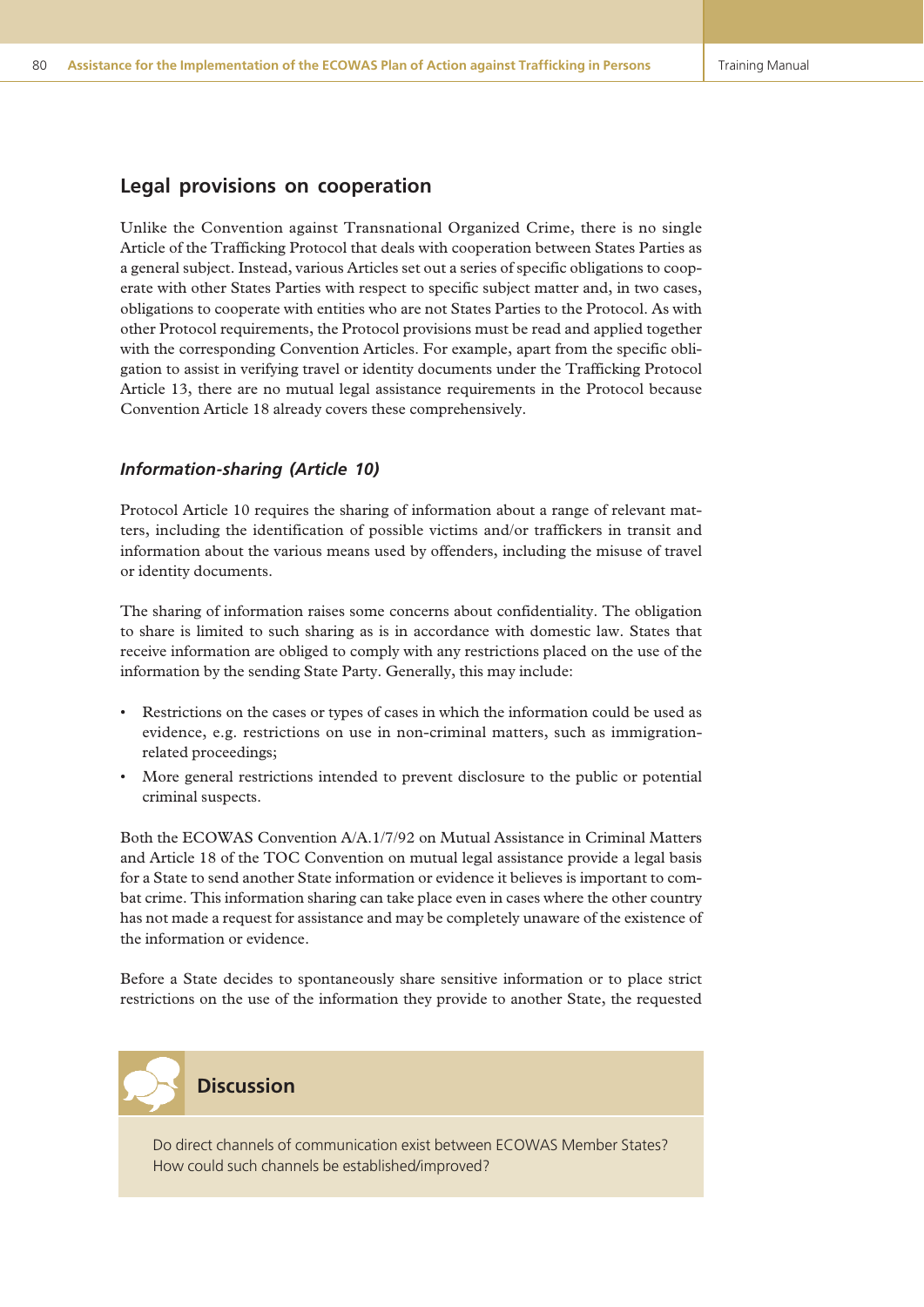State should discuss the transaction with the receiving State. In order to efficiently combat human trafficking, States should establish direct channels of communication, particularly with officials in neighbouring countries.

#### *Repatriation of victims (Article 8)*

States are obliged to "facilitate and accept" the repatriation of any victim who is a national of that State or who had a right of permanent residence<sup>46</sup> in their country at the time the victim entered the country that now seeks repatriation. Actual repatriations should preferably, but not necessarily, be voluntary, and take into consideration the status of any ongoing legal proceedings involving the victim as such.<sup>47</sup>

Indeed, as mentioned in Section Four, the presence of victims as witnesses in the criminal proceedings is often crucial. This is why it is necessary to establish links between law enforcement, prosecution officials and immigration authorities responsible for deporting and repatriating victims. Law enforcement and prosecution officials who are developing a criminal case against traffickers should ensure that victims are not removed before they can participate effectively in the criminal process. Countries should also consider training for officials likely to be involved in the return of victims, bearing in mind:

- The requirements to ensure that basic rights are respected;<sup>48</sup>
- The preservation of other rights, notably those associated with asylum-seekers;<sup>49</sup> and
- The obligation of States Parties to ensure that the provisions of the Protocol are not applied in a discriminatory manner.<sup>50</sup>

Repatriation should not be carried out until the State ascertains the nationality or residency status of the victim.<sup>51</sup>

States Parties must cooperate in other specific ways in support of repatriation. They must:

- Assist in verifying nationality and residence status upon request; and
- Agree to issue any travel documents or other authorizations needed to permit the victim to travel for repatriation.

These measures must be undertaken with "due regard for the safety" of the victim(s) involved.52

 $48$ Art. $8(5)$ .

 $49$ Art.14(1).

51A/55/383/Add. 1, para.113.

<sup>46</sup>Regarding the meaning of "permanent residence", see the agreed notes for the travaux préparatoires, A/55/383/Add.1, para.72. It should be noted that the basic obligation to accept repatriation of nationals or residents under the Trafficking Protocol differs from the scope of the similar obligation in the Smuggling **Protocol.** 

<sup>47</sup>Art.8(2). The major concern about ongoing legal proceedings arose from cases cited by some delegations in which victims have been deported from some countries by immigration authorities before they could be called as witnesses or provide other assistance to prosecution authorities.

<sup>50</sup>Art.14(2). This obligation includes precautions against both discrimination based on the status of victims as such and generally-recognized principles of non-discrimination.

<sup>52</sup>Art.8(2). See also the general obligations to protect and assist victims in Protocol Art.6(5) and Convention Art.25.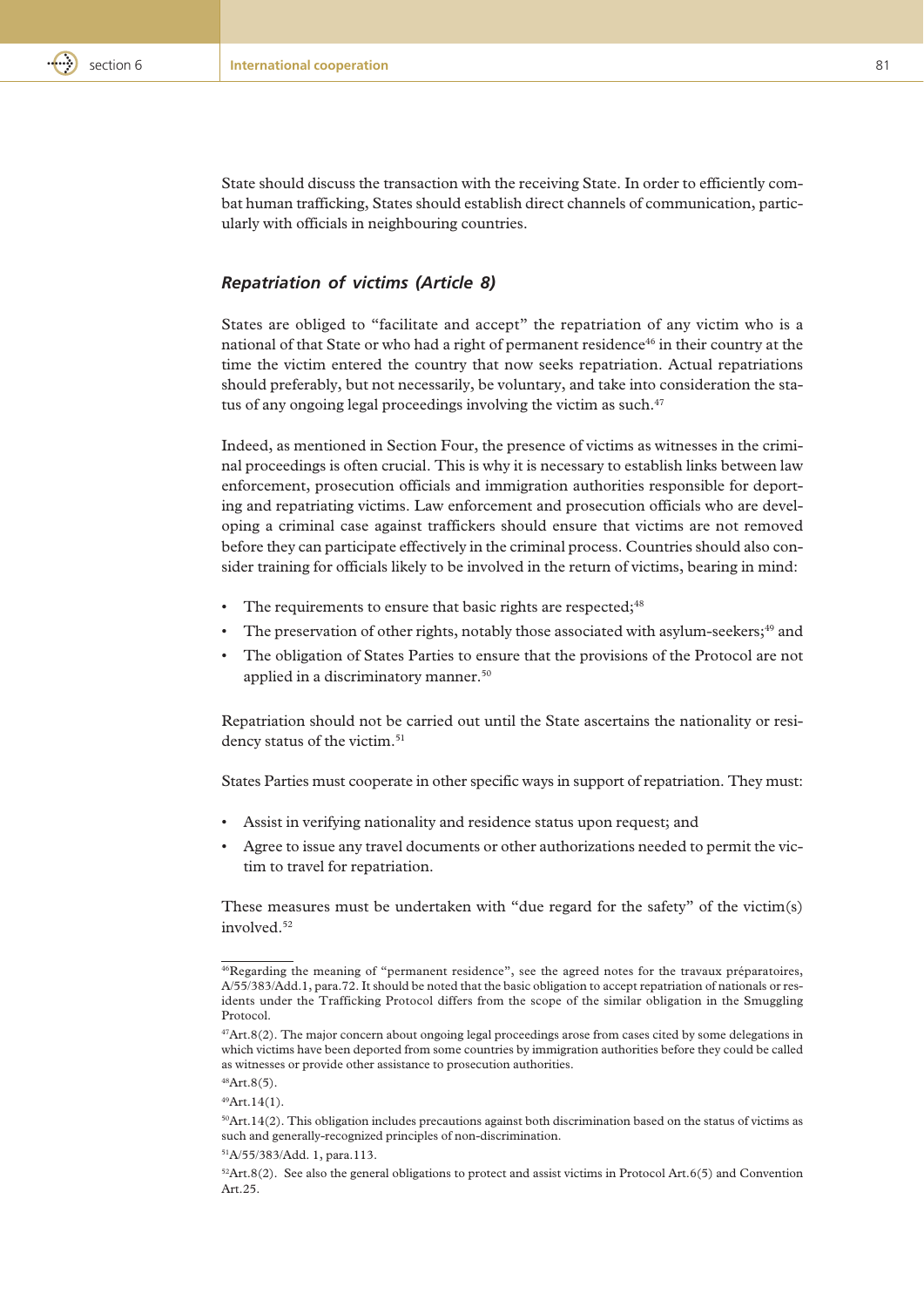

## **Example**

On 26 September 2003, Nigerian police rescued 116 male children and young adults from slave camps inside Nigeria. The rescued victims were only some of those enslaved in child-slave camps discovered in the western Nigerian states. The victims of Beninese nationality were camped in the bush without any shelter and forced to sleep outside on the bare ground. They were used to crush granite and stones at quarry sites in the camps. Some of the victims had been working in the quarries for up to four years.

The children were repatriated under a Memorandum of Understanding signed in August 2003 between Presidents Mathieu Kerekou of Benin and Olusegun Obasanjo of Nigeria. Nigerian authorities predicted up to 6,000 more children could be rescued and repatriated to Benin in the following months.



The repatriation of victims of trafficking raises difficult policy issues for many governments. Discuss the policy of your government. In your opinion, what would be a good policy regarding victims of trafficking?

#### *Border measures and travel documents (Articles 11-13)*

Articles of the Trafficking Protocol that deal with border measures are identical to the corresponding provisions of the Smuggling Protocol. This is why joint implementation is recommended. Nevertheless, it should be noted that there are significant differences between smuggling and trafficking, particularly with respect to the people affected. Persons who have been trafficked are victims of crime and are generally far more vulnerable to harm, both as a result of the trafficking and subsequent exploitation and through intimidation or retaliation on the part of traffickers. Under Article 11, States are required to strengthen border controls to the extent possible and to consider strengthening cooperation between border control agencies, including by the establishment of direct channels of communication. Under Article 12, they are required to ensure the integrity and security of their travel documents. Under Article 13, they are also required to "verify within a reasonable time" the legitimacy and validity of any documents issued.53

<sup>&</sup>lt;sup>53</sup>Implementing the requirement to verify travel or identity documents may require additional resources or administrative changes to permit the process to be completed in the relatively short time-frames envisaged by the Protocol.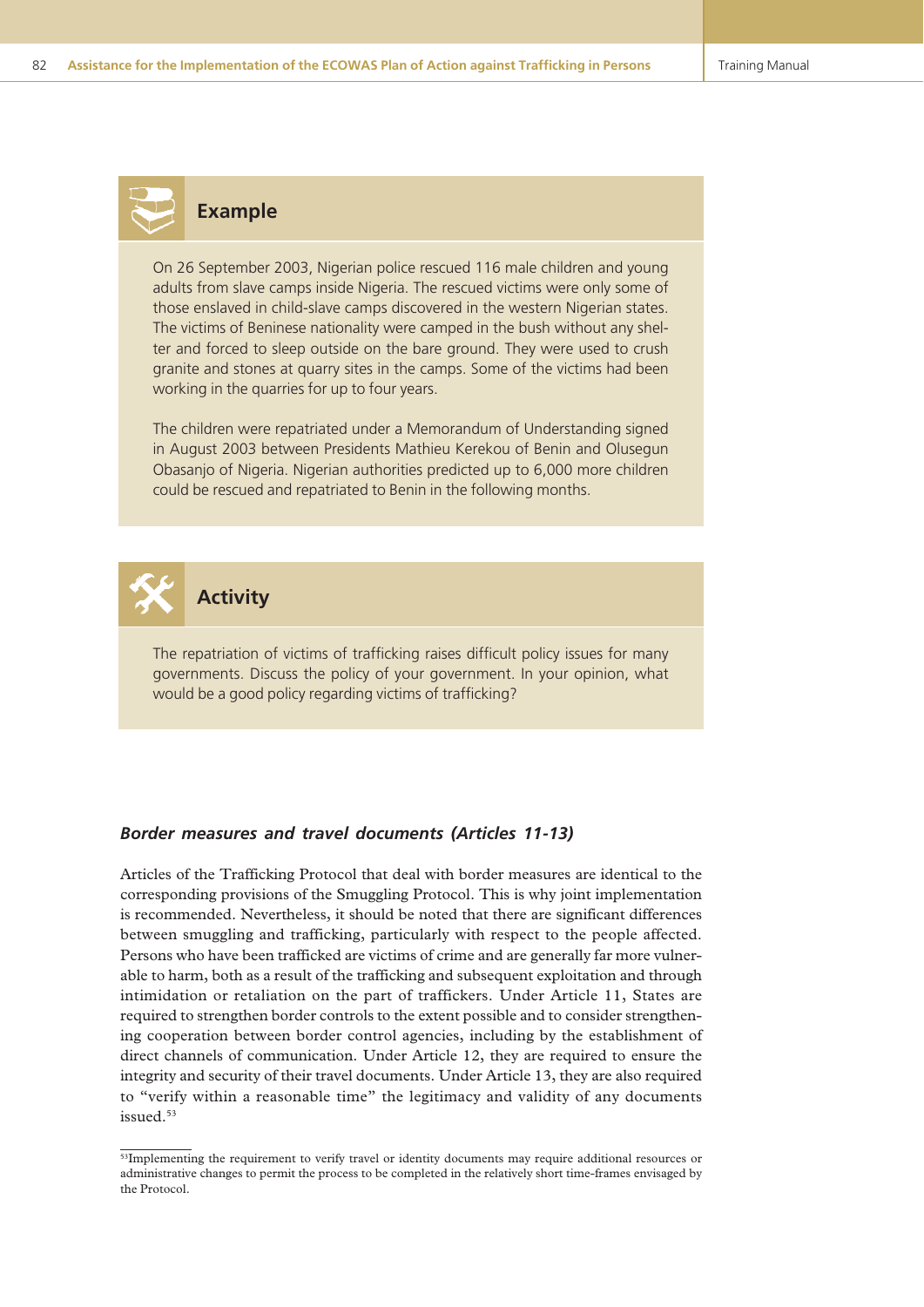# **Activity**

Make a short list of some ways to create direct channels of communication or of ways to improve existing channels. What are the benefits of strong communication between government agencies? How does improved communication between departments and agencies affect the victims?

#### *Obligations to cooperate with entities which are not States Parties to the Protocol (Articles 6 (3) and 9 (3))*

In the case of providing assistance to victims and the establishment of prevention measures, the importance of "…non-governmental organizations, other relevant organizations and other elements of civil society" was recognized, and cooperation with these entities is required, where appropriate. Protocol Articles 6 (3) and 9 (3) recognize the importance of "non-governmental organizations, other relevant organizations and other elements of civil society" in providing victim assistance and establishing prevention measures. Cooperation with these entities is required where appropriate. This cooperation recognizes that many victims fear deportation or prosecution in their destination countries and are reluctant to come forward to officials or agencies too closely associated with the State. The value and principal role of NGOs in such situations lies in their independence and ability to act on behalf of victims, often serving as a bridge between otherwise-isolated victims and officials.



Strong communication between government departments and agencies and cooperation between governmental and non-governmental organizations is a key to successfully fighting human trafficking.

## **Mutual legal assistance in criminal matters (Article 18 of the Convention against Transnational Organized Crime)**

#### **Article 18**

!

#### *Mutual legal assistance*

**1. States Parties shall afford one another the widest measure of mutual legal assistance in investigations, prosecutions and judicial proceedings in relation to the offences covered by this Convention as provided for in Article 3 and shall reciprocally extend to one another similar assistance where the requesting State Party has reasonable grounds to suspect that the offence referred to in Article 3,**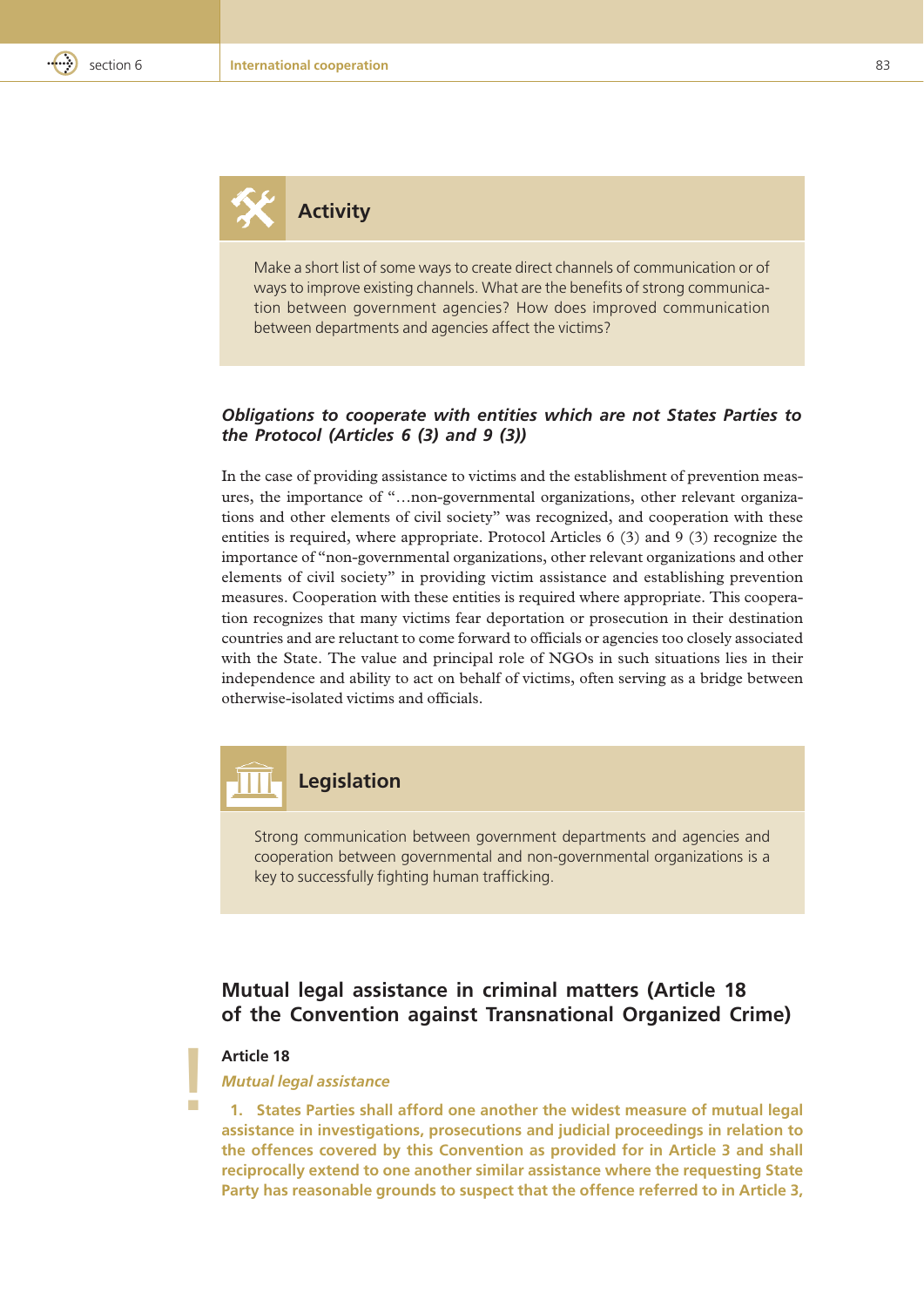**paragraph 1** *(a)* **or** *(b)***, is transnational in nature, including that victims, witnesses, proceeds, instrumentalities or evidence of such offences are located in the requested State Party and that the offence involves an organized criminal group.**

**2. Mutual legal assistance shall be afforded to the fullest extent possible under relevant laws, treaties, agreements and arrangements of the requested State Party with respect to investigations, prosecutions and judicial proceedings in relation to the offences for which a legal person may be held liable in accordance with article 10 of this Convention in the requesting State Party.**

**3. Mutual legal assistance to be afforded in accordance with this article may be requested for any of the following purposes:**

- *(a)* **Taking evidence or statements from persons;**
- *(b)* **Effecting service of judicial documents;**
- *(c)* **Executing searches and seizures, and freezing;**
- *(d)* **Examining objects and sites;**
- *(e)* **Providing information, evidentiary items and expert evaluations;**

*(f)* **Providing originals or certified copies of relevant documents and records, including government, bank, financial, corporate or business records;**

*(g)* **Identifying or tracing proceeds of crime, property, instrumentalities or other things for evidentiary purposes;**

*(h)* **Facilitating the voluntary appearance of persons in the requesting State Party;**

*(i)* **Any other type of assistance that is not contrary to the domestic law of the requested State Party.**

**4. Without prejudice to domestic law, the competent authorities of a State Party may, without prior request, transmit information relating to criminal matters to a competent authority in another State Party where they believe that such information could assist the authority in undertaking or successfully concluding inquiries and criminal proceedings or could result in a request formulated by the latter State Party pursuant to this Convention.**

**5. The transmission of information pursuant to paragraph 4 of this article shall be without prejudice to inquiries and criminal proceedings in the State of the competent authorities providing the information. The competent authorities receiving the information shall comply with a request that said information remain confidential, even temporarily, or with restrictions on its use. However, this shall not prevent the receiving State Party from disclosing in its proceedings information that is exculpatory to an accused person. In such a case, the receiving State Party shall notify the transmitting State Party prior to the disclosure and, if so requested, consult with the transmitting State Party. If, in an exceptional case, advance notice is not possible, the receiving State Party shall inform the transmitting State Party of the disclosure without delay.**

**6. The provisions of this article shall not affect the obligations under any other treaty, bilateral or multilateral, that governs or will govern, in whole or in part, mutual legal assistance.**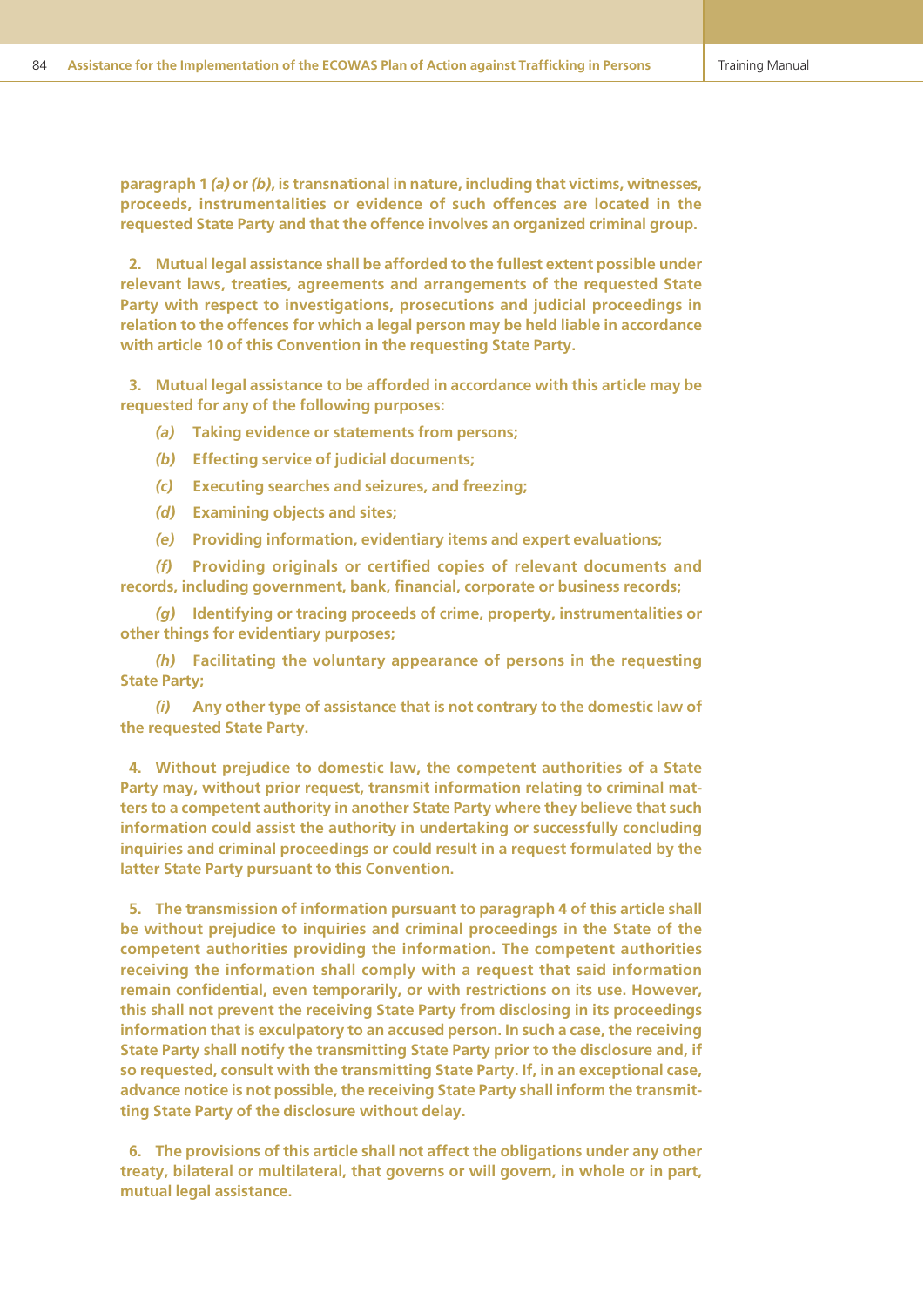**7. Paragraphs 9 to 29 of this article shall apply to requests made pursuant to this article if the States Parties in question are not bound by a treaty of mutual legal assistance. If those States Parties are bound by such a treaty, the corresponding provisions of that treaty shall apply unless the States Parties agree to apply paragraphs 9 to 29 of this article in lieu thereof. States Parties are strongly encouraged to apply these paragraphs if they facilitate cooperation.**

**8. States Parties shall not decline to render mutual legal assistance pursuant to this article on the ground of bank secrecy.**

**9. States Parties may decline to render mutual legal assistance pursuant to this article on the ground of absence of dual criminality. However, the requested State Party may, when it deems appropriate, provide assistance, to the extent it decides at its discretion, irrespective of whether the conduct would constitute an offence under the domestic law of the requested State Party.**

**10. A person who is being detained or is serving a sentence in the territory of one State Party whose presence in another State Party is requested for purposes of identification, testimony or otherwise providing assistance in obtaining evidence for investigations, prosecutions or judicial proceedings in relation to offences covered by this Convention may be transferred if the following conditions are met:**

*(a)* **The person freely gives his or her informed consent;**

*(b)* **The competent authorities of both States Parties agree, subject to such conditions as those States Parties may deem appropriate.**

**11. For the purposes of paragraph 10 of this article:**

*(a)* **The State Party to which the person is transferred shall have the authority and obligation to keep the person transferred in custody, unless otherwise requested or authorized by the State Party from which the person was transferred;**

*(b)* **The State Party to which the person is transferred shall without delay implement its obligation to return the person to the custody of the State Party from which the person was transferred as agreed beforehand, or as otherwise agreed, by the competent authorities of both States Parties;**

*(c)* **The State Party to which the person is transferred shall not require the State Party from which the person was transferred to initiate extradition proceedings for the return of the person;**

*(d)* **The person transferred shall receive credit for service of the sentence being served in the State from which he or she was transferred for time spent in the custody of the State Party to which he or she was transferred.**

**12. Unless the State Party from which a person is to be transferred in accordance with paragraphs 10 and 11 of this article so agrees, that person, whatever his or her nationality, shall not be prosecuted, detained, punished or subjected to any other restriction of his or her personal liberty in the territory of the State to which that person is transferred in respect of acts, omissions or convictions prior to his or her departure from the territory of the State from which he or she was transferred.**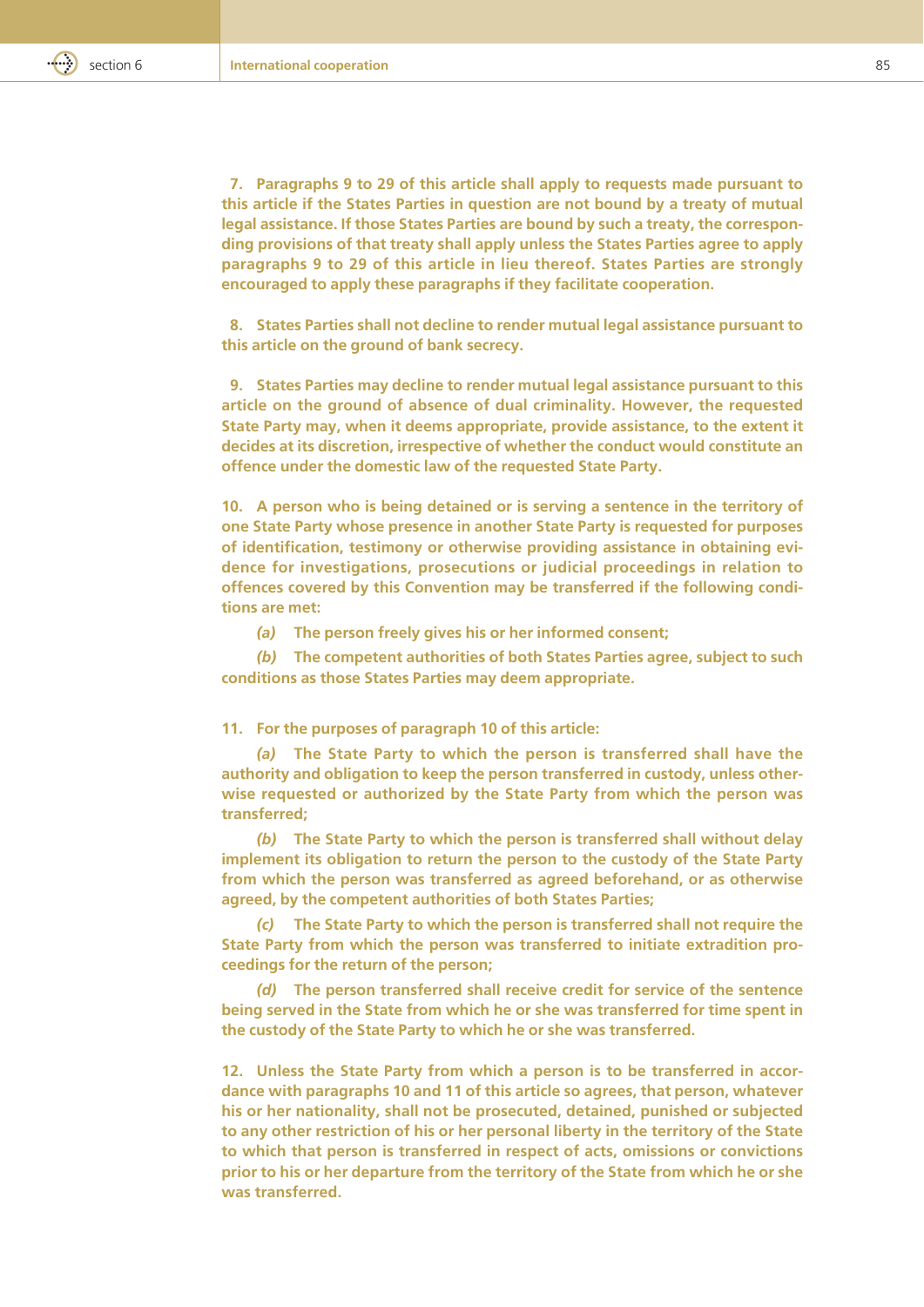**13. Each State Party shall designate a central authority that shall have the responsibility and power to receive requests for mutual legal assistance and either to execute them or to transmit them to the competent authorities for execution. Where a State Party has a special region or territory with a separate system of mutual legal assistance, it may designate a distinct central authority that shall have the same function for that region or territory. Central authorities shall ensure the speedy and proper execution or transmission of the requests received. Where the central authority transmits the request to a competent authority for execution, it shall encourage the speedy and proper execution of the request by the competent authority. The Secretary-General of the United Nations shall be notified of the central authority designated for this purpose at the time each State Party deposits its instrument of ratification, acceptance or approval of or accession to this Convention. Requests for mutual legal assistance and any communication related thereto shall be transmitted to the central authorities designated by the States Parties. This requirement shall be without prejudice to the right of a State Party to require that such requests and communications be addressed to it through diplomatic channels and, in urgent circumstances, where the States Parties agree, through the International Criminal Police Organization, if possible.**

**14. Requests shall be made in writing or, where possible, by any means capable of producing a written record, in a language acceptable to the requested State Party, under conditions allowing that State Party to establish authenticity. The Secretary-General of the United Nations shall be notified of the language or languages acceptable to each State Party at the time it deposits its instrument of ratification, acceptance or approval of or accession to this Convention. In urgent circumstances and where agreed by the States Parties, requests may be made orally, but shall be confirmed in writing forthwith.**

**15. A request for mutual legal assistance shall contain:**

*(a)* **The identity of the authority making the request;**

*(b)* **The subject matter and nature of the investigation, prosecution or judicial proceeding to which the request relates and the name and functions of the authority conducting the investigation, prosecution or judicial proceeding;**

*(c)* **A summary of the relevant facts, except in relation to requests for the purpose of service of judicial documents;**

*(d)* **A description of the assistance sought and details of any particular procedure that the requesting State Party wishes to be followed;**

*(e)* **Where possible, the identity, location and nationality of any person concerned; and**

*(f)* **The purpose for which the evidence, information or action is sought.**

**16. The requested State Party may request additional information when it appears necessary for the execution of the request in accordance with its domestic law or when it can facilitate such execution.**

**17. A request shall be executed in accordance with the domestic law of the requested State Party and, to the extent not contrary to the domestic law of the requested State Party and where possible, in accordance with the procedures specified in the request.**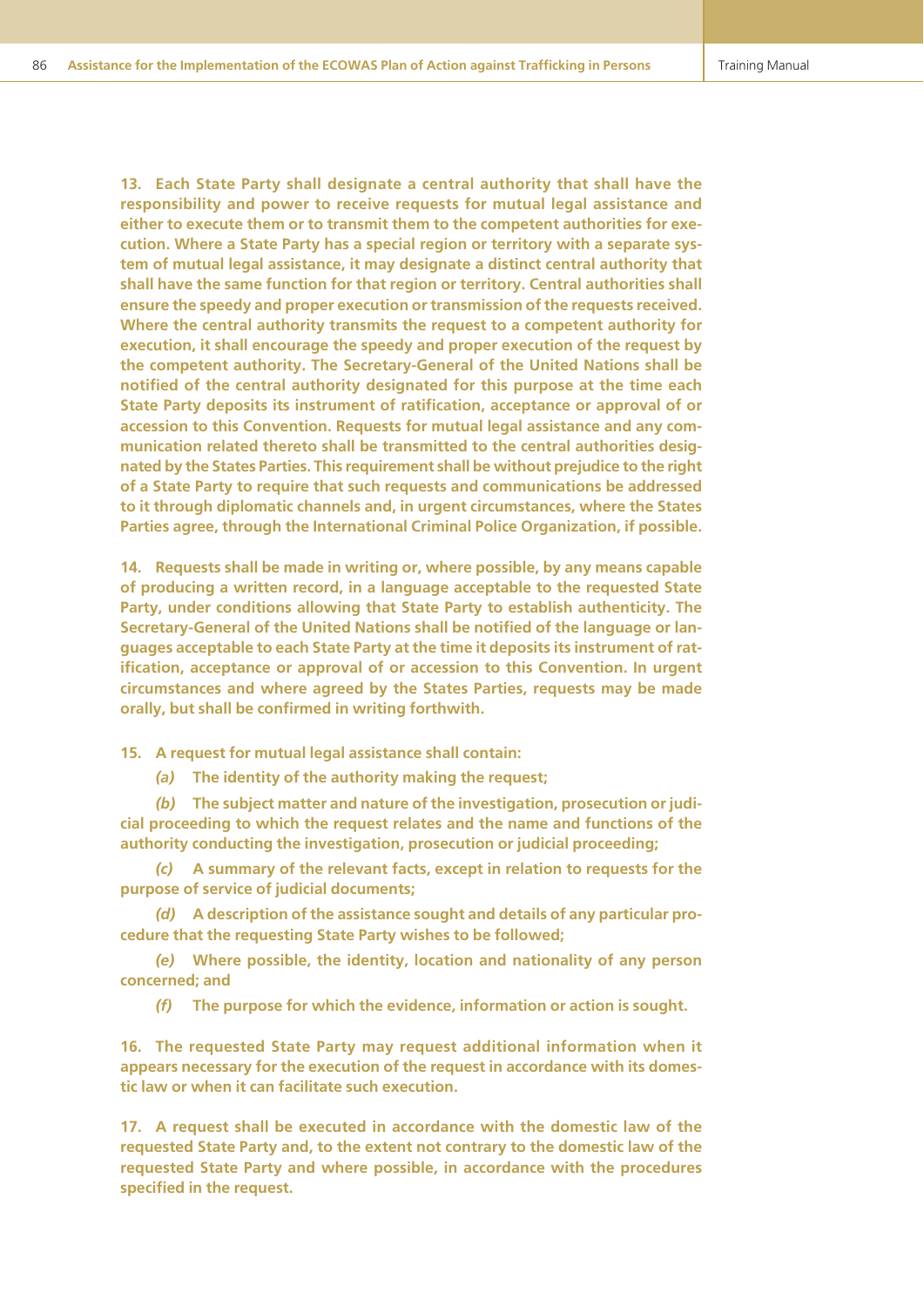**18. Wherever possible and consistent with fundamental principles of domestic law, when an individual is in the territory of a State Party and has to be heard as a witness or expert by the judicial authorities of another State Party, the first State Party may, at the request of the other, permit the hearing to take place by video conference if it is not possible or desirable for the individual in question to appear in person in the territory of the requesting State Party. States Parties may agree that the hearing shall be conducted by a judicial authority of the requesting State Party and attended by a judicial authority of the requested State Party.**

**19. The requesting State Party shall not transmit or use information or evidence furnished by the requested State Party for investigations, prosecutions or judicial proceedings other than those stated in the request without the prior consent of the requested State Party. Nothing in this paragraph shall prevent the requesting State Party from disclosing in its proceedings information or evidence that is exculpatory to an accused person. In the latter case, the requesting State Party shall notify the requested State Party prior to the disclosure and, if so requested, consult with the requested State Party. If, in an exceptional case, advance notice is not possible, the requesting State Party shall inform the requested State Party of the disclosure without delay.**

**20. The requesting State Party may require that the requested State Party keep confidential the fact and substance of the request, except to the extent necessary to execute the request. If the requested State Party cannot comply with the requirement of confidentiality, it shall promptly inform the requesting State Party.**

**21. Mutual legal assistance may be refused:**

*(a)* **If the request is not made in conformity with the provisions of this article;**

*(b)* **If the requested State Party considers that execution of the request is likely to prejudice its sovereignty, security, ordre public or other essential interests;**

*(c)* **If the authorities of the requested State Party would be prohibited by its domestic law from carrying out the action requested with regard to any similar offence, had it been subject to investigation, prosecution or judicial proceedings under their own jurisdiction;**

*(d)* **If it would be contrary to the legal system of the requested State Party relating to mutual legal assistance for the request to be granted.**

**22. States Parties may not refuse a request for mutual legal assistance on the sole ground that the offence is also considered to involve fiscal matters.**

**23. Reasons shall be given for any refusal of mutual legal assistance.**

**24. The requested State Party shall execute the request for mutual legal assistance as soon as possible and shall take as full account as possible of any deadlines suggested by the requesting State Party and for which reasons are given, preferably in the request. The requested State Party shall respond to reasonable requests by the requesting State Party on progress of its handling of the request. The requesting State Party shall promptly inform the requested State Party when the assistance sought is no longer required.**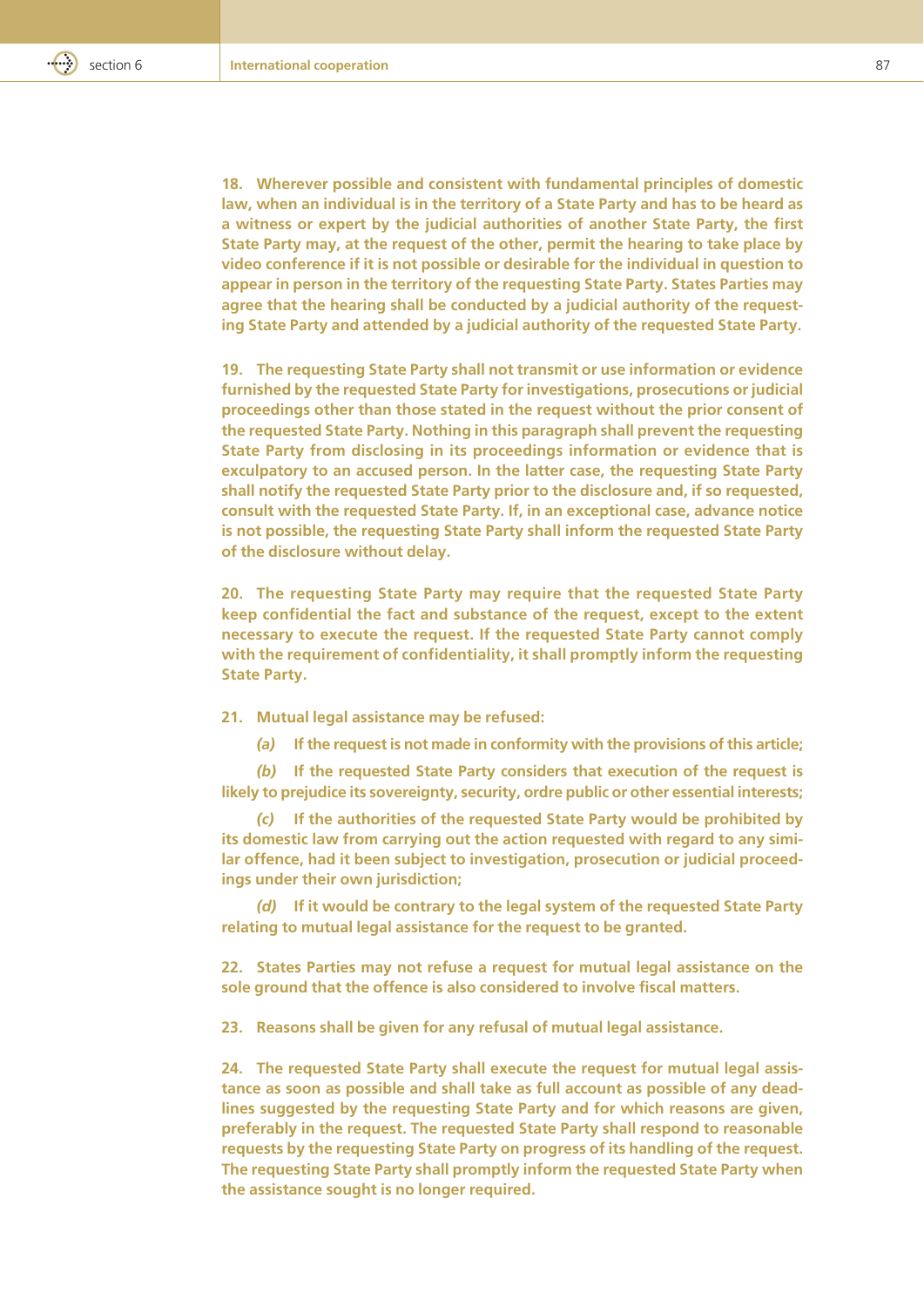**25. Mutual legal assistance may be postponed by the requested State Party on the ground that it interferes with an ongoing investigation, prosecution or judicial proceeding.**

**26. Before refusing a request pursuant to paragraph 21 of this article or postponing its execution pursuant to paragraph 25 of this article, the requested State Party shall consult with the requesting State Party to consider whether assistance may be granted subject to such terms and conditions as it deems necessary. If the requesting State Party accepts assistance subject to those conditions, it shall comply with the conditions.**

**27. Without prejudice to the application of paragraph 12 of this article, a witness, expert or other person who, at the request of the requesting State Party, consents to give evidence in a proceeding or to assist in an investigation, prosecution or judicial proceeding in the territory of the requesting State Party shall not be prosecuted, detained, punished or subjected to any other restriction of his or her personal liberty in that territory in respect of acts, omissions or convictions prior to his or her departure from the territory of the requested State Party. Such safe conduct shall cease when the witness, expert or other person having had, for a period of fifteen consecutive days or for any period agreed upon by the States Parties from the date on which he or she has been officially informed that his or her presence is no longer required by the judicial authorities, an opportunity of leaving, has nevertheless remained voluntarily in the territory of the requesting State Party or, having left it, has returned of his or her own free will.**

**28. The ordinary costs of executing a request shall be borne by the requested State Party, unless otherwise agreed by the States Parties concerned. If expenses of a substantial or extraordinary nature are or will be required to fulfil the request, the States Parties shall consult to determine the terms and conditions under which the request will be executed, as well as the manner in which the costs shall be borne.**

**29. The requested State Party:**

*(a)* **Shall provide to the requesting State Party copies of government records, documents or information in its possession that under its domestic law are available to the general public;**

*(b)* **May, at its discretion, provide to the requesting State Party in whole, in part or subject to such conditions as it deems appropriate, copies of any government records, documents or information in its possession that under its domestic law are not available to the general public.**

**30. States Parties shall consider, as may be necessary, the possibility of concluding bilateral or multilateral agreements or arrangements that would serve the purposes of, give practical effect to or enhance the provisions of this article.**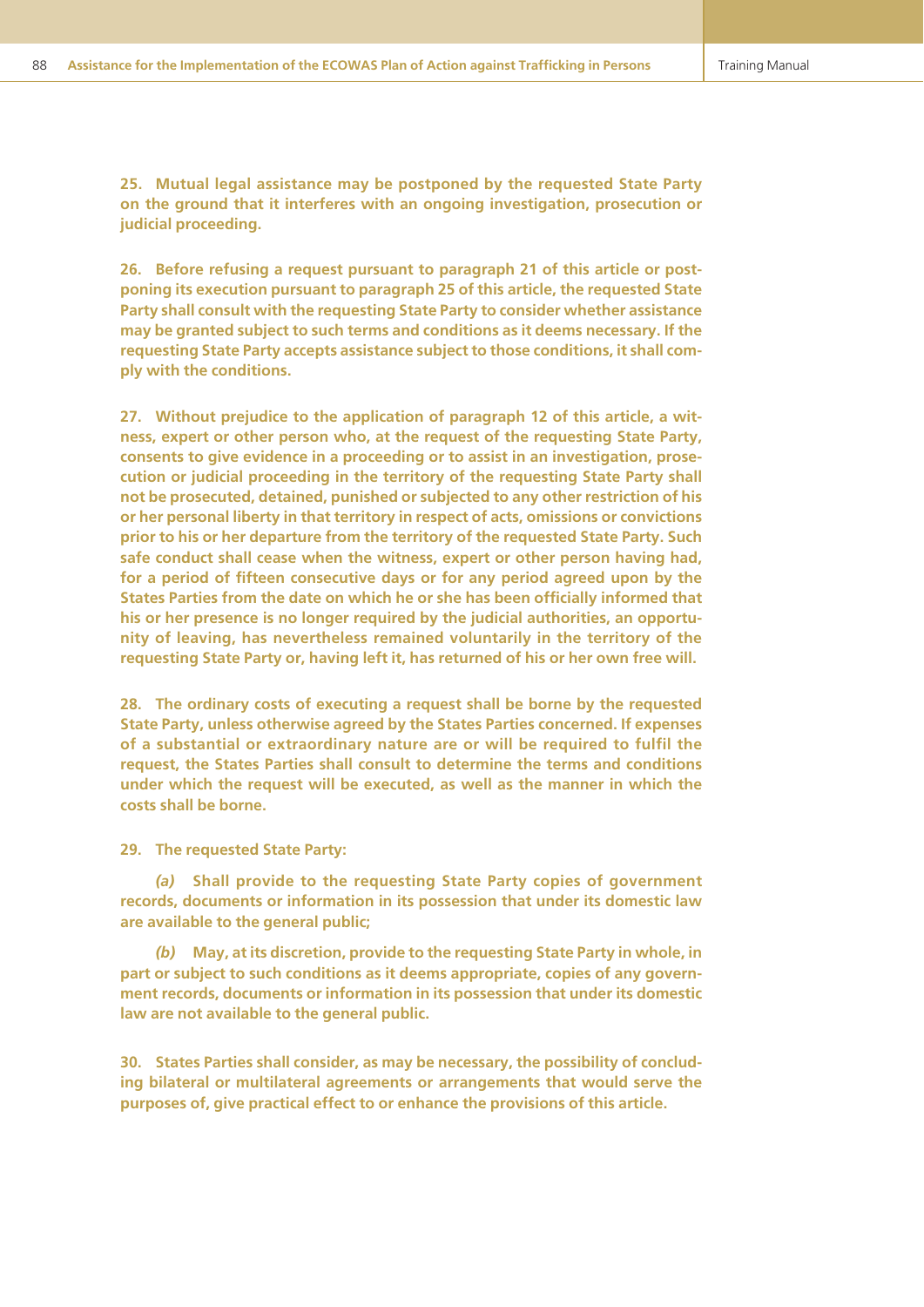#### *Why is mutual legal assistance needed?*

In the context of globalization, national authorities increasingly need the assistance of other countries for the successful investigation, prosecution and punishment of offenders, particularly those who commit transnational offences. The ability to assert jurisdiction and secure the presence of an accused offender in your territory accomplishes an important part of the task, but does not complete it.

The international mobility of offenders and the use of advanced technology, among other factors, make it more necessary than ever that law enforcement and judicial authorities collaborate and assist the State that has assumed jurisdiction over the matter.

#### *What can mutual legal assistance entail?*

Mutual legal assistance is a form of international cooperation by which States seek and provide assistance in gathering evidence for use in the investigation and prosecution of criminal cases. It covers a wide and ever expanding range of assistance. According to the Convention against Transnational Organized Crime, legal assistance may include:

- Taking evidence or statements;
- Effecting service of judicial documents;
- Executing searches and seizures;
- Examining objects and sites;
- Providing information, evidence and expert evaluations, documents and records;
- Tracing proceeds of crime;
- Facilitating the appearance of witnesses; and
- Any other kind of assistance not barred by domestic law.

The TOC Convention also applies to the international cooperation regarding the identification, tracing and seizure of proceeds of crime, property and instrumentalities for the purpose of confiscation (see Convention Article 13).

#### *What can be the grounds for refusal of mutual legal assistance?*

Previous efforts to improve international mutual legal assistance have often been frustrated not only by slowness and inefficiency that render the implementation of bi- or multilateral Mutual Legal Assistance Treaties and Conventions problematic in practice, but also by legal hurdles.

Typically, assistance has been denied in cases of:

- Non-extraditable offences;
- Lack of dual criminality; and
- Incompatibility with domestic law.

For example, countries have refused legal assistance for certain offences of political and fiscal natures, offences that are not punishable in the requested State, cases where the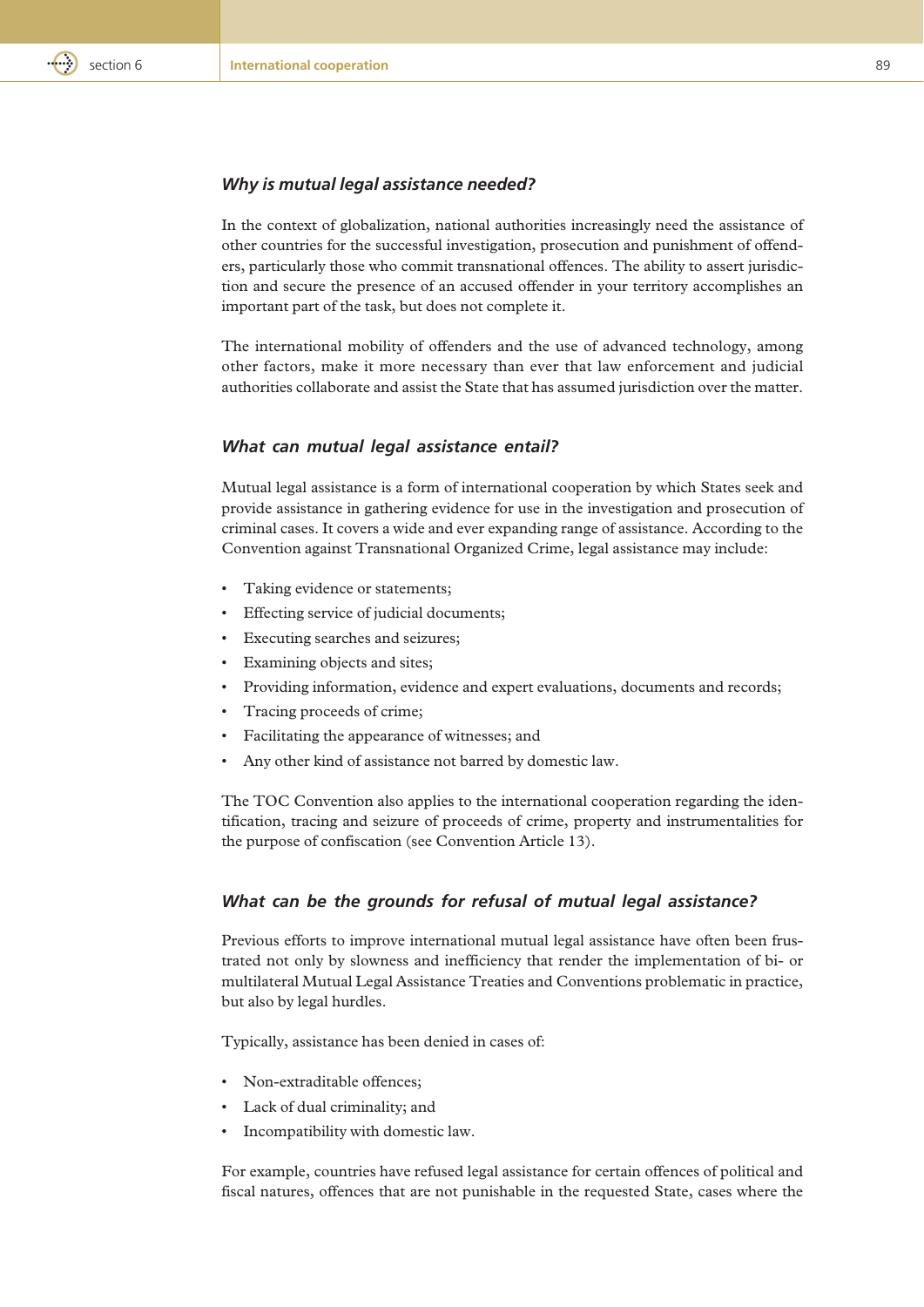offender has already served the sentence or has been acquitted (*non bis in idem* principle—double jeopardy), or when foreign procedures violate certain international standards, such as the International Covenant on Civil and Political Rights.

#### *ECOWAS Convention A/P.1/7/92 on Mutual Assistance in Criminal Matters, July 1992*

The ECOWAS Convention Mutual Assistance in Criminal Matters entered into force on 28 October 2003. As of July 2004, it is ratified by the following countries: Burkina Faso, Gambia, Ghana, Guinea, Mali, Nigeria, Senegal, Sierra Leone, and Togo.

The scope of application of mutual legal assistance, as defined by the ECOWAS Convention, article 2, includes:

- Taking evidence or statements;
- Assisting in assuring the availability of detained persons or others to give evidence or assist in investigations;
- Effecting service of judicial documents;
- Executing searches and seizures;
- Forfeitures and confiscations of the proceeds of crime;
- Examining objects and sites;
- Providing information and evidentiary items;
- Providing originals or certified copies of relevant documents and records, including bank, financial, corporate or business records.

The Convention does not apply to extradition. There is another ECOWAS Convention,  $\text{AP1/8/94}$  on Extradition.<sup>54</sup> As of August 2004, the ECOWAS Convention A/P.1/8/94 on Extradition has not yet entered into force. According to the ECOWAS Convention on Extradition, extradition means the surrender of all persons within the territory of the requested State:

- Who are wanted for prosecution for an offence; or
- Who are wanted by the legal authorities of the requesting State for the carrying out of a sentence.

### **Central authority**

According to the ECOWAS Convention on Mutual Legal Assistance, article 3, it is the competent authority that makes and receives requests for mutual legal assistance. The TOC Convention, Article 18(3) further obliges the State Parties to notify the Secretary-General of the authority designated as the central competent authority.

In order for other States to be aware of the central competent authority and to plan and draw up requests, the information on the central authority must be accurate, up to date and widely available.

<sup>54</sup>The ECOWAS Convention on Extradition has been ratified by the following ECOWAS Member States: Burkina Faso, Ghana, Guinea, Mali, Nigeria, Senegal, and Sierra Leone.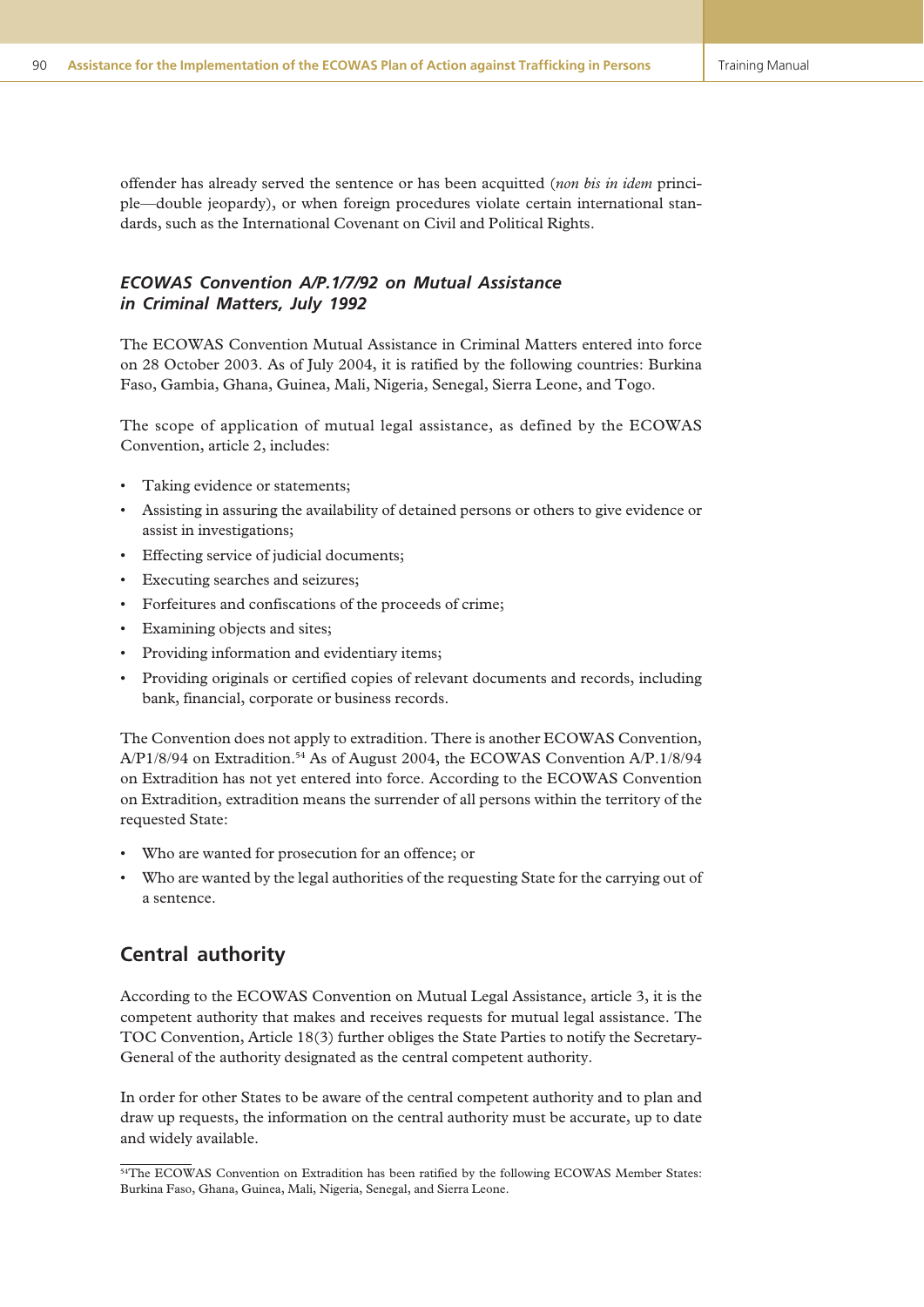**Activity**

Has your country ratified the ECOWAS Convention on Mutual Assistance in Criminal Matters? Has your country ratified the TOC Convention? Is there a legal basis for mutual assistance between your country and the neighbouring countries?

States that have not already done so should establish a central authority that facilitates the making and execution of requests. The central authority should be staffed with practitioners who are legally trained and who have developed institutional expertise and continuity in the area of mutual legal assistance. A central authority need not be established by legislation—an administrative structure would suffice.



Is there a central authority in your country? If there is no central authority in your country, who could become one? Who currently deals with requests for mutual legal assistance from your neighbouring countries? How could mutual legal assistance between ECOWAS Member States be improved?

#### *Reducing delay*

Significant delay in the execution of requests is often partly caused by delay in consideration of the request by the receiving central authority and delay in the transmission of the request to the appropriate executing authority. Appropriate action should be taken to ensure that central authorities examine and prioritize requests promptly upon receipt and transmit them to executing authorities without delay.

States could place time limits on central authorities for request processing. They are further encouraged to afford foreign requests the same priority as similar domestic investigations or proceedings.

### **Alternatives to mutual legal assistance**

A formal mutual legal assistance request is not always necessary to obtain assistance from another State. Mutual legal assistance is the only option only in cases where coercive measures are needed. This is because coercive measures normally require judicial authority.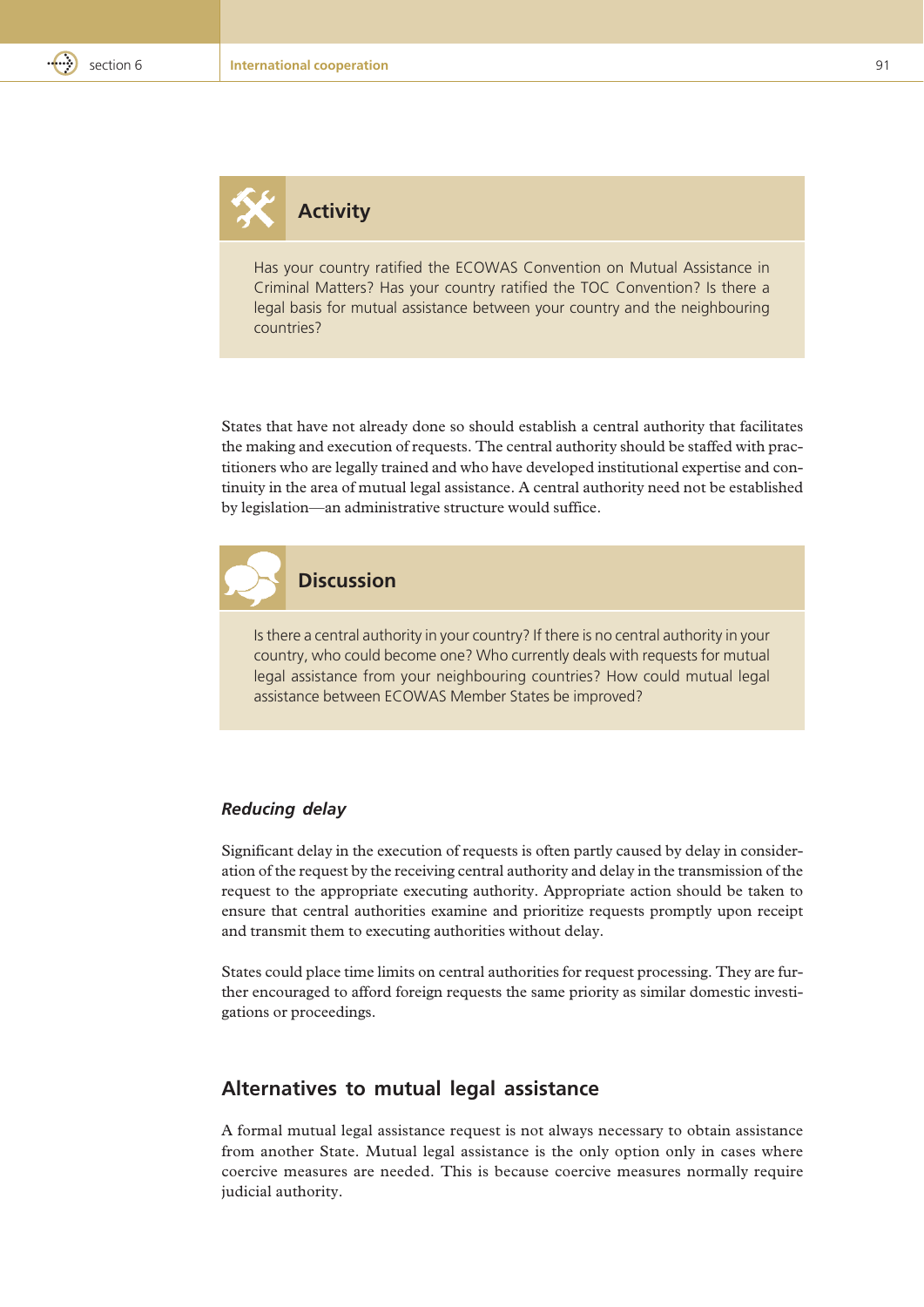#### *Police channels*

The fastest, cheapest, and most flexible way to seek information or intelligence is through police-to-police contact, rather than the more formal route of mutual legal assistance. This direct method should be used whenever possible.

Such contact can be carried out through:

- ICPO/Interpol/Europol;
- Local crime liaison officers;
- Under any applicable memoranda of understanding; or
- Any regional arrangements, formal and informal.

#### **Voluntarily given or publicly available evidence**

While police channels can never be used to initiate coercive measures, such channels may be used to obtain evidence that is either given voluntarily (e.g. statements) or from public records or other publicly available sources.

#### **A very urgent request**

aac

Many States permit very urgent requests to be made orally or by fax between law enforcement officers. Advance preparations can be made or urgent non-coercive assistance given at the same time as a formal request is routed between central authorities.

**Concluding remarks**

Always inform the central authority of the prior informal channel contacts.

#### *Use of joint investigative teams*

This refers to the use of joint investigative teams comprised of officers of two or more States in human trafficking cases that have transnational dimensions. States should make full use of the benefits of the exchange of financial and other intelligence between appropriate agencies. Appropriate safeguards should naturally be introduced to ensure protection of confidentiality.



Has your country used the method of joint investigation teams? Describe.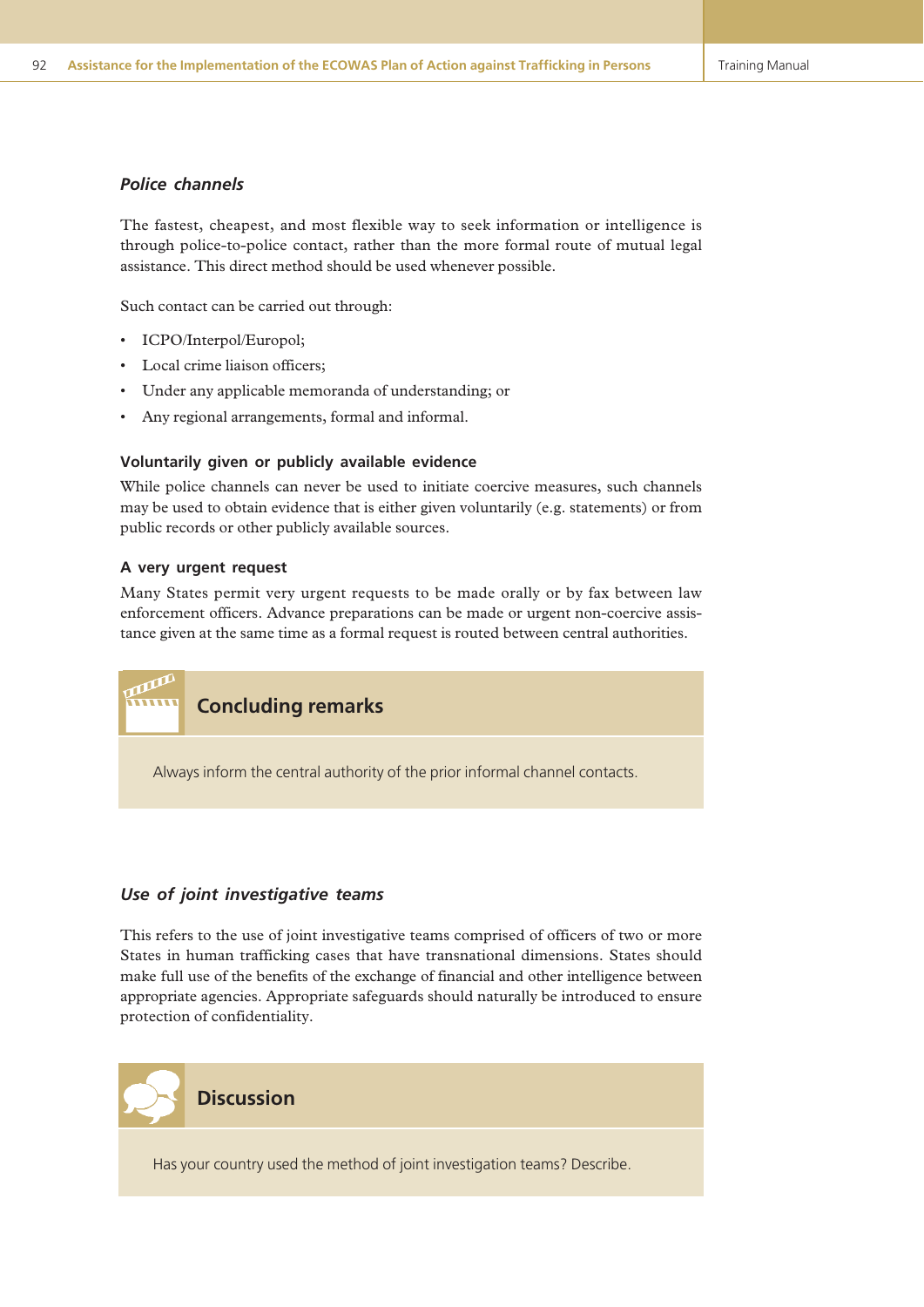# **Maximizing effectiveness of mutual legal assistance**

# *Direct contacts*

Personal contacts are often crucial to open communication channels and to develop the familiarity and trust necessary to achieve the best results in mutual legal assistance casework.

In order to facilitate this, clearly state the contact details of the responsible officials, including phone, fax and possible email addresses, in the request.

Sometimes it may be desirable to establish contact with the official in the requested State before sending the request, in order to clarify legal requirements or simplify procedures. Such contact can be initiated through the police channels, including existing police attaché networks.



# *Liaison officers*

It is beneficial for States to participate in the exchange of liaison police officers, magistrates or prosecutors with States with whom there is significant need for mutual legal assistance.

Posting a permanent staff member to the central authority of that country or arranging short-term staff exchanges are both methods that facilitate mutual legal assistance. Onsite initiatives often produce faster and more useful mutual legal assistance than is usually possible through distance.

# **Preparing effective requests for mutual legal assistance**

Preparation of a request for assistance involves consideration of a number of requirements, including:

- The requirements of the ECOWAS Convention on Mutual Legal Assistance, or another international Treaty such as the TOC Convention;
- Domestic law; and
- The requirements of the requested State.

However, overly careful attention to detail could result in a request that is unduly lengthy or so prescriptive that it holds back the requested State from resorting to alternative methods of securing the desired end-result.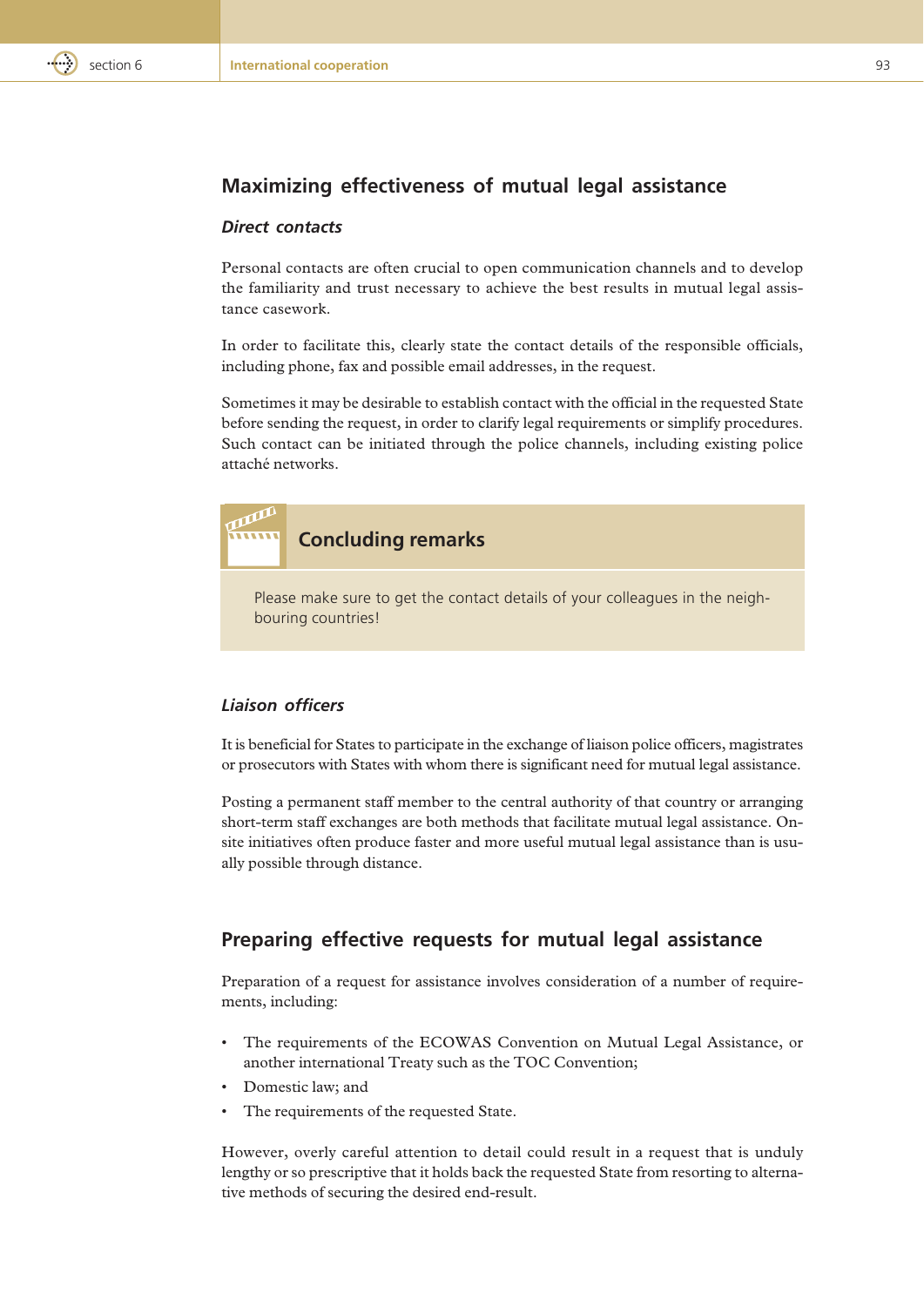Accordingly, the following basic principles should be taken into consideration:

- To be very specific in the presentation;
- To link the existing investigation or proceedings to the assistance required;
- To specify the precise assistance sought; and
- Where possible, to focus on the end-result and not on the method of securing that end-results. For example, it may be possible for the requested State to obtain the evidence by means of a production or other court order, rather than by means of a search warrant.

# *Adequate resources*

An effective mutual legal assistance programme needs to have proper resources in terms of both central and competent authorities and necessary infrastructure. Appropriate resources should be allocated to mutual legal assistance.

# *Asset sharing*

The sharing of confiscated assets between States is an important way to encourage cooperation. The TOC Convention, Article 14 (3), supports asset sharing.

# *Optimizing language capacity*

Staff at the central authority should have the capacity for different languages. Language capacities enhance the overall capacity for informal communication. Access to reliable translation services is also of critical importance to ensure reliability. Creative solutions may need to be found for language problems. For example, the staff at the central authority could seek assistance from other governmental departments and missions abroad or even from the requesting or requested State.



Does the competent authority in your country have adequate resources to deal with requests for mutual legal assistance? If not, what resources are lacking? How could the situation be improved?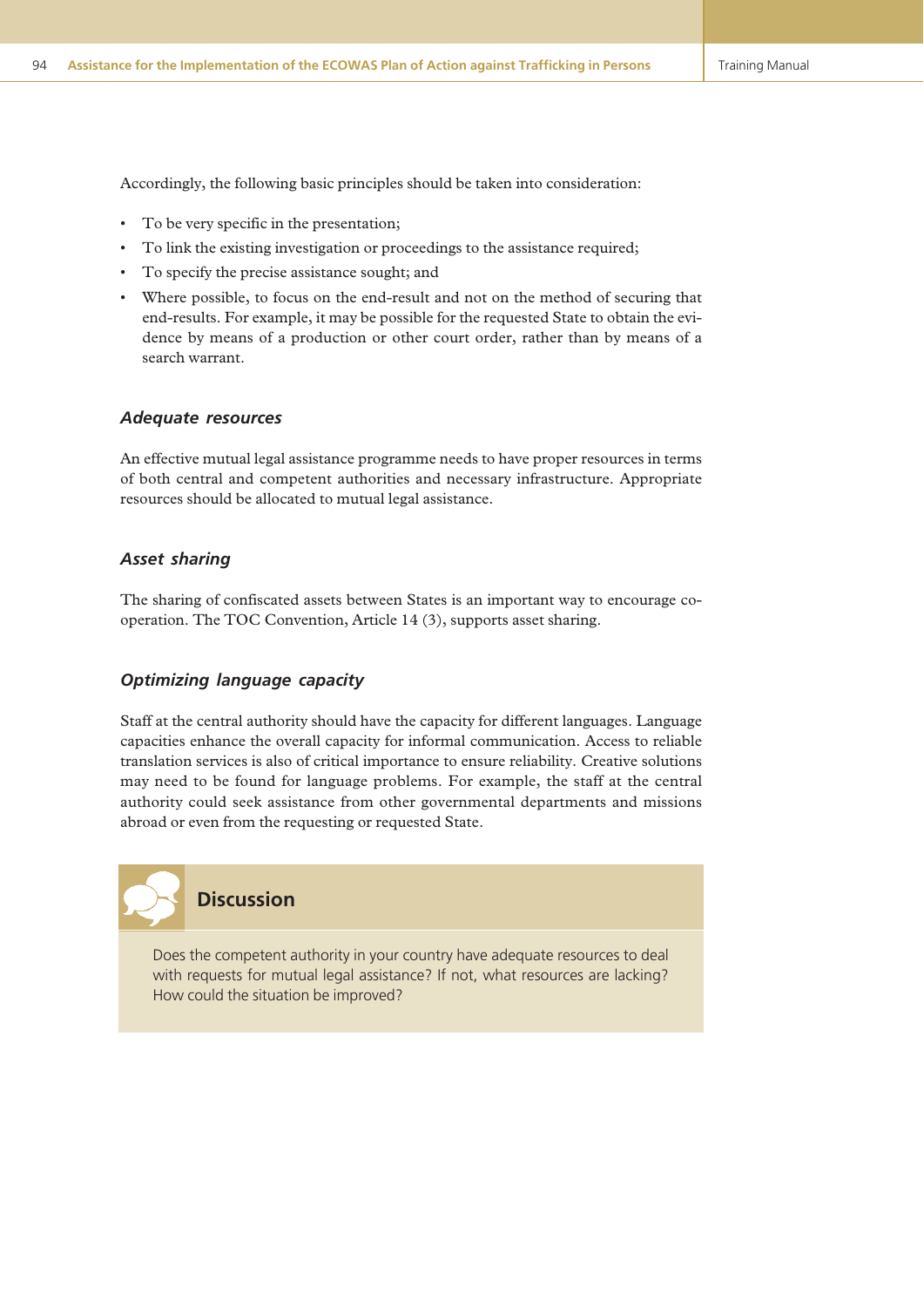# **Self-assessment questions**

- What are the two legal instruments that can be used as a legal basis for mutual legal assistance in the ECOWAS region?
- What kind of information sharing does the Trafficking Protocol require?
- How are States Parties to the Trafficking Protocol obliged to cooperate in support of repatriation?
- Why is cooperation with NGOs crucial to successful combat against human trafficking?
- What can be the grounds for refusal of mutual legal assistance?
- Has your country ratified the ECOWAS Convention on mutual assistance in criminal matters?
- What are the alternatives to mutual legal assistance?
- Why are direct contacts in the neighbouring countries recommended?

# **CHECKLIST FOR MUTUAL LEGAL ASSISTANCE**

The request should include the following:

# ❑ **Identification**

Identification of the office/authority presenting or transmitting the request and the authority conducting the investigation, prosecution or proceedings in the requesting State, including contact particulars for the office/authority presenting or transmitting the request and, unless inappropriate, the contact particulars of the relevant investigating officer/prosecutor and/or judicial officer (form I)

# ❑ **Prior contact**

Details of any prior contact between officers in the requesting and requested States pertaining to the subject matter of the request

# ❑ **Use of other channels**

Where a copy of the request has been or is being sent through other channels, this should be made clear in the request

# ❑ **Acknowledgement of the request**

A cover sheet incorporating the acknowledgement for completion and return to the requesting State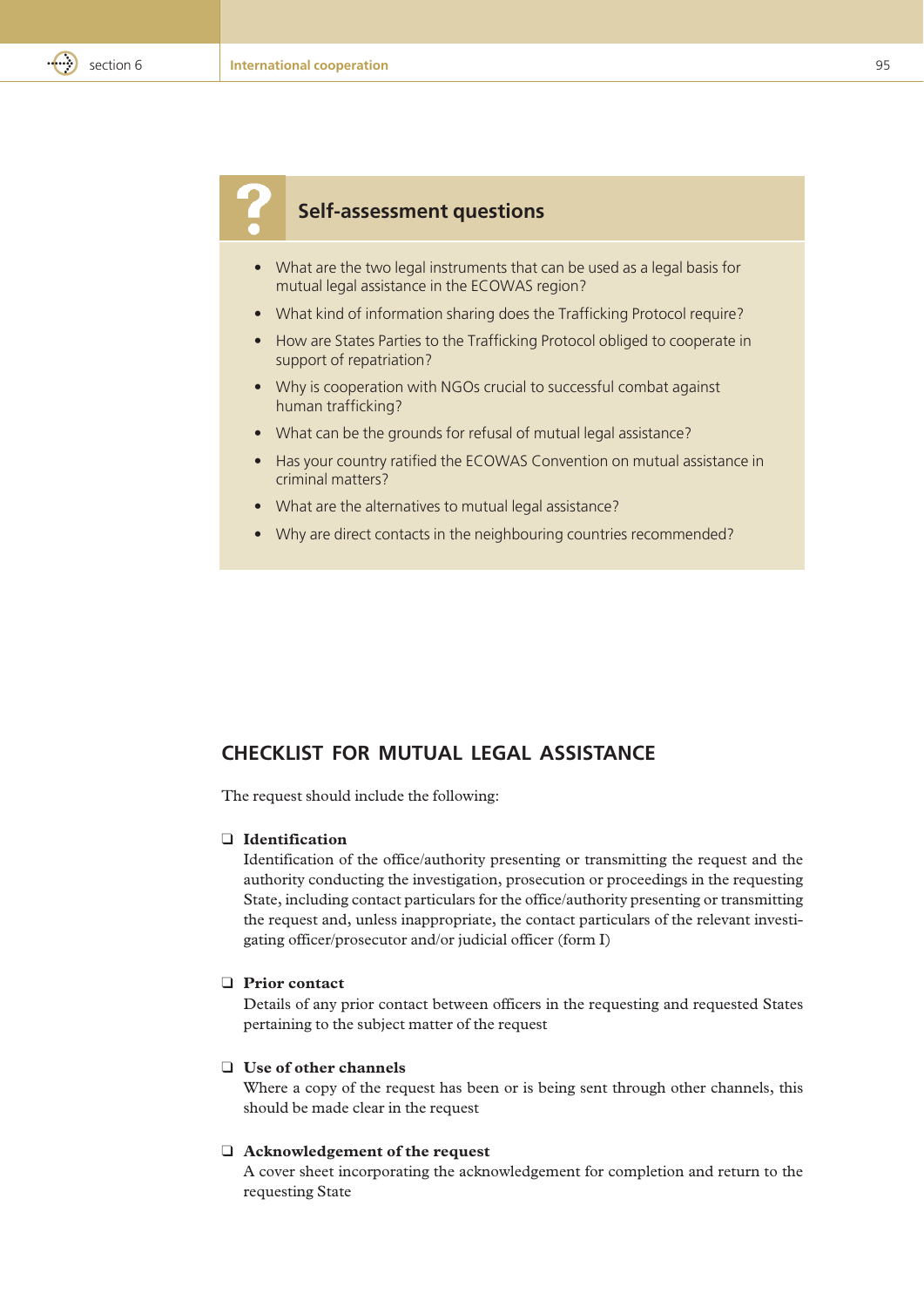## ❑ **Indication of urgency and/or time limit**

A prominent indication of any particular urgency or applicable time limit within which compliance with the request is required and the reason for the urgency or time limit

# ❑ **Confidentiality**

A prominent indication of any need, and the reason, for confidentiality and the requirement to consult with the requesting State, prior to the execution if confidentiality cannot be maintained

# ❑ **Legal basis for the request**

A description of the basis upon which the request is made, e.g., bilateral treaty, multilateral convention or scheme or, in the absence thereof, on the basis of reciprocity

## ❑ **Summary of the relevant facts**

A summary of the relevant facts of the case including, to the extent possible, full identification details of the alleged offender(s)

## ❑ **Description of the offence and applicable penalty**

A description of the offence and applicable penalty, with an excerpt or copy of the relevant parts of the law of the requesting State

# ❑ **Description of the evidence/assistance requested**

A description in specific terms of the evidence or other assistance requested

## ❑ **Clear link between proceeding(s) and evidence/assistance sought**

A clear and precise explanation of the connection between the investigation, prosecution or proceedings and the assistance sought (i.e., a description of how the evidence or other assistance sought is relevant to the case)

## ❑ **Description of the procedures**

A description of the procedures to be followed by the requested State's authorities in executing the request to ensure that the request achieves its purpose, including any special procedures to enable any evidence obtained to be admissible in the requesting State, and reasons why the procedures are required

### ❑ **Presence of officials from the requesting State in execution of request**

An indication as to whether the requesting State wishes its officials or other specified persons to be present at or participate in the execution of the request and the reason why this is requested

## ❑ **Language**

All requests for assistance should be made in or accompanied by a certified translation into a language as specified by the requested State

*Note:* Where it becomes evident that a request or the aggregate of requests from a particular State involve a substantial or extraordinary cost, the requesting and requested States should consult to determine the terms and conditions under which the request is to be executed, and the manner in which the costs are to be borne.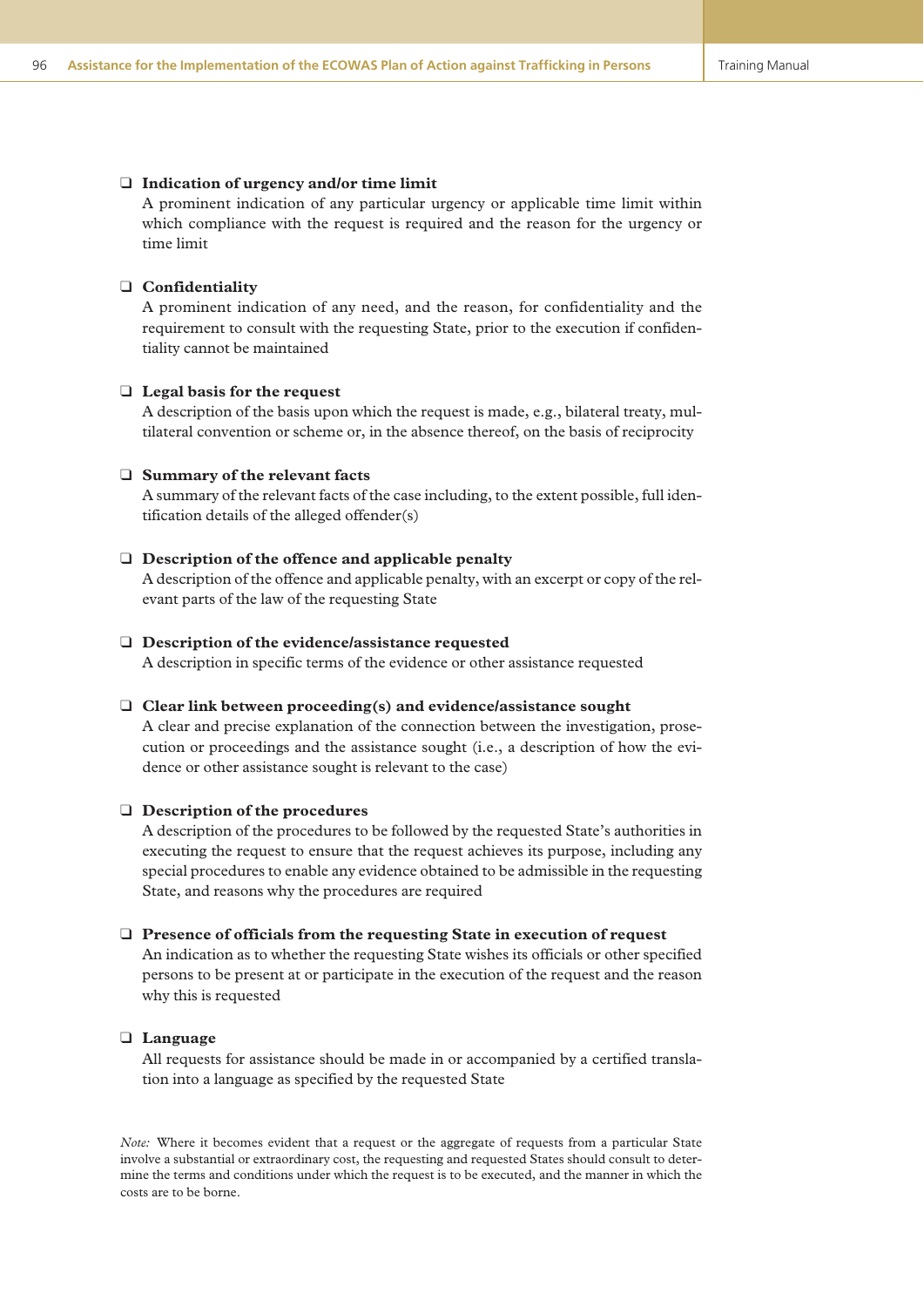The following case studies have been created to generate consideration of international cooperation and the different forms that it takes. It is important to remember that there is no exact right or wrong answer and that the goal of the problem scenario is to encourage discussion: What are the available tools for international cooperation according to the TOC Convention and ECOWAS Convention on Mutual Assistance in Criminal Matters? Please consider at least the following:

- Sharing of intelligence
- Formal/informal cooperation
- Joint investigations
- MLA/extradition
- **Prevention**

# *Case study 1*

In July of 2003, 16 women aged 16 to 31 from Beautyland were arrested along with their alleged traffickers in the capital of Happyland. There were indications that the women had been trafficked for prostitution from Beautyland to Happyland en route to Italy and Holland. At the time of arrest, the women were in good health and showed no signs of abuse. They had been housed secretly in villas in the capital of Happyland while en route to Europe. According to their testimonies, the trip to Europe was supposed to be executed by plane.

The majority of women were employed as hairdressers prior to being recruited. The alleged traffickers promised the women well-paid and secure jobs in Europe. No work permit was required. According to testimonies, in previous cases, the alleged traffickers had promised similar positions to women and girls who were forced to prostitute themselves once they arrived in Europe.

The alleged traffickers were arrested on charges of document fraud, specifically fraudulent travel documentation. Five of the six arrested alleged offenders were from Beautyland and one was from Loveland. Their age ranged from 23 to 38 years of age. According to evidence, the alleged offenders' professions ranged from resellers to carpenters and students. None of the alleged offenders had been previously registered in police archives.

The arrests of the alleged traffickers were attributed to the cooperation between police of Happyland and Interpol of Beautyland. They collaborated in collecting evidence and conducting witness interviews leading to the discovery of the women disseminated among the villas in the capital of Happyland. The alleged traffickers have been placed in pre-trial detention, while the victims were transferred to the Embassy of the Beautyland in Happyland.

# *Case study 2*

On 26 September 2003 police of Sekosekoland rescued 116 male children under the age of 18, from slave camps inside Sekosekoland, in a border town between Sekosekoland and Tukutukuland. The rescued victims, all, were only some of those enslaved in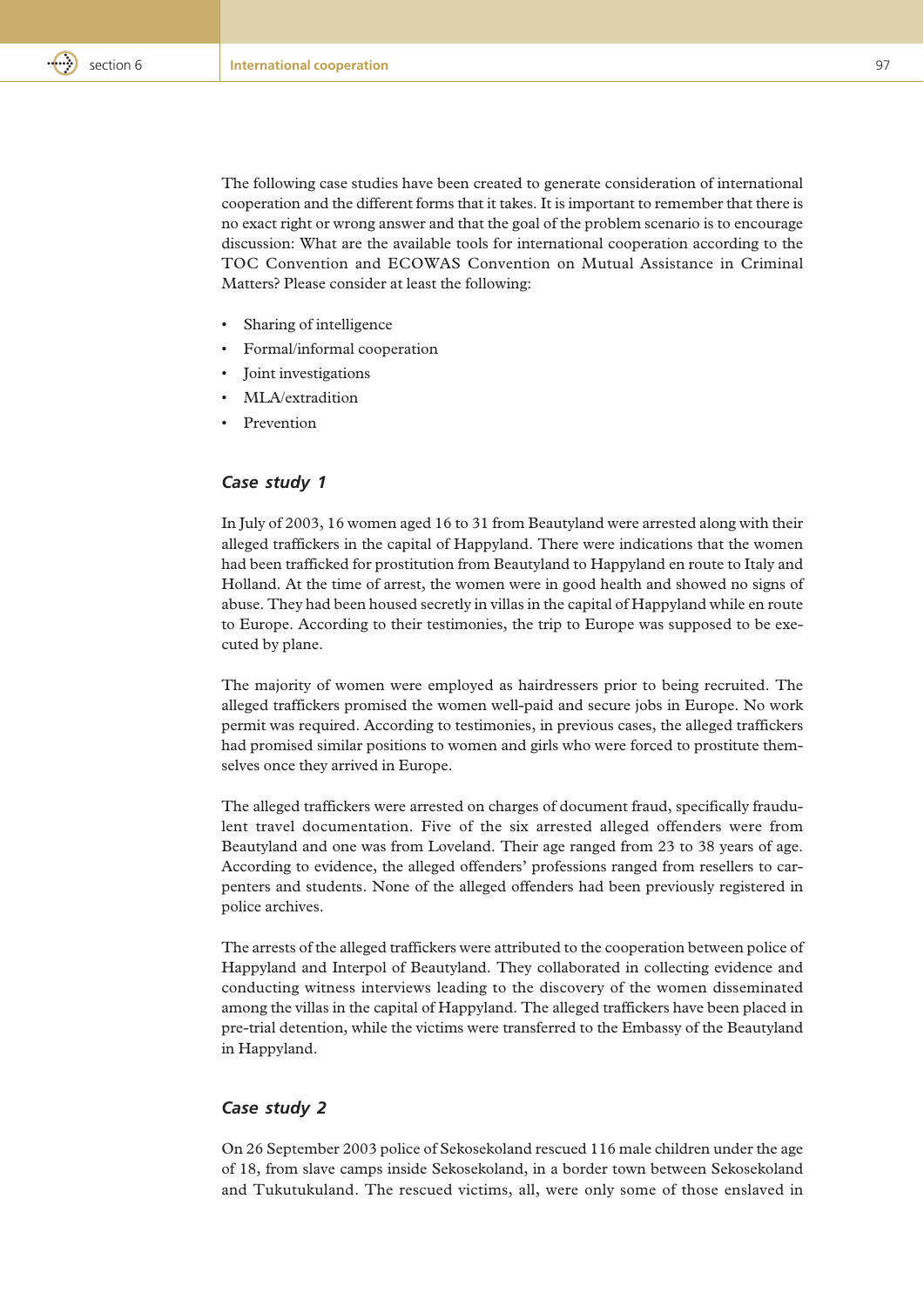child-slave camps discovered in the western Sekoseko States. The victims of Tukutuku nationality were camped in the bush without any shelter and forced to sleep outside on the bare ground. They were used to crush granites and stones at quarry sites in the camps. The victims' parents had sold them to labour traffickers for as little as US\$ 30. Some of the victims had been working in the quarries for up to four years.

The rescue resulted in nine arrests for trafficking offences. Those arrested confessed that the victims (most of them children) were transported into Sekosekoland in sacks that were passed as goods from Tukutukuland at the Sekoseko border. Most of the victims are said to be on the list of missing persons compiled by the Tukutuku authorities. Preliminary police reports showed that at least 13 trafficked children died in the last three months.

All the victims were repatriated to Tukutukuland. Also the traffickers of Tukutuku nationality, arrested for the trafficking offence, were handed over to the Tukutuku authorities together with a case file on the criminal case by the Sekoseko Police Force.

In repatriating the victims and arresting the traffickers, Sekoseko authorities were working in compliance of the MOU (Memorandum of Understanding) signed in August 2003 with Tukutukuland. Under the accord, both countries agreed that criminals identified in future shall be returned immediately to the appropriate authorities in the requesting country. They also agreed to identify, investigate and prosecute agents and traffickers, as well as to protect victims of human trafficking and return them promptly to their countries of origin. Sekoseko authorities estimate at least 6,000 other children from Tukutukuland still labour in the quarries.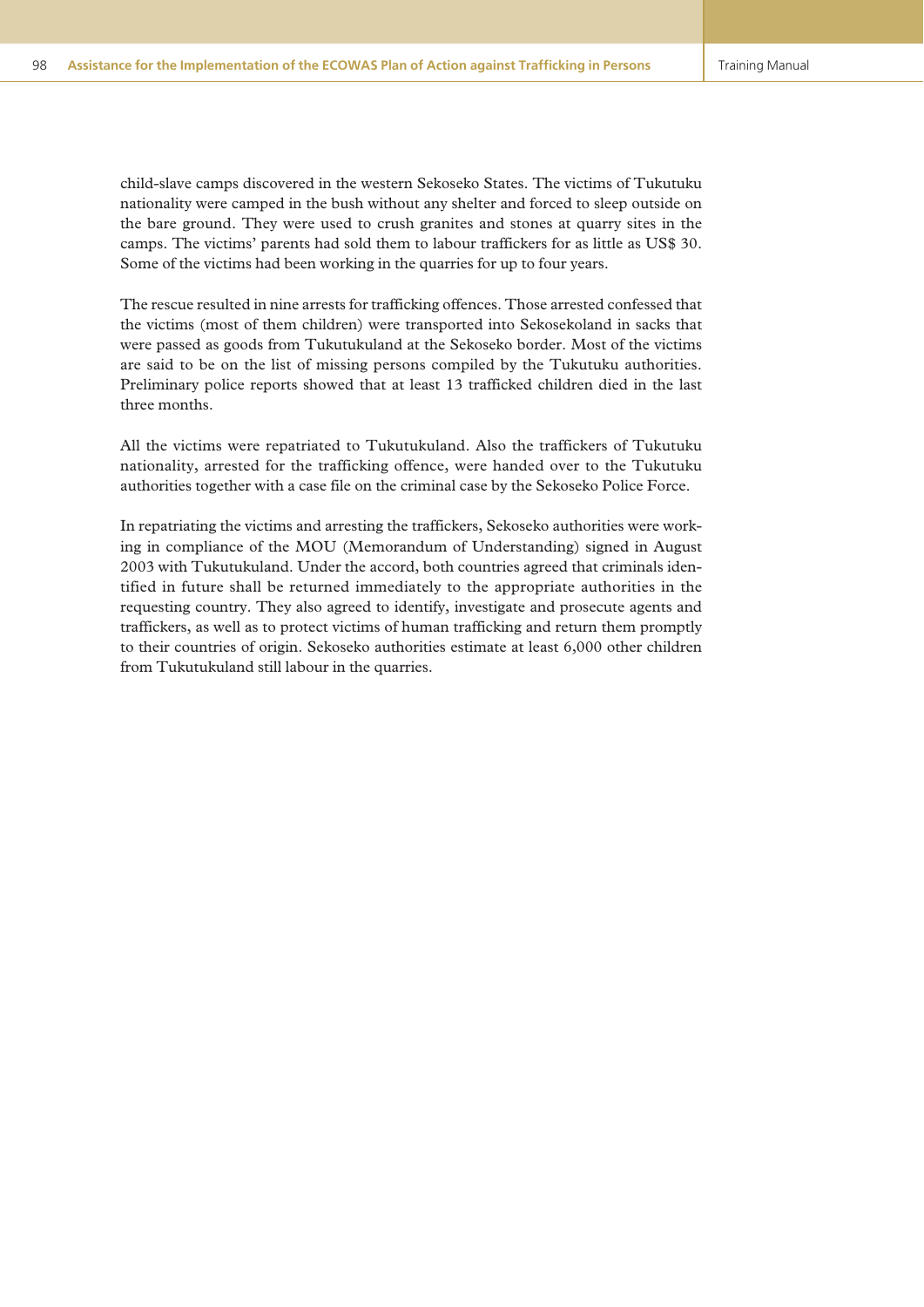

# **UNITED NATIONS CONVENTION AGAINST TRANSNATIONAL ORGANIZED CRIME**

# **Resolution adopted by the General Assembly**

[without reference to a Main Committee (A/55/383)]

# *The General Assembly,*

*Recalling* its resolution 53/111 of 9 December 1998, in which it decided to establish an openended intergovernmental ad hoc committee for the purpose of elaborating a comprehensive international convention against transnational organized crime and of discussing the elaboration, as appropriate, of international instruments addressing trafficking in women and children, combating the illicit manufacturing of and trafficking in firearms, their parts and components and ammunition, and illegal trafficking in and transporting of migrants, including by sea,

*Recalling* also its resolution 54/126 of 17 December 1999, in which it requested the Ad Hoc Committee on the Elaboration of a Convention against Transnational Organized Crime to continue its work, in accordance with resolutions 53/111 and 53/114 of 9 December 1998, and to intensify that work in order to complete it in 2000,

*Recalling further* its resolution 54/129 of 17 December 1999, in which it accepted with appreciation the offer of the Government of Italy to host a high-level political signing conference in Palermo for the purpose of signing the United Nations Convention against Transnational Organized Crime (Palermo Convention) and the protocols thereto, and requested the Secretary-General to schedule the conference for a period of up to one week before the end of the Millennium Assembly in 2000,

*Expressing its appreciation* to the Government of Poland for submitting to it at its fifty-first session a first draft United Nations convention against transnational organized crime and for hosting the meeting of the inter-sessional open-ended intergovernmental group of experts, established pursuant to resolution 52/85 of 12 December 1997, on the elaboration of a preliminary draft of a possible comprehensive international convention against transnational organized crime, held in Warsaw from 2 to 6 February 1998, 1 A/C.3/51/7, annex.

*Expressing its appreciation* to the Government of Argentina for hosting the informal preparatory meeting of the Ad Hoc Committee, held in Buenos Aires from 31 August to 4 September 1998,

*Expressing its appreciation* to the Government of Thailand for hosting the Asia-Pacific Ministerial Seminar on Building Capacities for Fighting Transnational Organized Crime, held in Bangkok on 20 and 21 March 2000,

*Deeply concerned* by the negative economic and social implications related to organized criminal activities, and convinced of the urgent need to strengthen cooperation to prevent and combat such activities more effectively at the national, regional and international levels,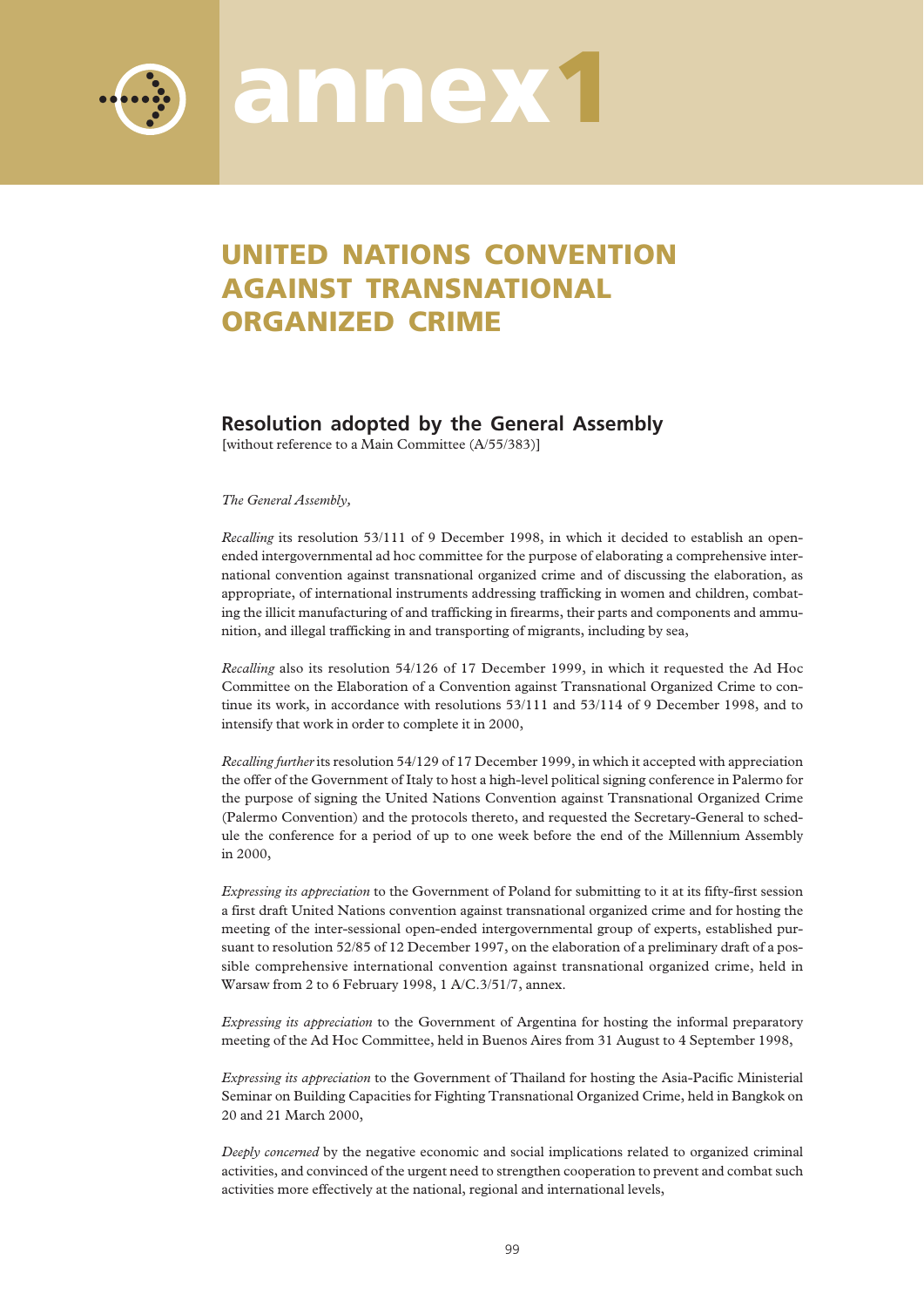*Noting with deep concern* the growing links between transnational organized crime and terrorist crimes, taking into account the Charter of the United Nations and the relevant resolutions of the General Assembly, *Determined* to deny safe havens to those who engage in transnational organized crime by prosecuting their crimes wherever they occur and by cooperating at the international level,

*Strongly convinced* that the United Nations Convention against Transnational Organized Crime will constitute an effective tool and the necessary legal framework for international cooperation in combating, inter alia, such criminal activities as money-laundering, corruption, illicit trafficking in endangered species of wild flora and fauna, offences against cultural heritage and the growing links between transnational organized crime and terrorist crimes,

1. *Takes note* of the report of the Ad Hoc Committee on the Elaboration of a Convention against Transnational Organized Crime, which carried out its work at the headquarters of the United Nations Office for Drug Control and Crime Prevention in Vienna, and commends the Ad Hoc Committee for its work;

2. *Adopts* the United Nations Convention against Transnational Organized Crime and the Protocol to Prevent, Suppress and Punish Trafficking in Persons, Especially Women and Children, supplementing the United Nations Convention against Transnational Organized Crime, and the Protocol against the Smuggling of Migrants by Land, Sea and Air, supplementing the United Nations Convention against Transnational Organized Crime annexed to the present resolution, and opens them for signature at the High-level Political Signing Conference to be held in Palermo, Italy, from 12 to 15 December 2000 in accordance with resolution 54/129;

3. *Requests* the Secretary-General to prepare a comprehensive report on the High-level Political Signing Conference to be held in Palermo in accordance with resolution 54/129;

4. *Notes* that the Ad Hoc Committee has not yet completed its work on the draft Protocol against the Illicit Manufacturing of and Trafficking in Firearms, Their Parts and Components and Ammunition, supplementing the United Nations Convention against Transnational Organized Crime;

5. *Requests* the Ad Hoc Committee to continue its work in relation to this draft Protocol, in accordance with resolutions 53/111, 53/114 and 54/126, and to finalize such work as soon as possible;

6. *Calls upon* all States to recognize the links between transnational organized criminal activities and acts of terrorism, taking into account the relevant General Assembly resolutions, and to apply the United Nations Convention against Transnational Organized Crime in combating all forms of criminal activity, as provided therein;

7. *Recommends* that the Ad Hoc Committee established by the General Assembly in its resolution 51/210 of 17 December 1996, which is beginning its deliberations with a view to developing a comprehensive convention on international terrorism, pursuant to resolution 54/110 of 9 December 1999, should take into consideration the provisions of the United Nations Convention against Transnational Organized Crime;

8. *Urges* all States and regional economic organizations to sign and ratify the United Nations Convention against Transnational Organized Crime and the protocols thereto as soon as possible in order to ensure the speedy entry into force of the Convention and the protocols thereto;

9. *Decides* that, until the Conference of the Parties to the Convention established pursuant to the United Nations Convention against Transnational Organized Crime decides otherwise, the account referred to in article 30 of the Convention will be operated within the United Nations Crime Prevention and Criminal Justice Fund, and encourages Member States to begin making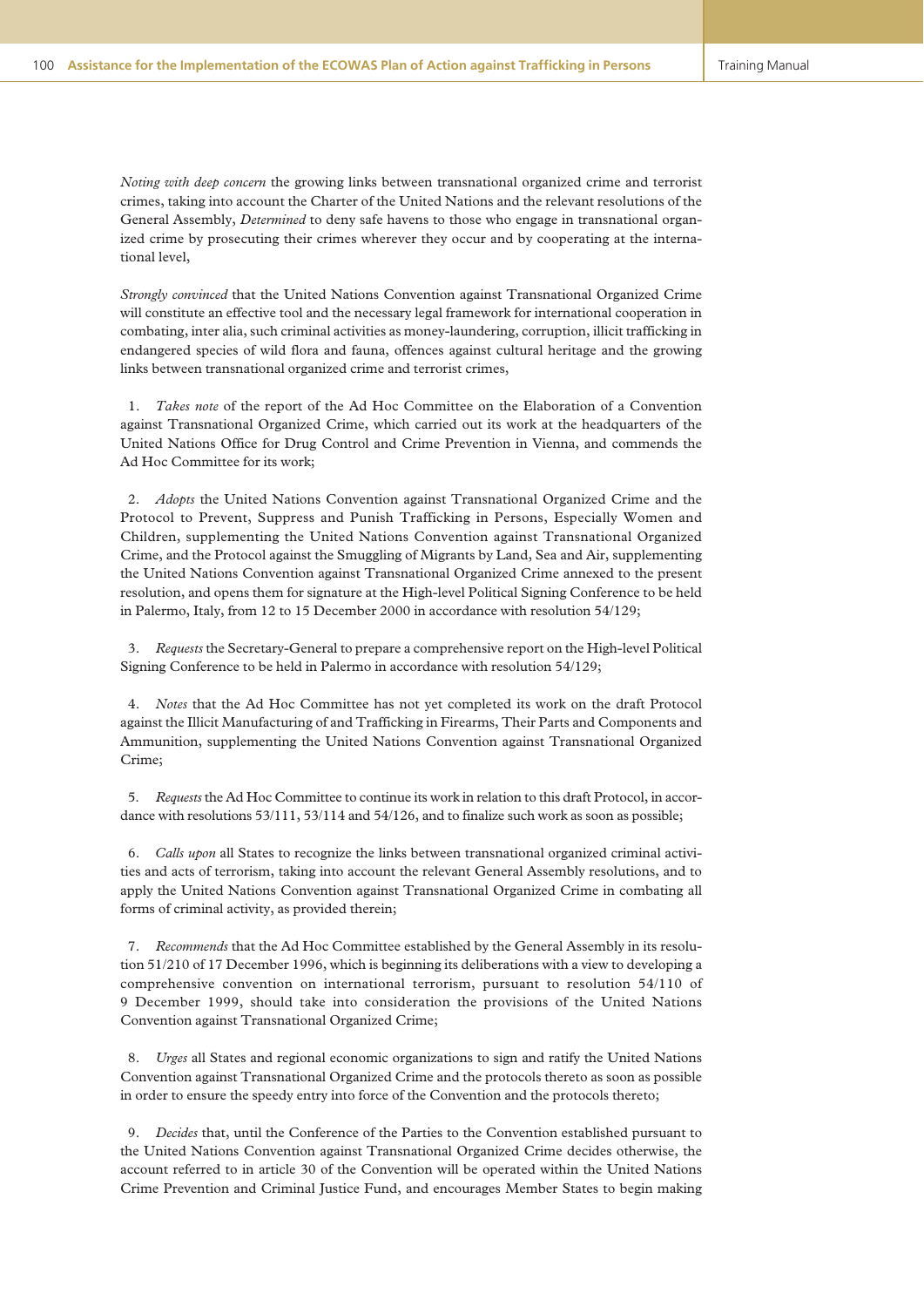adequate voluntary contributions to the above-mentioned account for the provision to developing countries and countries with economies in transition of the technical assistance that they might require for implementation of the Convention and the protocols thereto, including for the preparatory measures needed for that implementation;

10. *Decides also* that the Ad Hoc Committee on the Elaboration of a Convention against Transnational Organized Crime will complete its tasks arising from the elaboration of the United Nations Convention against Transnational Organized Crime by holding a meeting well before the convening of the first session of the Conference of the Parties to the Convention, in order to prepare the draft text of the rules of procedure for the Conference of the Parties and other rules and mechanisms described in article 32 of the Convention, which will be communicated to the Conference of the Parties at its first session for consideration and action;

11. *Requests* the Secretary-General to designate the Centre for International Crime Prevention of the United Nations Office for Drug Control and Crime Prevention to serve as the secretariat for the Conference of the Parties to the Convention in accordance with article 33 of the Convention;

12. *Also requests* the Secretary-General to provide the Centre for International Crime Prevention with the resources necessary to enable it to promote in an effective manner the expeditious entry into force of the United Nations Convention against Transnational Organized Crime and to discharge the functions of secretariat of the Conference of the Parties to the Convention, and to support the Ad Hoc Committee in its work pursuant to paragraph 10 above.

*62nd plenary meeting* 15 November 2000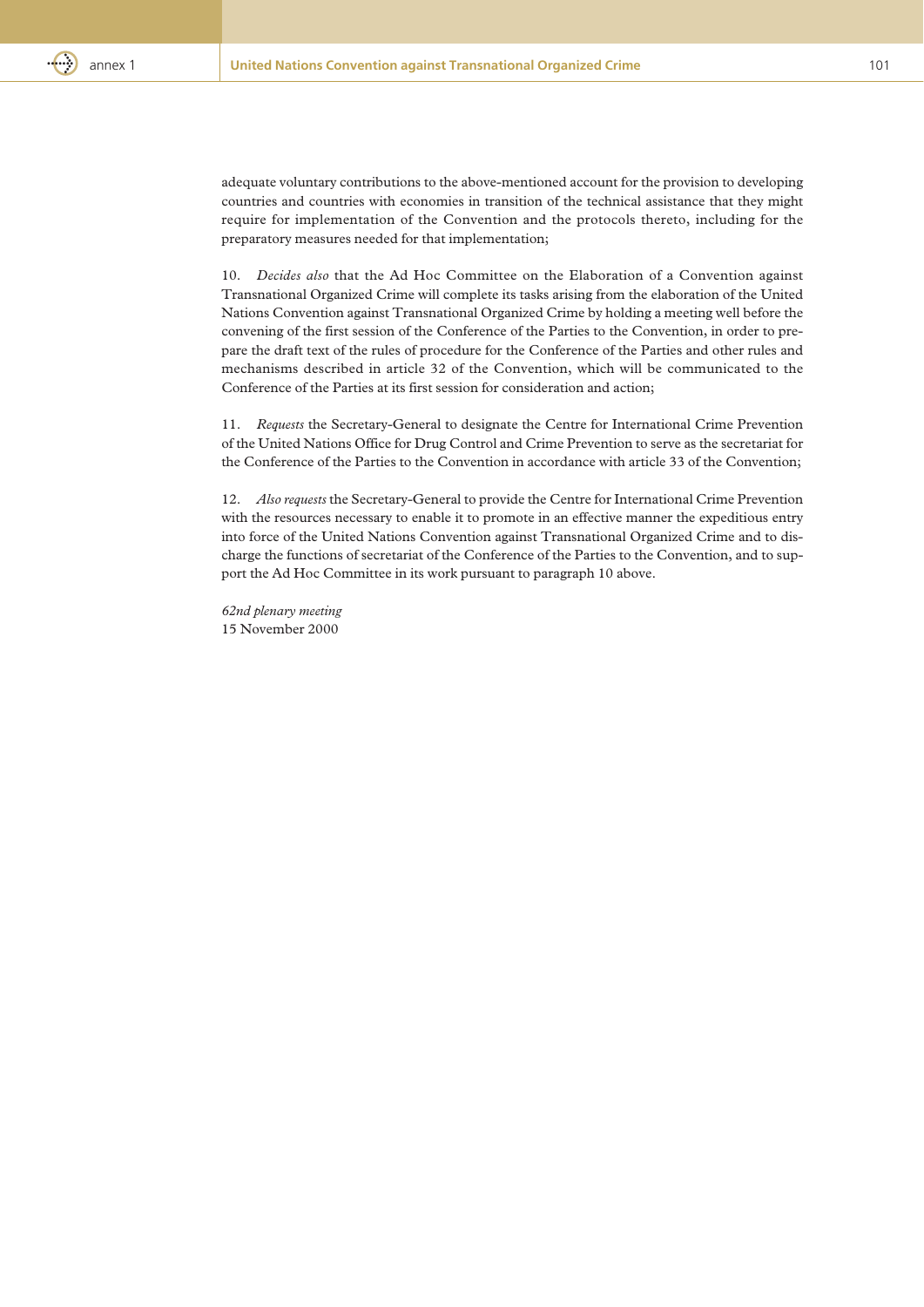# **United Nations Convention against Transnational Organized Crime**

#### **Article 1**

Statement of purpose

The purpose of this Convention is to promote cooperation to prevent and combat transnational organized crime more effectively.

#### **Article 2**

Use of terms For the purposes of this Convention:

*(a)* "Organized criminal group" shall mean a structured group of three or more persons, existing for a period of time and acting in concert with the aim of committing one or more serious crimes or offences established in accordance with this Convention, in order to obtain, directly or indirectly, a financial or other material benefit;

*(b)* "Serious crime" shall mean conduct constituting an offence punishable by a maximum deprivation of liberty of at least four years or a more serious penalty;

*(c)* "Structured group" shall mean a group that is not randomly formed for the immediate commission of an offence and that does not need to have formally defined roles for its members, continuity of its membership or a developed structure;

*(d)* "Property" shall mean assets of every kind, whether corporeal or incorporeal, movable or immovable, tangible or intangible, and legal documents or instruments evidencing title to, or interest in, such assets;

*(e)* "Proceeds of crime" shall mean any property derived from or obtained, directly or indirectly, through the commission of an offence;

*(f)* "Freezing" or "seizure" shall mean temporarily prohibiting the transfer, conversion, disposition or movement of property or temporarily assuming custody or control of property on the basis of an order issued by a court or other competent authority;

*(g)* "Confiscation", which includes forfeiture where applicable, shall mean the permanent deprivation of property by order of a court or other competent authority;

*(h)* "Predicate offence" shall mean any offence as a result of which proceeds have been generated that may become the subject of an offence as defined in article 6 of this Convention;

*(i)* "Controlled delivery" shall mean the technique of allowing illicit or suspect consignments to pass out of, through or into the territory of one or more States, with the knowledge and under the supervision of their competent authorities, with a view to the investigation of an offence and the identification of persons involved in the commission of the offence;

*(j)* "Regional economic integration organization" shall mean an organization constituted by sovereign States of a given region, to which its member States have transferred competence in respect of matters governed by this Convention and which has been duly authorized, in accordance with its internal procedures, to sign, ratify, accept, approve or accede to it; references to "States Parties" under this Convention shall apply to such organizations within the limits of their competence.

#### **Article 3**

Scope of application

1. This Convention shall apply, except as otherwise stated herein, to the prevention, investigation and prosecution of: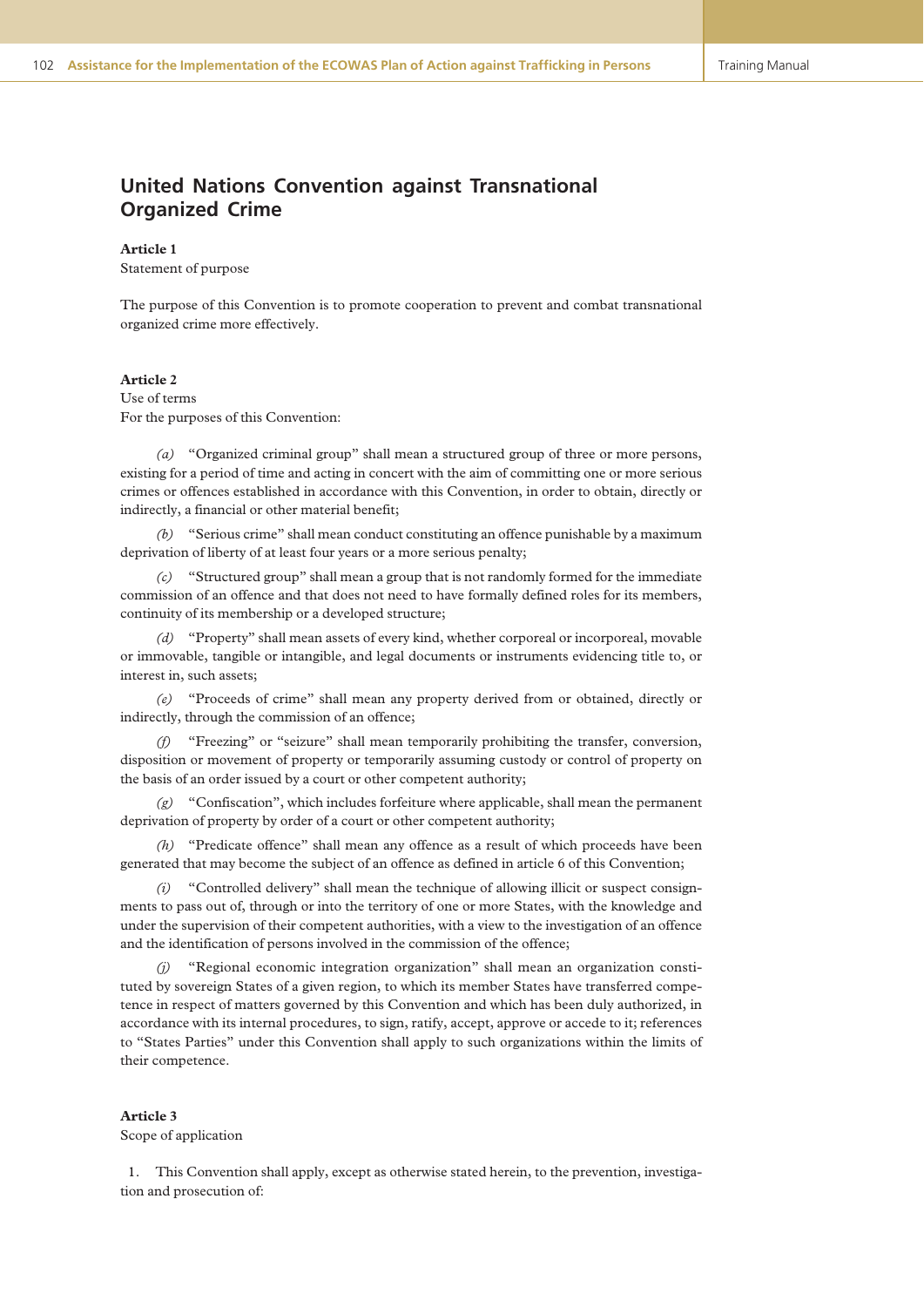*(a)* The offences established in accordance with articles 5, 6, 8 and 23 of this Convention; and

*(b)* Serious crime as defined in article 2 of this Convention; where the offence is transnational in nature and involves an organized criminal group.

2. For the purpose of paragraph 1 of this article, an offence is transnational in nature if:

*(a)* It is committed in more than one State;

*(b)* It is committed in one State but a substantial part of its preparation, planning, direction or control takes place in another State;

*(c)* It is committed in one State but involves an organized criminal group that engages in criminal activities in more than one State; or

*(d)* It is committed in one State but has substantial effects in another State.

## **Article 4**

Protection of sovereignty

1. States Parties shall carry out their obligations under this Convention in a manner consistent with the principles of sovereign equality and territorial integrity of States and that of non-intervention in the domestic affairs of other States.

2. Nothing in this Convention entitles a State Party to undertake in the territory of another State the exercise of jurisdiction and performance of functions that are reserved exclusively for the authorities of that other State by its domestic law.

#### **Article 5**

Criminalization of participation in an organized criminal group

1. Each State Party shall adopt such legislative and other measures as may be necessary to establish as criminal offences, when committed intentionally:

*(a)* Either or both of the following as criminal offences distinct from those involving the attempt or completion of the criminal activity:

- (i) Agreeing with one or more other persons to commit a serious crime for a purpose relating directly or indirectly to the obtaining of a financial or other material benefit and, where required by domestic law, involving an act undertaken by one of the participants in furtherance of the agreement or involving an organized criminal group;
- (ii) Conduct by a person who, with knowledge of either the aim and general criminal activity of an organized criminal group or its intention to commit the crimes in question, takes an active part in:
	- a. Criminal activities of the organized criminal group;
	- b. Other activities of the organized criminal group in the knowledge that his or her participation will contribute to the achievement of the above described criminal aim;

*(b)* Organizing, directing, aiding, abetting, facilitating or counselling the commission of serious crime involving an organized criminal group.

2. The knowledge, intent, aim, purpose or agreement referred to in paragraph 1 of this article may be inferred from objective factual circumstances.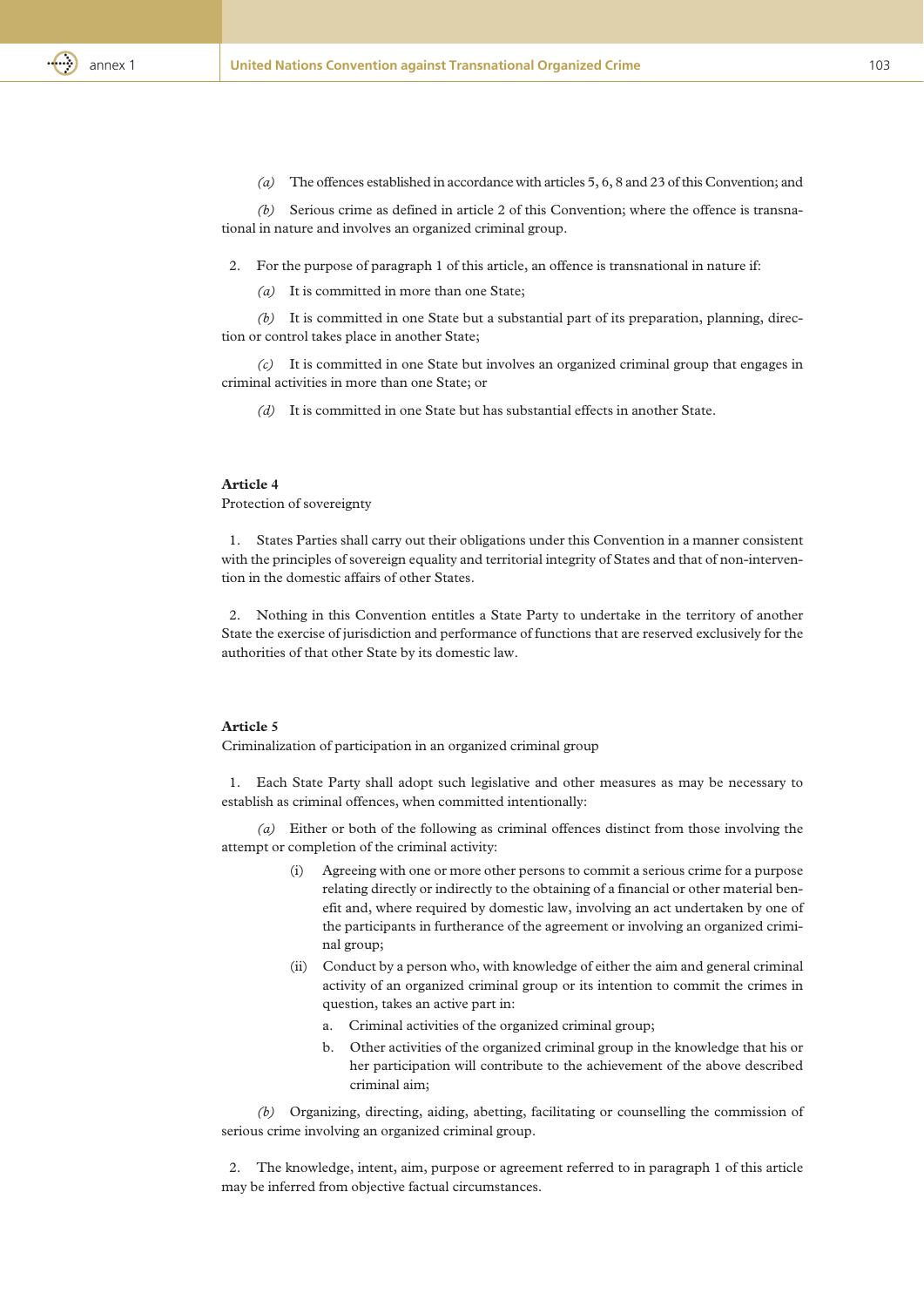3. States Parties whose domestic law requires involvement of an organized criminal group for purposes of the offences established in accordance with paragraph 1 *(a)* (i) of this article shall ensure that their domestic law covers all serious crimes involving organized criminal groups. Such States Parties, as well as States Parties whose domestic law requires an act in furtherance of the agreement for purposes of the offences established in accordance with paragraph 1 *(a)* (i) of this article, shall so inform the Secretary-General of the United Nations at the time of their signature or of deposit of their instrument of ratification, acceptance or approval of or accession to this Convention.

#### **Article 6**

Criminalization of the laundering of proceeds of crime

1. Each State Party shall adopt, in accordance with fundamental principles of its domestic law, such legislative and other measures as may be necessary to establish as criminal offences, when committed intentionally:

- *(a)* (i) The conversion or transfer of property, knowing that such property is the proceeds of crime, for the purpose of concealing or disguising the illicit origin of the property or of helping any person who is involved in the commission of the predicate offence to evade the legal consequences of his or her action;
	- (ii) The concealment or disguise of the true nature, source, location, disposition, movement or ownership of or rights with respect to property, knowing that such property is the proceeds of crime;
- *(b)* Subject to the basic concepts of its legal system:
	- (i) The acquisition, possession or use of property, knowing, at the time of receipt, that such property is the proceeds of crime;
	- (ii) Participation in, association with or conspiracy to commit, attempts to commit and aiding, abetting, facilitating and counselling the commission of any of the offences established in accordance with this article.
- 2. For purposes of implementing or applying paragraph 1 of this article:

*(a)* Each State Party shall seek to apply paragraph 1 of this article to the widest range of predicate offences;

*(b)* Each State Party shall include as predicate offences all serious crime as defined in article 2 of this Convention and the offences established in accordance with articles 5, 8 and 23 of this Convention. In the case of States Parties whose legislation sets out a list of specific predicate offences, they shall, at a minimum, include in such list a comprehensive range of offences associated with organized criminal groups;

*(c)* For the purposes of subparagraph *(b)*, predicate offences shall include offences committed both within and outside the jurisdiction of the State Party in question. However, offences committed outside the jurisdiction of a State Party shall constitute predicate offences only when the relevant conduct is a criminal offence under the domestic law of the State where it is committed and would be a criminal offence under the domestic law of the State Party implementing or applying this article had it been committed there;

*(d)* Each State Party shall furnish copies of its laws that give effect to this article and of any subsequent changes to such laws or a description thereof to the Secretary-General of the United Nations;

*(e)* If required by fundamental principles of the domestic law of a State Party, it may be provided that the offences set forth in paragraph 1 of this article do not apply to the persons who committed the predicate offence;

*(f)* Knowledge, intent or purpose required as an element of an offence set forth in paragraph 1 of this article may be inferred from objective factual circumstances.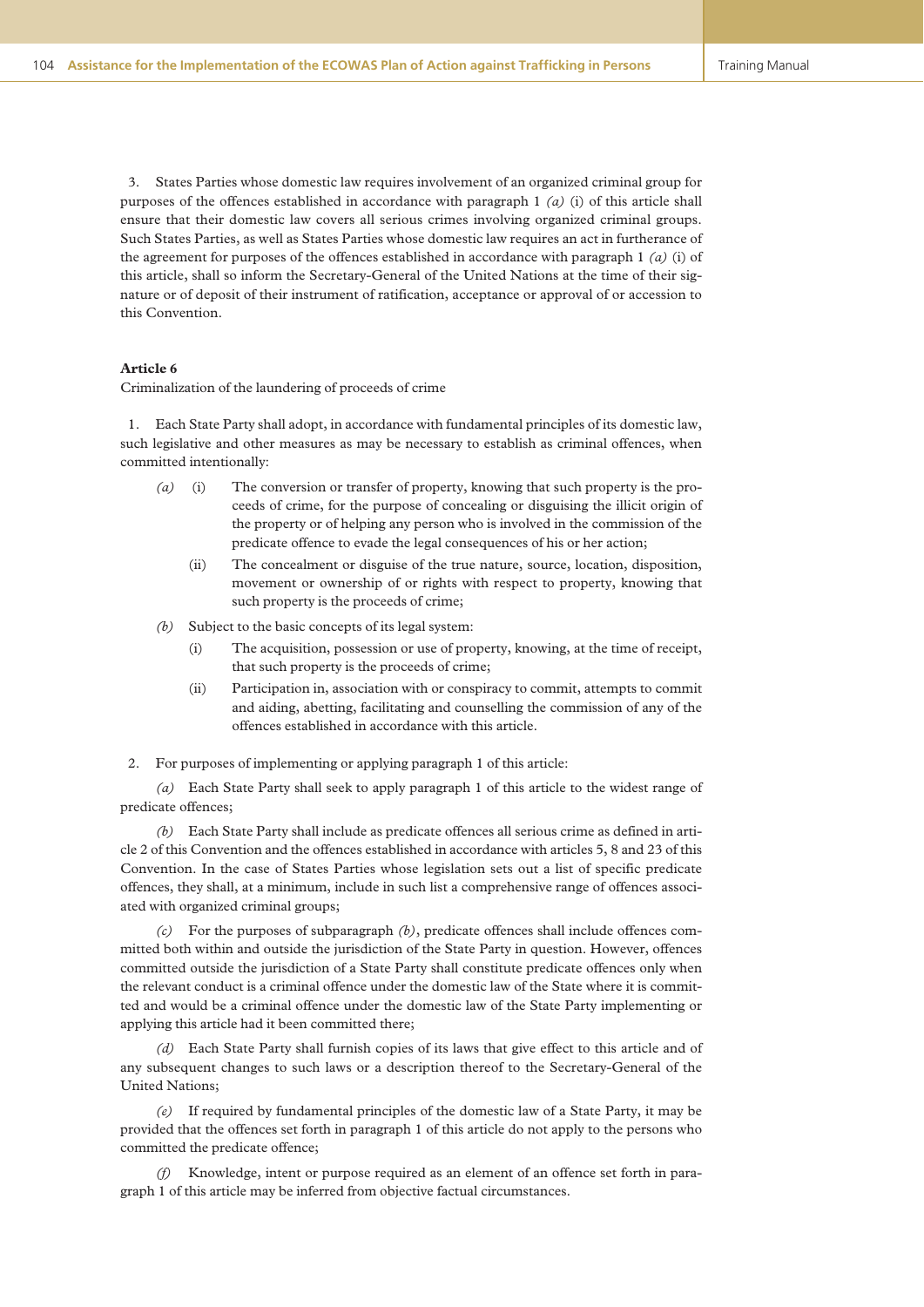#### **Article 7**

Measures to combat money-laundering

1. Each State Party:

*(a)* Shall institute a comprehensive domestic regulatory and supervisory regime for banks and non-bank financial institutions and, where appropriate, other bodies particularly susceptible to money-laundering, within its competence, in order to deter and detect all forms of moneylaundering, which regime shall emphasize requirements for customer identification, recordkeeping and the reporting of suspicious transactions;

*(b)* Shall, without prejudice to articles 18 and 27 of this Convention, ensure that administrative, regulatory, law enforcement and other authorities dedicated to combating money-laundering (including, where appropriate under domestic law, judicial authorities) have the ability to cooperate and exchange information at the national and international levels within the conditions prescribed by its domestic law and, to that end, shall consider the establishment of a financial intelligence unit to serve as a national centre for the collection, analysis and dissemination of information regarding potential money-laundering.

2. States Parties shall consider implementing feasible measures to detect and monitor the movement of cash and appropriate negotiable instruments across their borders, subject to safeguards to ensure proper use of information and without impeding in any way the movement of legitimate capital. Such measures may include a requirement that individuals and businesses report the cross border transfer of substantial quantities of cash and appropriate negotiable instruments.

3. In establishing a domestic regulatory and supervisory regime under the terms of this article, and without prejudice to any other article of this Convention, States Parties are called upon to use as a guideline the relevant initiatives of regional, interregional and multilateral organizations against money-laundering.

4. States Parties shall endeavour to develop and promote global, regional, subregional and bilateral cooperation among judicial, law enforcement and financial regulatory authorities in order to combat money-laundering.

#### **Article 8**

Criminalization of corruption

1. Each State Party shall adopt such legislative and other measures as may be necessary to establish as criminal offences, when committed intentionally:

*(a)* The promise, offering or giving to a public official, directly or indirectly, of an undue advantage, for the official himself or herself or another person or entity, in order that the official act or refrain from acting in the exercise of his or her official duties;

*(b)* The solicitation or acceptance by a public official, directly or indirectly, of an undue advantage, for the official himself or herself or another person or entity, in order that the official act or refrain from acting in the exercise of his or her official duties.

2. Each State Party shall consider adopting such legislative and other measures as may be necessary to establish as criminal offences conduct referred to in paragraph 1 of this article involving a foreign public official or international civil servant. Likewise, each State Party shall consider establishing as criminal offences other forms of corruption.

3. Each State Party shall also adopt such measures as may be necessary to establish as a criminal offence participation as an accomplice in an offence established in accordance with this article.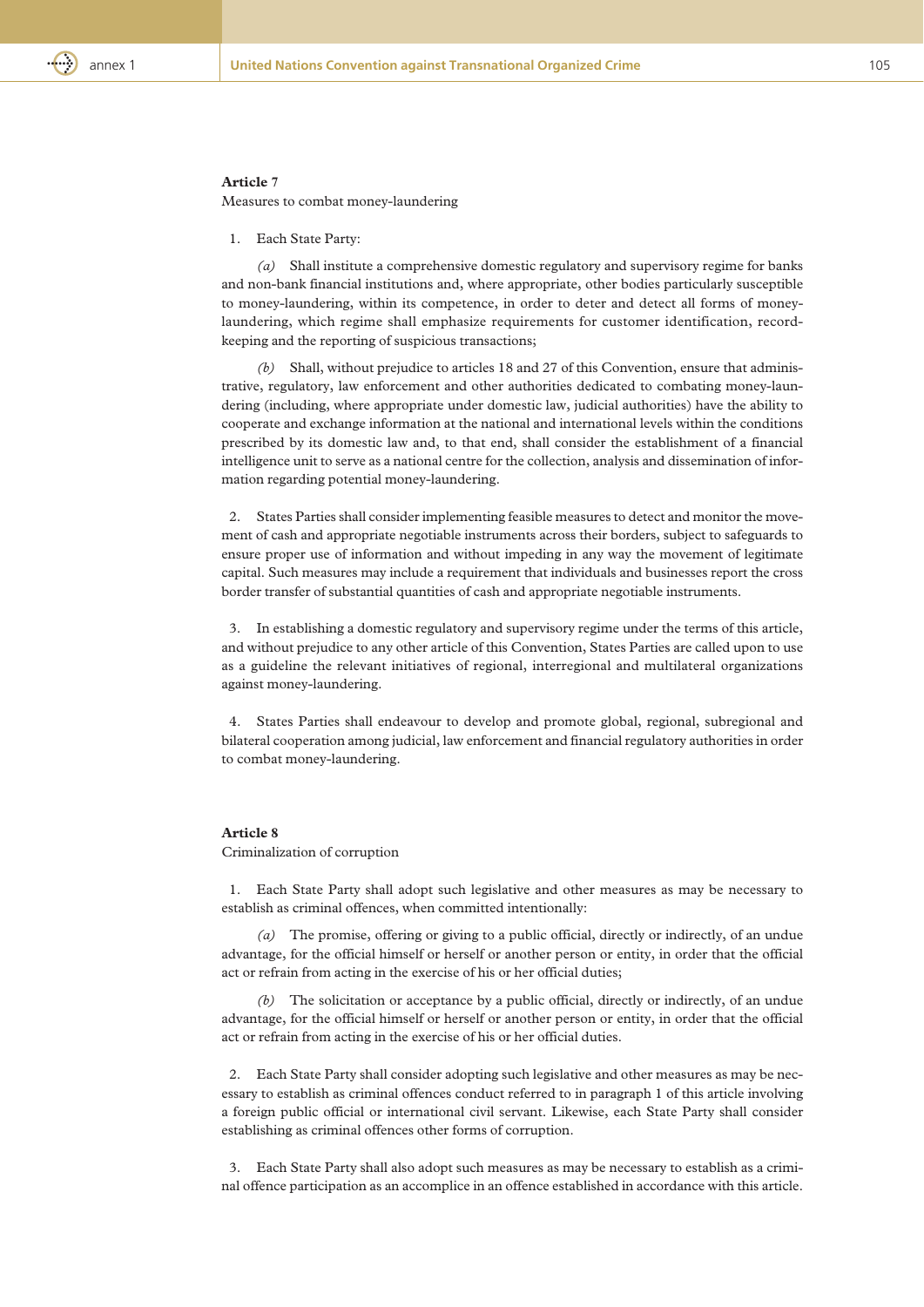4. For the purposes of paragraph 1 of this article and article 9 of this Convention, "public official" shall mean a public official or a person who provides a public service as defined in the domestic law and as applied in the criminal law of the State Party in which the person in question performs that function.

# **Article 9**

Measures against corruption

1. In addition to the measures set forth in article 8 of this Convention, each State Party shall, to the extent appropriate and consistent with its legal system, adopt legislative, administrative or other effective measures to promote integrity and to prevent, detect and punish the corruption of public officials.

2. Each State Party shall take measures to ensure effective action by its authorities in the prevention, detection and punishment of the corruption of public officials, including providing such authorities with adequate independence to deter the exertion of inappropriate influence on their actions.

# **Article 10**

Liability of legal persons

1. Each State Party shall adopt such measures as may be necessary, consistent with its legal principles, to establish the liability of legal persons for participation in serious crimes involving an organized criminal group and for the offences established in accordance with articles 5, 6, 8 and 23 of this Convention.

2. Subject to the legal principles of the State Party, the liability of legal persons may be criminal, civil or administrative.

3. Such liability shall be without prejudice to the criminal liability of the natural persons who have committed the offences.

4. Each State Party shall, in particular, ensure that legal persons held liable in accordance with this article are subject to effective, proportionate and dissuasive criminal or non-criminal sanctions, including monetary sanctions.

# **Article 11**

Prosecution, adjudication and sanctions

1. Each State Party shall make the commission of an offence established in accordance with articles 5, 6, 8 and 23 of this Convention liable to sanctions that take into account the gravity of that offence.

2. Each State Party shall endeavour to ensure that any discretionary legal powers under its domestic law relating to the prosecution of persons for offences covered by this Convention are exercised to maximize the effectiveness of law enforcement measures in respect of those offences and with due regard to the need to deter the commission of such offences.

3. In the case of offences established in accordance with articles 5, 6, 8 and 23 of this Convention, each State Party shall take appropriate measures, in accordance with its domestic law and with due regard to the rights of the defence, to seek to ensure that conditions imposed in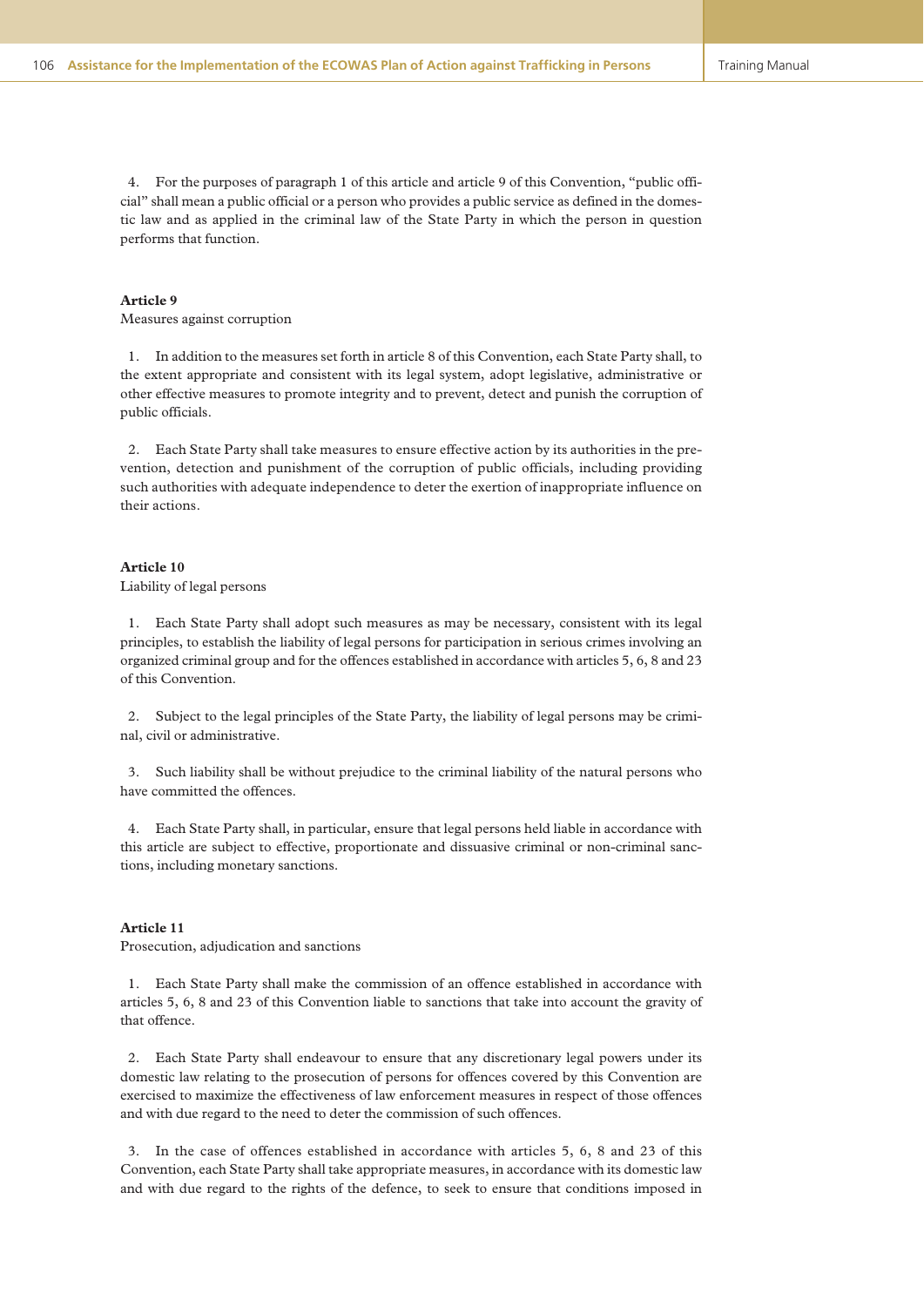connection with decisions on release pending trial or appeal take into consideration the need to ensure the presence of the defendant at subsequent criminal proceedings.

4. Each State Party shall ensure that its courts or other competent authorities bear in mind the grave nature of the offences covered by this Convention when considering the eventuality of early release or parole of persons convicted of such offences.

5. Each State Party shall, where appropriate, establish under its domestic law a long statute of limitations period in which to commence proceedings for any offence covered by this Convention and a longer period where the alleged offender has evaded the administration of justice.

6. Nothing contained in this Convention shall affect the principle that the description of the offences established in accordance with this Convention and of the applicable legal defences or other legal principles controlling the lawfulness of conduct is reserved to the domestic law of a State Party and that such offences shall be prosecuted and punished in accordance with that law.

## **Article 12**

Confiscation and seizure

1. States Parties shall adopt, to the greatest extent possible within their domestic legal systems, such measures as may be necessary to enable confiscation of:

*(a)* Proceeds of crime derived from offences covered by this Convention or property the value of which corresponds to that of such proceeds;

*(b)* Property, equipment or other instrumentalities used in or destined for use in offences covered by this Convention.

2. States Parties shall adopt such measures as may be necessary to enable the identification, tracing, freezing or seizure of any item referred to in paragraph 1 of this article for the purpose of eventual confiscation.

3. If proceeds of crime have been transformed or converted, in part or in full, into other property, such property shall be liable to the measures referred to in this article instead of the proceeds.

4. If proceeds of crime have been intermingled with property acquired from legitimate sources, such property shall, without prejudice to any powers relating to freezing or seizure, be liable to confiscation up to the assessed value of the intermingled proceeds.

Income or other benefits derived from proceeds of crime, from property into which proceeds of crime have been transformed or converted or from property with which proceeds of crime have been intermingled shall also be liable to the measures referred to in this article, in the same manner and to the same extent as proceeds of crime.

6. For the purposes of this article and article 13 of this Convention, each State Party shall empower its courts or other competent authorities to order that bank, financial or commercial records be made available or be seized. States Parties shall not decline to act under the provisions of this paragraph on the ground of bank secrecy.

7. States Parties may consider the possibility of requiring that an offender demonstrate the lawful origin of alleged proceeds of crime or other property liable to confiscation, to the extent that such a requirement is consistent with the principles of their domestic law and with the nature of the judicial and other proceedings.

8. The provisions of this article shall not be construed to prejudice the rights of bona fide third parties.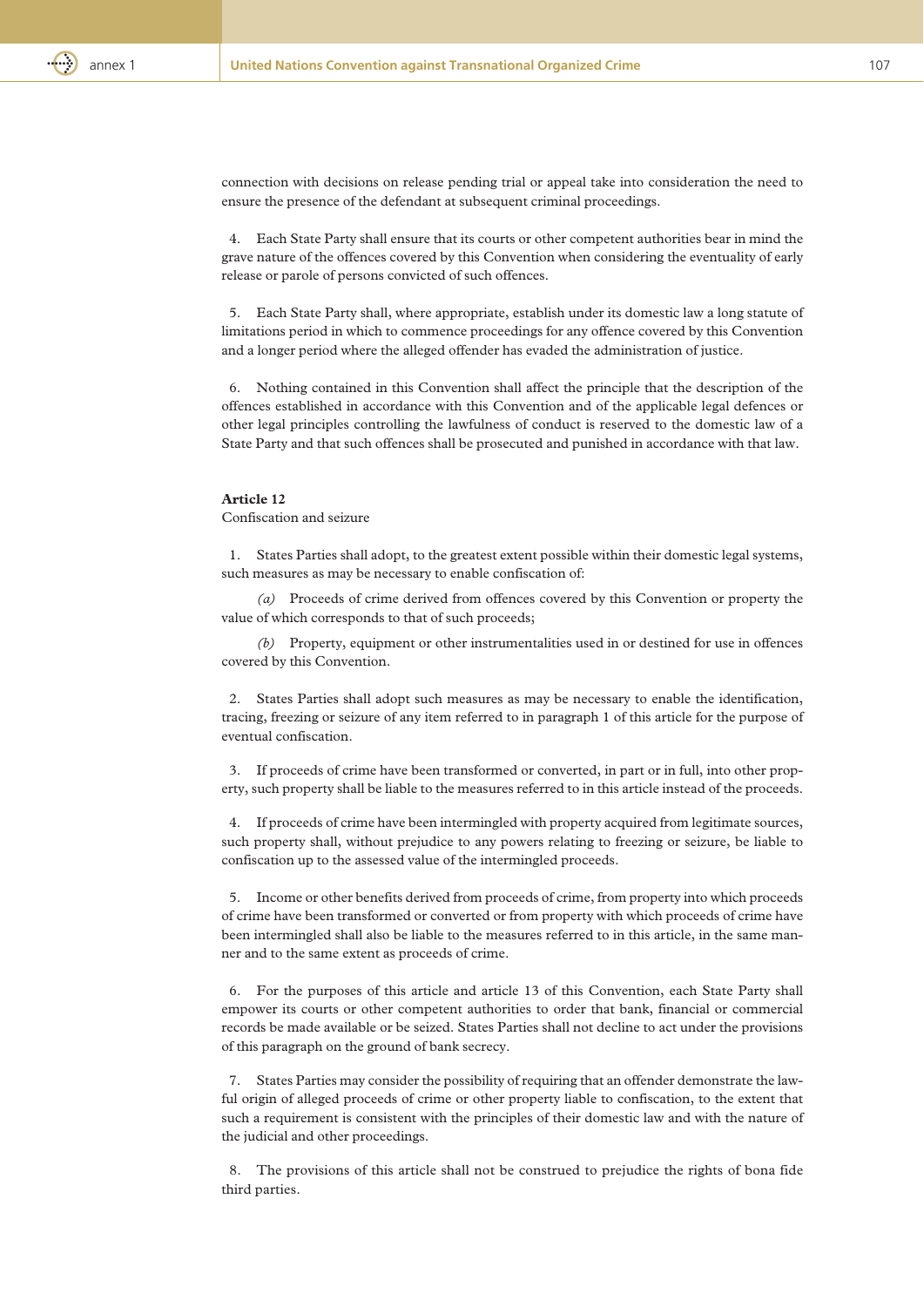9. Nothing contained in this article shall affect the principle that the measures to which it refers shall be defined and implemented in accordance with and subject to the provisions of the domestic law of a State Party.

# **Article 13**

International cooperation for purposes of confiscation

1. A State Party that has received a request from another State Party having jurisdiction over an offence covered by this Convention for confiscation of proceeds of crime, property, equipment or other instrumentalities referred to in article 12, paragraph 1, of this Convention situated in its territory shall, to the greatest extent possible within its domestic legal system:

*(a)* Submit the request to its competent authorities for the purpose of obtaining an order of confiscation and, if such an order is granted, give effect to it; or

*(b)* Submit to its competent authorities, with a view to giving effect to it to the extent requested, an order of confiscation issued by a court in the territory of the requesting State Party in accordance with article 12, paragraph 1, of this Convention insofar as it relates to proceeds of crime, property, equipment or other instrumentalities referred to in article 12, paragraph 1, situated in the territory of the requested State Party.

2. Following a request made by another State Party having jurisdiction over an offence covered by this Convention, the requested State Party shall take measures to identify, trace and freeze or seize proceeds of crime, property, equipment or other instrumentalities referred to in article 12, paragraph 1, of this Convention for the purpose of eventual confiscation to be ordered either by the requesting State Party or, pursuant to a request under paragraph 1 of this article, by the requested State Party.

3. The provisions of article 18 of this Convention are applicable, mutatis mutandis, to this article. In addition to the information specified in article 18, paragraph 15, requests made pursuant to this article shall contain:

*(a)* In the case of a request pertaining to paragraph 1 *(a)* of this article, a description of the property to be confiscated and a statement of the facts relied upon by the requesting State Party sufficient to enable the requested State Party to seek the order under its domestic law;

*(b)* In the case of a request pertaining to paragraph 1 *(b)* of this article, a legally admissible copy of an order of confiscation upon which the request is based issued by the requesting State Party, a statement of the facts and information as to the extent to which execution of the order is requested;

*(c)* In the case of a request pertaining to paragraph 2 of this article, a statement of the facts relied upon by the requesting State Party and a description of the actions requested.

4. The decisions or actions provided for in paragraphs 1 and 2 of this article shall be taken by the requested State Party in accordance with and subject to the provisions of its domestic law and its procedural rules or any bilateral or multilateral treaty, agreement or arrangement to which it may be bound in relation to the requesting State Party.

5. Each State Party shall furnish copies of its laws and regulations that give effect to this article and of any subsequent changes to such laws and regulations or a description thereof to the Secretary-General of the United Nations.

6. If a State Party elects to make the taking of the measures referred to in paragraphs 1 and 2 of this article conditional on the existence of a relevant treaty, that State Party shall consider this Convention the necessary and sufficient treaty basis.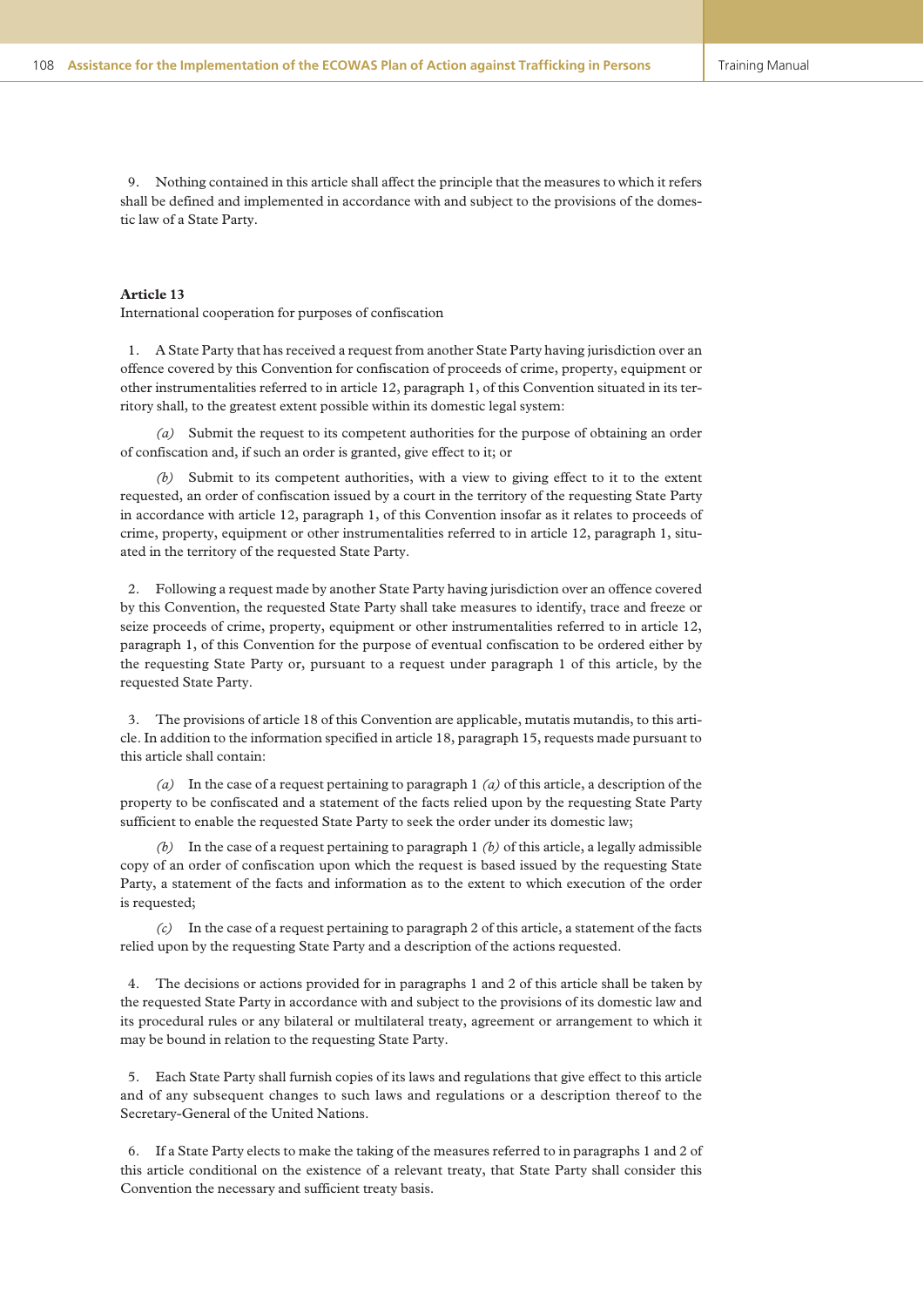7. Cooperation under this article may be refused by a State Party if the offence to which the request relates is not an offence covered by this Convention.

8. The provisions of this article shall not be construed to prejudice the rights of bona fide third parties.

9. States Parties shall consider concluding bilateral or multilateral treaties, agreements or arrangements to enhance the effectiveness of international cooperation undertaken pursuant to this article.

## **Article 14**

Disposal of confiscated proceeds of crime or property

1. Proceeds of crime or property confiscated by a State Party pursuant to articles 12 or 13, paragraph 1, of this Convention shall be disposed of by that State Party in accordance with its domestic law and administrative procedures.

2. When acting on the request made by another State Party in accordance with article 13 of this Convention, States Parties shall, to the extent permitted by domestic law and if so requested, give priority consideration to returning the confiscated proceeds of crime or property to the requesting State Party so that it can give compensation to the victims of the crime or return such proceeds of crime or property to their legitimate owners.

3. When acting on the request made by another State Party in accordance with articles 12 and 13 of this Convention, a State Party may give special consideration to concluding agreements or arrangements on:

*(a)* Contributing the value of such proceeds of crime or property or funds derived from the sale of such proceeds of crime or property or a part thereof to the account designated in accordance with article 30, paragraph 2 *(c)*, of this Convention and to intergovernmental bodies specializing in the fight against organized crime;

*(b)* Sharing with other States Parties, on a regular or case-by-case basis, such proceeds of crime or property, or funds derived from the sale of such proceeds of crime or property, in accordance with its domestic law or administrative procedures.

# **Article 15**

# **Jurisdiction**

1. Each State Party shall adopt such measures as may be necessary to establish its jurisdiction over the offences established in accordance with articles 5, 6, 8 and 23 of this Convention when:

*(a)* The offence is committed in the territory of that State Party; or

*(b)* The offence is committed on board a vessel that is flying the flag of that State Party or an aircraft that is registered under the laws of that State Party at the time that the offence is committed.

2. Subject to article 4 of this Convention, a State Party may also establish its jurisdiction over any such offence when:

*(a)* The offence is committed against a national of that State Party;

*(b)* The offence is committed by a national of that State Party or a stateless person who has his or her habitual residence in its territory; or

*(c)* The offence is: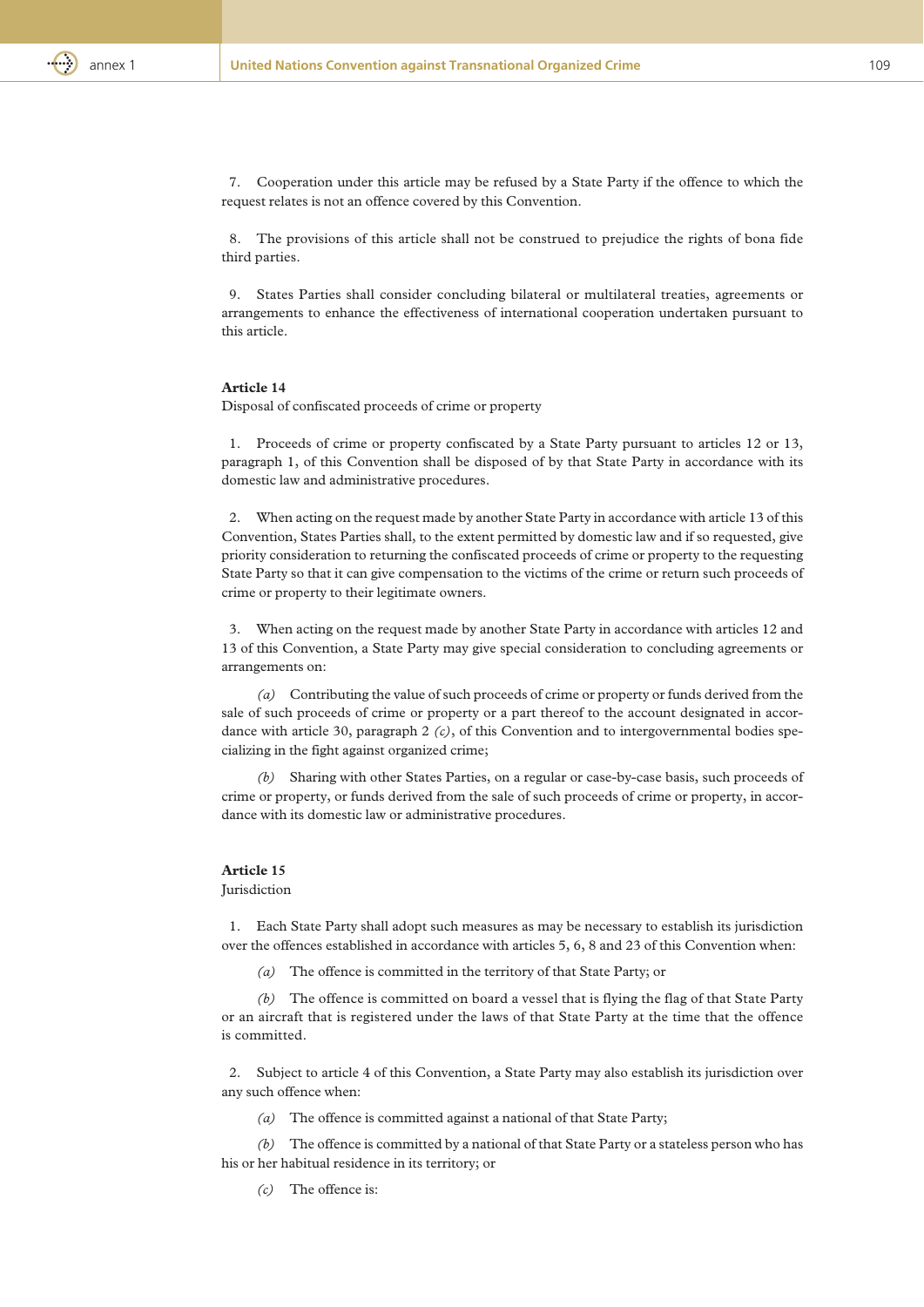- (i) One of those established in accordance with article 5, paragraph 1, of this Convention and is committed outside its territory with a view to the commission of a serious crime within its territory;
- (ii) One of those established in accordance with article 6, paragraph 1 *(b)* (ii), of this Convention and is committed outside its territory with a view to the commission of an offence established in accordance with article 6, paragraph 1 *(a)* (i) or (ii) or *(b)* (i), of this Convention within its territory.

3. For the purposes of article 16, paragraph 10, of this Convention, each State Party shall adopt such measures as may be necessary to establish its jurisdiction over the offences covered by this Convention when the alleged offender is present in its territory and it does not extradite such person solely on the ground that he or she is one of its nationals.

4. Each State Party may also adopt such measures as may be necessary to establish its jurisdiction over the offences covered by this Convention when the alleged offender is present in its territory and it does not extradite him or her.

5. If a State Party exercising its jurisdiction under paragraph 1 or 2 of this article has been notified, or has otherwise learned, that one or more other States Parties are conducting an investigation, prosecution or judicial proceeding in respect of the same conduct, the competent authorities of those States Parties shall, as appropriate, consult one another with a view to coordinating their actions.

6. Without prejudice to norms of general international law, this Convention does not exclude the exercise of any criminal jurisdiction established by a State Party in accordance with its domestic law.

# **Article 16**

# Extradition

This article shall apply to the offences covered by this Convention or in cases where an offence referred to in article 3, paragraph 1 *(a)* or *(b)*, involves an organized criminal group and the person who is the subject of the request for extradition is located in the territory of the requested State Party, provided that the offence for which extradition is sought is punishable under the domestic law of both the requesting State Party and the requested State Party.

2. If the request for extradition includes several separate serious crimes, some of which are not covered by this article, the requested State Party may apply this article also in respect of the latter offences.

3. Each of the offences to which this article applies shall be deemed to be included as an extraditable offence in any extradition treaty existing between States Parties. States Parties undertake to include such offences as extraditable offences in every extradition treaty to be concluded between them.

4. If a State Party that makes extradition conditional on the existence of a treaty receives a request for extradition from another State Party with which it has no extradition treaty, it may consider this Convention the legal basis for extradition in respect of any offence to which this article applies.

5. States Parties that make extradition conditional on the existence of a treaty shall:

*(a)* At the time of deposit of their instrument of ratification, acceptance, approval of or accession to this Convention, inform the Secretary-General of the United Nations whether they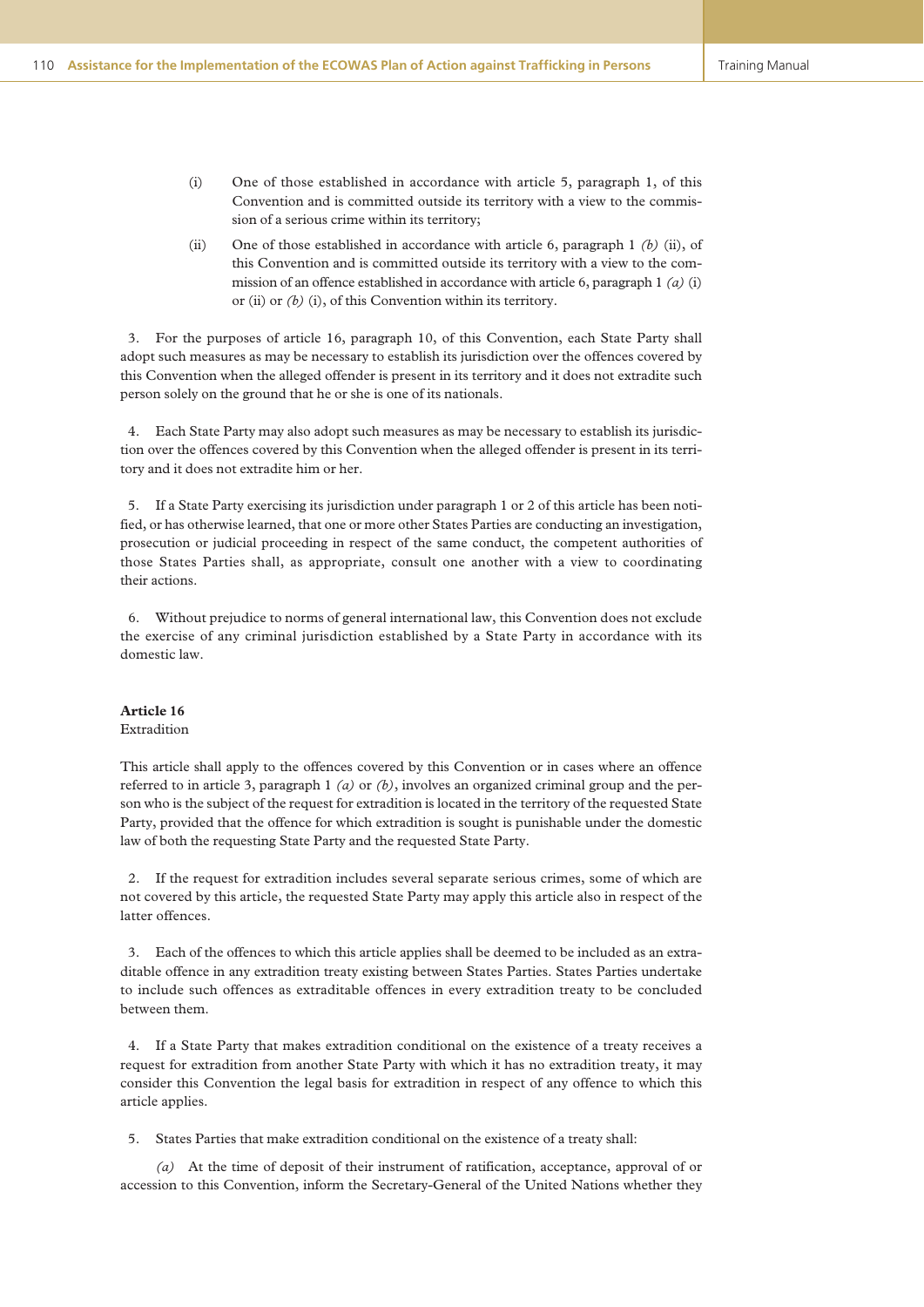will take this Convention as the legal basis for cooperation on extradition with other States Parties to this Convention; and

*(b)* If they do not take this Convention as the legal basis for cooperation on extradition, seek, where appropriate, to conclude treaties on extradition with other States Parties to this Convention in order to implement this article.

6. States Parties that do not make extradition conditional on the existence of a treaty shall recognize offences to which this article applies as extraditable offences between themselves.

7. Extradition shall be subject to the conditions provided for by the domestic law of the requested State Party or by applicable extradition treaties, including, inter alia, conditions in relation to the minimum penalty requirement for extradition and the grounds upon which the requested State Party may refuse extradition.

8. States Parties shall, subject to their domestic law, endeavour to expedite extradition procedures and to simplify evidentiary requirements relating thereto in respect of any offence to which this article applies.

9. Subject to the provisions of its domestic law and its extradition treaties, the requested State Party may, upon being satisfied that the circumstances so warrant and are urgent and at the request of the requesting State Party, take a person whose extradition is sought and who is present in its territory into custody or take other appropriate measures to ensure his or her presence at extradition proceedings.

10. A State Party in whose territory an alleged offender is found, if it does not extradite such person in respect of an offence to which this article applies solely on the ground that he or she is one of its nationals, shall, at the request of the State Party seeking extradition, be obliged to submit the case without undue delay to its competent authorities for the purpose of prosecution. Those authorities shall take their decision and conduct their proceedings in the same manner as in the case of any other offence of a grave nature under the domestic law of that State Party. The States Parties concerned shall cooperate with each other, in particular on procedural and evidentiary aspects, to ensure the efficiency of such prosecution.

11. Whenever a State Party is permitted under its domestic law to extradite or otherwise surrender one of its nationals only upon the condition that the person will be returned to that State Party to serve the sentence imposed as a result of the trial or proceedings for which the extradition or surrender of the person was sought and that State Party and the State Party seeking the extradition of the person agree with this option and other terms that they may deem appropriate, such conditional extradition or surrender shall be sufficient to discharge the obligation set forth in paragraph 10 of this article.

12. If extradition, sought for purposes of enforcing a sentence, is refused because the person sought is a national of the requested State Party, the requested Party shall, if its domestic law so permits and in conformity with the requirements of such law, upon application of the requesting Party, consider the enforcement of the sentence that has been imposed under the domestic law of the requesting Party or the remainder thereof.

13. Any person regarding whom proceedings are being carried out in connection with any of the offences to which this article applies shall be guaranteed fair treatment at all stages of the proceedings, including enjoyment of all the rights and guarantees provided by the domestic law of the State Party in the territory of which that person is present.

14. Nothing in this Convention shall be interpreted as imposing an obligation to extradite if the requested State Party has substantial grounds for believing that the request has been made for the purpose of prosecuting or punishing a person on account of that person's sex, race, religion,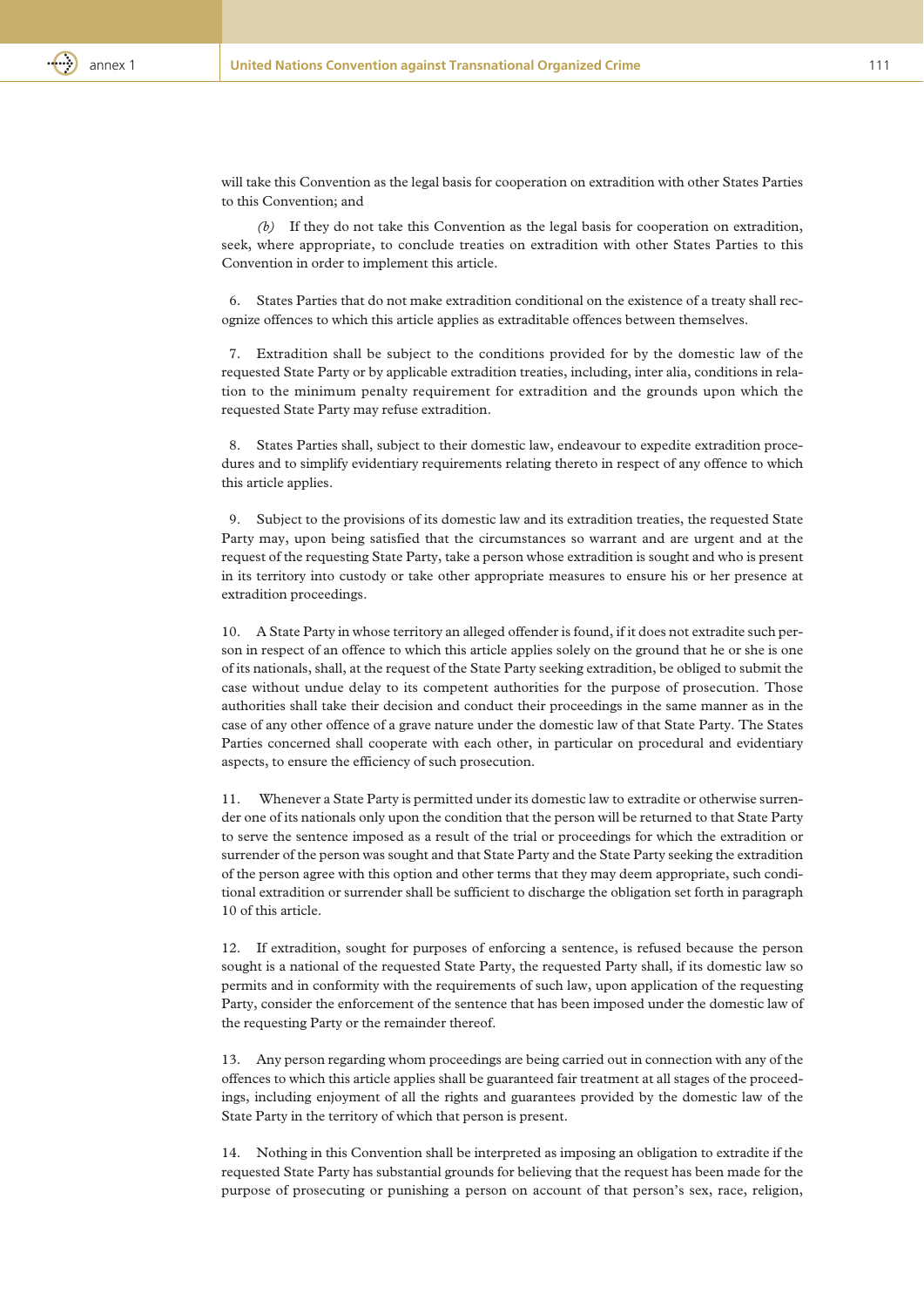nationality, ethnic origin or political opinions or that compliance with the request would cause prejudice to that person's position for any one of these reasons.

15. States Parties may not refuse a request for extradition on the sole ground that the offence is also considered to involve fiscal matters.

16. Before refusing extradition, the requested State Party shall, where appropriate, consult with the requesting State Party to provide it with ample opportunity to present its opinions and to provide information relevant to its allegation.

17. States Parties shall seek to conclude bilateral and multilateral agreements or arrangements to carry out or to enhance the effectiveness of extradition.

#### **Article 17**

Transfer of sentenced persons States Parties may consider entering into bilateral or multilateral agreements or arrangements on the transfer to their territory of persons sentenced to imprisonment or other forms of deprivation of liberty for offences covered by this Convention, in order that they may complete their sentences there.

#### **Article 18**

Mutual legal assistance

1. States Parties shall afford one another the widest measure of mutual legal assistance in investigations, prosecutions and judicial proceedings in relation to the offences covered by this Convention as provided for in article 3 and shall reciprocally extend to one another similar assistance where the requesting State Party has reasonable grounds to suspect that the offence referred to in article 3, paragraph 1 *(a)* or *(b)*, is transnational in nature, including that victims, witnesses, proceeds, instrumentalities or evidence of such offences are located in the requested State Party and that the offence involves an organized criminal group.

2. Mutual legal assistance shall be afforded to the fullest extent possible under relevant laws, treaties, agreements and arrangements of the requested State Party with respect to investigations, prosecutions and judicial proceedings in relation to the offences for which a legal person may be held liable in accordance with article 10 of this Convention in the requesting State Party.

3. Mutual legal assistance to be afforded in accordance with this article may be requested for any of the following purposes:

- *(a)* Taking evidence or statements from persons;
- *(b)* Effecting service of judicial documents;
- *(c)* Executing searches and seizures, and freezing;
- *(d)* Examining objects and sites;
- *(e)* Providing information, evidentiary items and expert evaluations;

*(f)* Providing originals or certified copies of relevant documents and records, including government, bank, financial, corporate or business records;

*(g)* Identifying or tracing proceeds of crime, property, instrumentalities or other things for evidentiary purposes;

*(h)* Facilitating the voluntary appearance of persons in the requesting State Party;

*(i)* Any other type of assistance that is not contrary to the domestic law of the requested State Party.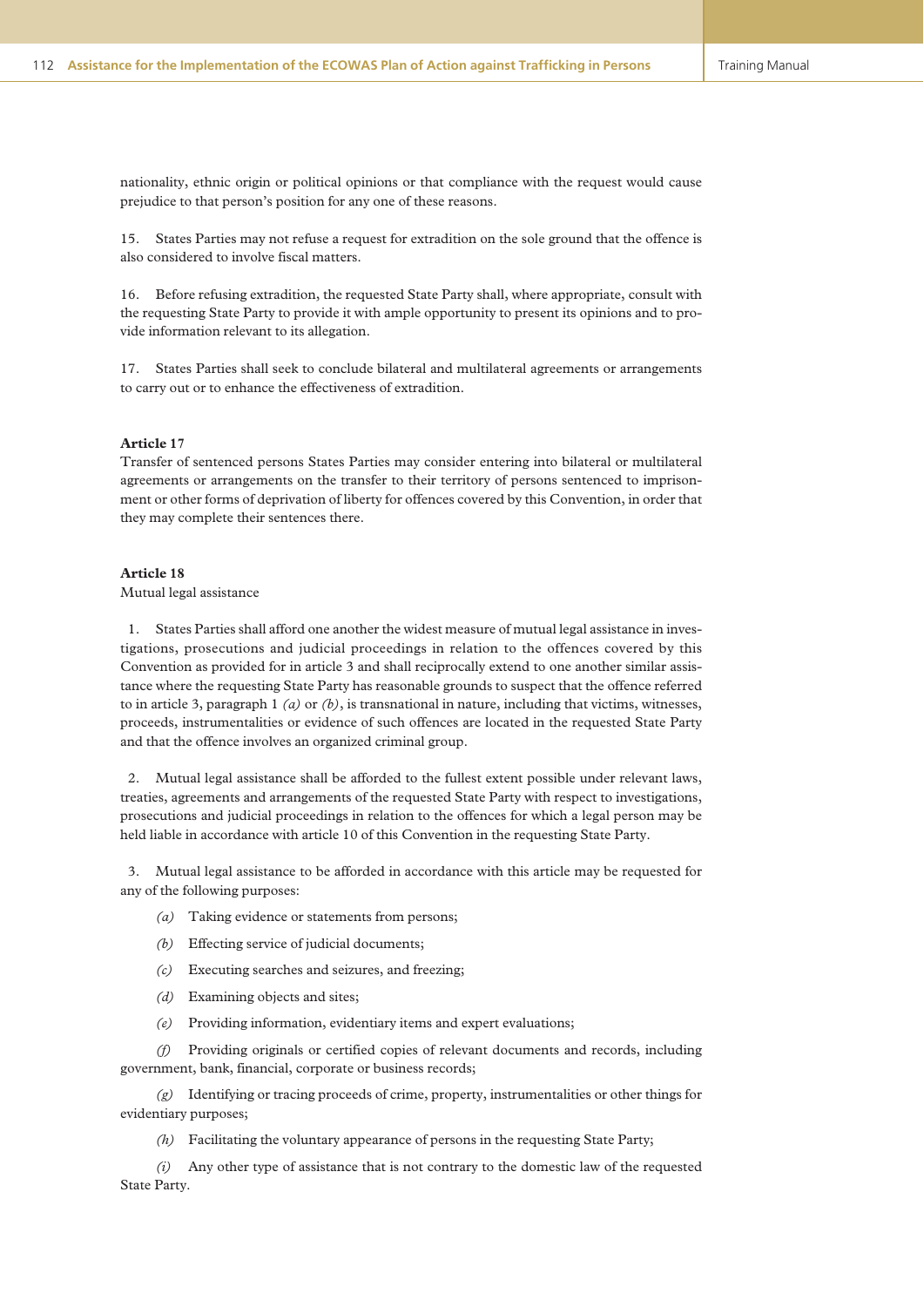4. Without prejudice to domestic law, the competent authorities of a State Party may, without prior request, transmit information relating to criminal matters to a competent authority in another State Party where they believe that such information could assist the authority in undertaking or successfully concluding inquiries and criminal proceedings or could result in a request formulated by the latter State Party pursuant to this Convention.

5. The transmission of information pursuant to paragraph 4 of this article shall be without prejudice to inquiries and criminal proceedings in the State of the competent authorities providing the information. The competent authorities receiving the information shall comply with a request that said information remain confidential, even temporarily, or with restrictions on its use. However, this shall not prevent the receiving State Party from disclosing in its proceedings information that is exculpatory to an accused person. In such a case, the receiving State Party shall notify the transmitting State Party prior to the disclosure and, if so requested, consult with the transmitting State Party. If, in an exceptional case, advance notice is not possible, the receiving State Party shall inform the transmitting State Party of the disclosure without delay.

6. The provisions of this article shall not affect the obligations under any other treaty, bilateral or multilateral, that governs or will govern, in whole or in part, mutual legal assistance.

7. Paragraphs 9 to 29 of this article shall apply to requests made pursuant to this article if the States Parties in question are not bound by a treaty of mutual legal assistance. If those States Parties are bound by such a treaty, the corresponding provisions of that treaty shall apply unless the States Parties agree to apply paragraphs 9 to 29 of this article in lieu thereof. States Parties are strongly encouraged to apply these paragraphs if they facilitate cooperation.

8. States Parties shall not decline to render mutual legal assistance pursuant to this article on the ground of bank secrecy.

9. States Parties may decline to render mutual legal assistance pursuant to this article on the ground of absence of dual criminality. However, the requested State Party may, when it deems appropriate, provide assistance, to the extent it decides at its discretion, irrespective of whether the conduct would constitute an offence under the domestic law of the requested State Party.

10. A person who is being detained or is serving a sentence in the territory of one State Party whose presence in another State Party is requested for purposes of identification, testimony or otherwise providing assistance in obtaining evidence for investigations, prosecutions or judicial proceedings in relation to offences covered by this Convention may be transferred if the following conditions are met:

*(a)* The person freely gives his or her informed consent;

*(b)* The competent authorities of both States Parties agree, subject to such conditions as those States Parties may deem appropriate.

11. For the purposes of paragraph 10 of this article:

*(a)* The State Party to which the person is transferred shall have the authority and obligation to keep the person transferred in custody, unless otherwise requested or authorized by the State Party from which the person was transferred;

*(b)* The State Party to which the person is transferred shall without delay implement its obligation to return the person to the custody of the State Party from which the person was transferred as agreed beforehand, or as otherwise agreed, by the competent authorities of both States Parties;

*(c)* The State Party to which the person is transferred shall not require the State Party from which the person was transferred to initiate extradition proceedings for the return of the person;

*(d)* The person transferred shall receive credit for service of the sentence being served in the State from which he or she was transferred for time spent in the custody of the State Party to which he or she was transferred.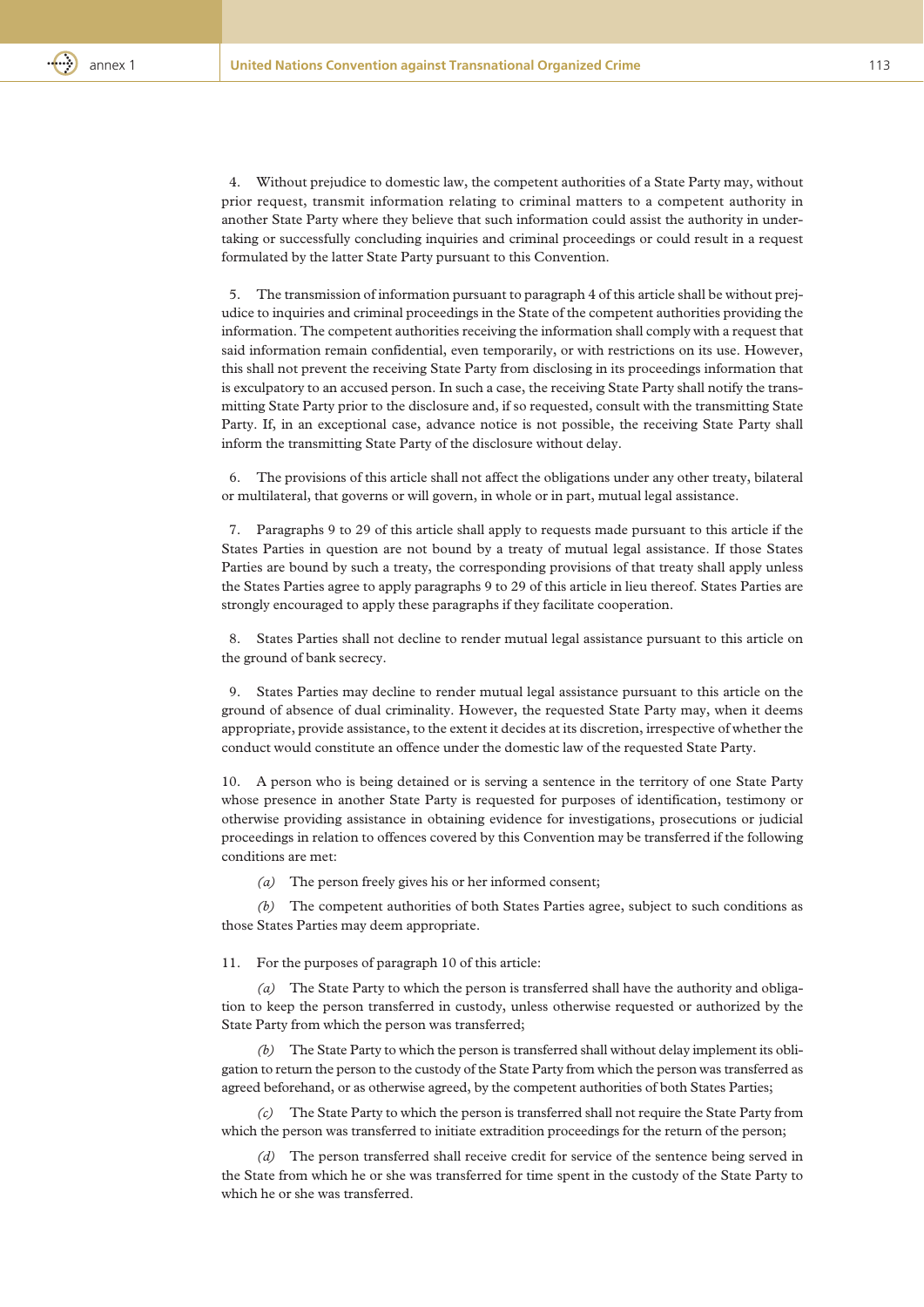12. Unless the State Party from which a person is to be transferred in accordance with paragraphs 10 and 11 of this article so agrees, that person, whatever his or her nationality, shall not be prosecuted, detained, punished or subjected to any other restriction of his or her personal liberty in the territory of the State to which that person is transferred in respect of acts, omissions or convictions prior to his or her departure from the territory of the State from which he or she was transferred.

13. Each State Party shall designate a central authority that shall have the responsibility and power to receive requests for mutual legal assistance and either to execute them or to transmit them to the competent authorities for execution. Where a State Party has a special region or territory with a separate system of mutual legal assistance, it may designate a distinct central authority that shall have the same function for that region or territory. Central authorities shall ensure the speedy and proper execution or transmission of the requests received. Where the central authority transmits the request to a competent authority for execution, it shall encourage the speedy and proper execution of the request by the competent authority. The Secretary-General of the United Nations shall be notified of the central authority designated for this purpose at the time each State Party deposits its instrument of ratification, acceptance or approval of or accession to this Convention. Requests for mutual legal assistance and any communication related thereto shall be transmitted to the central authorities designated by the States Parties. This requirement shall be without prejudice to the right of a State Party to require that such requests and communications be addressed to it through diplomatic channels and, in urgent circumstances, where the States Parties agree, through the International Criminal Police Organization, if possible.

14. Requests shall be made in writing or, where possible, by any means capable of producing a written record, in a language acceptable to the requested State Party, under conditions allowing that State Party to establish authenticity. The Secretary-General of the United Nations shall be notified of the language or languages acceptable to each State Party at the time it deposits its instrument of ratification, acceptance or approval of or accession to this Convention. In urgent circumstances and where agreed by the States Parties, requests may be made orally, but shall be confirmed in writing forthwith.

15. A request for mutual legal assistance shall contain:

*(a)* The identity of the authority making the request;

*(b)* The subject matter and nature of the investigation, prosecution or judicial proceeding to which the request relates and the name and functions of the authority conducting the investigation, prosecution or judicial proceeding;

*(c)* A summary of the relevant facts, except in relation to requests for the purpose of service of judicial documents;

*(d)* A description of the assistance sought and details of any particular procedure that the requesting State Party wishes to be followed;

- *(e)* Where possible, the identity, location and nationality of any person concerned; and
- *(f)* The purpose for which the evidence, information or action is sought.

16. The requested State Party may request additional information when it appears necessary for the execution of the request in accordance with its domestic law or when it can facilitate such execution.

17. A request shall be executed in accordance with the domestic law of the requested State Party and, to the extent not contrary to the domestic law of the requested State Party and where possible, in accordance with the procedures specified in the request.

18. Wherever possible and consistent with fundamental principles of domestic law, when an individual is in the territory of a State Party and has to be heard as a witness or expert by the judi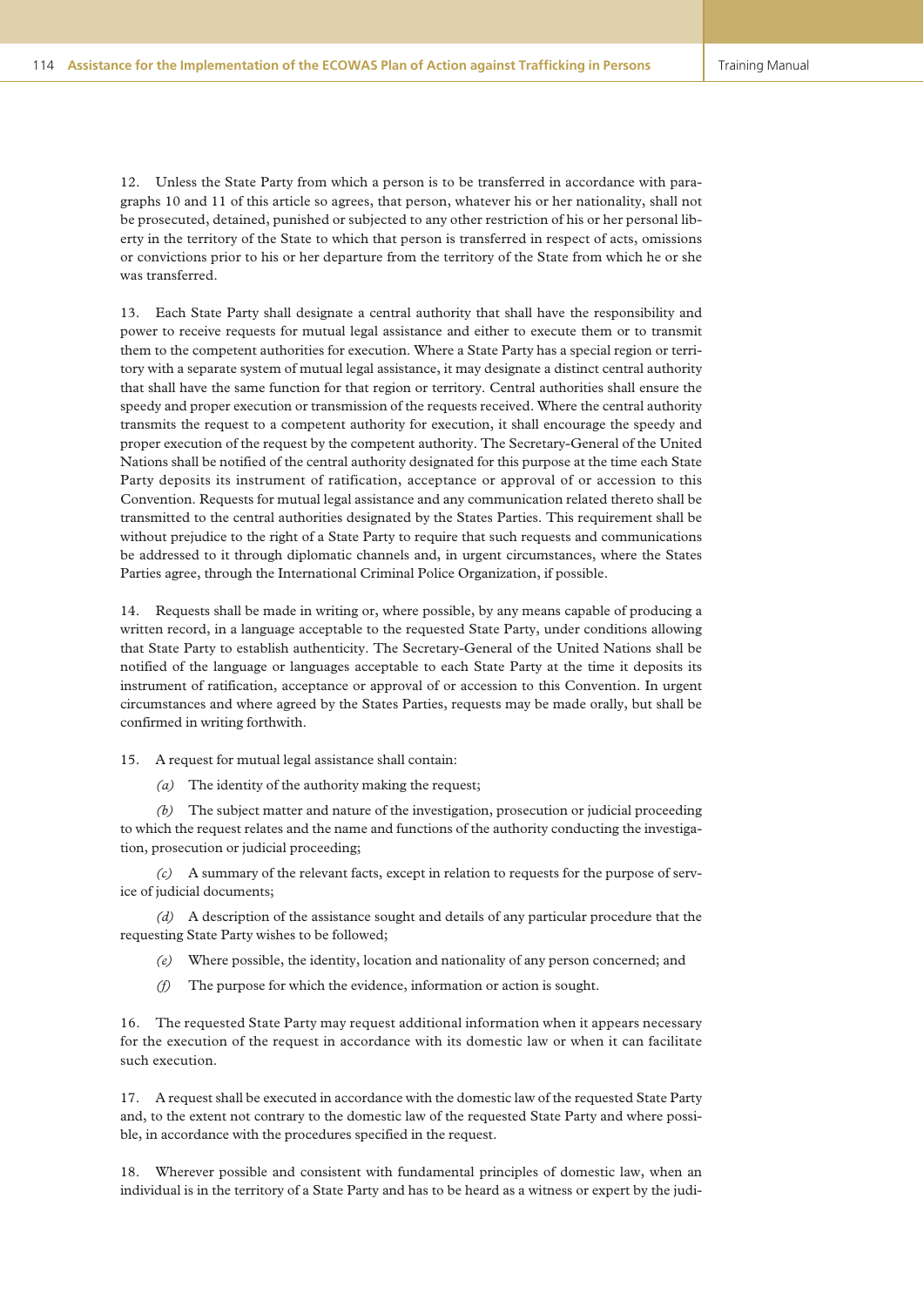cial authorities of another State Party, the first State Party may, at the request of the other, permit the hearing to take place by video conference if it is not possible or desirable for the individual in question to appear in person in the territory of the requesting State Party. States Parties may agree that the hearing shall be conducted by a judicial authority of the requesting State Party and attended by a judicial authority of the requested State Party.

19. The requesting State Party shall not transmit or use information or evidence furnished by the requested State Party for investigations, prosecutions or judicial proceedings other than those stated in the request without the prior consent of the requested State Party. Nothing in this paragraph shall prevent the requesting State Party from disclosing in its proceedings information or evidence that is exculpatory to an accused person. In the latter case, the requesting State Party shall notify the requested State Party prior to the disclosure and, if so requested, consult with the requested State Party. If, in an exceptional case, advance notice is not possible, the requesting State Party shall inform the requested State Party of the disclosure without delay.

20. The requesting State Party may require that the requested State Party keep confidential the fact and substance of the request, except to the extent necessary to execute the request. If the requested State Party cannot comply with the requirement of confidentiality, it shall promptly inform the requesting State Party.

21. Mutual legal assistance may be refused:

*(a)* If the request is not made in conformity with the provisions of this article;

*(b)* If the requested State Party considers that execution of the request is likely to prejudice its sovereignty, security, ordre public or other essential interests;

*(c)* If the authorities of the requested State Party would be prohibited by its domestic law from carrying out the action requested with regard to any similar offence, had it been subject to investigation, prosecution or judicial proceedings under their own jurisdiction;

*(d)* If it would be contrary to the legal system of the requested State Party relating to mutual legal assistance for the request to be granted.

22. States Parties may not refuse a request for mutual legal assistance on the sole ground that the offence is also considered to involve fiscal matters.

23. Reasons shall be given for any refusal of mutual legal assistance.

24. The requested State Party shall execute the request for mutual legal assistance as soon as possible and shall take as full account as possible of any deadlines suggested by the requesting State Party and for which reasons are given, preferably in the request. The requested State Party shall respond to reasonable requests by the requesting State Party on progress of its handling of the request. The requesting State Party shall promptly inform the requested State Party when the assistance sought is no longer required.

25. Mutual legal assistance may be postponed by the requested State Party on the ground that it interferes with an ongoing investigation, prosecution or judicial proceeding.

26. Before refusing a request pursuant to paragraph 21 of this article or postponing its execution pursuant to paragraph 25 of this article, the requested State Party shall consult with the requesting State Party to consider whether assistance may be granted subject to such terms and conditions as it deems necessary. If the requesting State Party accepts assistance subject to those conditions, it shall comply with the conditions.

27. Without prejudice to the application of paragraph 12 of this article, a witness, expert or other person who, at the request of the requesting State Party, consents to give evidence in a proceeding or to assist in an investigation, prosecution or judicial proceeding in the territory of the requesting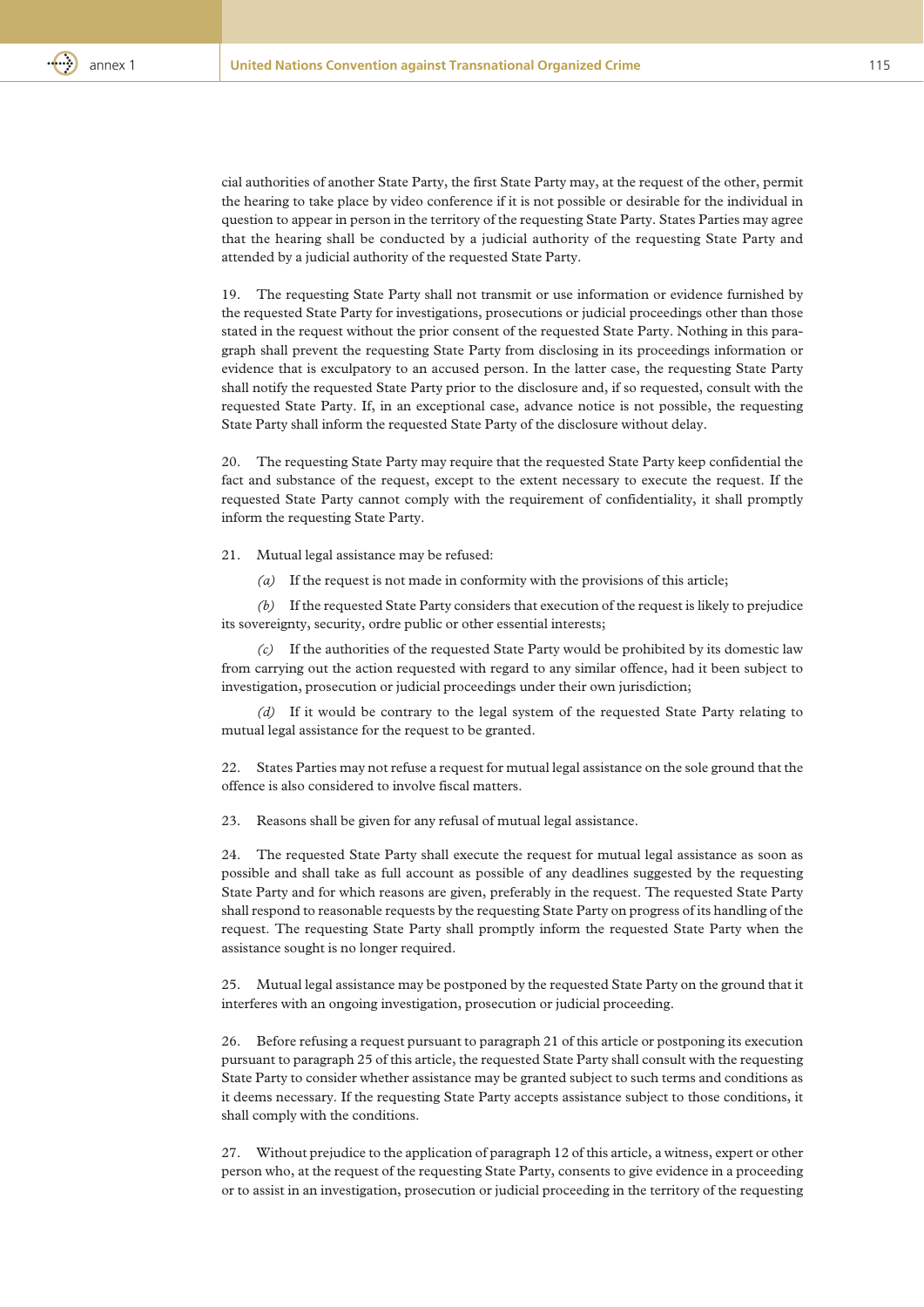State Party shall not be prosecuted, detained, punished or subjected to any other restriction of his or her personal liberty in that territory in respect of acts, omissions or convictions prior to his or her departure from the territory of the requested State Party. Such safe conduct shall cease when the witness, expert or other person having had, for a period of fifteen consecutive days or for any period agreed upon by the States Parties from the date on which he or she has been officially informed that his or her presence is no longer required by the judicial authorities, an opportunity of leaving, has nevertheless remained voluntarily in the territory of the requesting State Party or, having left it, has returned of his or her own free will.

28. The ordinary costs of executing a request shall be borne by the requested State Party, unless otherwise agreed by the States Parties concerned. If expenses of a substantial or extraordinary nature are or will be required to fulfil the request, the States Parties shall consult to determine the terms and conditions under which the request will be executed, as well as the manner in which the costs shall be borne.

29. The requested State Party:

*(a)* Shall provide to the requesting State Party copies of government records documents or information in its possession that under its domestic law are available to the general public;

*(b)* May, at its discretion, provide to the requesting State Party in whole, inpart or subject to such conditions as it deems appropriate, copies of any government records, documents or information in its possession that under its domestic law are not available to the general public.

30. States Parties shall consider, as may be necessary, the possibility of concluding bilateral or multilateral agreements or arrangements that would serve the purposes of, give practical effect to or enhance the provisions of this article.

#### **Article 19**

Joint investigations

States Parties shall consider concluding bilateral or multilateral agreements or arrangements whereby, in relation to matters that are the subject of investigations, prosecutions or judicial proceedings in one or more States, the competent authorities concerned may establish joint investigative bodies. In the absence of such agreements or arrangements, joint investigations may be undertaken by agreement on a case-by-case basis. The States Parties involved shall ensure that the sovereignty of the State Party in whose territory such investigation is to take place is fully respected.

## **Article 20**

Special investigative techniques

1. If permitted by the basic principles of its domestic legal system, each State Party shall, within its possibilities and under the conditions prescribed by its domestic law, take the necessary measures to allow for the appropriate use of controlled delivery and, where it deems appropriate, for the use of other special investigative techniques, such as electronic or other forms of surveillance and undercover operations, by its competent authorities in its territory for the purpose of effectively combating organized crime.

2. For the purpose of investigating the offences covered by this Convention, States Parties are encouraged to conclude, when necessary, appropriate bilateral or multilateral agreements or arrangements for using such special investigative techniques in the context of cooperation at the international level. Such agreements or arrangements shall be concluded and implemented in full compliance with the principle of sovereign equality of States and shall be carried out strictly in accordance with the terms of those agreements or arrangements.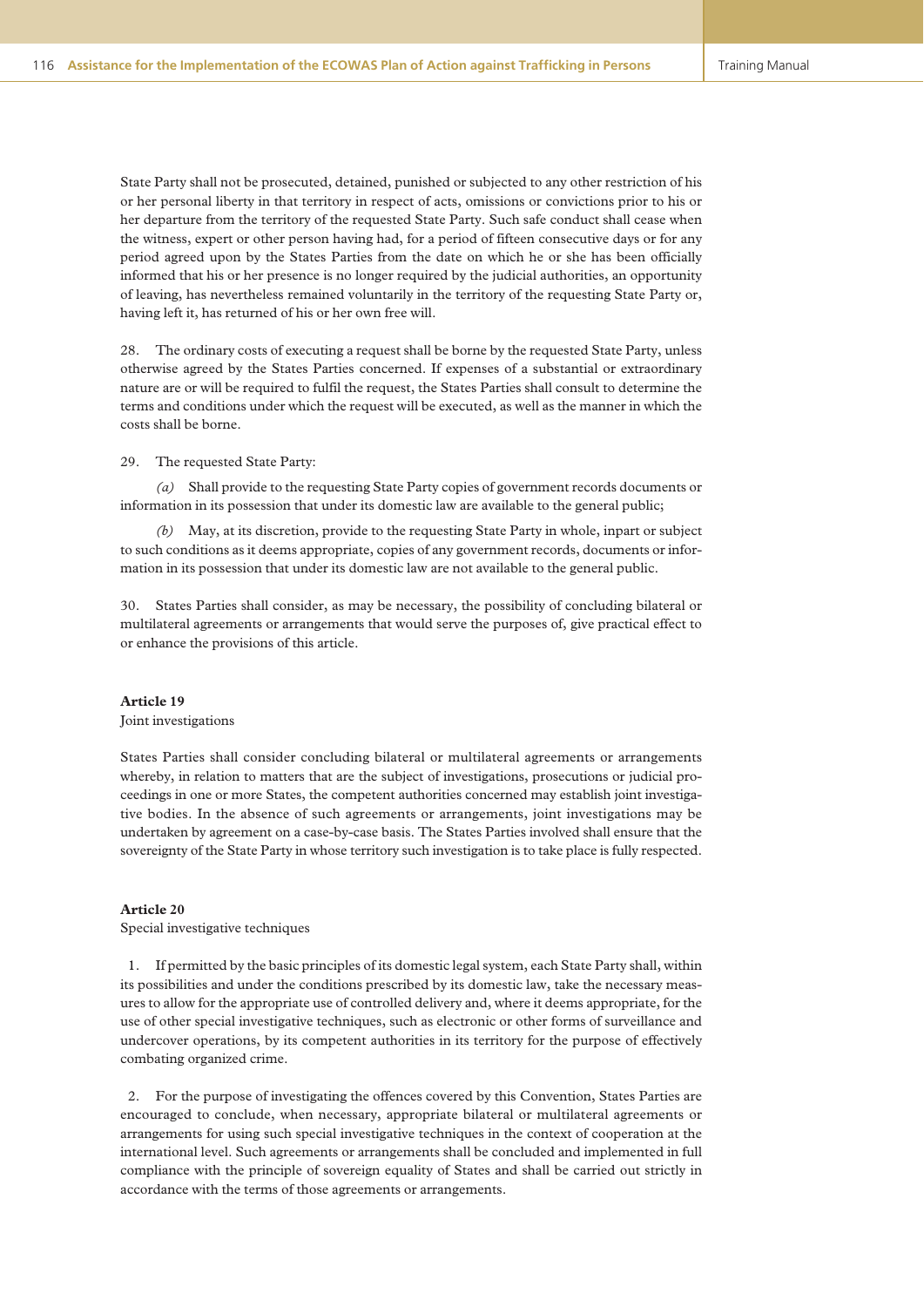3. In the absence of an agreement or arrangement as set forth in paragraph 2 of this article, decisions to use such special investigative techniques at the international level shall be made on a case-by-case basis and may, when necessary, take into consideration financial arrangements and understandings with respect to the exercise of jurisdiction by the States Parties concerned.

4. Decisions to use controlled delivery at the international level may, with the consent of the States Parties concerned, include methods such as intercepting and allowing the goods to continue intact or be removed or replaced in whole or in part.

#### **Article 21**

Transfer of criminal proceedings

States Parties shall consider the possibility of transferring to one another proceedings for the prosecution of an offence covered by this Convention in cases where such transfer is considered to be in the interests of the proper administration of justice, in particular in cases where several jurisdictions are involved, with a view to concentrating the prosecution.

# **Article 22**

Establishment of criminal record

Each State Party may adopt such legislative or other measures as may be necessary to take into consideration, under such terms as and for the purpose that it deems appropriate, any previous conviction in another State of an alleged offender for the purpose of using such information in criminal proceedings relating to an offence covered by this Convention.

# **Article 23**

Criminalization of obstruction of justice

Each State Party shall adopt such legislative and other measures as may be necessary to establish as criminal offences, when committed intentionally:

*(a)* The use of physical force, threats or intimidation or the promise, offering or giving of an undue advantage to induce false testimony or to interfere in the giving of testimony or the production of evidence in a proceeding in relation to the commission of offences covered by this Convention;

*(b)* The use of physical force, threats or intimidation to interfere with the exercise of official duties by a justice or law enforcement official in relation to the commission of offences covered by this Convention. Nothing in this subparagraph shall prejudice the right of States Parties to have legislation that protects other categories of public officials.

# **Article 24**

Protection of witnesses

1. Each State Party shall take appropriate measures within its means to provide effective protection from potential retaliation or intimidation for witnesses in criminal proceedings who give testimony concerning offences covered by this Convention and, as appropriate, for their relatives and other persons close to them.

2. The measures envisaged in paragraph 1 of this article may include, inter alia, without prejudice to the rights of the defendant, including the right to due process: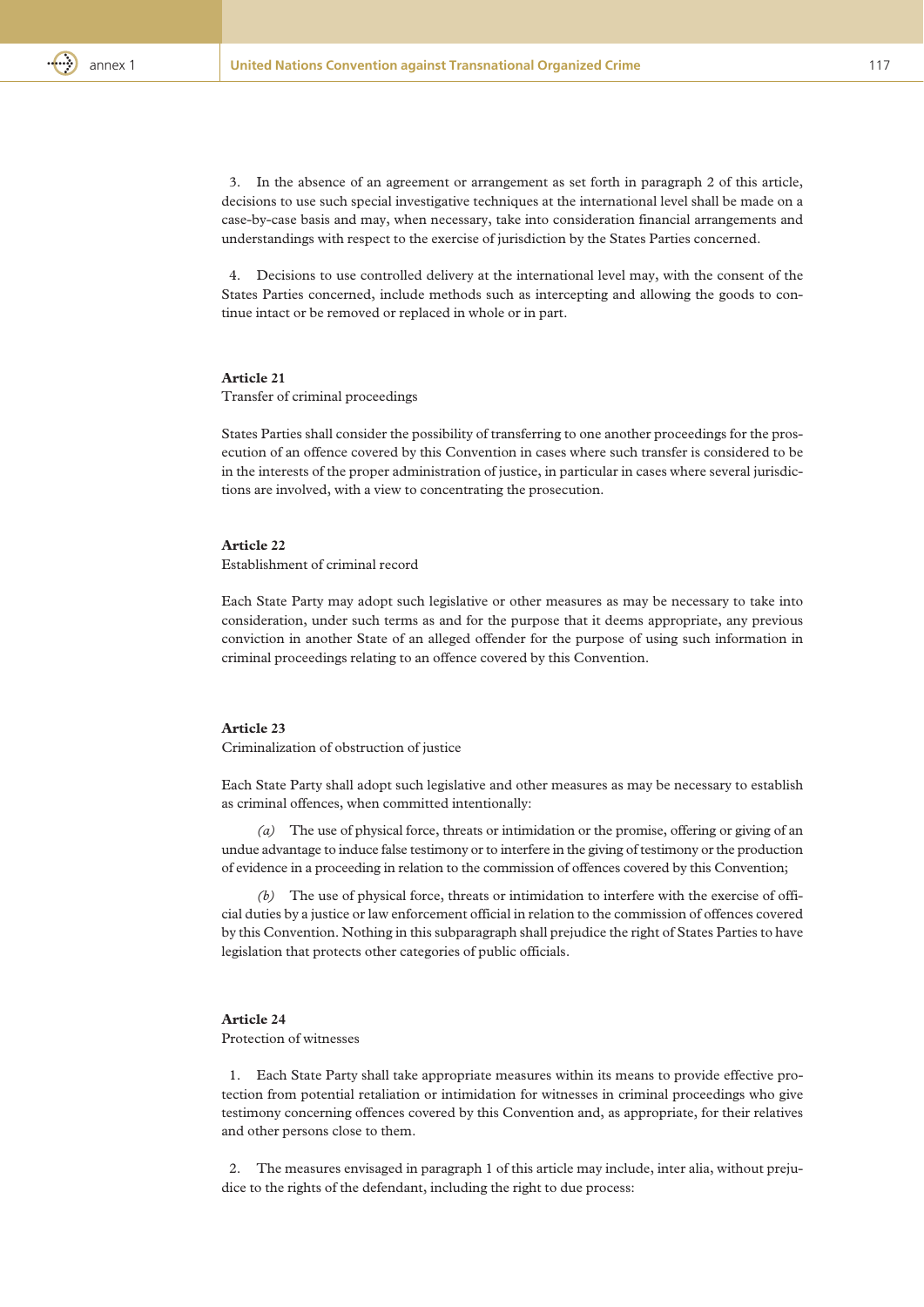*(a)* Establishing procedures for the physical protection of such persons, such as, to the extent necessary and feasible, relocating them and permitting, where appropriate, nondisclosure or limitations on the disclosure of information concerning the identity and whereabouts of such persons;

*(b)* Providing evidentiary rules to permit witness testimony to be given in a manner that ensures the safety of the witness, such as permitting testimony to be given through the use of communications technology such as video links or other adequate means.

3. States Parties shall consider entering into agreements or arrangements with other States for the relocation of persons referred to in paragraph 1 of this article.

4. The provisions of this article shall also apply to victims insofar as they are witnesses.

#### **Article 25**

Assistance to and protection of victims

1. Each State Party shall take appropriate measures within its means to provide assistance and protection to victims of offences covered by this Convention, in particular in cases of threat of retaliation or intimidation.

2. Each State Party shall establish appropriate procedures to provide access to compensation and restitution for victims of offences covered by this Convention.

3. Each State Party shall, subject to its domestic law, enable views and concerns of victims to be presented and considered at appropriate stages of criminal proceedings against offenders in a manner not prejudicial to the rights of the defence.

#### **Article 26**

Measures to enhance cooperation with law enforcement authorities

1. Each State Party shall take appropriate measures to encourage persons who participate or who have participated in organized criminal groups:

*(a)* To supply information useful to competent authorities for investigative and evidentiary purposes on such matters as:

- (i) The identity, nature, composition, structure, location or activities of organized criminal groups;
- (ii) Links, including international links, with other organized criminal groups;
- (iii) Offences that organized criminal groups have committed or may commit;

*(b)* To provide factual, concrete help to competent authorities that may contribute to depriving organized criminal groups of their resources or of the proceeds of crime.

2. Each State Party shall consider providing for the possibility, in appropriate cases, of mitigating punishment of an accused person who provides substantial cooperation in the investigation or prosecution of an offence covered by this Convention.

3. Each State Party shall consider providing for the possibility, in accordance with fundamental principles of its domestic law, of granting immunity from prosecution to a person who provides substantial cooperation in the investigation or prosecution of an offence covered by this Convention.

4. Protection of such persons shall be as provided for in article 24 of this Convention.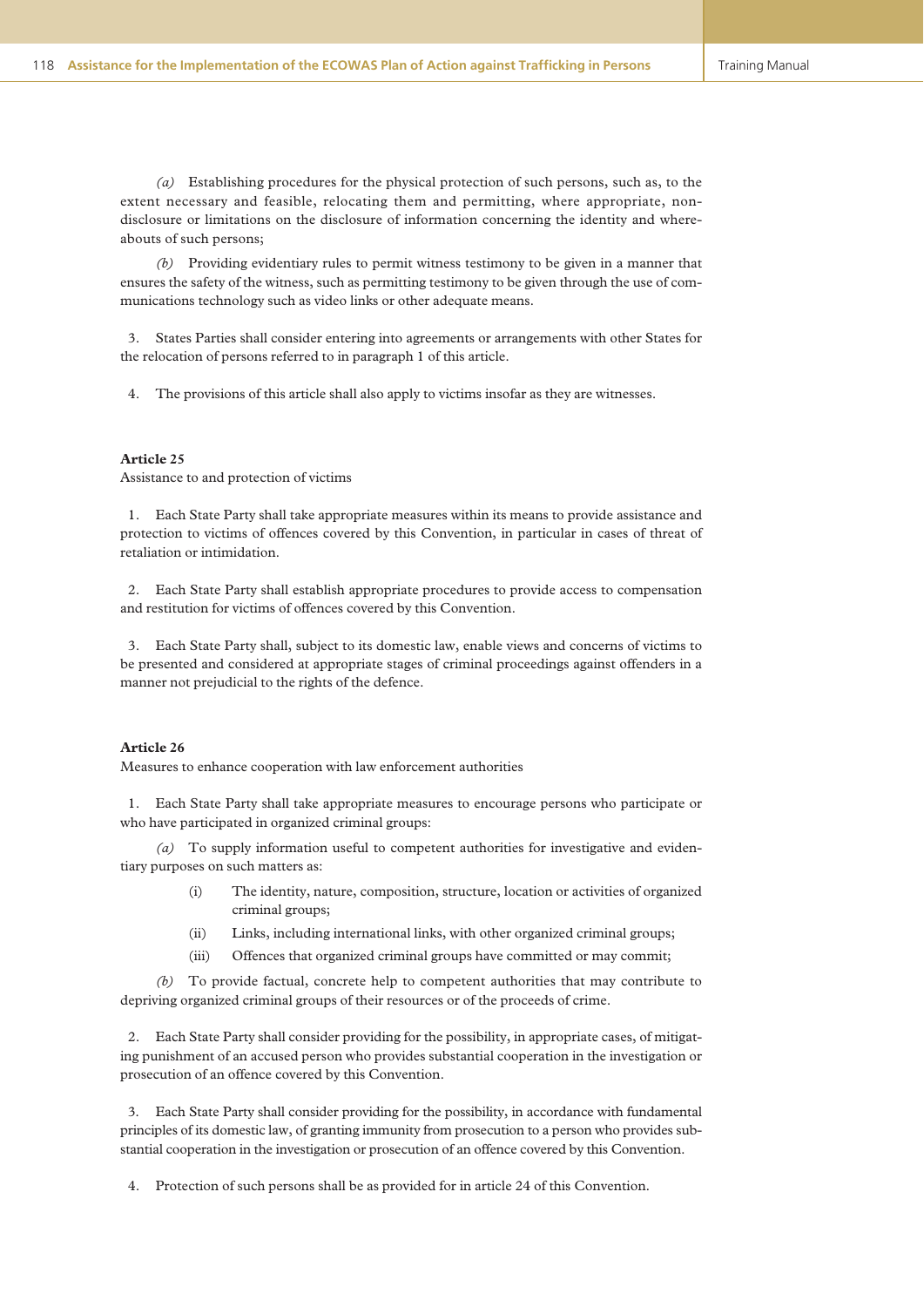5. Where a person referred to in paragraph 1 of this article located in one State Party can provide substantial cooperation to the competent authorities of another State Party, the States Parties concerned may consider entering into agreements or arrangements, in accordance with their domestic law, concerning the potential provision by the other State Party of the treatment set forth in paragraphs 2 and 3 of this article.

#### **Article 27**

Law enforcement cooperation

1. States Parties shall cooperate closely with one another, consistent with their respective domestic legal and administrative systems, to enhance the effectiveness of law enforcement action to combat the offences covered by this Convention. Each State Party shall, in particular, adopt effective measures:

*(a)* To enhance and, where necessary, to establish channels of communication between their competent authorities, agencies and services in order to facilitate the secure and rapid exchange of information concerning all aspects of the offences covered by this Convention, including, if the States Parties concerned deem it appropriate, links with other criminal activities;

*(b)* To cooperate with other States Parties in conducting inquiries with respect to offences covered by this Convention concerning:

- (i) The identity, whereabouts and activities of persons suspected of involvement in such offences or the location of other persons concerned;
- (ii) The movement of proceeds of crime or property derived from the commission of such offences;
- (iii) The movement of property, equipment or other instrumentalities used or intended for use in the commission of such offences;

*(c)* To provide, when appropriate, necessary items or quantities of substances for analytical or investigative purposes;

*(d)* To facilitate effective coordination between their competent authorities, agencies and services and to promote the exchange of personnel and other experts, including, subject to bilateral agreements or arrangements between the States Parties concerned, the posting of liaison officers;

*(e)* To exchange information with other States Parties on specific means and methods used by organized criminal groups, including, where applicable, routes and conveyances and the use of false identities, altered or false documents or other means of concealing their activities;

*(f)* To exchange information and coordinate administrative and other measures taken as appropriate for the purpose of early identification of the offences covered by this Convention.

2. With a view to giving effect to this Convention, States Parties shall consider entering into bilateral or multilateral agreements or arrangements on direct cooperation between their law enforcement agencies and, where such agreements or arrangements already exist, amending them. In the absence of such agreements or arrangements between the States Parties concerned, the Parties may consider this Convention as the basis for mutual law enforcement cooperation in respect of the offences covered by this Convention. Whenever appropriate, States Parties shall make full use of agreements or arrangements, including international or regional organizations, to enhance the cooperation between their law enforcement agencies.

3. States Parties shall endeavour to cooperate within their means to respond to transnational organized crime committed through the use of modern technology.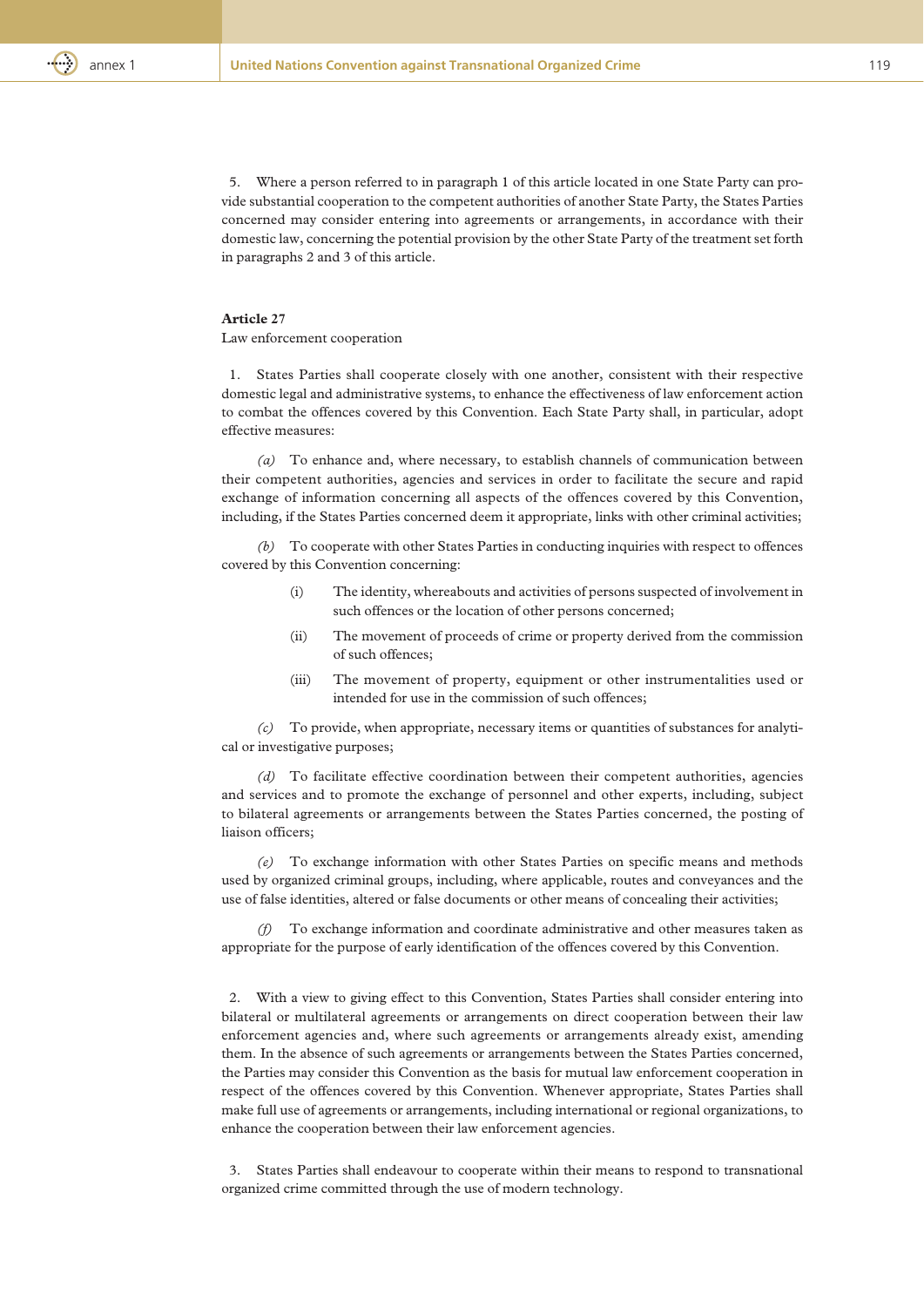#### **Article 28**

Collection, exchange and analysis of information on the nature of organized crime

1. Each State Party shall consider analysing, in consultation with the scientific and academic communities, trends in organized crime in its territory, the circumstances in which organized crime operates, as well as the professional groups and technologies involved.

States Parties shall consider developing and sharing analytical expertise concerning organized criminal activities with each other and through international and regional organizations. For that purpose, common definitions, standards and methodologies should be developed and applied as appropriate.

3. Each State Party shall consider monitoring its policies and actual measures to combat organized crime and making assessments of their effectiveness and efficiency.

#### **Article 29**

Training and technical assistance

1. Each State Party shall, to the extent necessary, initiate, develop or improve specific training programmes for its law enforcement personnel, including prosecutors, investigating magistrates and customs personnel, and other personnel charged with the prevention, detection and control of the offences covered by this Convention. Such programmes may include secondments and exchanges of staff. Such programmes shall deal, in particular and to the extent permitted by domestic law, with the following:

*(a)* Methods used in the prevention, detection and control of the offences covered by this Convention;

*(b)* Routes and techniques used by persons suspected of involvement in offences covered by this Convention, including in transit States, and appropriate countermeasures;

*(c)* Monitoring of the movement of contraband;

*(d)* Detection and monitoring of the movements of proceeds of crime, property, equipment or other instrumentalities and methods used for the transfer, concealment or disguise of such proceeds, property, equipment or other instrumentalities, as well as methods used in combating money-laundering and other financial crimes;

- *(e)* Collection of evidence;
- *(f)* Control techniques in free trade zones and free ports;

*(g)* Modern law enforcement equipment and techniques, including electronic surveillance, controlled deliveries and undercover operations;

*(h)* Methods used in combating transnational organized crime committed through the use of computers, telecommunications networks or other forms of modern technology; and

*(i)* Methods used in the protection of victims and witnesses.

2. States Parties shall assist one another in planning and implementing research and training programmes designed to share expertise in the areas referred to in paragraph 1 of this article and to that end shall also, when appropriate, use regional and international conferences and seminars to promote cooperation and to stimulate discussion on problems of mutual concern, including the special problems and needs of transit States.

3. States Parties shall promote training and technical assistance that will facilitate extradition and mutual legal assistance. Such training and technical assistance may include language training, secondments and exchanges between personnel in central authorities or agencies with relevant responsibilities.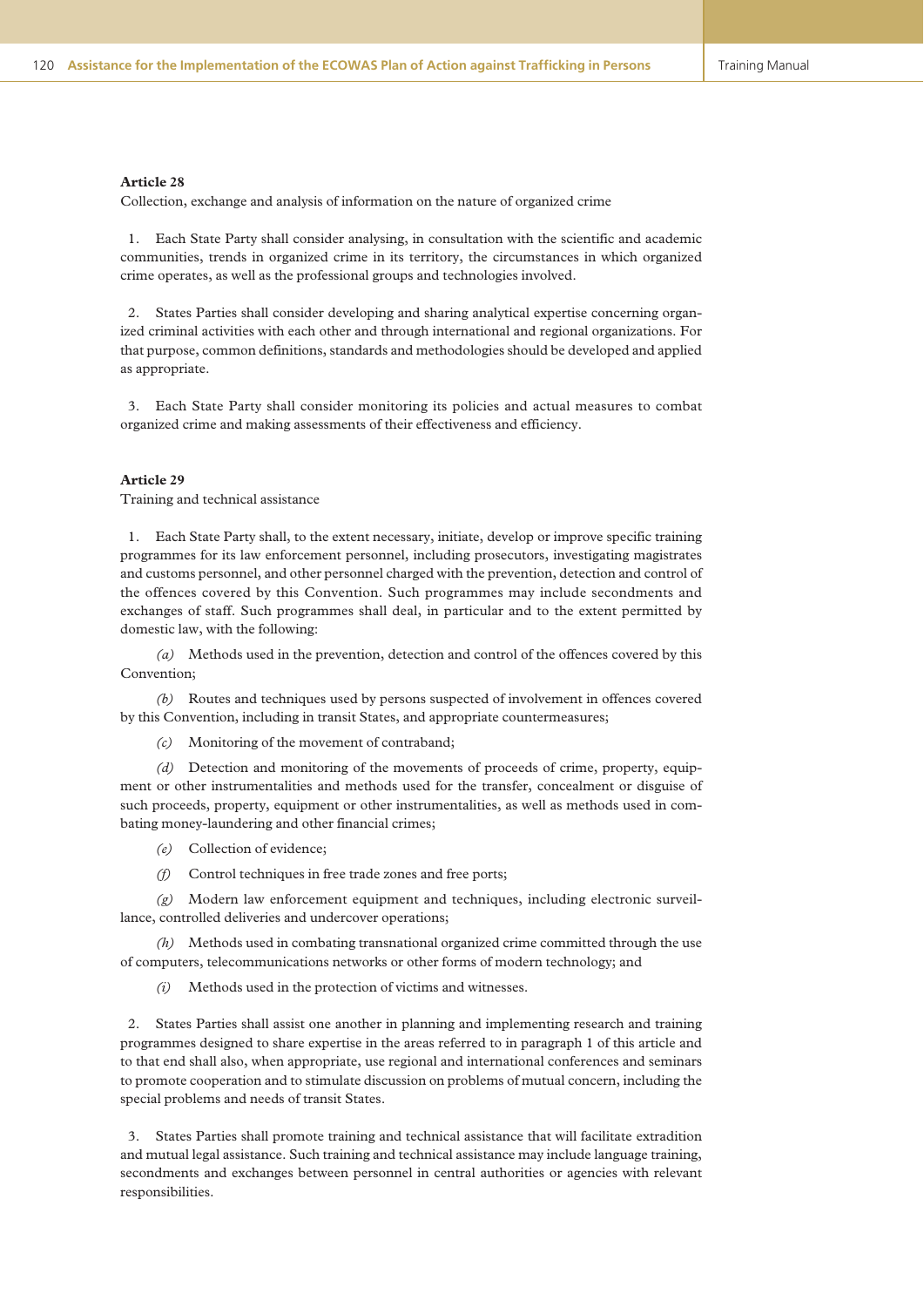4. In the case of existing bilateral and multilateral agreements or arrangements, States Parties shall strengthen, to the extent necessary, efforts to maximize operational and training activities within international and regional organizations and within other relevant bilateral and multilateral agreements or arrangements.

#### **Article 30**

Other measures: implementation of the Convention through economic development and technical assistance

1. States Parties shall take measures conducive to the optimal implementation of this Convention to the extent possible, through international cooperation, taking into account the negative effects of organized crime on society in general, in particular on sustainable development.

2. States Parties shall make concrete efforts to the extent possible and in coordination with each other, as well as with international and regional organizations:

*(a)* To enhance their cooperation at various levels with developing countries, with a view to strengthening the capacity of the latter to prevent and combat transnational organized crime;

*(b)* To enhance financial and material assistance to support the efforts of developing countries to fight transnational organized crime effectively and to help them implement this Convention successfully;

*(c)* To provide technical assistance to developing countries and countries with economies in transition to assist them in meeting their needs for the implementation of this Convention. To that end, States Parties shall endeavour to make adequate and regular voluntary contributions to an account specifically designated for that purpose in a United Nations funding mechanism. States Parties may also give special consideration, in accordance with their domestic law and the provisions of this Convention, to contributing to the aforementioned account a percentage of the money or of the corresponding value of proceeds of crime or property confiscated in accordance with the provisions of this Convention;

*(d)* To encourage and persuade other States and financial institutions as appropriate to join them in efforts in accordance with this article, in particular by providing more training programmes and modern equipment to developing countries in order to assist them in achieving the objectives of this Convention.

3. To the extent possible, these measures shall be without prejudice to existing foreign assistance commitments or to other financial cooperation arrangements at the bilateral, regional or international level.

4. States Parties may conclude bilateral or multilateral agreements or arrangements on material and logistical assistance, taking into consideration the financial arrangements necessary for the means of international cooperation provided for by this Convention to be effective and for the prevention, detection and control of transnational organized crime.

# **Article 31**

#### Prevention

1. States Parties shall endeavour to develop and evaluate national projects and to establish and promote best practices and policies aimed at the prevention of transnational organized crime.

2. States Parties shall endeavour, in accordance with fundamental principles of their domestic law, to reduce existing or future opportunities for organized criminal groups to participate in lawful markets with proceeds of crime, through appropriate legislative, administrative or other measures. These measures should focus on: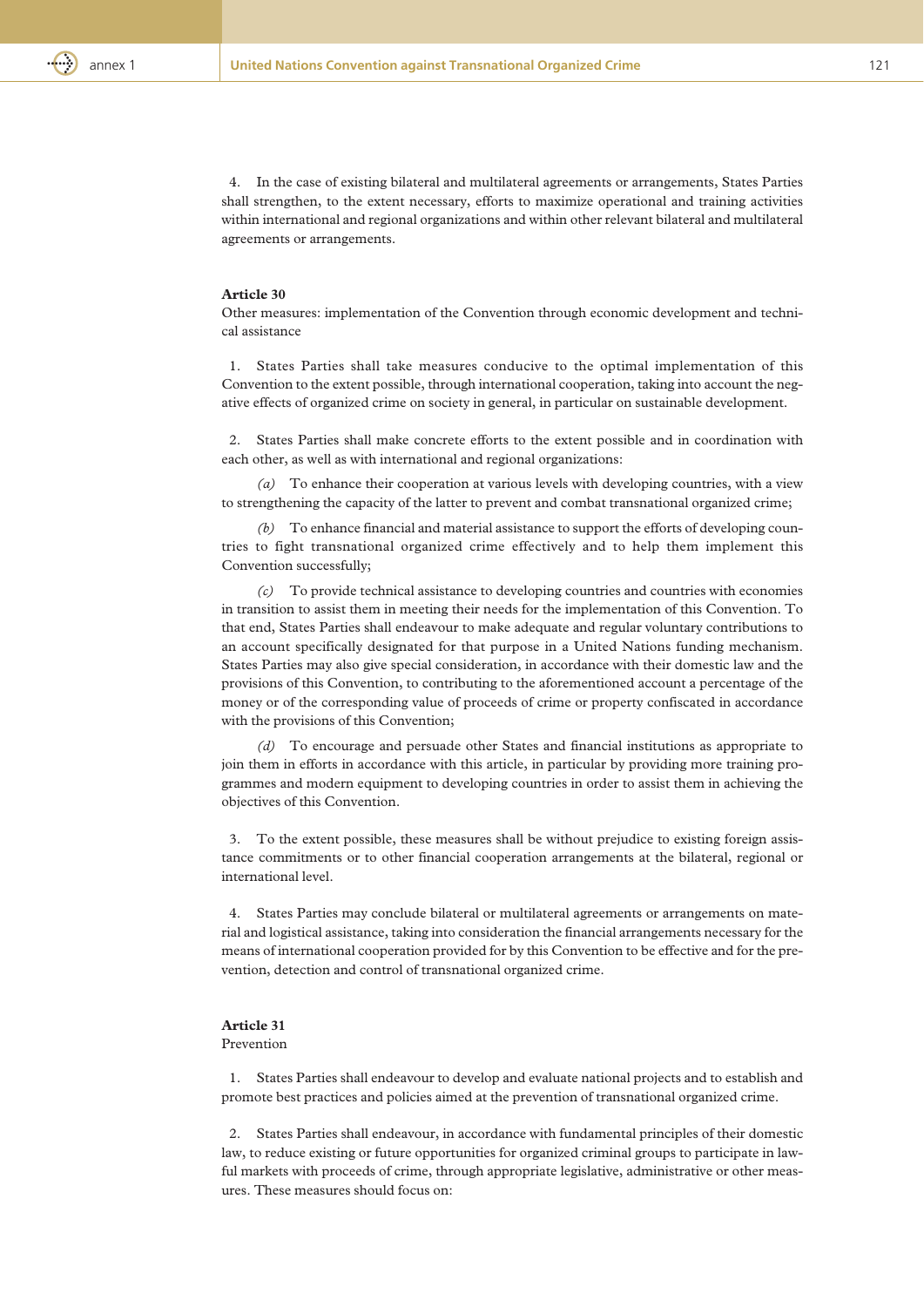*(a)* The strengthening of cooperation between law enforcement agencies or prosecutors and relevant private entities, including industry;

*(b)* The promotion of the development of standards and procedures designed to safeguard the integrity of public and relevant private entities, as well as codes of conduct for relevant professions, in particular lawyers, notaries public, tax consultants and accountants;

*(c)* The prevention of the misuse by organized criminal groups of tender procedures conducted by public authorities and of subsidies and licences granted by public authorities for commercial activity;

*(d)* The prevention of the misuse of legal persons by organized criminal groups; such measures could include:

- (i) The establishment of public records on legal and natural persons involved in the establishment, management and funding of legal persons;
- (ii) The introduction of the possibility of disqualifying by court order or any appropriate means for a reasonable period of time persons convicted of offences covered by this Convention from acting as directors of legal persons incorporated within their jurisdiction;
- (iii) The establishment of national records of persons disqualified from acting as directors of legal persons; and
- (iv) The exchange of information contained in the records referred to in subparagraphs *(d)* (i) and (iii) of this paragraph with the competent authorities of other States Parties.

3. States Parties shall endeavour to promote the reintegration into society of persons convicted of offences covered by this Convention.

4. States Parties shall endeavour to evaluate periodically existing relevant legal instruments and administrative practices with a view to detecting their vulnerability to misuse by organized criminal groups.

5. States Parties shall endeavour to promote public awareness regarding the existence, causes and gravity of and the threat posed by transnational organized crime. Information may be disseminated where appropriate through the mass media and shall include measures to promote public participation in preventing and combating such crime.

6. Each State Party shall inform the Secretary-General of the United Nations of the name and address of the authority or authorities that can assist other States Parties in developing measures to prevent transnational organized crime.

7. States Parties shall, as appropriate, collaborate with each other and relevant international and regional organizations in promoting and developing the measures referred to in this article. This includes participation in international projects aimed at the prevention of transnational organized crime, for example by alleviating the circumstances that render socially marginalized groups vulnerable to the action of transnational organized crime.

#### **Article 32**

Conference of the Parties to the Convention

1. A Conference of the Parties to the Convention is hereby established to improve the capacity of States Parties to combat transnational organized crime and to promote and review the implementation of this Convention.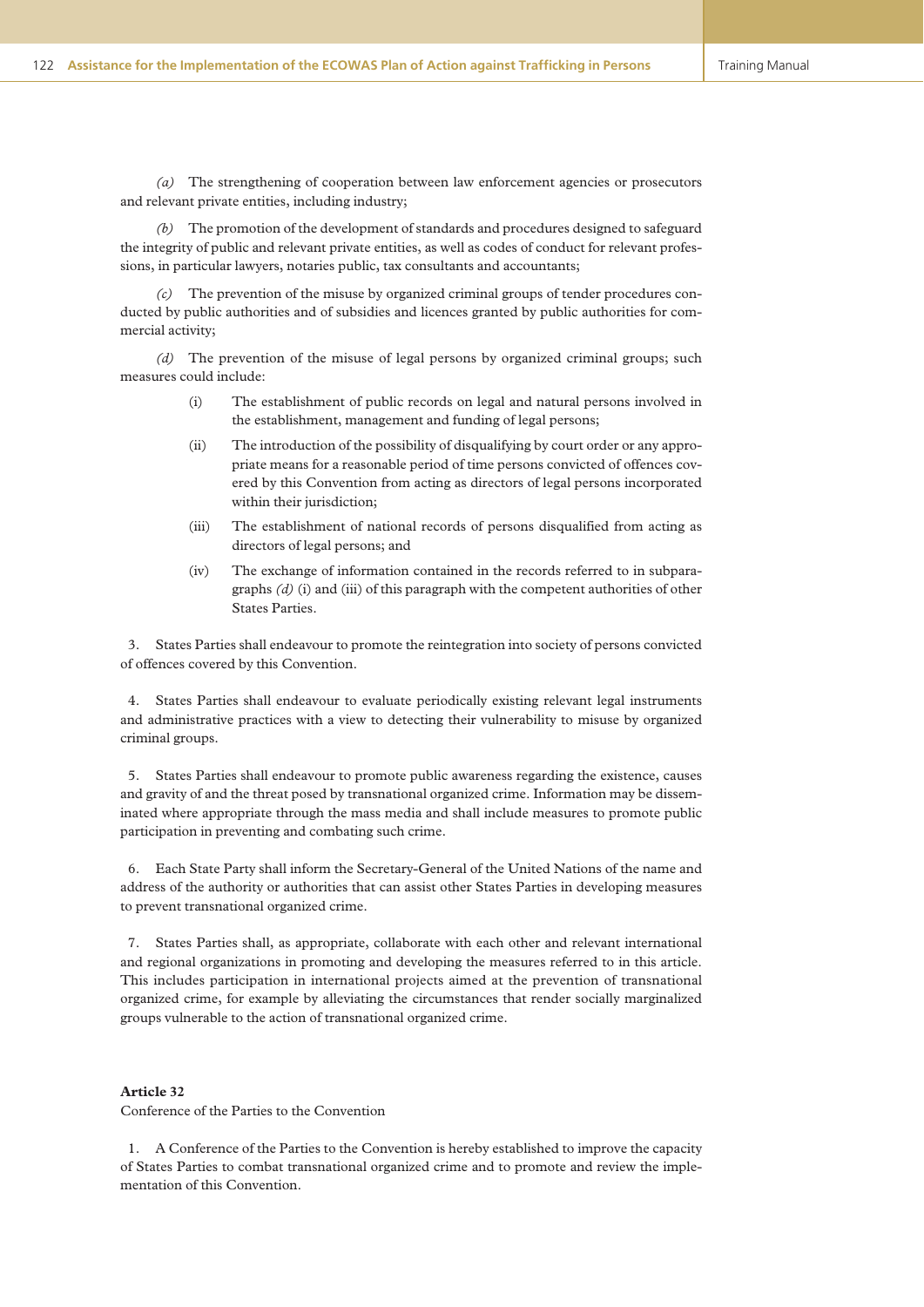2. The Secretary-General of the United Nations shall convene the Conference of the Parties not later than one year following the entry into force of this Convention. The Conference of the Parties shall adopt rules of procedure and rules governing the activities set forth in paragraphs 3 and 4 of this article (including rules concerning payment of expenses incurred in carrying out those activities).

3. The Conference of the Parties shall agree upon mechanisms for achieving the objectives mentioned in paragraph 1 of this article, including:

*(a)* Facilitating activities by States Parties under articles 29, 30 and 31 of this Convention, including by encouraging the mobilization of voluntary contributions;

*(b)* Facilitating the exchange of information among States Parties on patterns and trends in transnational organized crime and on successful practices for combating it;

*(c)* Cooperating with relevant international and regional organizations and nongovernmental organizations;

- *(d)* Reviewing periodically the implementation of this Convention;
- *(e)* Making recommendations to improve this Convention and its implementation.

4. For the purpose of paragraphs 3 *(d)* and *(e)* of this article, the Conference of the Parties shall acquire the necessary knowledge of the measures taken by States Parties in implementing this Convention and the difficulties encountered by them in doing so through information provided by them and through such supplemental review mechanisms as may be established by the Conference of the Parties.

5. Each State Party shall provide the Conference of the Parties with information on its programmes, plans and practices, as well as legislative and administrative measures to implement this Convention, as required by the Conference of the Parties.

# **Article 33**

Secretariat

1. The Secretary-General of the United Nations shall provide the necessary secretariat services to the Conference of the Parties to the Convention.

2. The secretariat shall:

*(a)* Assist the Conference of the Parties in carrying out the activities set forth in article 32 of this Convention and make arrangements and provide the necessary services for the sessions of the Conference of the Parties;

*(b)* Upon request, assist States Parties in providing information to the Conference of the Parties as envisaged in article 32, paragraph 5, of this Convention; and

*(c)* Ensure the necessary coordination with the secretariats of relevant international and regional organizations.

#### **Article 34**

Implementation of the Convention

1. Each State Party shall take the necessary measures, including legislative and administrative measures, in accordance with fundamental principles of its domestic law, to ensure the implementation of its obligations under this Convention.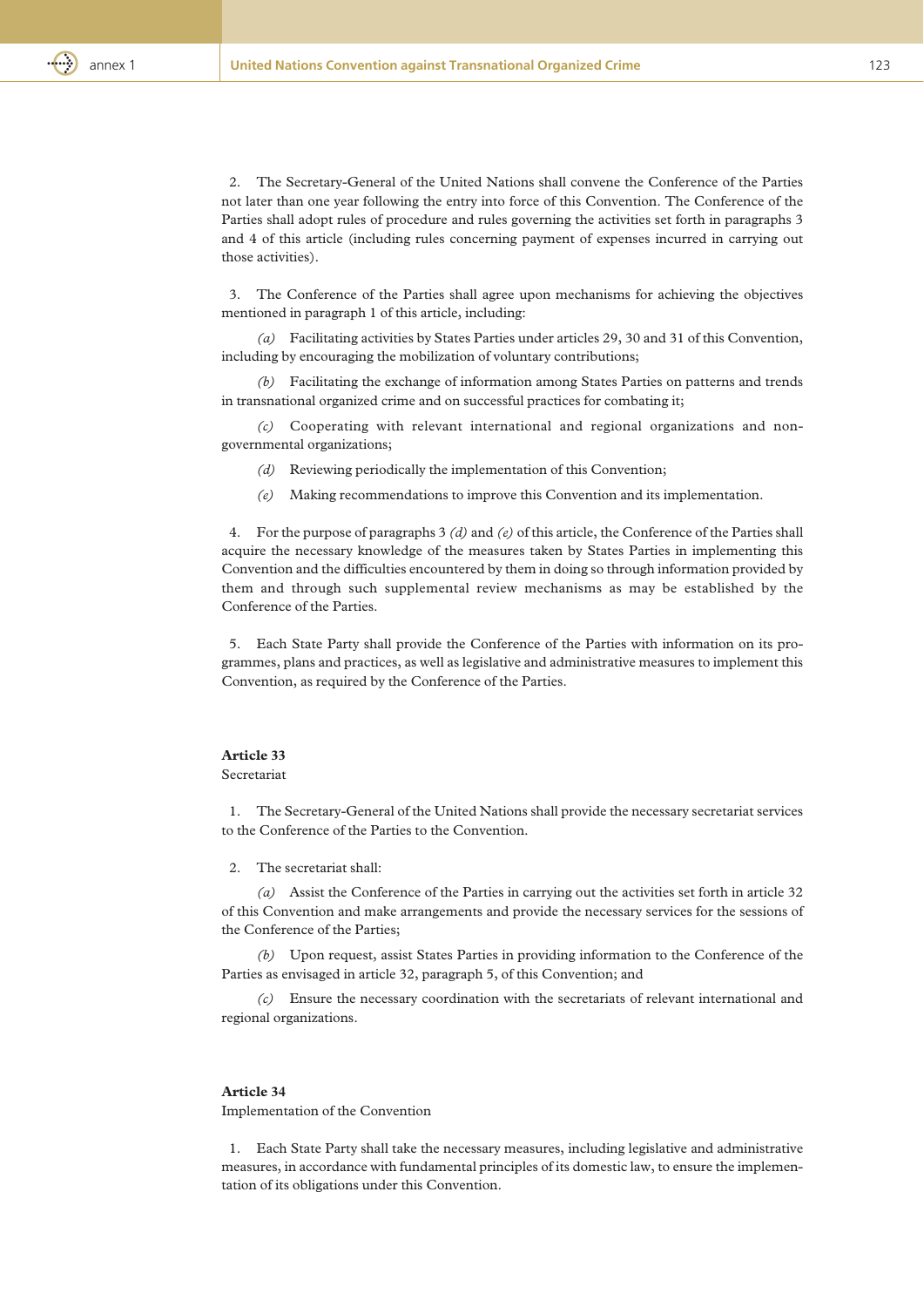2. The offences established in accordance with articles 5, 6, 8 and 23 of this Convention shall be established in the domestic law of each State Party independently of the transnational nature or the involvement of an organized criminal group as described in article 3, paragraph 1, of this Convention, except to the extent that article 5 of this Convention would require the involvement of an organized criminal group.

3. Each State Party may adopt more strict or severe measures than those provided for by this Convention for preventing and combating transnational organized crime.

#### **Article 35**

Settlement of disputes

l. States Parties shall endeavour to settle disputes concerning the interpretation or application of this Convention through negotiation.

2. Any dispute between two or more States Parties concerning the interpretation or application of this Convention that cannot be settled through negotiation within a reasonable time shall, at the request of one of those States Parties, be submitted to arbitration. If, six months after the date of the request for arbitration, those States Parties are unable to agree on the organization of the arbitration, any one of those States Parties may refer the dispute to the International Court of Justice by request in accordance with the Statute of the Court.

3. Each State Party may, at the time of signature, ratification, acceptance or approval of or accession to this Convention, declare that it does not consider itself bound by paragraph 2 of this article. The other States Parties shall not be bound by paragraph 2 of this article with respect to any State Party that has made such a reservation.

4. Any State Party that has made a reservation in accordance with paragraph 3 of this article may at any time withdraw that reservation by notification to the Secretary-General of the United Nations.

#### **Article 36**

Signature, ratification, acceptance, approval and accession

1. This Convention shall be open to all States for signature from 12 to 15 December 2000 in Palermo, Italy, and thereafter at United Nations Headquarters in New York until 12 December 2002.

2. This Convention shall also be open for signature by regional economic integration organizations provided that at least one member State of such organization has signed this Convention in accordance with paragraph 1 of this article.

3. This Convention is subject to ratification, acceptance or approval. Instruments of ratification, acceptance or approval shall be deposited with the Secretary-General of the United Nations. A regional economic integration organization may deposit its instrument of ratification, acceptance or approval if at least one of its member States has done likewise. In that instrument of ratification, acceptance or approval, such organization shall declare the extent of its competence with respect to the matters governed by this Convention. Such organization shall also inform the depositary of any relevant modification in the extent of its competence.

4. This Convention is open for accession by any State or any regional economic integration organization of which at least one member State is a Party to this Convention. Instruments of accession shall be deposited with the Secretary-General of the United Nations. At the time of its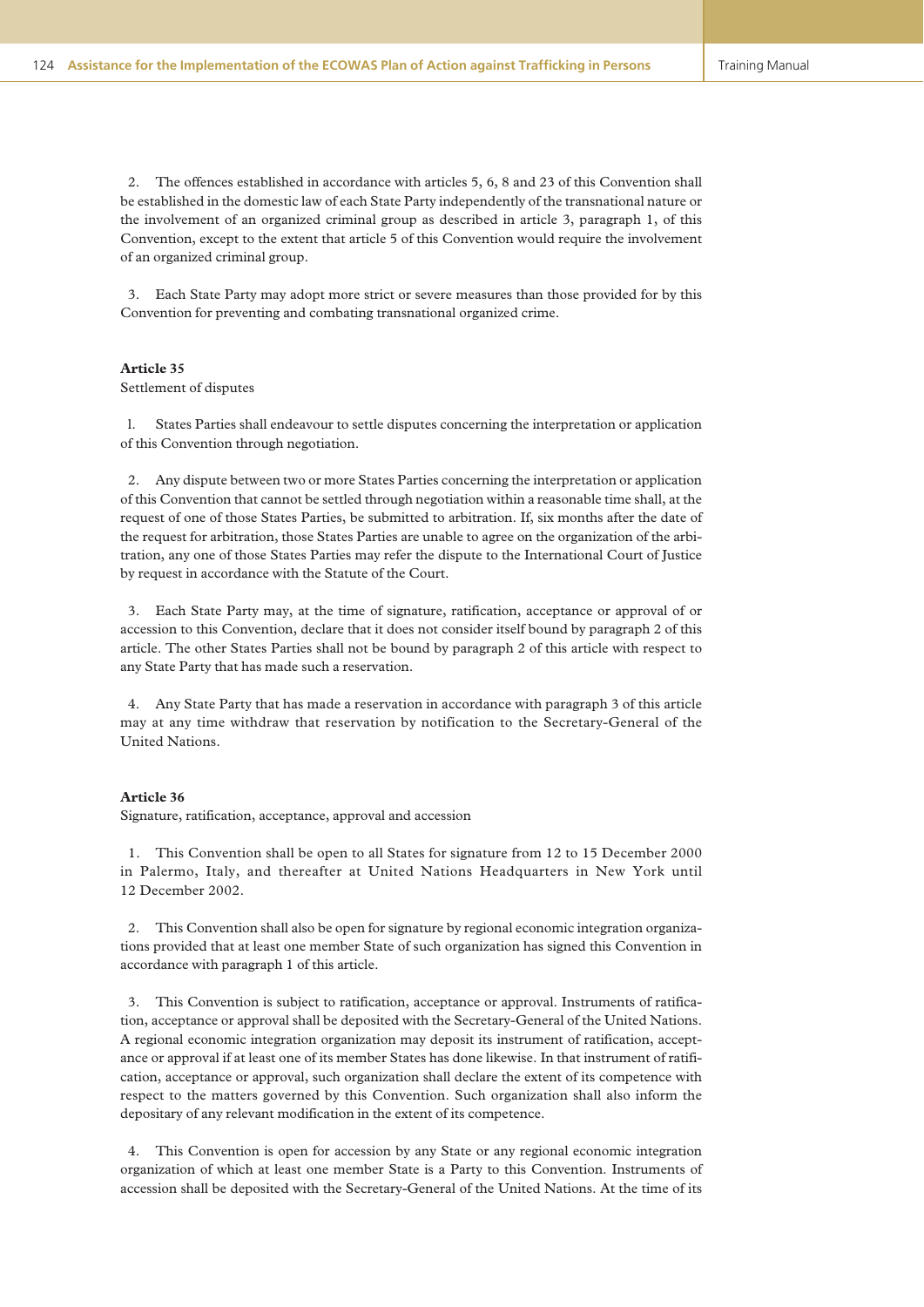accession, a regional economic integration organization shall declare the extent of its competence with respect to matters governed by this Convention. Such organization shall also inform the depositary of any relevant modification in the extent of its competence.

## **Article 37**

Relation with protocols

1. This Convention may be supplemented by one or more protocols.

2. In order to become a Party to a protocol, a State or a regional economic integration organization must also be a Party to this Convention.

3. A State Party to this Convention is not bound by a protocol unless it becomes a Party to the protocol in accordance with the provisions thereof.

4. Any protocol to this Convention shall be interpreted together with this Convention, taking into account the purpose of that protocol.

# **Article 38**

Entry into force

1. This Convention shall enter into force on the ninetieth day after the date of deposit of the fortieth instrument of ratification, acceptance, approval or accession. For the purpose of this paragraph, any instrument deposited by a regional economic integration organization shall not be counted as additional to those deposited by member States of such organization.

2. For each State or regional economic integration organization ratifying, accepting, approving or acceding to this Convention after the deposit of the fortieth instrument of such action, this Convention shall enter into force on the thirtieth day after the date of deposit by such State or organization of the relevant instrument.

#### **Article 39**

# Amendment

1. After the expiry of five years from the entry into force of this Convention, a State Party may propose an amendment and file it with the Secretary-General of the United Nations, who shall thereupon communicate the proposed amendment to the States Parties and to the Conference of the Parties to the Convention for the purpose of considering and deciding on the proposal. The Conference of the Parties shall make every effort to achieve consensus on each amendment. If all efforts at consensus have been exhausted and no agreement has been reached, the amendment shall, as a last resort, require for its adoption a two thirds majority vote of the States Parties present and voting at the meeting of the Conference of the Parties.

2. Regional economic integration organizations, in matters within their competence, shall exercise their right to vote under this article with a number of votes equal to the number of their member States that are Parties to this Convention. Such organizations shall not exercise their right to vote if their member States exercise theirs and vice versa.

3. An amendment adopted in accordance with paragraph 1 of this article is subject to ratification, acceptance or approval by States Parties.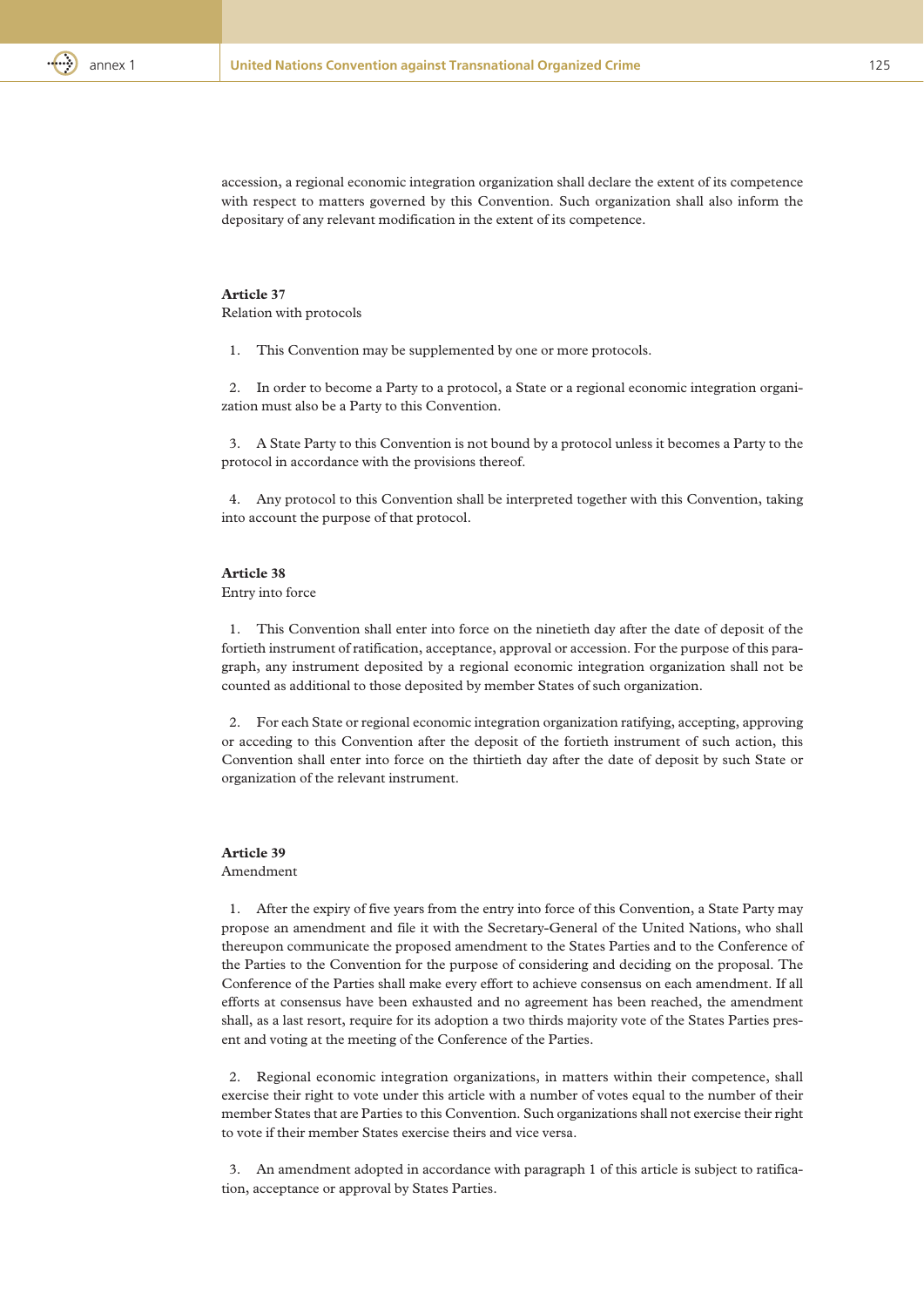4. An amendment adopted in accordance with paragraph 1 of this article shall enter into force in respect of a State Party ninety days after the date of the deposit with the Secretary-General of the United Nations of an instrument of ratification, acceptance or approval of such amendment.

5. When an amendment enters into force, it shall be binding on those States Parties which have expressed their consent to be bound by it. Other States Parties shall still be bound by the provisions of this Convention and any earlier amendments that they have ratified, accepted or approved.

#### **Article 40**

Denunciation

1. A State Party may denounce this Convention by written notification to the Secretary-General of the United Nations. Such denunciation shall become effective one year after the date of receipt of the notification by the Secretary-General.

2. A regional economic integration organization shall cease to be a Party to this Convention when all of its member States have denounced it.

3. Denunciation of this Convention in accordance with paragraph 1 of this article shall entail the denunciation of any protocols thereto.

#### **Article 41**

Depositary and languages

1. The Secretary-General of the United Nations is designated depositary of this Convention.

2. The original of this Convention, of which the Arabic, Chinese, English, French, Russian and Spanish texts are equally authentic, shall be deposited with the Secretary-General of the United Nations. IN WITNESS WHEREOF, the undersigned plenipotentiaries, being duly authorized thereto by their respective Governments, have signed this Convention.

# **Protocol to Prevent, Suppress and Punish Trafficking in Persons, Especially Women and Children, supplementing the United Nations Convention against Transnational Organized Crime**

# *Preamble*

*The States Parties to this Protocol,*

*Declaring* that effective action to prevent and combat trafficking in persons, especially women and children, requires a comprehensive international approach in the countries of origin, transit and destination that includes measures to prevent such trafficking, to punish the traffickers and to protect the victims of such trafficking, including by protecting their internationally recognized human rights,

*Taking into account* the fact that, despite the existence of a variety of international instruments containing rules and practical measures to combat the exploitation of persons, especially women and children, there is no universal instrument that addresses all aspects of trafficking in persons,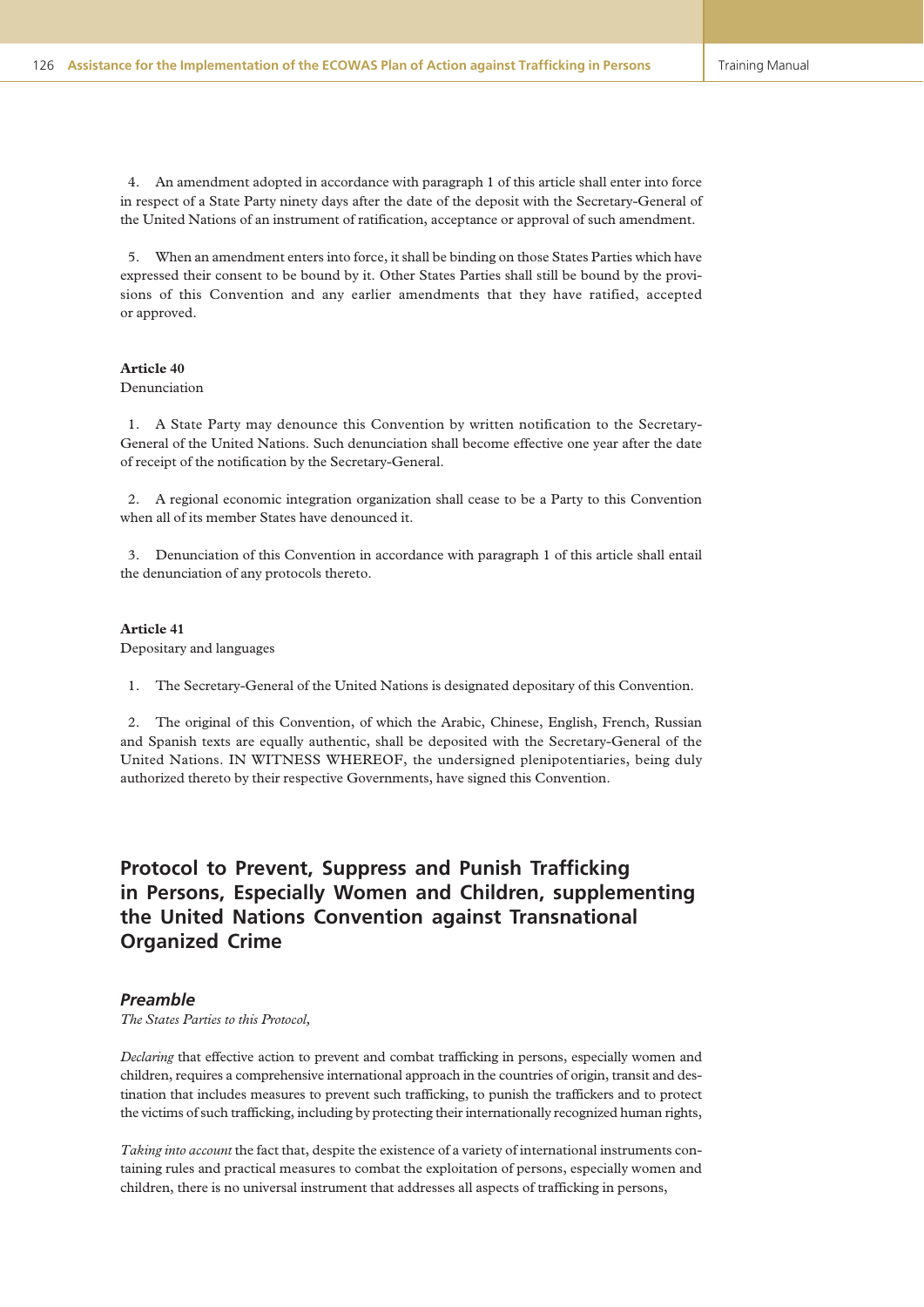*Concerned* that, in the absence of such an instrument, persons who are vulnerable to trafficking will not be sufficiently protected,

*Recalling* General Assembly resolution 53/111 of 9 December 1998, in which the Assembly decided to establish an open-ended intergovernmental ad hoc committee for the purpose of elaborating a comprehensive international convention against transnational organized crime and of discussing the elaboration of, inter alia, an international instrument addressing trafficking in women and children,

*Convinced* that supplementing the United Nations Convention against Transnational Organized Crime with an international instrument for the prevention, suppression and punishment of trafficking in persons, especially women and children, will be useful in preventing and combating that crime,

*Have agreed as follows:*

# *I. General provisions*

# **Article 1**

Relation with the United Nations Convention against Transnational Organized Crime

1. This Protocol supplements the United Nations Convention against Transnational Organized Crime. It shall be interpreted together with the Convention.

2. The provisions of the Convention shall apply, mutatis mutandis, to this Protocol unless otherwise provided herein.

3. The offences established in accordance with article 5 of this Protocol shall be regarded as offences established in accordance with the Convention.

#### **Article 2**

Statement of purpose

The purposes of this Protocol are:

*(a)* To prevent and combat trafficking in persons, paying particular attention to women and children;

*(b)* To protect and assist the victims of such trafficking, with full respect for their human rights; and

*(c)* To promote cooperation among States Parties in order to meet those objectives.

## **Article 3**

Use of terms

For the purposes of this Protocol:

*(a)* "Trafficking in persons" shall mean the recruitment, transportation, transfer, harbouring or receipt of persons, by means of the threat or use of force or other forms of coercion, of abduction, of fraud, of deception, of the abuse of power or of a position of vulnerability or of the giving or receiving of payments or benefits to achieve the consent of a person having control over another person, for the purpose of exploitation. Exploitation shall include, at a minimum, the exploitation of the prostitution of others or other forms of sexual exploitation, forced labour or services, slavery or practices similar to slavery, servitude or the removal of organs;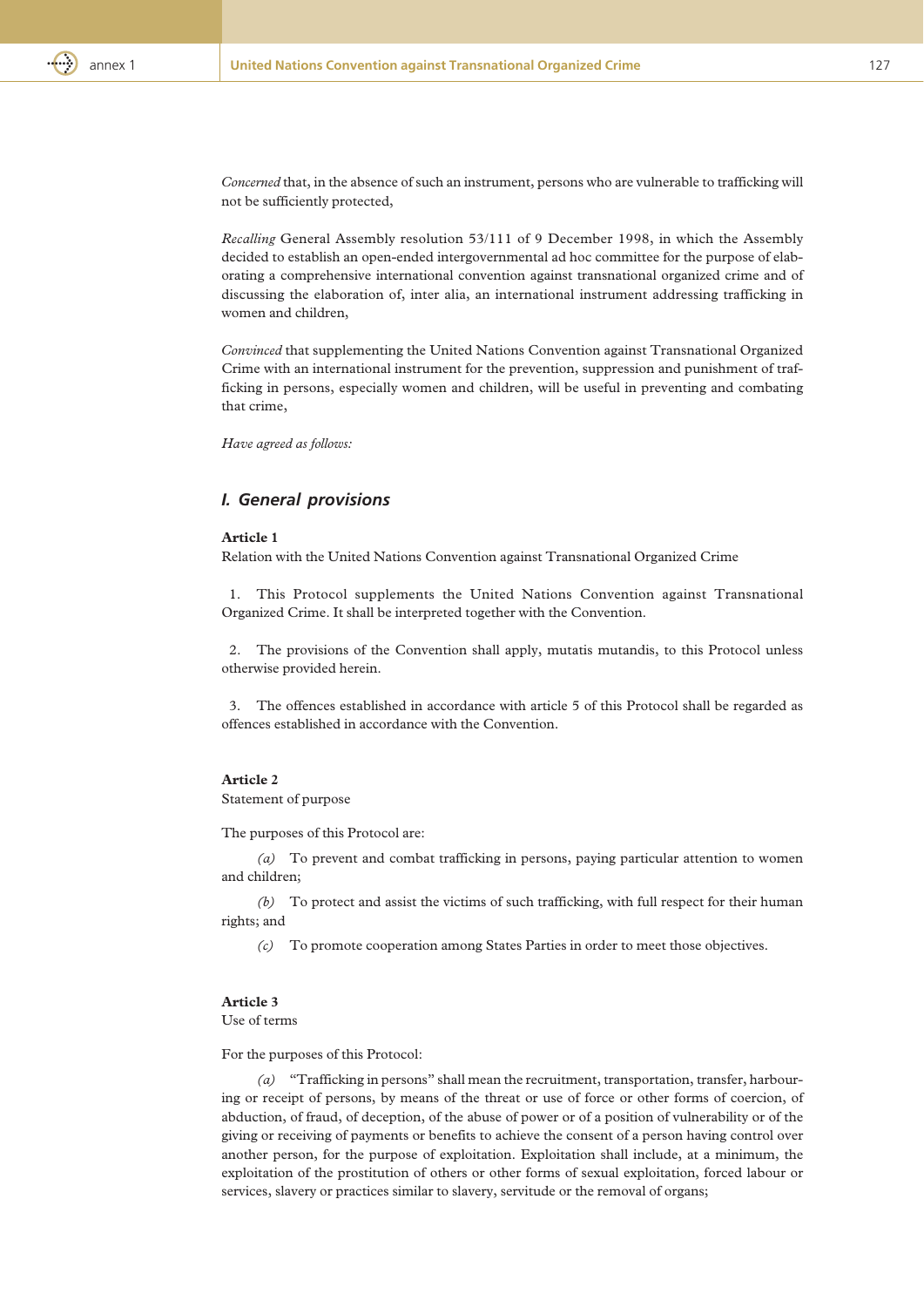*(b)* The consent of a victim of trafficking in persons to the intended exploitation set forth in subparagraph *(a)* of this article shall be irrelevant where any of the means set forth in subparagraph *(a)* have been used;

*(c)* The recruitment, transportation, transfer, harbouring or receipt of a child for the purpose of exploitation shall be considered "trafficking in persons" even if this does not involve any of the means set forth in subparagraph *(a)* of this article;

*(d)* "Child" shall mean any person under eighteen years of age.

# **Article 4**

Scope of application

This Protocol shall apply, except as otherwise stated herein, to the prevention, investigation and prosecution of the offences established in accordance with article 5 of this Protocol, where those offences are transnational in nature and involve an organized criminal group, as well as to the protection of victims of such offences.

# **Article 5**

#### Criminalization

1. Each State Party shall adopt such legislative and other measures as may be necessary to establish as criminal offences the conduct set forth in article 3 of this Protocol, when committed intentionally.

2. Each State Party shall also adopt such legislative and other measures as may be necessary to establish as criminal offences:

*(a)* Subject to the basic concepts of its legal system, attempting to commit an offence established in accordance with paragraph 1 of this article;

*(b)* Participating as an accomplice in an offence established in accordance with paragraph 1 of this article; and

*(c)* Organizing or directing other persons to commit an offence established in accordance with paragraph 1 of this article.

# *II. Protection of victims of trafficking in persons*

#### **Article 6**

Assistance to and protection of victims of trafficking in persons

1. In appropriate cases and to the extent possible under its domestic law, each State Party shall protect the privacy and identity of victims of trafficking in persons, including, inter alia, by making legal proceedings relating to such trafficking confidential.

2. Each State Party shall ensure that its domestic legal or administrative system contains measures that provide to victims of trafficking in persons, in appropriate cases:

*(a)* Information on relevant court and administrative proceedings;

*(b)* Assistance to enable their views and concerns to be presented and considered at appropriate stages of criminal proceedings against offenders, in a manner not prejudicial to the rights of the defence.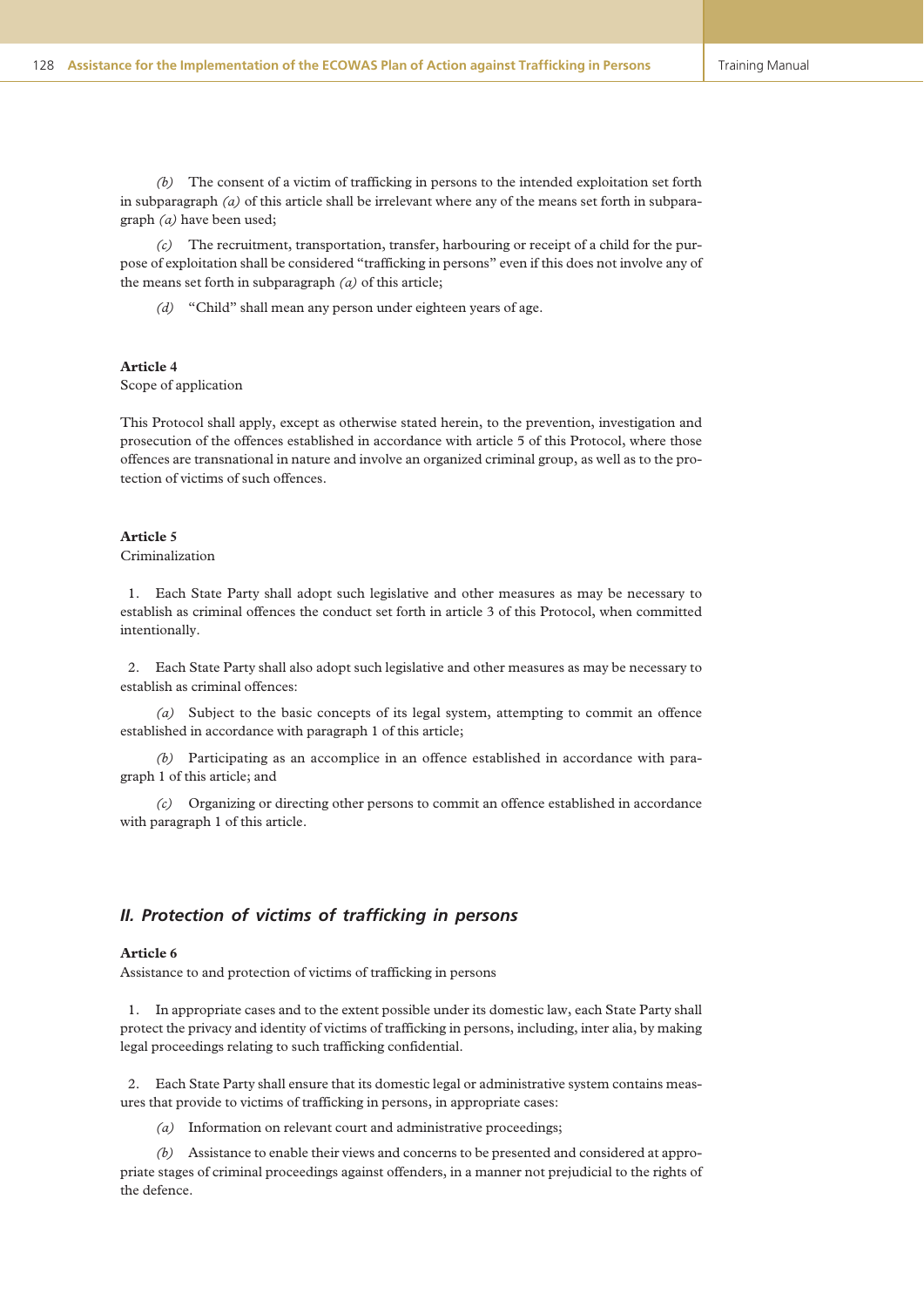3. Each State Party shall consider implementing measures to provide for the physical, psychological and social recovery of victims of trafficking in persons, including, in appropriate cases, in cooperation with non-governmental organizations, other relevant organizations and other elements of civil society, and, in particular, the provision of:

*(a)* Appropriate housing;

*(b)* Counselling and information, in particular as regards their legal rights, in a language that the victims of trafficking in persons can understand;

- *(c)* Medical, psychological and material assistance; and
- *(d)* Employment, educational and training opportunities.

4. Each State Party shall take into account, in applying the provisions of this article, the age, gender and special needs of victims of trafficking in persons, in particular the special needs of children, including appropriate housing, education and care.

5. Each State Party shall endeavour to provide for the physical safety of victims of trafficking in persons while they are within its territory.

6. Each State Party shall ensure that its domestic legal system contains measures that offer victims of trafficking in persons the possibility of obtaining compensation for damage suffered.

# **Article 7**

Status of victims of trafficking in persons in receiving States

1. In addition to taking measures pursuant to article 6 of this Protocol, each State Party shall consider adopting legislative or other appropriate measures that permit victims of trafficking in persons to remain in its territory, temporarily or permanently, in appropriate cases.

2. In implementing the provision contained in paragraph 1 of this article, each State Party shall give appropriate consideration to humanitarian and compassionate factors.

#### **Article 8**

Repatriation of victims of trafficking in persons

1. The State Party of which a victim of trafficking in persons is a national or in which the person had the right of permanent residence at the time of entry into the territory of the receiving State Party shall facilitate and accept, with due regard for the safety of that person, the return of that person without undue or unreasonable delay.

2. When a State Party returns a victim of trafficking in persons to a State Party of which that person is a national or in which he or she had, at the time of entry into the territory of the receiving State Party, the right of permanent residence, such return shall be with due regard for the safety of that person and for the status of any legal proceedings related to the fact that the person is a victim of trafficking and shall preferably be voluntary.

3. At the request of a receiving State Party, a requested State Party shall, without undue or unreasonable delay, verify whether a person who is a victim of trafficking in persons is its national or had the right of permanent residence in its territory at the time of entry into the territory of the receiving State Party.

4. In order to facilitate the return of a victim of trafficking in persons who is without proper documentation, the State Party of which that person is a national or in which he or she had the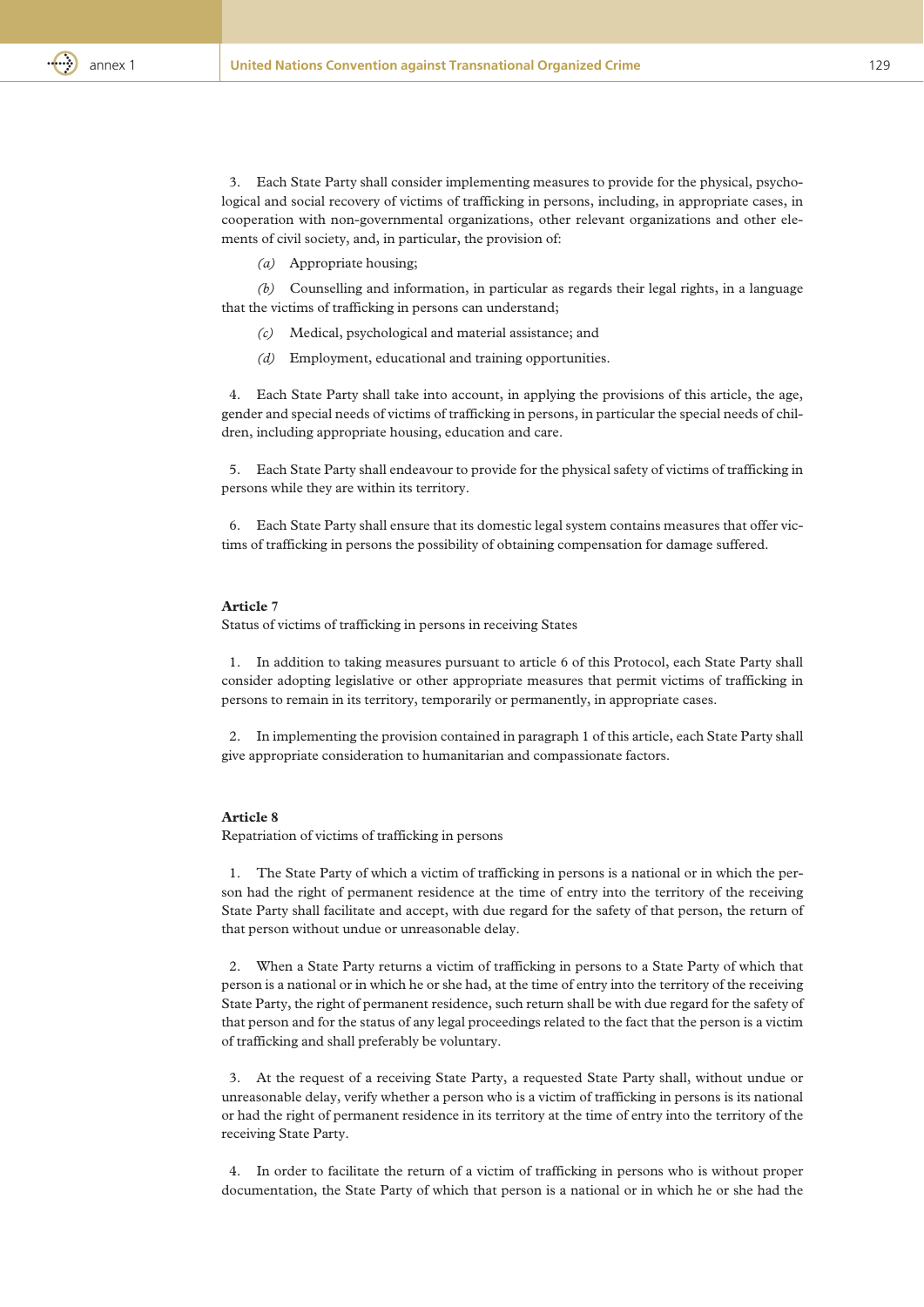right of permanent residence at the time of entry into the territory of the receiving State Party shall agree to issue, at the request of the receiving State Party, such travel documents or other authorization as may be necessary to enable the person to travel to and re-enter its territory.

5. This article shall be without prejudice to any right afforded to victims of trafficking in persons by any domestic law of the receiving State Party.

6. This article shall be without prejudice to any applicable bilateral or multilateral agreement or arrangement that governs, in whole or in part, the return of victims of trafficking in persons.

# *III. Prevention, cooperation and other measures*

#### **Article 9**

Prevention of trafficking in persons

- 1. States Parties shall establish comprehensive policies, programmes and other measures:
	- *(a)* To prevent and combat trafficking in persons; and

*(b)* To protect victims of trafficking in persons, especially women and children, from revictimization.

2. States Parties shall endeavour to undertake measures such as research, information and mass media campaigns and social and economic initiatives to prevent and combat trafficking in persons.

3. Policies, programmes and other measures established in accordance with this article shall, as appropriate, include cooperation with non-governmental organizations, other relevant organizations and other elements of civil society.

4. States Parties shall take or strengthen measures, including through bilateral or multilateral cooperation, to alleviate the factors that make persons, especially women and children, vulnerable to trafficking, such as poverty, underdevelopment and lack of equal opportunity.

5. States Parties shall adopt or strengthen legislative or other measures, such as educational, social or cultural measures, including through bilateral and multilateral cooperation, to discourage the demand that fosters all forms of exploitation of persons, especially women and children, that leads to trafficking.

# **Article 10**

Information exchange and training

1. Law enforcement, immigration or other relevant authorities of States Parties shall, as appropriate, cooperate with one another by exchanging information, in accordance with their domestic law, to enable them to determine:

*(a)* Whether individuals crossing or attempting to cross an international border ith travel documents belonging to other persons or without travel documents are perpetrators or victims of trafficking in persons;

*(b)* The types of travel document that individuals have used or attempted to use to cross an international border for the purpose of trafficking in persons; and

*(c)* The means and methods used by organized criminal groups for the purpose of trafficking in persons, including the recruitment and transportation of victims, routes and links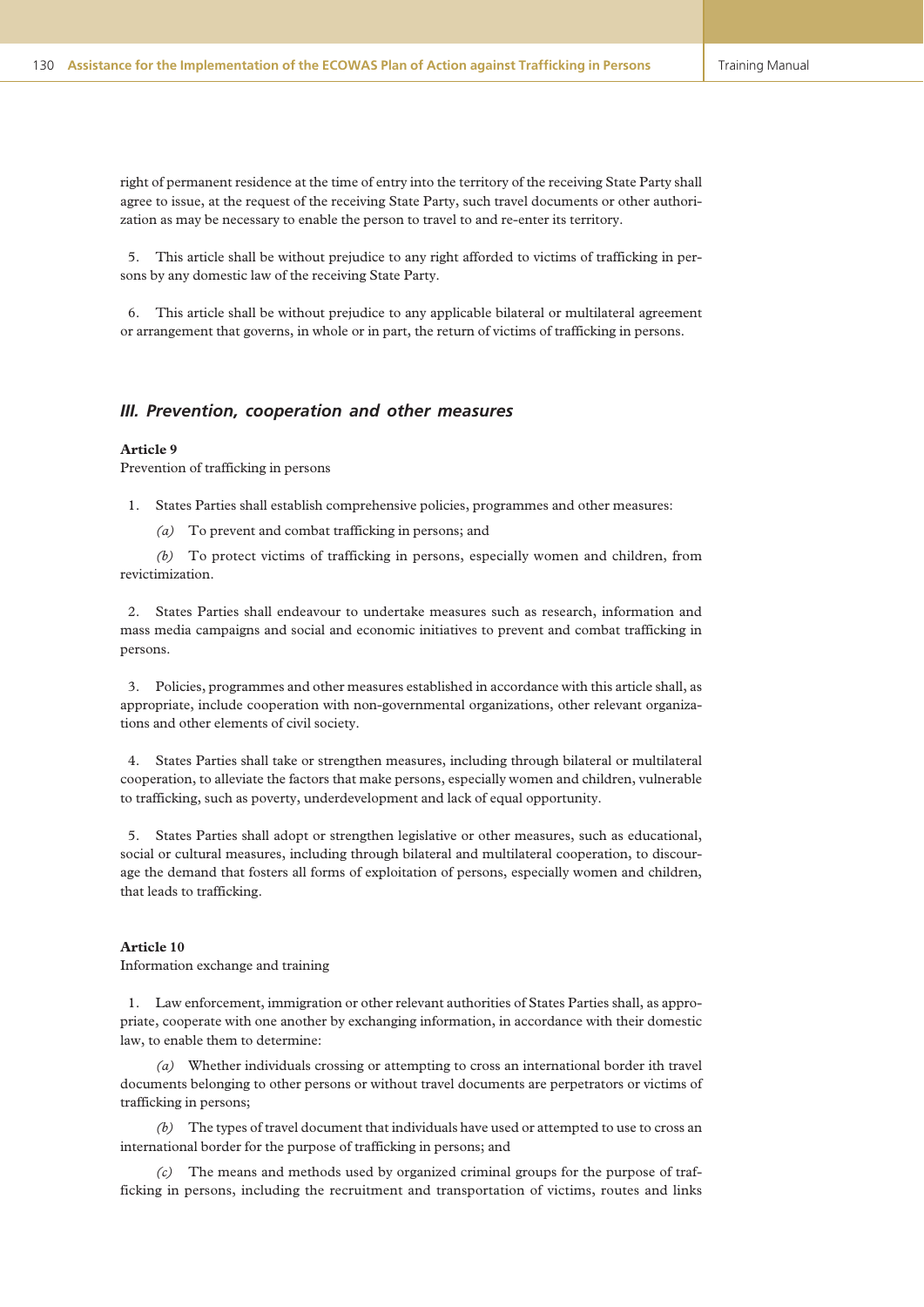between and among individuals and groups engaged in such trafficking, and possible measures for detecting them.

2. States Parties shall provide or strengthen training for law enforcement, immigration and other relevant officials in the prevention of trafficking in persons. The training should focus on methods used in preventing such trafficking, prosecuting the traffickers and protecting the rights of the victims, including protecting the victims from the traffickers. The training should also take into account the need to consider human rights and child- and gender-sensitive issues and it should encourage cooperation with non-governmental organizations, other relevant organizations and other elements of civil society.

3. A State Party that receives information shall comply with any request by the State Party that transmitted the information that places restrictions on its use.

# **Article 11**

Border measures

1. Without prejudice to international commitments in relation to the free movement of people, States Parties shall strengthen, to the extent possible, such border controls as may be necessary to prevent and detect trafficking in persons.

2. Each State Party shall adopt legislative or other appropriate measures to prevent, to the extent possible, means of transport operated by commercial carriers from being used in the commission of offences established in accordance with article 5 of this Protocol.

3. Where appropriate, and without prejudice to applicable international conventions, such measures shall include establishing the obligation of commercial carriers, including any transportation company or the owner or operator of any means of transport, to ascertain that all passengers are in possession of the travel documents required for entry into the receiving State.

4. Each State Party shall take the necessary measures, in accordance with its domestic law, to provide for sanctions in cases of violation of the obligation set forth in paragraph 3 of this article.

5. Each State Party shall consider taking measures that permit, in accordance with its domestic law, the denial of entry or revocation of visas of persons implicated in the commission of offences established in accordance with this Protocol.

Without prejudice to article 27 of the Convention, States Parties shall consider strengthening cooperation among border control agencies by, inter alia, establishing and maintaining direct channels of communication.

# **Article 12**

Security and control of documents

Each State Party shall take such measures as may be necessary, within available means:

*(a)* To ensure that travel or identity documents issued by it are of such quality that they cannot easily be misused and cannot readily be falsified or unlawfully altered, replicated or issued; and

*(b)* To ensure the integrity and security of travel or identity documents issued by or on behalf of the State Party and to prevent their unlawful creation, issuance and use.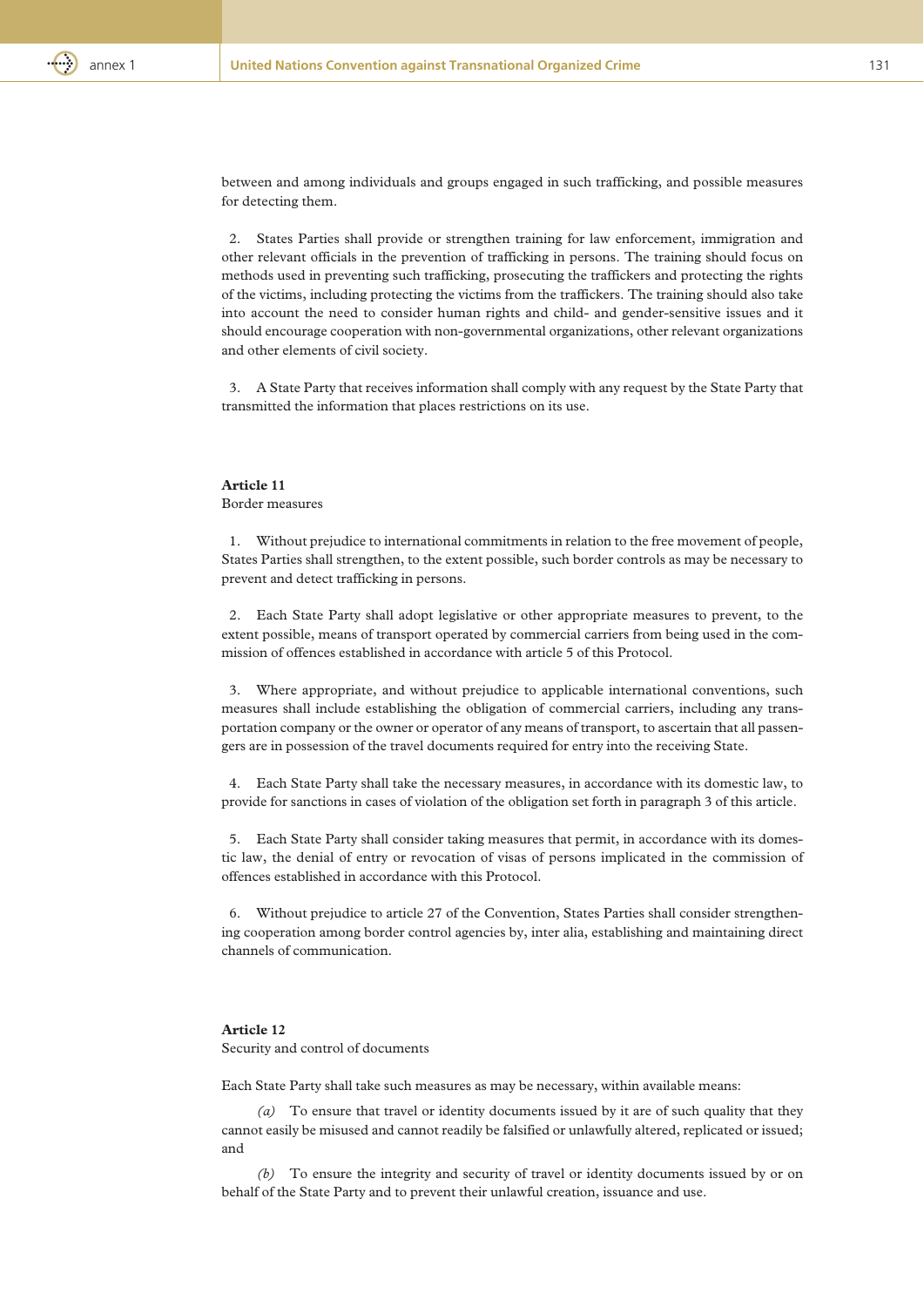**Article 13**

Legitimacy and validity of documents

At the request of another State Party, a State Party shall, in accordance with its domestic law, verify within a reasonable time the legitimacy and validity of travel or identity documents issued or purported to have been issued in its name and suspected of being used for trafficking in persons.

# *IV. Final provisions*

#### **Article 14**

Saving clause

1. Nothing in this Protocol shall affect the rights, obligations and responsibilities of States and individuals under international law, including international humanitarian law and international human rights law and, in particular, where applicable, the 1951 Convention 3 and the 1967 Protocol 4 relating to the Status of Refugees and the principle of non-refoulement as contained therein.

2. The measures set forth in this Protocol shall be interpreted and applied in a way that is not discriminatory to persons on the ground that they are victims of trafficking in persons. The interpretation and application of those measures shall be consistent with internationally recognized principles of non-discrimination.

## **Article 15**

Settlement of disputes

l. States Parties shall endeavour to settle disputes concerning the interpretation or application of this Protocol through negotiation.

2. Any dispute between two or more States Parties concerning the interpretation or application of this Protocol that cannot be settled through negotiation within a reasonable time shall, at the request of one of those States Parties, be submitted to arbitration. If, six months after the date of the request for arbitration, those States Parties are unable to agree on the organization of the arbitration, any one of those States Parties may refer the dispute to the International Court of Justice by request in accordance with the Statute of the Court.

3. Each State Party may, at the time of signature, ratification, acceptance or approval of or accession to this Protocol, declare that it does not consider itself bound by paragraph 2 of this article. The other States Parties shall not be bound by paragraph 2 of this article with respect to any State Party that has made such a reservation.

4. Any State Party that has made a reservation in accordance with paragraph 3 of this article may at any time withdraw that reservation by notification to the Secretary-General of the United Nations.

# **Article 16**

Signature, ratification, acceptance, approval and accession

1. This Protocol shall be open to all States for signature from 12 to 15 December 2000 in Palermo, Italy, and thereafter at United Nations Headquarters in New York until 12 December 2002.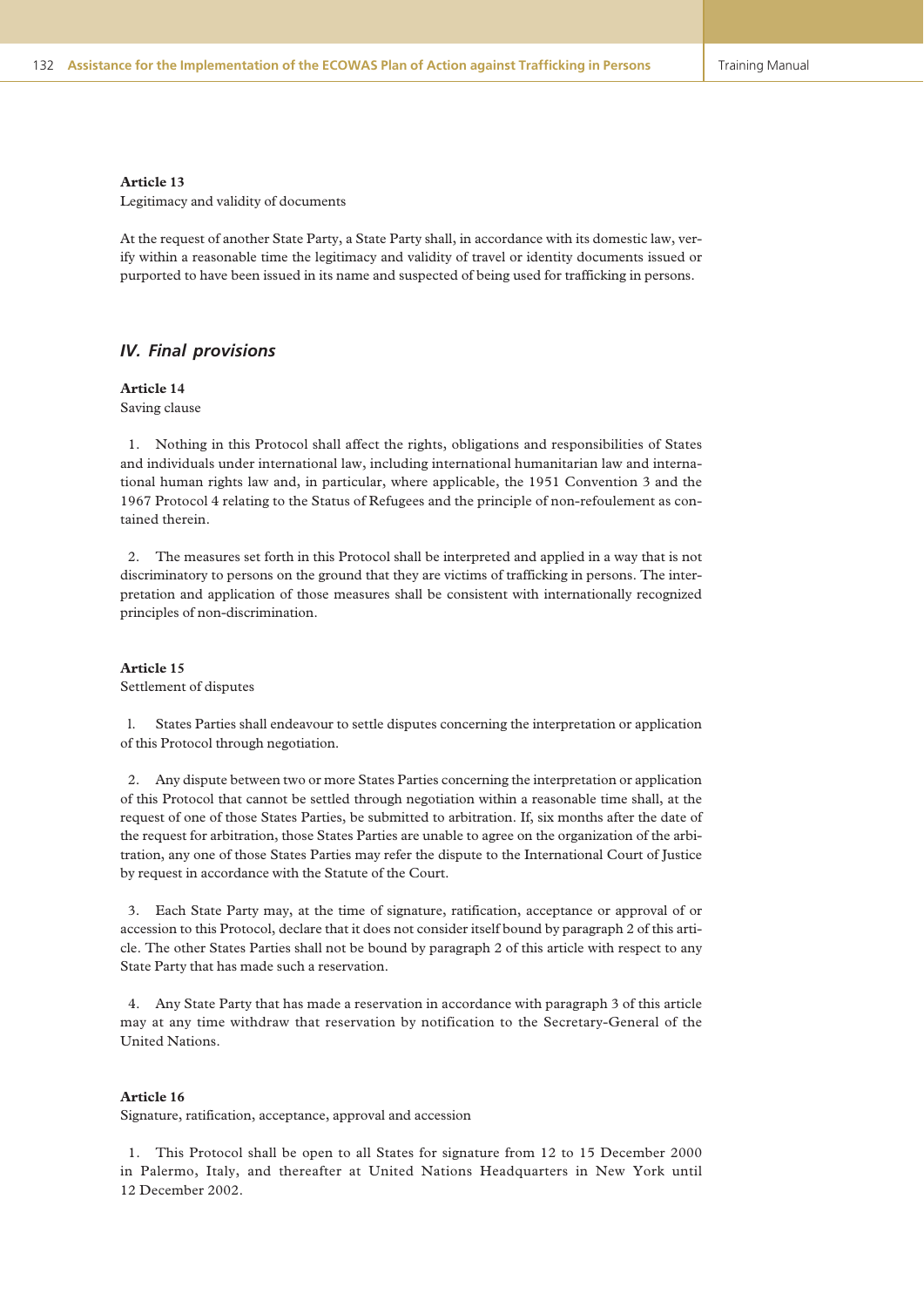2. This Protocol shall also be open for signature by regional economic integration organizations provided that at least one member State of such organization has signed this Protocol in accordance with paragraph 1 of this article.

3. This Protocol is subject to ratification, acceptance or approval. Instruments of ratification, acceptance or approval shall be deposited with the Secretary-General of the United Nations. A regional economic integration organization may deposit its instrument of ratification, acceptance or approval if at least one of its member States has done likewise. In that instrument of ratification, acceptance or approval, such organization shall declare the extent of its competence with respect to the matters governed by this Protocol. Such organization shall also inform the depositary of any relevant modification in the extent of its competence.

4. This Protocol is open for accession by any State or any regional economic integration organization of which at least one member State is a Party to this Protocol. Instruments of accession shall be deposited with the Secretary-General of the United Nations. At the time of its accession, a regional economic integration organization shall declare the extent of its competence with respect to matters governed by this Protocol. Such organization shall also inform the depositary of any relevant modification in the extent of its competence.

# **Article 17** Entry into force

1. This Protocol shall enter into force on the ninetieth day after the date of deposit of the fortieth instrument of ratification, acceptance, approval or accession, except that it shall not enter into force before the entry into force of the Convention. For the purpose of this paragraph, any instrument deposited by a regional economic integration organization shall not be counted as additional to those deposited by member States of such organization.

2. For each State or regional economic integration organization ratifying, accepting, approving or acceding to this Protocol after the deposit of the fortieth instrument of such action, this Protocol shall enter into force on the thirtieth day after the date of deposit by such State or organization of the relevant instrument or on the date this Protocol enters into force pursuant to paragraph 1 of this article, whichever is the later.

# **Article 18**

#### Amendment

1. After the expiry of five years from the entry into force of this Protocol, a State Party to the Protocol may propose an amendment and file it with the Secretary-General of the United Nations, who shall thereupon communicate the proposed amendment to the States Parties and to the Conference of the Parties to the Convention for the purpose of considering and deciding on the proposal. The States Parties to this Protocol meeting at the Conference of the Parties shall make every effort to achieve consensus on each amendment. If all efforts at consensus have been exhausted and no agreement has been reached, the amendment shall, as a last resort, require for its adoption a two-thirds majority vote of the States Parties to this Protocol present and voting at the meeting of the Conference of the Parties.

2. Regional economic integration organizations, in matters within their competence, shall exercise their right to vote under this article with a number of votes equal to the number of their member States that are Parties to this Protocol. Such organizations shall not exercise their right to vote if their member States exercise theirs and vice versa.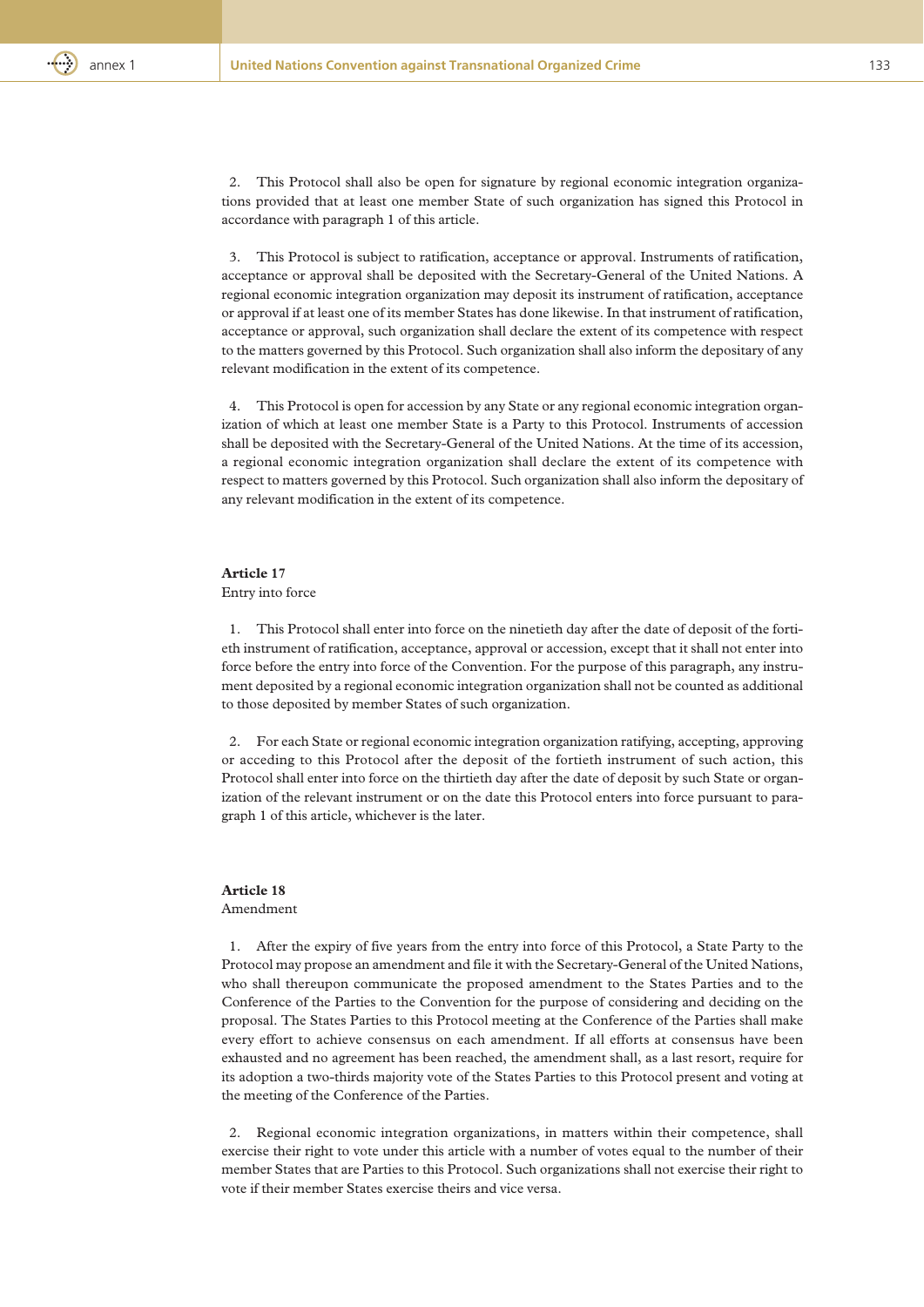3. An amendment adopted in accordance with paragraph 1 of this article is subject to ratification, acceptance or approval by States Parties.

4. An amendment adopted in accordance with paragraph 1 of this article shall enter into force in respect of a State Party ninety days after the date of the deposit with the Secretary-General of the United Nations of an instrument of ratification, acceptance or approval of such amendment.

When an amendment enters into force, it shall be binding on those States Parties which have expressed their consent to be bound by it. Other States Parties shall still be bound by the provisions of this Protocol and any earlier amendments that they have ratified, accepted or approved.

# **Article 19**

Denunciation

1. A State Party may denounce this Protocol by written notification to the Secretary-General of the United Nations. Such denunciation shall become effective one year after the date of receipt of the notification by the Secretary-General.

2. A regional economic integration organization shall cease to be a Party to this Protocol when all of its member States have denounced it.

#### **Article 20**

Depositary and languages

1. The Secretary-General of the United Nations is designated depositary of this Protocol.

2. The original of this Protocol, of which the Arabic, Chinese, English, French, Russian and Spanish texts are equally authentic, shall be deposited with the Secretary-General of the United Nations. IN WITNESS WHEREOF, the undersigned plenipotentiaries, being duly authorized thereto by their respective Governments, have signed this Protocol.

# **Protocol against the Smuggling of Migrants by Land, Sea and Air, supplementing the United Nations Convention against Transnational Organized Crime**

# *Preamble*

*The States Parties to this Protocol,*

*Declaring* that effective action to prevent and combat the smuggling of migrants by land, sea and air requires a comprehensive international approach, including cooperation, the exchange of information and other appropriate measures, including socio-economic measures, at the national, regional and international levels,

*Recalling* General Assembly resolution 54/212 of 22 December 1999, in which the Assembly urged Member States and the United Nations system to strengthen international cooperation in the area of international migration and development in order to address the root causes of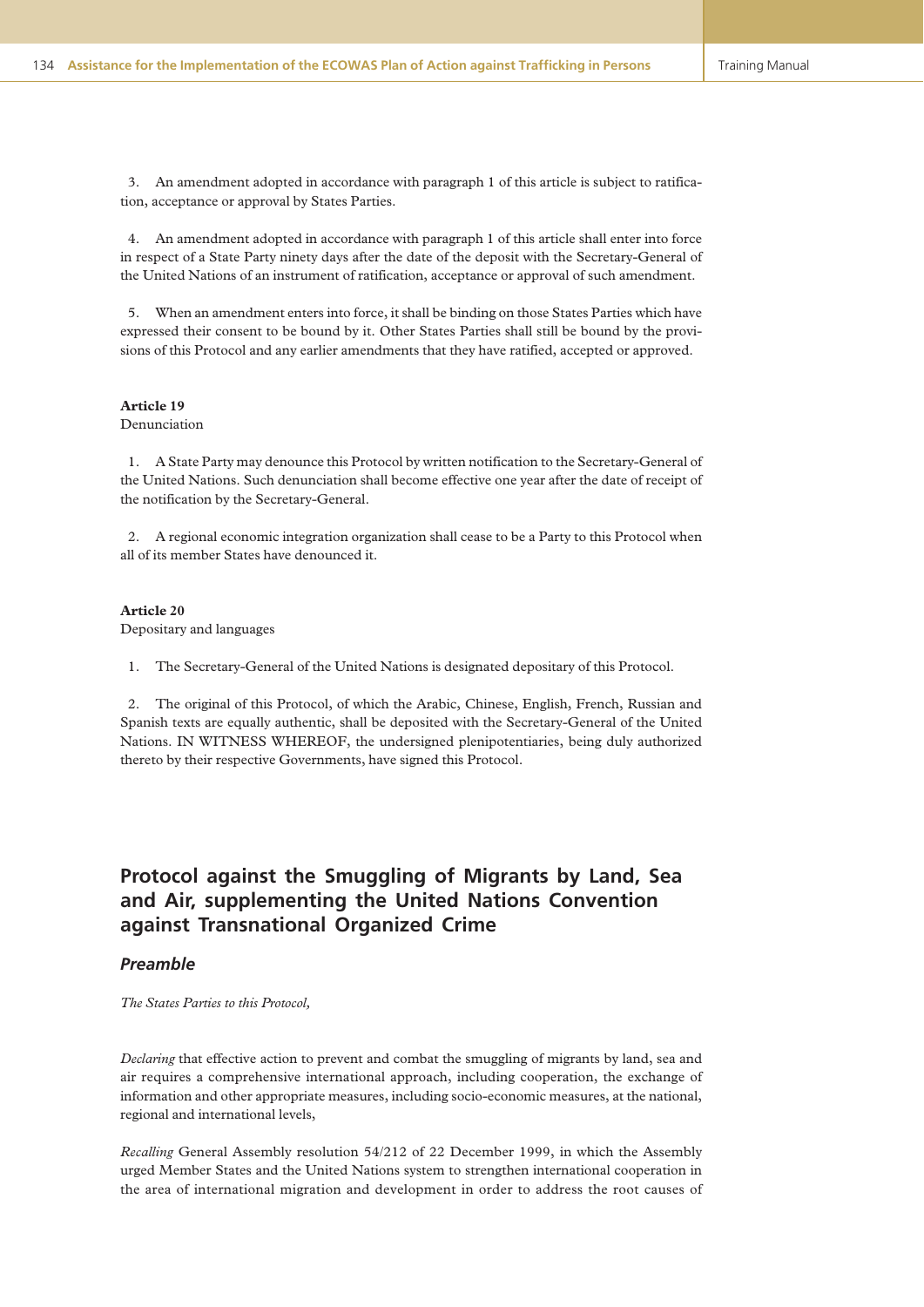migration, especially those related to poverty, and to maximize the benefits of international migration to those concerned, and encouraged, where relevant, interregional, regional and subregional mechanisms to continue to address the question of migration and development, Convinced of the need to provide migrants with humane treatment and full protection of their rights,

*Taking into account* the fact that, despite work undertaken in other international forums, there is no universal instrument that addresses all aspects of smuggling of migrants and other related issues, Concerned at the significant increase in the activities of organized criminal groups in smuggling of migrants and other related criminal activities set forth in this Protocol, which bring great harm to the States concerned,

*Also concerned* that the smuggling of migrants can endanger the lives or security of the migrants involved,

*Recalling* General Assembly resolution 53/111 of 9 December 1998, in which the Assembly decided to establish an open-ended intergovernmental ad hoc committee for the purpose of elaborating a comprehensive international convention against transnational organized crime and of discussing the elaboration of, inter alia, an international instrument addressing illegal trafficking in and transporting of migrants, including by sea,

*Convinced* that supplementing the United Nations Convention against Transnational Organized Crime with an international instrument against the smuggling of migrants by land, sea and air will be useful in preventing and combating that crime,

*Have agreed as follows:*

# *I. General provisions*

#### **Article 1**

Relation with the United Nations Convention against Transnational Organized Crime

1. This Protocol supplements the United Nations Convention against Transnational Organized Crime. It shall be interpreted together with the Convention.

2. The provisions of the Convention shall apply, mutatis mutandis, to this Protocol unless otherwise provided herein.

3. The offences established in accordance with article 6 of this Protocol shall be regarded as offences established in accordance with the Convention.

#### **Article 2**

Statement of purpose

The purpose of this Protocol is to prevent and combat the smuggling of migrants, as well as to promote cooperation among States Parties to that end, while protecting the rights of smuggled migrants.

**Article 3** Use of terms

For the purposes of this Protocol: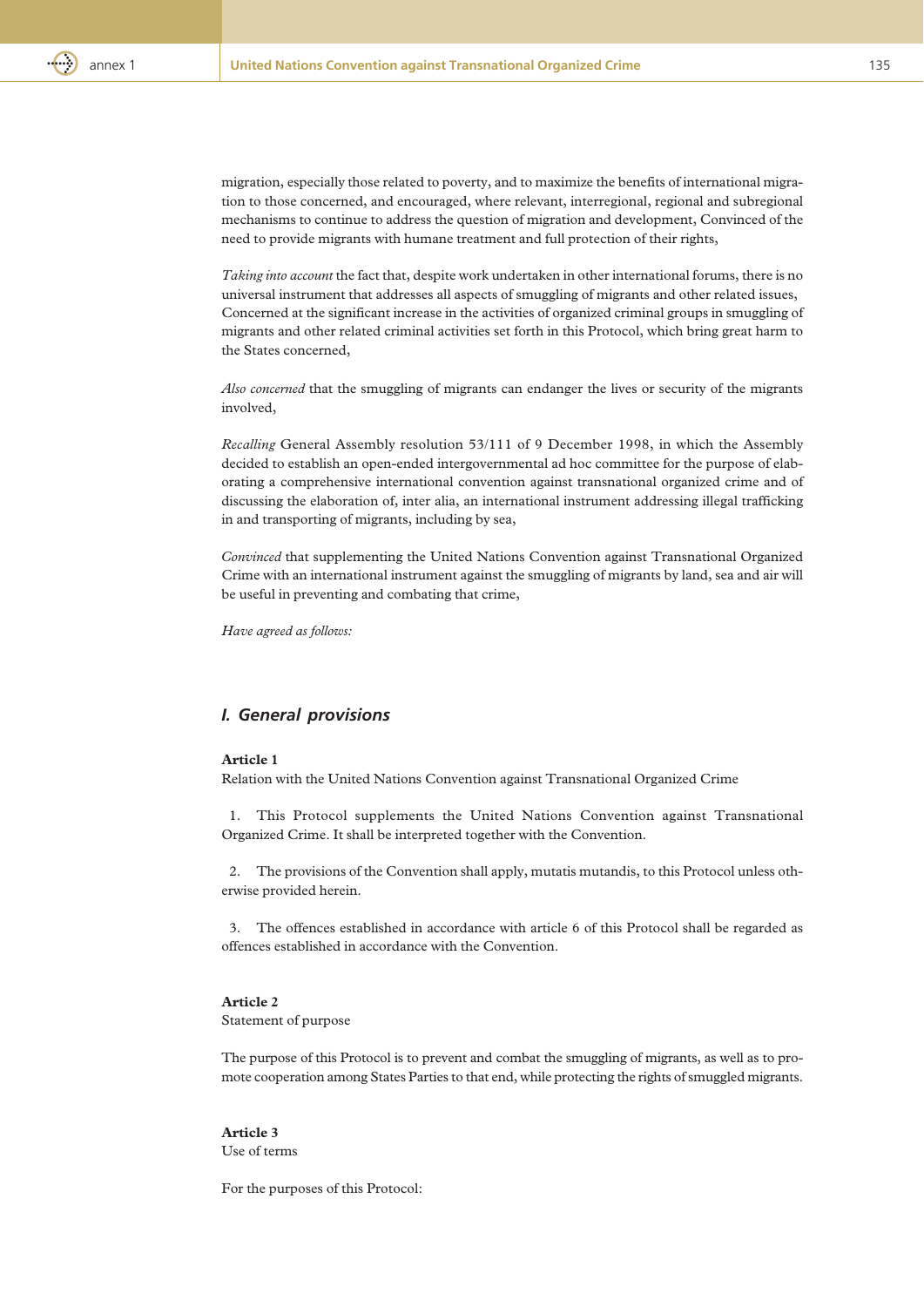*(a)* "Smuggling of migrants" shall mean the procurement, in order to obtain, directly or indirectly, a financial or other material benefit, of the illegal entry of a person into a State Party of which the person is not a national or a permanent resident;

*(b)* "Illegal entry" shall mean crossing borders without complying with the necessary requirements for legal entry into the receiving State;

- *(c)* "Fraudulent travel or identity document" shall mean any travel or identity document:
	- (i) That has been falsely made or altered in some material way by anyone other than a person or agency lawfully authorized to make or issue the travel or identity document on behalf of a State; or
	- (ii) That has been improperly issued or obtained through misrepresentation, corruption or duress or in any other unlawful manner; or
	- (iii) That is being used by a person other than the rightful holder;

*(d)* "Vessel" shall mean any type of water craft, including non-displacement craft and seaplanes, used or capable of being used as a means of transportation on water, except a warship, naval auxiliary or other vessel owned or operated by a Government and used, for the time being, only on government non-commercial service.

# **Article 4**

Scope of application

This Protocol shall apply, except as otherwise stated herein, to the prevention, investigation and prosecution of the offences established in accordance with article 6 of this Protocol, where the offences are transnational in nature and involve an organized criminal group, as well as to the protection of the rights of persons who have been the object of such offences.

#### **Article 5**

Criminal liability of migrants

Migrants shall not become liable to criminal prosecution under this Protocol for the fact of having been the object of conduct set forth in article 6 of this Protocol.

#### **Article 6**

Criminalization

1. Each State Party shall adopt such legislative and other measures as may be necessary to establish as criminal offences, when committed intentionally and in order to obtain, directly or indirectly, a financial or other material benefit:

- *(a)* The smuggling of migrants;
- *(b)* When committed for the purpose of enabling the smuggling of migrants:
	- (i) Producing a fraudulent travel or identity document;
	- (ii) Procuring, providing or possessing such a document;

*(c)* Enabling a person who is not a national or a permanent resident to remain in the State concerned without complying with the necessary requirements for legally remaining in the State by the means mentioned in subparagraph *(b)* of this paragraph or any other illegal means.

2. Each State Party shall also adopt such legislative and other measures as may be necessary to establish as criminal offences:

*(a)* Subject to the basic concepts of its legal system, attempting to commit an offence established in accordance with paragraph 1 of this article;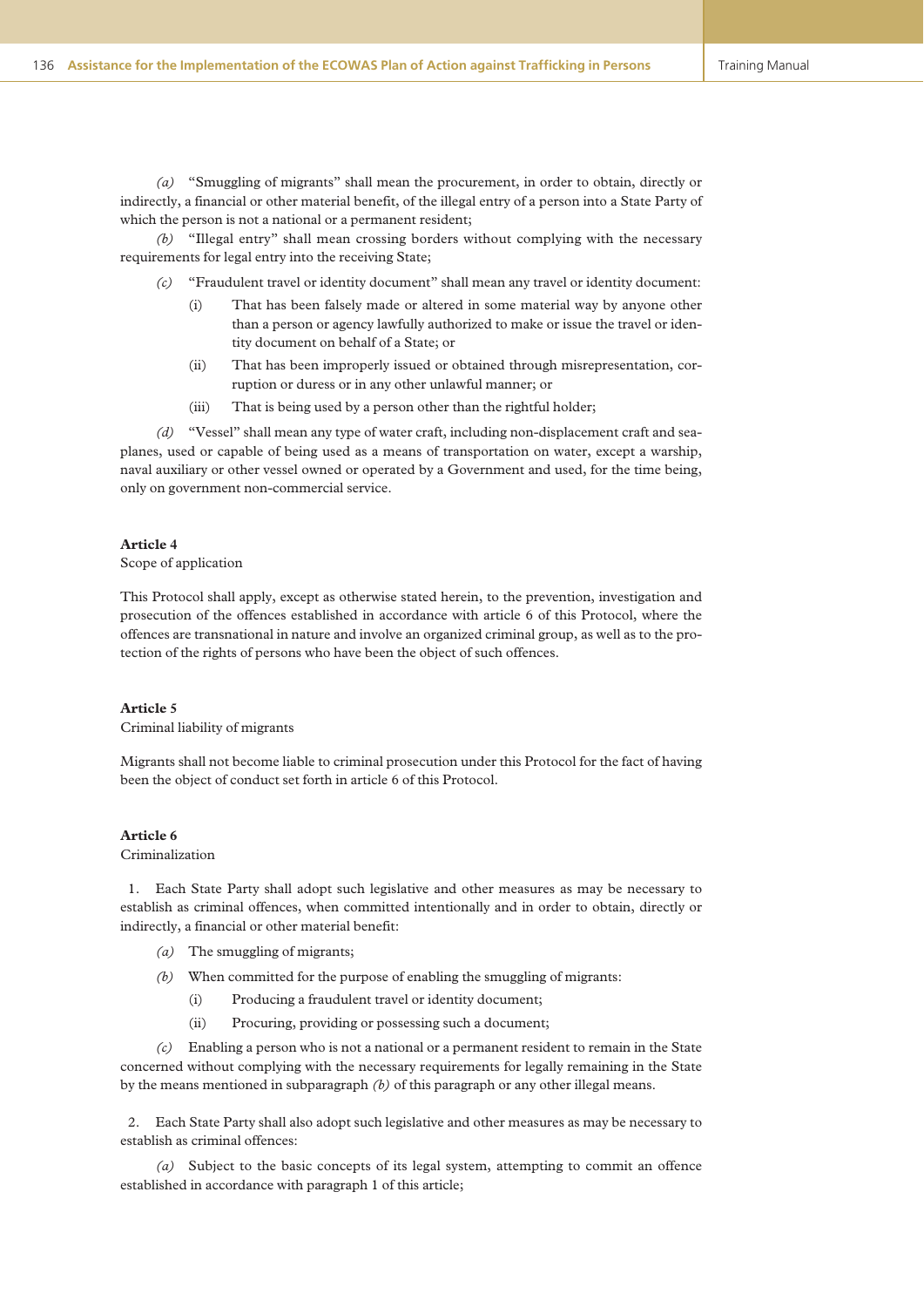*(b)* Participating as an accomplice in an offence established in accordance with paragraph 1  $(a)$ ,  $(b)$  (i) or  $(c)$  of this article and, subject to the basic concepts of its legal system, participating as an accomplice in an offence established in accordance with paragraph 1 *(b)* (ii) of this article;

*(c)* Organizing or directing other persons to commit an offence established in accordance with paragraph 1 of this article.

3. Each State Party shall adopt such legislative and other measures as may be necessary to establish as aggravating circumstances to the offences established in accordance with paragraph 1 *(a), (b)* (i) and *(c)* of this article and, subject to the basic concepts of its legal system, to the offences established in accordance with paragraph 2 *(b)* and *(c)* of this article, circumstances:

- *(a)* That endanger, or are likely to endanger, the lives or safety of the migrants concerned; or
- *(b)* That entail inhuman or degrading treatment, including for exploitation, of such migrants.

4. Nothing in this Protocol shall prevent a State Party from taking measures against a person whose conduct constitutes an offence under its domestic law.

# *II. Smuggling of migrants by sea*

# **Article 7**

Cooperation

States Parties shall cooperate to the fullest extent possible to prevent and suppress the smuggling of migrants by sea, in accordance with the international law of the sea.

# **Article 8**

Measures against the smuggling of migrants by sea

1. A State Party that has reasonable grounds to suspect that a vessel that is flying its flag or claiming its registry, that is without nationality or that, though flying a foreign flag or refusing to show a flag, is in reality of the nationality of the State Party concerned is engaged in the smuggling of migrants by sea may request the assistance of other States Parties in suppressing the use of the vessel for that purpose. The States Parties so requested shall render such assistance to the extent possible within their means.

2. A State Party that has reasonable grounds to suspect that a vessel exercising freedom of navigation in accordance with international law and flying the flag or displaying the marks of registry of another State Party is engaged in the smuggling of migrants by sea may so notify the flag State, request confirmation of registry and, if confirmed, request authorization from the flag State to take appropriate measures with regard to that vessel. The flag State may authorize the requesting State, inter alia:

- *(a)* To board the vessel;
- *(b)* To search the vessel; and

*(c)* If evidence is found that the vessel is engaged in the smuggling of migrants by sea, to take appropriate measures with respect to the vessel and persons and cargo on board, as authorized by the flag State.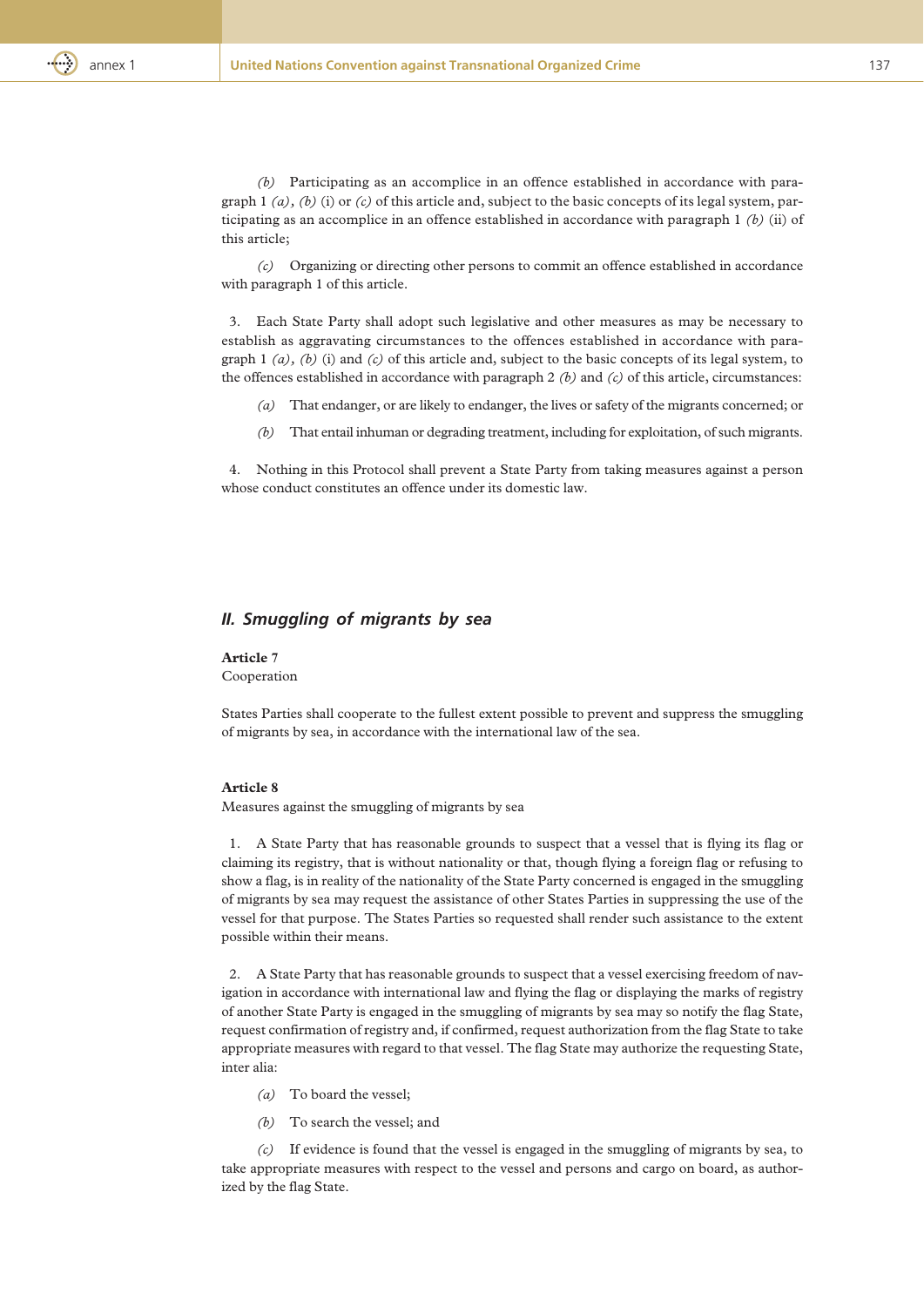3. A State Party that has taken any measure in accordance with paragraph 2 of this article shall promptly inform the flag State concerned of the results of that measure.

4. A State Party shall respond expeditiously to a request from another State Party to determine whether a vessel that is claiming its registry or flying its flag is entitled to do so and to a request for authorization made in accordance with paragraph 2 of this article.

5. A flag State may, consistent with article 7 of this Protocol, subject its authorization to conditions to be agreed by it and the requesting State, including conditions relating to responsibility and the extent of effective measures to be taken. A State Party shall take no additional measures without the express authorization of the flag State, except those necessary to relieve imminent danger to the lives of persons or those which derive from relevant bilateral or multilateral agreements.

6. Each State Party shall designate an authority or, where necessary, authorities to receive and respond to requests for assistance, for confirmation of registry or of the right of a vessel to fly its flag and for authorization to take appropriate measures. Such designation shall be notified through the Secretary- General to all other States Parties within one month of the designation.

7. A State Party that has reasonable grounds to suspect that a vessel is engaged in the smuggling of migrants by sea and is without nationality or may be assimilated to a vessel without nationality may board and search the vessel. If evidence confirming the suspicion is found, that State Party shall take appropriate measures in accordance with relevant domestic and international law.

#### **Article 9**

Safeguard clauses

1. Where a State Party takes measures against a vessel in accordance with article 8 of this Protocol, it shall:

- *(a)* Ensure the safety and humane treatment of the persons on board;
- *(b)* Take due account of the need not to endanger the security of the vessel or its cargo;

*(c)* Take due account of the need not to prejudice the commercial or legal interests of the flag State or any other interested State;

*(d)* Ensure, within available means, that any measure taken with regard to the vessel is environmentally sound.

2. Where the grounds for measures taken pursuant to article 8 of this Protocol prove to be unfounded, the vessel shall be compensated for any loss or damage that may have been sustained, provided that the vessel has not committed any act justifying the measures taken.

3. Any measure taken, adopted or implemented in accordance with this chapter shall take due account of the need not to interfere with or to affect:

*(a)* The rights and obligations and the exercise of jurisdiction of coastal States in accordance with the international law of the sea; or

*(b)* The authority of the flag State to exercise jurisdiction and control in administrative, technical and social matters involving the vessel.

4. Any measure taken at sea pursuant to this chapter shall be carried out only by warships or military aircraft, or by other ships or aircraft clearly marked and identifiable as being on government service and authorized to that effect.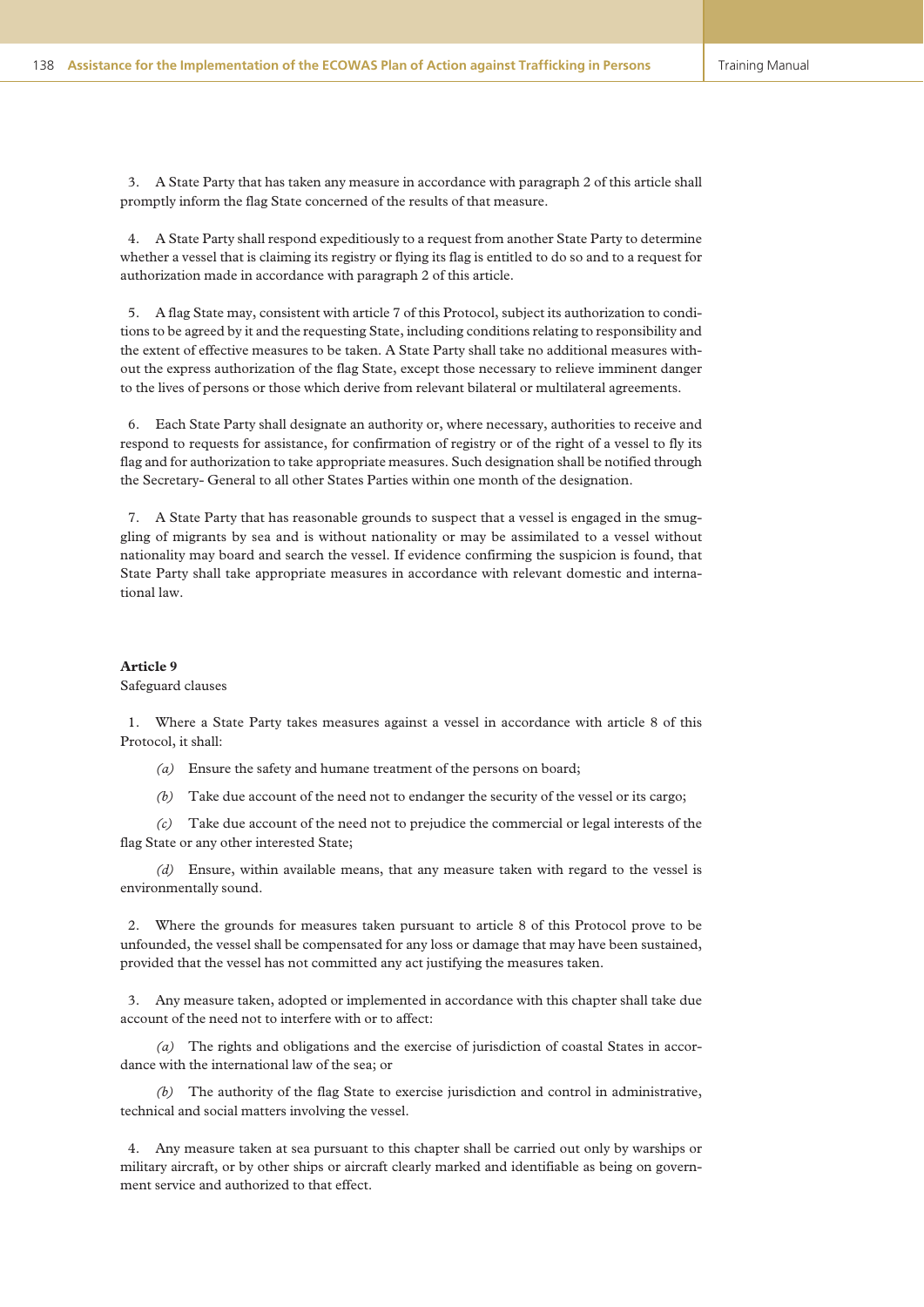# *III. Prevention, cooperation and other measures*

#### **Article 10**

Information

1. Without prejudice to articles 27 and 28 of the Convention, States Parties, in particular those with common borders or located on routes along which migrants are smuggled, shall, for the purpose of achieving the objectives of this Protocol, exchange among themselves, consistent with their respective domestic legal and administrative systems, relevant information on matters such as:

*(a)* Embarkation and destination points, as well as routes, carriers and means of transportation, known to be or suspected of being used by an organized criminal group engaged in conduct set forth in article 6 of this Protocol;

*(b)* The identity and methods of organizations or organized criminal groups known to be or suspected of being engaged in conduct set forth in article 6 of this Protocol;

The authenticity and proper form of travel documents issued by a State Party and the theft or related misuse of blank travel or identity documents;

*(d)* Means and methods of concealment and transportation of persons, the unlawful alteration, reproduction or acquisition or other misuse of travel or identity documents used in conduct set forth in article 6 of this Protocol and ways of detecting them;

*(e)* Legislative experiences and practices and measures to prevent and combat the conduct set forth in article 6 of this Protocol; and

*(f)* Scientific and technological information useful to law enforcement, so as to enhance each other's ability to prevent, detect and investigate the conduct set forth in article 6 of this Protocol and to prosecute those involved.

2. A State Party that receives information shall comply with any request by the State Party that transmitted the information that places restrictions on its use.

#### **Article 11**

Border measures

1. Without prejudice to international commitments in relation to the free movement of people, States Parties shall strengthen, to the extent possible, such border controls as may be necessary to prevent and detect the smuggling of migrants.

2. Each State Party shall adopt legislative or other appropriate measures to prevent, to the extent possible, means of transport operated by commercial carriers from being used in the commission of the offence established in accordance with article 6, paragraph 1 *(a)*, of this Protocol.

3. Where appropriate, and without prejudice to applicable international conventions, such measures shall include establishing the obligation of commercial carriers, including any transportation company or the owner or operator of any means of transport, to ascertain that all passengers are in possession of the travel documents required for entry into the receiving State.

4. Each State Party shall take the necessary measures, in accordance with its domestic law, to provide for sanctions in cases of violation of the obligation set forth in paragraph 3 of this article.

5. Each State Party shall consider taking measures that permit, in accordance with its domestic law, the denial of entry or revocation of visas of persons implicated in the commission of offences established in accordance with this Protocol.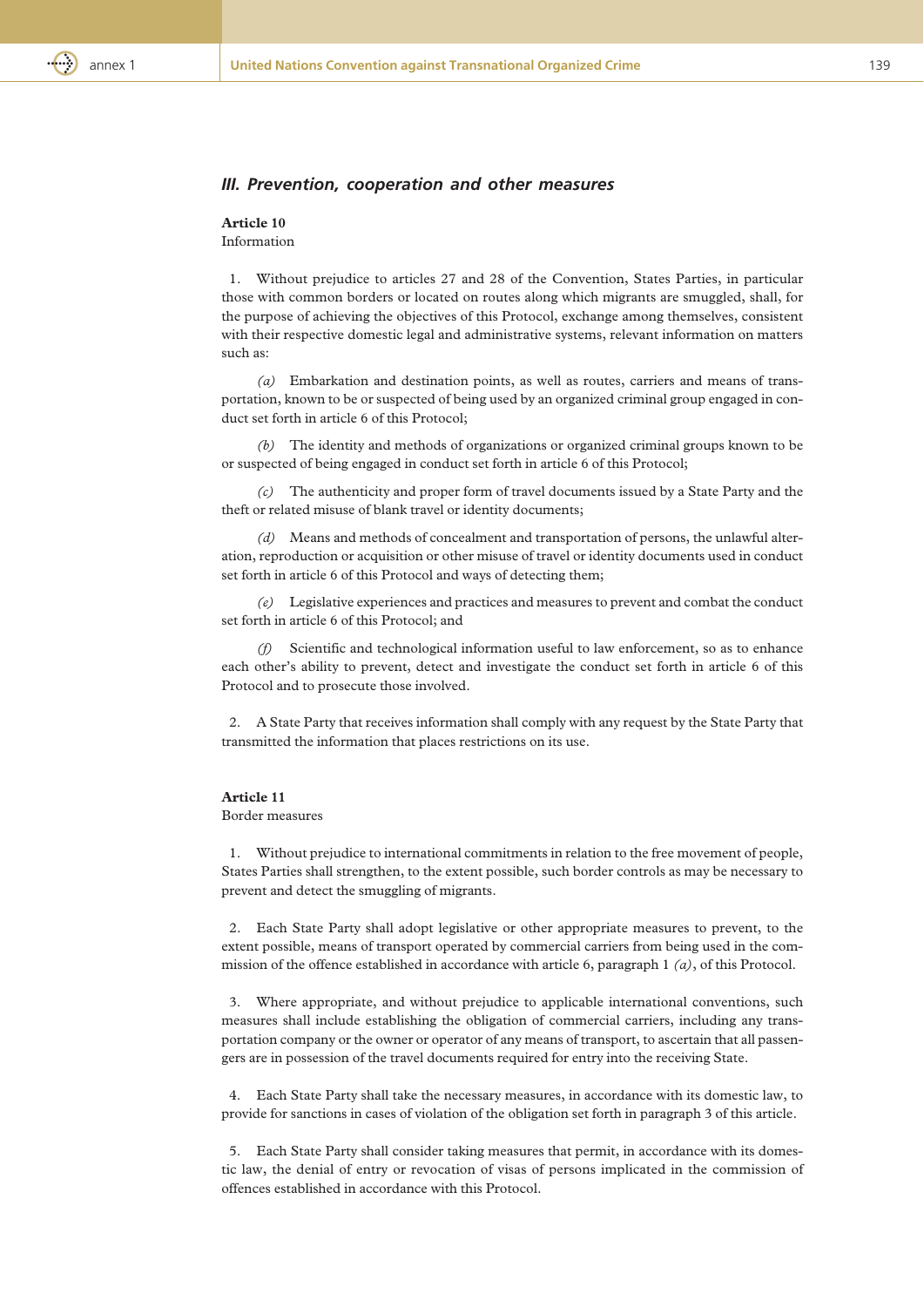6. Without prejudice to article 27 of the Convention, States Parties shall consider strengthening cooperation among border control agencies by, inter alia, establishing and maintaining direct channels of communication.

# **Article 12**

Security and control of documents

Each State Party shall take such measures as may be necessary, within available means:

*(a)* To ensure that travel or identity documents issued by it are of such quality that they cannot easily be misused and cannot readily be falsified or unlawfully altered, replicated or issued; and

*(b)* To ensure the integrity and security of travel or identity documents issued by or on behalf of the State Party and to prevent their unlawful creation, issuance and use.

## **Article 13**

Legitimacy and validity of documents

At the request of another State Party, a State Party shall, in accordance with its domestic law, verify within a reasonable time the legitimacy and validity of travel or identity documents issued or purported to have been issued in its name and suspected of being used for purposes of conduct set forth in article 6 of this Protocol.

#### **Article 14**

Training and technical cooperation

1. States Parties shall provide or strengthen specialized training for immigration and other relevant officials in preventing the conduct set forth in article 6 of this Protocol and in the humane treatment of migrants who have been the object of such conduct, while respecting their rights as set forth in this Protocol.

2. States Parties shall cooperate with each other and with competent international organizations, non-governmental organizations, other relevant organizations and other elements of civil society as appropriate to ensure that there is adequate personnel training in their territories to prevent, combat and eradicate the conduct set forth in article 6 of this Protocol and to protect the rights of migrants who have been the object of such conduct. Such training shall include:

- *(a)* Improving the security and quality of travel documents;
- *(b)* Recognizing and detecting fraudulent travel or identity documents;

*(c)* Gathering criminal intelligence, relating in particular to the identification of organized criminal groups known to be or suspected of being engaged in conduct set forth in article 6 of this Protocol, the methods used to transport smuggled migrants, the misuse of travel or identity documents for purposes of conduct set forth in article 6 and the means of concealment used in the smuggling of migrants;

*(d)* Improving procedures for detecting smuggled persons at conventional and nonconventional points of entry and exit; and

*(e)* The humane treatment of migrants and the protection of their rights as set forth in this Protocol.

3. States Parties with relevant expertise shall consider providing technical assistance to States that are frequently countries of origin or transit for persons who have been the object of conduct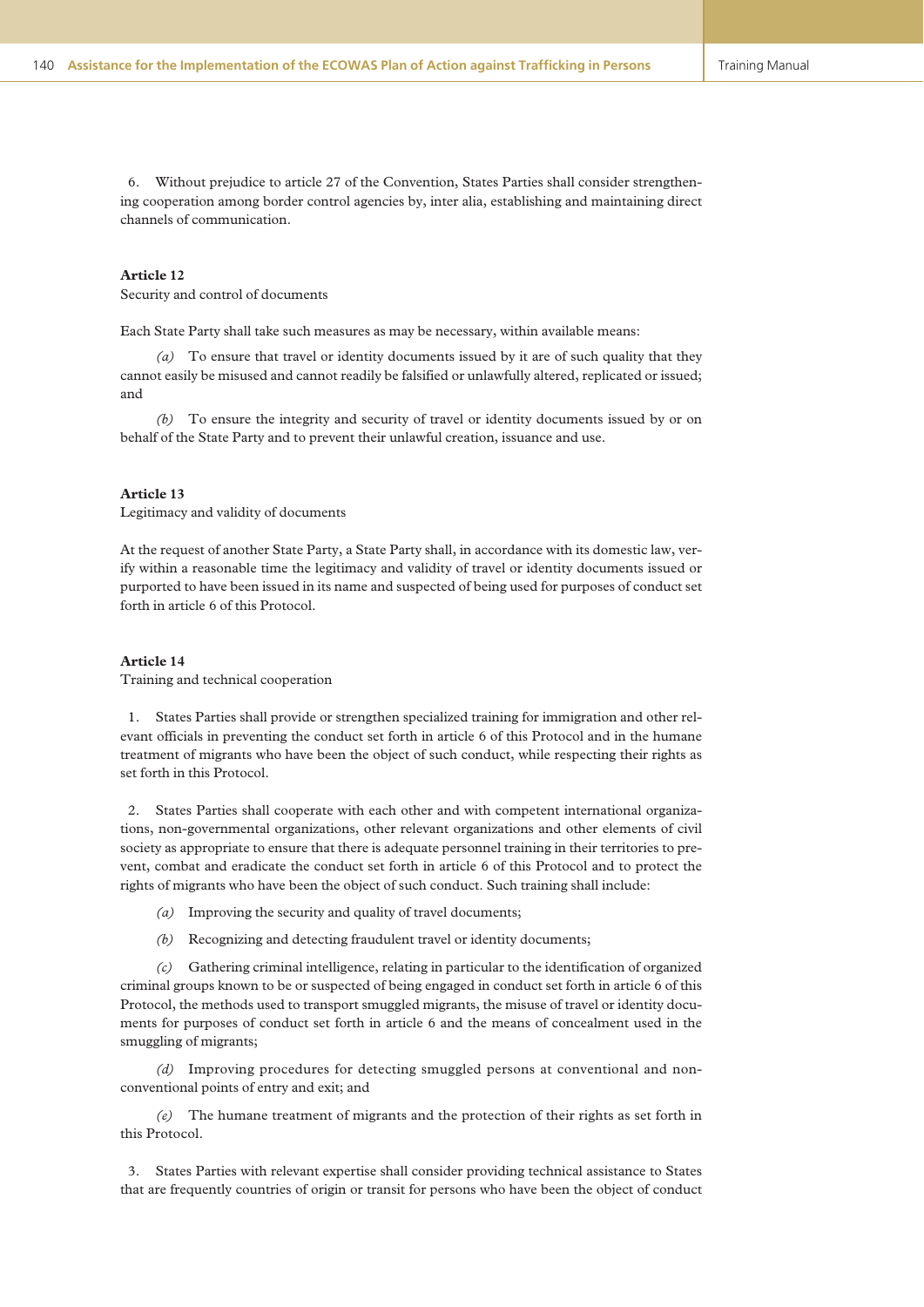set forth in article 6 of this Protocol. States Parties shall make every effort to provide the necessary resources, such as vehicles, computer systems and document readers, to combat the conduct set forth in article 6.

#### **Article 15**

Other prevention measures

1. Each State Party shall take measures to ensure that it provides or strengthens information programmes to increase public awareness of the fact that the conduct set forth in article 6 of this Protocol is a criminal activity frequently perpetrated by organized criminal groups for profit and that it poses serious risks to the migrants concerned.

2. In accordance with article 31 of the Convention, States Parties shall cooperate in the field of public information for the purpose of preventing potential migrants from falling victim to organized criminal groups.

3. Each State Party shall promote or strengthen, as appropriate, development programmes and cooperation at the national, regional and international levels, taking into account the socio- +economic realities of migration and paying special attention to economically and socially depressed areas, in order to combat the root socio-economic causes of the smuggling of migrants, such as poverty and underdevelopment.

#### **Article 16**

Protection and assistance measures

1. In implementing this Protocol, each State Party shall take, consistent with its obligations under international law, all appropriate measures, including legislation if necessary, to preserve and protect the rights of persons who have been the object of conduct set forth in article 6 of this Protocol as accorded under applicable international law, in particular the right to life and the right not to be subjected to torture or other cruel, inhuman or degrading treatment or punishment.

2. Each State Party shall take appropriate measures to afford migrants appropriate protection against violence that may be inflicted upon them, whether by individuals or groups, by reason of being the object of conduct set forth in article 6 of this Protocol.

3. Each State Party shall afford appropriate assistance to migrants whose lives or safety are endangered by reason of being the object of conduct set forth in article 6 of this Protocol.

4. In applying the provisions of this article, States Parties shall take into account the special needs of women and children.

5. In the case of the detention of a person who has been the object of conduct set forth in article 6 of this Protocol, each State Party shall comply with its obligations under the Vienna Convention on Consular Relations,5 where applicable, including that of informing the person concerned without delay about the provisions concerning notification to and communication with consular officers.

#### **Article 17**

Agreements and arrangements

States Parties shall consider the conclusion of bilateral or regional agreements or operational arrangements or understandings aimed at: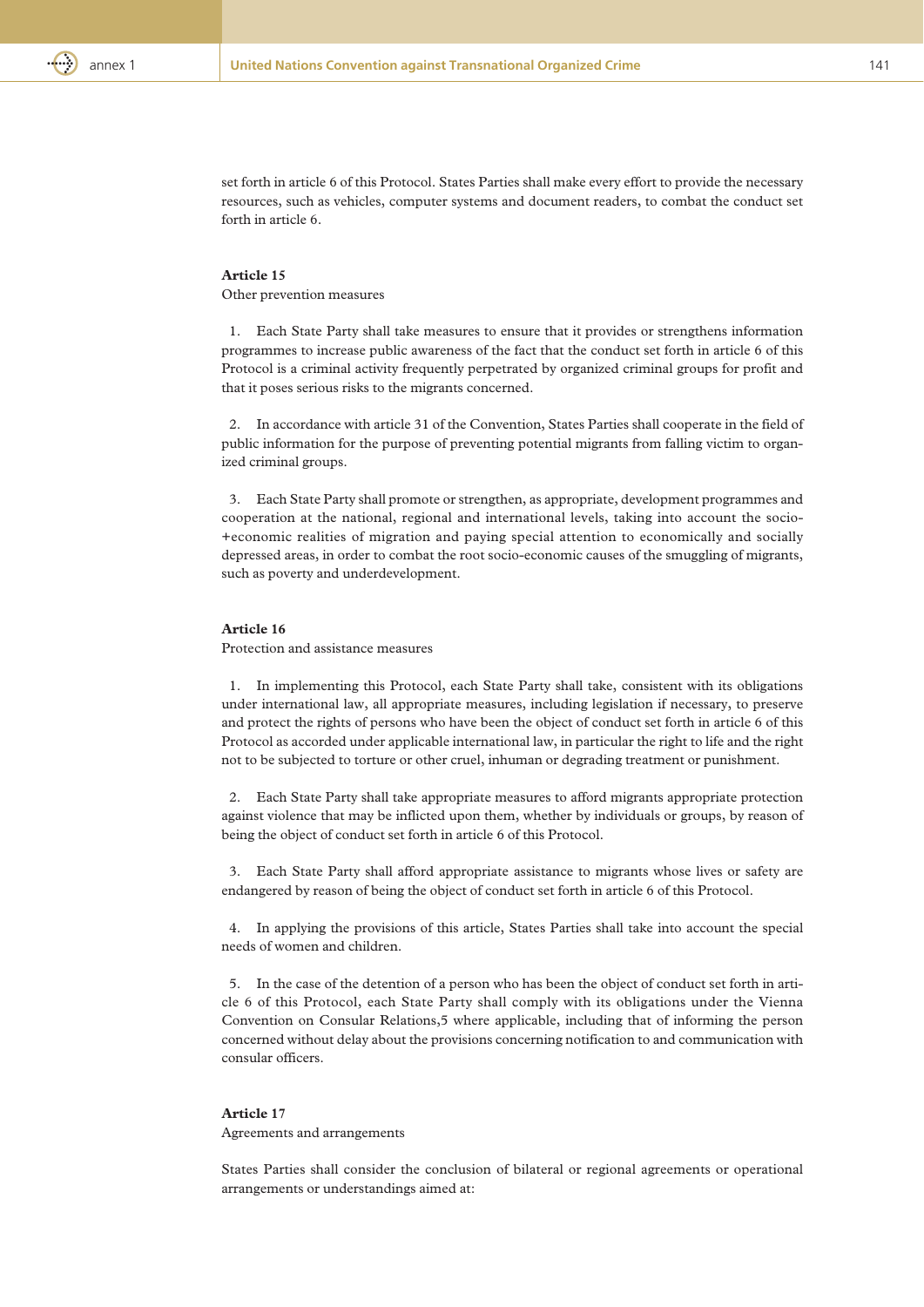*(a)* Establishing the most appropriate and effective measures to prevent and combat the conduct set forth in article 6 of this Protocol; or

*(b)* Enhancing the provisions of this Protocol among themselves.

# **Article 18**

Return of smuggled migrants

1. Each State Party agrees to facilitate and accept, without undue or unreasonable delay, the return of a person who has been the object of conduct set forth in article 6 of this Protocol and who is its national or who has the right of permanent residence in its territory at the time of return.

2. Each State Party shall consider the possibility of facilitating and accepting the return of a person who has been the object of conduct set forth in article 6 of this Protocol and who had the right of permanent residence in its territory at the time of entry into the receiving State in accordance with its domestic law.

3. At the request of the receiving State Party, a requested State Party shall, without undue or unreasonable delay, verify whether a person who has been the object of conduct set forth in article 6 of this Protocol is its national or has the right of permanent residence in its territory.

4. In order to facilitate the return of a person who has been the object of conduct set forth in article 6 of this Protocol and is without proper documentation, the State Party of which that person is a national or in which he or she has the right of permanent residence shall agree to issue, at the request of the receiving State Party, such travel documents or other authorization as may be necessary to enable the person to travel to and re-enter its territory.

5. Each State Party involved with the return of a person who has been the object of conduct set forth in article 6 of this Protocol shall take all appropriate measures to carry out the return in an orderly manner and with due regard for the safety and dignity of the person.

6. States Parties may cooperate with relevant international organizations in the implementation of this article.

7. This article shall be without prejudice to any right afforded to persons who have been the object of conduct set forth in article 6 of this Protocol by any domestic law of the receiving State Party.

8. This article shall not affect the obligations entered into under any other applicable treaty, bilateral or multilateral, or any other applicable operational agreement or arrangement that governs, in whole or in part, the return of persons who have been the object of conduct set forth in article 6 of this Protocol.

# *IV. Final provisions*

**Article 19** Saving clause

1. Nothing in this Protocol shall affect the other rights, obligations and responsibilities of States and individuals under international law, including international humanitarian law and international human rights law and, in particular, where applicable, the 1951 Convention 3 and the 1967 Protocol 4 relating to the Status of Refugees and the principle of non-refoulement as contained therein.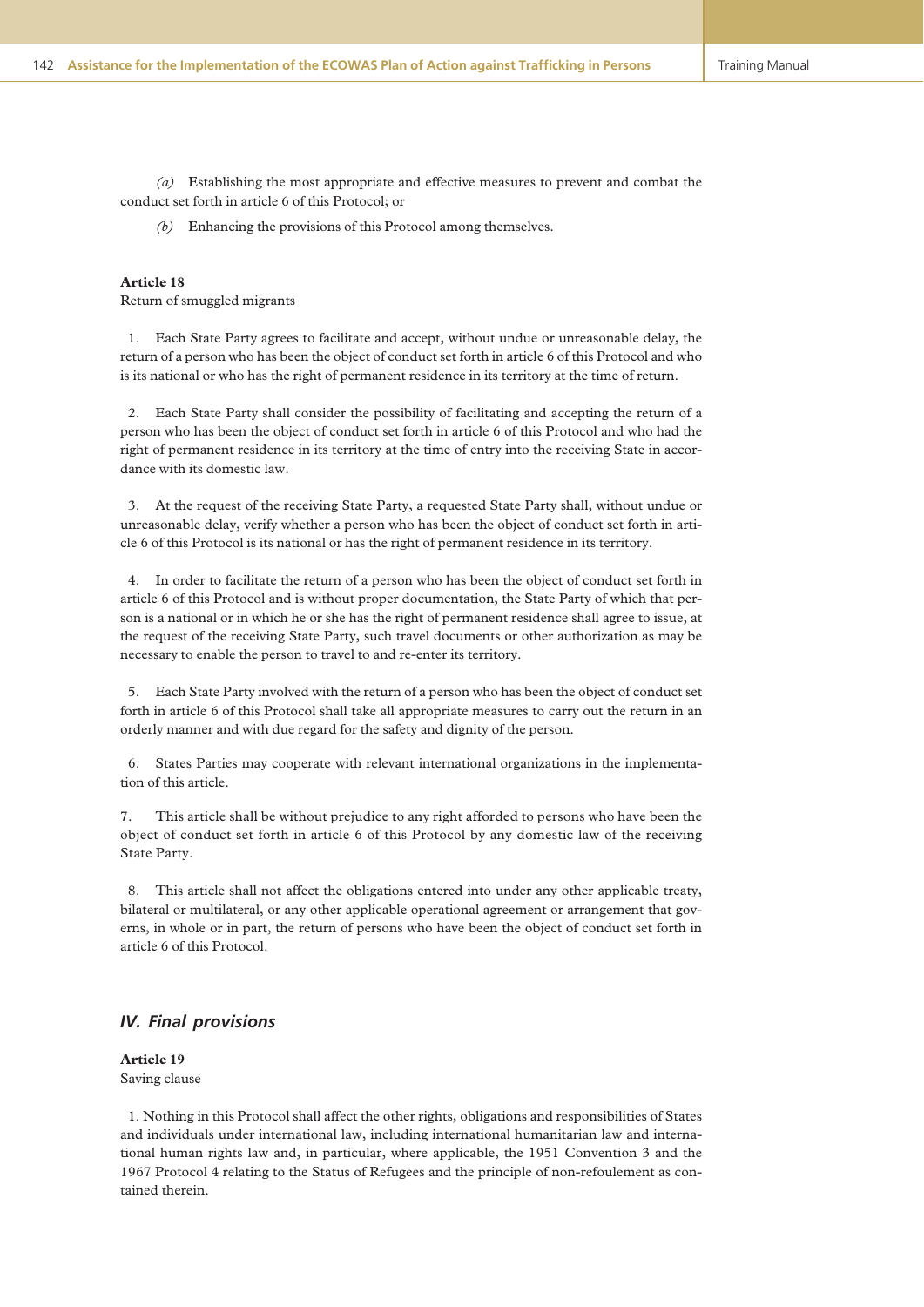2. The measures set forth in this Protocol shall be interpreted and applied in a way that is not discriminatory to persons on the ground that they are the object of conduct set forth in article 6 of this Protocol. The interpretation and application of those measures shall be consistent with internationally recognized principles of nondiscrimination.

#### **Article 20**

Settlement of disputes

l. States Parties shall endeavour to settle disputes concerning the interpretation or application of this Protocol through negotiation.

2. Any dispute between two or more States Parties concerning the interpretation or application of this Protocol that cannot be settled through negotiation within a reasonable time shall, at the request of one of those States Parties, be submitted to arbitration. If, six months after the date of the request for arbitration, those States Parties are unable to agree on the organization of the arbitration, any one of those States Parties may refer the dispute to the International Court of Justice by request in accordance with the Statute of the Court.

3. Each State Party may, at the time of signature, ratification, acceptance or approval of or accession to this Protocol, declare that it does not consider itself bound by paragraph 2 of this article. The other States Parties shall not be bound by paragraph 2 of this article with respect to any State Party that has made such a reservation.

4. Any State Party that has made a reservation in accordance with paragraph 3 of this article may at any time withdraw that reservation by notification to the Secretary-General of the United Nations.

# **Article 21**

Signature, ratification, acceptance, approval and accession

1. This Protocol shall be open to all States for signature from 12 to 15 December 2000 in Palermo, Italy, and thereafter at United Nations Headquarters in New York until 12 December 2002.

2. This Protocol shall also be open for signature by regional economic integration organizations provided that at least one member State of such organization has signed this Protocol in accordance with paragraph 1 of this article.

3. This Protocol is subject to ratification, acceptance or approval. Instruments of ratification, acceptance or approval shall be deposited with the Secretary-General of the United Nations. A regional economic integration organization may deposit its instrument of ratification, acceptance or approval if at least one of its member States has done likewise. In that instrument of ratification, acceptance or approval, such organization shall declare the extent of its competence with respect to the matters governed by this Protocol. Such organization shall also inform the depositary of any relevant modification in the extent of its competence.

4. This Protocol is open for accession by any State or any regional economic integration organization of which at least one member State is a Party to this Protocol. Instruments of accession shall be deposited with the Secretary-General of the United Nations. At the time of its accession, a regional economic integration organization shall declare the extent of its competence with respect to matters governed by this Protocol. Such organization shall also inform the depositary of any relevant modification in the extent of its competence.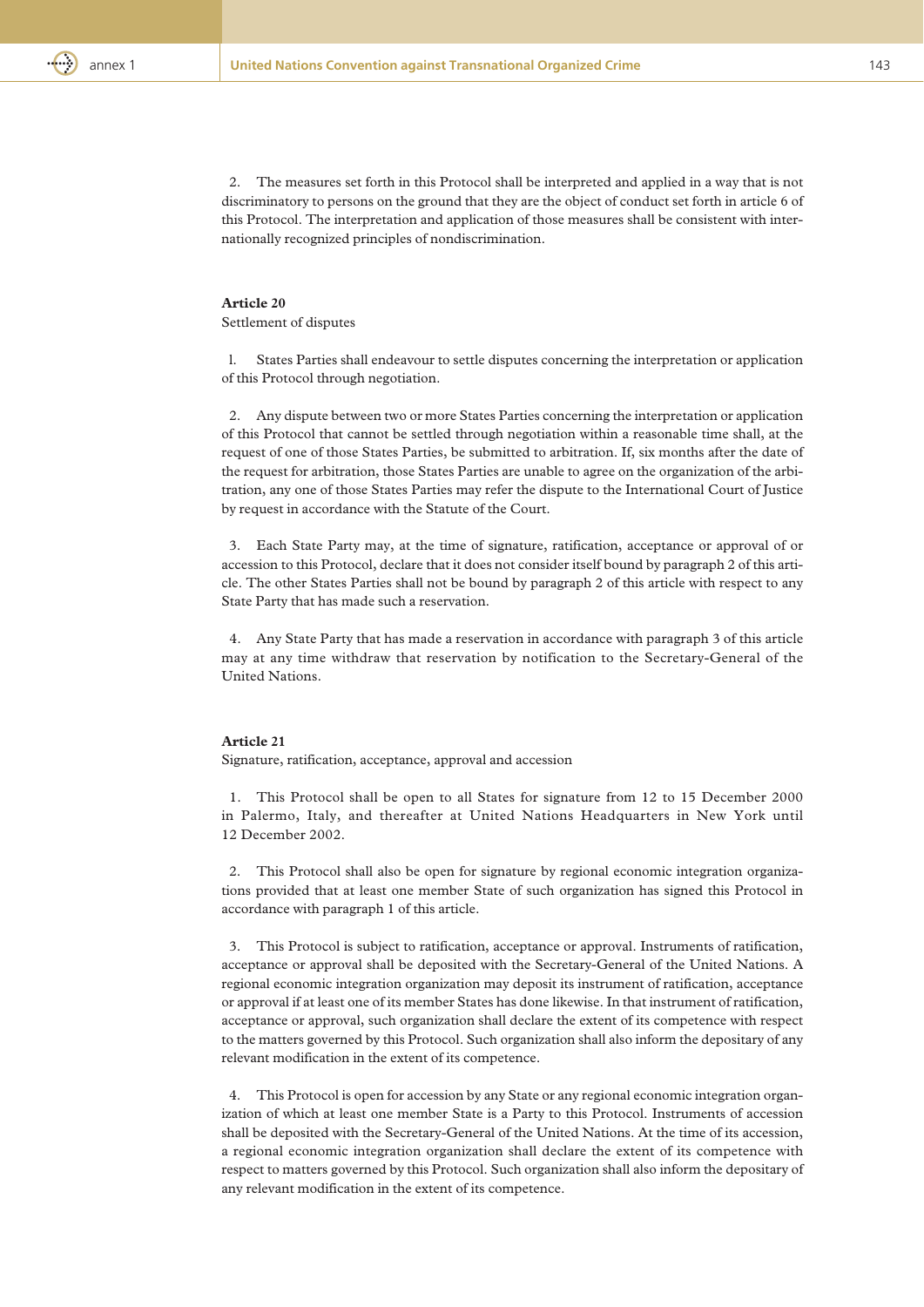**Article 22** Entry into force

1. This Protocol shall enter into force on the ninetieth day after the date of deposit of the fortieth instrument of ratification, acceptance, approval or accession, except that it shall not enter into force before the entry into force of the Convention. For the purpose of this paragraph, any instrument deposited by a regional economic integration organization shall not be counted as additional to those deposited by member States of such organization.

2. For each State or regional economic integration organization ratifying, accepting, approving or acceding to this Protocol after the deposit of the fortieth instrument of such action, this Protocol shall enter into force on the thirtieth day after the date of deposit by such State or organization of the relevant instrument or on the date this Protocol enters into force pursuant to paragraph 1 of this article, whichever is the later.

#### **Article 23**

# Amendment

1. After the expiry of five years from the entry into force of this Protocol, a State Party to the Protocol may propose an amendment and file it with the Secretary-General of the United Nations, who shall thereupon communicate the proposed amendment to the States Parties and to the Conference of the Parties to the Convention for the purpose of considering and deciding on the proposal. The States Parties to this Protocol meeting at the Conference of the Parties shall make every effort to achieve consensus on each amendment. If all efforts at consensus have been exhausted and no agreement has been reached, the amendment shall, as a last resort, require for its adoption a two-thirds majority vote of the States Parties to this Protocol present and voting at the meeting of the Conference of the Parties.

2. Regional economic integration organizations, in matters within their competence, shall exercise their right to vote under this article with a number of votes equal to the number of their member States that are Parties to this Protocol. Such organizations shall not exercise their right to vote if their member States exercise theirs and vice versa.

3. An amendment adopted in accordance with paragraph 1 of this article is subject to ratification, acceptance or approval by States Parties.

4. An amendment adopted in accordance with paragraph 1 of this article shall enter into force in respect of a State Party ninety days after the date of the deposit with the Secretary-General of the United Nations of an instrument of ratification, acceptance or approval of such amendment.

5. When an amendment enters into force, it shall be binding on those States Parties which have expressed their consent to be bound by it. Other States Parties shall still be bound by the provisions of this Protocol and any earlier amendments that they have ratified, accepted or approved.

#### **Article 24**

#### Denunciation

1. A State Party may denounce this Protocol by written notification to the Secretary-General of the United Nations. Such denunciation shall become effective one year after the date of receipt of the notification by the Secretary-General.

2. A regional economic integration organization shall cease to be a Party to this Protocol when all of its member States have denounced it.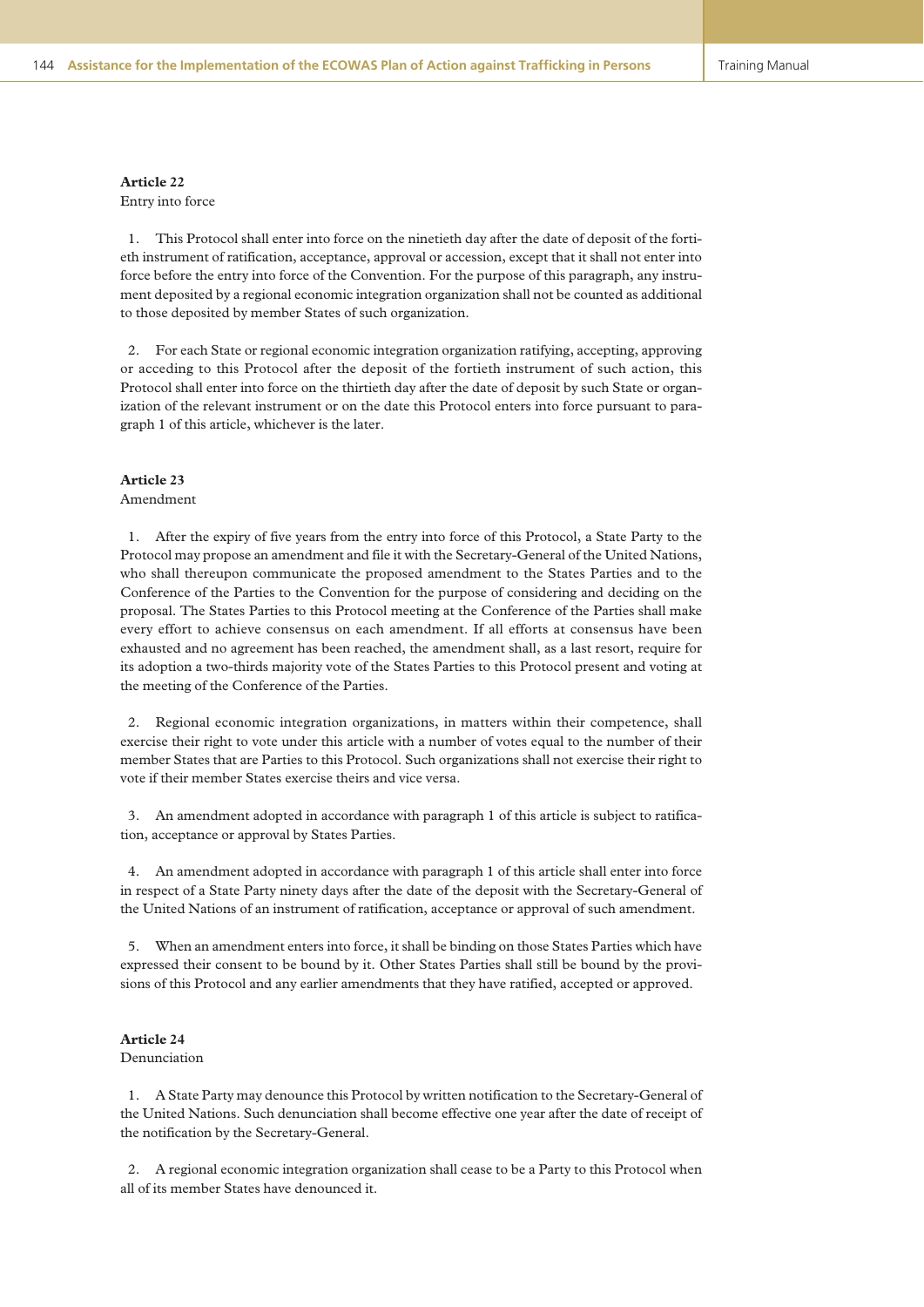**Article 25** Depositary and languages

1. The Secretary-General of the United Nations is designated depositary of this Protocol.

2. The original of this Protocol, of which the Arabic, Chinese, English, French, Russian and Spanish texts are equally authentic, shall be deposited with the Secretary-General of the United Nations. IN WITNESS WHEREOF, the undersigned plenipotentiaries, being duly by respective Governments, have signed this Protocol.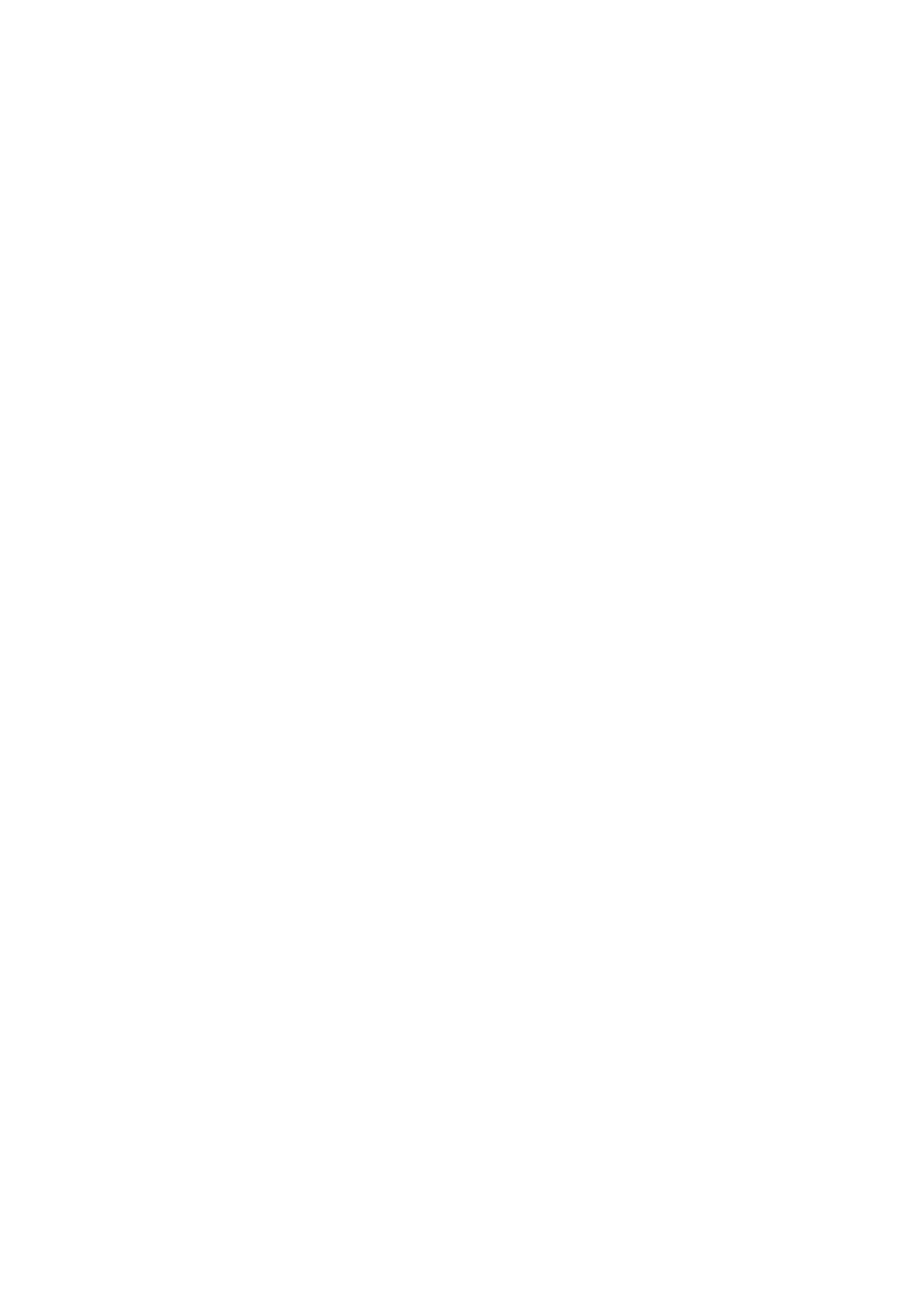

# **ECOWAS INITIAL PLAN OF ACTION AGAINST TRAFFICKING IN PERSONS (2002-2003)**

# **Executive Secretariat**

Dakar, December 2001

This document outlines the most urgent actions against trafficking in persons to be taken by ECOWAS Member States within the years 2002-2003, with a focus on criminal justice responses. A more detailed and far-reaching action plan should be developed in the year 2003 on the basis of an in-depth evaluation of the implementation of the Initial Plan of Action.

# **Legal Framework and Policy Development**

1. States who have not yet done so, shall ratify forthwith and fully implement *ECOWAS Convention A/P1/7/92 on Mutual Assistance in Criminal Matters and ECOWAS Convention A/P1/8/94 on Extradition*.

Input: National Government Success indicator: Conventions ratified To be completed by: as soon as possible, but not later than December 2002

2. States who have not yet done so, shall sign, ratify, and fully implement the *African Charter on the Rights and Welfare of the Child*.

Input: National Government Success indicator: Charter ratified To be completed by: as soon as possible, but not later than December 2002

3. States who have not yet done so, shall sign, ratify, and fully implement the *United Nations Convention against Transnational Organized Crime* and the *Protocol to Prevent, Suppress, and Punish Trafficking in Persons, especially Women and Children, supplementing the Convention*.

Input: National Government, ODCCP/CICP Success indicator: Convention and Protocol ratified To be completed by: as soon as possible, but not later than December 2002

4. States shall adopt laws criminalizing trafficking in human beings in line with the *United Nations Convention against Transnational Organized Crime and the Protocol to Prevent, Suppress, and Punish Trafficking in Persons, especially Women and Children* thereto.

Input: National Government Success indicator: Criminal Code amended To be completed by: December 2003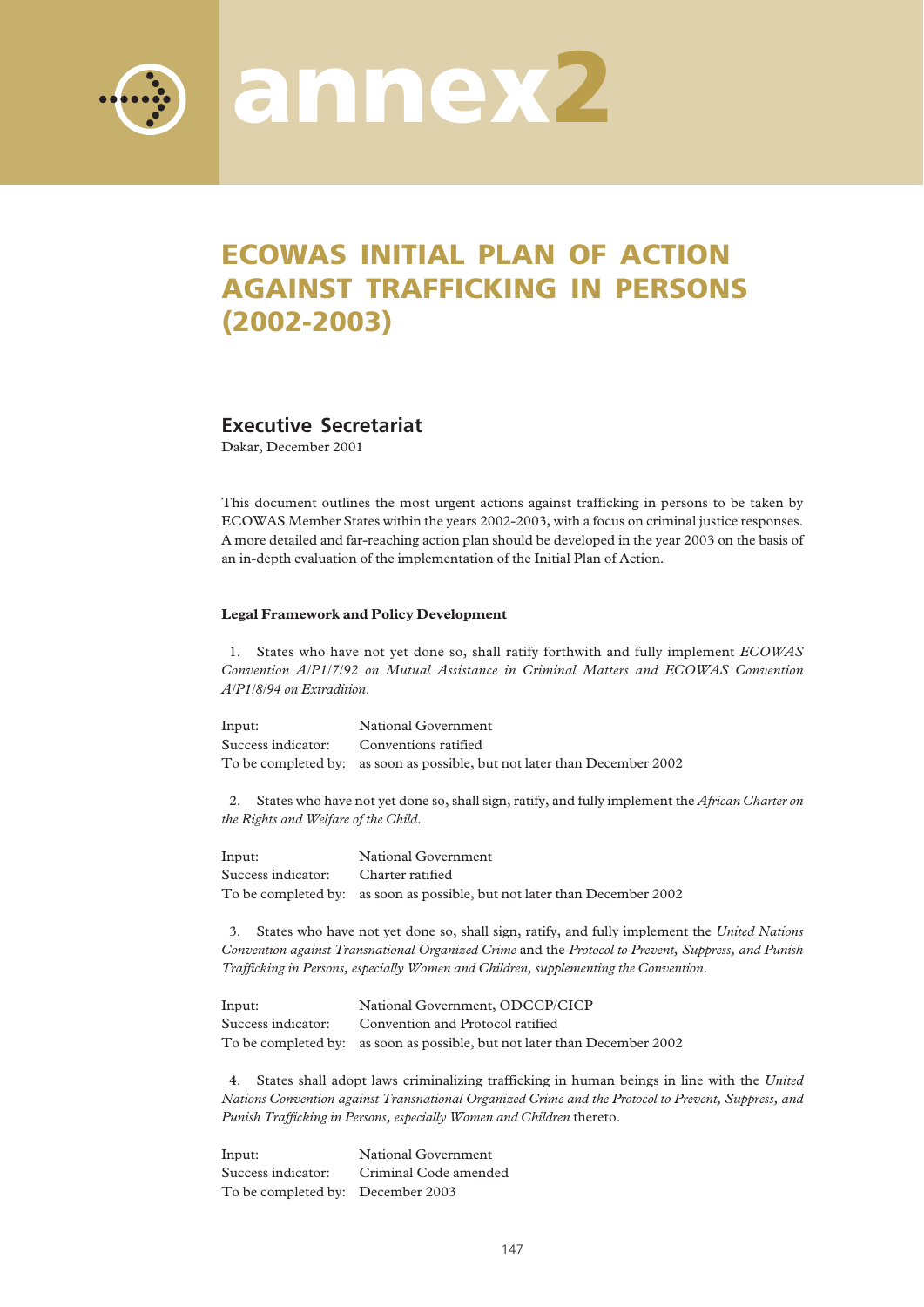5. States shall adopt and implement the laws and administrative structures needed to support the provisions of *United Nations Convention against Transnational Organized Crime* and the *Protocol to Prevent, Suppress, and Punish Trafficking in Persons, especially Women and Children,* supplementing the Convention, governing international cooperation and assistance in preventing, investigating and prosecuting cases of trafficking by organized criminal groups.

| Input:                            | National Government   |
|-----------------------------------|-----------------------|
| Success indicator:                | Criminal Code amended |
| To be completed by: December 2003 |                       |

6. States shall adopt legal provisions for the protection of victims of trafficking, and ensure that their domestic legal systems contain measures that offer victims of trafficking in persons the possibility of obtaining compensation for damage suffered.

| Input:                            | National Government                                              |
|-----------------------------------|------------------------------------------------------------------|
| Success indicator:                | Criminal and/or Civil Code and Procedures amended as appropriate |
| To be completed by: December 2003 |                                                                  |

7. States shall ensure that their laws and administrative practices provide information to victims about the status of relevant criminal and other legal proceedings and an opportunity to voice their views and concerns in a manner not prejudicial to the rights of the defense and that the status of any such proceedings are considered prior to any repatriation of the victim.

| Input:                            | National Government                                              |
|-----------------------------------|------------------------------------------------------------------|
| Success indicator:                | Criminal and/or Civil Code and Procedures amended as appropriate |
| To be completed by: December 2003 |                                                                  |

8. States shall consider adopting legislative or other appropriate measures that permit victims of trafficking in persons to remain in their territory, temporarily or permanently, in appropriate cases; and shall give appropriate consideration to humanitarian and compassionate factors in the consideration of permitting victims of trafficking to remain in their territory.

| Input:                            | National Government                      |
|-----------------------------------|------------------------------------------|
| Success indicator:                | Immigration code and regulations amended |
| To be completed by: December 2003 |                                          |

9. States shall take responsibility for victims of trafficking in persons, who are their nationals, or persons with the right of permanent residence in their territory at the time of entry into the territory of the receiving State by facilitating and accepting, with due regard for the safety of such persons, the return of such persons without undue or unreasonable delay.

| Input:                            | National Government                                                    |
|-----------------------------------|------------------------------------------------------------------------|
| Success indicator:                | Immigration and emigration regulations amended, system of repatriation |
|                                   | established                                                            |
| To be completed by: December 2003 |                                                                        |

10. States shall take measures that permit the denial of entry into the country and/or the revocation of visas of persons wanted for the commission of crimes related to the trafficking in persons.

| Input:                            | National Government                            |
|-----------------------------------|------------------------------------------------|
| Success indicator:                | Immigration and emigration regulations amended |
| To be completed by: December 2003 |                                                |

11. States shall establish a National Task Force on Trafficking in Persons that will bring together relevant Ministries and Agencies in developing policy and taking action against traffick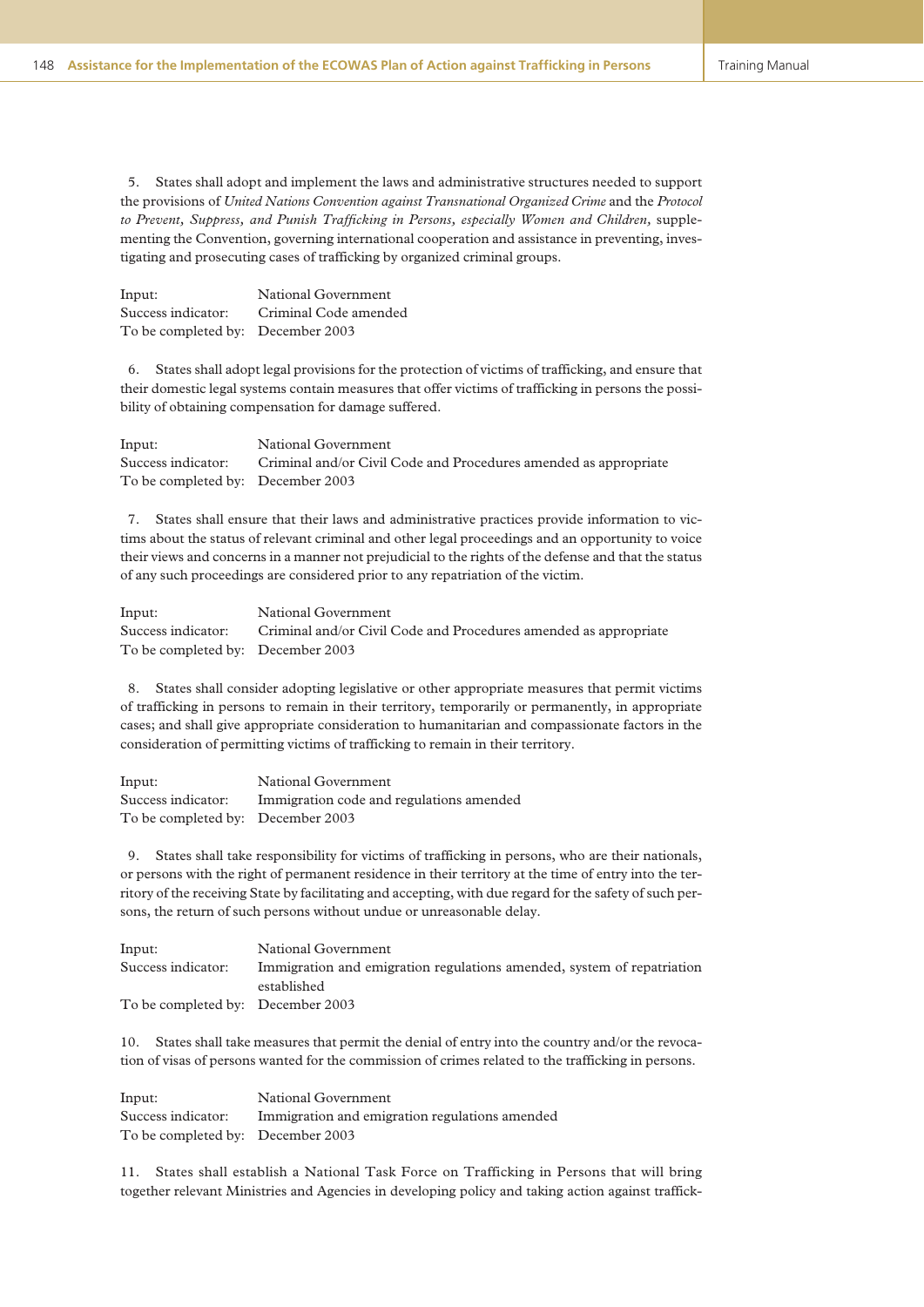ing in persons, and calling on Inter-Governmental Organizations, Non-Governmental Organizations, and other representatives of civil society, as necessary.

| Input:                        |  | National Government, Inter-Governmental Organizations, Non-           |  |
|-------------------------------|--|-----------------------------------------------------------------------|--|
|                               |  | Governmental Organizations and other representatives of civil society |  |
| Success indicator:            |  | National Task Force designated and operating                          |  |
| To be completed by: June 2002 |  |                                                                       |  |

12. The National Task Force designated by each State shall develop recommendations for a national plan of action against trafficking in persons. The National Task Force should also monitor and report through their government to the ECOWAS Secretariat on the progress of the implementation of this Initial Plan of Action.

| Input:             | National Government, IGOs, NGOs and other groups                        |
|--------------------|-------------------------------------------------------------------------|
| Success indicator: | National Task Force completes preliminary draft of the national plan of |
|                    | action in 2002 and reports regularly to ECOWAS                          |
|                    | To be completed by: December 2002 / ongoing                             |

13. A Unit for the coordination of the efforts to combat trafficking in persons shall be established within the ECOWAS Secretariat. Pending the establishment of this Unit, the Legal Department of ECOWAS Executive Secretariat shall co-ordinate and monitor the implementation of this Plan of Action and follow-up on other related developments in Member States in the fight against trafficking in persons.

| Input:             | <b>ECOWAS Secretariat and ECOWAS Member States</b>          |
|--------------------|-------------------------------------------------------------|
| Success indicator: | Office staffed, equipped and funded                         |
|                    | To be completed by: Unit to be operational by December 2002 |

#### **Protection and Support of Victims of Trafficking in Persons**

1. States, in cooperation with NGOs and other representatives of civil society as appropriate, shall take measures to create or develop the capacity of the reception centres where victims of trafficking in persons can be sheltered. These centres shall provide physical security, basic material assistance, medical care, and counseling and information to victims of trafficking, particularly on legal assistance, and reporting and filing complaints, taking into account the special needs and legal status of children.

| Input:             | National Government (Ministries of Justice /Social Affairs), and local    |
|--------------------|---------------------------------------------------------------------------|
|                    | NGOs; IGOs and NGOs for material support and expertise, as required.      |
| Success indicator: | Reception centres open and receiving clients                              |
|                    | To be completed by: At least one centre open in each country by June 2003 |

2. States shall encourage victims of trafficking to testify in the investigation and prosecution of cases of trafficking in persons, by giving due consideration to the safety and security of victims and witnesses at all stages of legal proceedings, permitting them to remain in their territory.

| Input:             | National Government (Ministries of Justice /Social Affairs), NGOs, and      |
|--------------------|-----------------------------------------------------------------------------|
|                    | other civil society groups                                                  |
| Success indicator: | Relevant codes amended, Victim/witness protection available                 |
|                    | To be completed by: Victim/witness support program operational by June 2003 |

3. ECOWAS shall establish a fund for victims of trafficking. The fund shall be used in particular to provide support to States for the repatriation of victims of trafficking.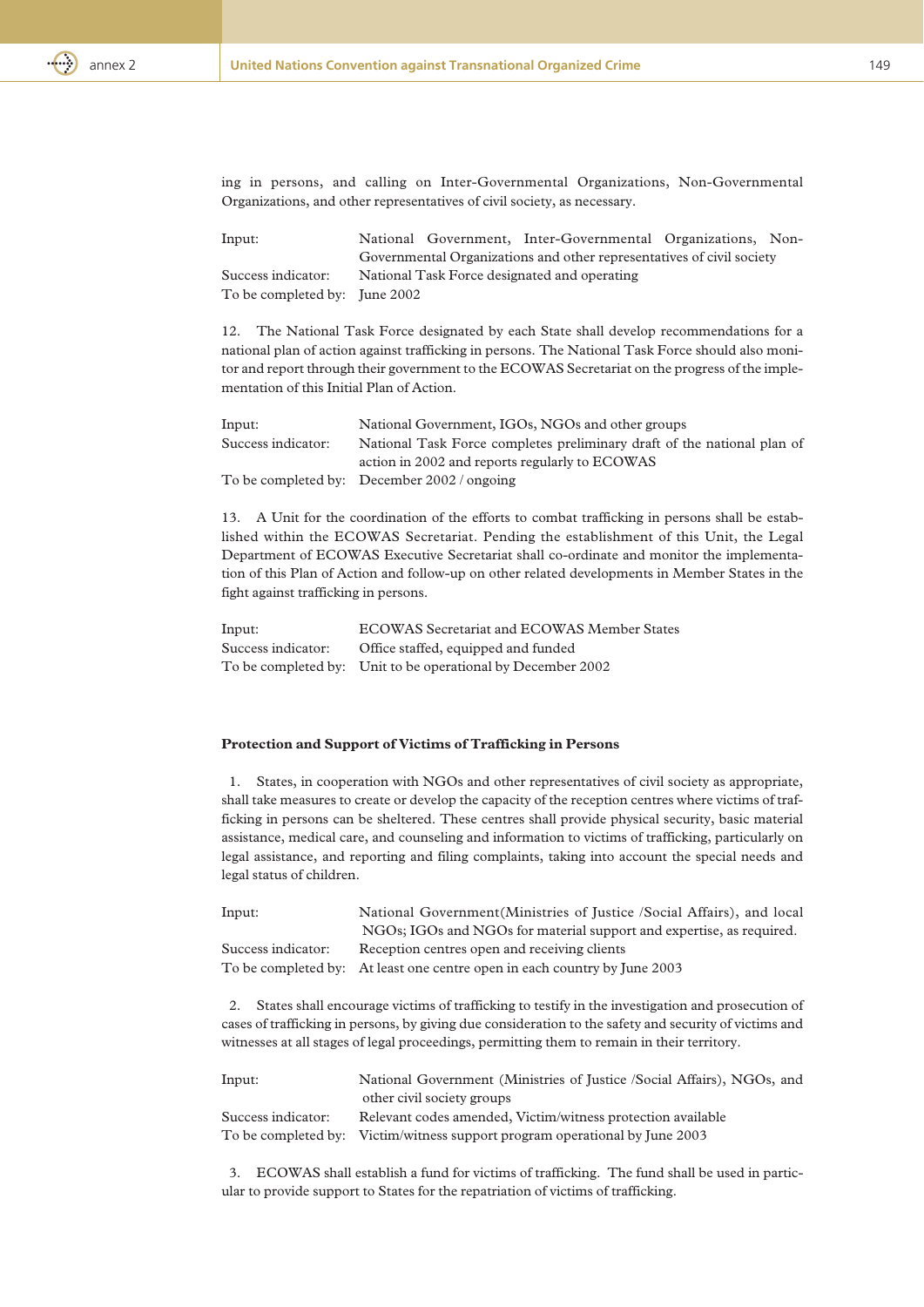Input: ECOWAS Secretariat and National Government Success indicator: ECOWAS fund for victims of trafficking established and minimum funding provided To be completed by: December 2003

#### **Prevention and Awareness Raising**

1. States, in partnership with NGOs, other civil society groups, and public and private media, shall develop and disseminate public awareness materials focusing on *(a)* raising public understanding that trafficking in persons is a crime, and *(b)* discouraging the demand that leads to trafficking, particularly by addressing those who might exploit victims of trafficking, for example as child domestics or farm labourers.

| Input:                            | Government social service agencies; Government media and public       |
|-----------------------------------|-----------------------------------------------------------------------|
|                                   | education agencies, media outlets, local NGOs, international NGOs     |
|                                   | and IGOs, particularly IOM, ILO and UNICEF.                           |
| Success indicator:                | Various types of awareness raising undertaken, including radio spots, |
|                                   | broadcasts, newspaper advertisements. Material support and expertise  |
|                                   | provided                                                              |
| To be completed by: December 2002 |                                                                       |

2. States, in partnership with NGOs, other civil society groups, and public and private media, shall develop and implement public awareness campaigns aimed at potential victims of trafficking, using both traditional channels of information as well as the mass media. Such materials and activities should aim to raise the awareness of potential victims to the types of enticements and recruitment methods used by traffickers. Awareness campaigns should reflect local cultures and traditions and offer information in local languages. Initially, such campaigns should target vulnerable groups, particularly children likely to be trafficked within the sub-region for labour exploitation, and women and children likely to be trafficked for sexual exploitation internationally.

| Government social service agencies; Government media and public educa-         |
|--------------------------------------------------------------------------------|
| tion agencies; Government and private education systems, media outlets,        |
| NGOs and IGOs, particularly IOM, ILO and UNICEF                                |
| Radio spots broadcast, leaflets distributed in majority of schools, as well as |
| information campaigns addressing local communities and community               |
| leaders undertaken. Material support and expertise provided.                   |
| To be completed by: December 2003                                              |
|                                                                                |

3. States, NGOs and other civil society groups, in consultation with the ECOWAS, shall prepare information materials concerning the practice and risks of trafficking in persons. Such materials shall, where appropriate, be disseminated to visa applicants, and distributed to any other part of the travelling public at international borders and on public transportation and carriers.

| Input:                            | Government diplomatic services, other relevant Government agencies,           |
|-----------------------------------|-------------------------------------------------------------------------------|
|                                   | media and public education agencies, Government and private education         |
|                                   | systems, NGOs, IGOs particularly IOM, ILO and UNICEF.                         |
| Success indicator:                | Materials available at embassies and consulates for distribution to visa      |
|                                   | applicants and others. Materials available for distribution at ports of entry |
|                                   | and on carriers                                                               |
| To be completed by: December 2002 |                                                                               |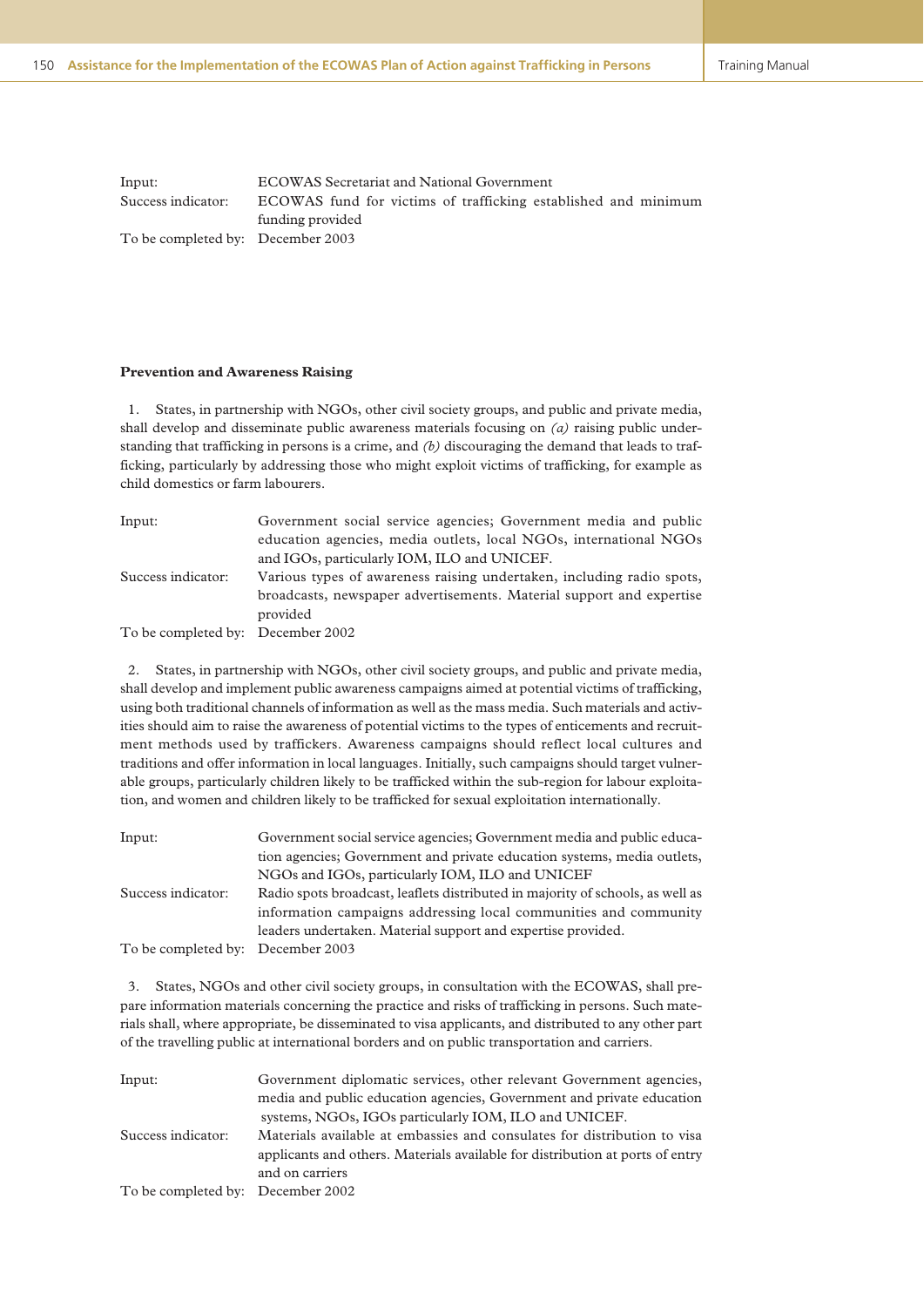#### **Collection, Exchange and Analysis of Information**

1. States shall establish direct channels of communication between their border control agencies. They shall initiate or expand efforts to gather and analyze data on trafficking in persons, including on the means and methods used, on the situation, magnitude, nature, and economics of trafficking in persons, particularly of women and children. States shall share such information, as appropriate, within ECOWAS, and with law enforcement agencies and other agencies of countries of origin, transit and destination, as well as with the United Nations Centre for International Crime Prevention and other relevant international organizations.

| Input:                            | National Government (Passport Offices and Immigration Agencies, Law        |  |
|-----------------------------------|----------------------------------------------------------------------------|--|
|                                   | Enforcement Agencies, Border Control Agencies, Social Service Agencies,    |  |
|                                   | National Statistical Offices), ODCCP/CICP, Interpol, and other relevant    |  |
|                                   | IGO <sub>s</sub> .                                                         |  |
| Success indicator:                | Standardized formats for collection of information agreed and data collec- |  |
|                                   | tion procedures in place. Material support and data available.             |  |
| To be completed by: December 2002 |                                                                            |  |

2. States with shared borders shall establish joint border patrols trained in the prevention of trafficking in persons. The ECOWAS Unit for the coordination of the efforts to combat trafficking in persons should facilitate, upon request, such coordination efforts.

| Input:                            | ECOWAS Secretariat, Government immigration and border control |
|-----------------------------------|---------------------------------------------------------------|
|                                   | agencies.                                                     |
| Success indicator:                | Joint border control established and staff trained            |
| To be completed by: December 2002 |                                                               |

# **Specialization and Training**

1. States shall create special units, within existing law enforcement structures, with a specific mandate to develop and effectively target operational activities to combat trafficking of persons. States shall also consider the establishment of joint investigation units.

| Government law enforcement agencies; Government personnel and     |
|-------------------------------------------------------------------|
| training agencies, ODCCP/CICP, Interpol and other law enforcement |
| agencies to provide material support and expertise.               |
| Specialized units created and operational                         |
| To be completed by: December 2003                                 |
|                                                                   |

2. States shall provide and strengthen training for law enforcement personnel, customs and immigration officials, prosecutors and judges, and other relevant officials, on the prevention of trafficking in persons. The training should focus on the methods used in preventing such trafficking, prosecuting the traffickers, and protecting the rights of victims, including protecting the victims from the traffickers. This training should also take into account the need to consider human rights and child- and gender-sensitive issues, and it should encourage cooperation with nongovernmental organizations and other elements of civil society

| Input:                             | Relevant government agencies, including their training centers; including |
|------------------------------------|---------------------------------------------------------------------------|
|                                    | ODCCP/CICP, relevant IGOs, Interpol, bilateral support and relevant       |
|                                    | NGO <sub>s</sub> .                                                        |
| Success indicator:                 | Training curricula formulated, training materials prepared and training   |
|                                    | sessions held                                                             |
| To be completed by: December 2003. |                                                                           |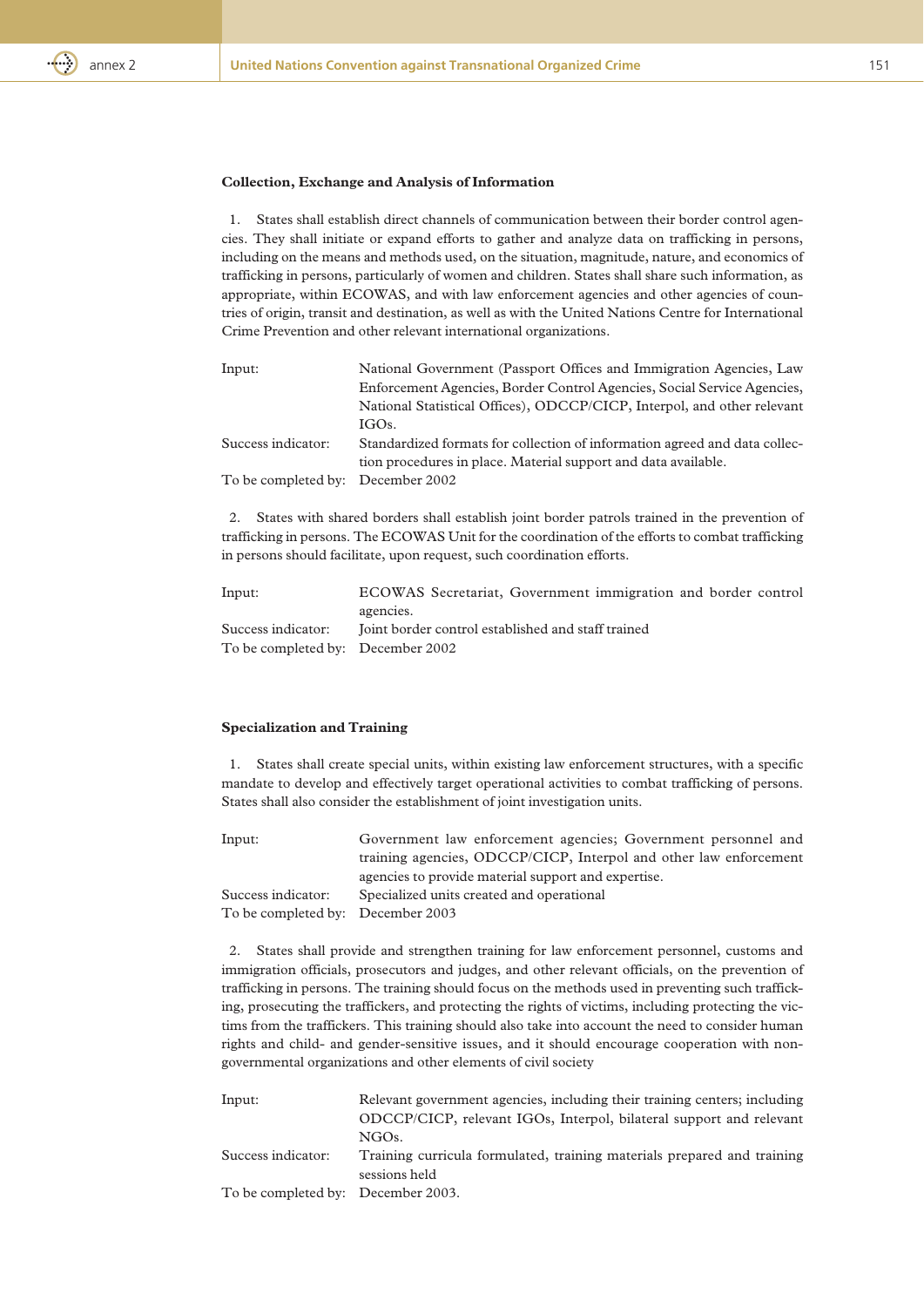3. States shall prepare training materials concerning trafficking in persons for embassy and consulate staff who deal with immigration and visa services. Materials will be developed in consultation with the ECOWAS Unit for the coordination of the efforts to combat trafficking in persons.

Input: Government diplomatic services and other relevant Government agencies Success indicator: Training materials completed and training sessions underway To be completed by: June 2002

#### **Travel and Identity Documents**

1. States shall establish procedures to verify whether a person who is the victim of trafficking in persons is a national or has the right of permanent residence in the State of origin, and to provide such travel documents or other authorization as may be necessary to enable a victim of trafficking in persons who is without proper documentation to travel to and re-enter its territory, on the request of a receiving State.

Input: National Government Passport Offices and Immigration Agencies Success indicator: Immigration regulations and code amended, procedures in place To be completed by: December 2002

2. States, at the request of another State, when presented with suspected cases of trafficking in persons, shall verify, within a reasonable time, the validity of travel and identity documents issued or purported to have been issued in their name and suspected of being used for trafficking of persons.

Input: National Government (Passport Offices and Immigration Agencies) Success indicator: Immigration codes and regulations amended, procedures in place To be completed by: December 2002

3. States shall take such measures as may be necessary, within available means: *(a)* to ensure that the birth certificates, and travel and identity documents, they issue are of such quality that they cannot easily be misused and cannot readily be falsified or unlawfully altered, replicated, or issued; and *(b)* to ensure the integrity and security of travel or identity documents they issue, and to prevent their unlawful creation, issuance, and use. In this regard, States shall implement Decision C/DEC.1 /5/2000 signed in Abuja on 29th May 2000 relating to the Adoption of an ECOWAS Passport.

| Input:                            | Government immigration services and document services, consular          |
|-----------------------------------|--------------------------------------------------------------------------|
|                                   | services, health services, law enforcement agencies, the agencies and    |
|                                   | services of other States, IGOs, ODCCP/CICP, particularly Interpol and    |
|                                   | law enforcement and other relevant agencies of third countries.          |
| Success indicator:                | ECOWAS sub-regional meeting with relevant officials and experts held on  |
|                                   | ways to improve integrity and security of identity and travel documents. |
| To be completed by: December 2002 |                                                                          |

4. States shall encourage commercial carriers to take precautions against their means of transport being used in the trafficking of persons, and require, where appropriate and without prejudice to applicable international conventions, such carriers to ascertain that all passengers are in possession of travel documents required for entry into the receiving State. States shall further adopt provisions requiring that all documents for minors travelling alone be held for them by the carrier until they have reached their destination.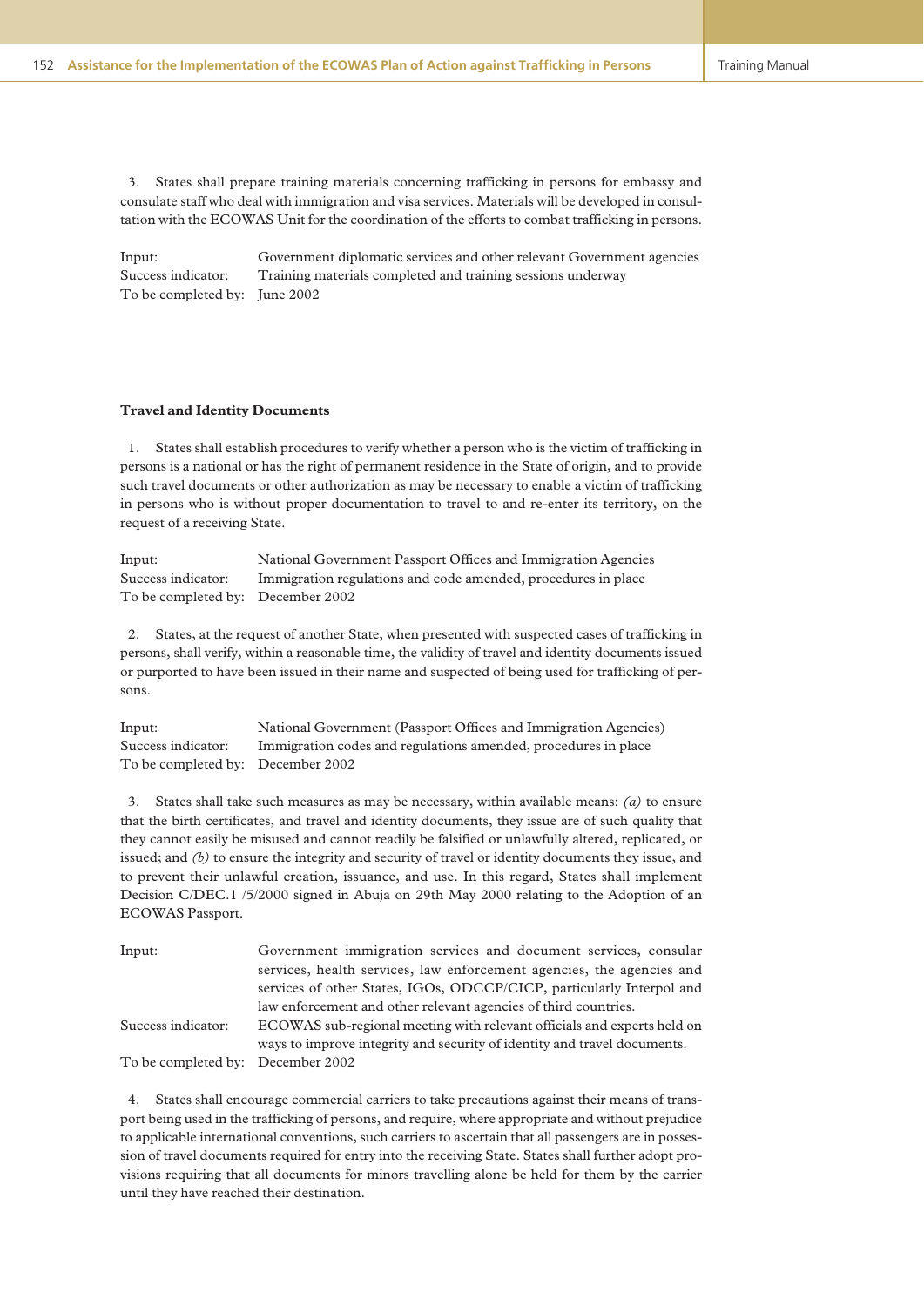$\left( \cdots \right)$ 

| Input:                            | Government transport regulation agencies, immigration services, borde    |
|-----------------------------------|--------------------------------------------------------------------------|
|                                   | control agencies, law enforcement agencies, international IGOs, particu- |
|                                   | larly Interpol and ODCCP/ CICP; other law enforcement agencies to        |
|                                   | provide material support and expertise.                                  |
| Success indicator:                | Amendment of relevant transport regulations                              |
| To be completed by: December 2002 |                                                                          |

# **Monitoring and Evaluation of the Initial Plan of Action**

1. States, through their Task Force on Trafficking in Persons, shall coordinate and monitor the ongoing implementation of this Initial Plan of Action at the national level and report, on a biannual basis, to the ECOWAS Secretariat.

| Input:             | Government agencies, reporting to the Government Task Force            |
|--------------------|------------------------------------------------------------------------|
| Success indicator: | Progress reports on the Initial Plan of Action provided to relevant    |
|                    | Ministries, and to ECOWAS every six months                             |
|                    | To be completed by: Every six months (June and December 2002 and 2003) |

2. The ECOWAS Secretariat shall coordinate and monitor the implementation of this Initial Plan of Action and report on the progress achieved every six months to the Ministerial Meeting of the Mediation and Security Council.

| Input:             | Government Task Force reporting through their State to the ECOWAS         |
|--------------------|---------------------------------------------------------------------------|
|                    | Unit for the coordination of the efforts to combat trafficking in persons |
| Success indicator: | Annual reports prepared by Ministerial Meeting of the Mediation and       |
|                    | Security Council and submitted to the ECOWAS Authority of Heads of        |
|                    | <b>State and Government</b>                                               |
|                    | To be completed by: Every six months (June and December 2002 and 2003)    |

3. The ECOWAS Secretariat shall organize an Expert Group Meeting for 2003 that shall evaluate the implementation of this Initial Action Plan, and make recommendations for further actions to be taken against trafficking in persons.

Every six months (June and December 2002 and 2003)

| Input:                                | <b>ECOWAS Secretariat and the ECOWAS Member States</b> |
|---------------------------------------|--------------------------------------------------------|
| Success indicator:                    | Expert Group Meeting held in 2003                      |
| To be completed by: 3rd quarter, 2003 |                                                        |